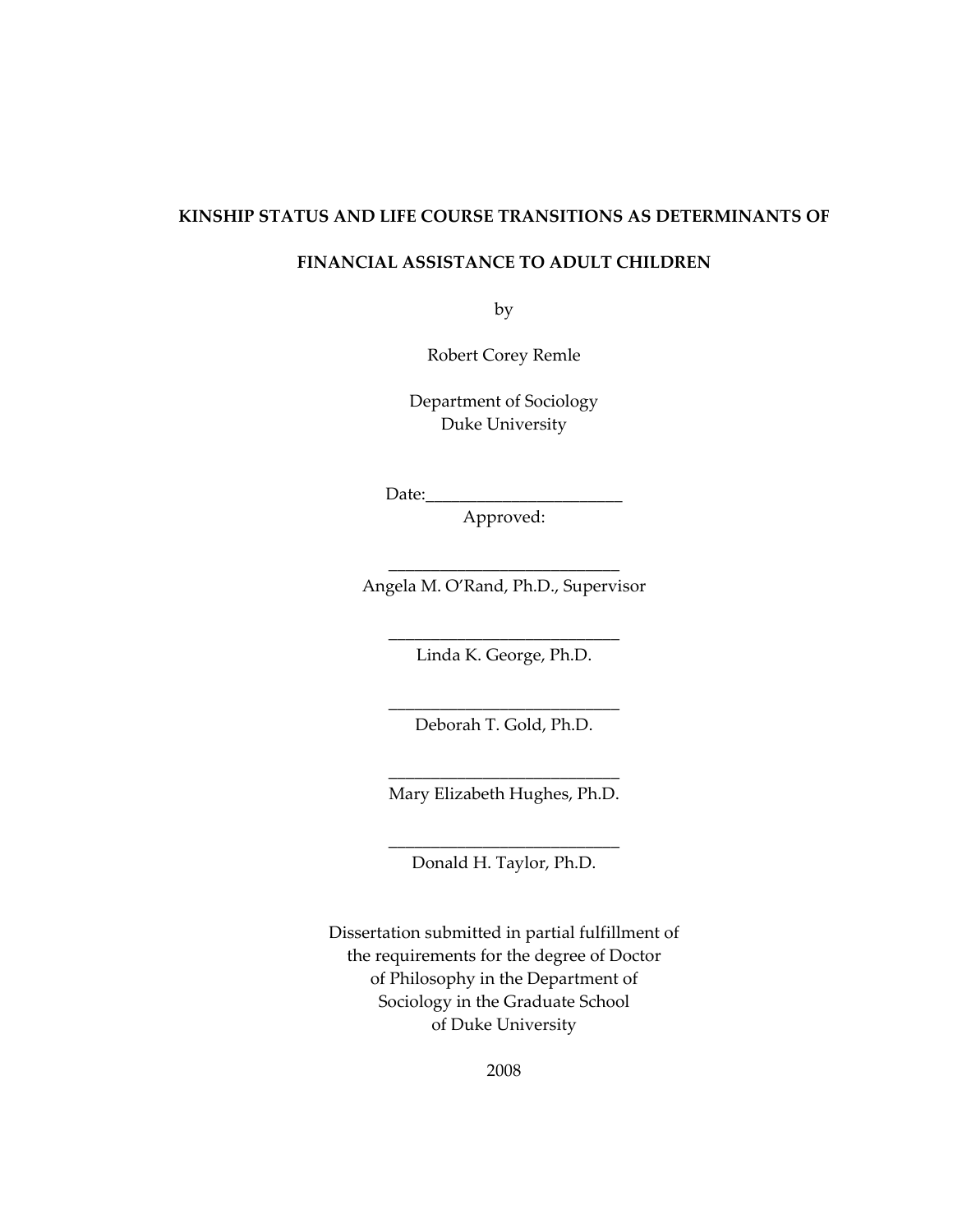#### **ABSTRACT**

#### KINSHIP STATUS AND LIFE COURSE TRANSITIONS AS DETERMINANTS OF

### FINANCIAL ASSISTANCE TO ADULT CHILDREN

by

Robert Corey Remle

Department of Sociology Duke University

Date:

Approved:

\_\_\_\_\_\_\_\_\_\_\_\_\_\_\_\_\_\_\_\_\_\_\_\_\_\_\_ Angela M. O'Rand, Ph.D., Supervisor

> \_\_\_\_\_\_\_\_\_\_\_\_\_\_\_\_\_\_\_\_\_\_\_\_\_\_\_ Linda K. George, Ph.D.

> \_\_\_\_\_\_\_\_\_\_\_\_\_\_\_\_\_\_\_\_\_\_\_\_\_\_\_ Deborah T. Gold, Ph.D.

> \_\_\_\_\_\_\_\_\_\_\_\_\_\_\_\_\_\_\_\_\_\_\_\_\_\_\_ Mary Elizabeth Hughes, Ph.D.

> \_\_\_\_\_\_\_\_\_\_\_\_\_\_\_\_\_\_\_\_\_\_\_\_\_\_\_ Donald H. Taylor, Ph.D.

An abstract of a dissertation submitted in partial fulfillment of the requirements for the degree of Philosophy in the Department of Sociology in the Graduate School of Duke University 2008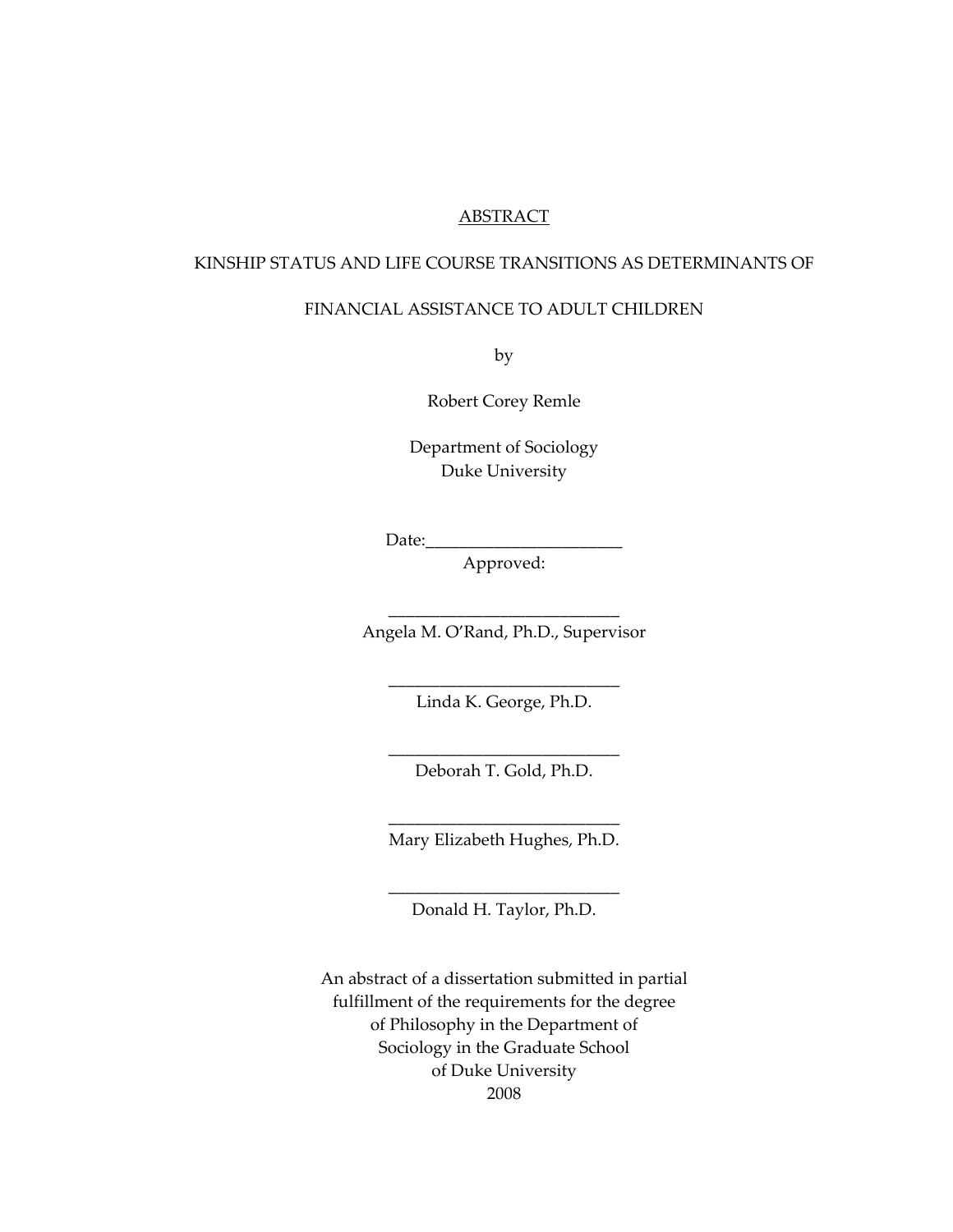Copyright by Robert Corey Remle 2008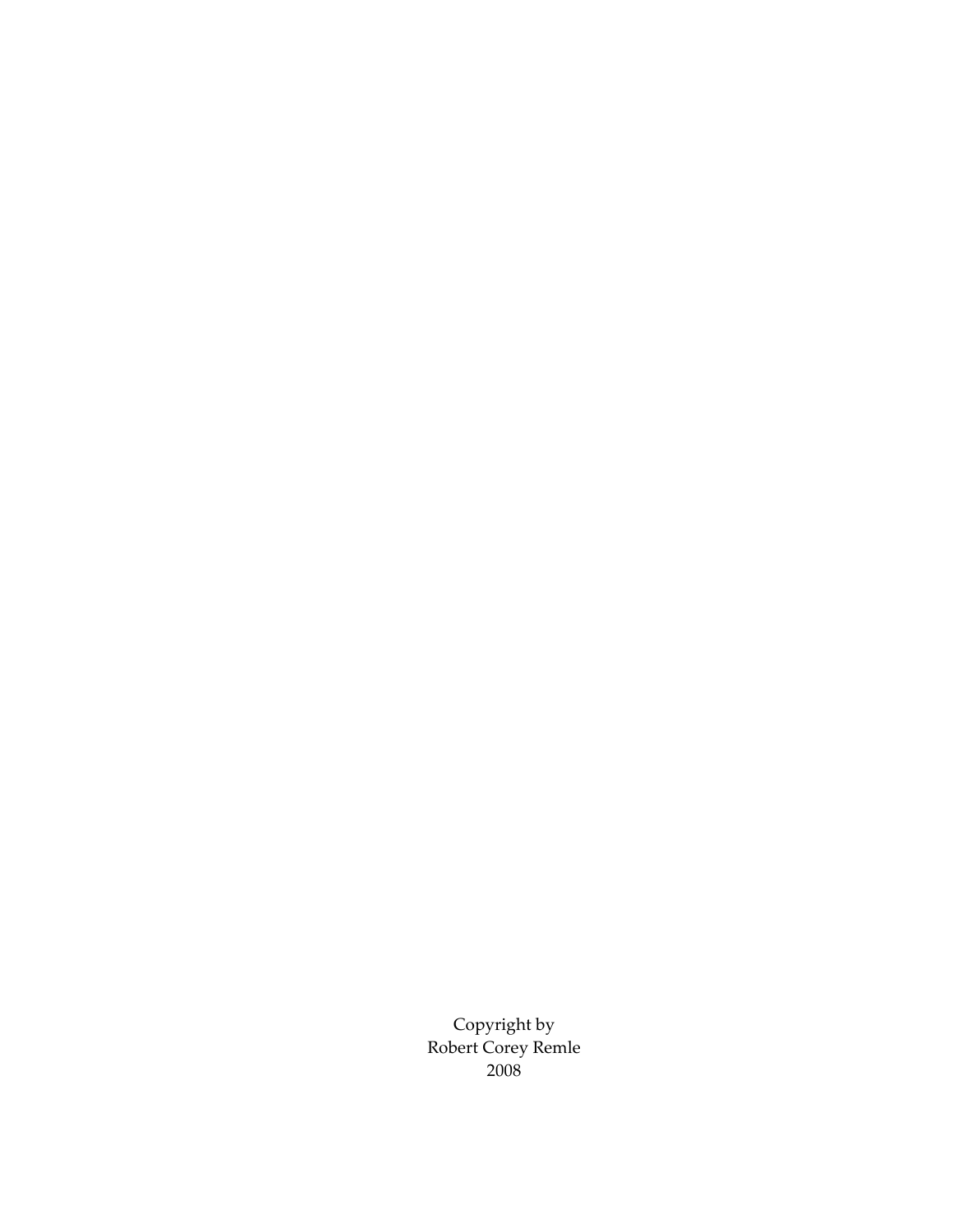# <span id="page-3-1"></span><span id="page-3-0"></span>**Abstract**

This dissertation contributes to the literature on intergenerational transfers by examining the dynamics of financial assistance provided by midlife parents to their adult children across the life course. This dissertation also examines whether the cumulative advantage hypothesis stretches across generational lines during co-occurring life course experiences so that financial transfers convey additional advantages to adult children. I use panel data from four waves of the Health and Retirement Study (1992, 1994, 1996 and 1998) to provide a broad picture of the process of financial assistance to younger adults within extended families. I constructed within-family trajectories of assistance to demonstrate that financial transfers are more common than previously estimated. Over 60% of all midlife-parent households gave \$500 or more at least once and many parents gave multiple transfers and/or gave transfers to several adult children during a seven-year period.

In an examination of kinship structures that differentiates between paternal children and maternal children within blended families, I use nonlinear logistic regression models to show that the decreased likelihood that fathers provided financial assistance to children from a previous marriage accounted solely for the reduction in transfers that all stepchildren received compared to biological children. Multilevel regression models demonstrate that transfer amounts are also influenced by kinship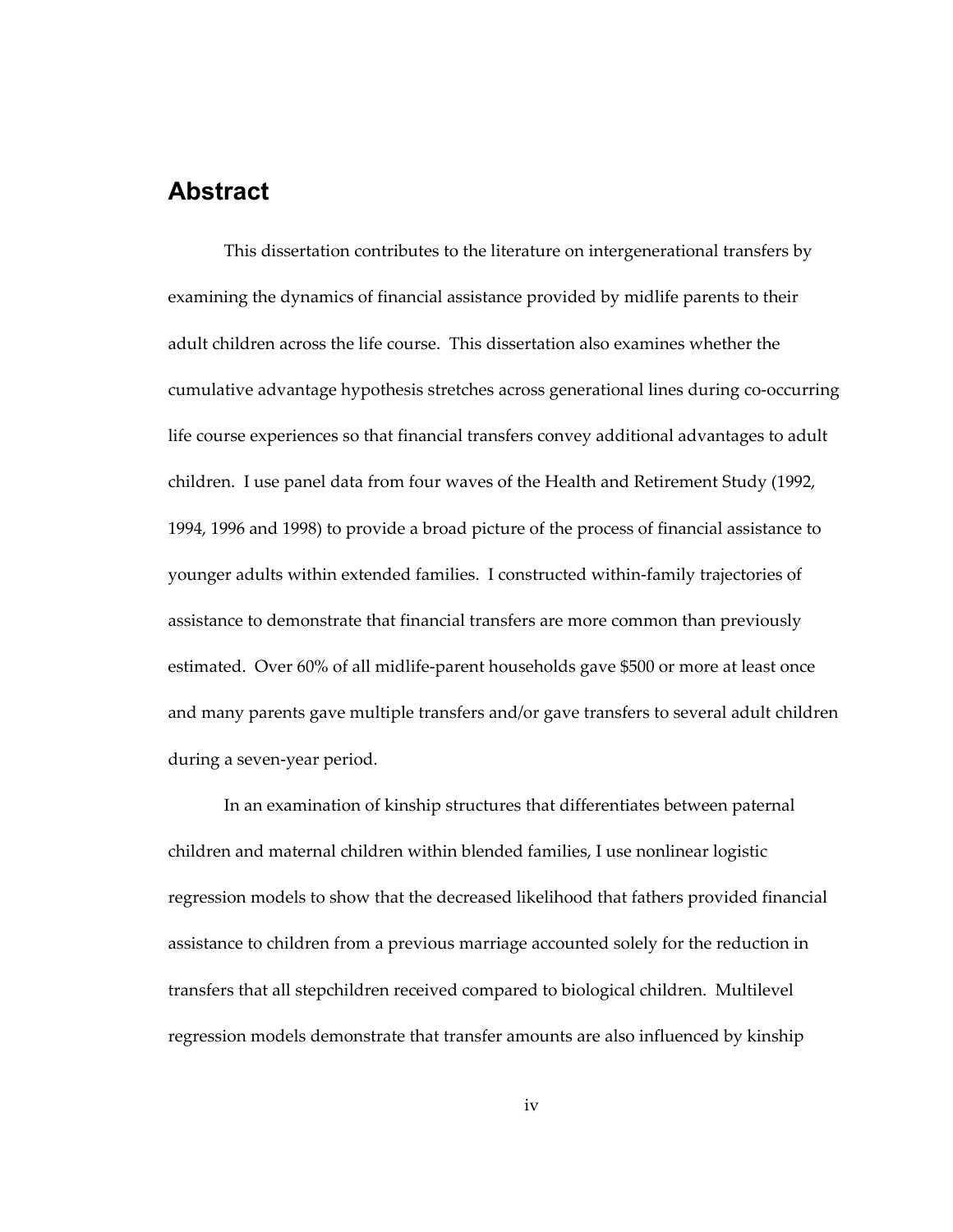structures and parental resources. Additional analyses show adult child life course transitions related to schooling and coresidence were influential for parents' transfer behaviors while other life course transitions related to work, marriage, home ownership and the addition of a grandchild to the family were not influential. The number of life course transitions experienced by adult children during later waves significantly increased the likelihood of transfer receipt. However, the diversification of experiences over time made it difficult to pinpoint specific life course transitions relevant to financial assistance from parents. The strong impact of previous transfers upon the likelihood that adult children would receive transfers at later waves shows that patterns of repeated transfers were common for many intergenerational families. I argue that future research should analyze the impact of parental wealth on transfers and should explicitly examine parents' motives for giving money to adult children.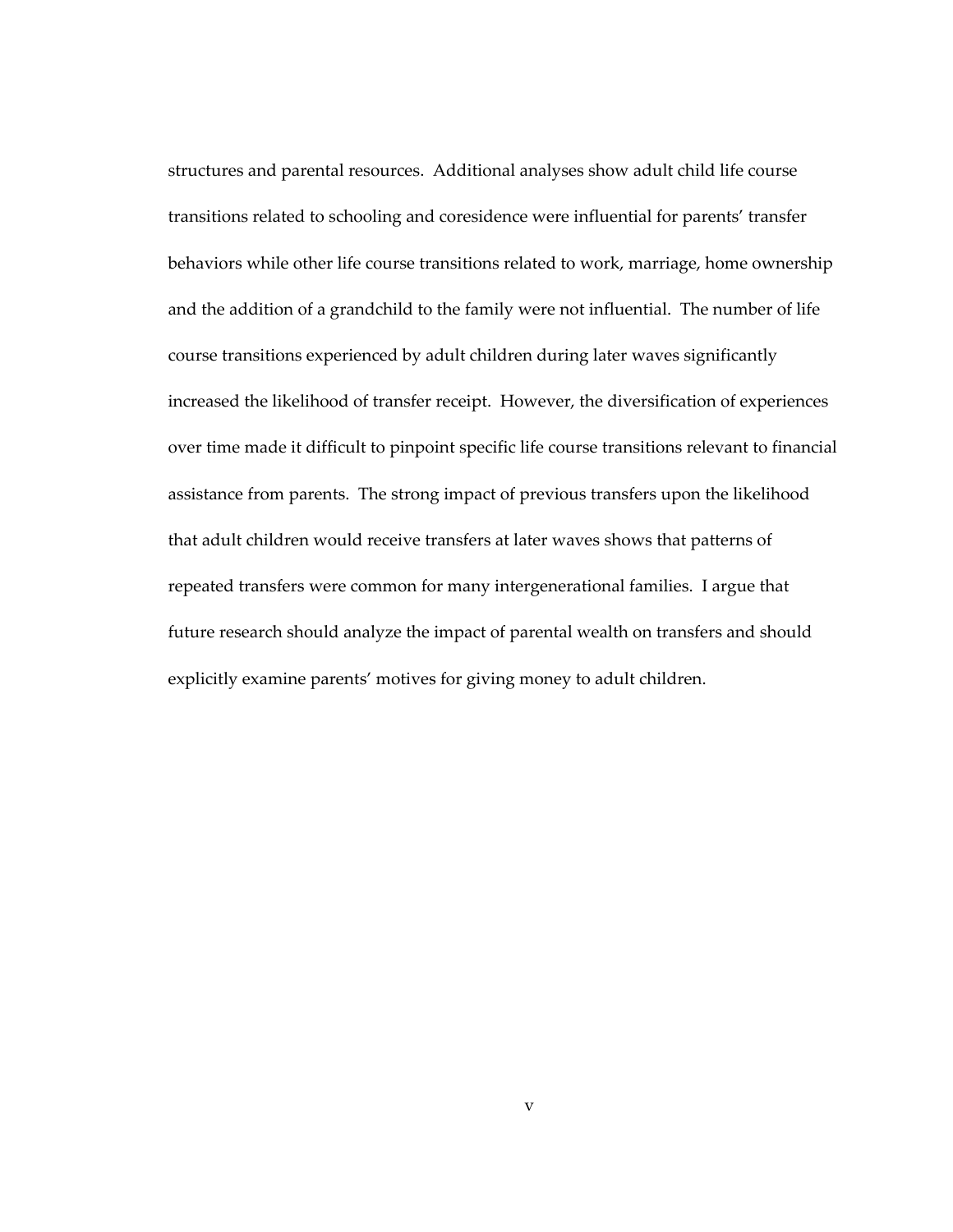# **Dedication**

<span id="page-5-1"></span><span id="page-5-0"></span>I dedicate this dissertation to my wife Katherine Flynn who has provided an immeasurable amount of love and support throughout my graduate career. She has taught me many things through her love, patience, intelligence and generosity. I cannot thank her enough for what she has given me.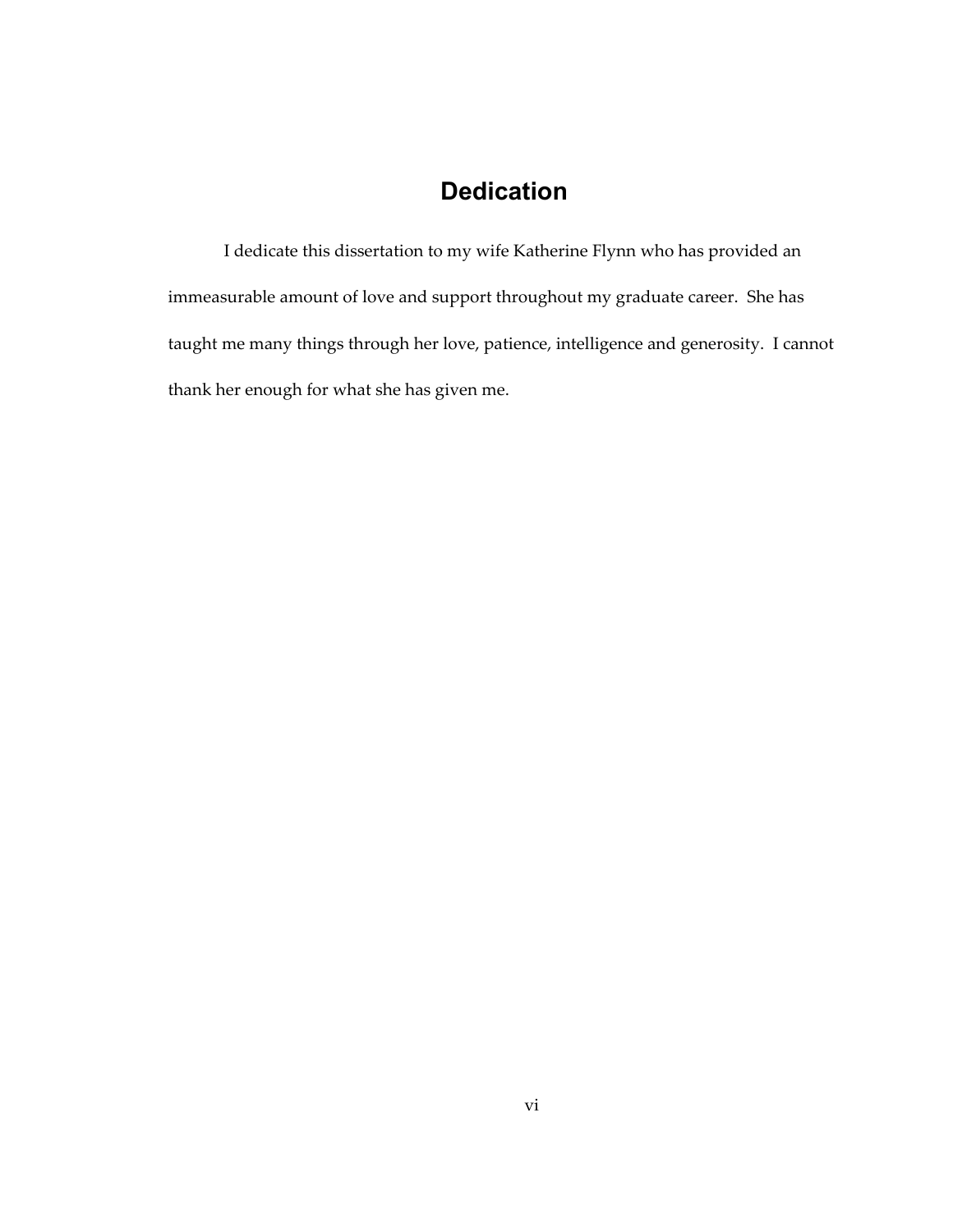# **Contents**

| 1.                                                                             |  |
|--------------------------------------------------------------------------------|--|
|                                                                                |  |
|                                                                                |  |
| 1.2.1 Importance of Midlife Parents for Intergenerational Transfers3           |  |
|                                                                                |  |
|                                                                                |  |
| 1.2.2 Applying Life Course Principles to Intergenerational Transfers 7         |  |
|                                                                                |  |
|                                                                                |  |
| 1.3.1 A Dynamic Approach to Parents' Provision of Financial Assistance to      |  |
| 1.3.1.1 Motives for Financial Transfers: Altruism vs. Exchange 14              |  |
| 1.4 Defining Intergenerational Families with Step-Kin: The Latent-Kin Matrix15 |  |
|                                                                                |  |
|                                                                                |  |
| 1.5.1 The Effects of Divorce and Remarriage on Family Solidarity22             |  |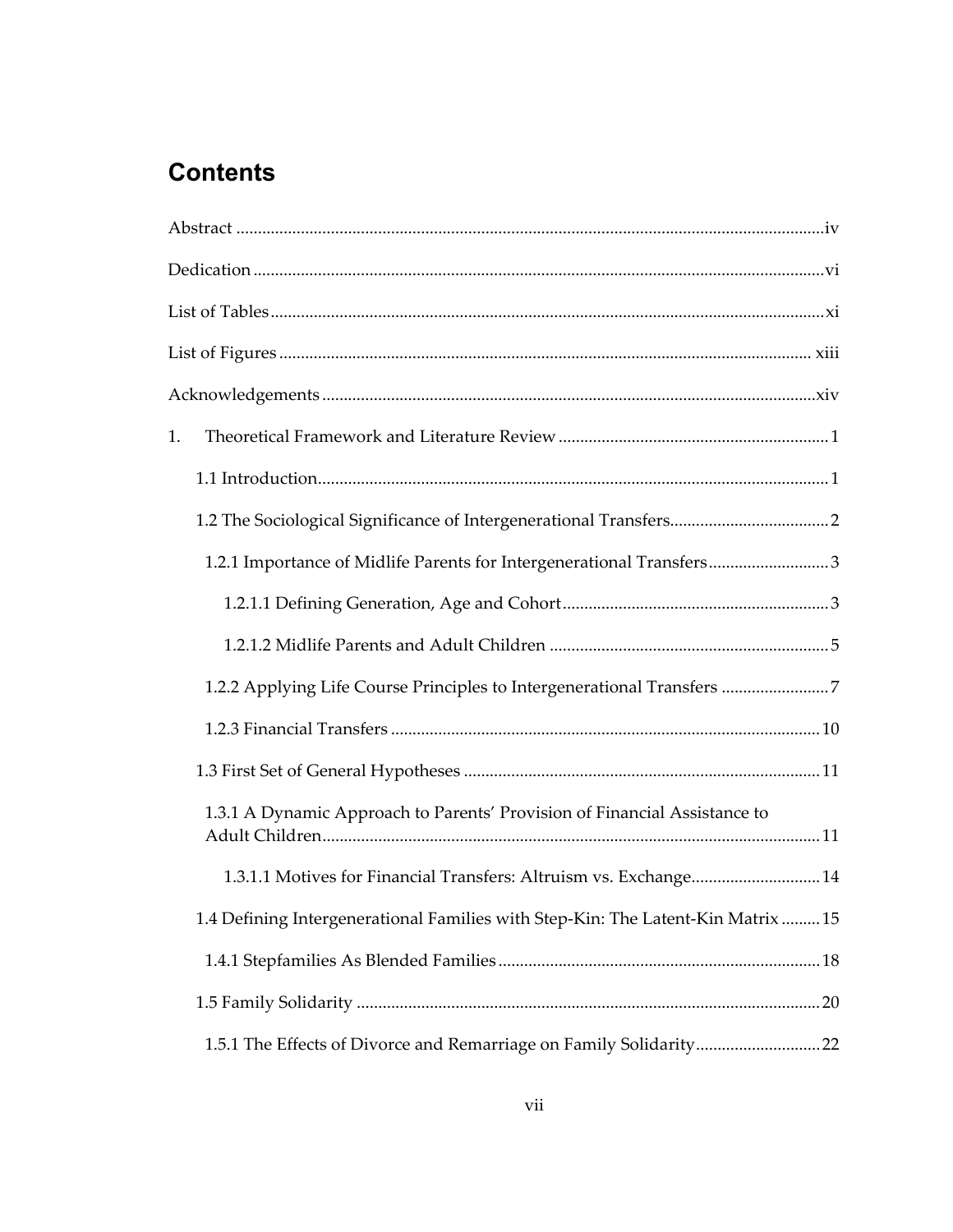| 1.6.1 Kinship Structure Effects on Adult Child Transfer Receipt 28             |  |
|--------------------------------------------------------------------------------|--|
|                                                                                |  |
|                                                                                |  |
|                                                                                |  |
| 1.8.1 Adult Child Life Course Transitions and Parent Characteristics35         |  |
|                                                                                |  |
|                                                                                |  |
|                                                                                |  |
|                                                                                |  |
|                                                                                |  |
|                                                                                |  |
|                                                                                |  |
|                                                                                |  |
|                                                                                |  |
|                                                                                |  |
|                                                                                |  |
| 3.3 Longitudinal and Cross-Sectional Analyses by Parents' Marital Status 76    |  |
|                                                                                |  |
|                                                                                |  |
| 4. The Inequality of Financial Transfers to Adult Children and Stepchildren 92 |  |
|                                                                                |  |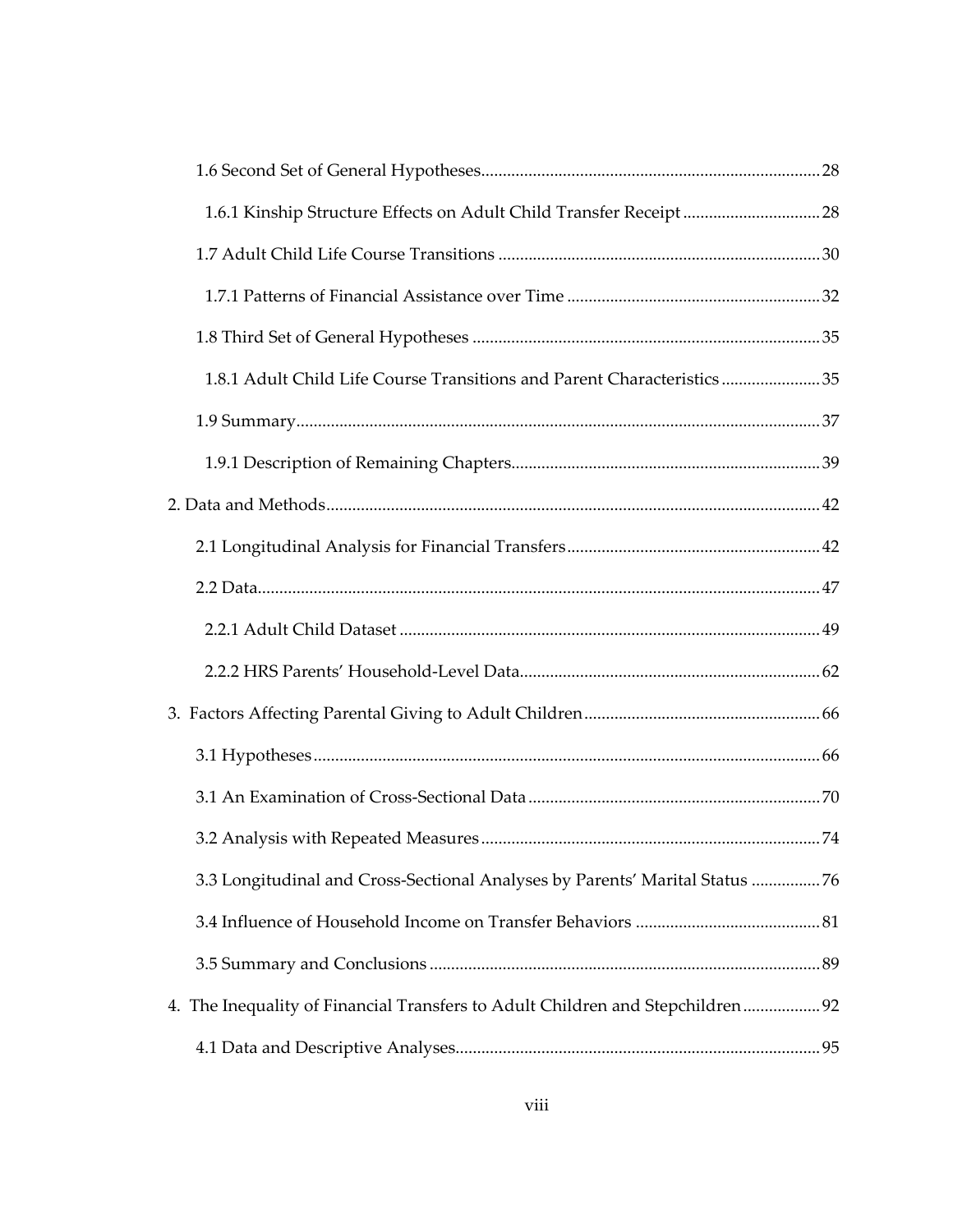| 4.1.1 Characteristics of Adult Children and Stepchildren in the HRS98           |  |
|---------------------------------------------------------------------------------|--|
| 4.1.2 Maternal Children/Paternal Stepchildren and Paternal Children/            |  |
| 4.2 The Influence of Personal Characteristics and Family Structure on Transfer  |  |
|                                                                                 |  |
|                                                                                 |  |
|                                                                                 |  |
|                                                                                 |  |
| 5. The Influence of Adult Child Life Course Transitions on Receipt of Financial |  |
|                                                                                 |  |
| 5.2 Influence of 1992 Life Course Statuses on Likelihood of Transfer Receipt    |  |
| 5.2.1 Schooling and Transfers: Findings for Interval 1 (1992 to 1994) 146       |  |
| 5.2.2 Coresidence and Transfers: Findings for Interval 1 (1992-1994) 149        |  |
| 5.2.3 Tests of Other Transitions That Occurred During Interval 1 (1992)         |  |
| 5.2.4 Nonresident Adult Children During Interval 1 (1992 - 1994)  158           |  |
|                                                                                 |  |
| 5.4 Stable Transfer Patterns over Time but Unstable Effects of Life Course      |  |
|                                                                                 |  |
|                                                                                 |  |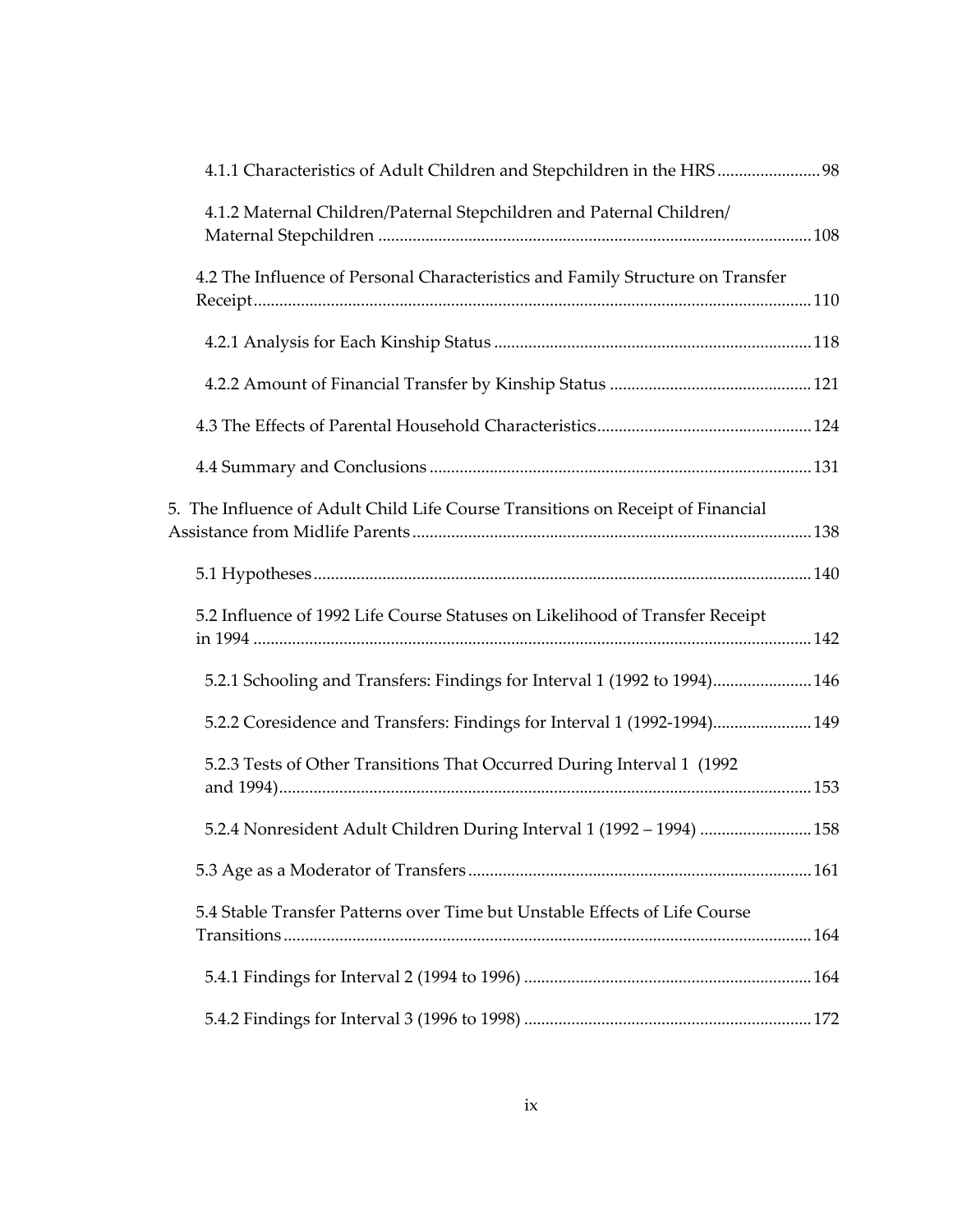| 6.2.1 Limitations of Research on Kinship and Financial Transfers 192 |  |
|----------------------------------------------------------------------|--|
|                                                                      |  |
|                                                                      |  |
|                                                                      |  |
| 6.4.2 More Direct Research about Parents' Motives for Giving 198     |  |
|                                                                      |  |
|                                                                      |  |
|                                                                      |  |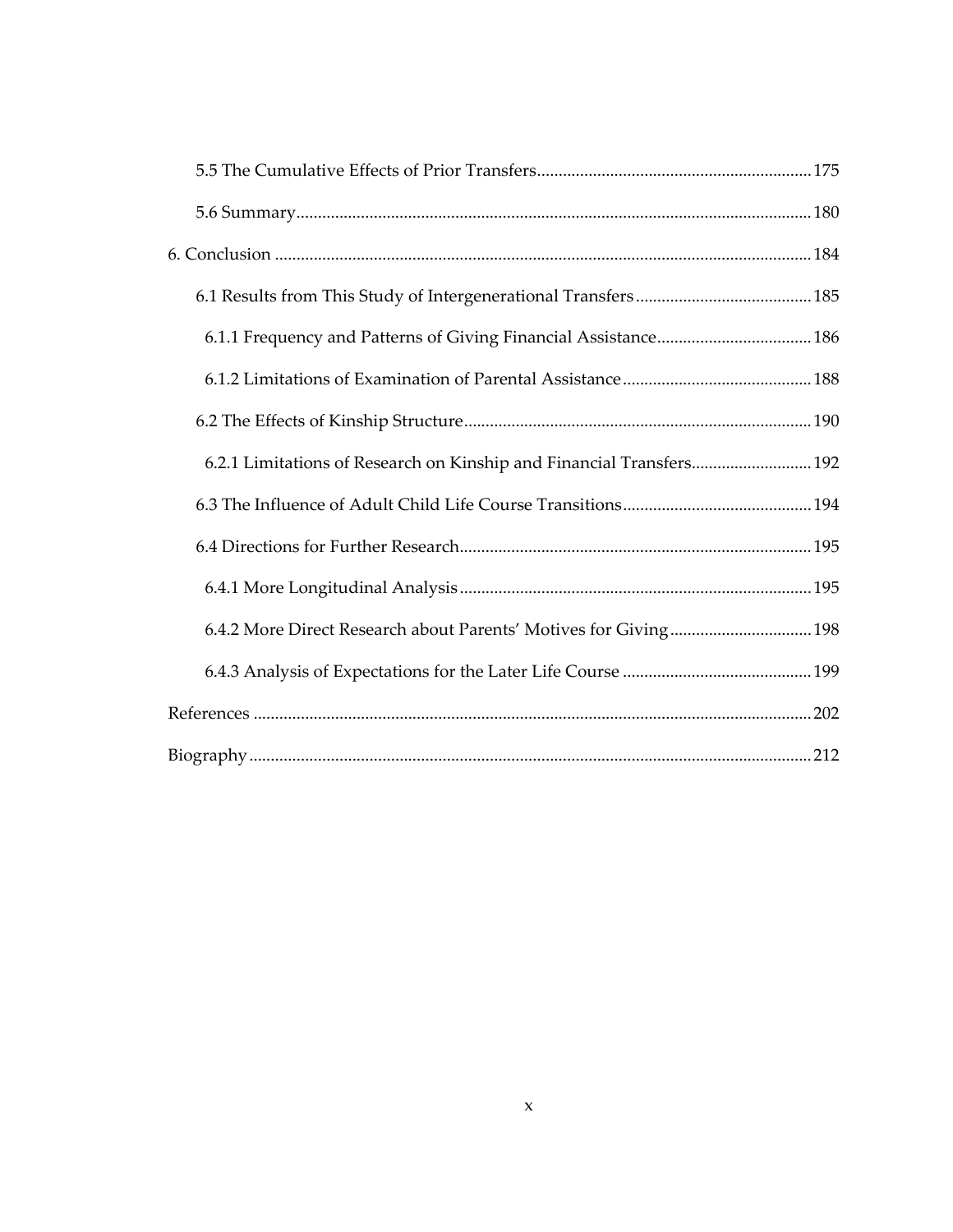# <span id="page-10-1"></span><span id="page-10-0"></span>**List of Tables**

| Table 1: Variables Representing Adult Child Life Course Transitions 54              |  |
|-------------------------------------------------------------------------------------|--|
| Table 2: Descriptive Statistics for Adult Children of HRS Respondents57             |  |
| Table 3: Descriptive Statistics for Households of HRS Respondents  68               |  |
| Table 4: Descriptive Statistics for Financial Transfers by HRS Households72         |  |
|                                                                                     |  |
| Table 6: Percentage of HRS Households that Gave Financial Assistance by Parents'    |  |
| Table 7: Household Factors that Predicted the Likelihood of Financial Assistance to |  |
| Table 8: Descriptive Statistics for Adult Children of Married and Remarried Midlife |  |
| Table 9: Adult Child Characteristics Predicting the Likelihood of Receiving One or  |  |
| Table 10: Effects of Adult Child Characteristics on Financial Assistance Amounts    |  |
| Table 11: Adult Child Characteristics Predicting the Likelihood of Transfer Receipt |  |
| Table 12: Adult Child Characteristics Affecting Financial Assistance Received       |  |
| Table 13: Multilevel Factors That Predicted the Likelihood that Adult Children      |  |
| Table 14: Effects of School Transitions on the Likelihood of Transfer Receipt       |  |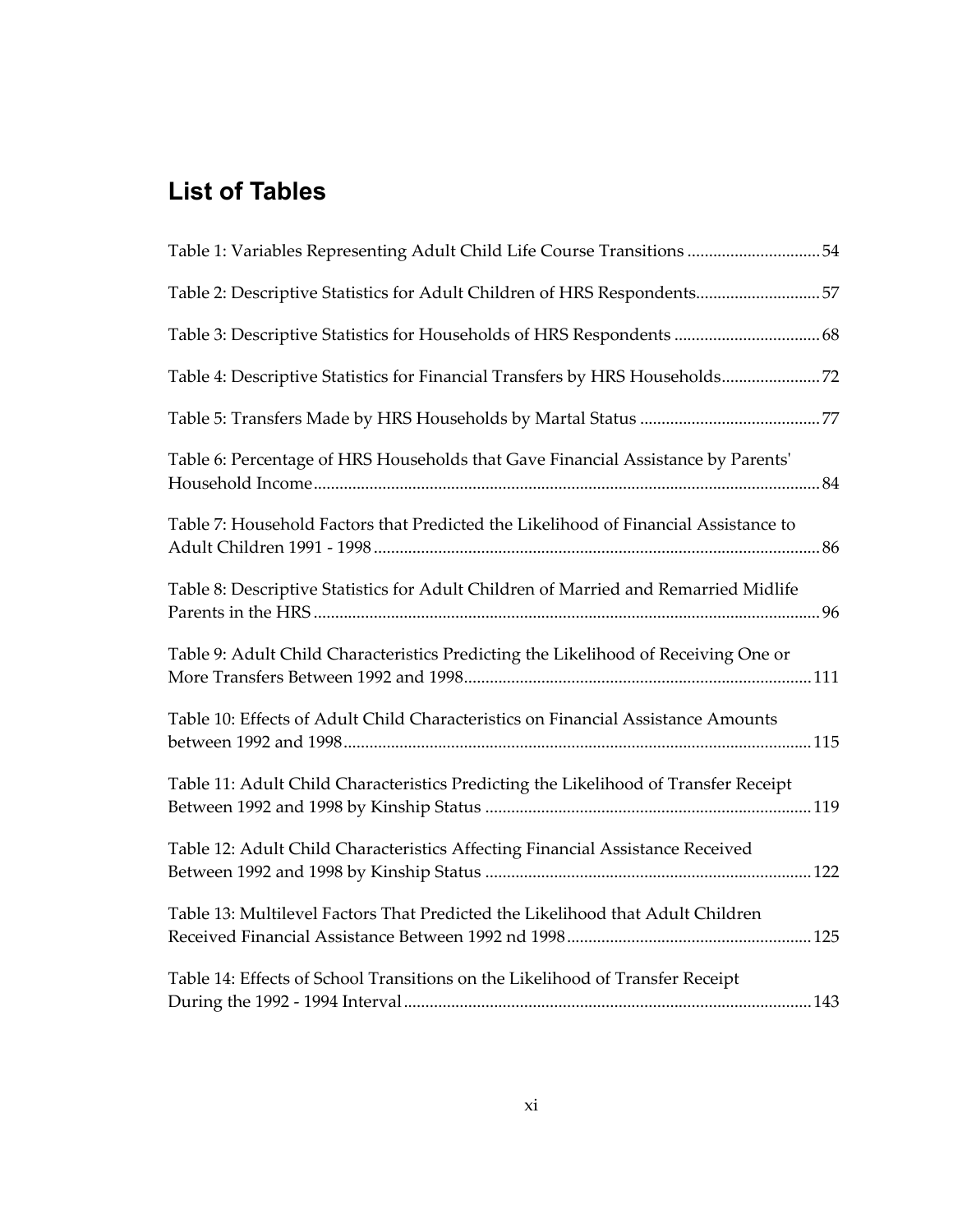| Table 15: Adult Child Characteristics and Coresidence Transitions Predicting          |  |
|---------------------------------------------------------------------------------------|--|
| Table 16: BIC Model-Fit Test Differentials for Life Course Transitions on the         |  |
| Table 17: Effects of Life Course Transitions on the Likelihood of Receiving Financial |  |
| Table 18: BIC Model-Fit Test Differentials for Life Course Transitions on the         |  |
| Table 19: BIC Model-Fit Test Differentials for Life Course Transitions on the         |  |
| Table 20: The Effects of Prior Transfers on the Likelihood of Transfer Receipt and    |  |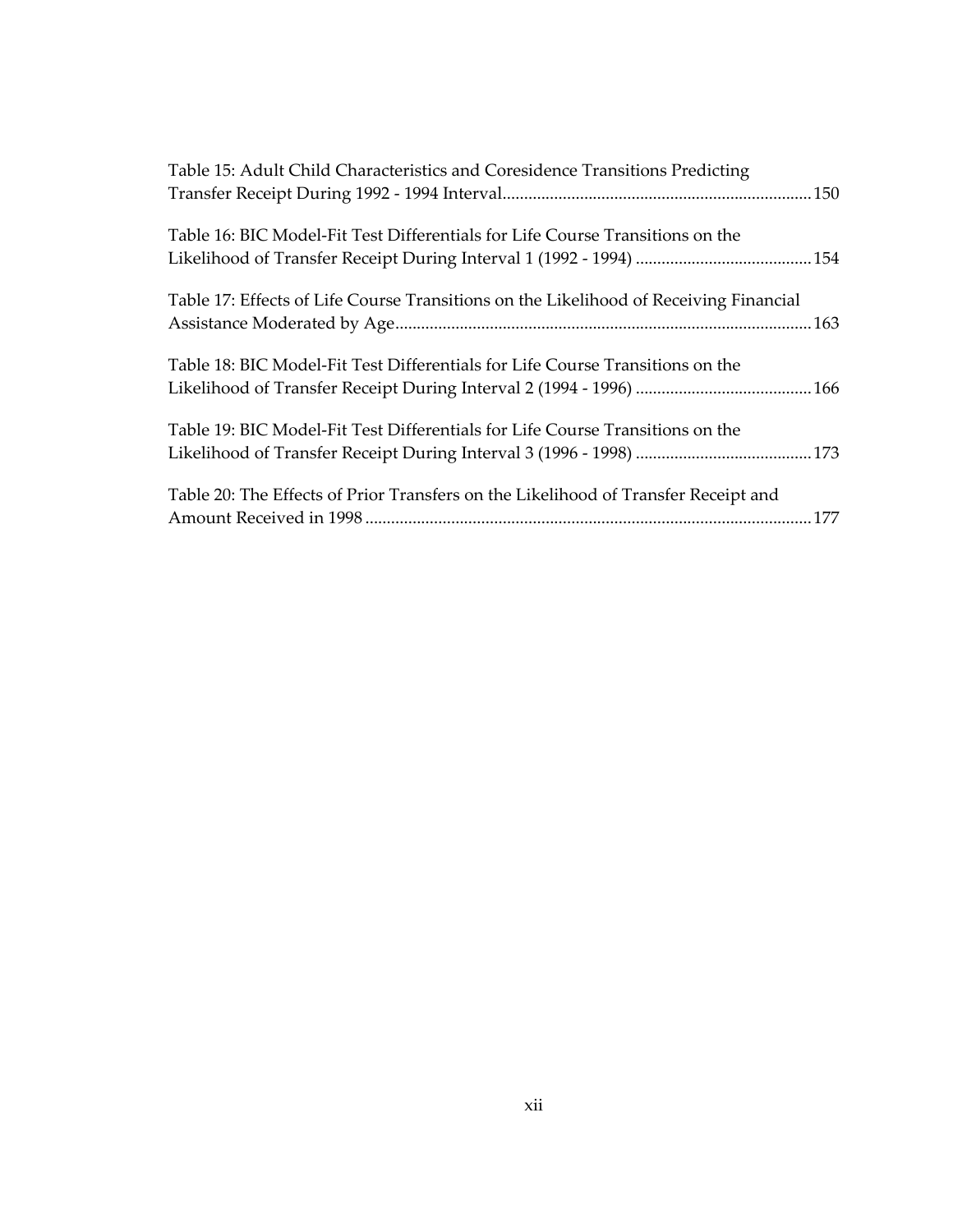# <span id="page-12-1"></span><span id="page-12-0"></span>**List of Figures**

| Figure 1: Households Providing Financial Assistance to At Least One Adult Child 78 |  |
|------------------------------------------------------------------------------------|--|
| Figure 2: Hypothetical Scenario of Inteact-Marriage Household with Biological      |  |
| Figure 3: Hypothetical Scenario of Household with Paternal Stepchildren 103        |  |
|                                                                                    |  |
| Figure 5: Hypothetical Scenario of a Remarried Household with Paternal and         |  |
| Figure 6: Percentage of Adult Children Who Received Transfers by Kinship Status    |  |
| Figure 7: Odds Ratios for Adult Child Transfer Receipt by Kinship Status and       |  |
| Figure 8: Effects of Previous Transfers on the Likelihood of Transfer Receipt in   |  |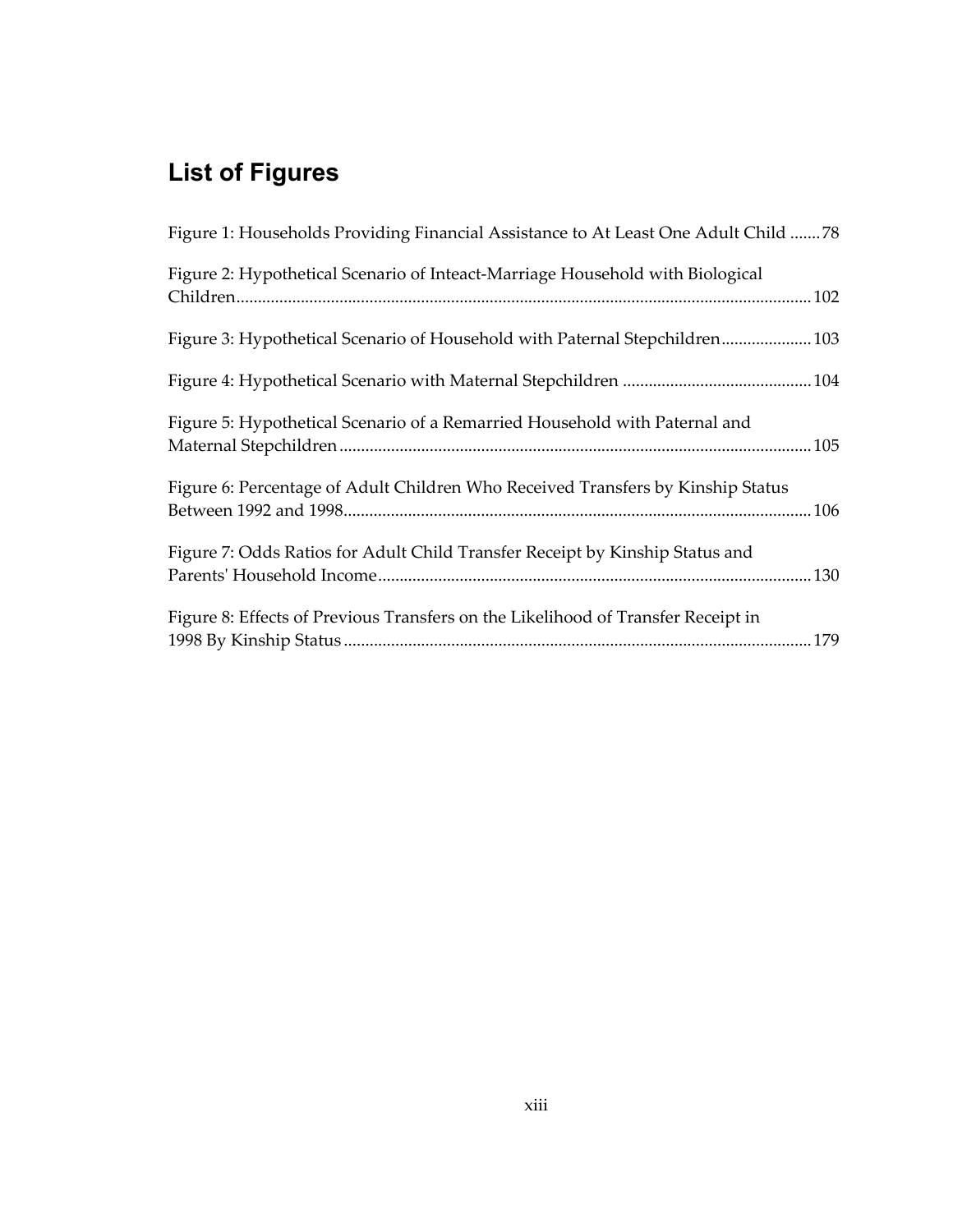## <span id="page-13-1"></span><span id="page-13-0"></span>**Acknowledgements**

First, I would like to thank the professors and teachers who have taught me so many lessons. I thank Angie O'Rand, my dissertation chair, for providing professional opportunities, financial support, time and intellectual stimulation during my graduate career. Her course "Stratification and the Life Course" was a fascinating introduction to aging and life course research. I am grateful to Linda George and Debby Gold for believing in me and encouraging me to enter graduate school and attend Duke University when I was not aware of the possibilities available to me. M.E. Hughes and Don Taylor provided excellent feedback and ideas for my dissertation and my ongoing research agenda.

My family has provided a great deal of social and emotional support. Mom and Dad provided so many educational and enriching activities. They believed I would be a doctor when I very young and now, I have fulfilled their dream thanks to their support. They probably had an M.D. in mind originally, but I was always encouraged to follow my own path and I appreciate that freedom. I am grateful that my sister, stepmother and stepbrothers have shared this journey with me. Over time, all of my parents and siblings have demonstrated the reality of family solidarity as an important part of any family structure far beyond the intellectual exercise I provide here.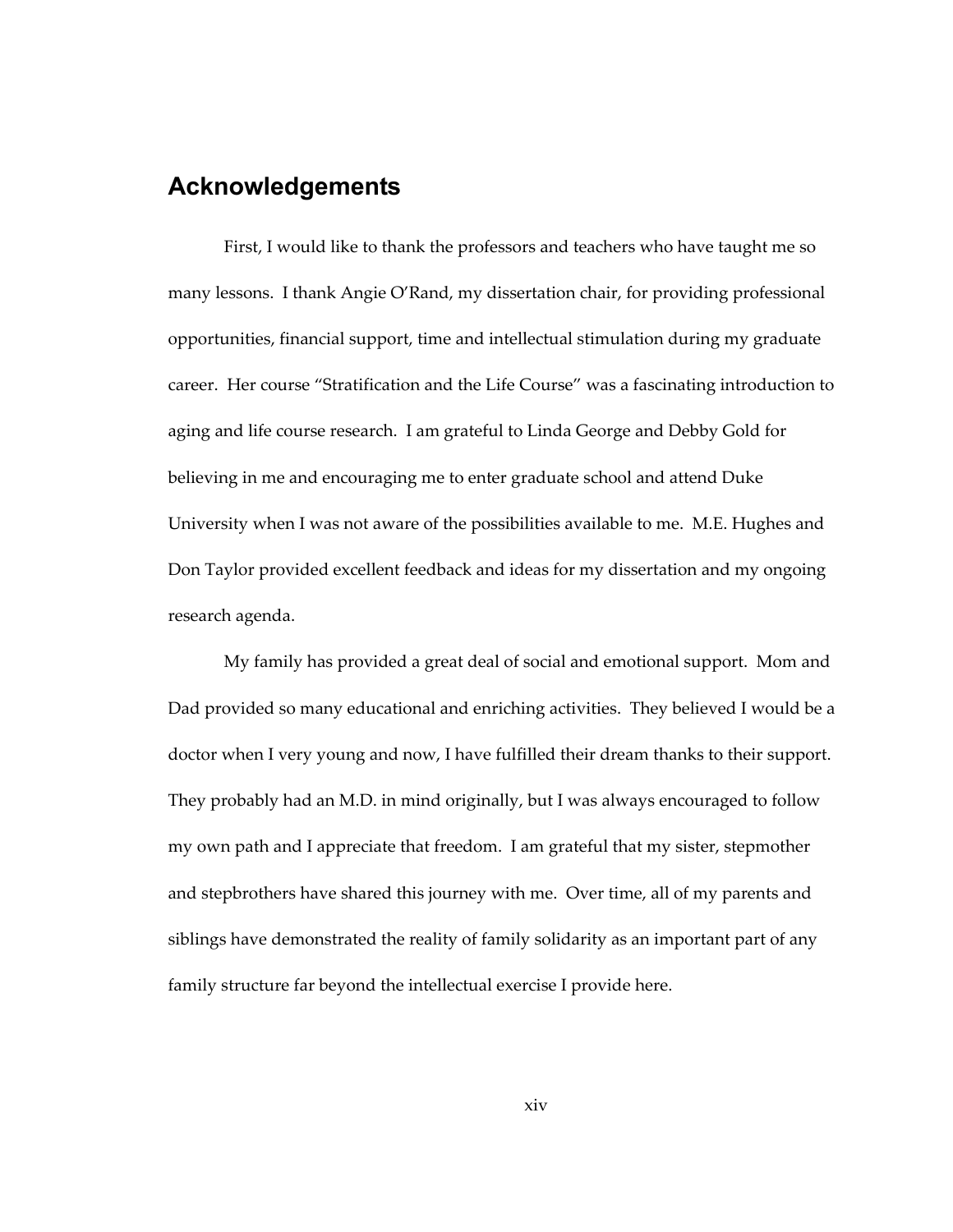My friends have scattered geographically over the years, but I appreciate their support during my school career and throughout this stage of my life. Lance Erickson provided valuable clarifications about statistical methods and SAS programming. Adam Shapiro led my research in the direction of intergenerational transfers originally – encouraging me to face the challenges of using the Health and Retirement Study for my analyses. Miles Taylor, Tracey LaPierre, Allison Wisecup and others offered repeated emotional and intellectual support during my graduate career that I appreciate greatly. Florence Flynn is a great example of how important in-laws can be in one's family, and I am grateful for her encouragement and support.

Most importantly, I am grateful to my wife Katherine Flynn for keeping me grounded in our wonderful family and for showing her love through caring, but persistent, reminders of the accomplishment this document represents. This project would not be complete without the time she relinquished and the resources she provided so I could pursue this dream of mine to be a professor. For Natalia, thank you for reminding me that life is full of fun and love every day and for making me laugh as I watch you grow.

xv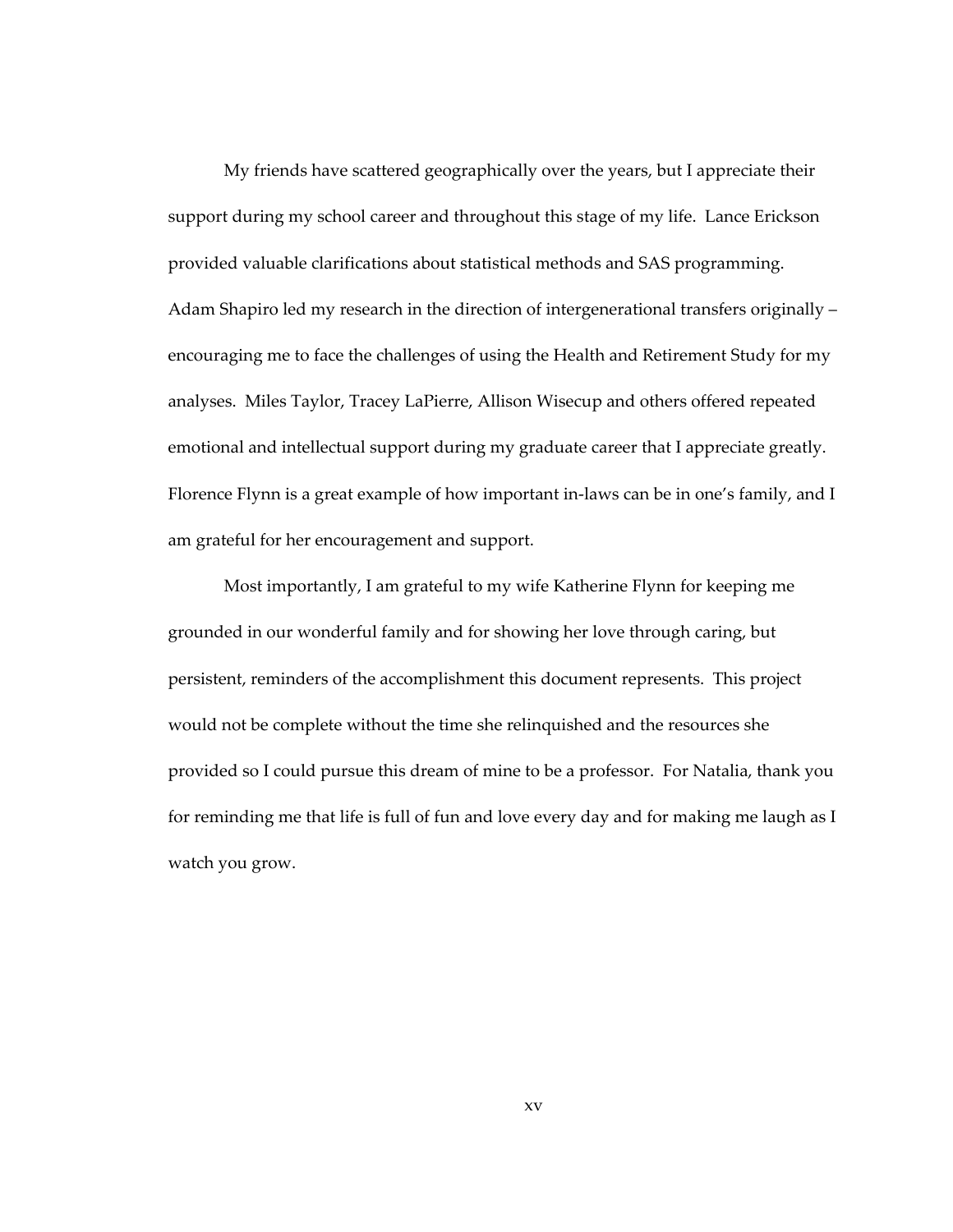## <span id="page-15-0"></span>**1. Theoretical Framework and Literature Review**

## <span id="page-15-2"></span><span id="page-15-1"></span>*1.1 Introduction*

Though sociologists have argued in the past that the extended family would become unimportant, current research does not support this view (Litwak et al. 2003). The theoretical arguments made by functionalists (see Durkheim 1975/1892; Parsons 1944; Parsons and Bales 1955) that the extended family would become unimportant to society are currently being proven wrong by life course researchers examining intergenerational relations (Bengtson, 2001; Bengtson, Biblarz and Roberts 2002; Connidis 2001; Kohli 1999). Instead, we see that individuals tend to provide resources and support to family members across generational lines in a variety of ways over extended periods of time (Wong, Capoferro, and Soldo 1999). Unanticipated demographic changes have altered family structures in the past fifty years such that an aging population, increased longevity, multiple marital transitions and delayed fertility have contributed to the increasing importance of the extended family (Bengtson 2001; Connidis 2001; Rossi and Rossi 1990). These forces have shaped family structures such that it is not uncommon for a family to have three or four generations living simultaneously (Bengtson, Rosenthal, and Burton 1996). Divorce, single parenthood, and the influx of women participating in the labor force have also created greater variance in family structures since the 1950's -- focusing research attention on the roles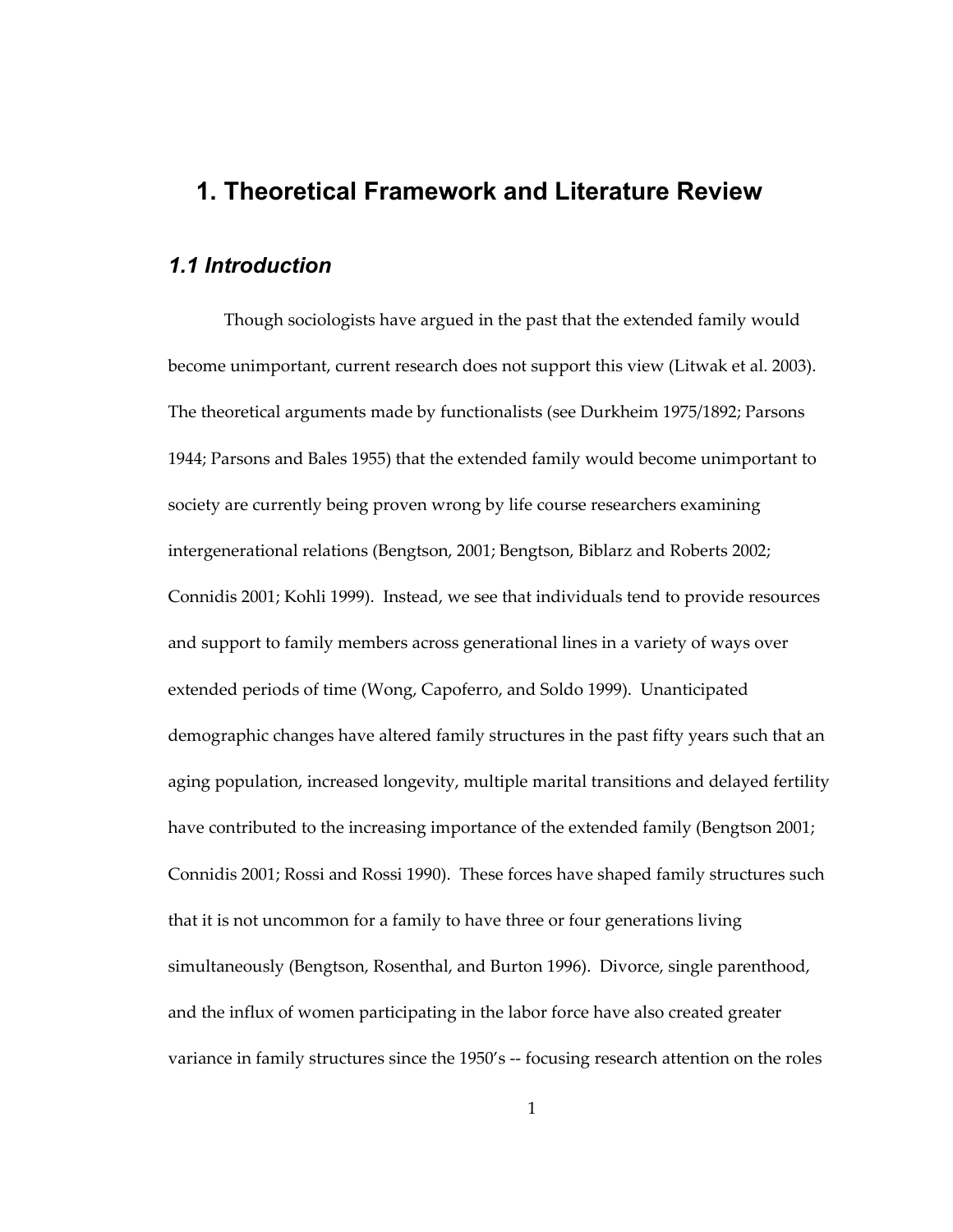<span id="page-16-0"></span>that different family members play in socialization and support for other adult generations (Hagestad 2003; Soldo and Hill 1993). Despite the life course principles inherent to this topic such as timing, agency and the interdependence of people in a family or society, little longitudinal research has been completed that examines the intergenerational support that adult children receive from their midlife parents (Giele and Elder 1998). Significant questions remain regarding when, how and under what circumstances support is provided by extended family members via intergenerational transfers.

## <span id="page-16-1"></span>*1.2 The Sociological Significance of Intergenerational Transfers*

Despite the obvious importance of financial transfers to economists, such transfers hold sociological significance as well. Reasons for the sociological relevance of financial transfers include: the redistribution of family resources, the assurance of extended family members' economic and overall well being via a private and often latent "safety net" for family members facing immediate financial difficulties, and associated implications for social policy (Kohli and Künnemund 2003; Eggebeen and Hogan 1990; Pezzin and Schoene 1997). The redistribution of family resources across generations may reflect the intensity of intergenerational ties but may also affect how such ties develop over time if financial giving is accompanied by expectations about reciprocity (Kronebusch and Schlesinger 1994; Silverstein et al. 2002). One of the key functions of the family is to maintain stability and order in daily life, which may be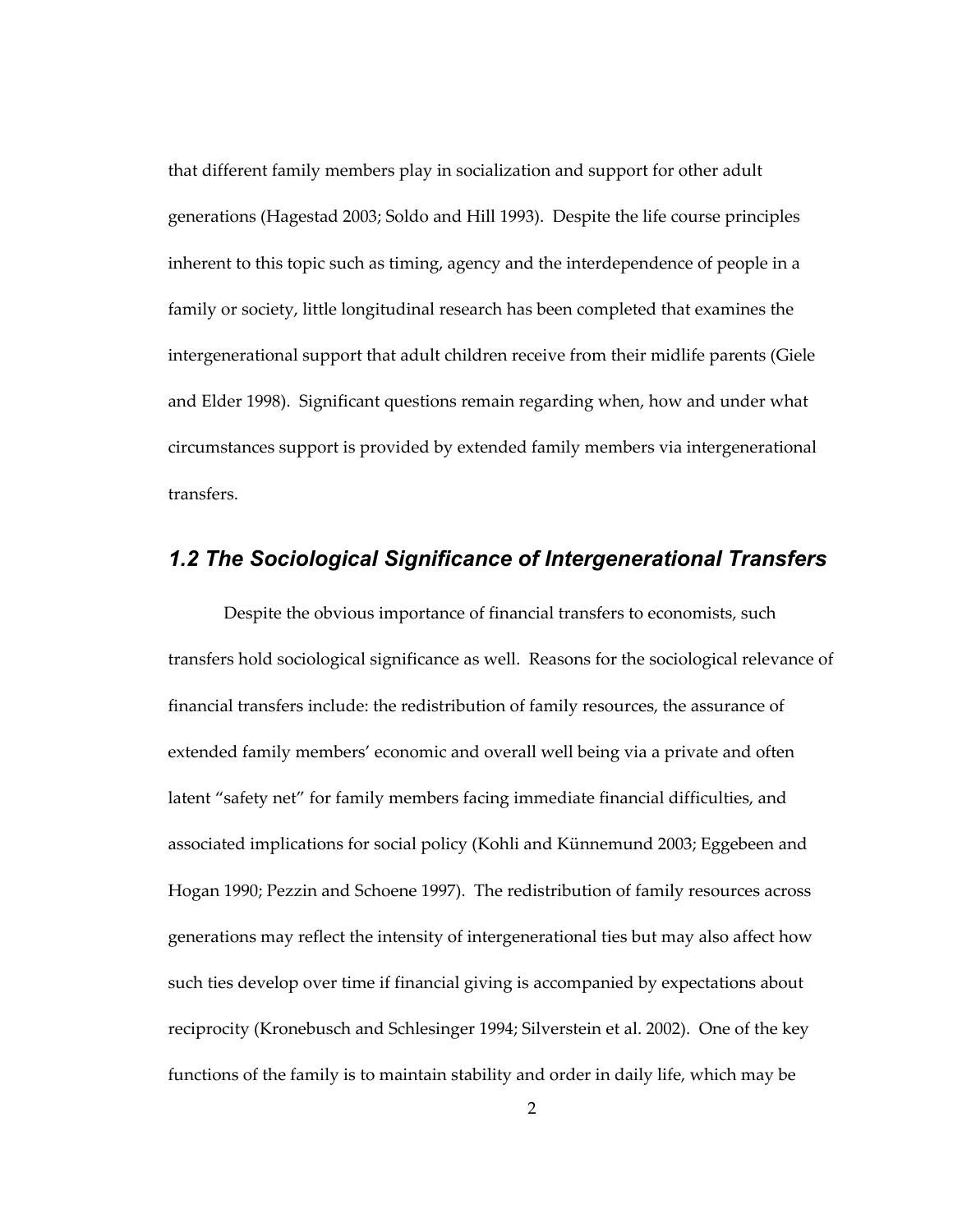<span id="page-17-0"></span>reinforced by the existence of two or more living adult generations in a family that can rely on one another for instrumental support.

Intergenerational transfer is a broad term referring to the sharing of valuable resources across generations within one's extended family. Resources can be redistributed within an extended family in any of three instrumental currencies – space, time, and money – and can flow in two directions across generations (Soldo and Hill 1993). Space transfers refer to shared housing or the coresidence of multiple adult generations within an extended family. Time transfers typically refer to instrumental assistance between parents and adult children measured in the amount of time members of one generation spend helping family members from another generation with various tasks. Several possibilities include assisting elderly parents with activities of daily living, transportation assistance, the provision of child care or babysitting for young grandchildren, and caring for a family member during a prolonged illness. Money transfers come in two forms – financial transfers and bequests.

### <span id="page-17-1"></span>**1.2.1 Importance of Midlife Parents for Intergenerational Transfers**

#### <span id="page-17-2"></span>**1.2.1.1 Defining Generation, Age and Cohort**

Kertzer (1983) pointed to the conceptual confusion that has often resulted from the crossover of the common term 'generation' from popular to analytical usage. However, it is also important to note that while it is essential to differentiate between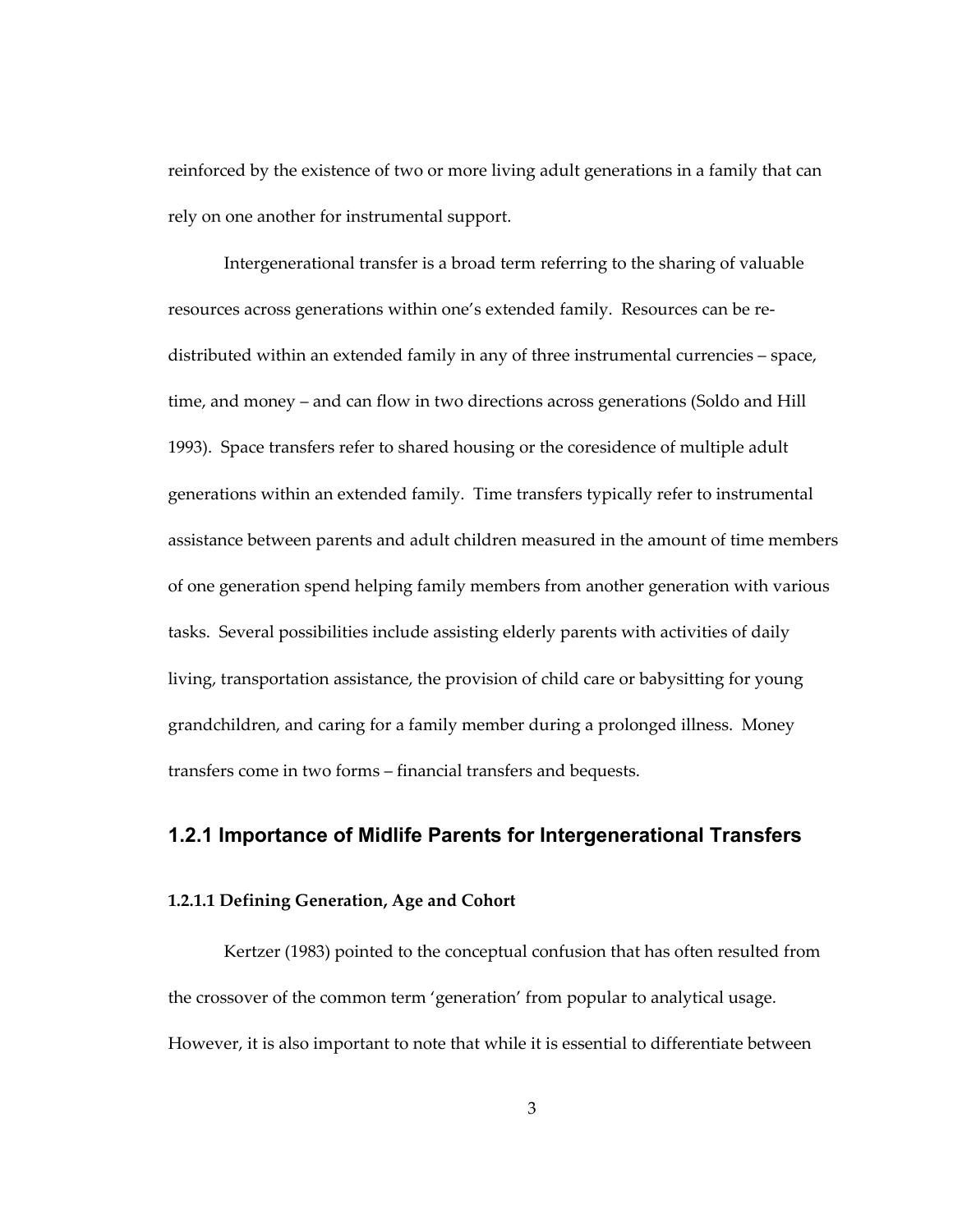age and generation as concepts in life course research, it is impossible to eliminate the use of either concept entirely. An examination of families over time demonstrates that generational processes and age relations are unavoidably intertwined. Dynamic intergenerational relationships alter and are altered by the natural aging of all family members involved and by social change (Riley 1987; Kertzer 1983). To provide conceptual clarity and continuity, the use of key concepts here matches the use of each concept as defined in an early and definitive inventory of aging research (Riley et al. 1968).

In this project, the terms "generation" and "intergenerational" will be used to connote family lineage or kinship. "Age" and "age group" will be used when referring to non-family issues in the development of theoretical explanations, particular age groups, or as descriptive terms for the data and empirical results. As an example of a conceptual use of the term "age", discussions of social structures larger than the family context must consider the role of age in relation to the timing of life transitions. The term "cohort" refers to individuals born in a certain year or range of years that have experienced similar historical events and macrolevel social changes. The term will be used largely in the course of data analysis, referring mainly to HRS cohort members – respondents born between 1931 and 1941 who were first interviewed in 1992.

4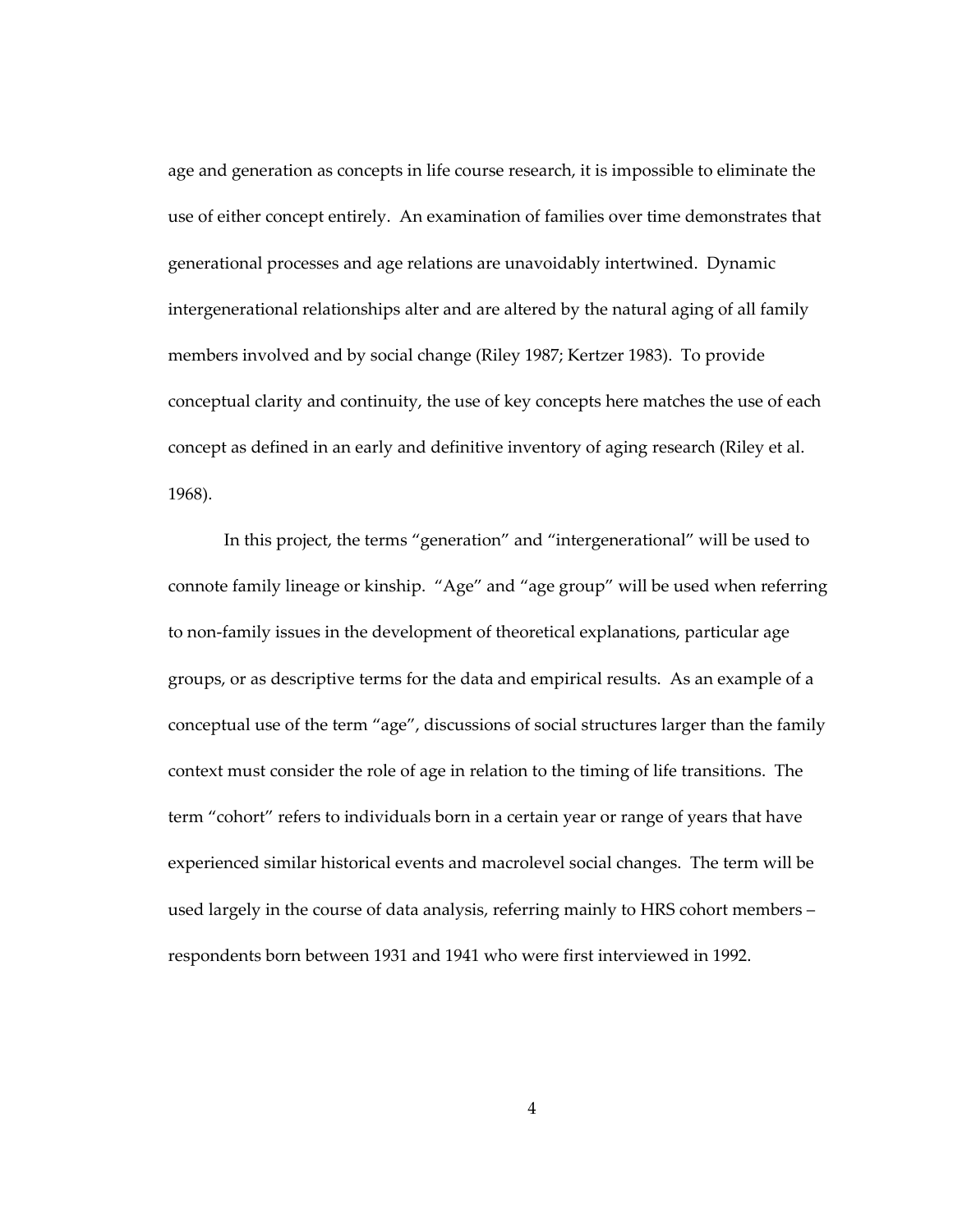#### <span id="page-19-1"></span><span id="page-19-0"></span>**1.2.1.2 Midlife Parents and Adult Children**

In comparing the adult generations within families, the middle generation most often serves as the primary stabilizing force (i.e., midlife parents with adult children and elderly parents). In relation to intersecting life course domains, the middle generation is likely to experience the most consistency and stability – emphasizing timing as a life course principle. The middle generation is the most likely generation to have sufficient resources to meet their own needs and additional financial resources that can be shared with kin in other generations (Conley, 1999). Midlife adults (i.e., between 50 and 65 years old) are the most likely to have been in the labor force for some time and not yet reached retirement – indicating a sustained work history and higher potential for accumulated wealth and stable or growing income. Additionally, compared to other age groups, midlife adults are also most likely to have stable, self-sufficient family trajectories. They have completed the family formation stage and are not likely to have progressed to a point of needing instrumental support from their adult children. At this time, they are also less likely to be dealing with their own parents' care – depending on family structure and elderly parent health status.

Research on transfer behaviors has found that the middle generation gives financial assistance to other generations more than it receives from them (McGarry and Schoeni 1995; Stone, Rosenthal, and Connidis 1998), and the unique character of stability across various life course domains such as work and family is often provided as an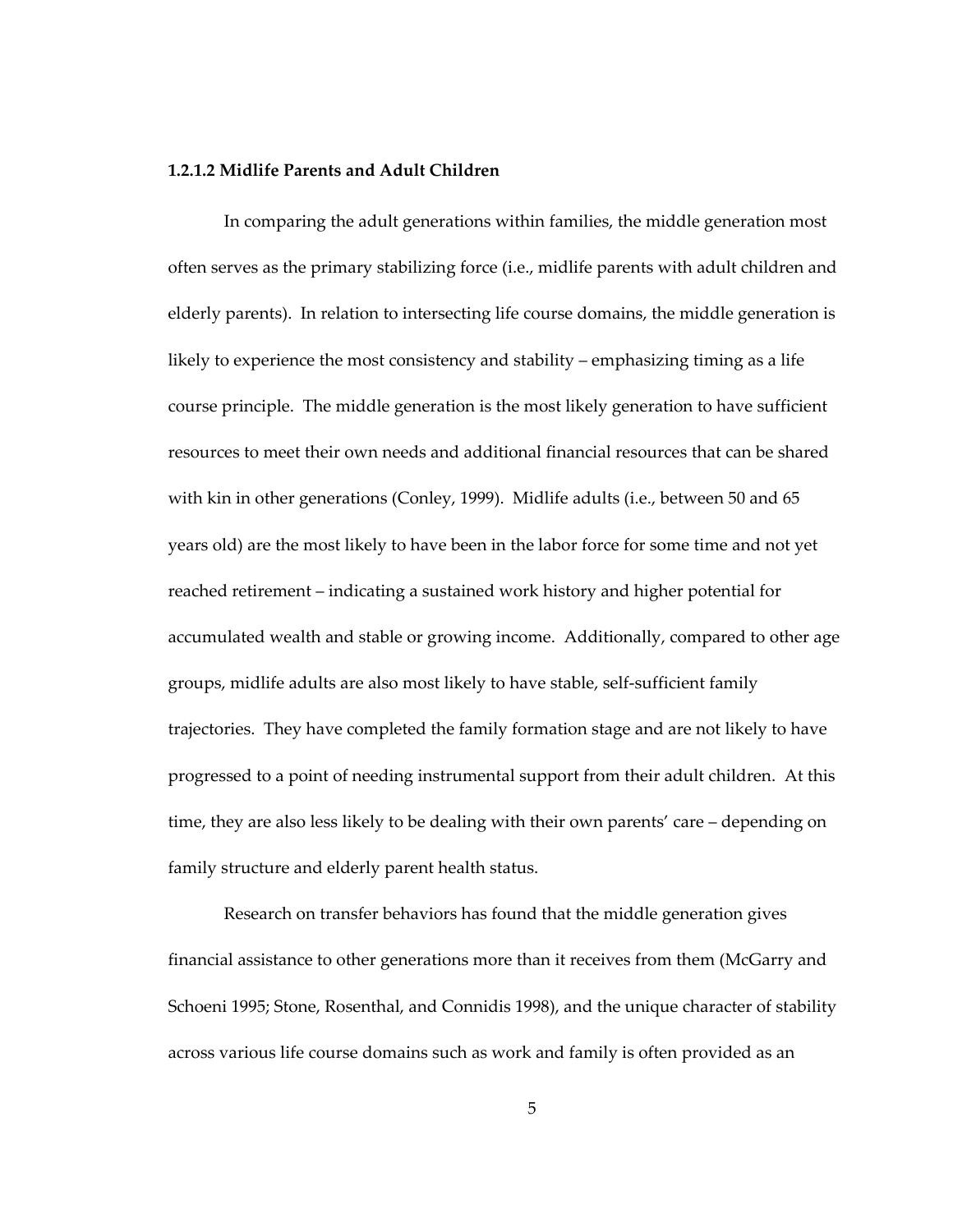explanation for the higher likelihood of financial transfers by this age group (Killian 2004). Midlife parents who make financial transfers are, in effect, maintaining a relationship with their adult children – either through altruistic motives or with the expectation of a reciprocated exchange in the future (Cox and Rank 1992). In this way, solidarity in an intergenerational relationship reflects a dialectic juxtaposition between dependence and autonomy that can be represented by financial transfers (Bengtson et al. 2002).

Financial assistance from midlife parents to adult children is a dynamic transaction affected by co-biographical trajectories for all involved. The benefits to adult children who receive financial assistance from midlife parents can be profound (Shapiro 2004). The financial assistance that flows downward to adult children may serve as "transformative assets" where the money gained through inheritance or transfers can be converted to payments for educational expenses, an additional boost to make homeownership possible or increased opportunities for social mobility (Shapiro 2004:31). Transformative assets passed from parents to adult children also protect a family's class status and well-being as well as giving younger members a head start beyond their personal achievements to date such as income or postsecondary education.

Midlife adults who have living parents and progeny may engage in transfers with either generation in either currency, and the transfer may occur in one direction, or in the case of an exchange relationship, in both directions (Soldo and Hill 1993). For life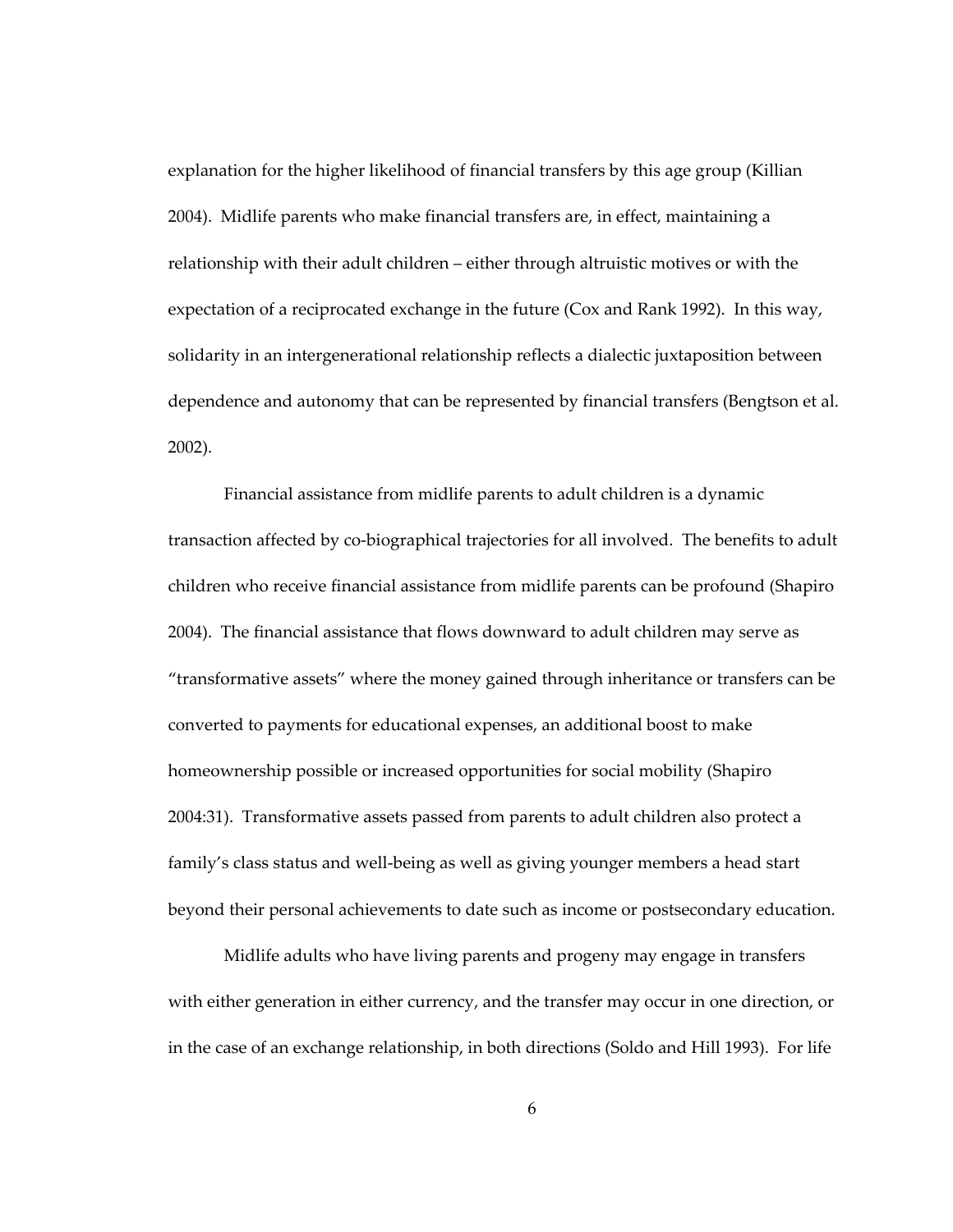<span id="page-21-0"></span>course researchers, transfer types and the flow of transfers are a valuable research area for understanding the importance of adult family relationships. For example, resource flows between generations tend to follow a life course pattern (Wong et al. 1999; Logan and Spitze 1996, McGarry and Schoeni 1995). Midlife adults – especially those with children – are much more likely to be donors than recipients (Kronebusch and Schlesinger 1994; Soldo and Hill 1993). Parents tend to assist children through young adulthood and often contribute to higher education costs. In fact, financial transfers to adult children – regardless of the child's social status (e.g., student, worker) – remain more common from midlife parents than transfers in the opposite direction (Berry 2001; Kronebusch and Schelsinger 1994; McGarry and Schoeni 1995). As parents become incapacitated or need assistance in late life, the balance may shift to the adult child providing support of some type to the parent. However, parents of young adults are relatively less likely to need assistance at midlife and the balance shift has yet to occur for them, assuming there will someday be a need for financial assistance from adult children to aging parents within families.

## <span id="page-21-1"></span>**1.2.2 Applying Life Course Principles to Intergenerational Transfers**

This demonstrates that the life course principle of timing is important to a sociological understanding of intergenerational transfer flows (Elder 1994). Nearly all previous research supporting a life course pattern of transfer flows is based on crosssectional data (Eggebeen 1992; Eggebeen and Hogan 1990; Killian 2004; White 1994).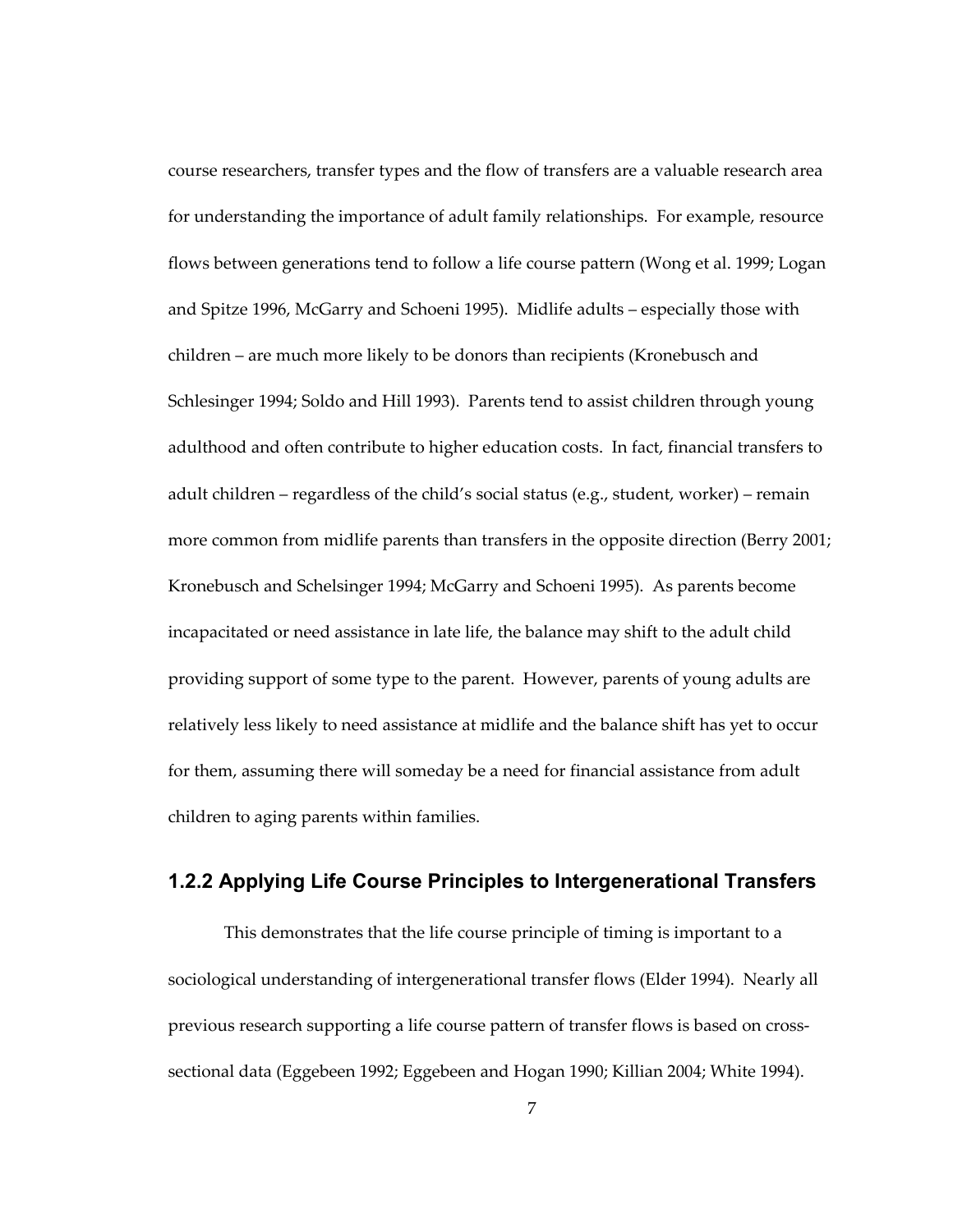Other than general patterns by age group, researchers have yet to examine transfer patterns as within-family trajectories. Now, repeated measures in a panel study over time can provide valuable information on whether downward transfers are agestructured or whether they correspond with broader family dynamics or the timing of certain life course events. One can also examine the likelihood that midlife parents develop a pattern of giving to adult children and whether certain children are particularly targeted for transfers (particularly financial assistance) in relation to life statuses and life course transitions such as the transition to adulthood. The life course principle of human agency is strongly implied in an examination of transfer behaviors because the underlying assumption is that parents choose to transfer financial resources to adult children and may do so differentially or strategically.

As life course researchers examine the multidimensional dynamics of linked lives, we can understand better how parents continue to play an important role in their adult children's lives. This continuation of intergenerational linkages contrasts profoundly with early sociologists' perceptions of social norms and implicit assumptions about extended families indicating that both parent and adult child households were independent and did not share resources (see Durkheim 1975/1892; Parsons 1944; Parsons and Bales 1955). Actually, the assumptions of household independence remain within much of the intergenerational transfer literature in the sense that transfers during this timeframe of co-occurring adult life courses are assumed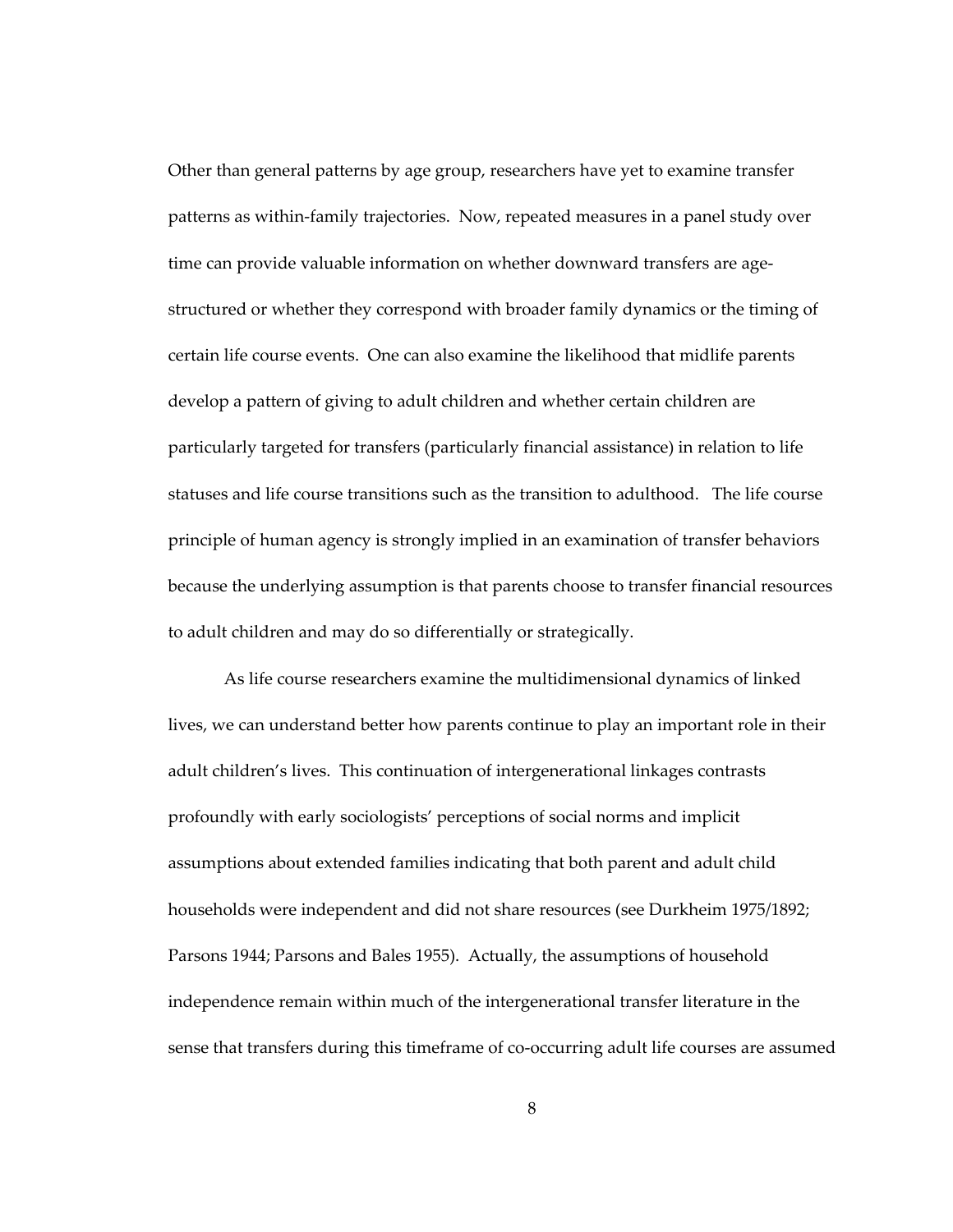to be unusual compared to phases when one generation is considered dependent on the other in either the child's early life or potentially the parent's later life. Cross-sectional studies indicate transfers to adult children are rare (Berry 2001; Eggebeen 1992; McGarry and Schoeni 1995). However, life course principles suggest that interdependencies between generations tend to be dynamic lifelong connections; these connections may be revealed as more common when examined as patterned behaviors over time in the form of financial transfers.

It may also be difficult to distinguish between public transfers between generations via redistribution of wealth and income resulting from taxation (Wolff 2002). Using data from the German Aging Survey, Kohli (1999) showed that private intergenerational transfers also have a higher likelihood of flowing downward from the older generation to younger generations regardless of socioeconomic status. Older adults redistributed their resources via family channels, but the givers included some who redistributed portions of the public transfers that were their main source of income. Social policy-oriented literature contains arguments that the elderly receive an excessive share of public transfer income compared to other groups (Gokhale and Kotlikoff 2001; Longman 1987; Preston 1984). The evidence presented by Kohli (1999) indicates that, via private transfers, families may be creating a more equitable balance of resources across age groups than analyses focusing solely on public transfer programs would indicate. In effect, private transfers by older adults to their adult children can constitute an exchange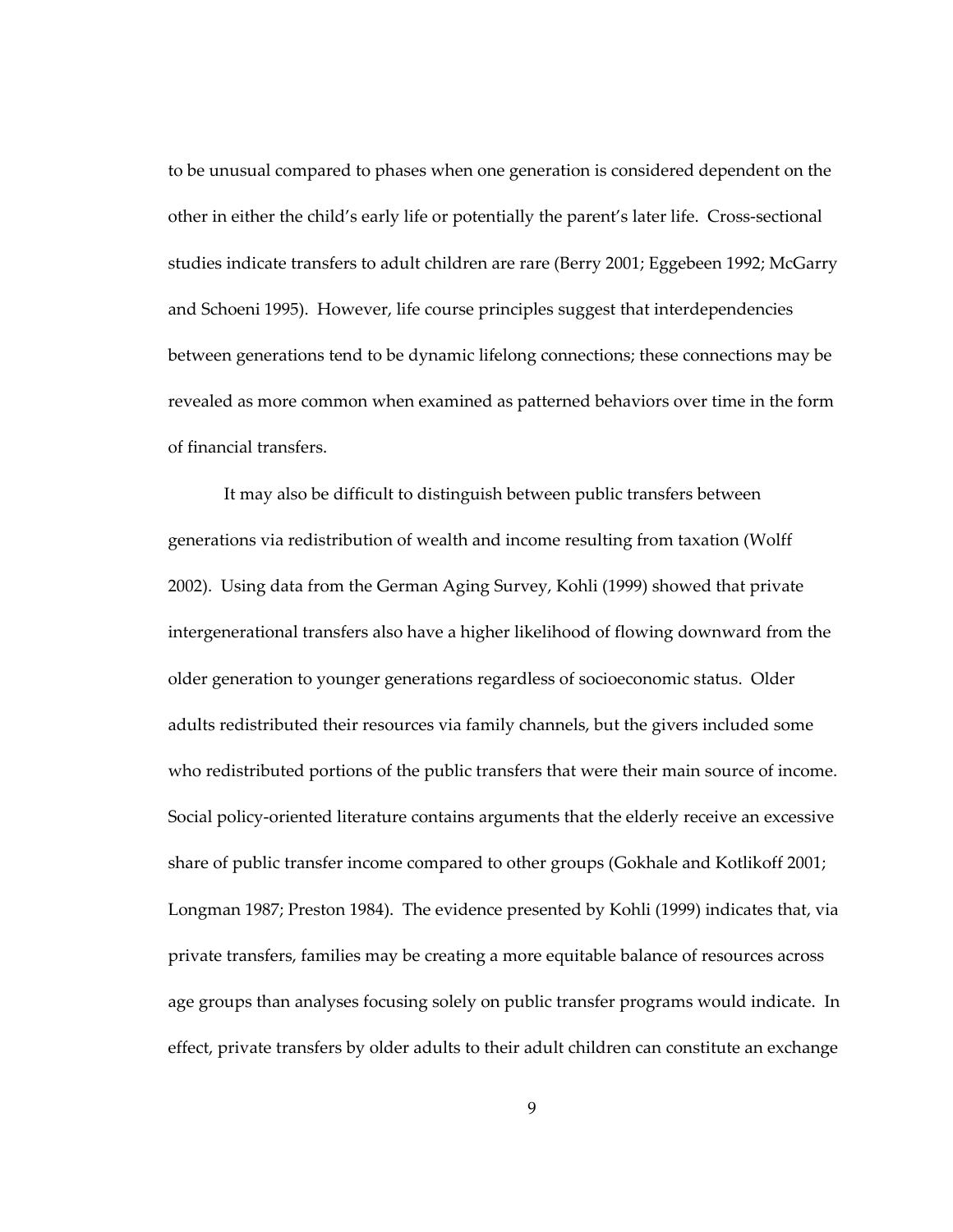<span id="page-24-0"></span>to compensate for increased public transfers to older adults via social security programs. Kronebusch and Schlesinger (1994) demonstrated similar results in the United States although they point out that accounting for private transfers alongside social security programs reduces, but does not eliminate, the needs of the elderly to be supported by other age groups. As people age beyond 65, they are increasingly likely to become net receivers compared to other age groups.

### <span id="page-24-1"></span>**1.2.3 Financial Transfers**

It is difficult to determine the scope of financial transfers across the United States. Only a few research studies have attempted to do so, based primarily on cross-sectional data. According to Morgan (1984), 11% of families reported financial transfers to other family members in 1979. Cox and Raines (1985) estimated that 16-20% of families give money to another family member. For these estimates, it is unknown if the transfers were within the same generation (i.e., to siblings) or between generations (i.e., to adult children or to elderly parents). Looking only at financial transfers to adult children, statistics from the 1988 wave of the Panel Study of Income Dynamics demonstrated that approximately 20% of respondents provided financial assistance of greater than \$500 to adult children (McGarry and Schoeni 1995).

It is even more difficult to estimate the overall value of financial transfers across the United States. Kronebusch and Schlesinger (1994) estimated that private transfers between age groups in 1990 equaled \$1.1 trillion – equivalent to \$1.5 trillion in 2005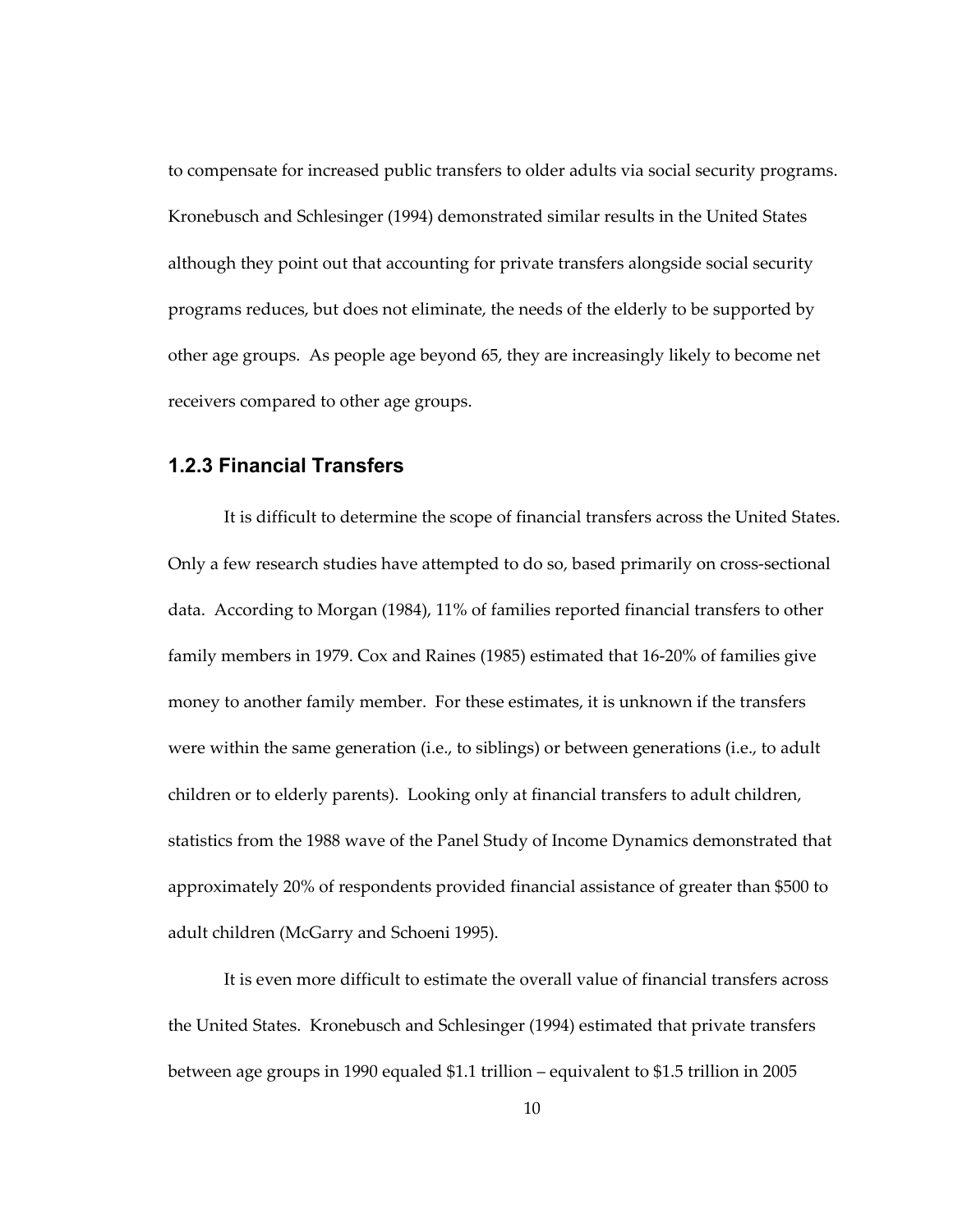<span id="page-25-0"></span>constant dollars. However, this is an aggregate value that includes time transfers and co-residence that have been assigned monetary values (based on the purchase cost of comparable goods and services) as well as direct monetary transfers. Estimates from their data indicate that approximately 30% of all transfers were in the form of monetary gifts. Thus, \$330 million represents a rough estimate of the total private financial transfers in 1990 (\$493 million in 2005 constant dollars). It may be more appropriate to examine transfer values at the individual or household level. Kronebusch and Schlesinger (1994) found that gifts were much more likely to flow downward and that midlife adults gave an approximate average of \$2,500 to their adult children (\$3,736 in 2005 constant dollars). Cox and Raines (1985) found an average transfer in 1979 to be \$2,100 (equivalent to \$5,650 in 2005 constant dollars).

## <span id="page-25-1"></span>*1.3 First Set of General Hypotheses*

## <span id="page-25-2"></span>**1.3.1 A Dynamic Approach to Parents' Provision of Financial Assistance to Adult Children**

Intergenerational dynamics and resource-sharing between family members may be more common than previous studies have indicated. Recent panel studies provide a look at transfers from parents to adult children over extended periods of time, we can discover more about how family members are often interdependent and may be frequently linked via intergenerational transfers at any time during co-occurring life courses. First, financial transfers between midlife parents and adult children in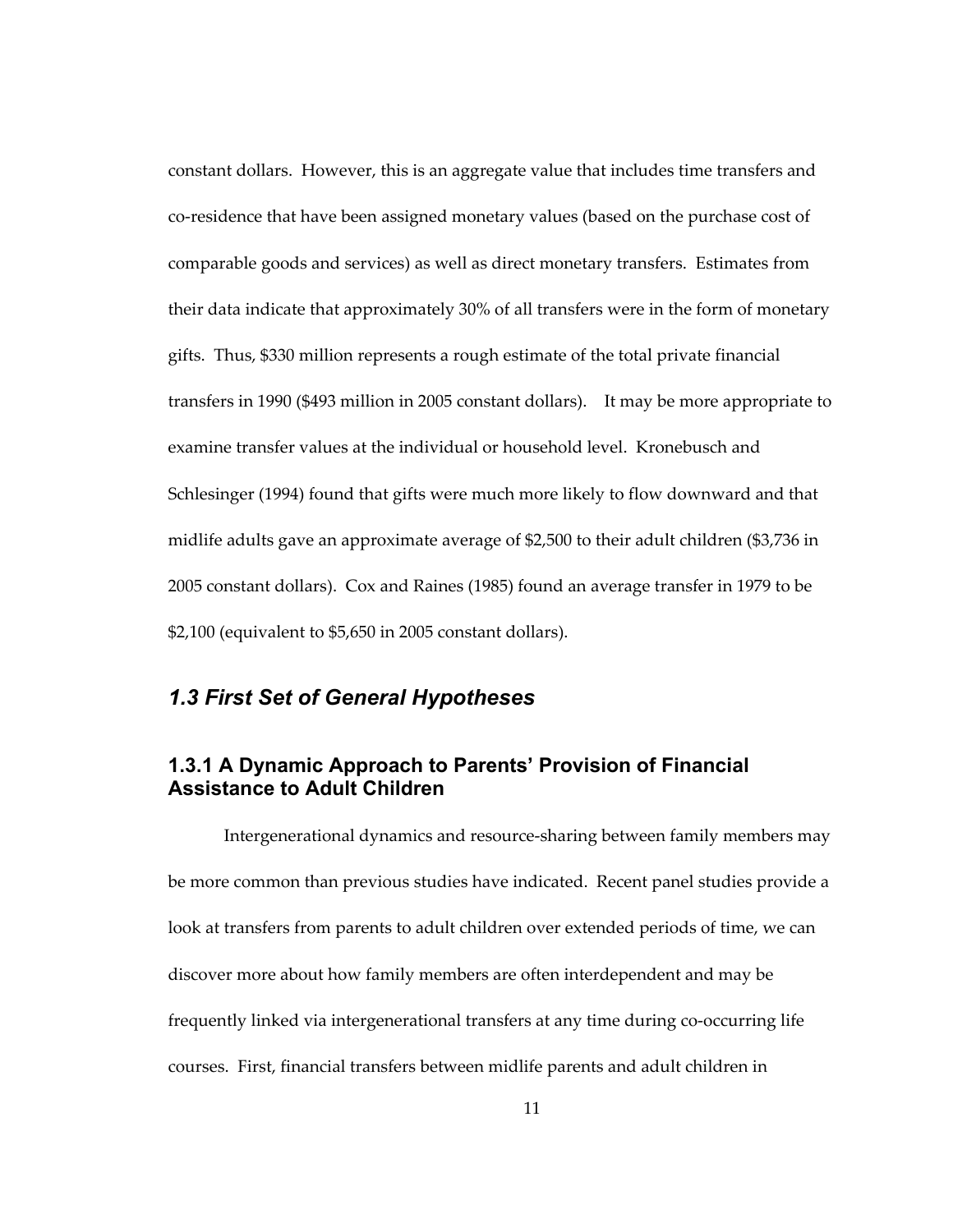particular may be more common than previous studies have shown. The highest percentage of parents providing transfers to adult children has been estimated at 20% (McGarry and Schoeni 1995). This was estimated using both data from the 1988 PSID and the 1992 wave of HRS. However, the estimates were drawn from cross-sectional data that did not provide evidence of life course patterns or interdependent relations within families across time.

Longitudinal data offer the opportunity to determine whether financial transfers are more common within families than cross-sectional data have illustrated for two reasons. One, an examination of longitudinal data with repeated measures of transfer behavior (i.e., four measures over seven years) can yield more accurate information about when and how often families give financial assistance across the life course. Second, the addition of "space" transfers (i.e., coresidence) to adult children who live with parents can provide a better accounting of all adult children receiving different kinds of transfers—a pattern not studied in previous research. The decisions that parents make regarding transfers to older adult children are likely to be affected by whether younger adult children were living at home, or still in school who may also have been potential recipients of financial assistance.

Researchers have not directed full attention to the synergistic relationship between number of adult children and limitations of parental resources. [Some researchers have examined what's known as the resource dilution hypothesis and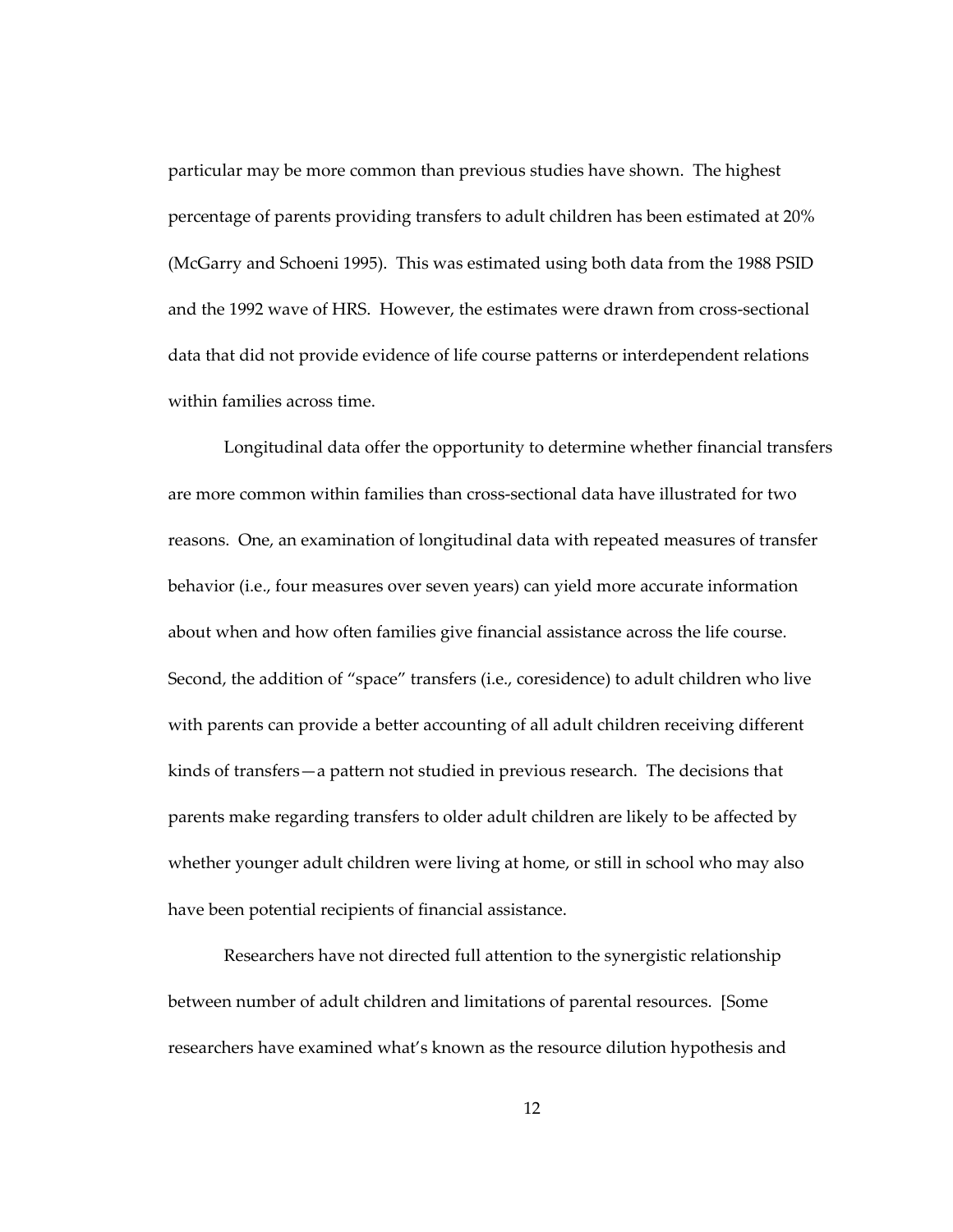argued that the number of children in a family affects the access that young children have to valuable educational or monetary resources (Blake 1981; Powell and Steelman 1990; Steelman and Powell 1991). However, none have applied this hypothesis explicitly to adult children.] Some researchers have examined the influence of parental income without structuring data clearly to reflect the non-independence of adult children within the same family (Furstenberg, Hoffman and Shrestha 1995; Killian 2004). Including all adult children in the sample represented recognition that competition likely existed between adult children for parental resources within the timeframe studied, but that the transfers from midlife parents may have been strategically distributed to various children across time.

Also related to the hypothesis that financial transfers were more common than previously demonstrated, I will also examine within-family trajectories of financial assistance to adult children to determine if stable patterns exist. Developing withinfamily trajectories allows me to examine several areas not previously addressed in the research on intergenerational transfers: the number of transfers that occurred, the total amounts transferred by the parents and whether transfers are one-time events or the possibility that assistance was routine. The existence of transfer patterns would suggest that families remain interdependent over time and that midlife parents may feel obligated to share monetary resources, may share resources in response to perceived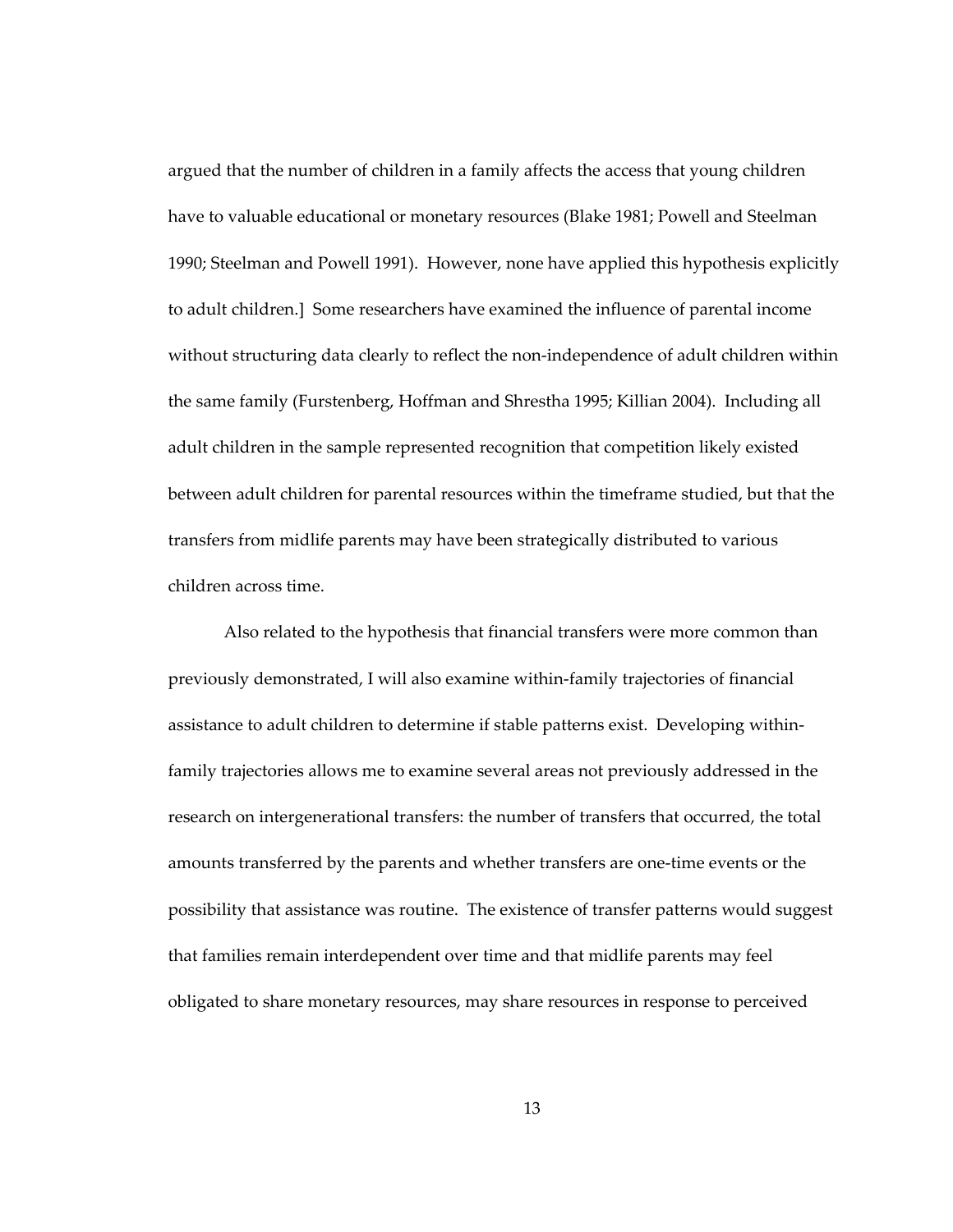<span id="page-28-0"></span>needs for adult children or may have an interest in sharing resources as an exchange for future support needs after parents have aged and need caregiving assistance.

#### <span id="page-28-1"></span>**1.3.1.1 Motives for Financial Transfers: Altruism vs. Exchange**

Economists researching transfer behaviors have primarily focused on parents' motivations for sharing financial resources with adult children. There has been a debate within the economic literature regarding whether parents who share economic resources with adult children are motivated by altruism or by an expectation of future exchange (MacDonald and Kuo 2003). Researchers supporting the altruism hypothesis suggest that parents provide *inter vivos* transfers (i.e., financial assistance) to adult children without expectation of gain or reimbursement. Supporters of the exchange hypothesis argue that parents provide assistance to bargain for contact, closeness or perhaps reimbursement or assistance when they are older (Cox and Rank 1992). Study results have been mixed and researchers have indirectly surmised parental motives as altruistic or self-interest based on the contexts surrounding transfer behaviors (Altonji, Hayashi and Kotlikoff 1997; MacDonald and Kuo 2003; McGarry and Schoeni 1995).

Many have speculated that transfers are motivated by an adult child's financial need (Eggebeen 1992; Furstenberg et al. 1995; Rossi and Rossi 1990). Studies with samples limited to nonresident adult children have shown that adult children with lower incomes are more likely to receive financial assistance from parents (Berry, 2001; Furstenberg et al. 1995; McGarry and Schoeni 1995). Since parents appeared to favor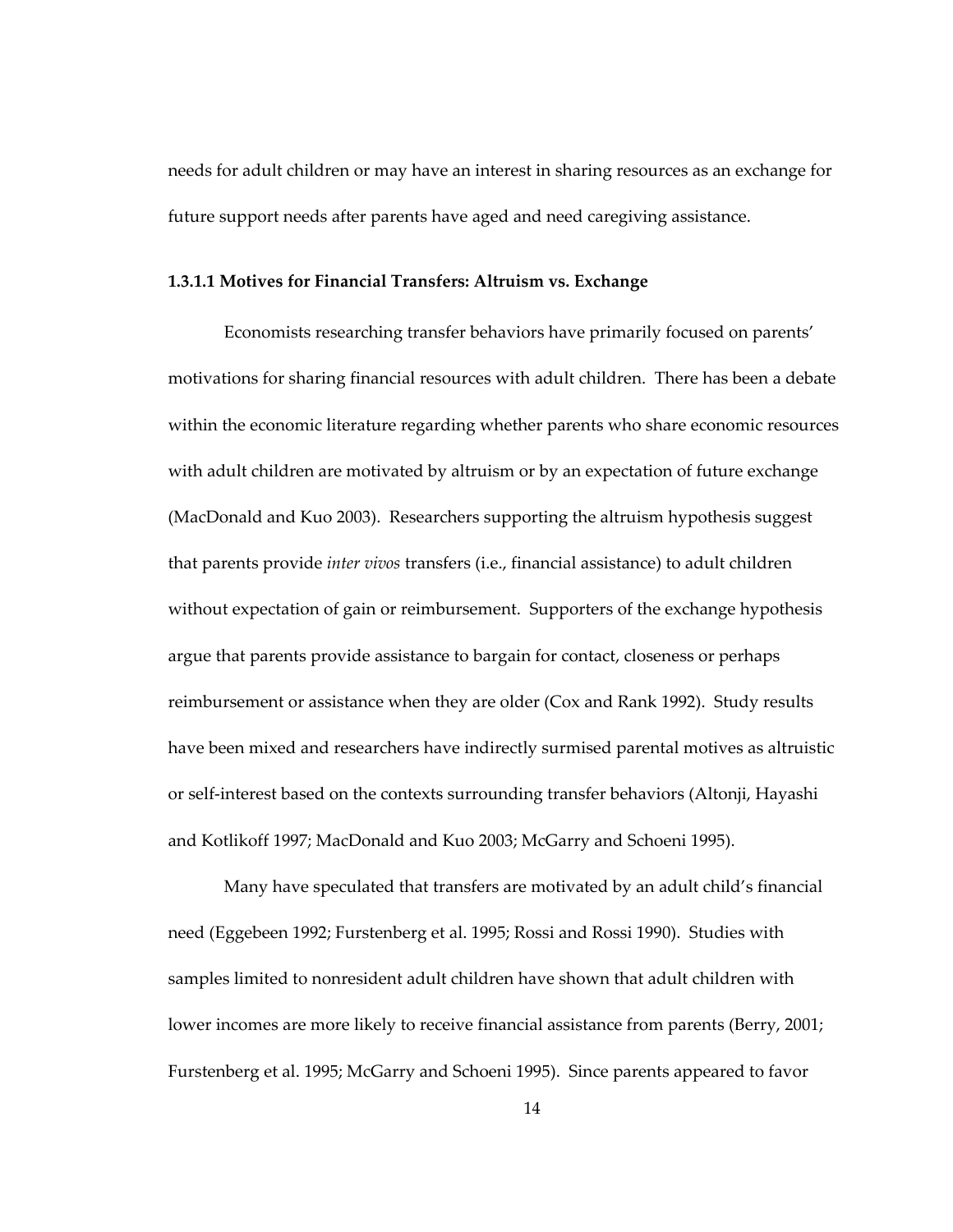<span id="page-29-0"></span>children with lower incomes, the results have been interpreted as providing evidence for the altruism hypothesis (MacDonald and Kuo 2003). In other words, parents may be motivated to assist adult children who appear to have greater need than siblings who may be independent economically to restore economic balance between their children. However, the complexity and relativity of defining "need" for each child and the potential for conflicting needs within families severely hamper our ability to determine motives accurately. This requires direct information about parents' motives for giving (Silverstein 2006) which is not available in the waves of the HRS used for this project. Therefore, though the existence of the debate in the literature between the altruism hypothesis and the exchange hypothesis must be acknowledged, I do not analyze data in relation to the debate in the research presented here.

## <span id="page-29-1"></span>*1.4 Defining Intergenerational Families with Step-Kin: The Latent-Kin Matrix*

The 'linked lives' principle of the life course perspective acknowledges that the opportunities, challenges, and decisions individuals face and their social roles have an impact on, and are impacted by, the life courses of those who are close to them (Elder 1994). For example, when a man becomes a father, his new role within the family configuration resonates to others such as his parents who become grandparents. Oftentimes, adult children entering college receive financial assistance from midlife parents for school-related expenses (Steelman and Powell 1989, 1991). Also, the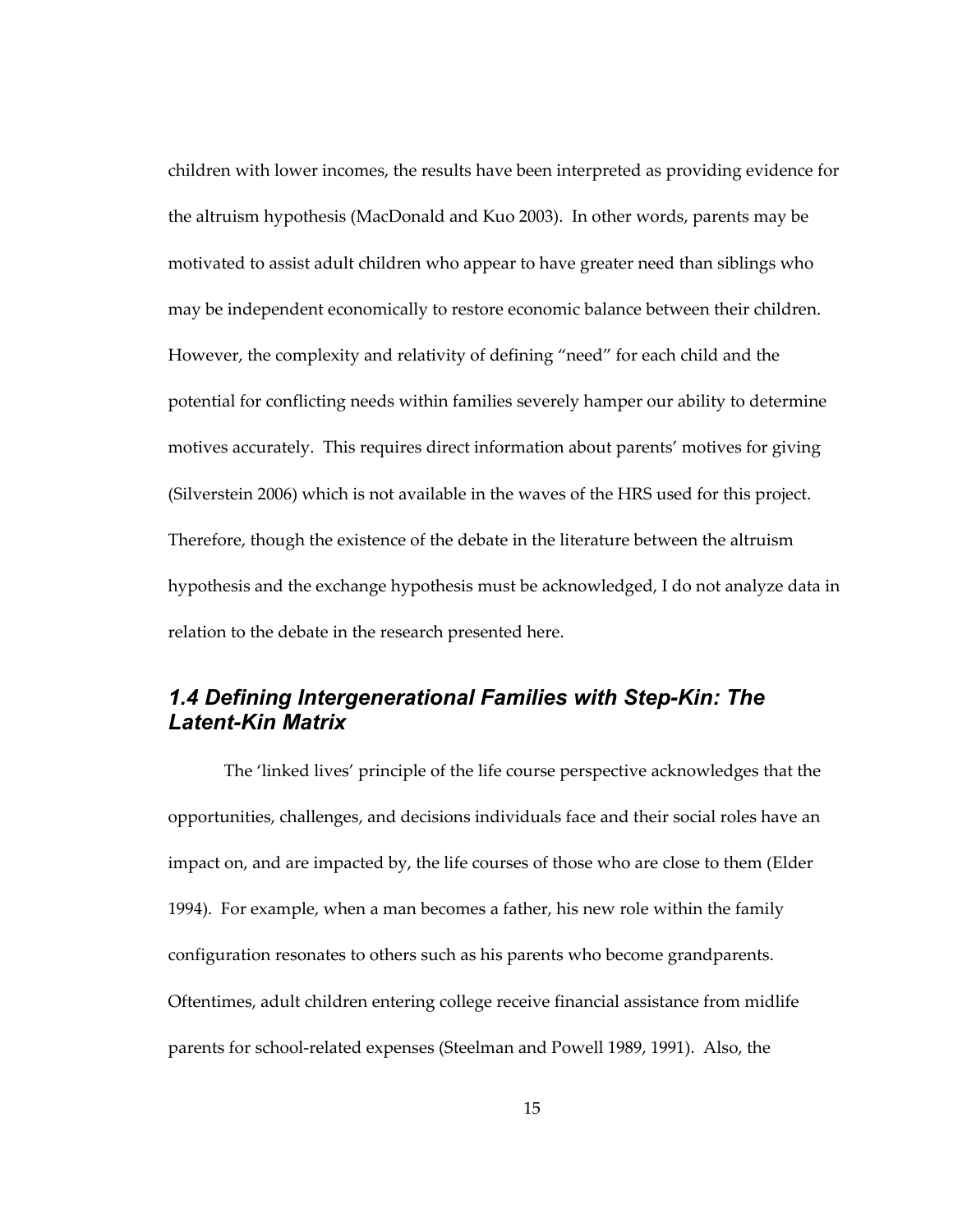caregiving literature in gerontological research recognizes that care for frail elders often impacts the lives of adult children by requiring that emotional and/or instrumental support be provided by children to their parents. In other words, the experiences of one person affect the lives of other family members, and in turn, the structure of the extended family may shape the individual life course.

However, today's intergenerational linkages are more diverse, complex, and multidimensional than in the past (Connidis 2001; Logan and Spitze 1996; Bengtson and Harootyan 1994; Rossi and Rossi 1990). The growing diversity of family arrangements includes those who are related via marriage, birth or adoption *and* those who join existing families voluntarily through remarriage or as a result of intergenerational linkages (e.g., as children of a remarried partner) (Ahrons 1994; Cherlin and Furstenberg 1994; Marks 1995). Remarriages after divorce in particular add a further layer of complexity for intergenerational relationships and extended families. As parents establish relationships with new spouses, they often must also establish relationships with the spouses' children from previous marriages. As both generations age, major life course transitions experienced by one generation often resonate within the larger network of extended-family connections – affecting the relationships between adult children and their divorced parents as well as relationships with stepparents (Bornat, Dimmock, Jones and Peace 1999; Connidis 2001; Cooney and Uhlenberg 1992).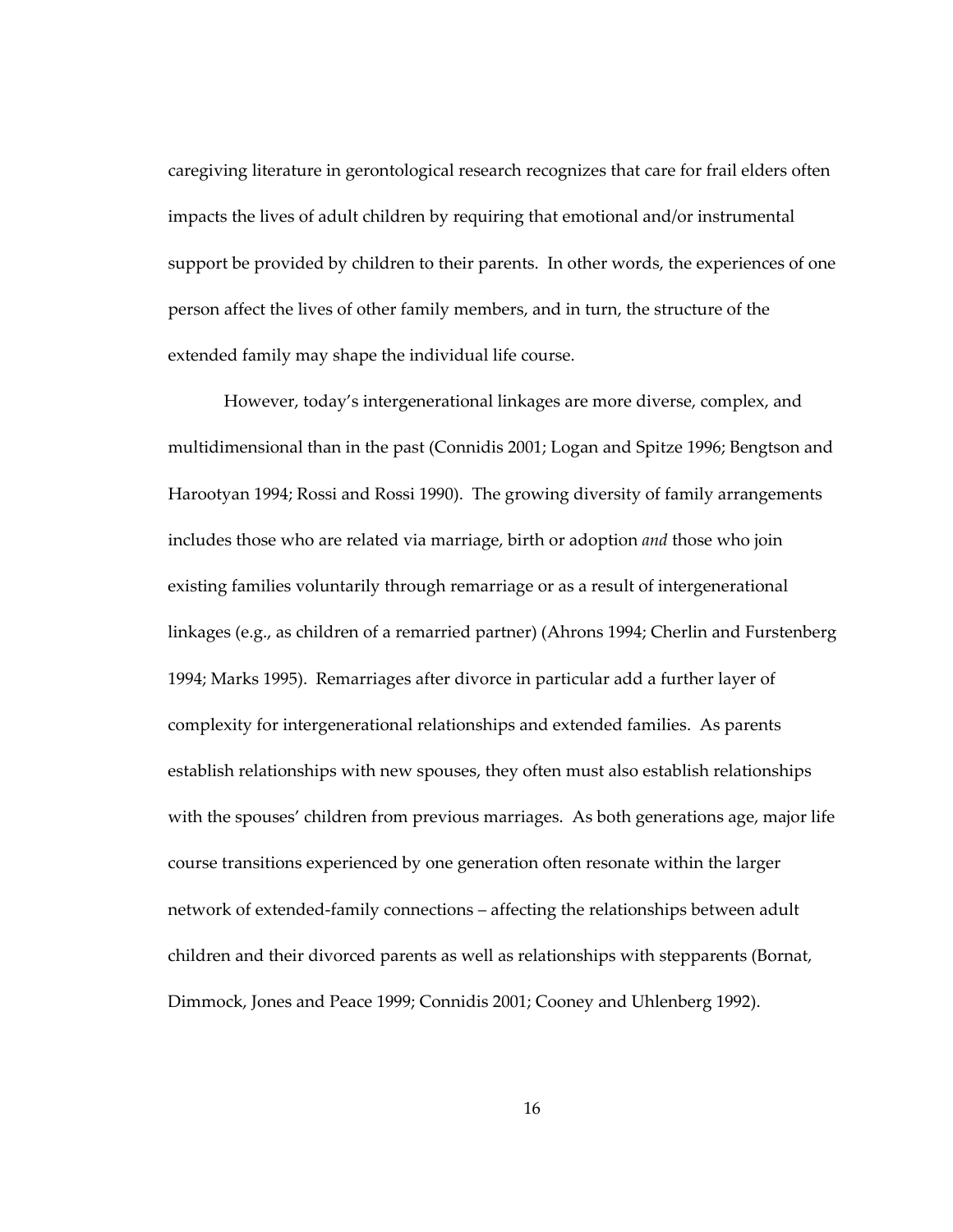For the analysis of financial transfers between midlife parents and adult children, it is necessary to move beyond equating the term "family" with biologically-related kin who live, or have lived previously, in the same household. The literature lacks clarity about the norms that determine membership in intergenerational families or the rights and obligations that accompany membership – especially given the higher divorce and remarriage rates of recent generations (Cherlin, 1978; Cherlin and Furstenberg, 1994). Most studies regarding financial transfers assume adult children are no longer coresident with parents. [More commonly, samples of adult children in studies of financial transfers are limited deliberately to nonresident adult children.] Even so, the studies do not clarify that children from divorced families may not have lived with one biological parent for many years prior to reaching adulthood or if they may have lived with a stepparent during their formative years.

To better represent the complexity of intergenerational family structures, Riley (1983) suggested an intriguing recognition of step-kin, in-law, and kin-like connections as part of a latent kin matrix. Generalizing this conception further for this project, "family" is defined as a matrix of kinship relationships that encompasses several generations (Cohler and Altergott 1995; Riley and Riley 1993). At the center of these matrices are the midlife parents. Their intergenerational connections may extend upward to one or more elderly parents. However, the focus here is on the connections that extend downward to adult children and stepchildren. With the inclusion of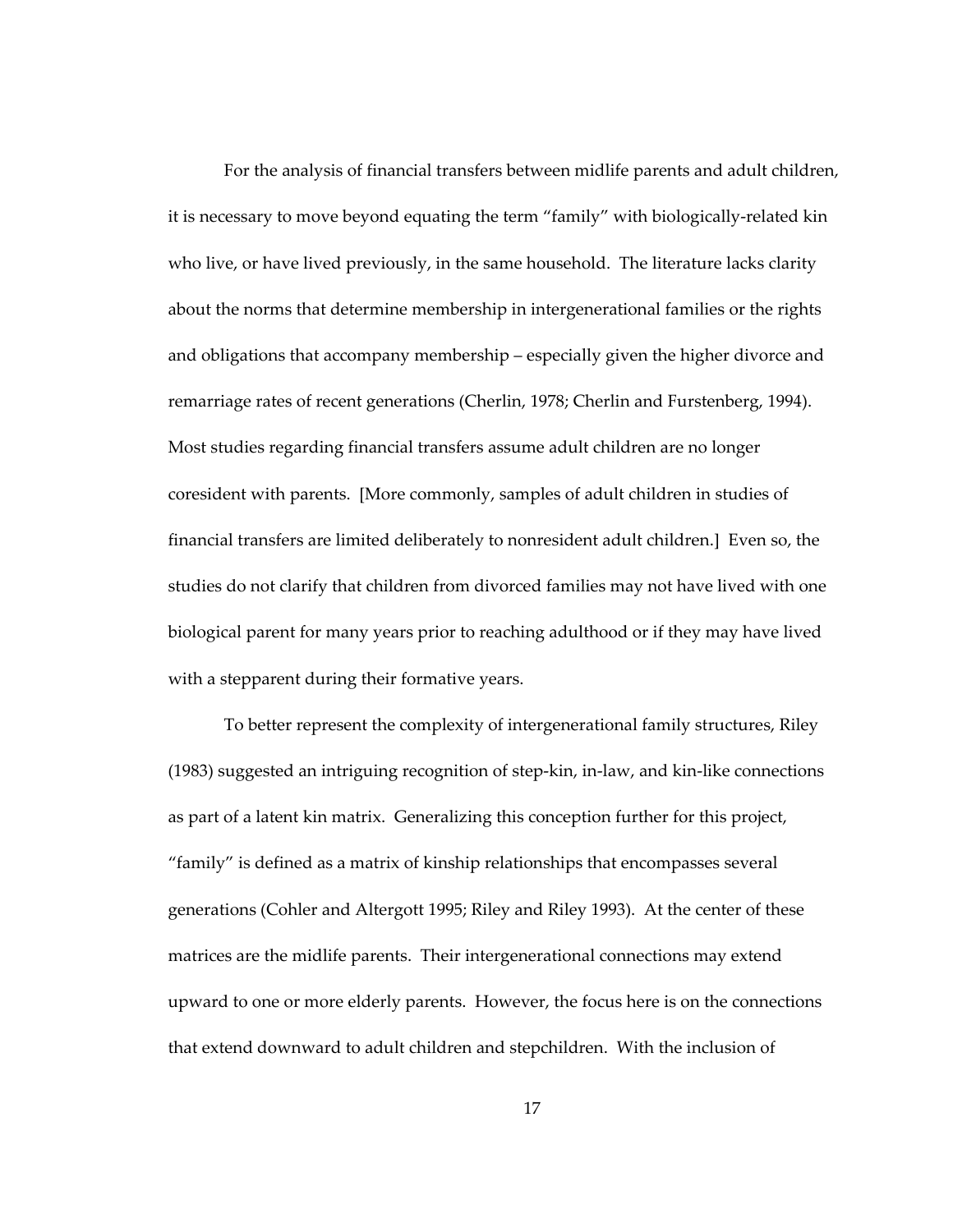<span id="page-32-0"></span>stepparent/ stepchild relationships in this project, the term "blended family" refers to kin networks that include biological kin and step-kin encompassing several generations and households. Using both terms provides a broader view of the intersecting lives of family members that has been disregarded by a more individualistic reductionism adopted in some life course research (Hagestad 2003).

The examination of multigenerational linkages takes life course research beyond the common focus of life course patterns among individuals within an age-defined cohort to an examination of vertical family relations, concurrent development and aging, and social roles regarding generational position (Bengtson and Harootyan 1994). A more detailed exploration of extended-family structures and intergenerational relationships is essential to develop a fuller understanding of the life course, family dynamics, and the influence they have on one another in relation to sharing family resources between generations. As such, a broader definition of family that includes kin and step-kin strengthens, but also complicates, our understanding of resource-sharing across generations (Amato and Booth 1997).

## <span id="page-32-1"></span>**1.4.1 Stepfamilies As Blended Families**

Blended families refer to any remarriages that include paternal children/maternal stepchildren (i.e., his biological children from previous relationships) and/or maternal children/paternal stepchildren (i.e., her biological children from previous relationships) as well as remarriages that include children from previous relationships *and* children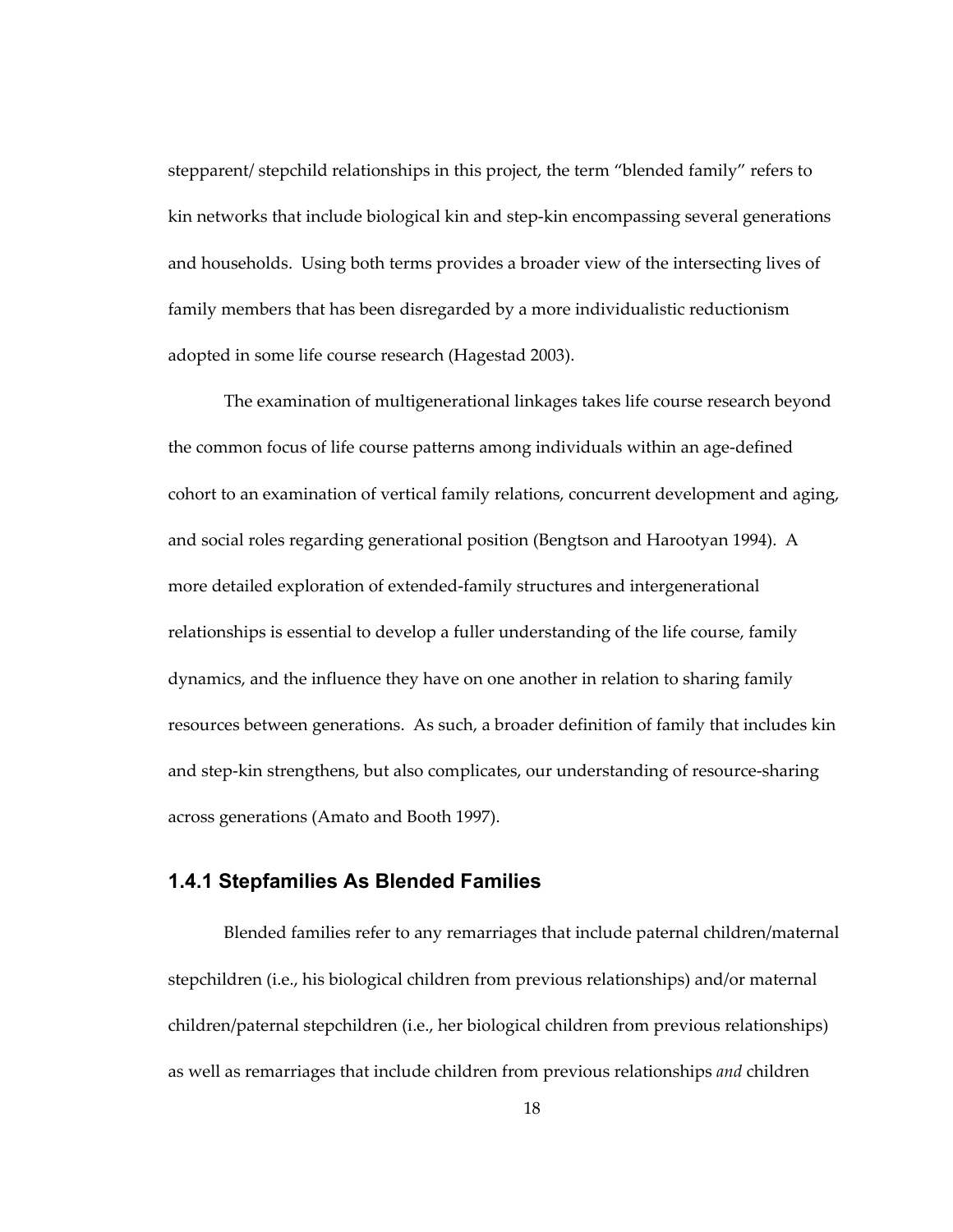born after the remarriage (i.e., half-siblings). Bumpass, Sweet, and Castro-Martin (1990) reported that 42% of divorced parents in 1984 chose to remarry within five years—a decline from the 49% who reported having done so in 1970. They also estimated that over 70% of separated and divorced women would eventually remarry. A large majority of separated and divorced women at that time also had children under age 18. The high remarriage rate caused a sharp increase in the number of stepchildren in the United States (Bumpass, Raley and Sweet 1995). Depending on the timing of the remarriage, the structure of blended families could include children of either the father or the mother, children who were the biological progeny of both parents (i.e., those born after the remarriage), or a combination of both (Connidis 2001; Rossi and Rossi 1990).

Current estimates indicate that 30 – 35% of American children will live with a stepparent before turning 18 years old (Bumpass et al. 1995). At the time of the 1990 Census, more than 11% of all children were living with one biological parent and one stepparent (Cherlin and Furstenberg 1994). While not all adult stepchildren necessarily live with a stepparent in their youth, it is reasonable to assume that many of them do live with stepparents when they are young children and if so, that many live with mothers and stepfathers. Physical custody was most often awarded to the mother after a divorce prior to 1990 (Cherlin 1978; Cherlin and Furstenberg 1994). While joint custody is now more common, the primary households are typically the mothers' rather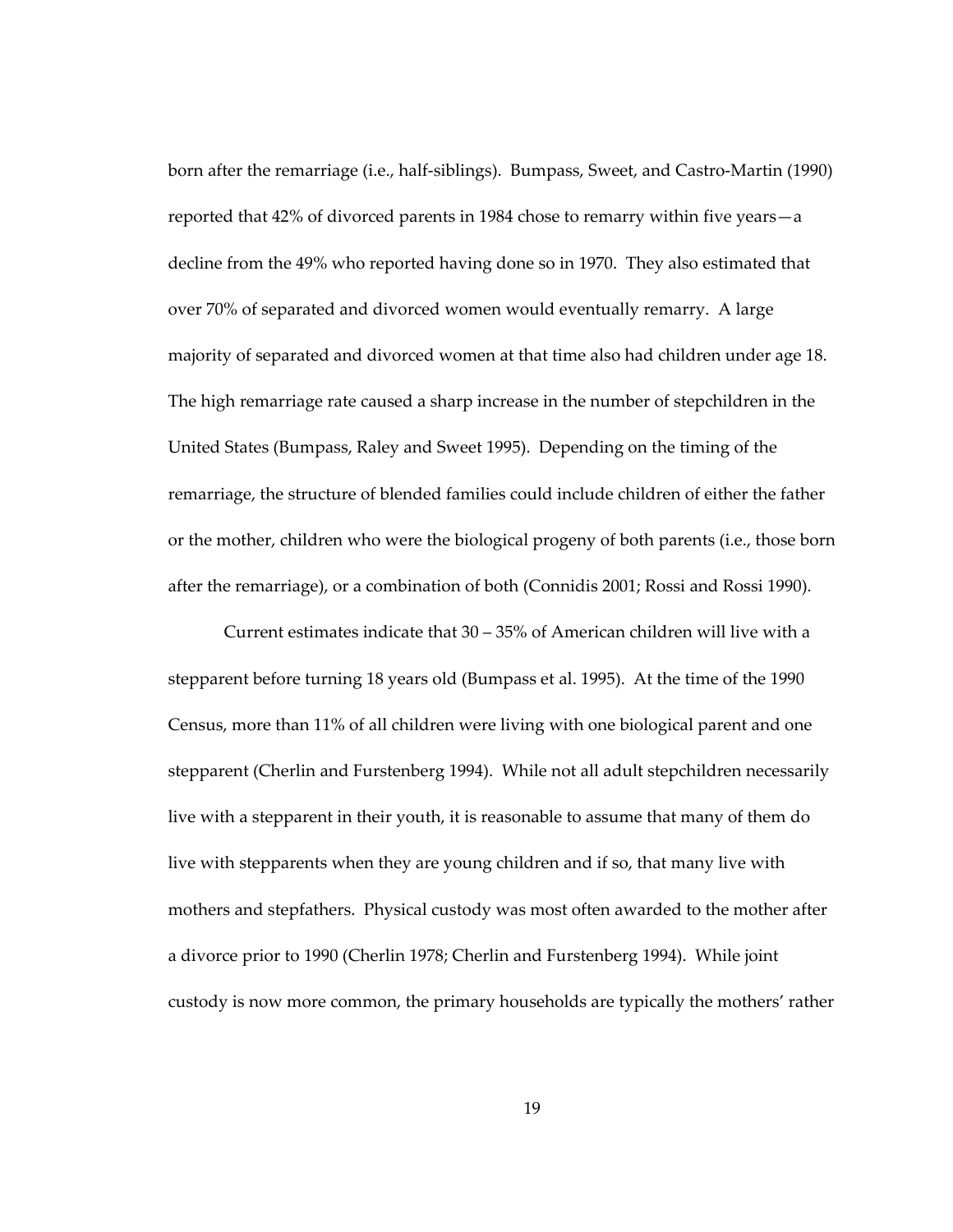<span id="page-34-0"></span>than the fathers' households. However, little research has been conducted examining the impact of living with a parent and stepparent on intergenerational solidarity.

## <span id="page-34-1"></span>**1.5 Family Solidarity**

Since relationships are dynamic, there are observable fluctuations in the closeness, intensity, or frequency of contact within families over many years (Rossi and Rossi 1990). However, the linkages among family members often remain life-long influences on individual behavior in spite of changes in the nature or quality of the relationship (Bengtson et al. 2002; Lawton, Silverstein and Bengtson 1994). Family solidarity theory acknowledges the complexity of intergenerational relationships as well as their likelihood to endure changes in individuals' lives. The term "solidarity" represents a multidimensional model regarding the interdependencies between family members. As conceptualized, each orthogonal dimension may range from very strong to very weak (or nonexistent) for all parent-child dyads and within all families (Bengtson et al. 2002).

Bengtson and Harootyan (1994) identify six dimensions of family solidarity: affectual, consensual, normative, associational, functional and structural. Affectual solidarity represents emotional closeness while consensual solidarity refers to the level of shared opinions. Normative solidarity represents the dialectic between familistic and individualistic orientations to familial ties (Bengtson et al. 2002). The other dimensions of solidarity represent behavioral processes of family interaction. Associational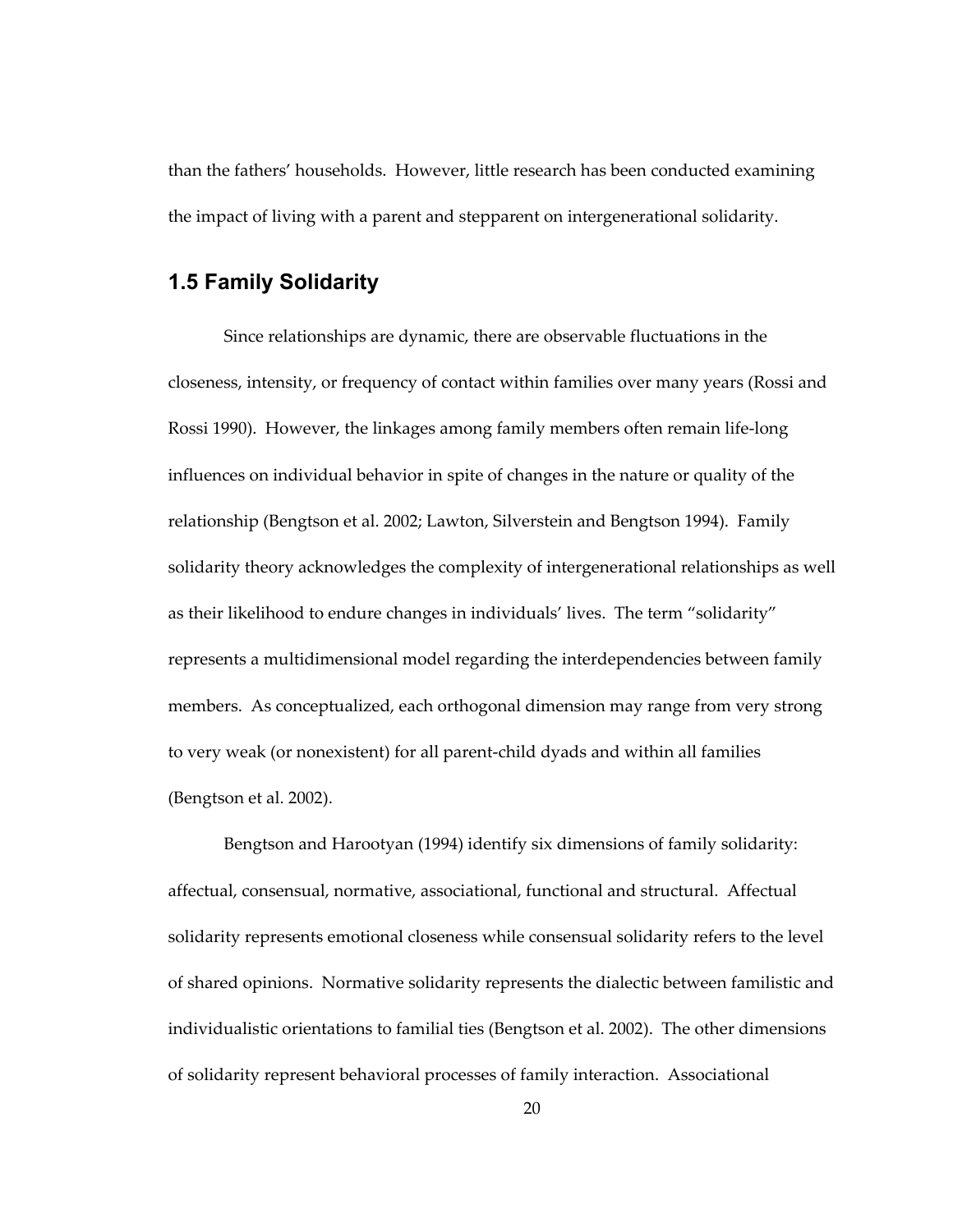solidarity is defined by the level of contact family members have with each other. Structural solidarity is defined as "living in the same home or in geographic proximity" (Bengtson and Harootyan 1994:20). Finally, functional solidarity broadly represents instrumental assistance between generations within a family.

Riley's (1983) definition of the kin network also identified the network of biological kin, step-kin and in-laws to be a latent support system for individuals who call upon family members in response to life events. Latency in the network reflects the underlying potential of members to share instrumental, emotional and other resources that is activated primarily when someone within the network is in need. Otherwise family support systems are not always active or manifest. Silverstein, Bengtson and Lawton (1997:431) stressed this aspect of the latent kin matrix: "If family relationships alternately shift between latency and activity, then it is important to consider the latent *potential* of kinship relations—insofar as it triggers or enables manifest functions…" (emphasis in the original). Within an extended family, continuity and intergenerational bonds may be strengthened through the sharing of private economic resources between adult generations. For this project, the provision of monetary gifts is interpreted specifically as a behavioral indicator of functional solidarity (Bengtson and Harootyan 1994).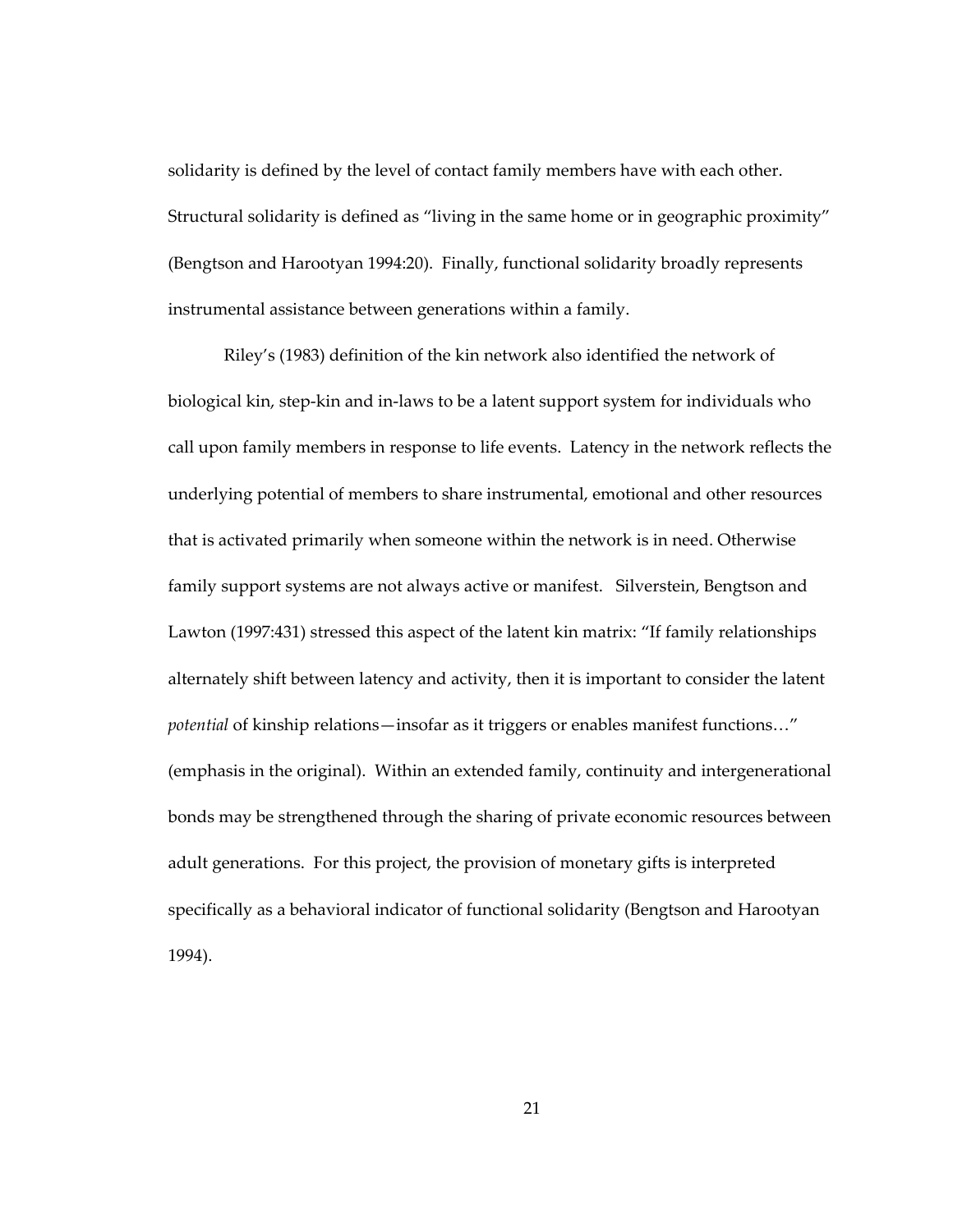## **1.5.1 The Effects of Divorce and Remarriage on Family Solidarity**

Previous work has demonstrated that divorce results in significant declines in intergenerational solidarity between parents and children, and especially between noncustodial parents and their children (Lawton et al. 1994; Silverstein et al. 1997; White 1994). This pattern is more common between divorced fathers and adult children and probably reflects custody decisions that weaken ties (Amato and Booth 1997; Aquilino 1994). Other studies that do not employ the solidarity framework specifically have examined similar themes for divorced father-adult child dyads. They have found that parental divorce results in less frequent contact, lower levels of affection and reduced feelings of obligation (Cooney and Uhlenberg 1990; Marks 1995; Rossi and Rossi 1990; Shapiro 2004). Both physical and emotional distance can persist or increase between adult children and their divorced parents over time, particularly fathers. Aquilino (1994) found this to be true for divorced fathers who have the lower likelihood of coresiding with adult children. Also, where children reside after parental divorce moderates the quality of their long-term relationships with their fathers as they age (Cooney and Uhlenberg 1990; Shapiro and Lambert 1999).

Much of the research on family solidarity has defined solidarity as the strength of the ties between mothers and adult children *or* between fathers and adult children. Analyses of affectual solidarity have shown that relations between adult children and parents are weakened by divorce and that this particularly differs in gender-based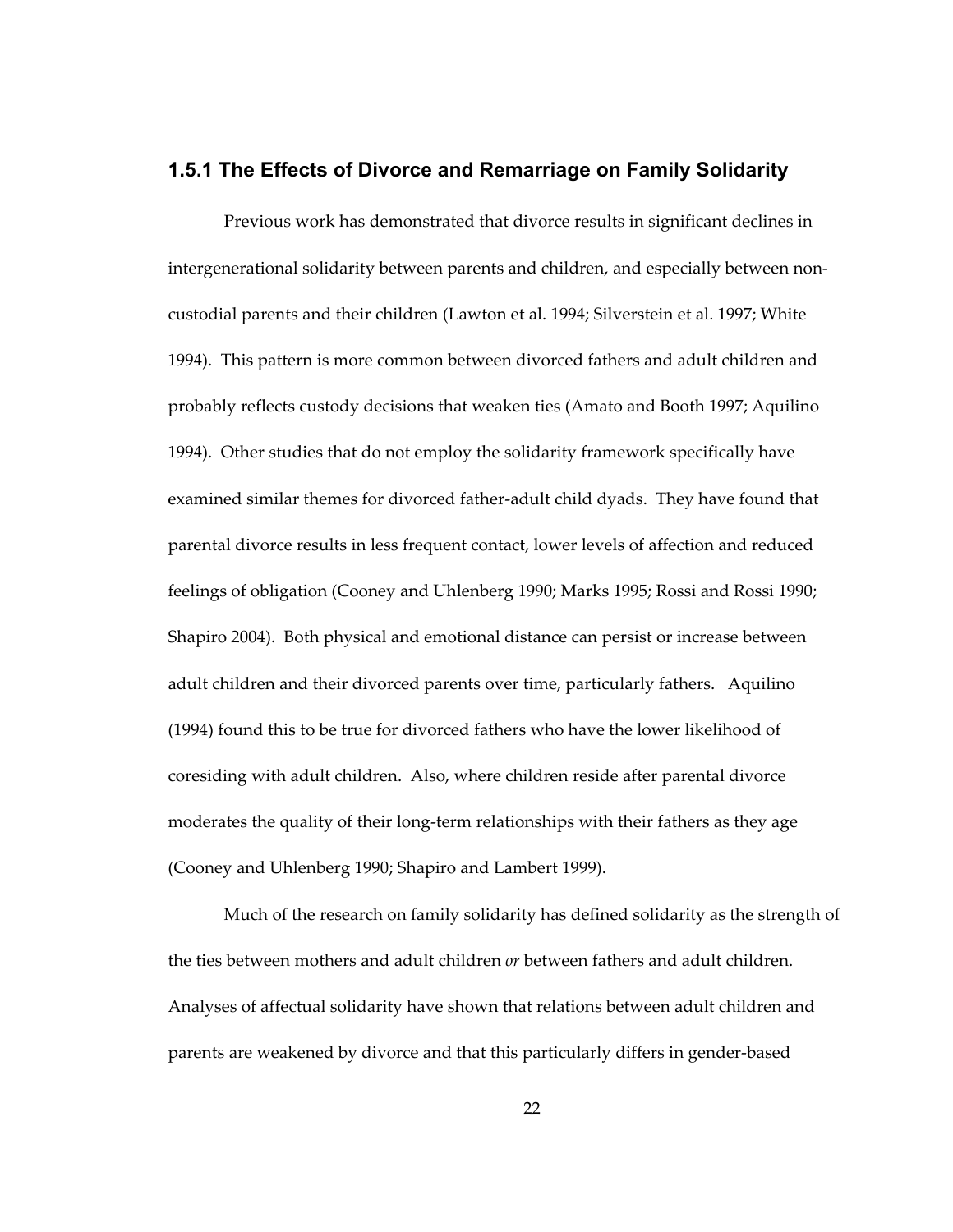dyadic relations in late life (Connidis 2001; Cooney 1994; Cooney and Uhlenberg 1990; Shapiro 2004; Silverstein et al. 1994; White 1994). Such studies make valuable contributions to the literature regarding family solidarity over the life course. However, the conceptual reduction of family solidarity to ties between adult children and each divorced parent disregards the complexity of intersecting adult lives where divorced parents remarry and introduce stepparents into the kin matrix, potentially with their own ties to children from previous marriages. In other words, research on specific parent/child dyads still deflects attention away from the extended family as a unit of analysis (Hagestad 2003).

While the relationship between lower associational solidarity (i.e., reduced contact) and decreased affectual solidarity between divorced parents and adult children is well established, the effects of the construction of intergenerational linkages between step-parents and adult children – and reconstruction of family solidarity – have received limited attention. Only Lynn White (1992, 1994) has directly addressed how remarriages and the addition of step-kin influence several dimensions of family solidarity between parents and adult children. Regarding affectual solidarity, she reports that the quality of the ties between remarried parents and their children was not significantly different from the quality of the ties for parents and children from intact families (White 1992). There were also no significant differences for the quality of ties between adult children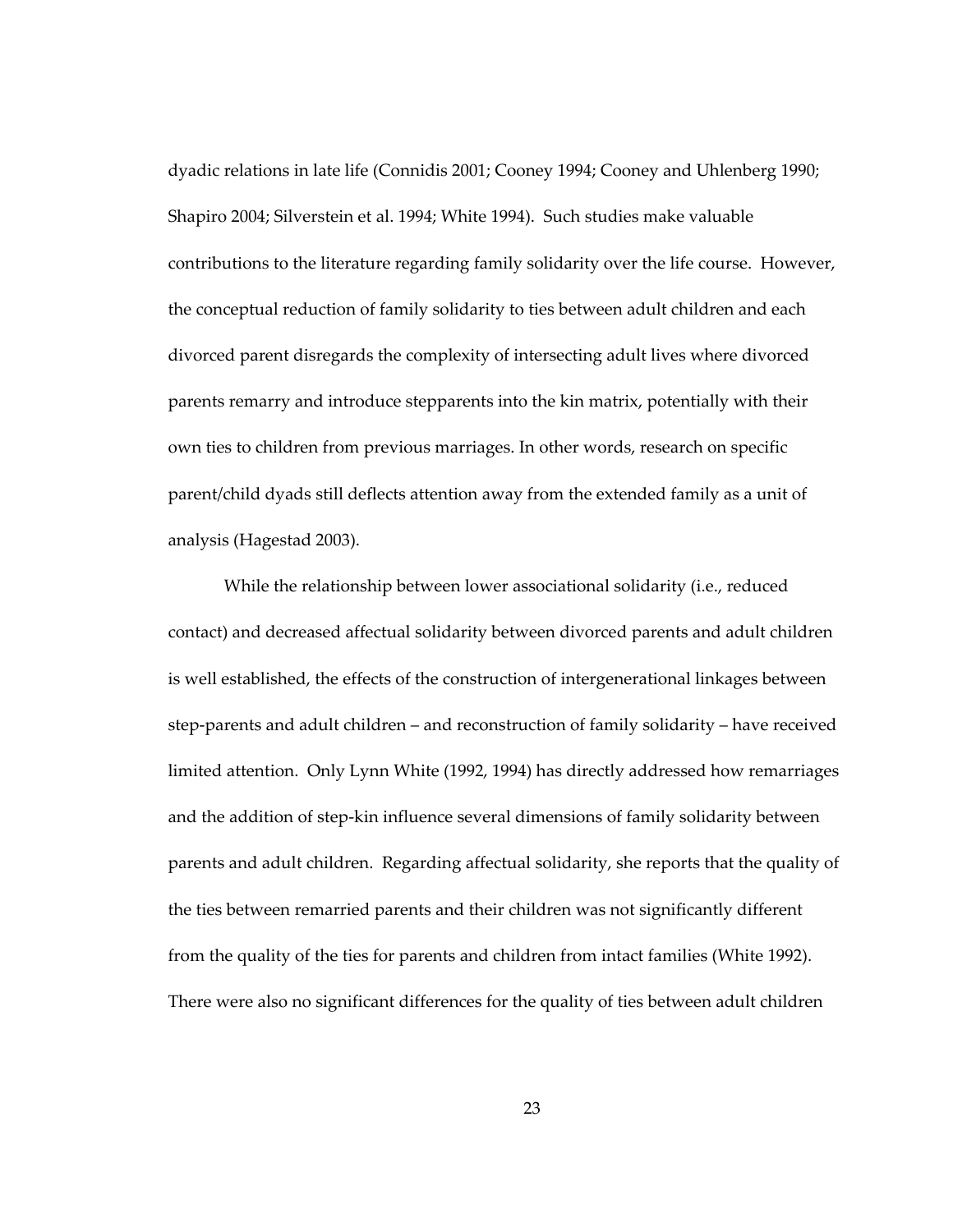and remarried mothers compared to the ties between adult children and single mothers (White 1994).

Further evidence indicates that custodial arrangements have mixed effects on relationship quality with biological parents who remarry (White 1994). The quality of the father-adult child relationship for children who had lived with a remarried mother was not significantly different from the relationship quality with fathers for those children who lived in single-mother households. Conversely, if children lived with remarried fathers, the mother-adult child relationship quality was significantly lower. A negative correlation was reported between living with a custodial father and the frequency of contact with the mother. Also, significantly more contacts and stronger relationships with stepfathers were identified, indicating that the addition of stepfathers to the kin matrices improved family solidarity overall when stepfathers were accepted as family members (White 1994). By comparison, the addition of a stepmother was not as well received by children who lived with remarried fathers. Along these lines, Aquilino (1991) found that young women, in particular, were more likely to leave parent/step-parent homes to establish separate residences by age 19 than women from the homes of continuously-married parents.

However, in the case of functional solidarity (measured as financial assistance), White (1992) found that remarried parents were more likely to behave like divorced parents than to behave like continuously-married parents, in spite of the typical increase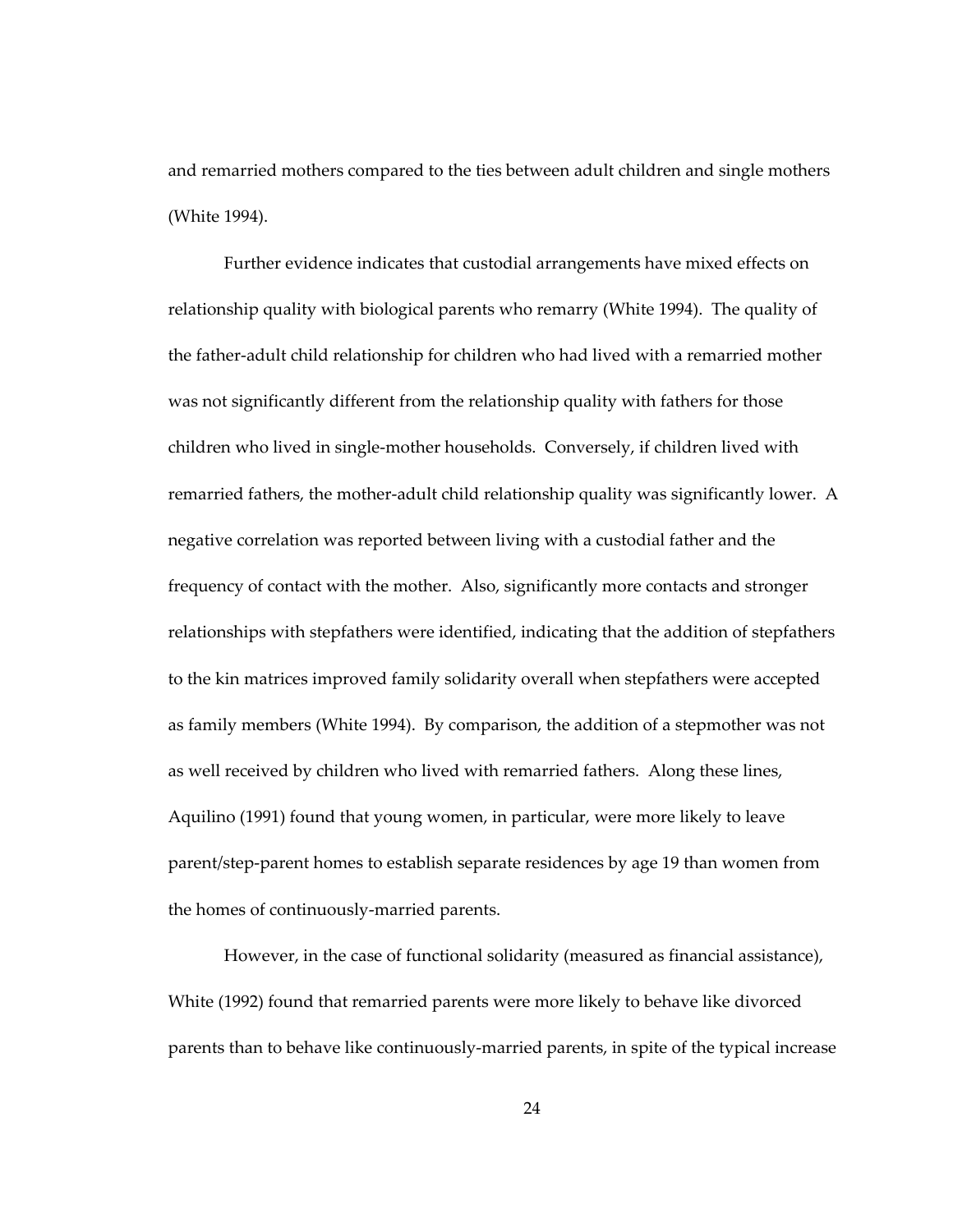in income and assets that accompany remarriage. She found no evidence that remarriage increased parents' financial support to children from previous marriages. Instead, she showed that the increase in the number of children of remarried couples was a primary reason for reduced financial assistance of adult children when compared to those with continuously-married parents (White 1992). She speculated that the higher number of children and reductions in potentially-transferable resources (in comparison to intact-marriage households) occurred because either the father was supporting two families – the children from his previous marriage and his stepchildren – or the couple added young children to the family after the remarriage.

In the other study, White (1994) compared single-mother families to remarried families and found that the likelihood of receiving instrumental support was significantly higher for adult children with remarried mothers. No effect was seen for adult children with remarried fathers. However, the summary measure of having received support did not include financial assistance as a component. On the other hand, the summary measure of perceived support included whether they believed they could go to parents for a loan of \$200. For perceived support, there was no significant difference for those who had lived with a remarried mother, but those who had lived with a remarried father were much less likely to consider the father and stepmother as a source of emergency support. Though custodial arrangements are no longer legally binding after age 18, many parent-child ties remain permanently altered by parental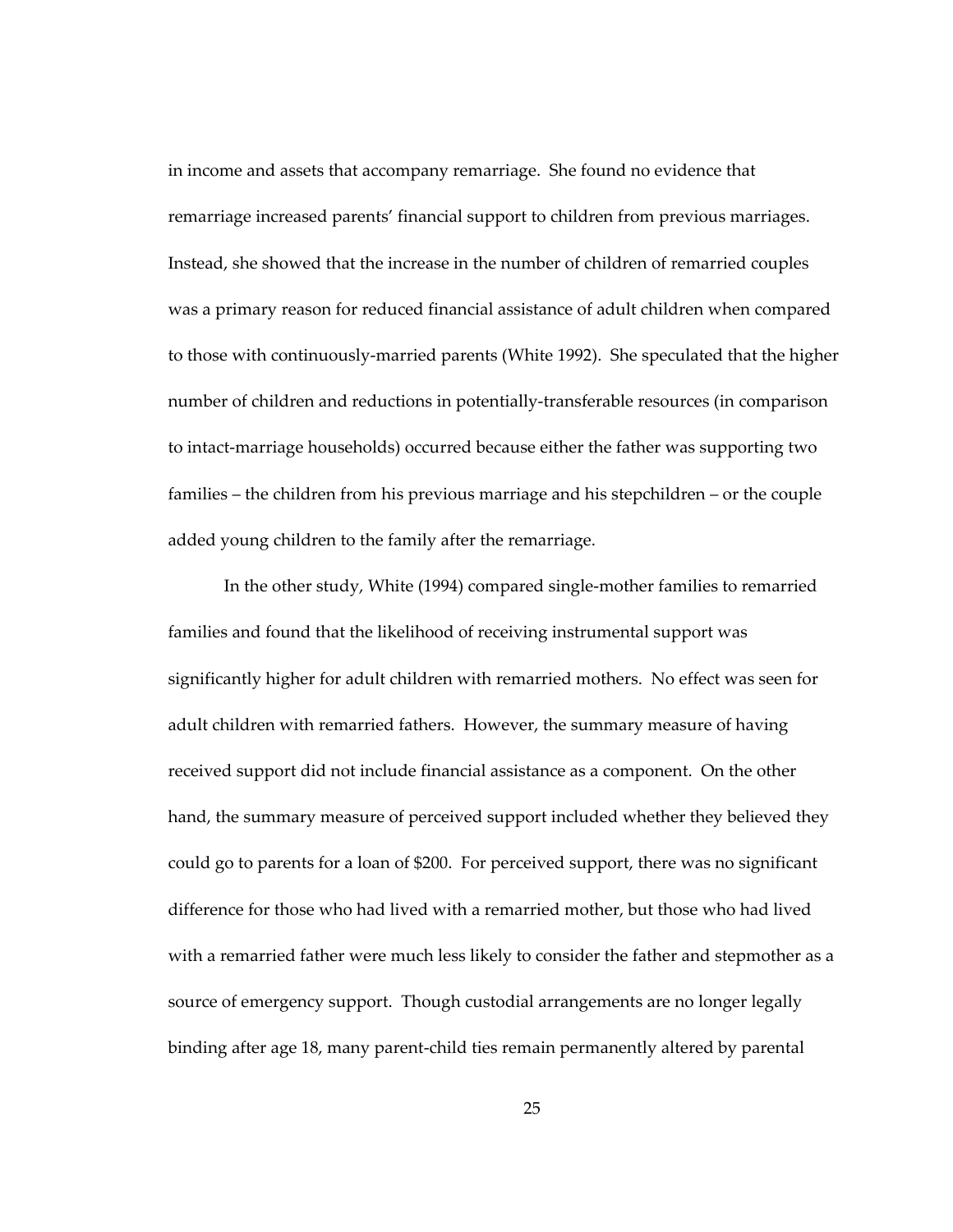divorce and remarriage long after children have reached adulthood (Booth and Amato 1994).

Several studies have identified differences within families regarding attitudes about obligations to children and stepchildren (Aquilino, 2005; Coleman et al. 2001; Ganong, Coleman and Mistina 1995; Rossi and Rossi 1990; White 1992). Cherlin (1978) characterized stepfamilies as "incomplete institutions" thirty years ago primarily because social norms for these arrangements were not well established. The increase in cohabiting unions among divorced Americans since then has further complicated the development of social norms (Cherlin and Furstenberg 1994). Nevertheless, recent research indicates that family structure mediates the willingness to honor kin obligations (Bengtson 2001; Cherlin and Furstenberg 1994; Killian 2004). Obligations to assist biological children are felt more strongly than those to assist stepchildren—though not to the exclusion of stepchildren (Aquilino 2005; Rossi and Rossi 1990). In the language of the solidarity model, normative solidarity (i.e., feelings of responsibility to other generations) seems to vary dependent upon the marital and biological connections between family members.

Normative beliefs about responsibilities to other generations are weakened by remarriage although a recent review of this literature identifies some shifts in stepparents' views of responsibility to children (Ganong and Coleman 1999). Studies of biological fathers after divorce and stepfathers and biological fathers after a remarriage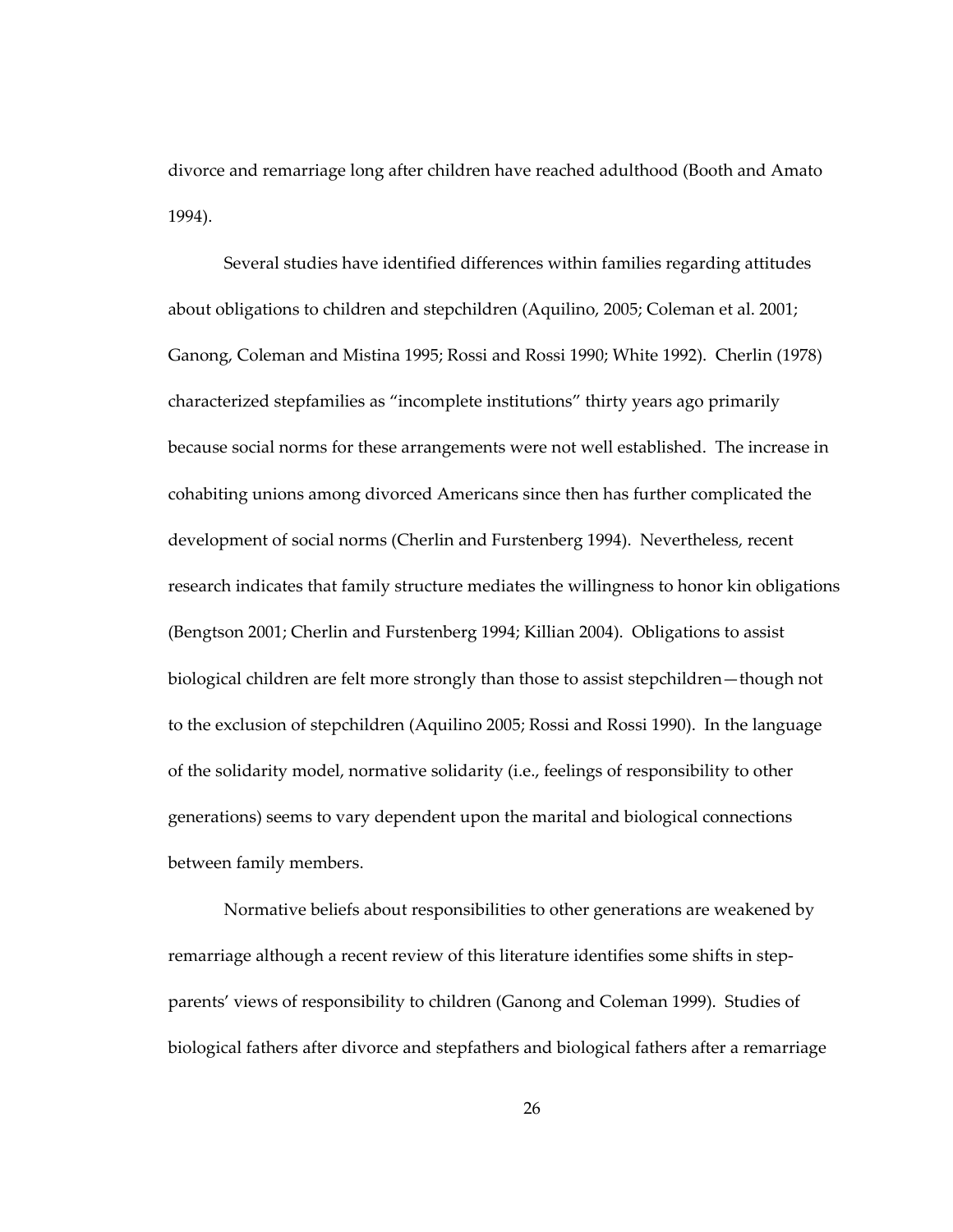focus primarily on blended families with young children. However, some information drawn from these studies may be extrapolated to the normative financial obligations parents and stepparents have towards adult children. For example, Ganong, Coleman and Mistina (1995) discovered the specific belief that coresident stepfathers should pay for tutoring services for a stepchild. However, remarriage moderated the obligations for biological fathers to pay for these services – either because remarried mothers had increased resources or remarried fathers' resources would be limited by the higher number of children to be responsible for. In fact, many respondents explicitly stated that men should consider carefully their potential responsibilities in raising stepchildren before choosing to get married (Ganong and Coleman 1999). Some findings indicated that biological fathers' child support payments could be reduced if either parent remarried but especially if biological fathers remarried and assumed additional responsibilities for coresident stepchildren.

Later research demonstrated that financial matters cause conflict within stepfamilies. For example, some stepparents resent having to pay for stepchildren's college expenses and some biological parents resent that stepparents do not contribute equally to expenses for young or adult stepchildren (Coleman et al. 2001). Aquilino (2005) found relationship quality to be an important determinant of stepparents' beliefs about financial obligations to adult stepchildren. Positive beliefs about providing financial support increased as relationship quality increased, but once baseline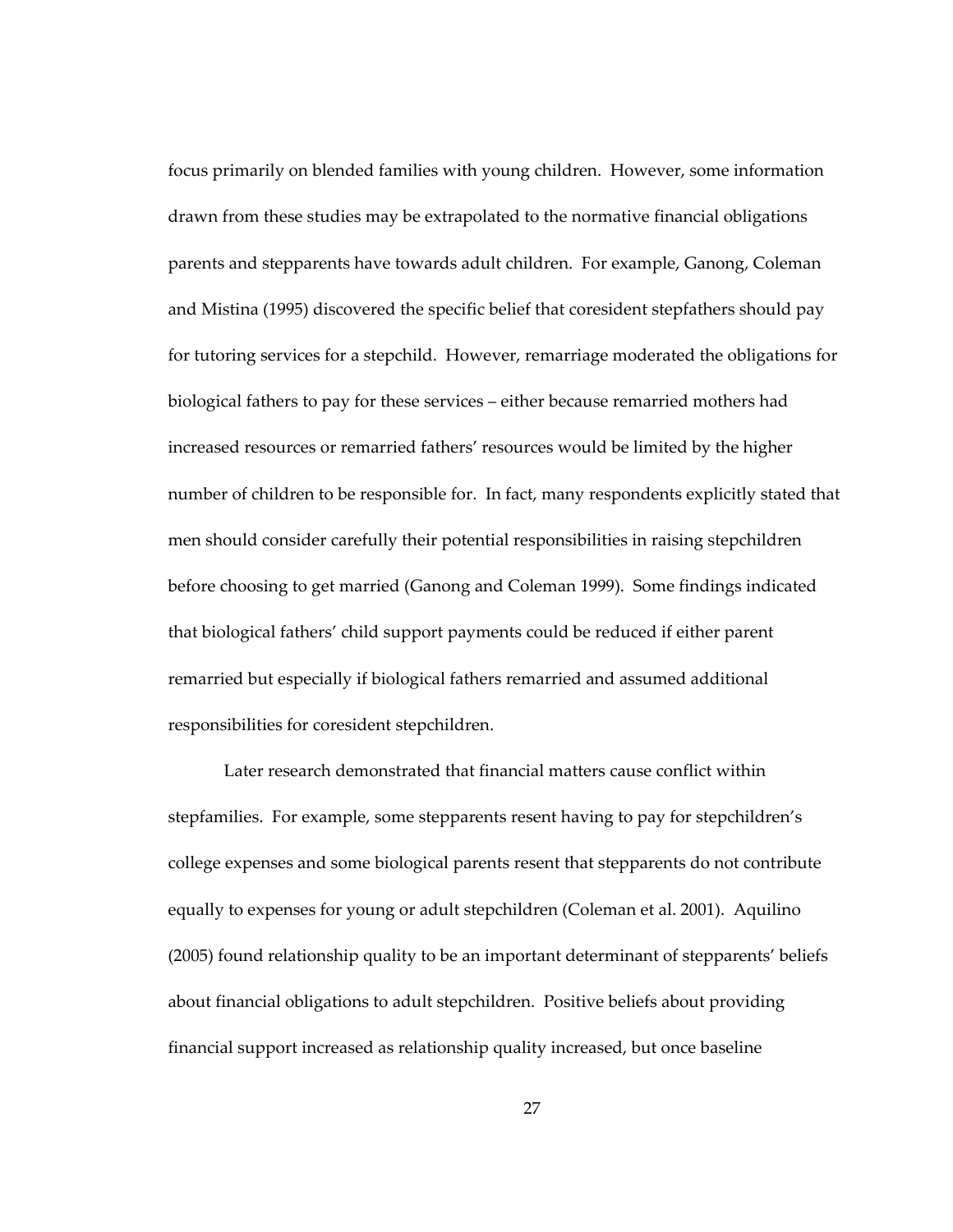perceived obligations were included in the model, relationship quality no longer mediated the change in stepparents' beliefs over a time period, when the child became a nonresident adult. These results are important for understanding normative solidarity or intergenerational obligations within stepfamilies and the latent potential support structure between generations, but closer attention should be paid to the elusive pattern of functional solidarity. This can be examined more thoroughly by researching the downward flow of financial transfers from older parents and stepparents to adult children.

# *1.6 Second Set of General Hypotheses*

# **1.6.1 Kinship Structure Effects on Adult Child Transfer Receipt**

Following the latent kin framework and augmenting it with attention to family solidarity within divorced and remarried HRS households, the incidence and kin-related sources of transfers to adult children are probably associated with complex variations in household arrangements. Kinship structures are hypothesized to affect the likelihood of transfers to adult children. First, remarriages mediate financial transfers to adult children such that all stepchildren are at a disadvantage compared to the biological children within intact-married households. Stepchildren are less likely to receive financial assistance and when they do receive assistance, they are likely to receive smaller amounts of money than biological children of continuously-married parents.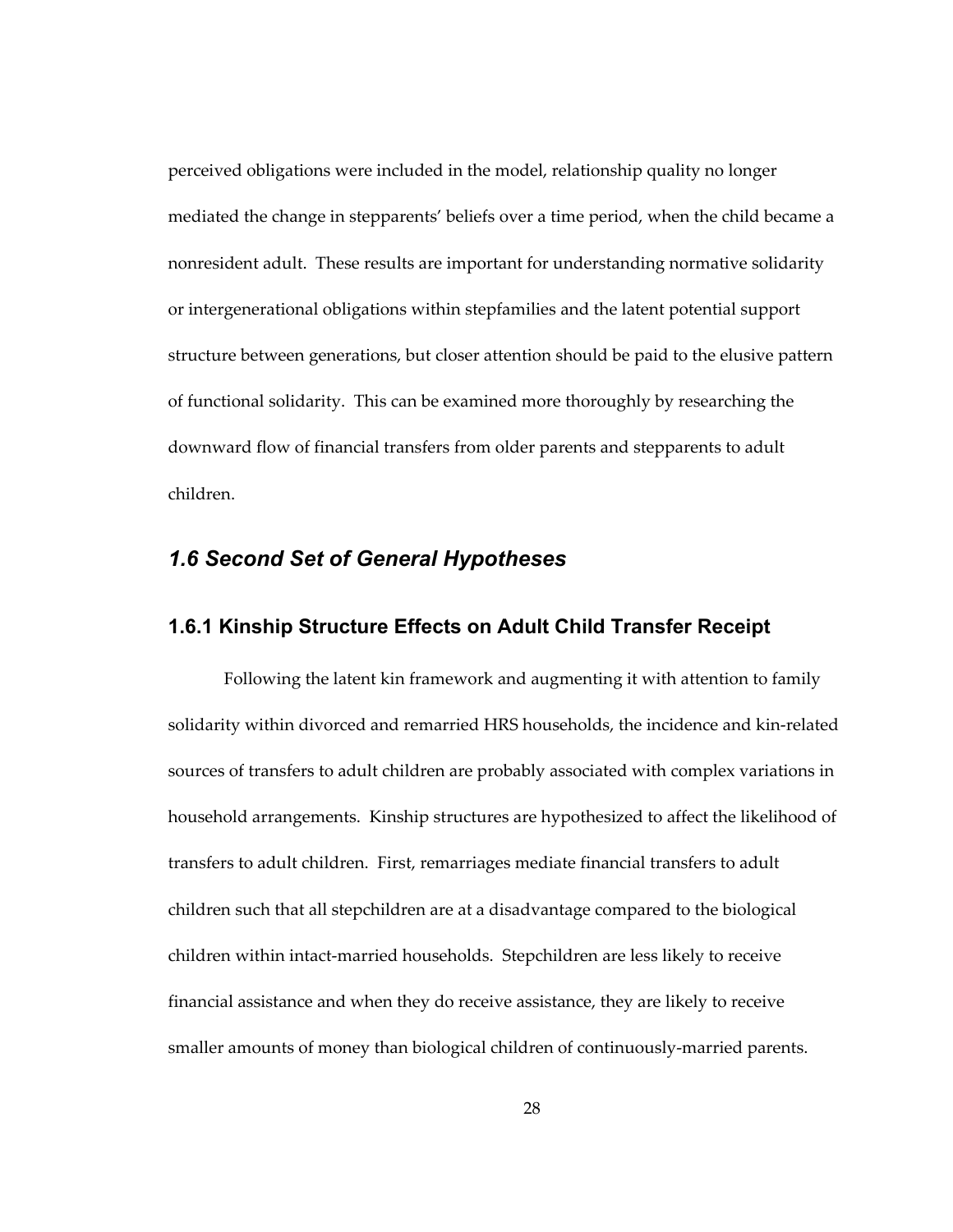Second, there are reasons to hypothesize that adult children's relations differ by the solidarity they experience with their remarried mothers and stepfathers compared to the solidarity experienced with their remarried fathers and stepmothers. One way to demonstrate that the type of stepfamily kinship structure is an influential factor is to determine if financial transfer behaviors differ based on whether the biological parent is the remarried mother or remarried father for adult children from previous relationships. One can expect that paternal children/maternal stepchildren are treated differently than maternal children/paternal stepchildren regarding financial assistance. If the patterns of reduced solidarity between divorced fathers and adult children are extended to remarried fathers, we can expect that paternal children/maternal children have reduced solidarity with remarried biological fathers – in this case, reduced functional solidarity via financial assistance. In other words, adult children of remarried parent households may be less likely to receive financial assistance if the kinship structure is composed of the biological father and stepmother rather than the biological mother and stepfather.

Coresidence with adult children may also be influenced by maternal household arrangements. Adult children may be less likely to coreside with their biological fathers and stepmothers compared to coresidence with biological mothers and stepfathers. Along similar reasoning, financial assistance from biological fathers during children's adult life courses may be affected negatively by reduced contact, reduced affectual solidarity and reduced normative solidarity. Fathers may provide less financial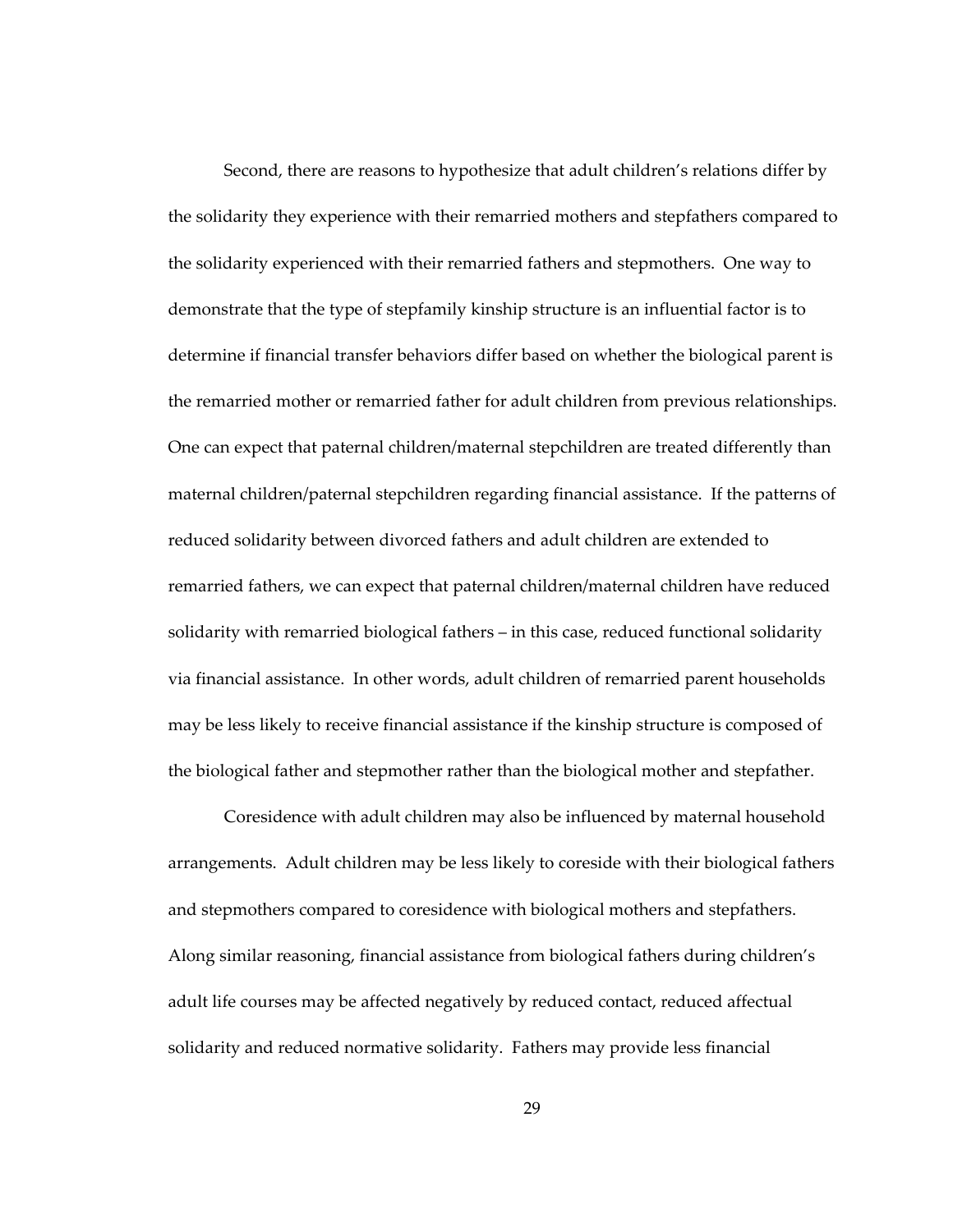assistance to biological children who have been absent from their lives. On the other hand, if children coreside with remarried mothers then analyses of co-occurring adult life courses may reveal that blended families with stepfathers also provide financial assistance differently than households with continuously-married parents in terms of the likelihood of transfers received by adult children, the number of transfers received by adult children over time, and the amounts received when transfers occur.

Considering the previous research about intergenerational solidarity reviewed above, I should find that remarriage affects financial transfer behaviors negatively. As this is the first intergenerational transfer study to identify stepchildren by their relation to either the father or the mother, it is difficult to predict how parent/stepparent family structures differ when parents (and stepparents, by proxy) are no longer obligated to provide financial support to adult children but may choose to do so.

# *1.7 Adult Child Life Course Transitions*

As members of a multigenerational family age together, life course transitions among adult children can occur simultaneously with or close in time to the ongoing life course experiences of their midlife and older parents. Adult children may complete postsecondary schooling, get married, have children, or experience several changes in work status or income level over time. Occasionally, they may continue to coreside with their parents or even return to live in their parents' homes for a short period due to a period of unemployment or marital disruption. In recent years, the transition to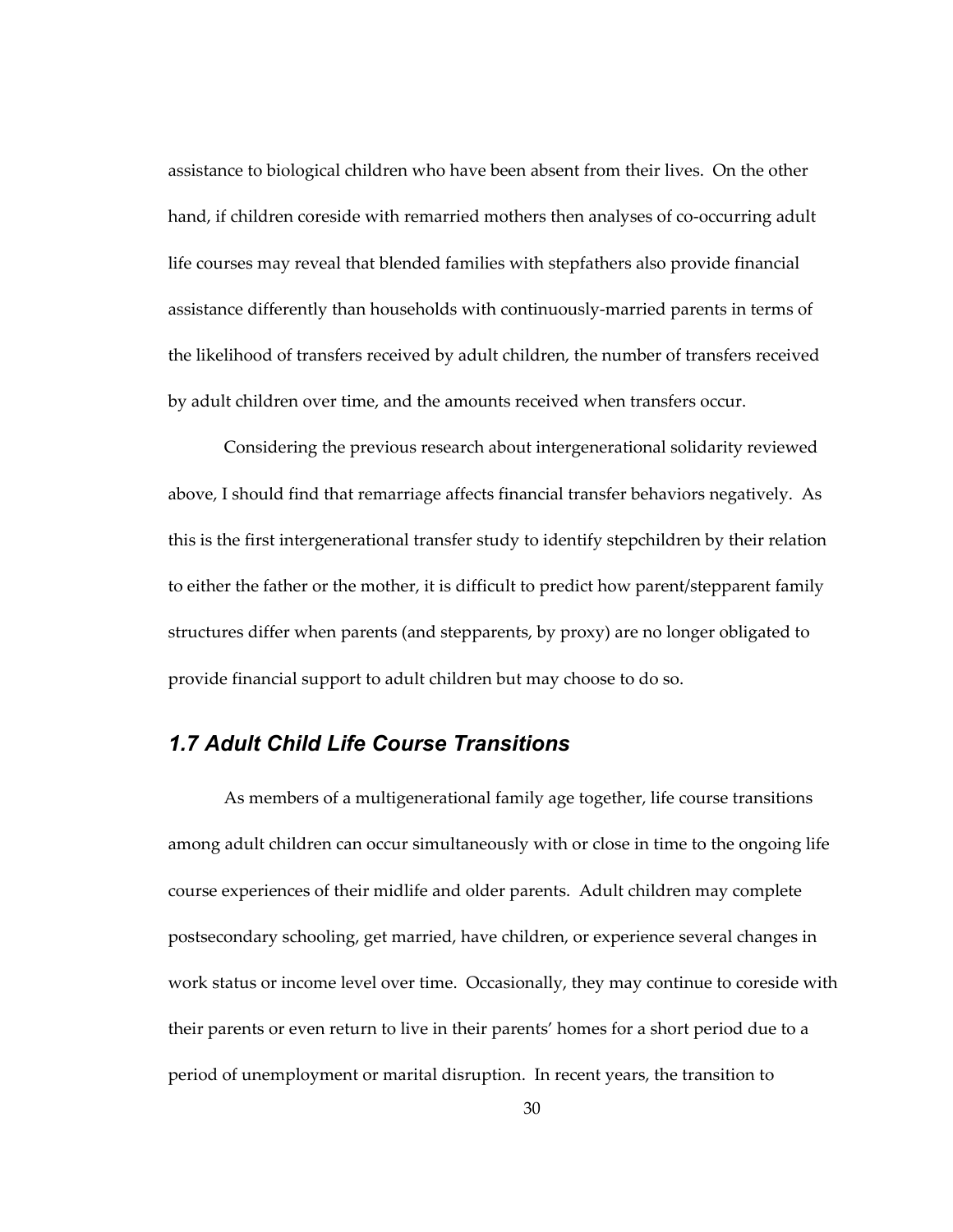adulthood has become more diversified in timing, order, and relevance of events and turning points that are commonly associated with this transition (Settersten, Furstenberg and Rumbault, 2005). The multiple events associated with this transition also occur over a longer period of time than the transitions experienced by previous generations (Settersten et al. 2005).

The increased heterogeneity within the transition to adulthood in recent decades, in addition to the increase in divorce and remarriage rates among midlife parents, raise questions about intergenerational solidarity and financial assistance from parents to adult children who have passed age 18 (i.e., the normative and legal age of maturity for activities such as completing secondary education, entering the military and registering to vote). Changes in the timing and turning points of the transition to adulthood in recent decades have influenced the character of relationships between parents and adult children. Parents of past generations may have expected to be free of obligations to adult children earlier in the life course – particularly financial obligations. However, college attendance rates have increased greatly in recent years and more young adults delay marriage and childbearing (Settersten et al. 2005). Financial aid formulas for college attendance are based on assumptions that parents will contribute greatly to the cost of their children's postsecondary educations and related expenses such as housing (Conley 1999). Health insurance policies and tax codes allow parents to count adult children who enter college directly after high school as dependents. As a result, many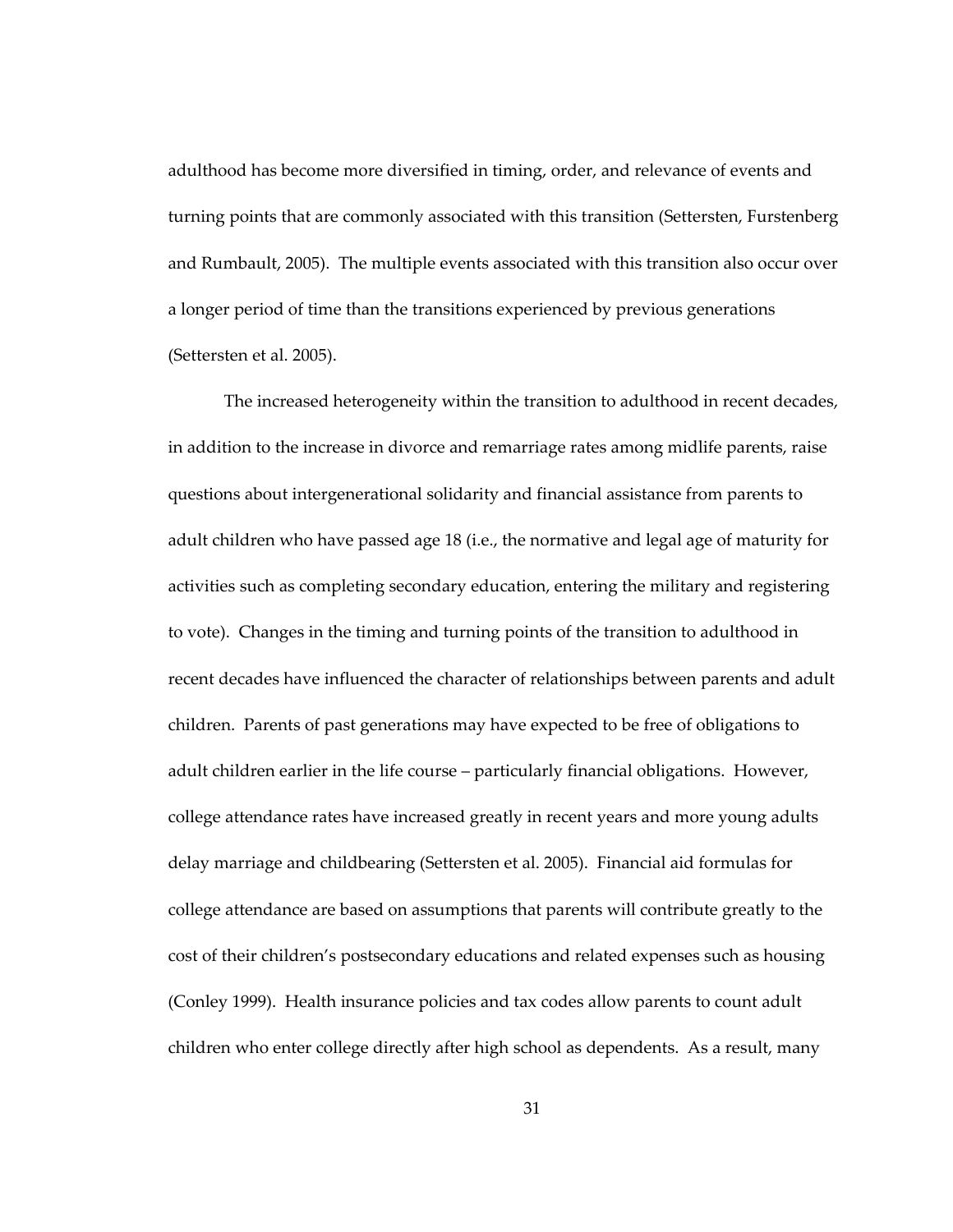adult children have maintained prolonged dependence on midlife parents for financial assistance through the college-age years (i.e.,  $18 - 23$ ). Thus, family solidarity was expressed differently in previous generations than one might expect for recent cohorts (Cooney and Uhlenberg 1992).

Societal expectations about which life course events define adulthood also have changed over time. In the 2002 General Social Survey, 97% of respondents indicated that completing education and establishing financial independence were very or somewhat important to being categorized as an adult (Furstenberg et al., 2004). As a sign of change over time, 82% included leaving the parents' homes and only 55% included getting married as life events that were important to the identification as an adult. The median age at first marriage in the United States has increased nearly four years for both men and women since 1950 (U.S. Census Bureau, 2002). Today, young adults are more likely to experience periods of living as singles or cohabitation than in past generations (Fussell and Furstenberg, 2005). Both living arrangements are strongly correlated with delays in marriage and childbearing.

## **1.7.1 Patterns of Financial Assistance over Time**

That parents with more wealth are more likely to make financial transfers to adult children makes intuitive sense but has a larger meaning for the life course – especially in relation to conferring advantages or social status through transformative assets or financial assistance (Shapiro 2004). Namely, the deliberate transfer of wealth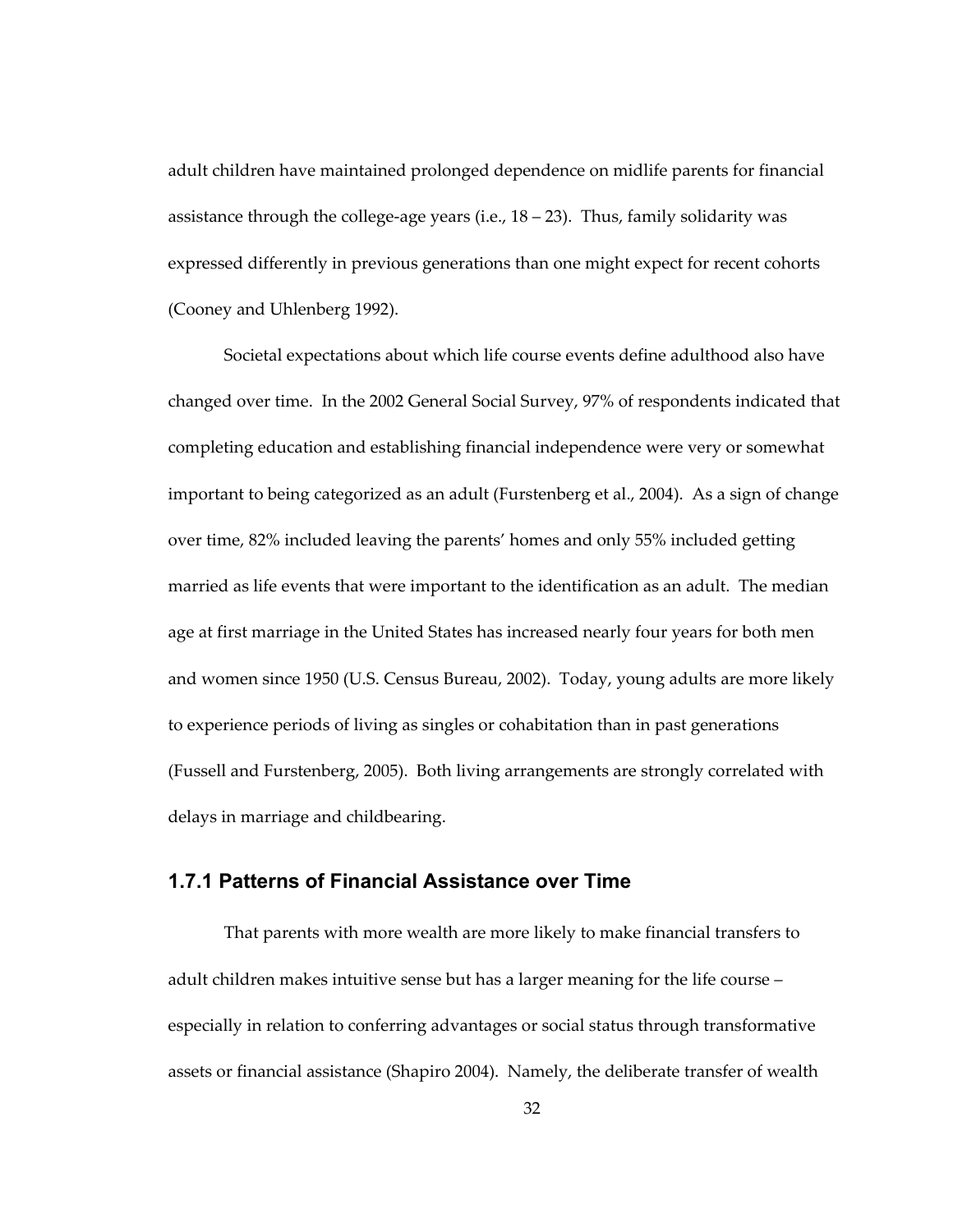may represent the transmission of a cumulative advantage *across* generations. The cumulative advantage/disadvantage hypothesis has generated a great deal of interest among gerontologists and sociologists in recent years examining intracohort heterogeneity and inequality of economic outcomes (Crystal and Shea 2002; Dannefer 2003; O'Rand and Henretta 1999). Until now, researchers have not examined *inter vivos*  transfers as intergenerational mechanisms that convey advantages *during* the adult life course. In other words, a "private safety net" of transfers from extended family members provides an unacknowledged advantage during adulthood for those who have access to such a latent safety net via their parents. This advantage may be cumulative by two avenues: multiple transfers received over time or financial support that increases an advantage developed within the family before the child became an autonomous adult.

In addition, we must consider the cumulative advantages provided via intergenerational transfers as an ongoing life course process. Spilerman (2000) argues that the transfer of wealth from parents to adult children represents a mechanism for transmitting inequality across generations and perpetuating social stratification. Regardless of the form of financial transfer (i.e., as a financial transfer or as a bequest), evidence indicates that parents who have more wealth will transfer more money to their children (Conley 1999; Oliver and Shapiro 1995; Shapiro 2004). Because of a lack of longitudinal data available until recently, researchers have not yet examined whether financial transfers are a one-time event, or if midlife parents make multiple transfers to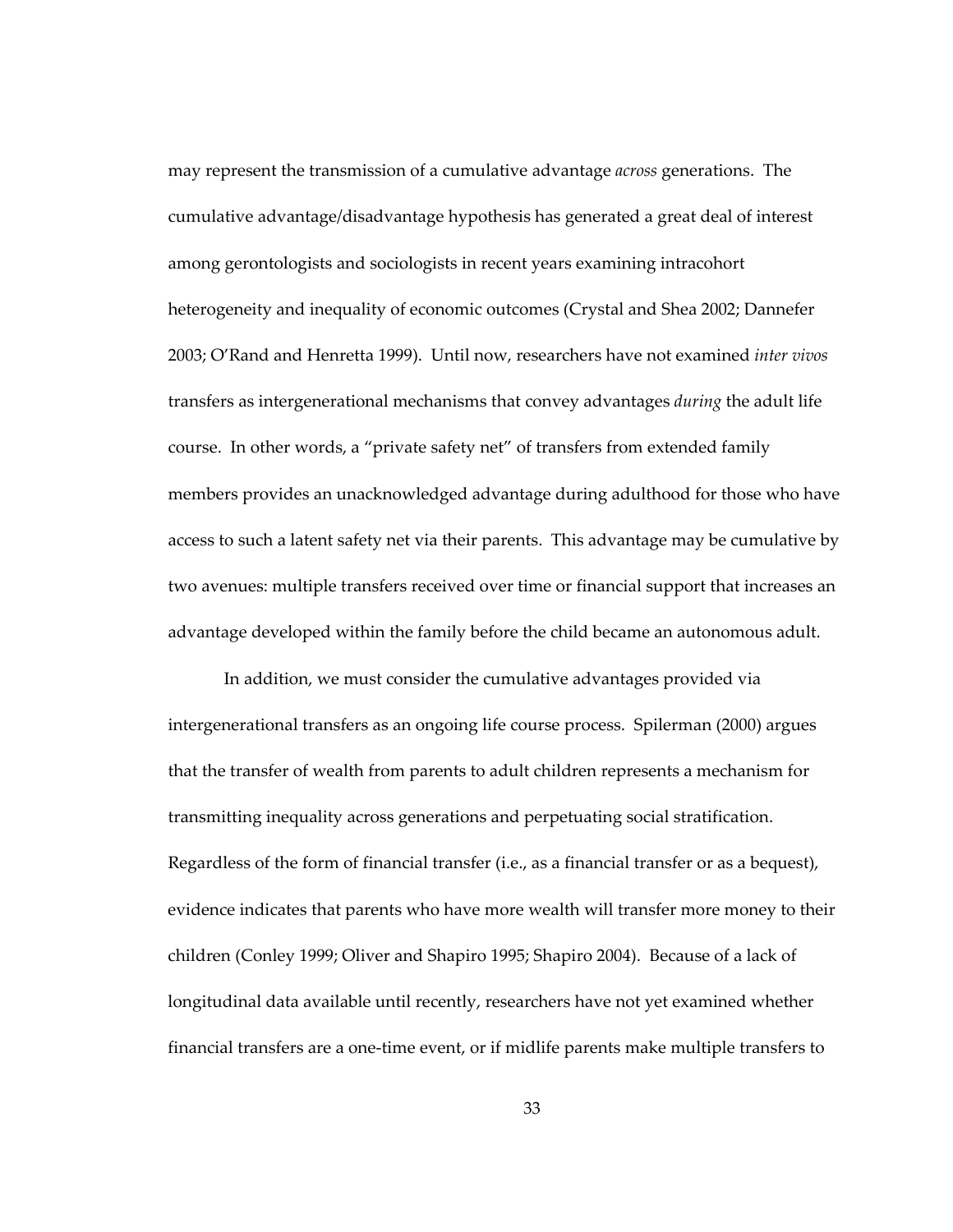the same children within their families over time (or same children, in the case of parents who give to more than one child in the timeframe being studied). This project seeks to address this shortcoming of past research.

The link between parental socioeconomic resources and a child's life course is well established for multiple outcomes (e.g., educational attainment, occupational status and class membership). While true to an extent, what we know about the correlation between the family of origin's socioeconomic status and the adult child's present-day situation is limited by two important factors – timing and measurement. Most studies examine parental socioeconomic status during the child's developmental stages, and socioeconomic status is often determined by parental income while the child was a minor. Few studies have examined parental economic resources concurrent with the adult child's life course. In other words, sociologists know very little about the importance of parental socioeconomic resources in later life to the adult child. For example, gifts and short-term financial assistance via private transfers allow individuals to provide instrumental support to family members of another generation in a socially acceptable manner. [The main exception would be limited research on bequests from the parent(s).]

Parents are under no legal obligation to provide support to adult children in the United States, but evidence indicates that nearly one in five households of midlife adults (individuals or couples) provide some level of financial assistance to an adult child not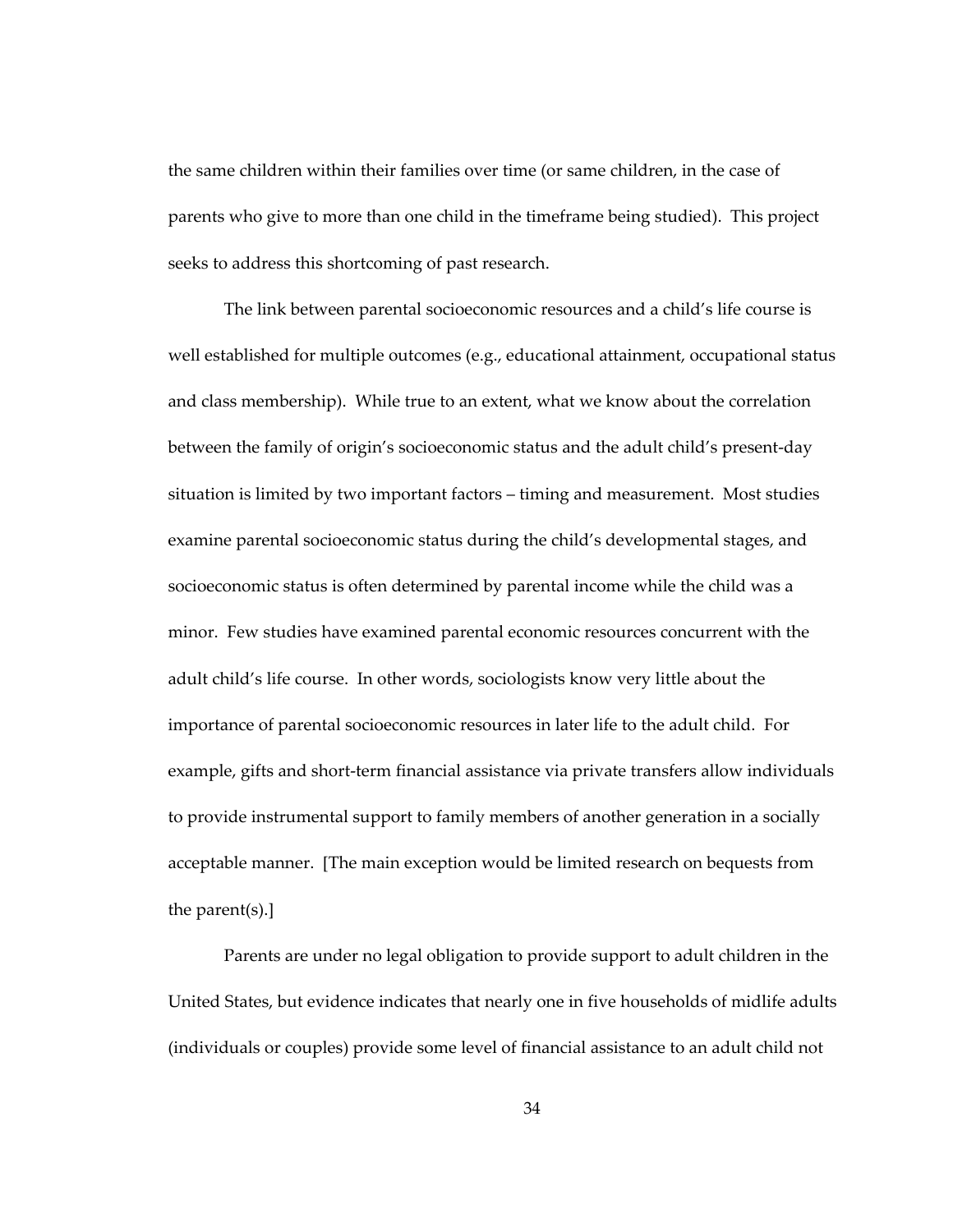living at home at any given time (McGarry and Schoeni 1995). Research has also demonstrated that financial transfers are not given equally to all children in households with more than one adult child (Berry 2001; McGarry and Schoeni 1995). In other words, families choose whether and to whom such transfers shall be made. [This is more evident when discussing the weakened sense of obligation that parents often feel toward stepchildren (Ganong and Coleman 1999; Rossi and Rossi 1990).] The possibility of strategic distribution over time raises important life course issues in relation to timing and adult children's life course transitions. This project addresses questions about what present-day financial resource characteristics and adult child life course transitions determine the choices of midlife adults' financial transfers to their adult children.

# *1.8 Third Set of General Hypotheses*

## **1.8.1 Adult Child Life Course Transitions and Parent Characteristics**

Expectations about parental support for adult children who experience life course transitions suggest several important hypotheses. First, younger adult children are more likely to receive financial assistance than older adult children. However, it is unclear if this pattern is related to age differences or corresponding adult child life course statuses. Younger adult children are more likely to experience life course events such as postsecondary schooling, labor force fluctuations and coresidence with parents compared to older adult children. The stage of the life course known as the transition to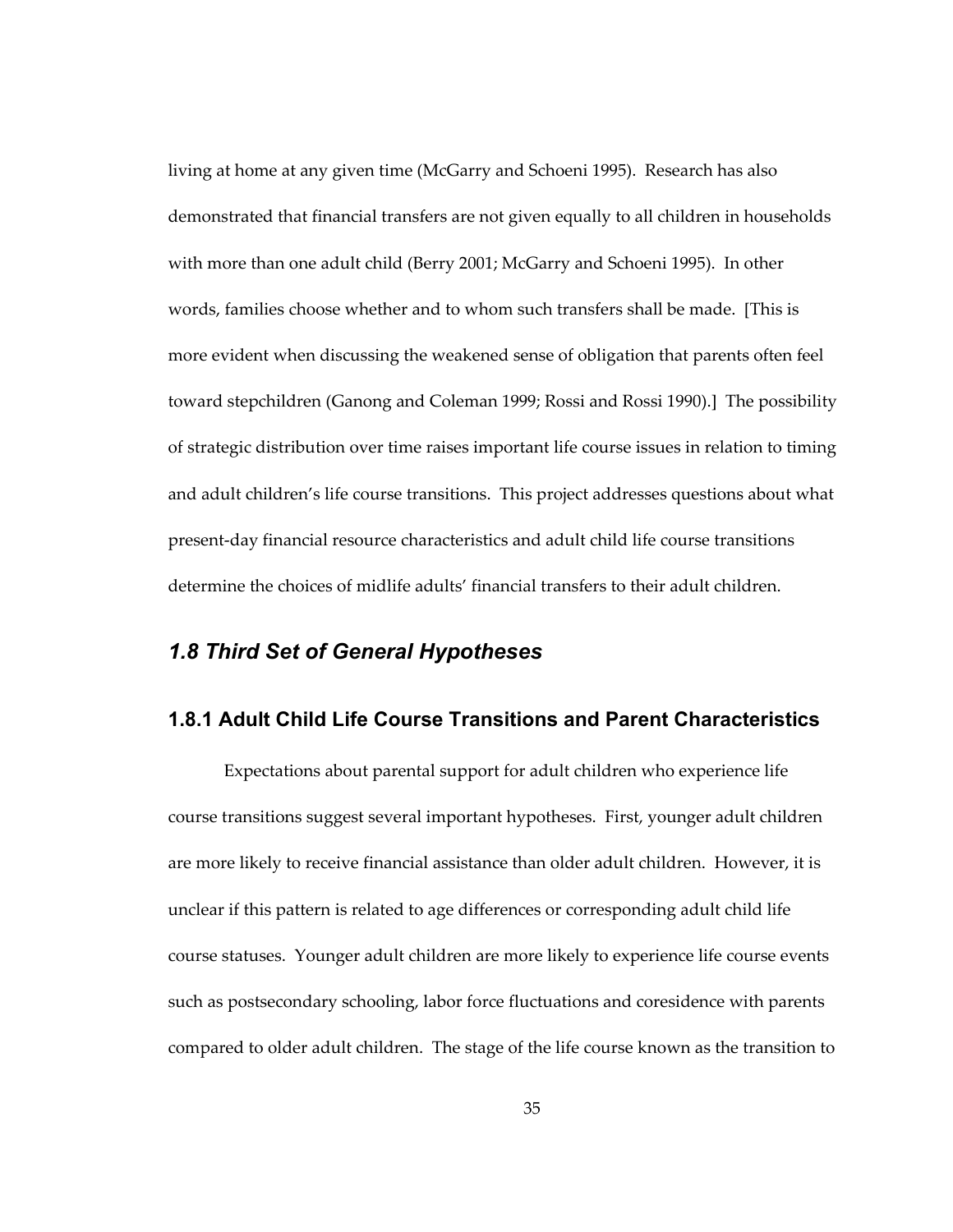adulthood is more likely to occur in early adult years (Settersten et al. 2005). The life course transitions associated with that stage are more likely for younger adult children than for relatively stable older adult children who are age 30 or above and may increase the likelihood of receiving financial assistance.

Second, I hypothesize adult child life course statuses and life course transitions such as school attendance that occurred during the study period may be deterministic factors that midlife parents take into account when making financial assistance decisions. I also expect that the timing of transitional events for adult children may be influential for patterns of transfer receipt and amounts received. Third, recognizing that intergenerational transfers are multilevel phenomena, I strongly expect that the incomes of the midlife parents affect the likelihood of giving financial assistance to an adult child. Studies examining this issue have typically used cross-sectional data to demonstrate a link between parental socioeconomic status and the propensity to give money to adult children as well as the amount given (Soldo and Hill 1993). Questions remain though as to how access to resources is reflected in transfer behaviors.

Finally, I hypothesize that parents who make one transfer are at greater risk to make multiple transfers and develop patterns of routine assistance over time. Despite the hypothesized associations between transfers and one-time life course transitions (i.e., midlife parents acting as "a safety net"), it seems more likely that financial gifts or loans provided for one transition or life course change may reflect a selection effect. In other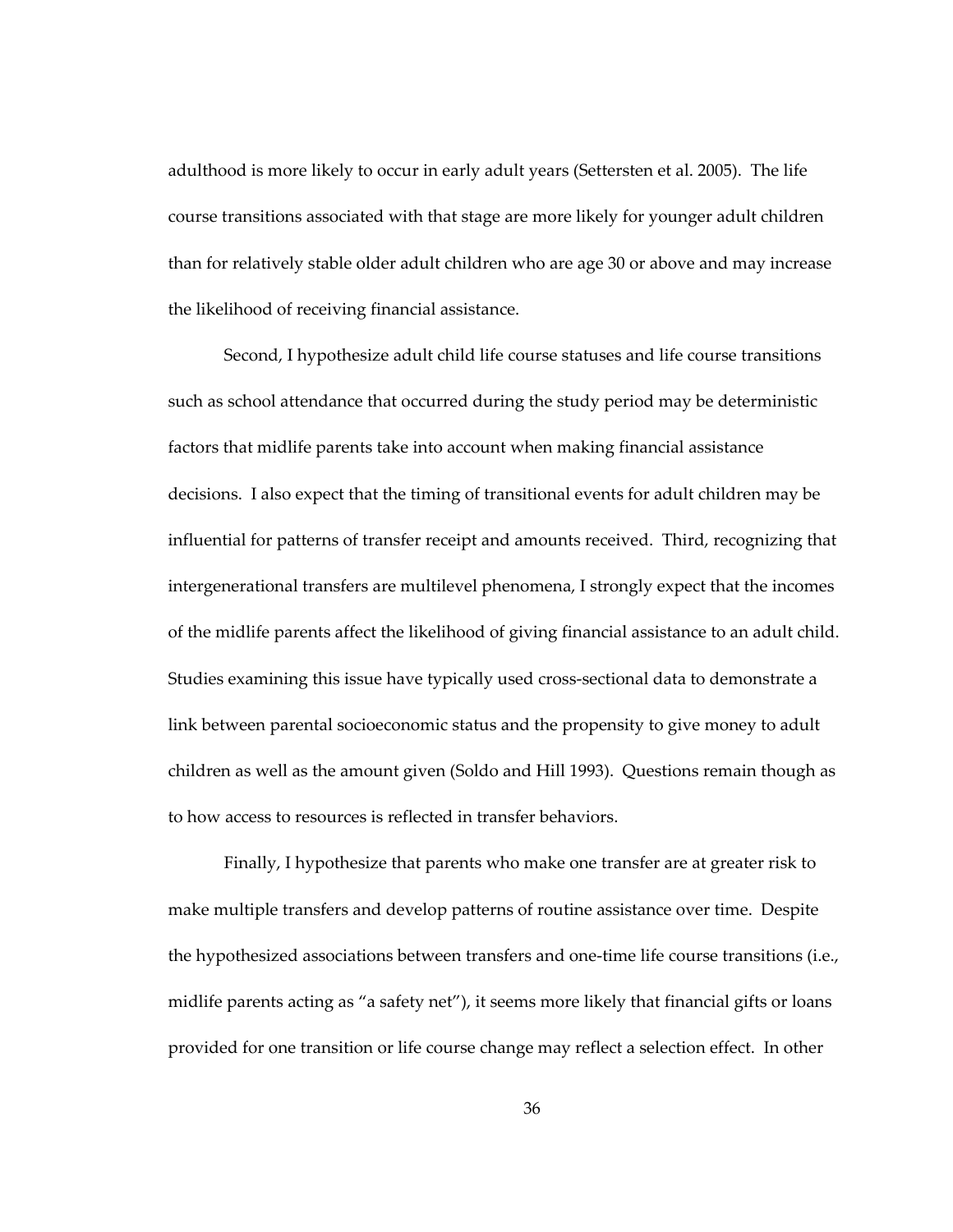words, parents who give once to an adult child as a response to the child's life course experiences are more likely to give again than parents who are unable to or decide not to give any financial assistance.

# *1.9 Summary*

The research presented in this project is generated primarily from three theoretical frameworks. The life course perspective provides three key ideas central to the development of this project. First, adult family members of different generations age concurrently – suggesting that both ages and kinship statuses are relevant to developing an understanding of how and when families transfer resources. Second, the principle of linked lives clarifies that biological *and* social families are diverse configurations of interdependent individuals. Third, the timing of transitions – whether the parents' marital transitions earlier in the family life course or the children's young adult life course transitions – has "ripple effects" for others in the extended family.

Another theoretical contribution expands the definition of family to include intergenerational relationships and a "latent kin matrix" (Riley 1983). As remarriages became more common, researchers recognized that step-kin should be included in analyses of family dynamics (Rossi and Rossi 1990). Ganong and Coleman (1999) have led a research agenda since the mid-90's that examines norms of obligation between generations – grandparents, parents and children of all ages. For example, one study in particular by Ganong, Coleman and Mistina (1995) found that many interview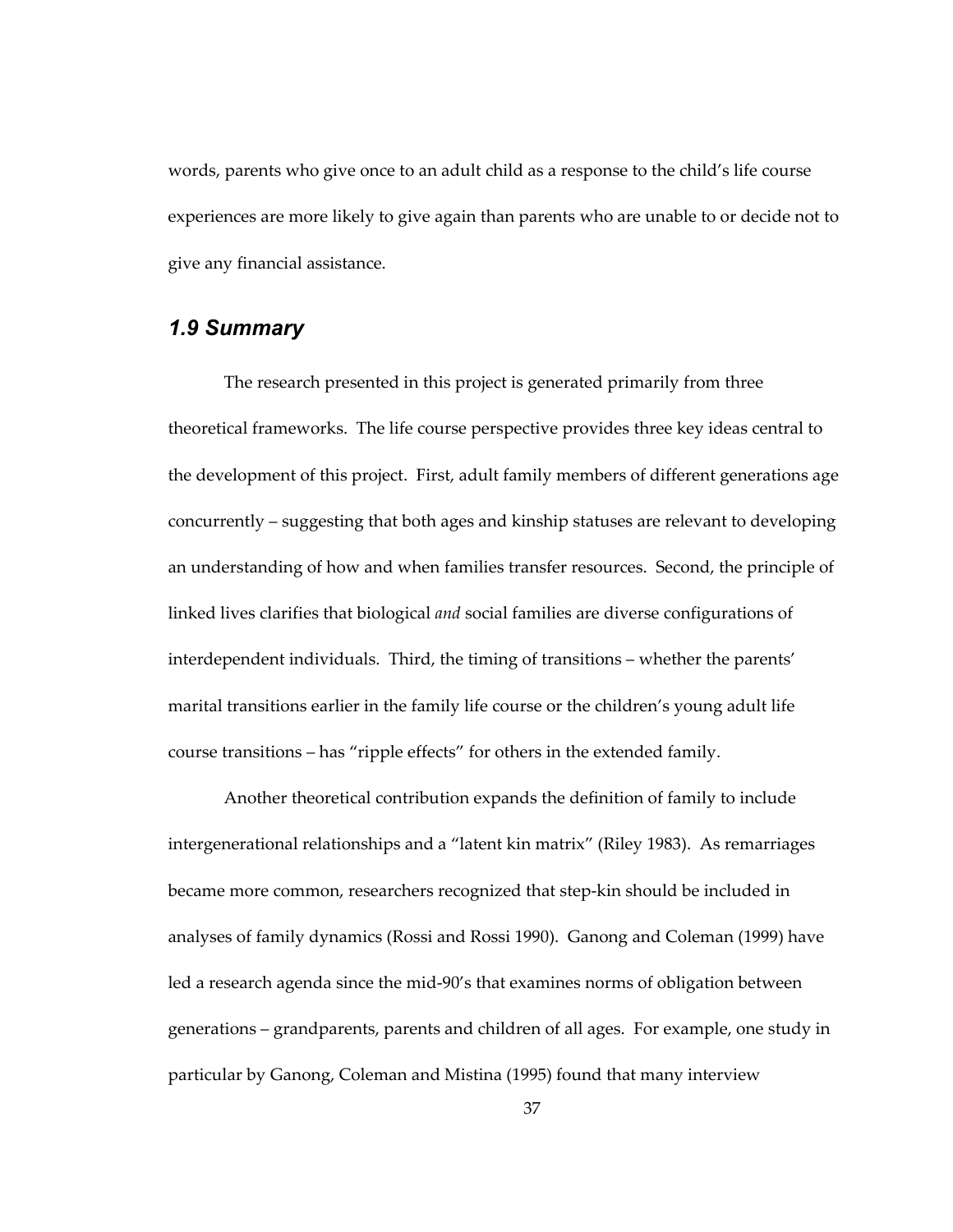respondents believed stepfathers were obligated to help pay for tutoring for young stepchildren if the mother had physical custody. When pressed further, some respondents reported that men who plan to marry women with children should think very carefully about the financial responsibilities they would be assuming for young stepchildren. Marriages to women with physical custody of children from a previous marriage are a "package deal" that stepfathers enter voluntarily. They should be prepared to accept social responsibilities for stepchildren regardless of the biological fathers' levels of involvement and financial responsibilities via child support payments. Conversely, expectations of responsibility to stepchildren and careful planning were not as high for women who voluntarily became stepmothers. This tradition also acknowledges the latent potential that exists within family networks to provide assistance to each other, if necessary – indicating that some implicit family bonds only become explicit with careful observation of family interactions and behaviors but maintain an important status within individuals' social constructions of family membership. However, the normative obligations that midlife parents and adult children share appear to differ based on kinship status (Ganong and Coleman, 2006).

Intergenerational solidarity is the third theoretical framework providing a context for examining parent-adult child relations. Solidarity is represented by multiple dimensions, but the dimension of functional solidarity has been largely ignored in this area of research – at least, in explicit terms. Implicitly, studies of intergenerational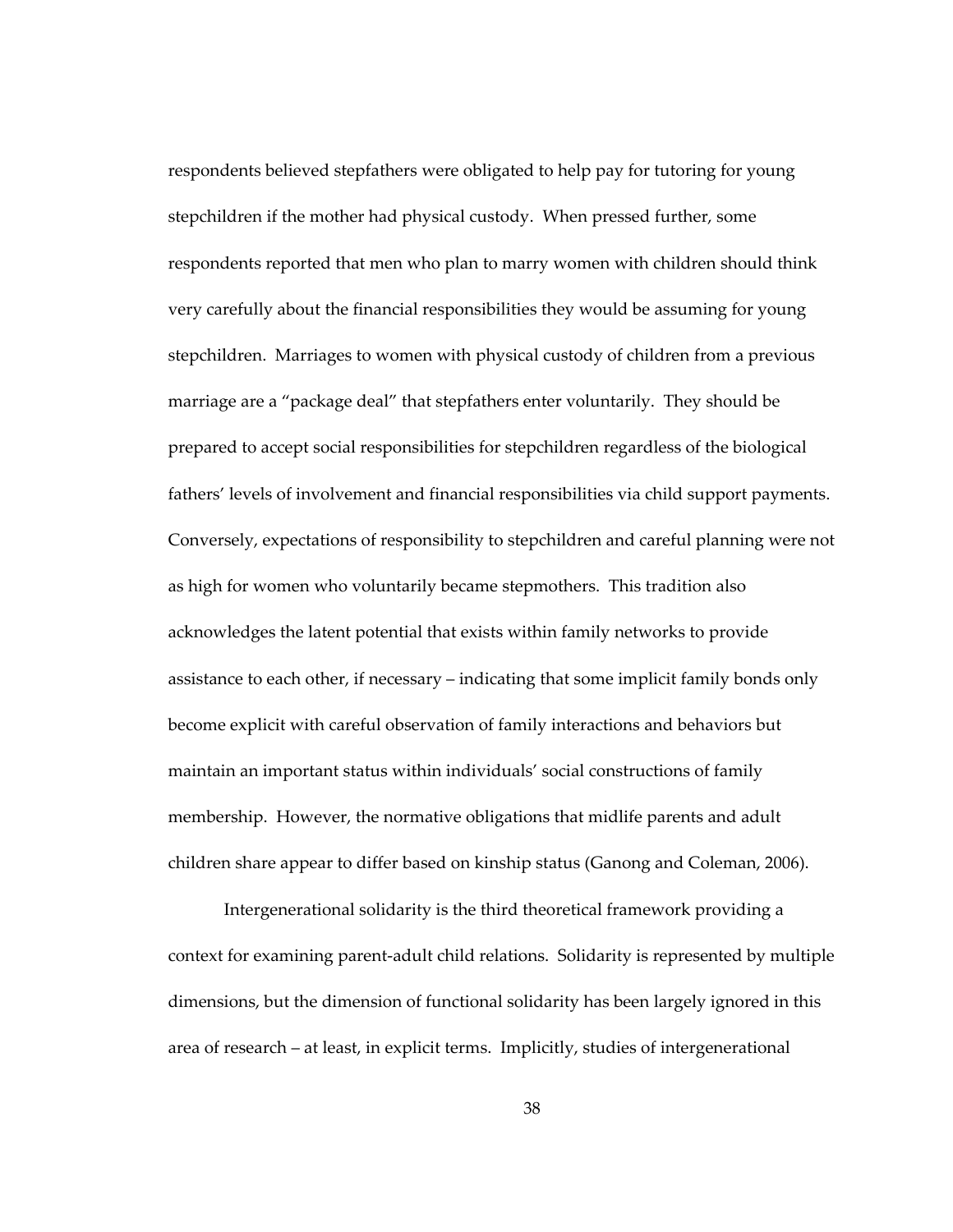transfers demonstrate behavior that likely reflects either affectual kinship ties or normative obligations within certain family types (Silverstein et al. 1997). As noted, the dialectic between autonomy and dependence represents the existing tension within families in relation to financial transfers (Bengtson et al. 2002). However, the latent potential of receiving family assistance also represents the strength of kinship ties over time.

## **1.9.1 Description of Remaining Chapters**

In Chapter 2, I explain the importance of using panel data over four waves to provide a more complete picture of intergenerational family members and their financial ties to each other during co-biographical trajectories. I also review the creation of the two datasets for this project drawn from the HRS data files and how some variables were constructed. The methods used included descriptive statistics, fixed-effect regression analyses and nonlinear fixed-effect logistic regression analyses.

Chapter 3 provides a description of household-level assistance behaviors over time. The data for individual adult children were collated by family or HRS-household membership. Descriptive analyses demonstrate that parental transfers to adult children are more common than previous studies have indicated. The combination of data for all adult children within a family and repeated measures of financial assistance given over time will show that over 60% of all HRS households with children made at least one transfer at some point between 1991 and 1998. Many households gave more than one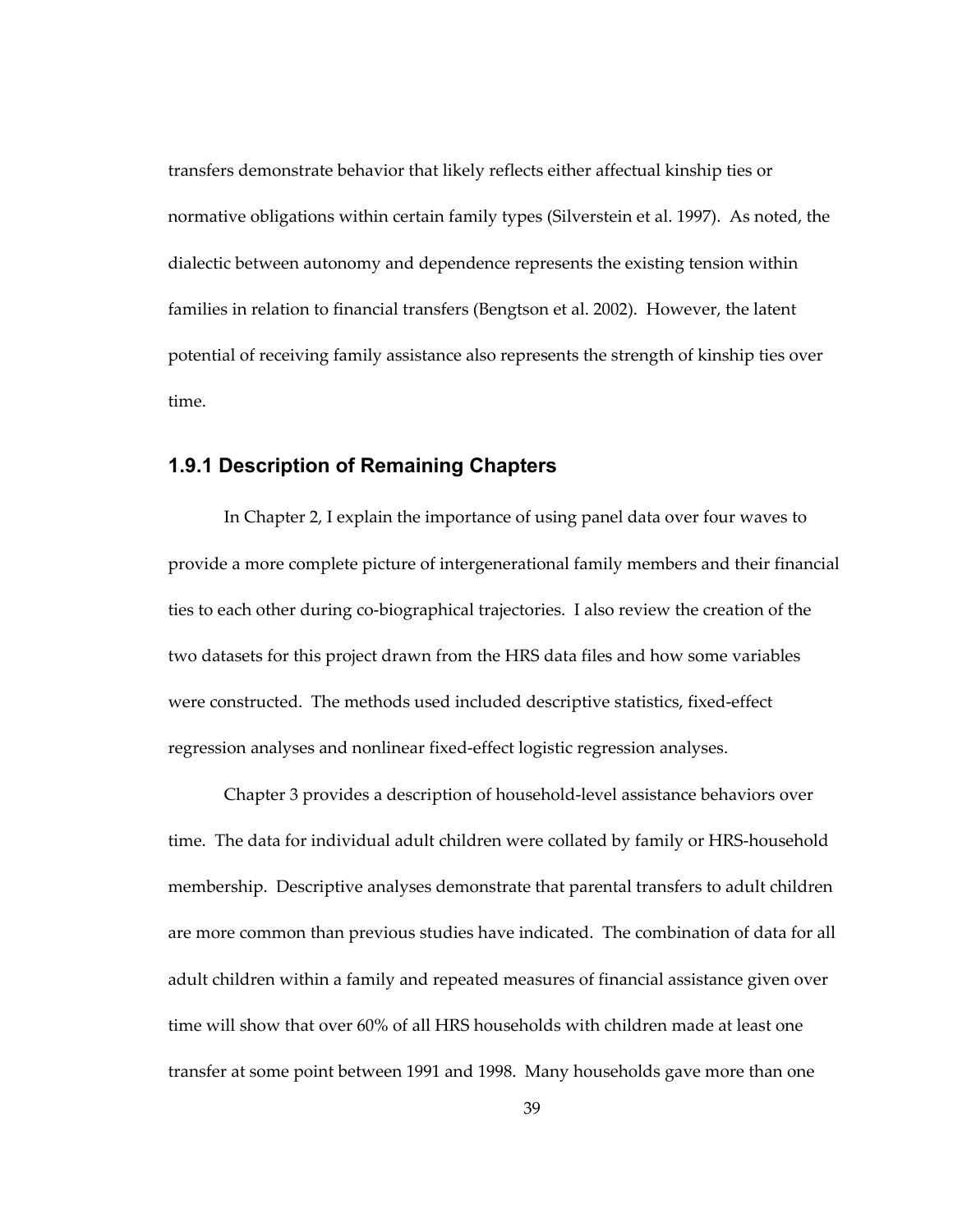transfer – either to more than one child or more than once to the same adult child. The influence of family financial resources on the likelihood of providing any assistance to adult children will also be addressed.

In Chapter 4, I examine the effects of kinship structure on the likelihood for adult children to receive financial assistance from their parents. Stepfamilies have different dynamics compared to intact-marriage families and it is important to understand how these dynamics might influence transfer behaviors – looking more closely at the assistance adult stepchildren received based on their kinship relation to either mothers or fathers. Previous research has demonstrated that stepchildren are less likely to receive assistance. However, there have never been tests of whether this is equally true for maternal and paternal stepchildren. Analyses are completed to examine this matter regarding both the likelihood of receiving financial assistance and the amount transferred to children and stepchildren who receive intergenerational transfers from their parents and stepparents.

Chapter 5 presents evidence of the influence of adult children's life course transitions on the likelihood of receiving financial assistance or gifts from parents. Multiple analyses demonstrate that certain life course statuses – and changes from one status to another such as leaving school – had strong effects on the likelihood that parents provided support to adult children. The diversification of the life course and the transition to adulthood that occurs simultaneously with the parents' own life courses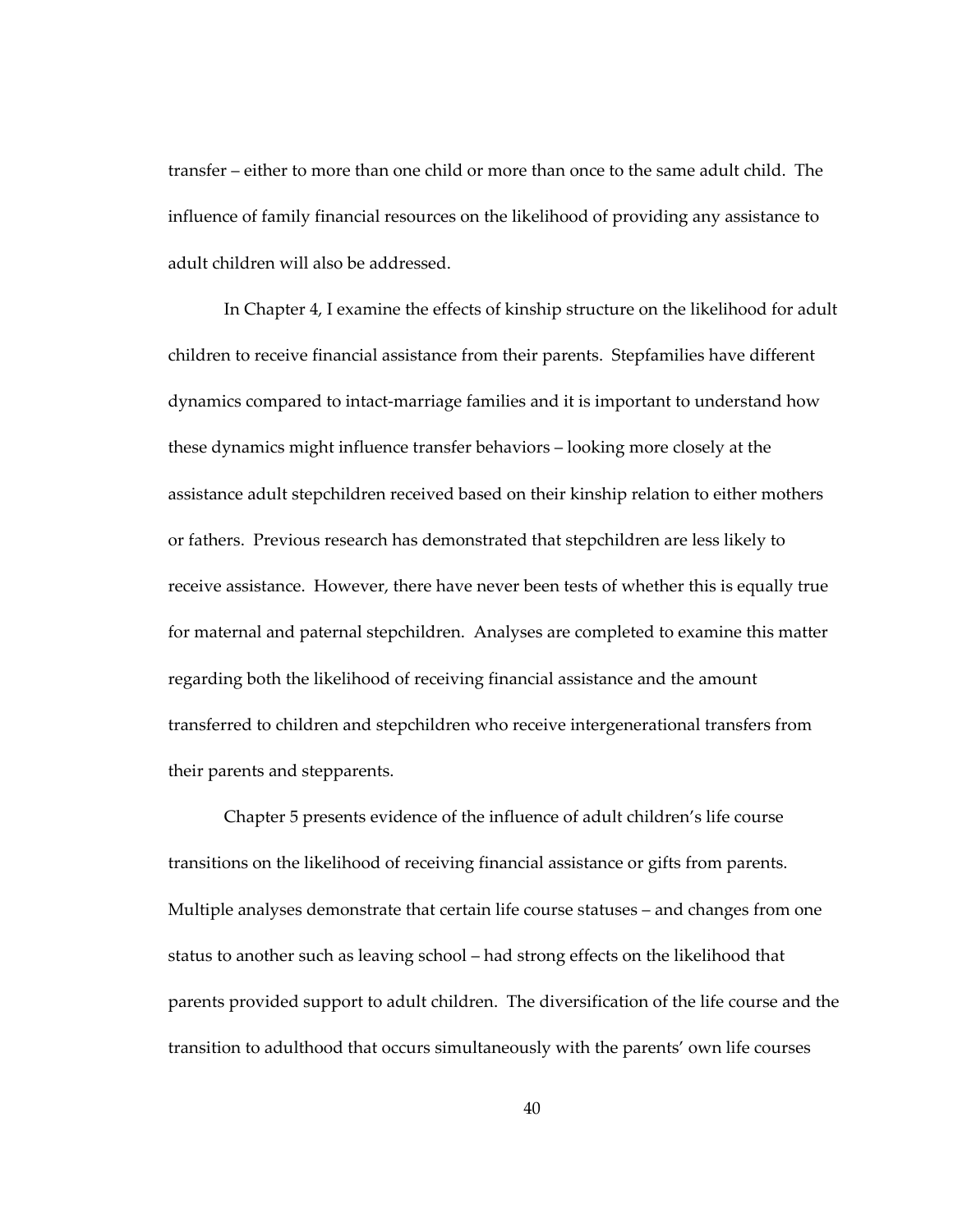through the labor force and perhaps retirement demonstrates the importance of understanding factors that bring families together. Chapter 6 summarizes the findings of this project and offers suggestions for future research that should be completed based on the findings reported here.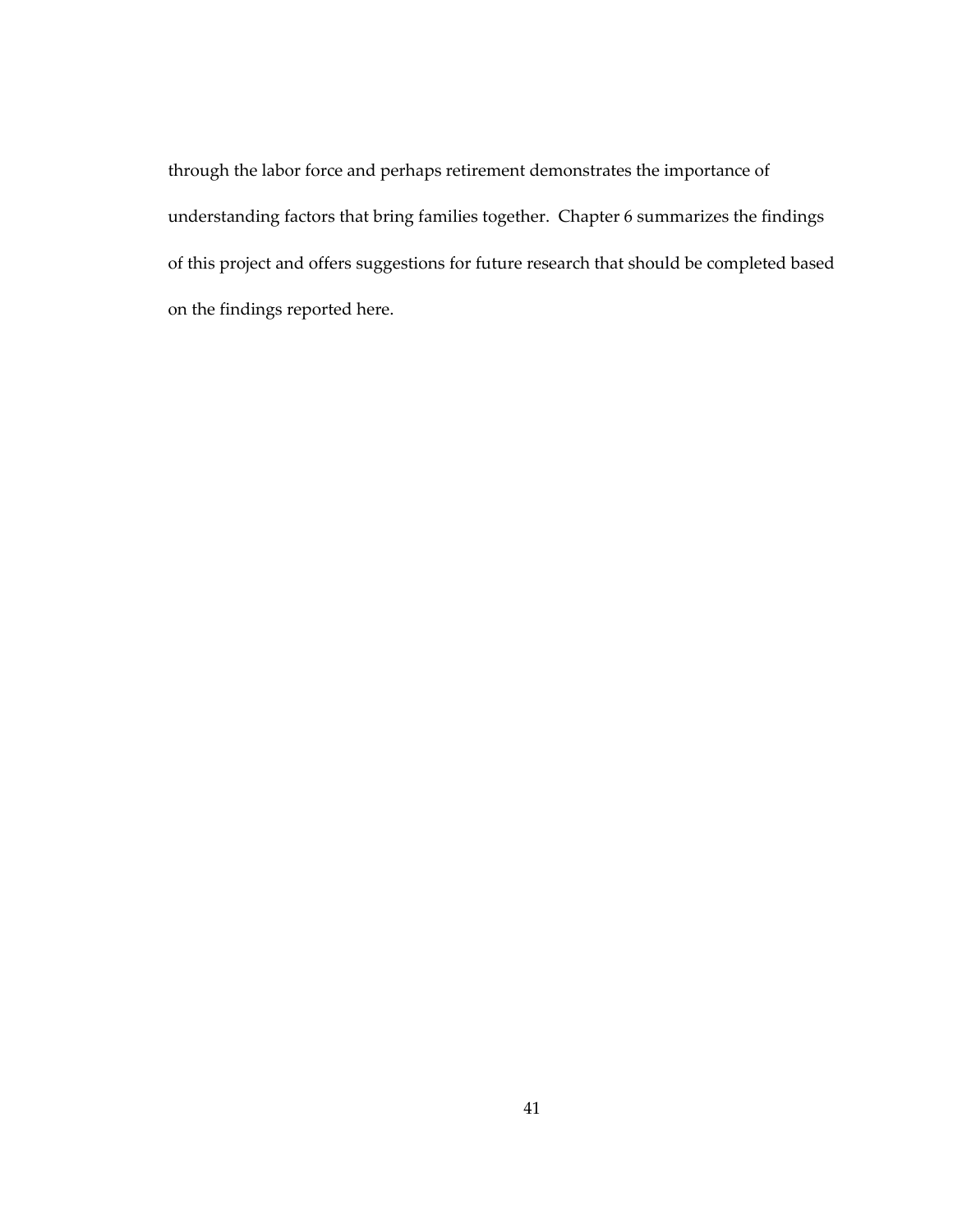# **2. Data and Methods**

# *2.1 Longitudinal Analysis for Financial Transfers*

Despite the consistent call for longitudinal data on intergenerational transfers, there have been no sociological studies about intergenerational transfers to date that use more than two waves of a panel study. In fact, most have used cross-sectional data that contain retrospective reports regarding past transfers. In order to better understand the nature of intergenerational transfers during the life course, thorough measurement requires data from multiple time points – allowing for examinations of transfer behaviors as they co-vary with exogenous factors. Such analyses are currently absent from the literature even though they can tell us much about the life course dynamics within extended families and monetary links across generations. In much of the literature about intergenerational solidarity and ambivalence, the unit of analysis is the parent-child dyad which improves somewhat upon the analysis of individual trajectories (Cooney and Uhlenberg 1992; Luescher and Pillemer 1998; Shapiro 2004; White 1994). However, the focus on specific parent/child ties still deflects attention away from the extended family as a unit of analysis (Hagestad 2003). Longitudinal analyses can also contribute to the development of theories about several dimensions of transfer behavior such as the effects of donor characteristics on transfers over time, motives for transfers, the stratification of wealth and inequality, and the interplay of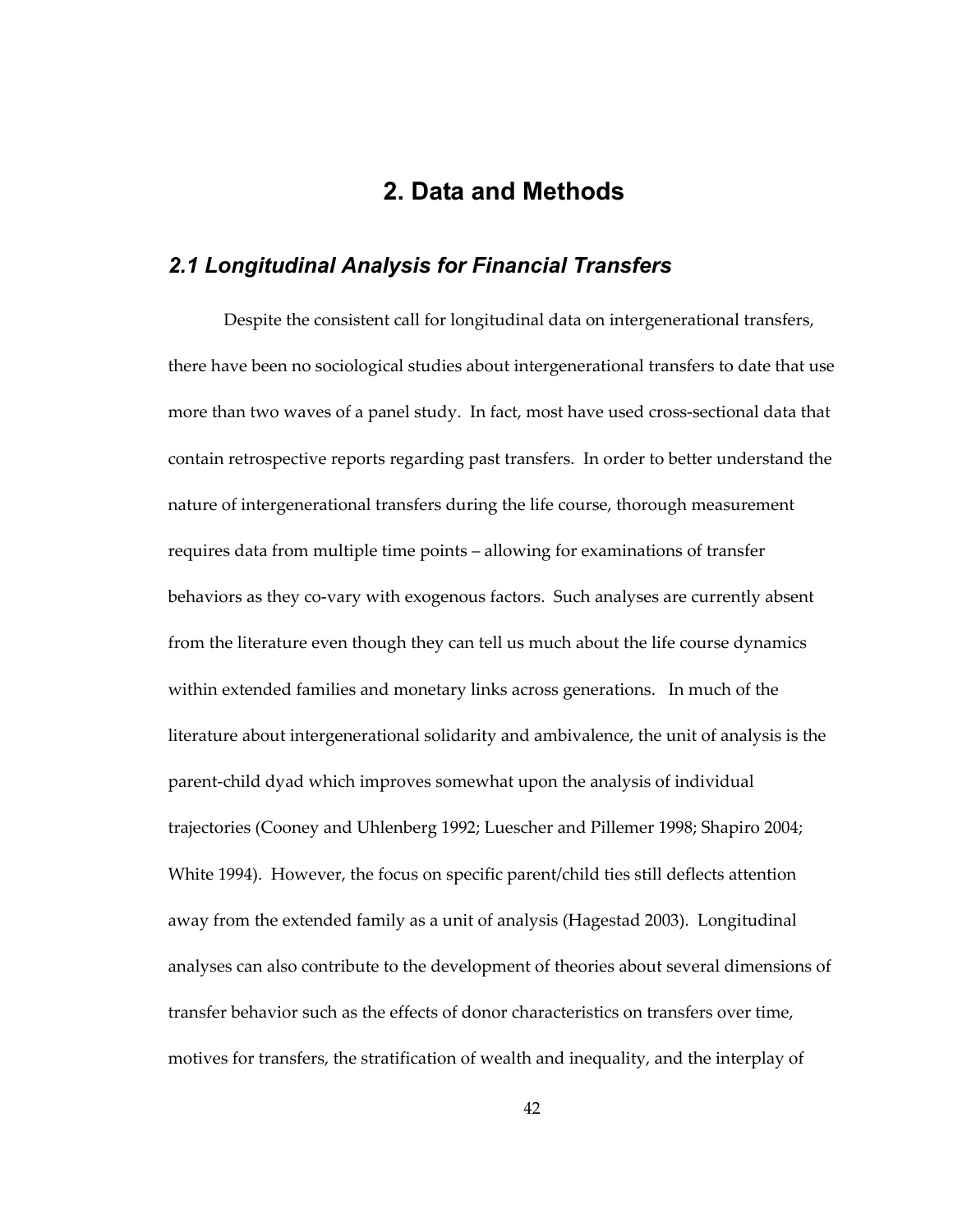private and public transfers within communities and nations (Kohli and Kunnemund 2003).

Cross-sectional data limit researchers to analyses of one timeframe. Any conclusions regarding family dynamics or transfer motives must be indirectly inferred. Direct conclusions can only be provided for static findings. For example, economic and sociological analyses of the exchange motive for giving are limited to an examination of exchanges occurring simultaneously (or at least within the timeframe examined). For example, if a respondent reported a financial transfer to an adult child then an exchange would be indicated if the respondent also reported receiving a transfer of other resources during the interview (e.g., time, contact, instrumental assistance). However, theoretical explanations of exchange motives cannot be fully tested because the authors must acknowledge that a transfer given may not be reciprocated during the time period studied (Kohli and Kunnemund 2003). Instead, the transfer made by the receiving party back to the respondent may have occurred before or may occur after the data is collected. If researchers testing the exchange-motive hypothesis believe that a respondent provides financial help to a family member with the expectation of a return transfer in the future (e.g., receiving care or support from the recipient when older), cross-sectional data does not allow researchers to disprove or support the hypothesis with any level of certainty to determine if the expected reciprocation ever occurs.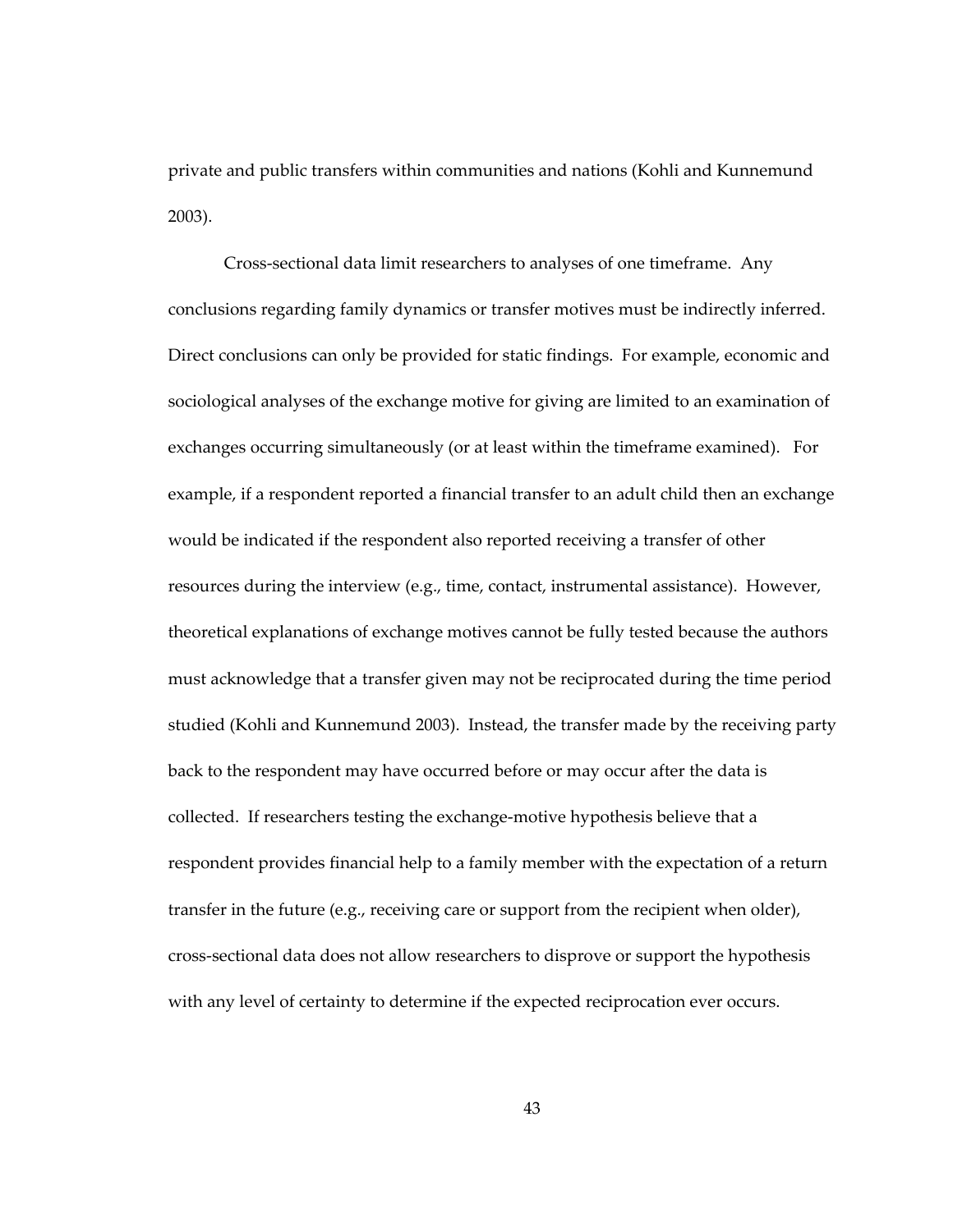Researchers using only cross-sectional data are also unable to determine whether the timing of transfers is due to an age effect or to a cohort effect.

Kinship structure may also play a role in transfer patterns not otherwise observable in cross-sectional analyses. Transfers within families with more than one child raise questions about the relations between parents and each child and whether intergenerational transfers reflect favoritism, exchange motives, or equity motives (Dunn and Phillips 1997). Longitudinal data allow us to explore whether multiple transfers are provided to one child over time or spread across children to equalize giving. For example, in a cross-sectional examination using HRS data, Berry (2001) has demonstrated that the likelihood of receiving a transfer decreases as the number of children increases – indicating unequal division of resources – but does such inequality remain over time or do parents transfer resources preferentially to a different child at a later time? Children from larger families may be less likely to receive financial assistance and not likely to receive an equal amount than their siblings at any one time. However, a child's age or life course status may precipitate transfer receipt at another time – knowledge that longitudinal data may reveal to researchers that cross-sectional data cannot.

However, certain limitations of longitudinal data regarding intergenerational transfers must be recognized despite the improvements that longitudinal data represent. In particular, the measurement of transfers in panel studies is incomplete despite being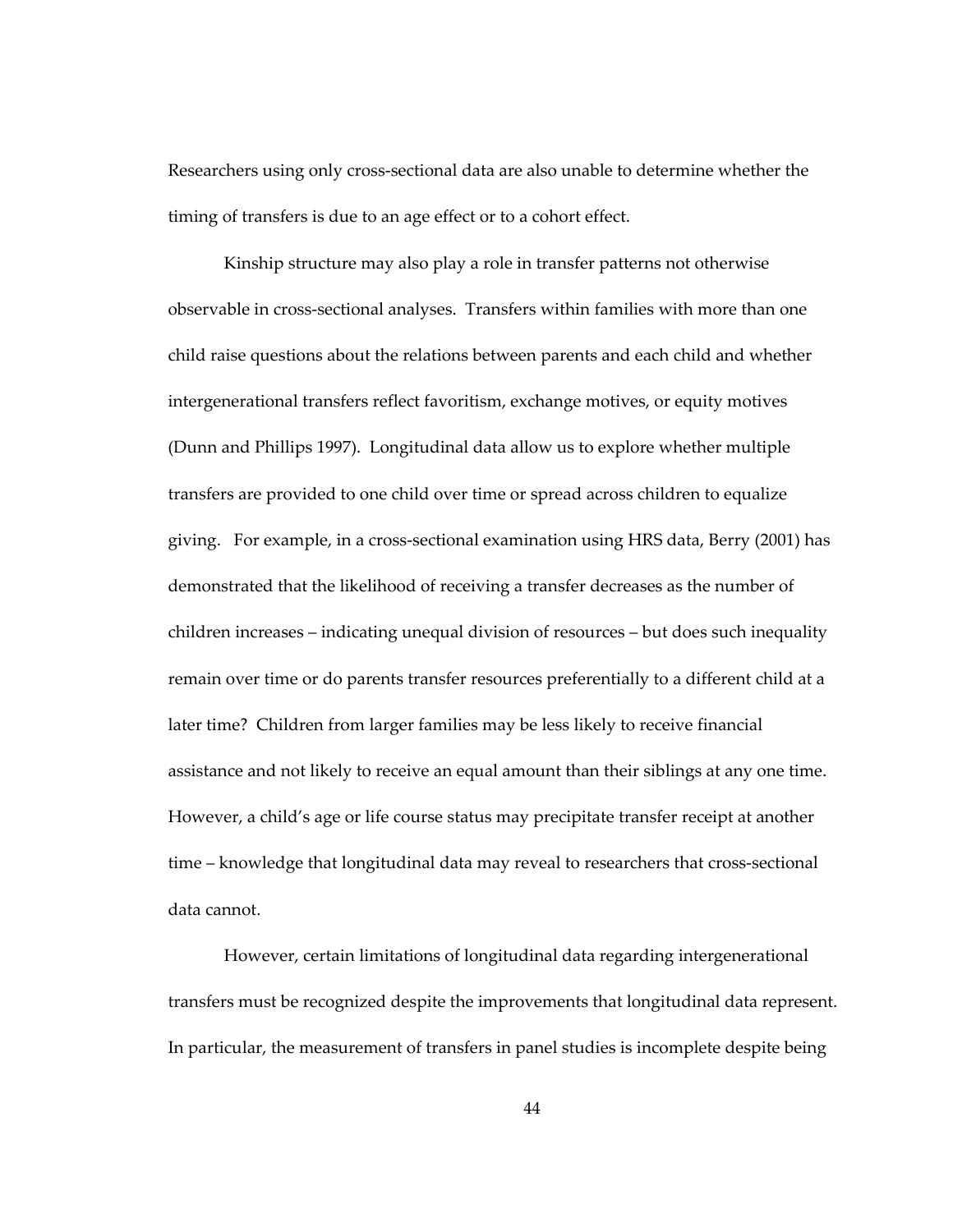more expansive and providing more dynamic information than in former cross-sectional research. Even in panel studies unfortunately, data may be missing for a significant amount of time between waves or the exact timing of a transfer may be unknown. Two examples readily present themselves. First, respondents in the second wave of the Survey of Consumer Finances were asked if gifts of greater than \$3,000 had been given in the past three years (i.e., since the first interview). However, the data collection did not include specifications as to when in that 3-year period a single gift had been given or if multiple gifts during that time could be summed to equal a value greater than \$3,000 (Gale and Scholz 1994). Second, in each wave of the National Study of Families and Households (NSFH), the respondent was asked if a gift or loan of \$200 or more had been given to a family member in the past five years (Eggebeen 1992; Hogan, Eggebeen and Clogg 1993). The studies using this data assume the gift or loan was given once, but the data collection did not include specifications as to when in that 5-year period the money had been given.

The biennial panel design of the HRS provides a unique opportunity to examine multiple opportunities for financial assistance and to reduce the loss of information that likely results from cross-sectional or two-wave studies. Previous studies have used cross-sectional or two-wave data to gauge "routine assistance" (Eggebeen 1992; Killian 2004; Pezzin and Schone 1999). However, cross-sectional research cannot provide reliable information about life course routines. Several studies that have included two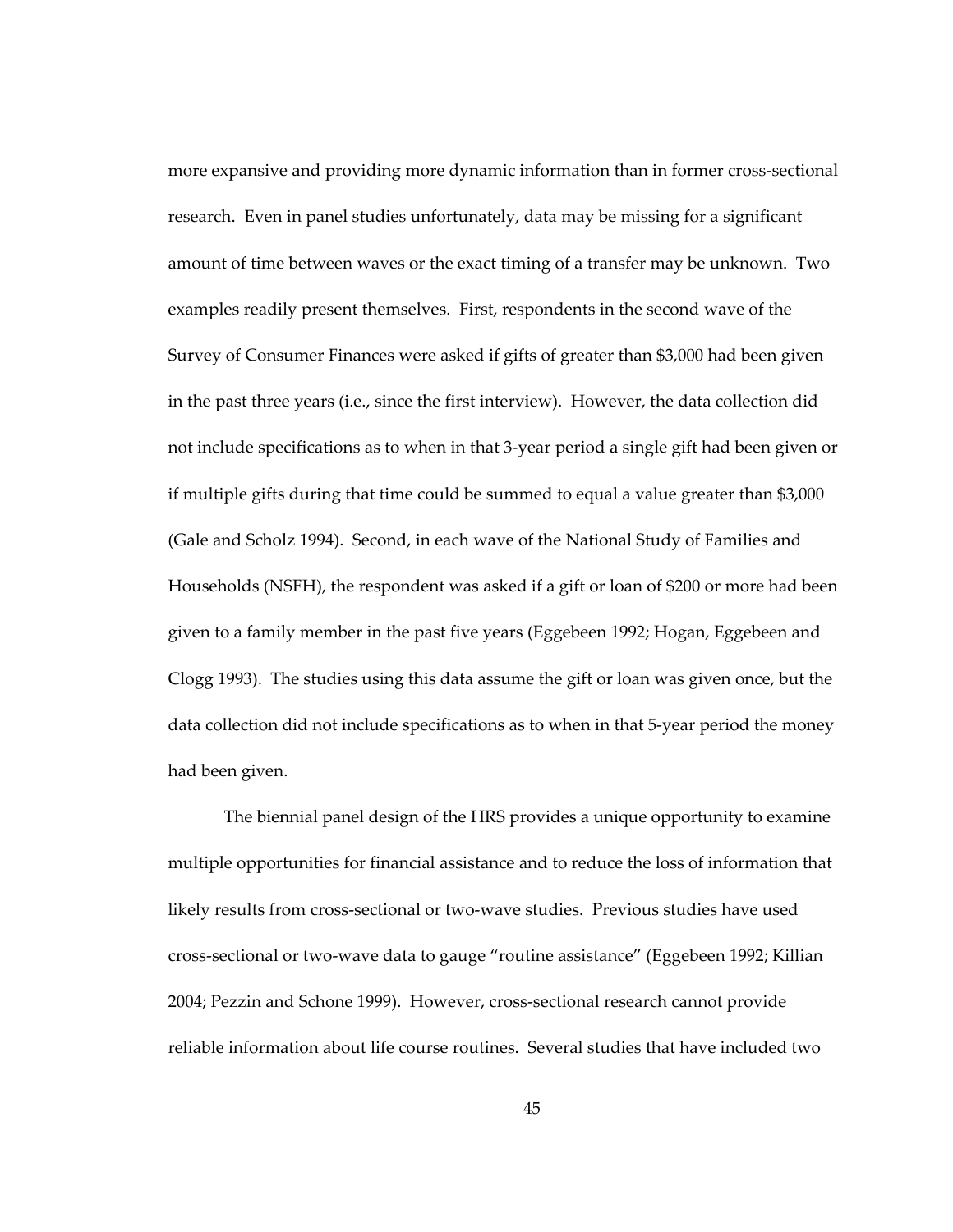waves commonly used the NSFH which is an excellent source of data for this question. However, the first two waves of data collection were six to seven years apart and the third was limited to respondents who were aged 45 ands over In addition, it is doubtful that a gift or loan of \$200 or more to an adult child within the past five years should be considered as evidence of routine assistance; it also misses the possibility of multiple transfers over the life course.

The HRS allows for a better estimation of routine assistance provided over a seven-year period since respondents were asked at four separate times whether a financial transfer of \$500 or more had been given to any adult children and if so, who had received the transfer. In 1992, the question specified "in the past twelve months" but the wording in subsequent interviews specified "since the previous wave" or "in the last two years". In 1994, the lower threshold for amount transferred was set at \$100 to accommodate HRS households with low incomes or limited assets that gave money to adult children. [The lower threshold in 1994 made little difference regarding the number of households that reported transfers. Thus, to maintain consistency for this research, only intergenerational transfers of \$500 or more were included in the analyses reported here.] This does not provide complete information regarding transfer behavior, but it does allow for closer examination by using repeated measures to demonstrate patterns of transfer behavior – representing an improvement over cross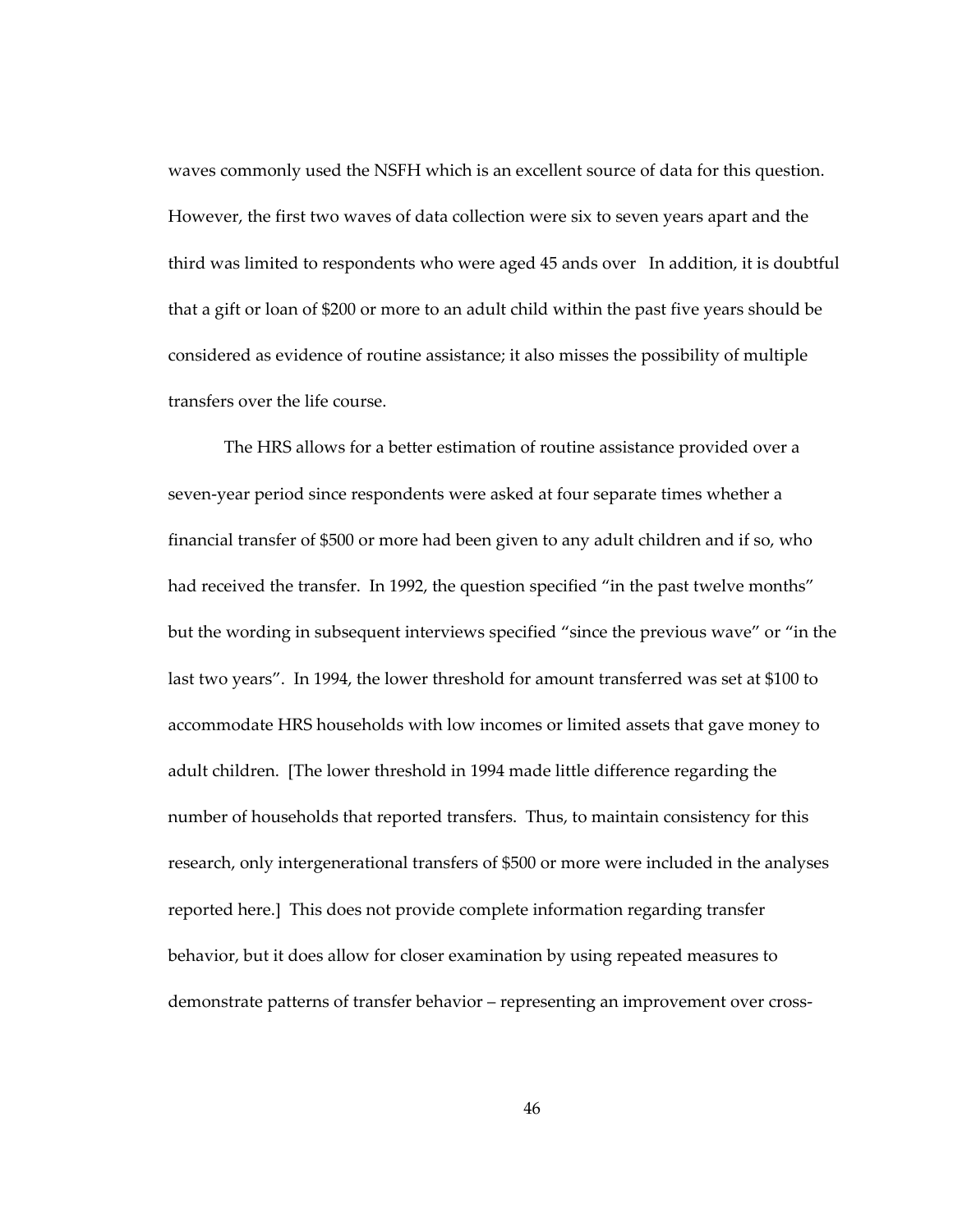sectional data that cannot provide reliable analyses of dynamic patterns of financial support.

# *2.2 Data*

The HRS is a nationally representative survey of the 1931-1941 birth cohorts. Spouses of survey respondents were also interviewed, regardless of their age. The stratified, multi-stage area probability design included over-sampling of African Americans, Hispanics, and Floridians. The first wave, conducted in 1992, included faceto-face interviews with 12,654 individuals, representing 7,608 households (Health and Retirement Study 2007). This project uses four waves of HRS data – 1992, 1994, 1996 and 1998. Some households continued to make financial transfers to adult children after 1998. However, there was a precipitous decline in the number of transfers made after 1998 as the great majority of adult children had completed the transition to adulthood by that time (i.e., less than 6% of all adult children were under age 30 in 1998).

Data on family structure, kinship statuses and intergenerational transfers were collected from one member of each HRS household (the "family respondent"). In singleparent households, the respondent answered all questions about family and financial matters. However, in married households, the wife was much more likely to answer the family structure and transfer questions during the interviews and the husband was more likely to answer the questions about household finances, except for intergenerational transfers. Since information about transfers is child-specific, the family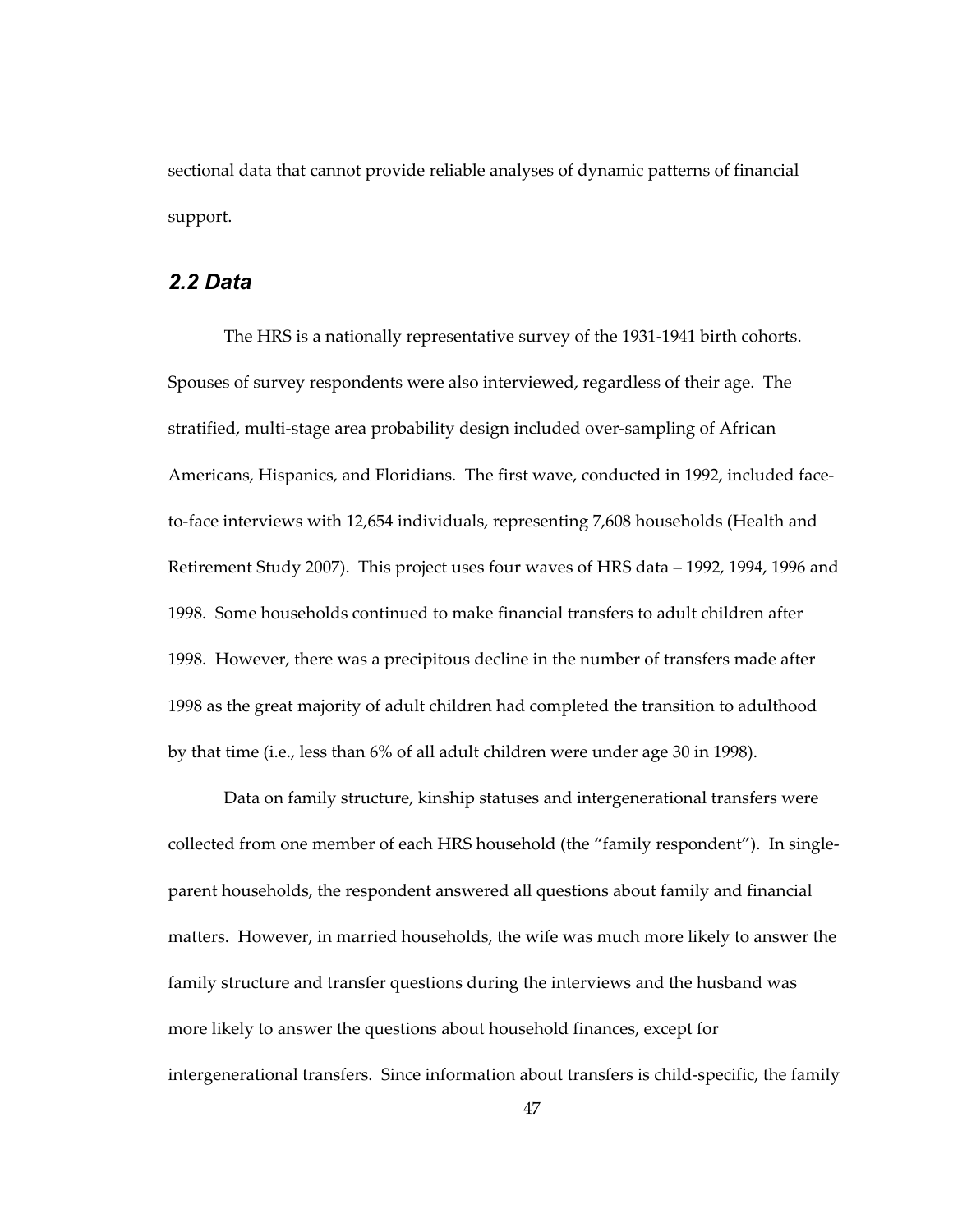respondent answered transfer questions while discussing each child with the researcher (Howell 1995). Each child related to the family respondent by birth, adoption or as stepkin was identified by the interviewers and assigned an "Other Person Number" (OPN). The household identification number (HHID) and OPN served as the primary identification variables for dataset creation.

There were two datasets created for this project: a multilevel dataset with individual adult children (level 1) grouped by kinship (level 2) and a household-level dataset. The first dataset was used for the analyses and results reported in Chapters 4 and 5 about the effects of kinship structure and life course transitions experienced by adult children. In both chapters, the foci were the likelihoods that adult children received financial assistance from parents and transfer amounts received. The second dataset involved assigning nonresident and coresident adult children to the appropriate household in order to create variables that summed the number of transfers given and the amounts given by a household to all adult children over multiple waves. I used the household-level dataset for the analyses reported in Chapter 3. The creation of the second dataset was necessary in order to describe and analyze parents transfer behaviors in relation to money that was given over time by the entire household to one or more adult children.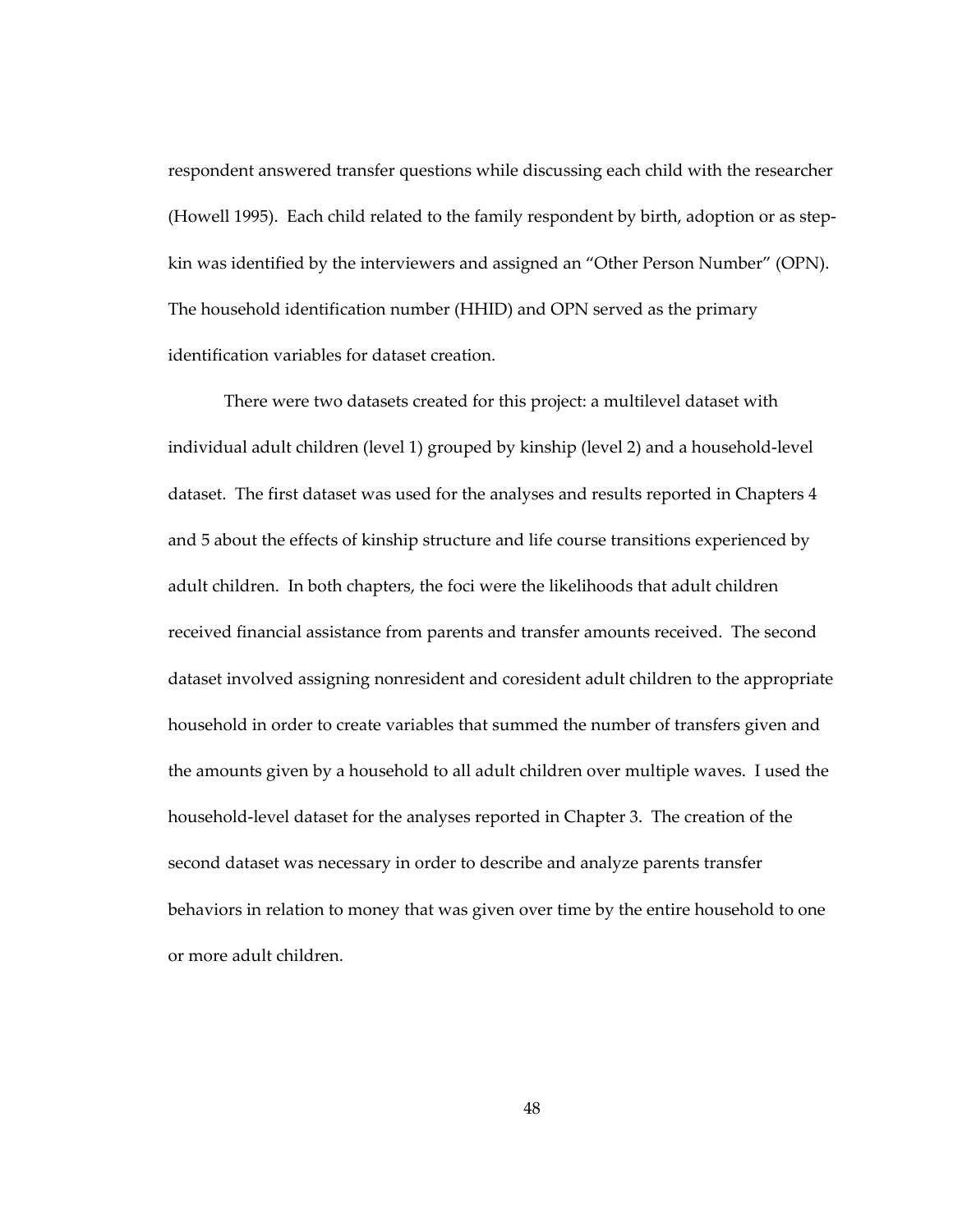# **2.2.1 Adult Child Dataset**

The creation of the datasets required complex procedural steps. The information about adult children was drawn from wave-specific data records for family respondents available publicly from the Health and Retirement Study website. First, I excluded all childless households in 1992. A separate record was then created for each child identified by family respondents in 1992. Records were initially created for adult children only. The same procedure was completed for the other waves (1994, 1996 and 1998). The files were then merged by the HHID and OPN identifiers to create a longitudinal record for each adult child for whom information had been provided for two or more successive waves. Any children who were under age 18 at the baseline interview were excluded from the initial design but for the household-level analyses reported in Chapter 3, additional steps were taken to include additional adult children identified in 1994 and 1996.

Particularly in the first wave, some midlife parents' households still included teenage children. If children "aged up" to adulthood between waves, then they were added to the sample and their entrance into the dataset in either 1994 or 1996 was noted. I also created records for children who "aged up" into adulthood or entered families by HRS parental remarriages between the 1992 and 1996 waves. If there was information available for two or more successive waves regarding additional adult children entering after 1992, their records were appended to the dataset. A dichotomous variable was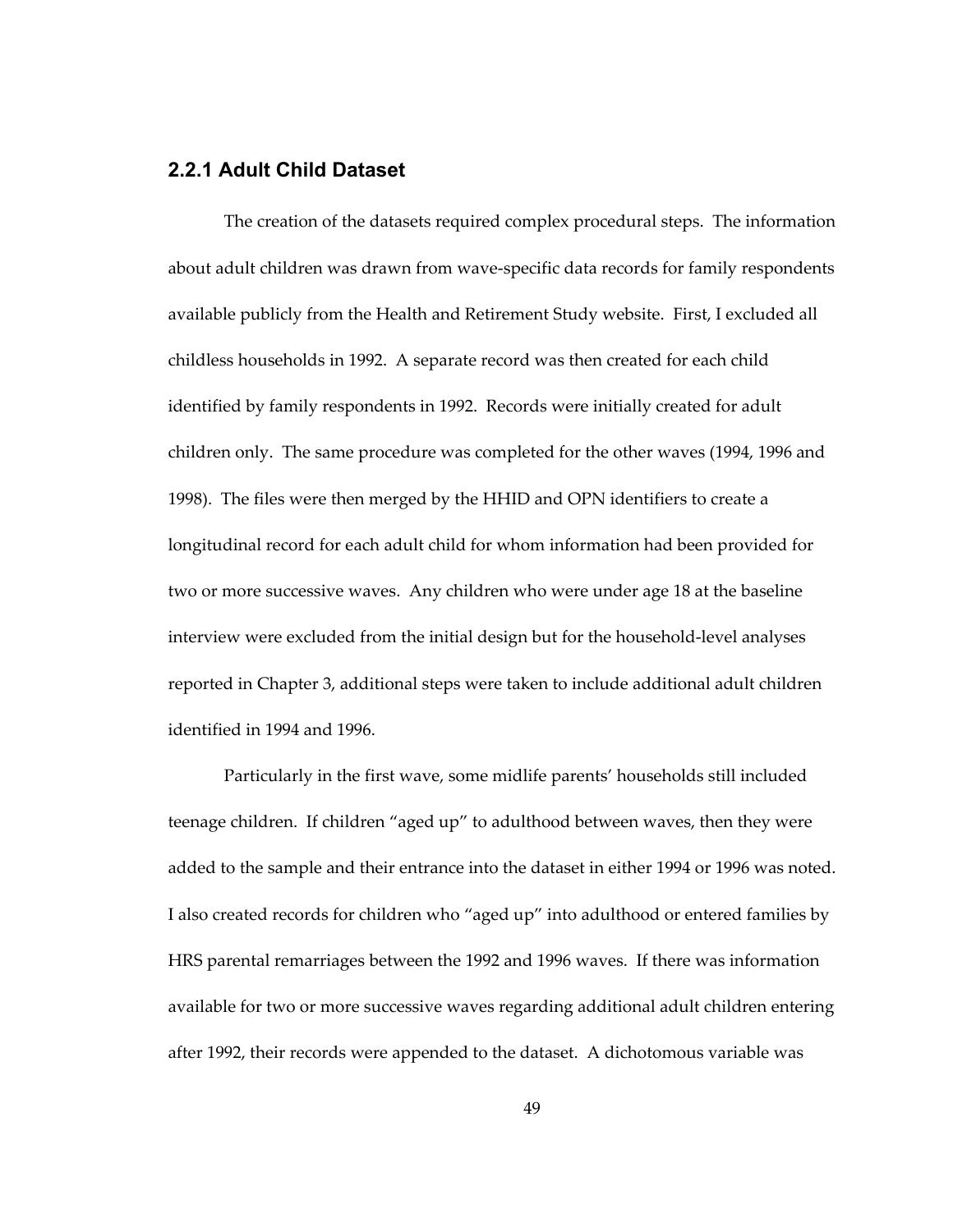created to identify when an adult child entered the dataset and additional dichotomous variables were created to indicate if the adult child's information was available at each wave.

For each wave, all records included multiple life course status factors for the adult children: current age, sex, race, kinship relation to the HRS family respondent (and spouse, if present), current education level (0-17), current marital status, current residence status (i.e., living in the parents' homes), current work status (measured as full-time, part-time or not working) and current school status. [Unfortunately, school status was excluded from the interview in 1996.] Respondents were asked additional questions about the life course statuses of nonresident adult children regarding income, home ownership, parental status and whether the adult child lived within 10 miles of the parents' households at each interview.

The transition to adulthood (and the life course transitions typically related to it such as schooling, living independently, and getting married) has become more diversified in recent years (Furstenberg et al. 2004). Thus, it seemed relevant to create age categories that represented different periods of the life course when transitions were more likely to occur and adult children were more likely to establish themselves independent of their parents rather than using age as a continuous variable. I created three categories for adult children's ages: "young adult" (18 – 23 years), "under 30" (24 –

50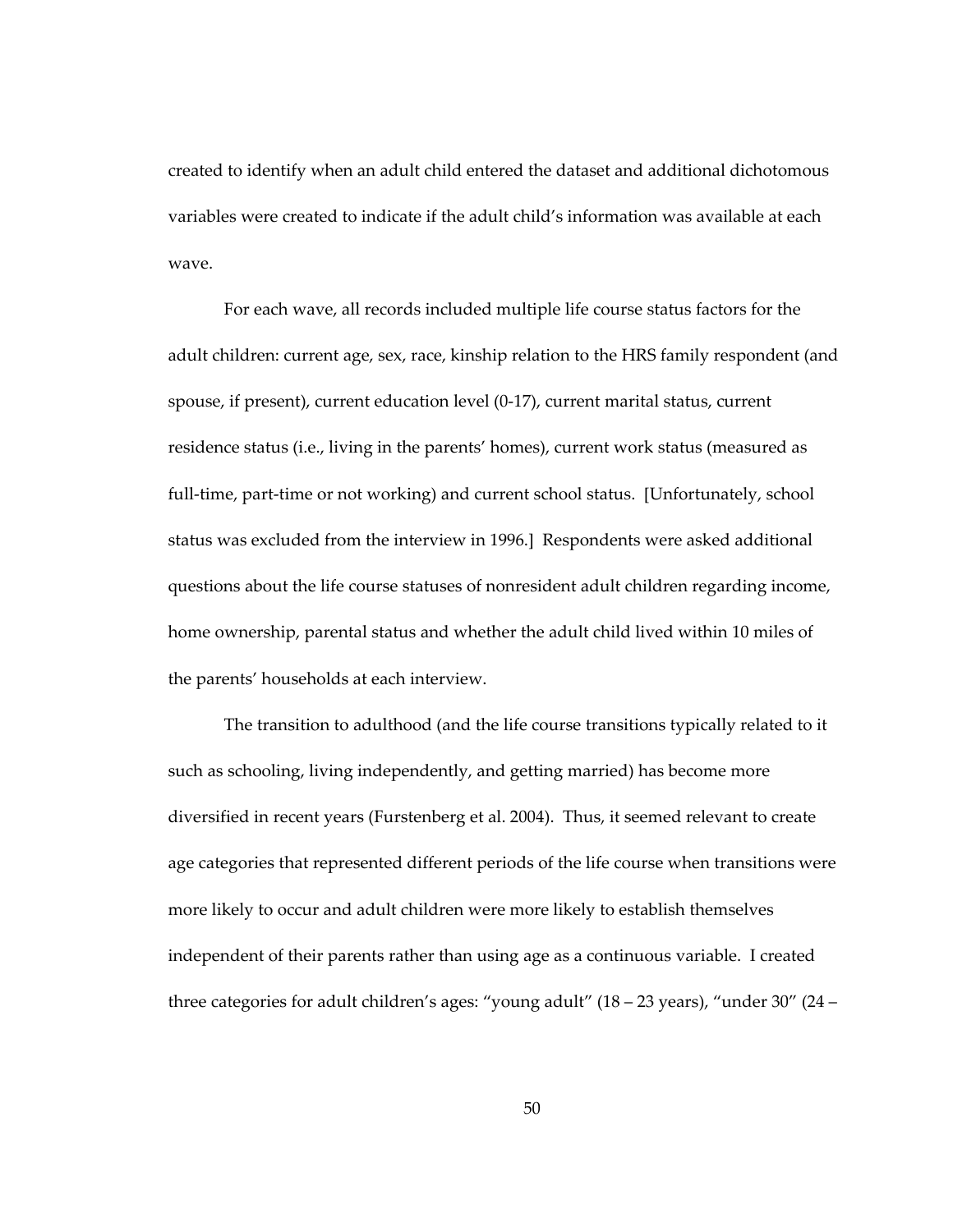29 years) and "30 and older". For analyses, the ages adult children were when they first entered the dataset were used for the analyses in Chapters 4 and 5.

Parents were also asked at each wave if they had provided financial assistance to any of their adult children. If financial assistance had been given, the respondent was asked about the amount transferred to each child identified. Before the dataset was released to the public, a dichotomous variable was included for each adult child to indicate if he or she had received financial assistance by HRS data management personnel. With this method of tracking transfers, there was direct information in each record regarding whether or not an adult child had received a transfer at each wave. In waves after the baseline interview, if the respondent could not provide an exact amount, a bracket method was used to estimate the amount that had been given to each child identified (Juster and Suzman 1995). In other words, if a respondent could not state the amount given, the interviewer asked a series of questions to determine if the amount was either \$500 - \$1000, \$1000 - \$5000, \$5000 - \$20,000 or greater than \$20,000. Transfer amount imputations were later provided by HRS researchers based on the estimates given which I then included in the dataset for regression analyses (Cao 2002). This provided exact or imputed amounts for nearly all monetary transfers across the four waves used for this sample.

The survey question was generally worded as follows: "Since the previous wave (or "In the last two years…"), did you [or your husband/partner] give financial help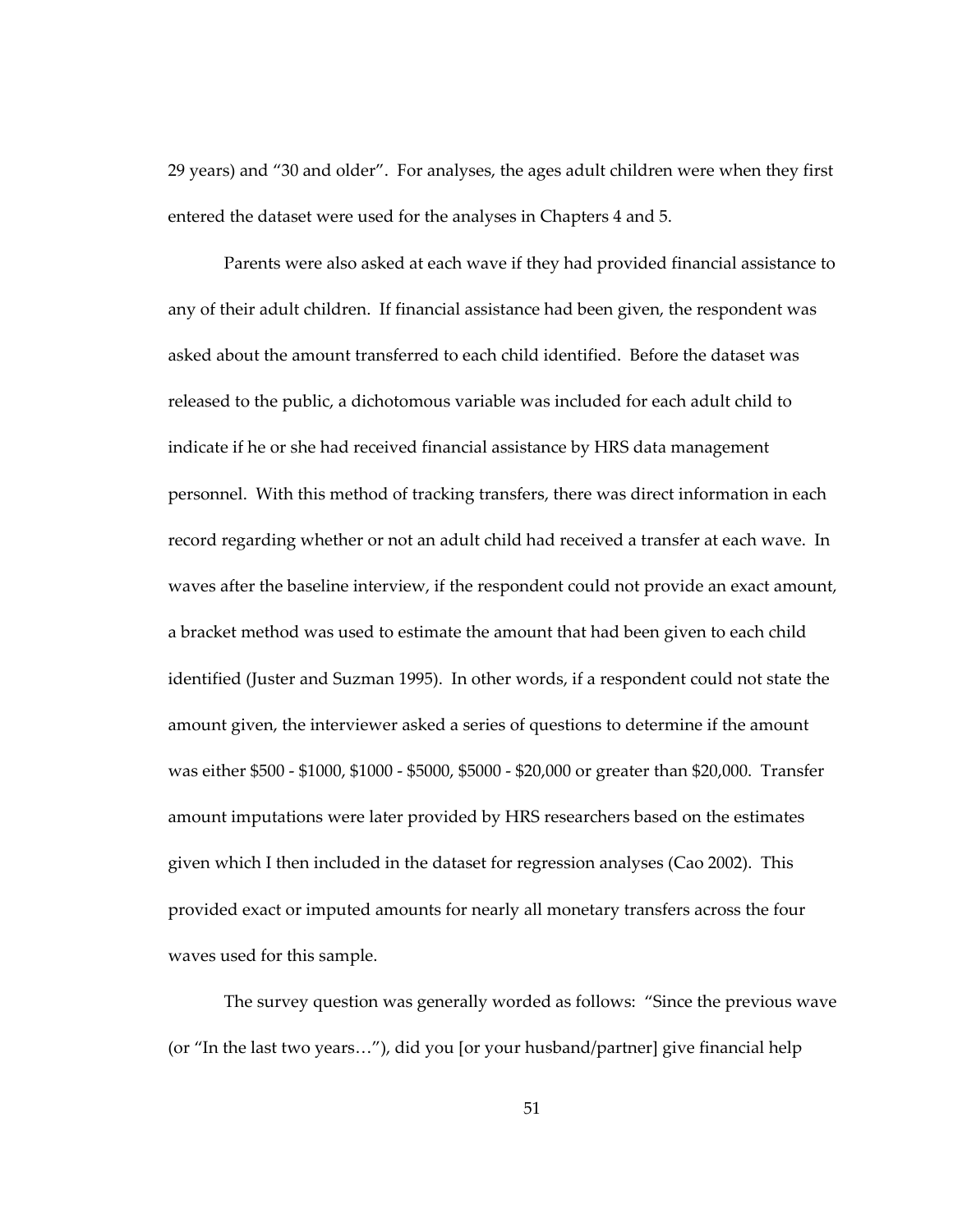totaling \$500 or more to any of your children?" (Health and Retirement Study 2007). If the respondent asked for a definition of financial assistance, the interviewer stated, "By financial help, we mean giving money, helping pay bills or covering specific types of costs such as those for medical care or insurance, schooling, down payment for a home, rent, etc. The financial assistance can be considered support, a gift or a loan." (Health and Retirement Study 2007). It was also specified that financial assistance did not include shared housing or shared food. If more than one adult child was identified by the respondent as a transfer recipient, the question(s) about amounts transferred were asked for each transfer recipient.

As stated above, I created dichotomous variables for each record to indicate if the adult child's information was available at each wave. I then excluded all adult children from the sample where information was not available for a minimum of two successive waves. With the remaining information, I was able to create variables that represented the adult children's life course transitions that occurred during the intervals between waves. The list of created variables for these transitions is included in Table 1. It should be noted that each of these variables was created for three interval periods: Interval 1 was between 1992 and 1994, Interval 2 was between 1994 and 1996 and Interval 3 was between 1996 and 1998. I also created summed variables representing the number of waves that each adult child was in school, coresided with his/her parents, whether the adult child married between 1992 and 1998, whether the adult child became a parent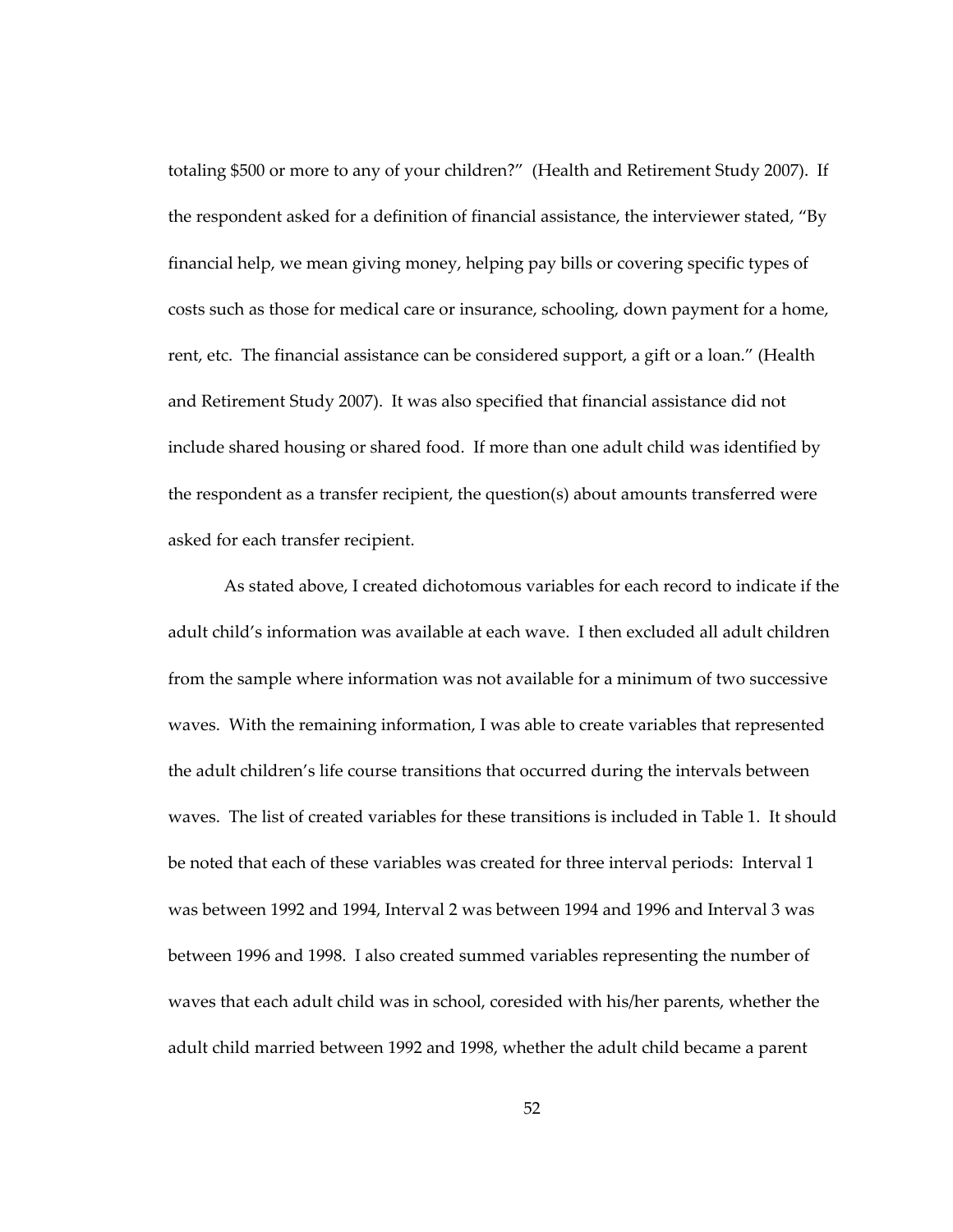between 1992 and 1998, the number of life course transitions experienced at each wave and the number of transitions experienced overall. In order to demonstrate the potential for repeated transfers, I also included measures of the number of transfers received overall, the financial amount received overall and the average financial amount received per wave.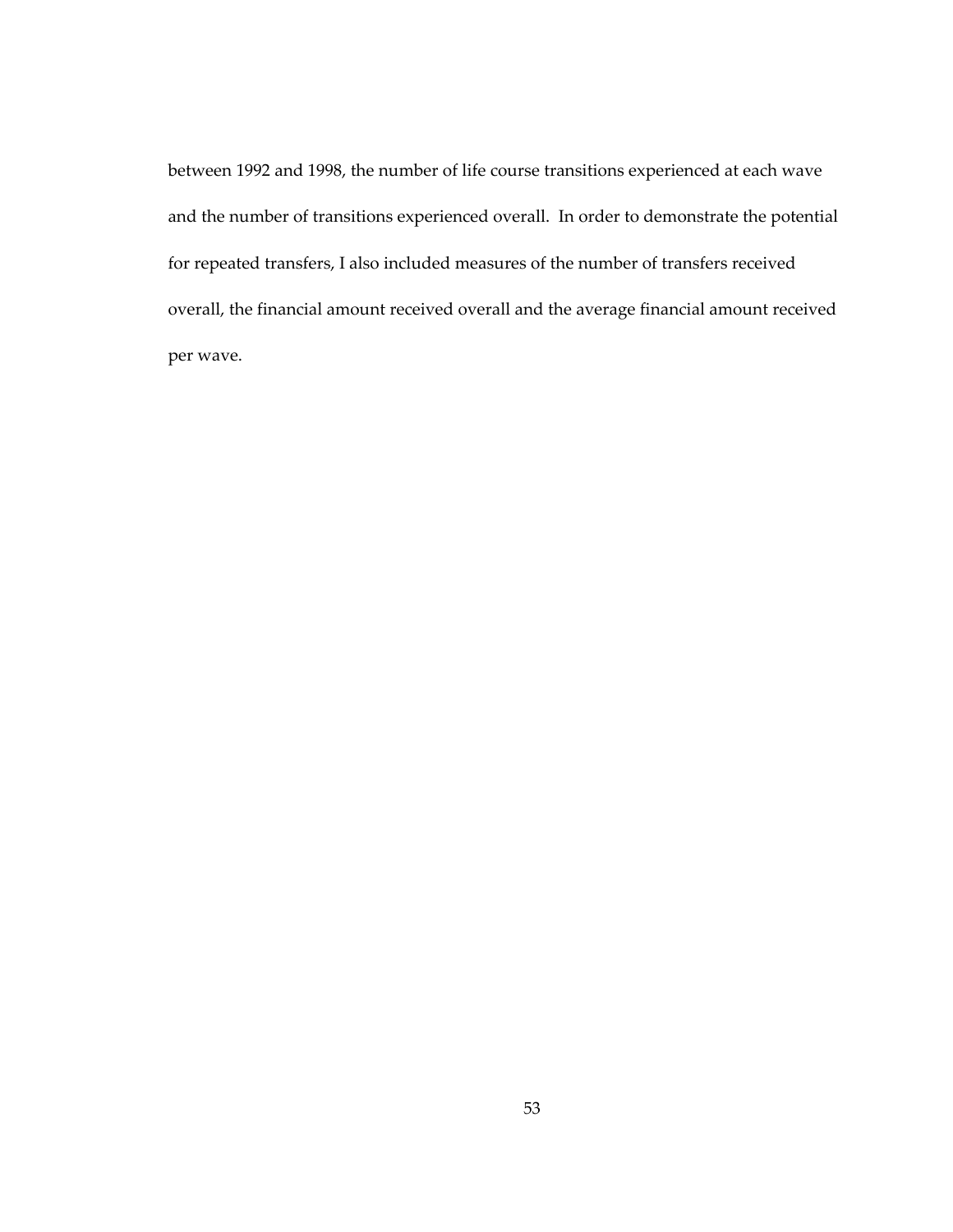#### **Table 1: Variables Representing Adult Child Life Course Transitions**

#### *All Children (Interval 1)*

- 1 Adult child remained in school between 1992 and 1994
- 2 Adult child left school between 1992 and 1994
- 3 Adult child began school between 1992 and 1994
- 4 Adult child remained coresident with parents between 1992 and 1994
- 5 Adult child stopped coresiding between 1992 and 1994
- 6 Adult child moved from full-time to part-time work between 1992 and 1994
- 7 Adult child left the labor force between 1992 and 1994
- 8 Adult child got married between 1992 and 1994
- 9 Adult child became widowed or divorced between 1992 and 1994
- 10 Number of life course transitions for adult child between 1992 and 1994

#### *Nonresident Children Only (Interval 1)*

- 1 Adult child added grandchild to family between 1992 and 1994
- 2 Adult child returned to coreside with parents between 1992 and 1994
- 3 Adult child experienced a loss in income between 1992 and 1994
- 4 Adult child experienced a gain in income between 1992 and 1994
- 5 Adult child bought a home between 1992 and 1994
- 6 Adult child sold a home between 1992 and 1994
- 7 Adult child moved away from the parents area between 1992 and 1994
- 8 Adult child moved closer to parents' geographic area between 1992 and 1994

#### *All Children (Interval 2) <sup>1</sup>*

- 1 Adult child remained coresident with parents between 1994 and 1996
- 2 Adult child stopped coresiding between 1994 and 1996
- 3 Adult child moved from full-time to part-time work between 1994 and 1996
- 4 Adult child left the labor force between 1994 and 1996
- 5 Adult child got married between 1994 and 1996
- 6 Adult child became widowed or divorced between 1994 and 1996
- 7 Number of life course transitions for adult child between 1994 and 1996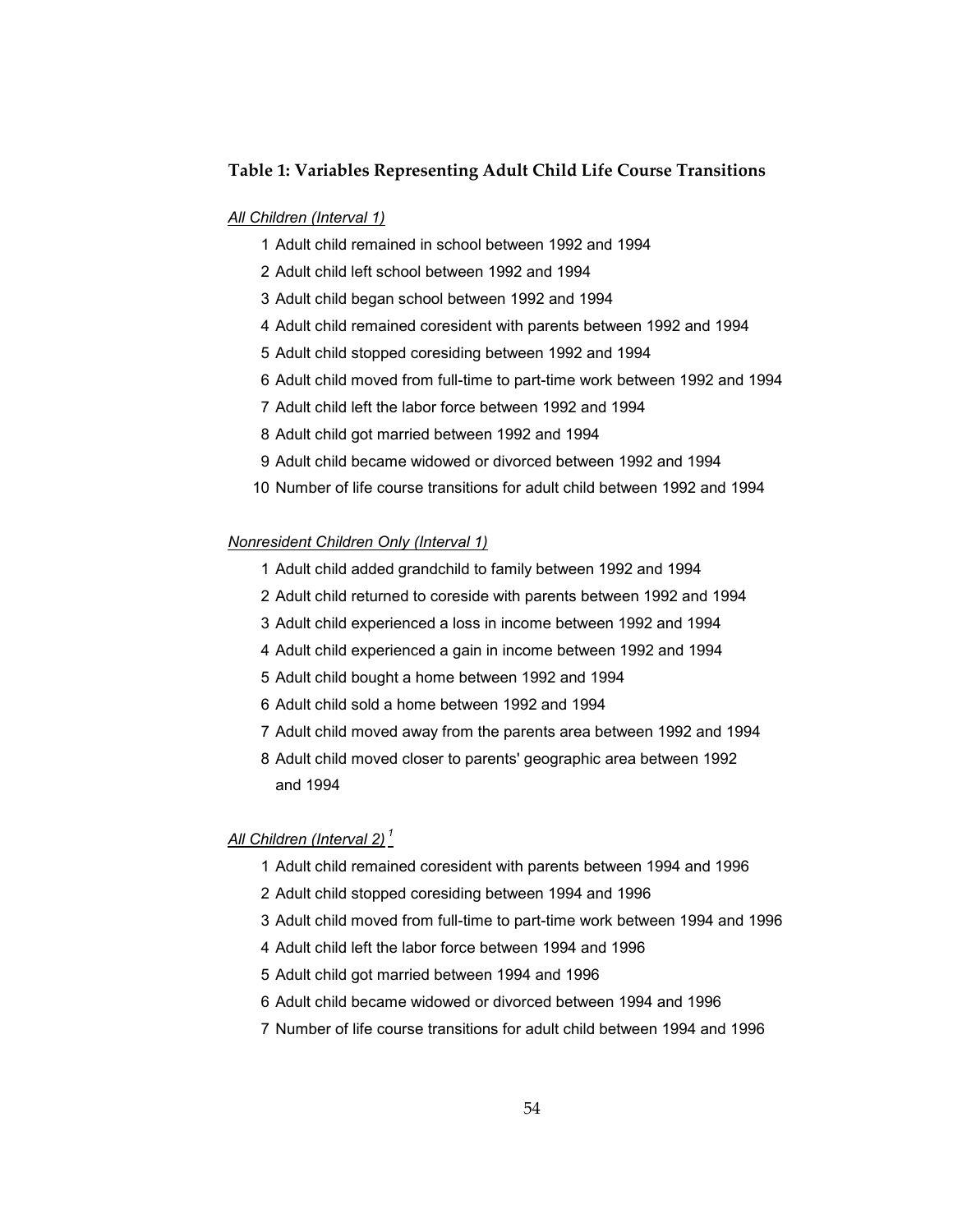# **Table 1 Continued: Variables Representing Adult Child Life Course Transitions**

#### *Non-resident children only (Interval 2)*

- 1 Adult child added grandchild to the family between 1994 and 1996
- 2 Adult child returned to coreside with parents between 1994 and 1996
- 3 Adult child experienced a loss in income between 1994 and 1996
- 4 Adult child experienced a gain in income between 1994 and 1996
- 5 Adult child bought a home between 1994 and 1996
- 6 Adult child sold a home between 1994 and 1996
- 7 Adult child moved away from the parents area between 1994 and 1996
- 8 Adult child moved closer to the parents' geographic area between 1994 and 1996

## *All Children (Interval 3) <sup>1</sup>*

- 1 Adult child remained coresident with parents between 1996 and 1998
- 2 Adult child stopped coresiding between 1996 and 1998
- 3 Adult child moved from full-time to part-time work between 1996 and 1998
- 4 Adult child left the labor force between 1996 and 1998
- 5 Adult child got married between 1996 and 1998
- 6 Adult child became widowed or divorced between 1996 and 1998
- 7 Number of life course transitions for adult child between 1996 and 1998

#### *Non-resident children only (Interval 3) <sup>2</sup>*

- 1 Adult child added grandchild to the family between 1996 and 1998
- 2 Adult child returned to coreside with parents between 1996 and 1998
- 3 Adult child bought a home between 1996 and 1998
- 4 Adult child sold a home between 1996 and 1998
- 5 Adult child moved away from the parents area between 1996 and 1998
- 6 Adult child moved closer to the parents' geographic area between 1996 and 1998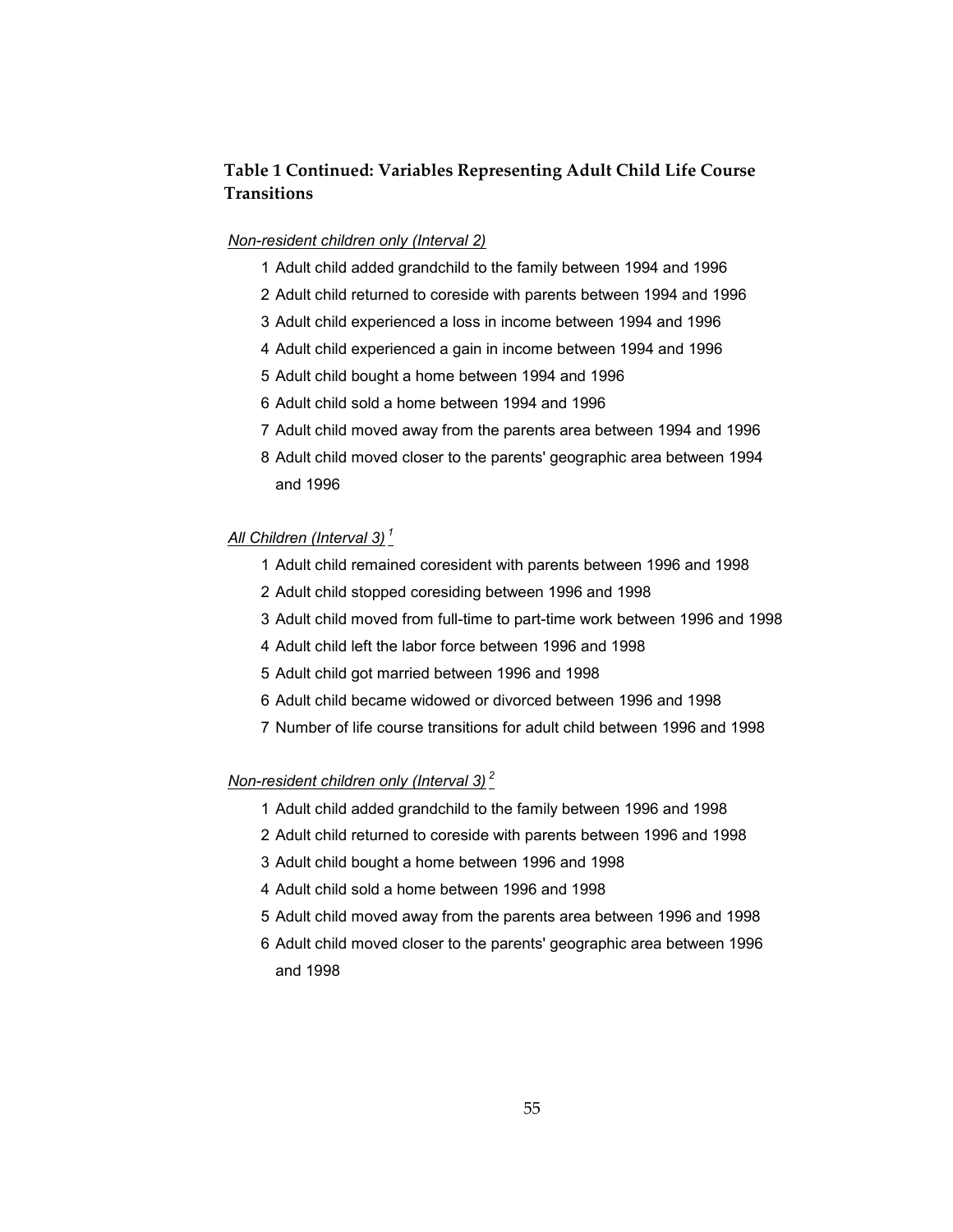# **Table 1 Continued: Variables Representing Adult Child Life Course Transitions**

### *All Children (Overall)*

- 1 Adult child moved closer to parents between 1992 and 1998
- 2 Adult child got married between 1992 and 1998
- 3 Adult child became parent between 1992 and 1998
- 4 Adult child coresided with parents at some time between 1992 and 1998
- 5 Adult child attended school at some time between 1992 and 1998
- 6 Total number of life course transitions reported between 1992 and 1998

 $1$ School status for an adult child was not recorded in 1996. Thus, no school-related transitions could be included after Interval 1.

<sup>2</sup>Income information for adult children was not collected in 1998.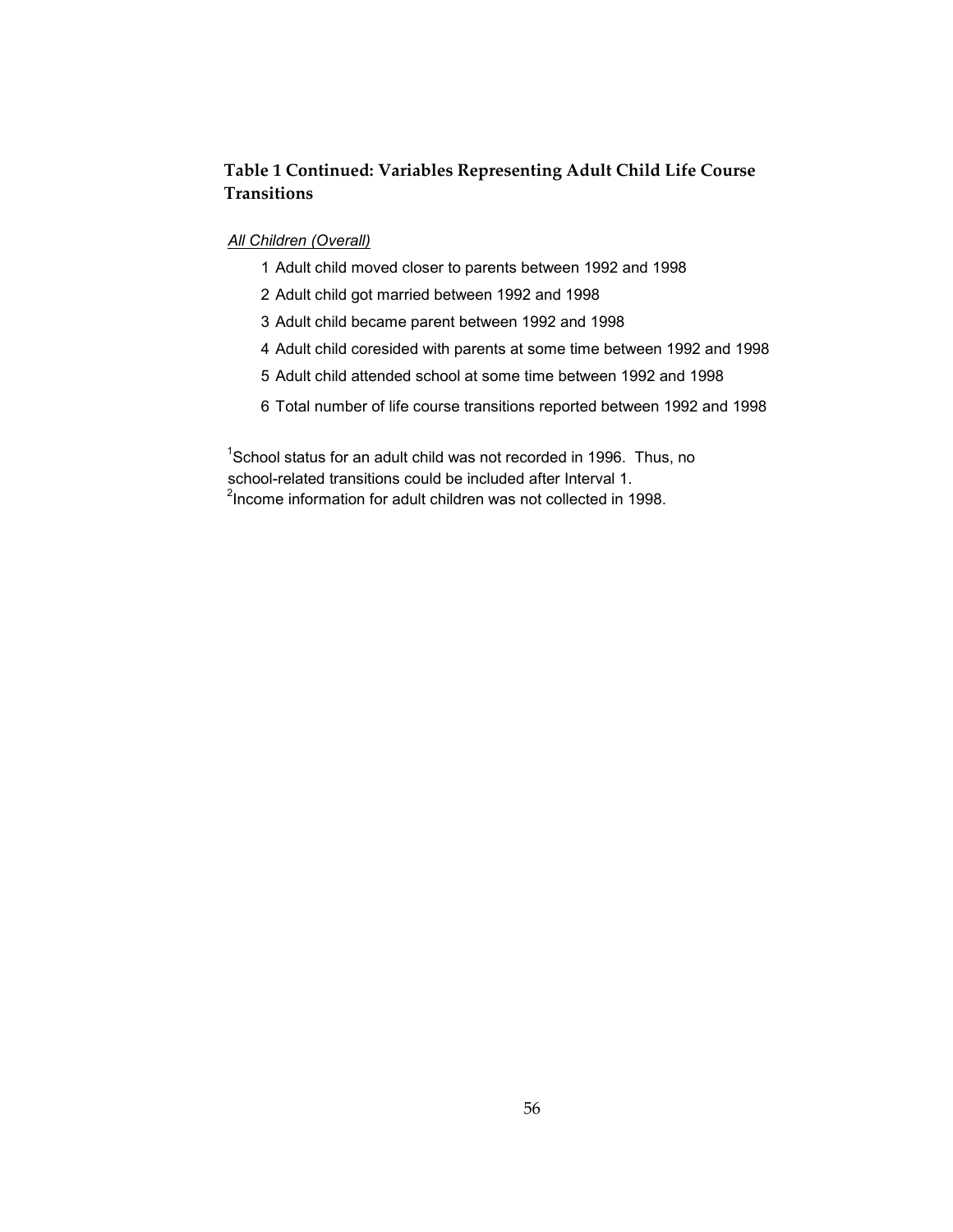|                                                                                     | <b>All Adult</b><br><b>Children</b> | <b>Nonresident</b><br>Children | <b>Coresident</b><br><b>Children</b> | Children of                      |                                 |
|-------------------------------------------------------------------------------------|-------------------------------------|--------------------------------|--------------------------------------|----------------------------------|---------------------------------|
|                                                                                     |                                     |                                |                                      | <b>Married</b><br><b>Parents</b> | <b>Single</b><br><b>Parents</b> |
|                                                                                     | $N = 21599$                         | $N = 17835$                    | $N = 3764$                           | $N = 16106$                      | $N = 5493$                      |
| Male                                                                                | 50.8                                | 50.1                           | 53.8                                 | 51.2                             | 52.9                            |
| Non-White                                                                           | 24.1                                | 23.4                           | 27.2                                 | 18.5                             | 41.2                            |
| Hispanic                                                                            | 9.9                                 | 8.8                            | 15.1                                 | 9.3                              | 12.7                            |
| Age at entry:                                                                       |                                     |                                |                                      |                                  |                                 |
| Young adult (18 - 23)                                                               | 18.2                                | 10.0                           | 55.4                                 | 19.5                             | 13.8                            |
| Under 30 (24 - 29)                                                                  | 30.5                                | 31.7                           | 26.5                                 | 31.1                             | 29.4                            |
| 30 and older                                                                        | 51.3                                | 58.3                           | 17.7                                 | 49.4                             | 56.7                            |
| Average age at entry (s.e.)                                                         | 29.8 (0.04)                         | 30.8(0.04)                     | 21.5(0.12)                           | 29.6 (0.05)                      | 30.1(0.08)                      |
| Biological children of intact-<br>marriage parents<br>Biological children of single | 47.2                                | 34.3                           | 65.4                                 | 63.3                             |                                 |
| female respondent<br>Biological children of single                                  | 20.3                                | 19.1                           | 22.9                                 |                                  | 79.7                            |
| male respondent                                                                     | 5.2                                 | 5.4                            | 2.9                                  |                                  | 20.3                            |
| Stepchildren of husband                                                             | 13.4                                | 20.0                           | 7.1                                  | 18.0                             | ---                             |
| Stepchildren of wife                                                                | 13.9                                | 21.2                           | 2.2                                  | 18.7                             | ---                             |
| Average # of siblings                                                               | 3.6(0.02)                           | 3.8(0.02)                      | 3.2(0.06)                            | 3.7(0.02)                        | 3.5(0.03)                       |

# **Table 2: Descriptive Statistics for Adult Children of HRS Respondents**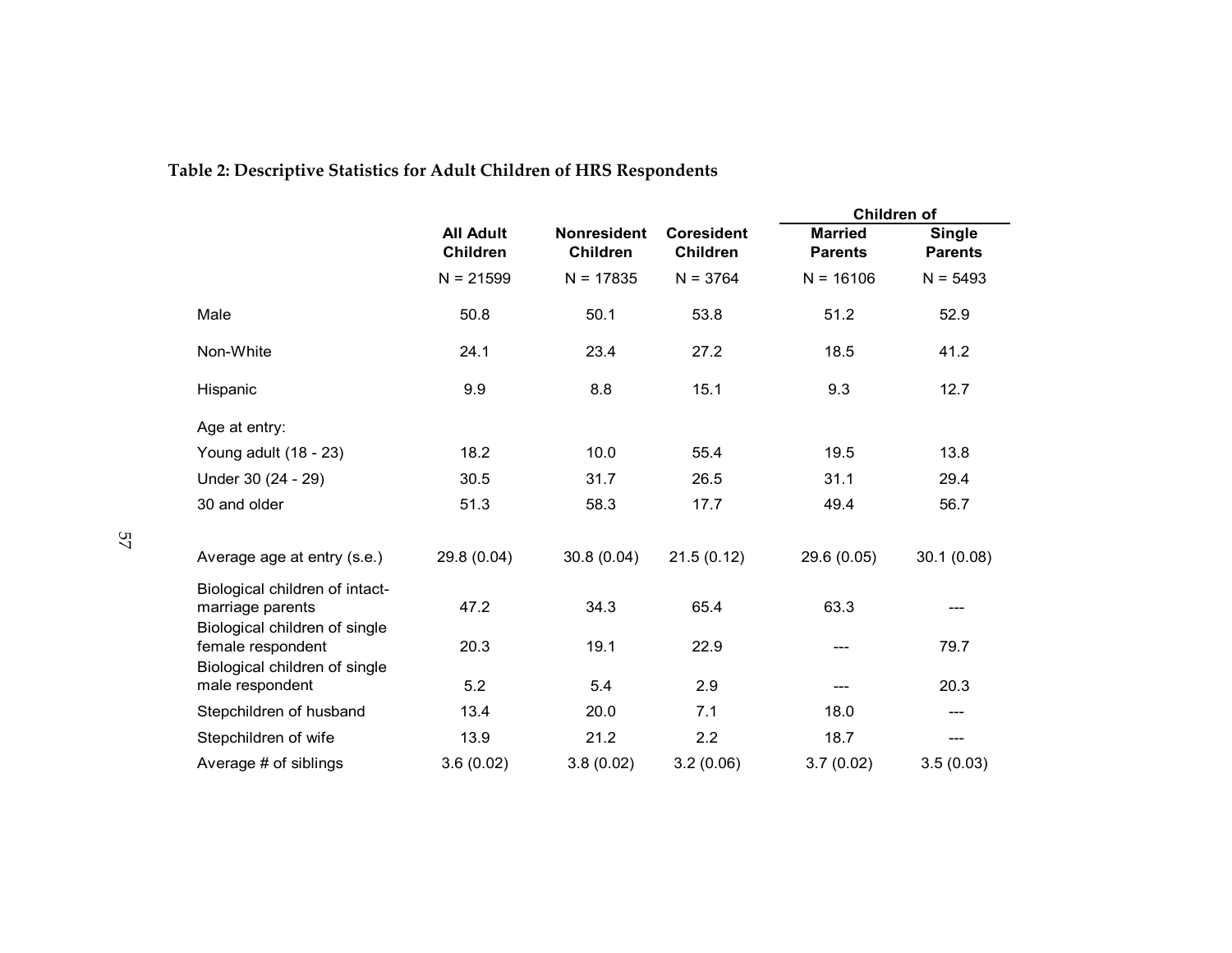|                                 |                                                    |                                                      |                                             | Children of                                     |                                               |  |
|---------------------------------|----------------------------------------------------|------------------------------------------------------|---------------------------------------------|-------------------------------------------------|-----------------------------------------------|--|
|                                 | <b>All Adult</b><br><b>Children</b><br>$N = 21599$ | <b>Nonresident</b><br><b>Children</b><br>$N = 17835$ | Coresident<br><b>Children</b><br>$N = 3764$ | <b>Married</b><br><b>Parents</b><br>$N = 16106$ | <b>Single</b><br><b>Parents</b><br>$N = 5493$ |  |
| Data available:                 |                                                    |                                                      |                                             |                                                 |                                               |  |
| All "eligible" waves            | 85.2                                               | 84.8                                                 | 85.3                                        | 86.4                                            | 78.1                                          |  |
| Four waves                      | 78.8                                               | 80.4                                                 | 70.9                                        | 80.3                                            | 74.4                                          |  |
| Three waves                     | 9.9                                                | 6.8                                                  | 13.6                                        | 9.5                                             | 13.6                                          |  |
| Two waves                       | 11.3                                               | 10.5                                                 | 15.0                                        | 10.2                                            | 18.6                                          |  |
| Percentage lost to follow-up    | 14.8                                               | 15.2                                                 | 14.7                                        | 13.6                                            | 21.9                                          |  |
| Married at entry into sample    | 51.3                                               | 60.7                                                 | 7.3                                         | 52.7                                            | 44.6                                          |  |
| Coresident at entry into sample | 17.3                                               |                                                      |                                             | 17.5                                            | 16.9                                          |  |

# **Table 2 Continued: Descriptive Statistics for Adult Children of HRS Respondents**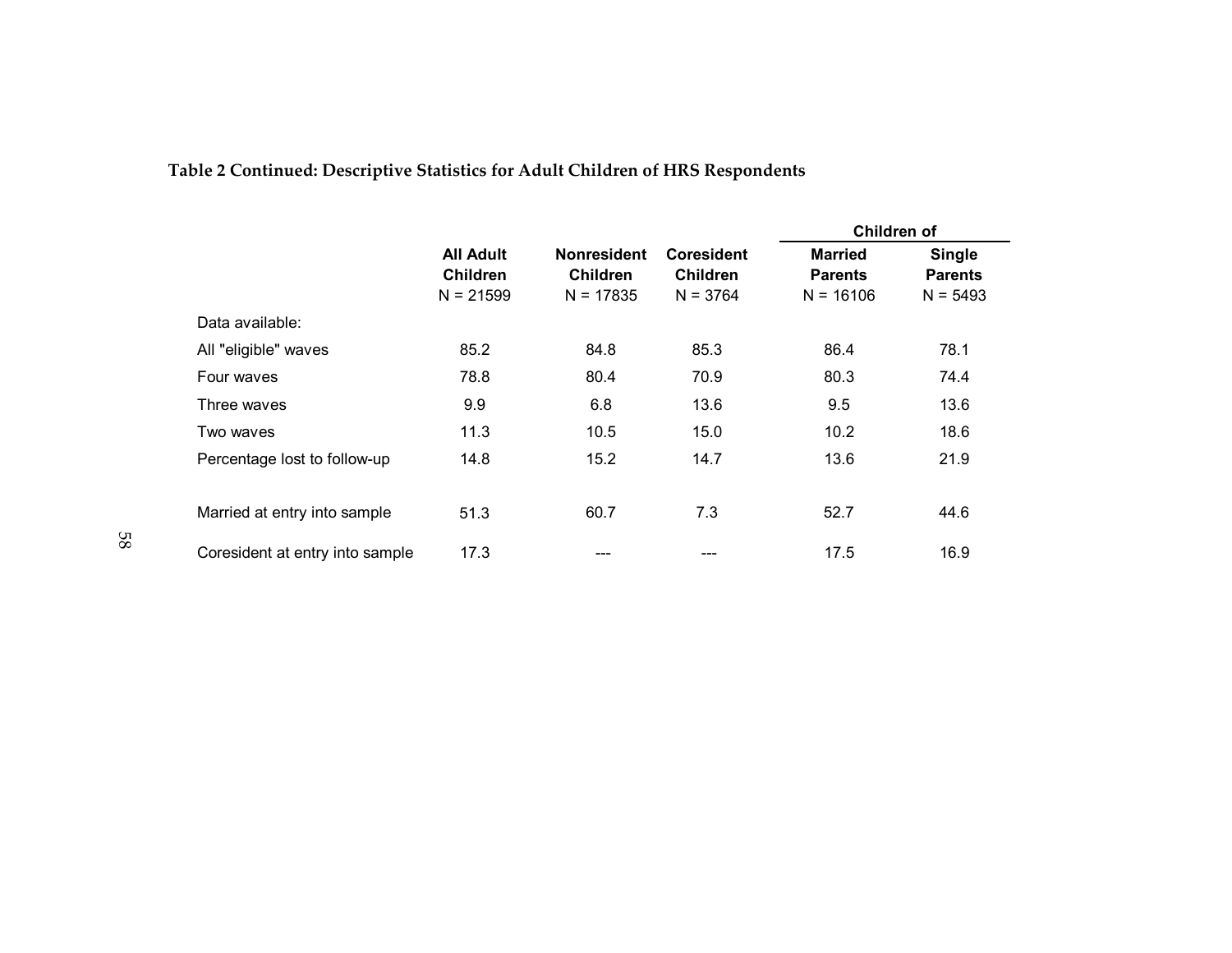Table 2 provides descriptive statistics about all adult children in the sample of 21,599 adult children. Full information was available for 85.2% of the sample– a high retention rate across three follow-up interviews. Not all sample members were eligible as adult children or listed as members of the family at baseline. Some members were added as they became eligible. Nearly 79% of the sample had data available in all four waves. Approximately 3.8% of the sample had data available for three waves (1994, 1996, and 1998) because the adult children entered in 1994 while 2.6% of the entire sample had data available for two waves because they entered the dataset in 1996. The remaining 14.8% of the sample was lost to follow-up either in 1996 or 1998. Many of those lost to follow-up were older and likely to be children of single parents. Though frequencies are not shown for the ages of later entrants into the dataset, it should be noted that of the 832 adult children who entered in 1994, over 58% had "aged up" into the dataset (i.e., were 18 or 19 years of age in 1994). Most of the remaining adult children who entered the dataset in 1994 were "30 and older" and likely related to the respondent as new step-kin through parents' recent remarriages or cohabitations. A similar pattern was seen for the 567 adult children who entered the dataset in 1996.

The adult children were divided nearly equally by gender and nearly 25% were nonwhite. Approximately 1 in 10 adult children were Hispanic. The average age at entry was 29.8 years and the median was 30 years. Ages for adult children ranged from 18 to 53 years. [Less than one percent of adult children in the sample were over age 45.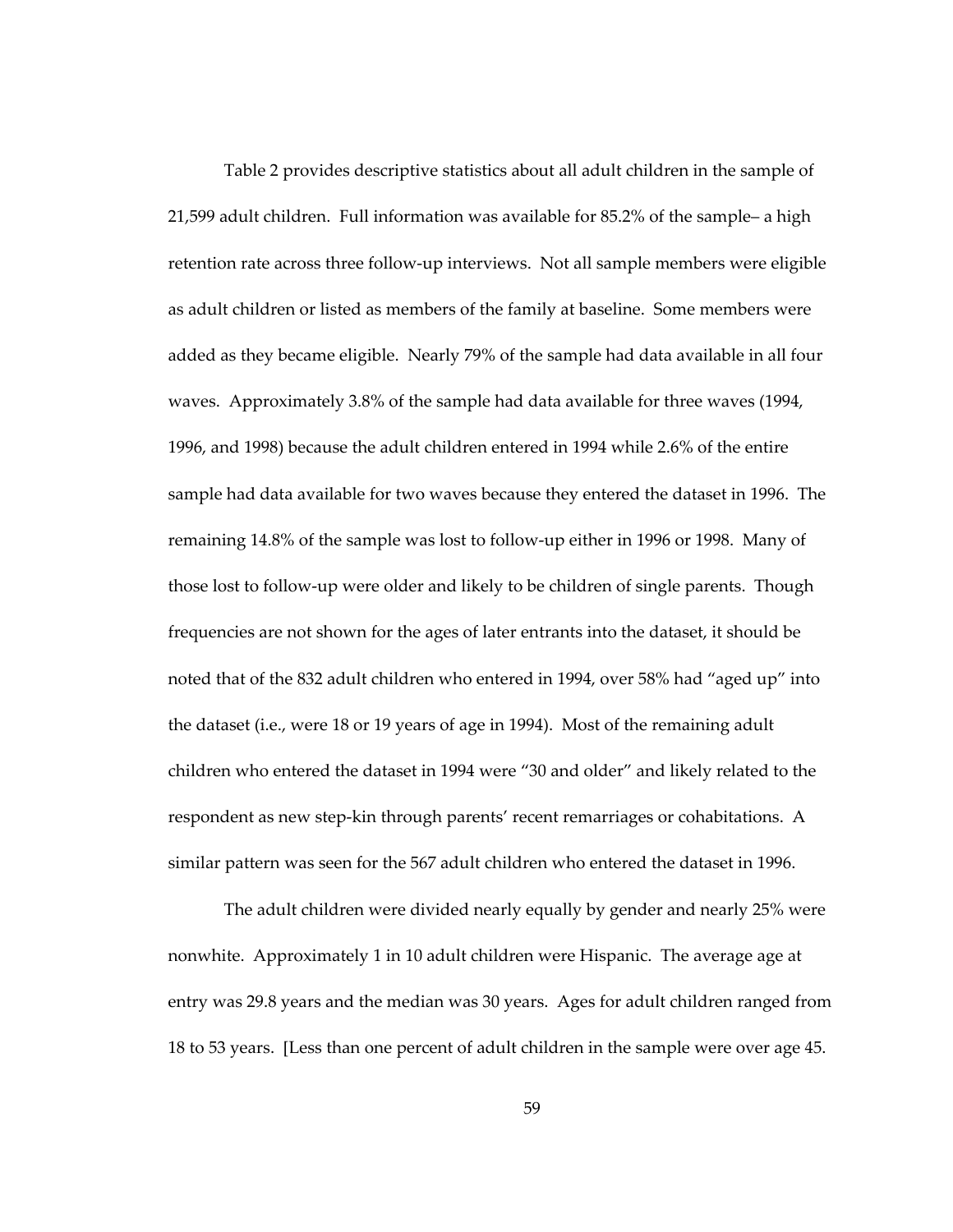Such cases were very highly correlated with the ages of the respondents' spouses (i.e., over age 61 – the upper age limit of the HRS cohort) who likely brought children from a previous marriage into the kinship structure.] Overall, 51.3% of adult children were aged 30 and older. Thirty percent of the sample was between ages 24 and 29 while the remaining 18.2% were young adults (18 – 23) when they entered the dataset.

The statistics regarding kinship structure indicate that 74.5% of the sample were the adult children of married parents or remarried parents. While there were 5493 adult children in the sample with single parents, it should be noted that the great majority of them were identified by single mothers (79.7%). Single fathers participated in the HRS at a much lower rate than single mothers. Also, adult children of single parents were much more likely to be nonwhite and older. The kinship structure of married and remarried HRS parents is explored in greater detail in Chapter 4 which required that adult children of single parents be excluded from that chapter's analyses.

Comparisons of the nonresident adult children sub-sample and the coresident adult children sub-sample demonstrate large differences regarding age and life course statuses at entry into the sample. On average, coresident children were nine years younger than their nonresident counterparts and a significant percentage were also the biological children of intact-married parents. There was little evidence of adult children who were coresident with single male respondents or remarried fathers. Only 5.1% of coresident adult children lived with their biological fathers if their families had been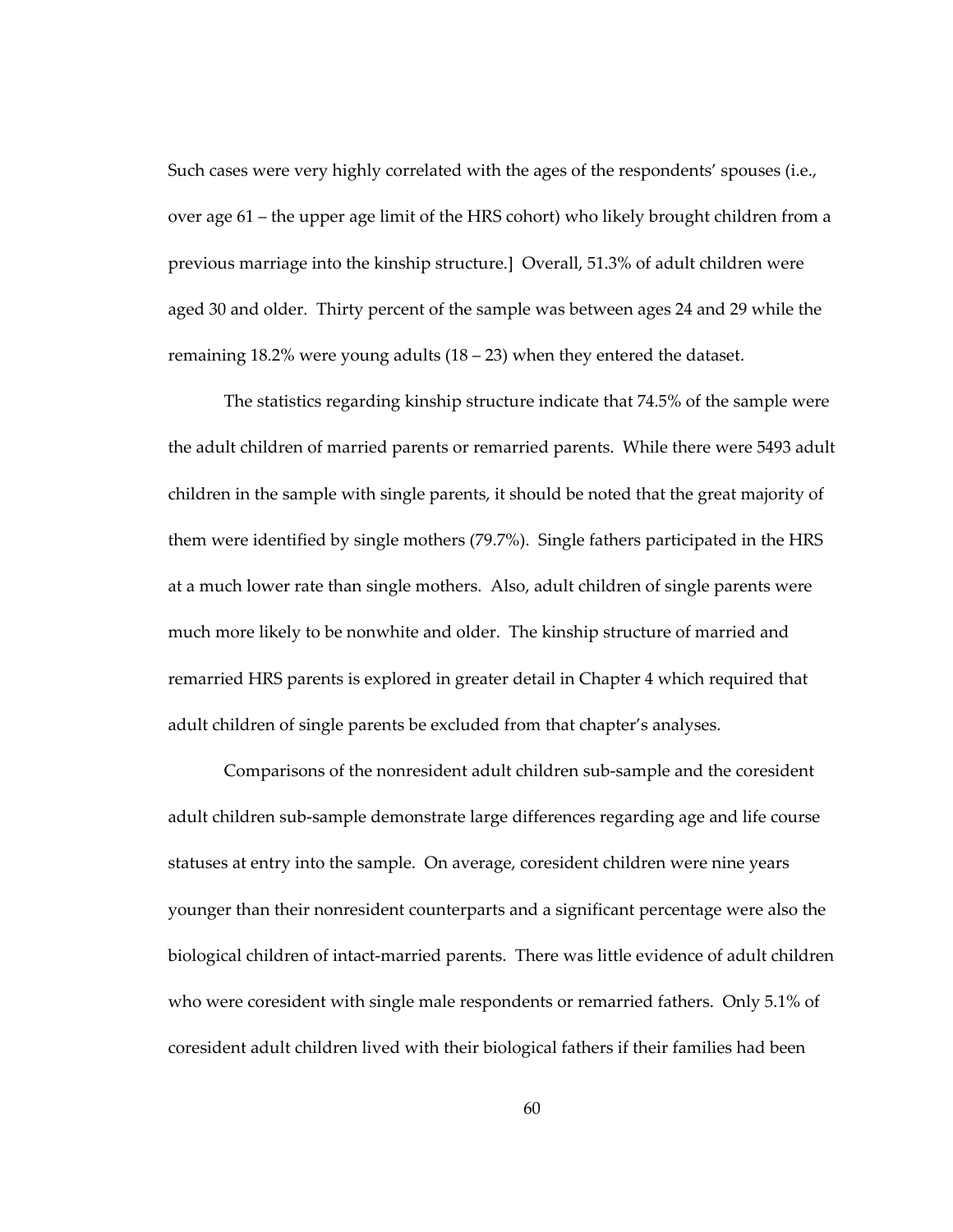disrupted by separation, divorce or widowhood previously. By comparison, 30% of the coresident sample lived with either single or remarried mothers – most of who remained coresident with single mothers. This disparity between fathers and mothers was likely the result of an inertial echo of custody arrangements for young children where the mother often had physical custody of the children after a couple divorced.

Coresident adult children were included in the sample because their presence likely affected parental decisions about financial transfers to additional children in the family. Given the ages and percentages of coresident children attending school and/or not working when they entered the sample, parents' financial resources may have been directed toward postsecondary school tuition or expenses associated with school (e.g., books, meal plans, lab supplies). Many parents feel a strong responsibility to support children who are attending school (Steelman and Powell 1991). This may affect the distribution of family resources at a particular time that differs by the ages and experiences of the adult children. For example, older adult children within multi-child families may have received less financial assistance during the study period but more financial assistance when they had been younger and in school – left-censored information that is unavailable prior to baseline. During the study period, parents may have experienced the youngest child's dependence for school-related expenses without acknowledging that similar transfers had been made earlier in the life course for older adult children.

61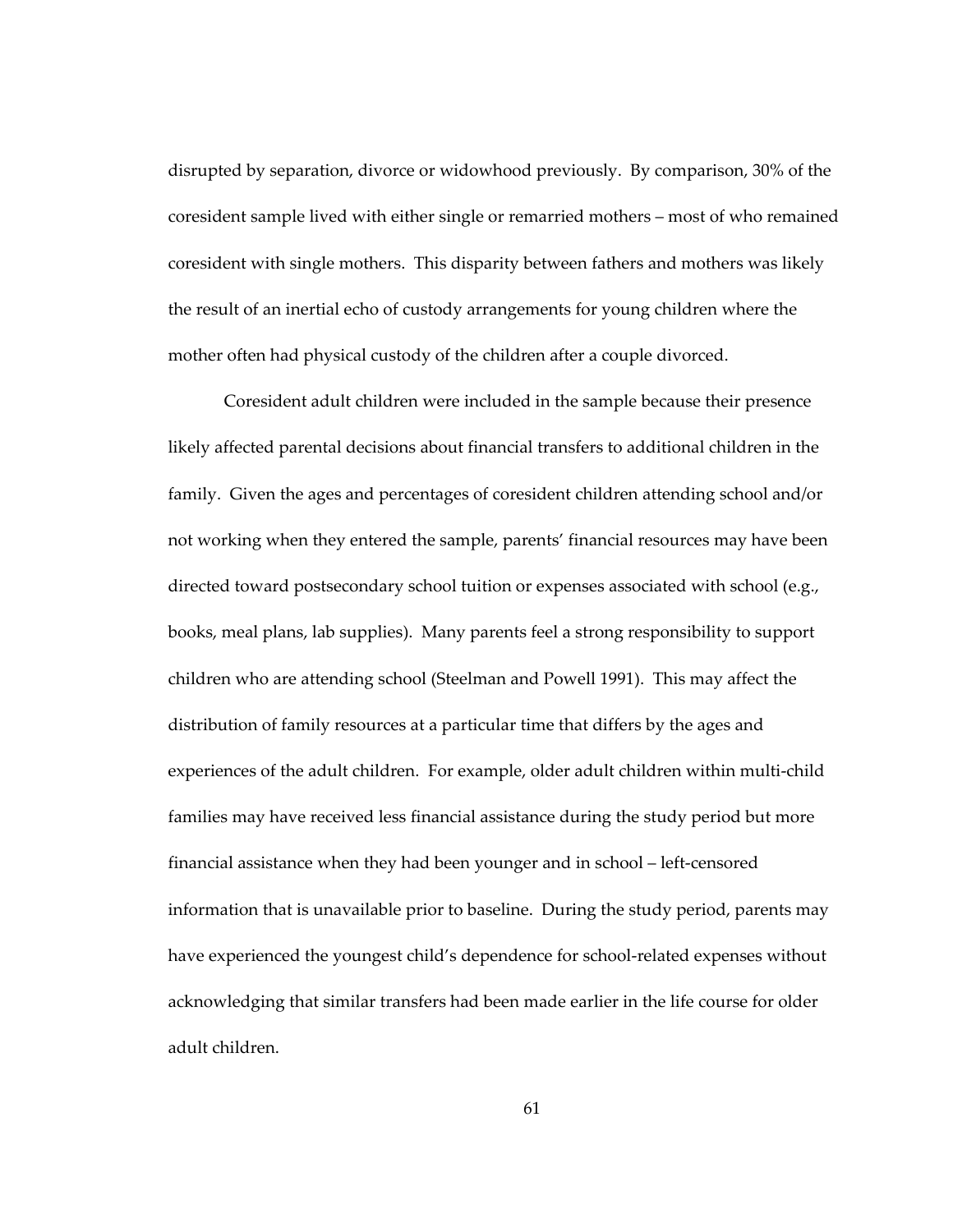#### **2.2.2 HRS Parents' Household-Level Data**

The second dataset provides the information necessary to develop a longitudinal overview of midlife adults' transfer behaviors and analyses regarding households' propensities to give to any adult children. The household-level dataset was used for the analyses and results reported in Chapter 3. In this case, the focus was parents' financial decisions over the whole household/kinship structure regarding sharing resources with adult children. In subsequent chapters that used the first dataset described, the focus turned to individual adult children and their propensity to receive transfers within families.

In order to create the dataset where each record was the HRS parents' households, it was necessary to create forty-one subgroups drawn from the longitudinal adult-child dataset of 21,599 records described above. The subgroups were divided by the Other Person Number (OPN) assigned to each adult child. There were very few households with more than ten children, but the HRS numbering system for OPN established at baseline required all subgroups. For each subgroup, many variables were renamed so that data was not lost when the subgroups were merged by household membership.

A hypothetical scenario of an HRS household with two children may illustrate the challenge involved. For adult children, the most common OPN was 101. A second child often received the OPN of 102. Ages, genders, positions in the kinship structure,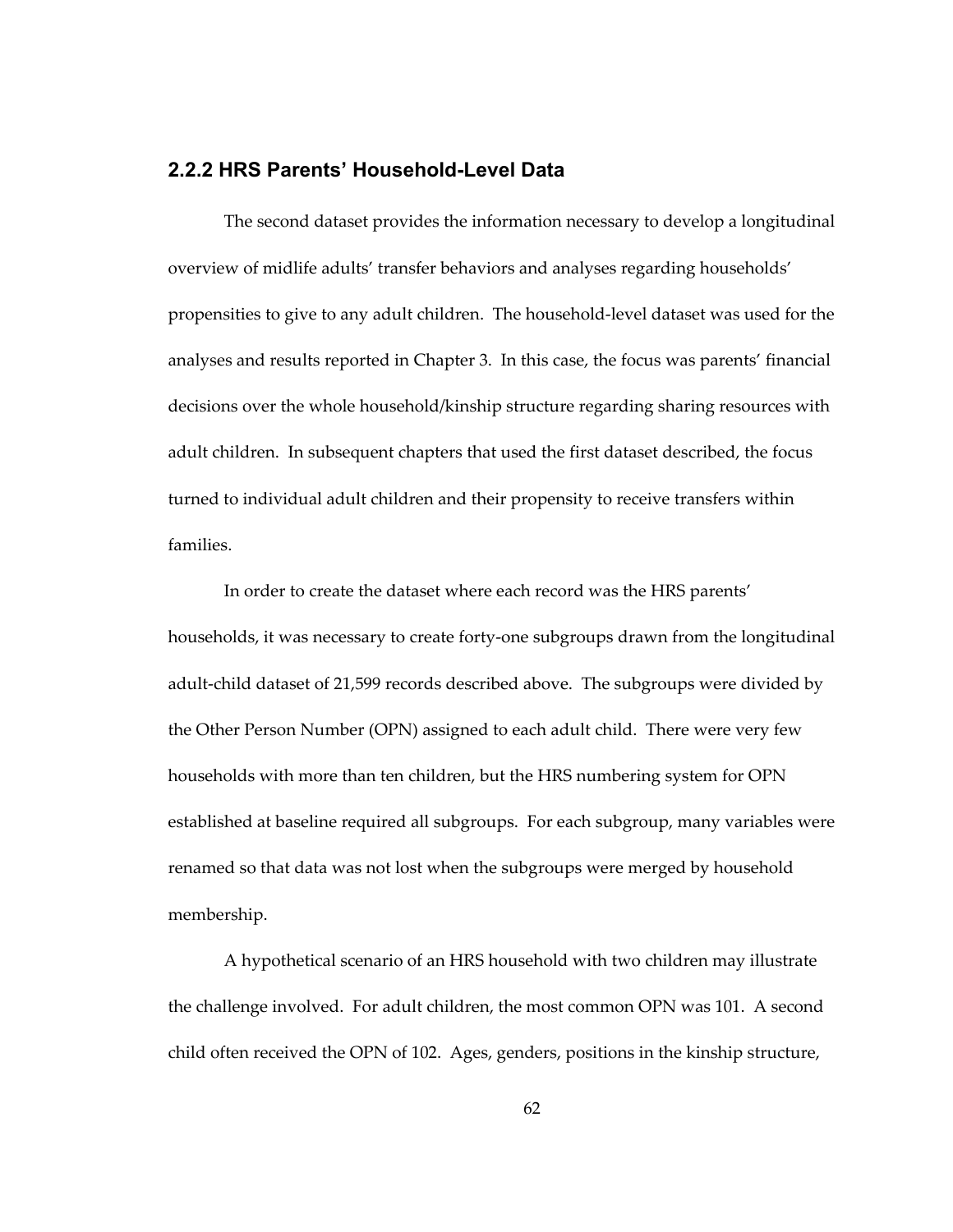life course statuses, the number of transfers received and when each transfer was received had to remain independently associated with each child to successfully merge subgroups by household membership. Therefore, each of these variables needed to be renamed to maintain data integrity. For example, ACRTR92, a dichotomous variable that identified whether or not the adult child had received a transfer in 1992, was renamed **K01**RTR92 for the adult child whose OPN was 101. For the adult child with an OPN of 102, the variable was renamed **K02**RTR92. In this scenario, the first adult child was a 31-year old son and did not receive a financial transfer while the second was a 25 year old daughter who did receive a financial transfer. For the record of this hypothetical household, K01RTR92 equaled "0" while K02RTR92 equaled "1". Merging the subgroups without renaming variables would have overwritten data to misrepresent parents' overall transfer behaviors in this household. Once the variables were completely renamed for each subgroup, the subgroups were merged by HHID. Multiple frequency tests, cross-tabulations and data checks provided sufficient proof that the data remained properly associated with each child within an HRS household.

The midlife parents' demographic, income and kinship structure information was drawn from a reconstructed user-friendly longitudinal file with data from all four waves developed by the RAND Center for the Study of Aging with variables that are named consistently across waves and cover a broad range of measures (version E; St. Clair et al. 2005). The family-level variables included the following for each wave: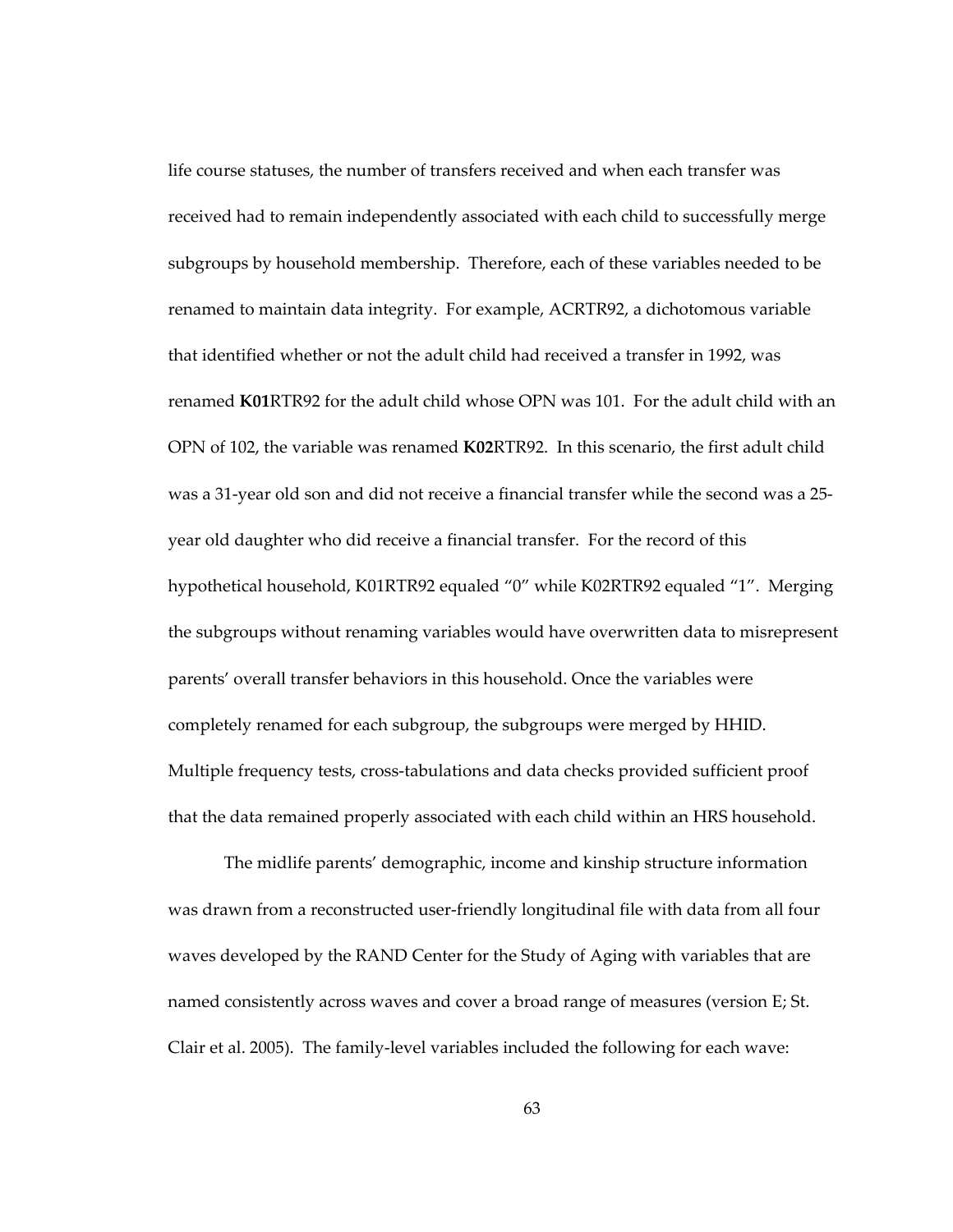respondents' and spouses' current ages, sexes, races, education levels (0-17), current marital statuses, marital histories, total household incomes and number of children within each family. This dataset was merged with the reconstructed adult children dataset described above by HHID. [This information was also used to provide the second level of data structure in order to test fixed-effect models in Chapters 4 and 5.]

Once all datasets were properly merged and structured, each record contained HRS respondents' demographic data, income data and kinship structure data at each wave (and spouses' information, when appropriate) *plus* each adult child's demographic data, life course statuses and financial assistance variables at each wave and across the whole study period. Subsequently, summed variables were created for each household regarding the number of children in the record at each wave, the number of financial transfers given *by the parents' household* at each wave and overall and the monetary amounts *by the parents' household* transferred at each wave and overall. These variables provided information about parents' transfer behaviors toward all children collectively.

After these final steps, the dataset contained 6,319 households with reliable respondent *and* adult child information over time. Of those, 292 households were then excluded due to missing information – primarily related to income and socioeconomic status. As a result, there were 6,017 households in the final dataset. Nearly threequarters of households in the sample (74.5%) were households with married or remarried parents (n=4220). The disparity between single-parent households existed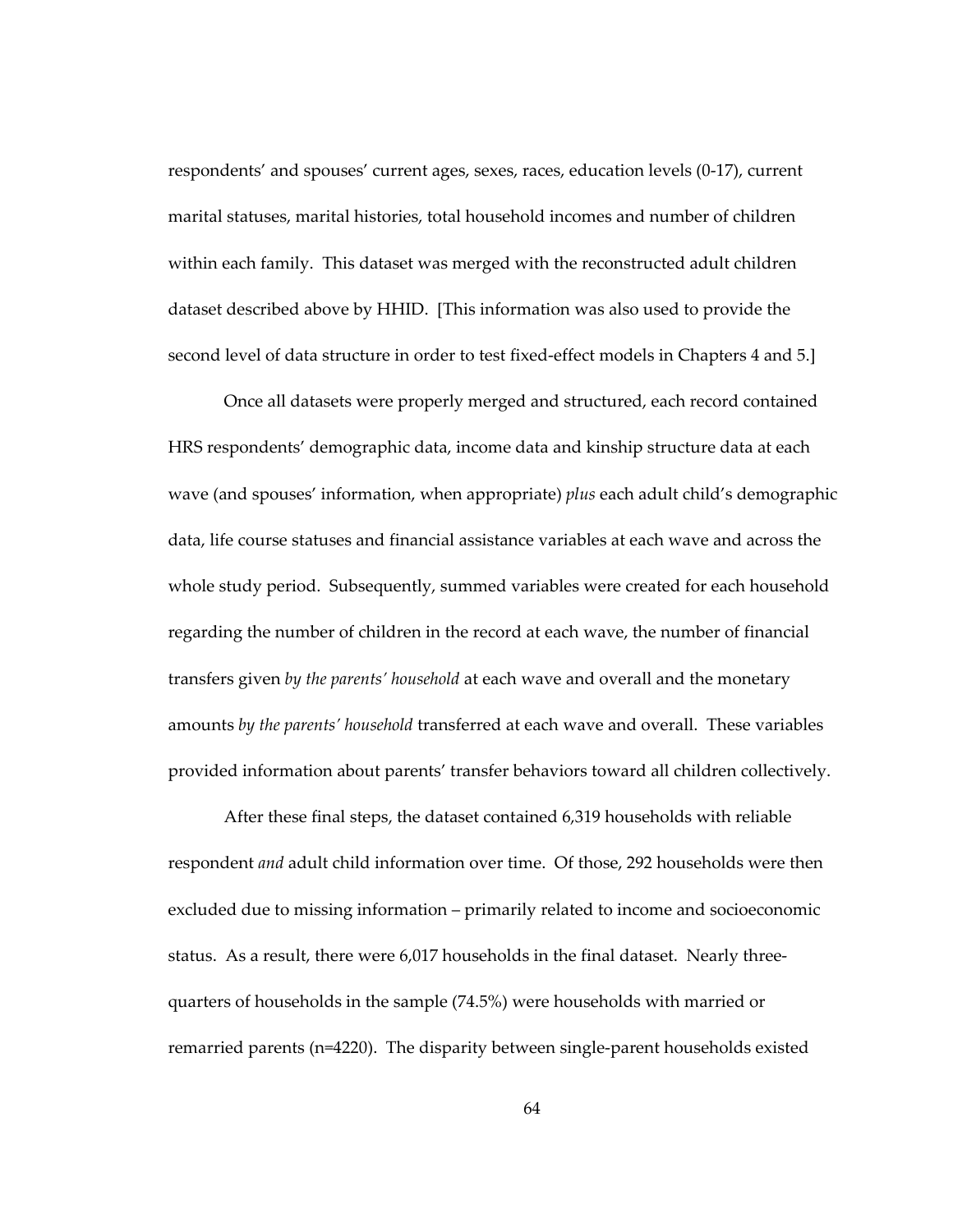primarily because there were over three times as many single-mother households (n=1372) as single-father households (n=425) at baseline. Further descriptive statistics for this dataset are supplied in the next chapter.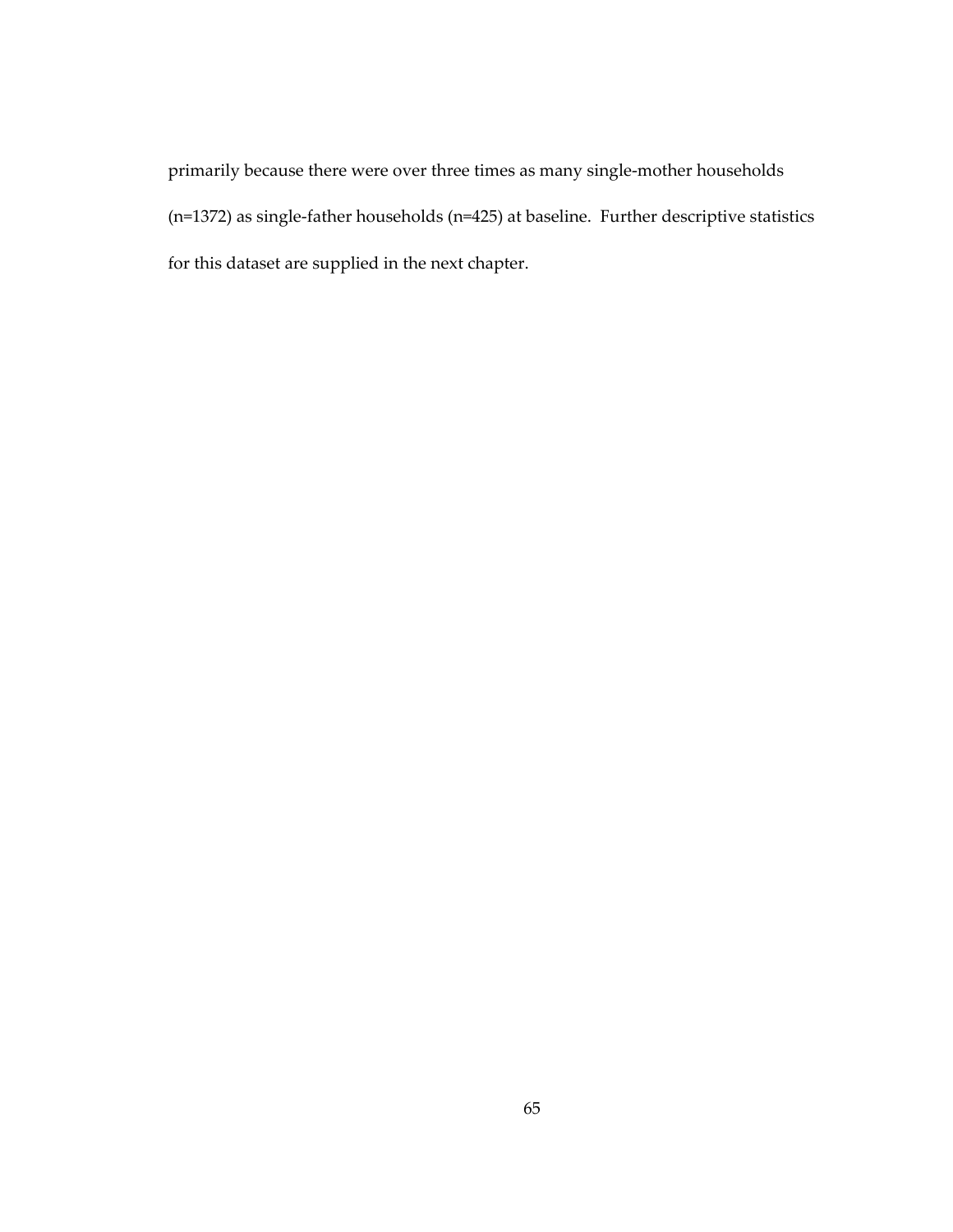## **3. Factors Affecting Parental Giving to Adult Children**

In this chapter, I analyze patterns of giving from the parents' households to adult children. This examination of the primary transfer activity in families at this life course stage is unique to the literature due to its attention to repeated measures of transfer behavior and the potential for routine assistance from parents to adult children compared to cross-sectional analyses of a singular gift or loan. I examine whether demographic characteristics, financial status, and/or health status impact the likelihood of the transfer and/or its value. Namely, I examine transfer behaviors to determine if there are common or stable patterns. In-depth longitudinal analyses of transfer patterns within families have not been addressed in the literature to date. This project addresses this shortcoming through its examination of financial transfers over time.

### *3.1 Hypotheses*

First, financial transfers between midlife parents and adult children in particular may be more common than previous studies have shown. The highest percentage of parents providing transfers to adult children has been estimated at 20% (McGarry and Schoeni 1995). This was estimated using both data from the 1988 PSID and the 1992 wave of HRS. However, the estimates were drawn from cross-sectional data that did not provide evidence of life course patterns or interdependent relations within families across time. An examination of longitudinal data with repeated measures of transfer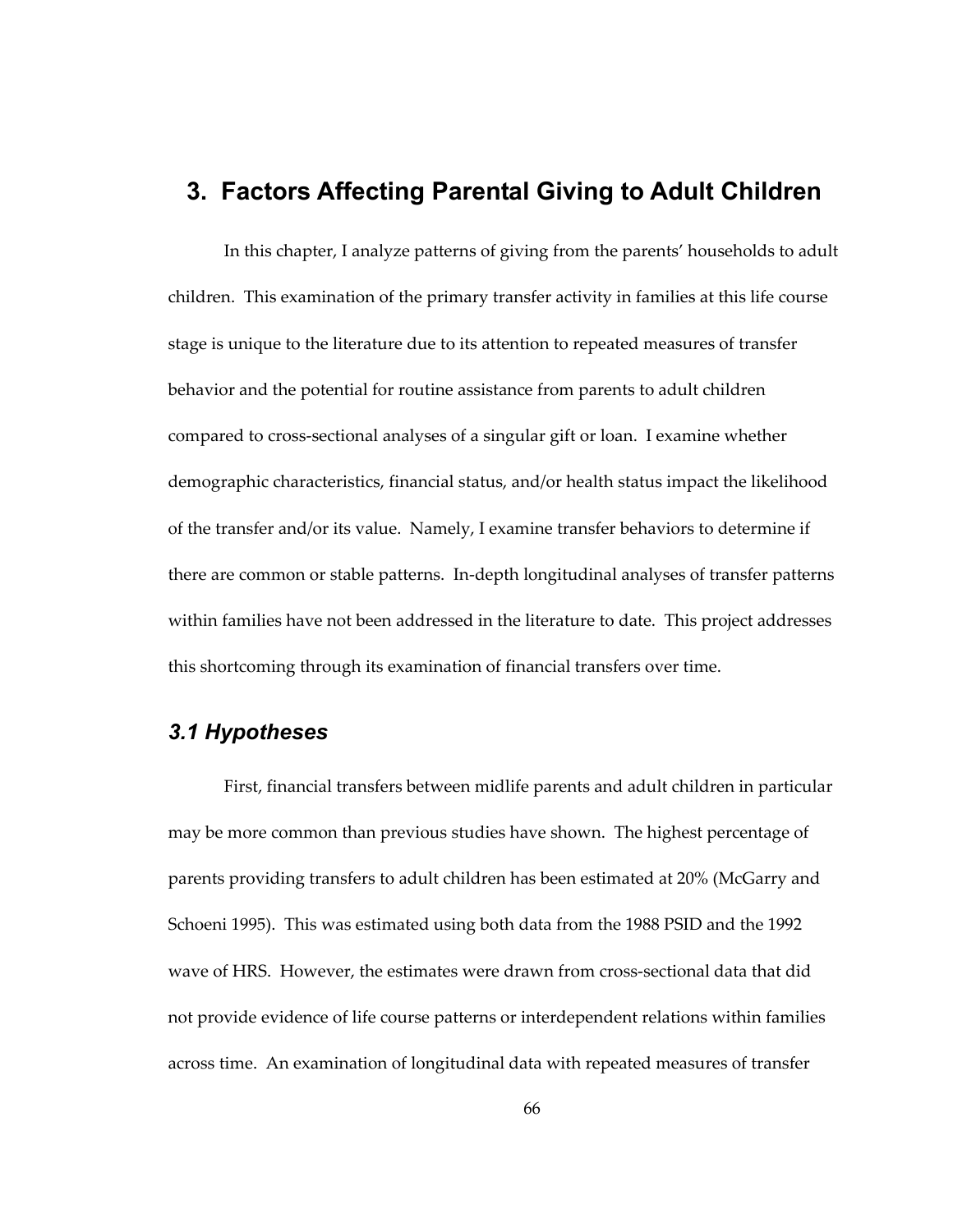behavior (i.e., four measures over seven years) should yield more accurate information about when and how often families gave financial assistance across the life course.

Second, I developed within-family trajectories of financial assistance to adult children to determine if stable patterns existed during this timeframe. Developing within-family trajectories allowed me to examine several areas not previously addressed in the research on intergenerational transfers: the number of transfers that occurred, the total amounts transferred by the parents and whether transfers are one-time events or repeated events – suggesting the possibility that assistance to adult children was routine. The existence of transfer patterns would suggest that families remain interdependent over time and that midlife parents may feel obligated to give money, share resources in response to perceived needs for adult children or have an interest in sharing resources as an exchange for future support needs after parents have aged and need caregiving assistance themselves.

Table 3 provides an overview of the demographic characteristics of the households included in this chapter by marital status. All 6017 households had at least one adult child in the family. All households had at least one respondent who was between 51 and 61 years of age. To test for possible cohort effects, the sample was divided into three birth cohorts based on the age of the oldest parent. In nearly half (48.3%) of all households, the oldest respondent was 51 to 56 years old. For 35.7%, the oldest respondent was between 56 and 61 years of age. In 16% of all households, the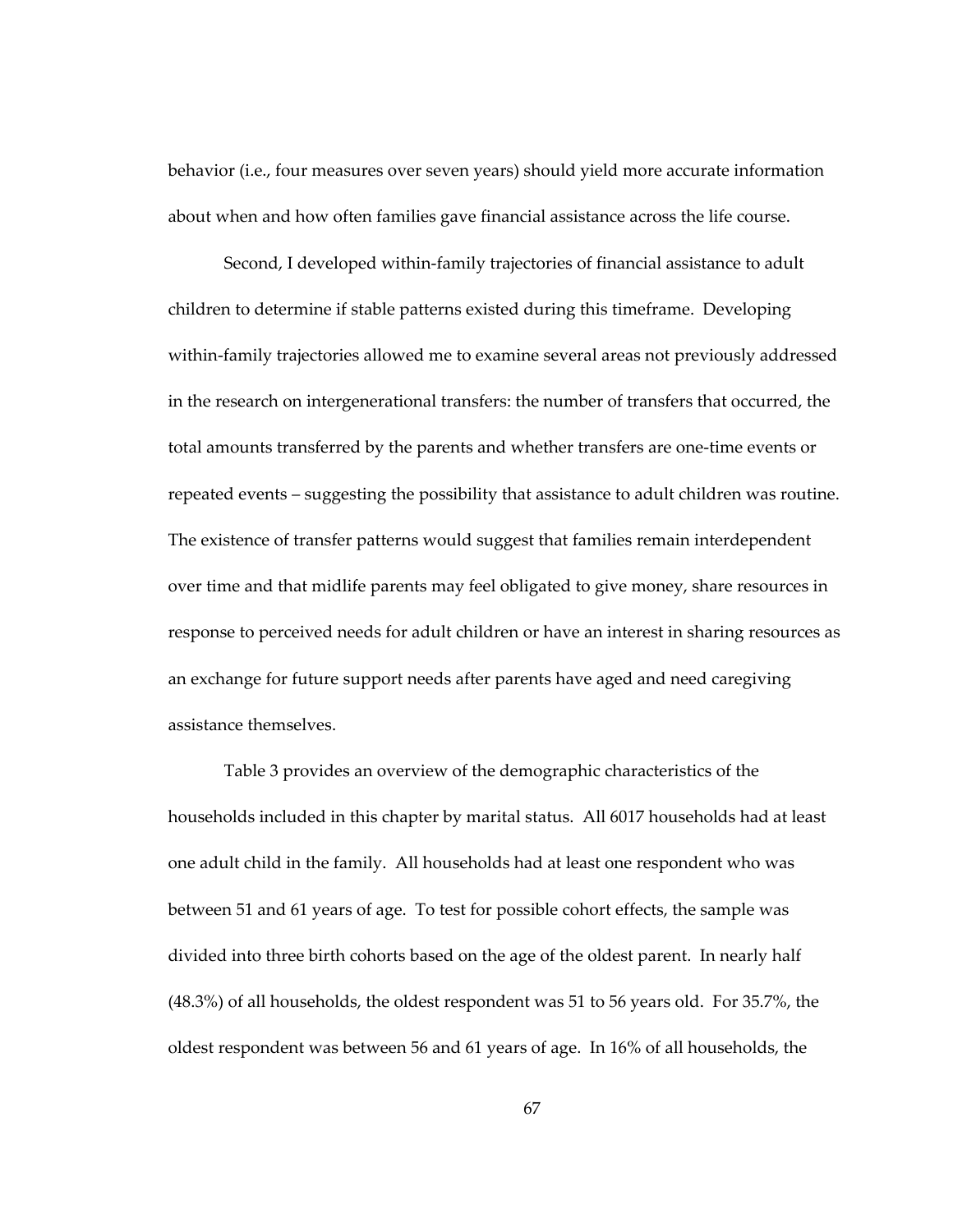|                                    | All<br><b>Households</b> | Intact<br><b>Marriages</b> | Remarriages    | Single<br><b>Mothers</b> | <b>Single</b><br><b>Fathers</b> |
|------------------------------------|--------------------------|----------------------------|----------------|--------------------------|---------------------------------|
|                                    | $N = 6017$               | $N = 3073$                 | $N = 1147$     | $N = 1372$               | $N = 425$                       |
| Non-White                          | 21.8                     | 15.6                       | 14.5           | 39.0                     | $31.5*$                         |
| Hispanic                           | 8.7                      | 9.0                        | $5.4***$       | 10.5                     | 9.2                             |
| Oldest Parent:                     |                          |                            |                |                          |                                 |
| Age 51 - 56                        | 48.3                     | 43.9                       | 46.6*          | 56.2                     | 59.1                            |
| Age 56 - 61                        | 35.7                     | 34.6                       | 29.3*          | 43.8                     | 40.9                            |
| Age 62 and older                   | 16.0                     | 21.5                       | $24.0*$        |                          |                                 |
| Average age (s.e.)                 | 57.2 (0.06)              | 57.7                       | 58.0           | 55.9                     | 55.1                            |
| Mean years of<br>highest education | 12.6 (0.04)              | 13.1 (0.05)                | 13.1 (0.07)    | 11.5 (0.09)              | 11.7(0.17)                      |
| Married in 1992                    | 70.1                     |                            |                |                          |                                 |
| Partnered in 1992                  | 2.4                      |                            |                | 10.4                     | $0.2***$                        |
| Separated in 1992                  | 4.0                      |                            |                | 11.4                     | 19.8***                         |
| Divorced in 1992                   | 13.8                     |                            |                | 41.0                     | 63.3***                         |
| Widowed in 1992                    | 8.3                      |                            |                | 32.3                     | $13.9***$                       |
| Never married                      | 1.3                      |                            |                | 4.9                      | $2.8**$                         |
| Average # of children              | 3.0(0.02)                | 3.3(0.03)                  | $4.5***(0.07)$ | 3.6(0.06)                | $3.0***$<br>(0.09)              |
| Median total HH<br>income          |                          |                            |                |                          |                                 |
| in 1992                            | 34,050                   | 44,000                     | 41000+         | 15,000                   | 22750***                        |
| in 1994                            | 33,000                   | 43,000                     | 40,600         | 14,400                   | 21670***                        |
| in 1996                            | 35,000                   | 44,872                     | 42,150         | 16,200                   | 24000***                        |
| in 1998                            | 33,685                   | 42,130                     | 39,555         | 16,800                   | 24330***                        |

#### **Table 3: Descriptive Statistics for Households of HRS Respondents With Adult Children**

various t-tests for between-group differences were significant, as noted

†p<.05 \*p<.01 \*\*p<.001 \*\*\*p<.0001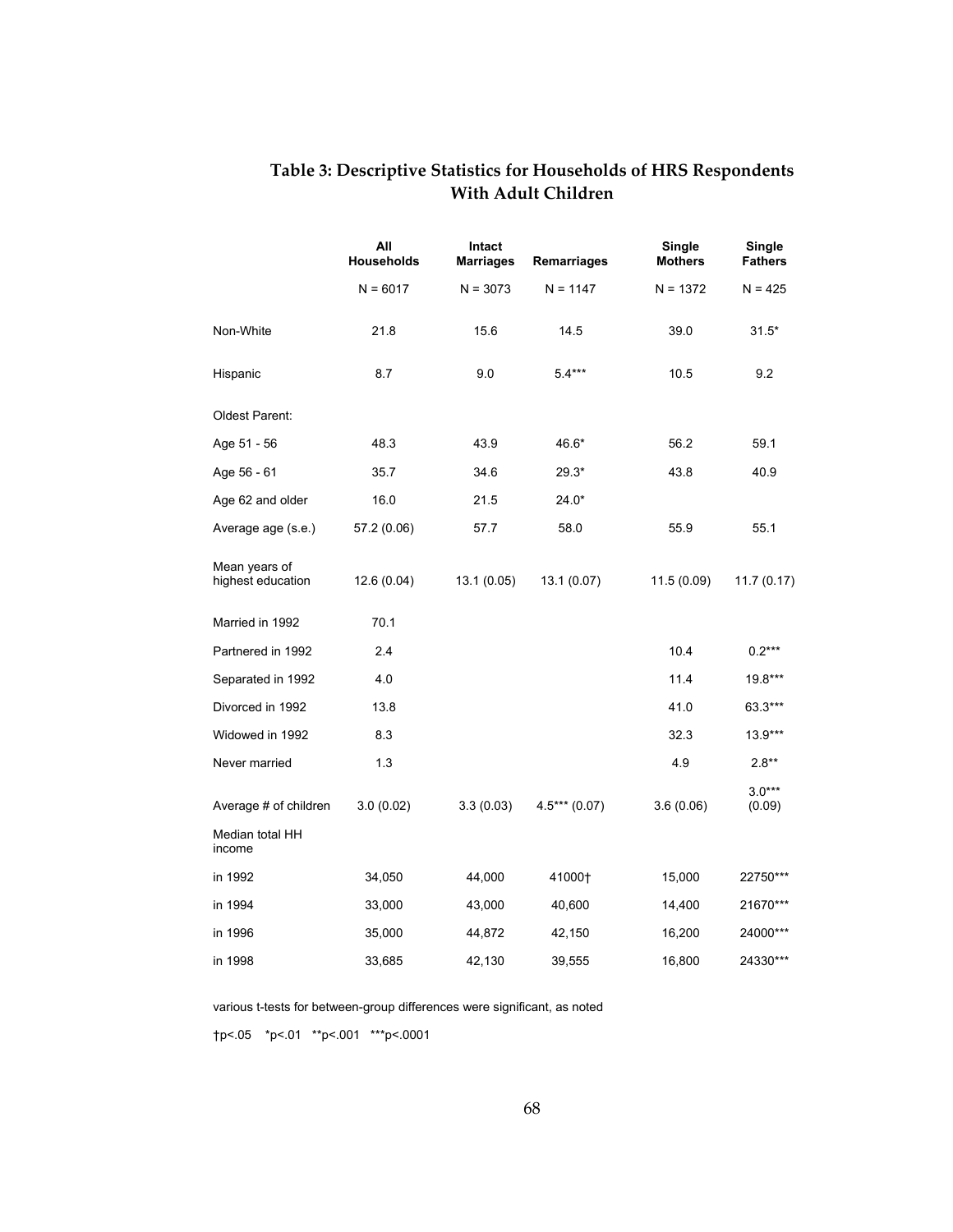oldest member was 62 or older, implying that the primary respondent fit the parameters of the HRS sample but had an older spouse. This cohort was not represented among single-parent households.

Over 50% of all households involved continuously married parents. Nearly one in five households consisted of remarried midlife respondents. Of the remaining household structures, three-quarters of single respondents in the sample were women. Single father households represented only 7% of the total sample. When comparing single respondents by marital status, single mothers were significantly more likely to be in a partnered relationship (i.e., cohabiting) or widowed whereas the vast majority of single fathers were divorced or separated.

For the full sample, the average number of children was three per household. This included nonresident and coresident adult children. By comparison, households involving remarriages reported an average of 4.5 children. Single mothers reported significantly more children than single fathers (3.6 vs. 3.0). Barring a rare subsequent remarriage to a spouse with children from a previous relationship or status change as an adoptive or foster parent between interviews, the number of children was considered a static characteristic for each household across the time period studied.

Measures of median total household income at each wave demonstrate little change over time. The range for all households was \$2000. Continuously married households reported total incomes in 1992 that were \$3,000 higher than remarried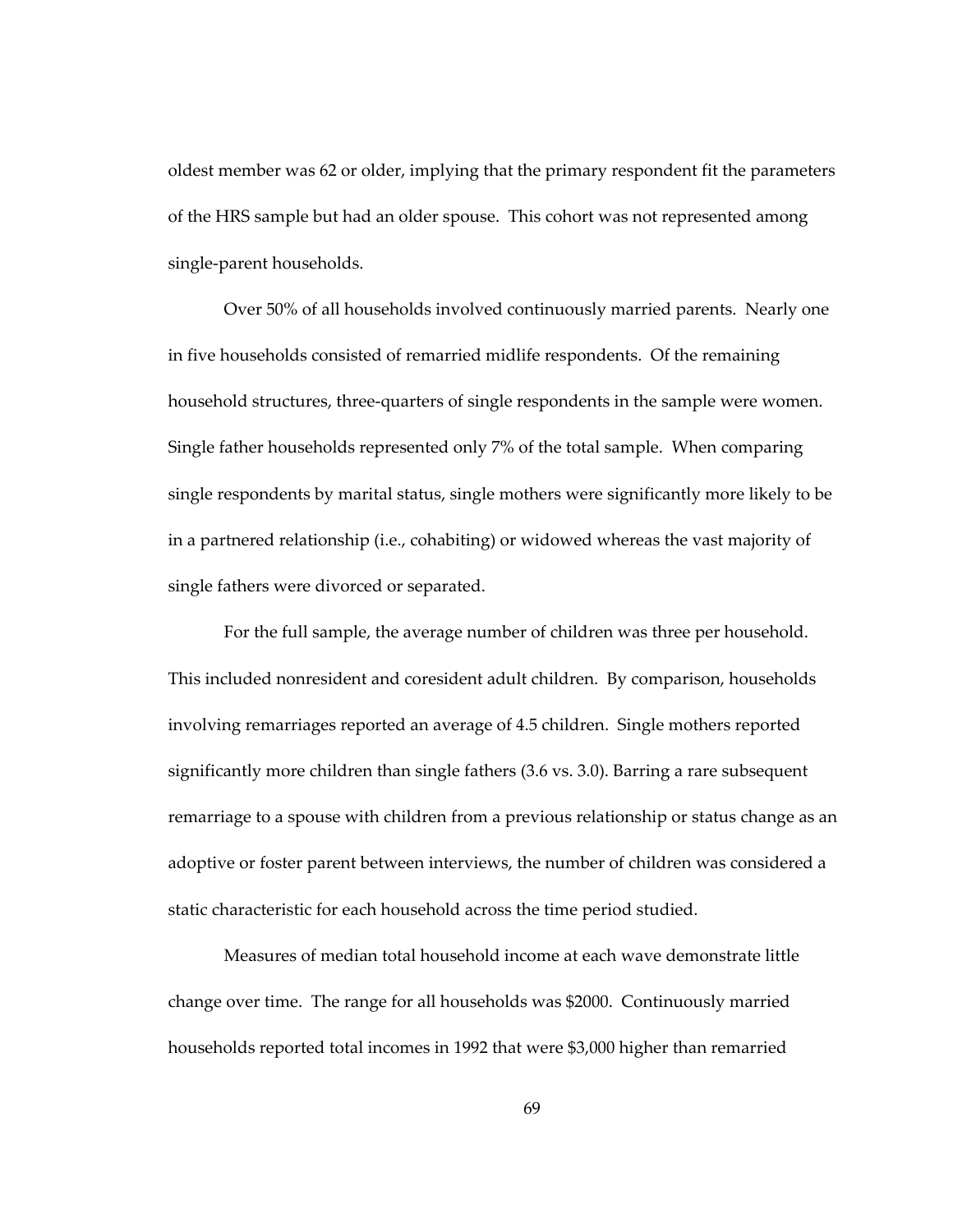households (p<.05). Otherwise, there were no significant differences for income levels between continuously married and remarried households between 1994 and 1998. As one might expect with the gender gap for income during the 1990's, single fathers' reported incomes were significantly higher than single mothers' incomes by \$7000 to \$8000 at each wave. While single fathers had incomes that were about half of those reported by all married households, single mothers' incomes were 35% the amounts reported by all married households.

#### *3.1 An Examination of Cross-Sectional Data*

The information provided by HRS respondents paints a picture of more active financial transfer behavior than previous research indicated. McGarry and Schoeni (1995) expressed reservations about the higher percentage of transfers reported in the 1992 wave of the HRS because a fair percentage of them were for exactly \$500, suggesting that some respondents may have "rounded up" to the threshold to answer the question affirmatively. The HRS statistics were consistently higher than those reported in the 1988 PSID where 20% of households reported gifts of \$500 or more to adult children (McGarry and Schoeni 1995). Their examination was limited to the 1992 wave of the HRS, but the percentage of HRS households that gave financial assistance to adult children was consistently higher than McGarry and Schoeni (1995) had predicted for subsequent waves as well.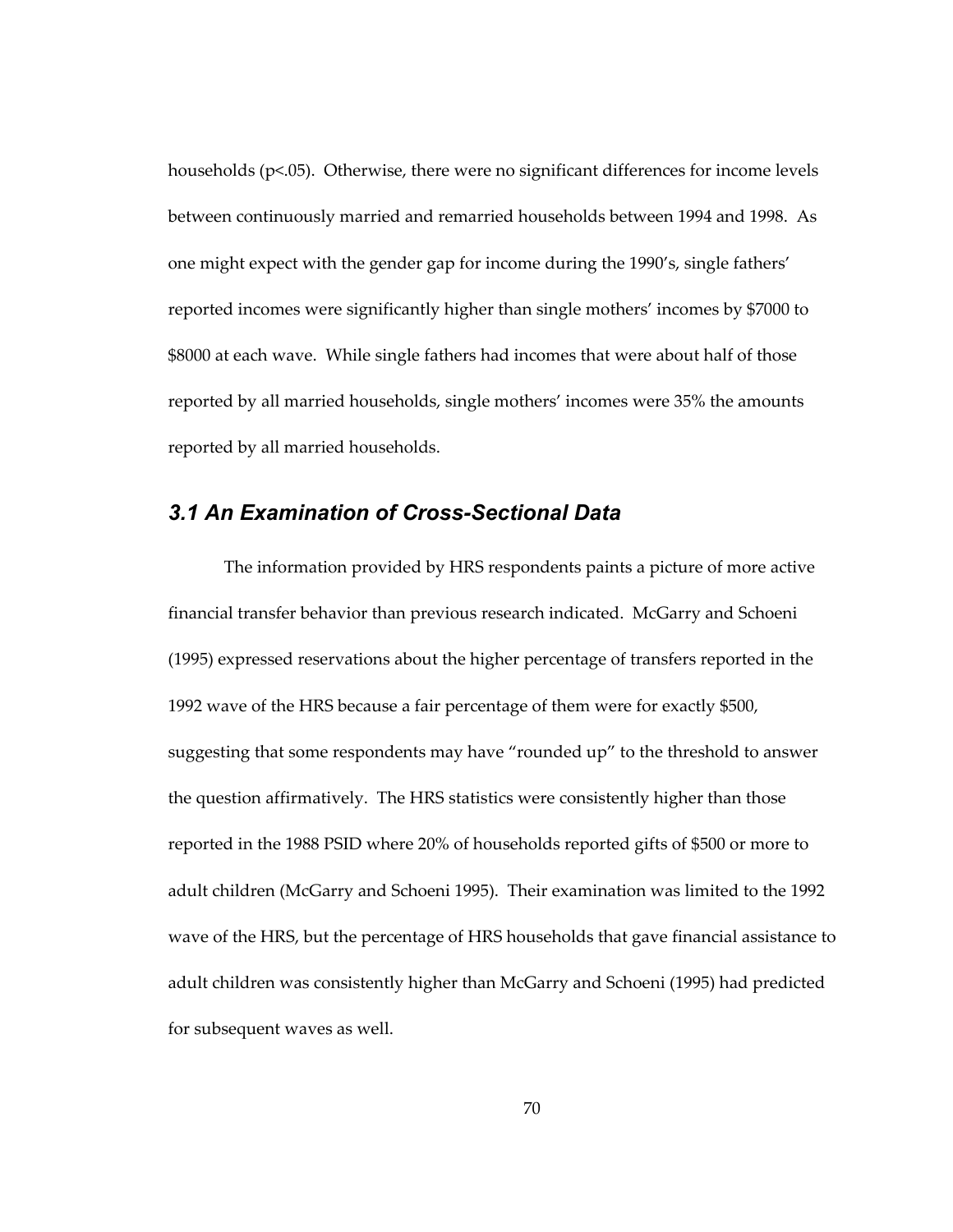Table 4 shows that the percentage of HRS households providing transfers to at least one adult child was 36.1% in 1992, 34.8% in 1994 and 31.5% in 1996. During the last wave, slightly fewer than 25% of households provided financial assistance to adult children. One potential explanation to be considered below was that the sample used here included financial assistance given to nonresident adult children *and* coresident adult children – an option that had not been carefully examined in earlier research.

The median amounts reported at each wave maintained relative consistency as well. Despite the fact that inflation and other economic factors affected the value of such transfers in constant-dollar calculations, the median and mean amounts reported in Table 4 are provided in their original format to demonstrate a consistent pattern. For households that made transfers to at least one child, the median amounts were equivalent in 1992 and 1994 at \$2000. The median amount in 1996 was \$1000 greater while the median amount in 1998 was only \$500 greater than the initial amount. The logged value of the mean amounts given at each wave ranged from 7.74 to 8.01 (equivalent to \$2300 in 1994 and \$3010 in 1996). It should be noted that while fewer transfers were given by households in the 1998 wave, the amounts given were higher than those for the nearly-equivalent 1992 and 1994 waves.

Inflation rates demonstrated greater variance for calculating financial assistance when reset at 2005 constant dollars. The amount in 1992 was equivalent to \$2784 in 2005 constant dollars, but in 1994, there was a slight drop in value as the amount was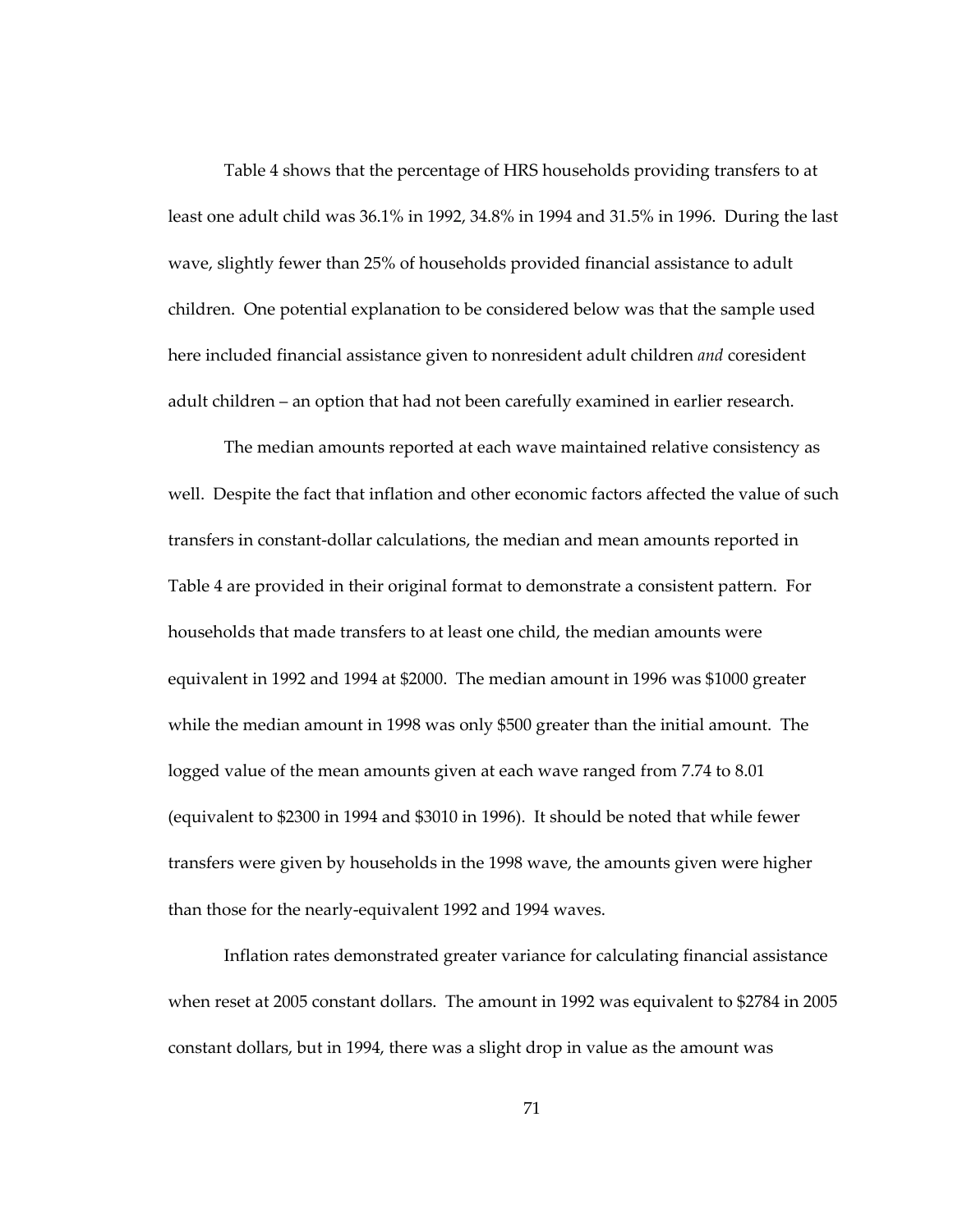|                                                        | <b>Transfers to at least</b><br>one child |      | Transfers to two or more<br>children |          |
|--------------------------------------------------------|-------------------------------------------|------|--------------------------------------|----------|
|                                                        | #                                         | $\%$ | #                                    | $\%$     |
| Number of households that<br>gave financial assistance |                                           |      |                                      |          |
| in 1992                                                | 2172                                      | 36.1 | 742                                  | 12.3     |
| in 1994                                                | 2095                                      | 34.8 | 673                                  | 11.2     |
| in 1996                                                | 1898                                      | 31.5 | 603                                  | 10.0     |
| in 1998                                                | 1464                                      | 24.3 | 475                                  | 7.9      |
| <b>Overall</b>                                         | 3749                                      | 62.3 | 1591                                 | $26.4^a$ |

### **Table 4: Descriptive Statistics for Financial Transfers by HRS Households**

|                            | <b>Transfers to at least</b><br>one child | <b>Transfers to two or more</b><br>children |
|----------------------------|-------------------------------------------|---------------------------------------------|
| Median amount given b      |                                           |                                             |
| in 1992                    | 2,000                                     | 4,500                                       |
| in 1994                    | 2,000                                     | 4,000                                       |
| in 1996                    | 3,000                                     | 5,500                                       |
| in 1998                    | 2,500                                     | 5,000                                       |
| <b>Overall</b>             | 5,000                                     | 7,500                                       |
|                            |                                           |                                             |
| Mean amount given (logged) |                                           |                                             |
| in 1992                    | 7.77 (0.02)                               | 8.42(0.04)                                  |
| in 1994                    | 7.74 (0.02)                               | 8.42(0.04)                                  |
| in 1996                    | 8.01(0.03)                                | 8.68(0.04)                                  |
| in 1998                    | 7.94(0.03)                                | 8.55(0.05)                                  |
| <b>Overall</b>             | 8.48(0.02)                                | 8.95(0.02)                                  |

<sup>a</sup> 15.9% gave multiple transfers at one wave only; 10.5% of all households gave multiple transfers for two or more waves.

**b** all amounts correspond to the year data was collected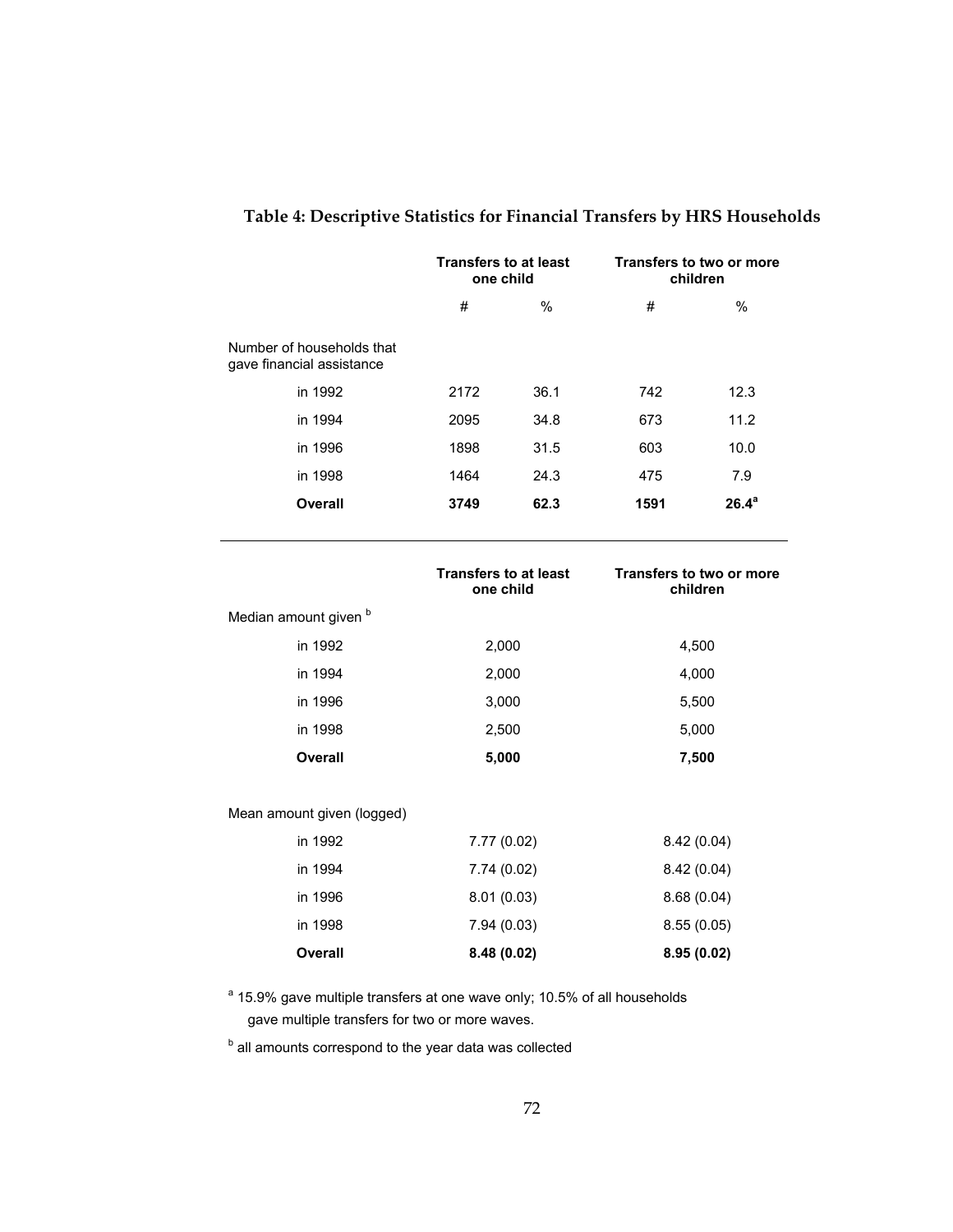equivalent to \$2636 in 2005 constant dollars. Interestingly, the \$1000 increase in 1996 translated to a nearly equivalent increase compared to 1992 as the value was \$3734 in 2005 constant dollars. However, the 1998 median amount (\$2500) was only \$200 to \$300 greater than the amounts in 1992 and 1994. In 2005 constant dollars, the median amount transferred in 1998 was equivalent to \$2995.

Other rather consistent patterns were identified. Of all families that offered financial assistance to children, nearly one-third made transfers to more than one child at each wave. In each the first three waves, greater than 10% of all households made transfers to more than one child. In 1998, 7.9% of all households made transfers to more than one child. The median amounts transferred by each household that made multiple transfers were predictably higher. However, the total median amounts that each household reported were consistently \$2000 to \$2500 greater than the median amounts for all households. The mean amounts given had a similar pattern such that mean amounts given in 1992 and 1994 were nearly equivalent, an increase occurred in 1996 and a decline occurred in 1998. This was similar to the pattern seen above. However, the decline was not as steep such that the mean amount given in 1998 was higher than the mean amounts in 1992 and 1994. In 1992, the mean amount of \$4537 was extremely close to the median for that wave. For 1994, the mean amount was \$500 more than the median amount. In 1996 and 1998, the mean amounts were \$385 and \$166 dollars above their respective medians.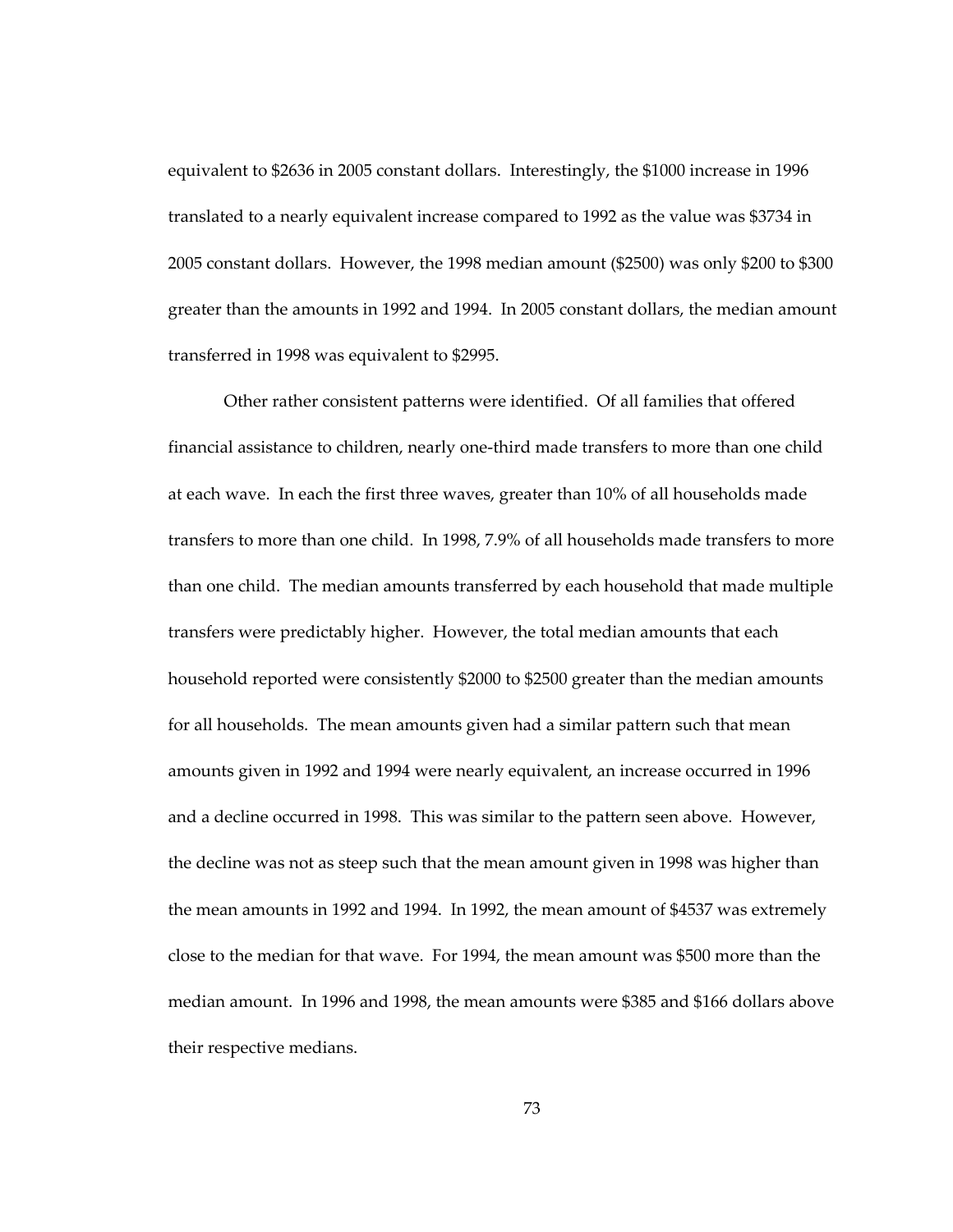#### *3.2 Analysis with Repeated Measures*

Table 4 clarifies that a large majority of HRS households provided at least one transfer over the entire period examined. By including four repeated measures of transfers given over time, it becomes evident that financial assistance to adult children was a generally common family behavior. Over 62% of all midlife parents in the HRS provided at least one transfer of \$500 or more to an adult child between 1991 and 1998. Over 26% of all parents' households gave money to two or more children during one of the four waves. Of those households, two-fifths generously gave to two or more children in two or more waves. These data demonstrate that *patterns of giving* from midlife parents to their adult children are more common than previous research has suggested.

The central tendency measures regarding amounts transferred indicate that households gave more money in total overall than individual cross-sectional analyses showed. For households that gave at least one transfer, while the median amounts given ranged from \$2000 to \$3000 at each wave, the median amount given across all waves was \$5000. [As inflation rates generated variance when comparing each wave's results, converting the longitudinal information to constant dollars would be unreliable. Actual amounts reported at each wave and total amounts across waves were calculated for this section.] The highest mean amount given in cross-sectional analyses (i.e. across a two-year time span) was \$3010 in 1996. However, across a seven-year time span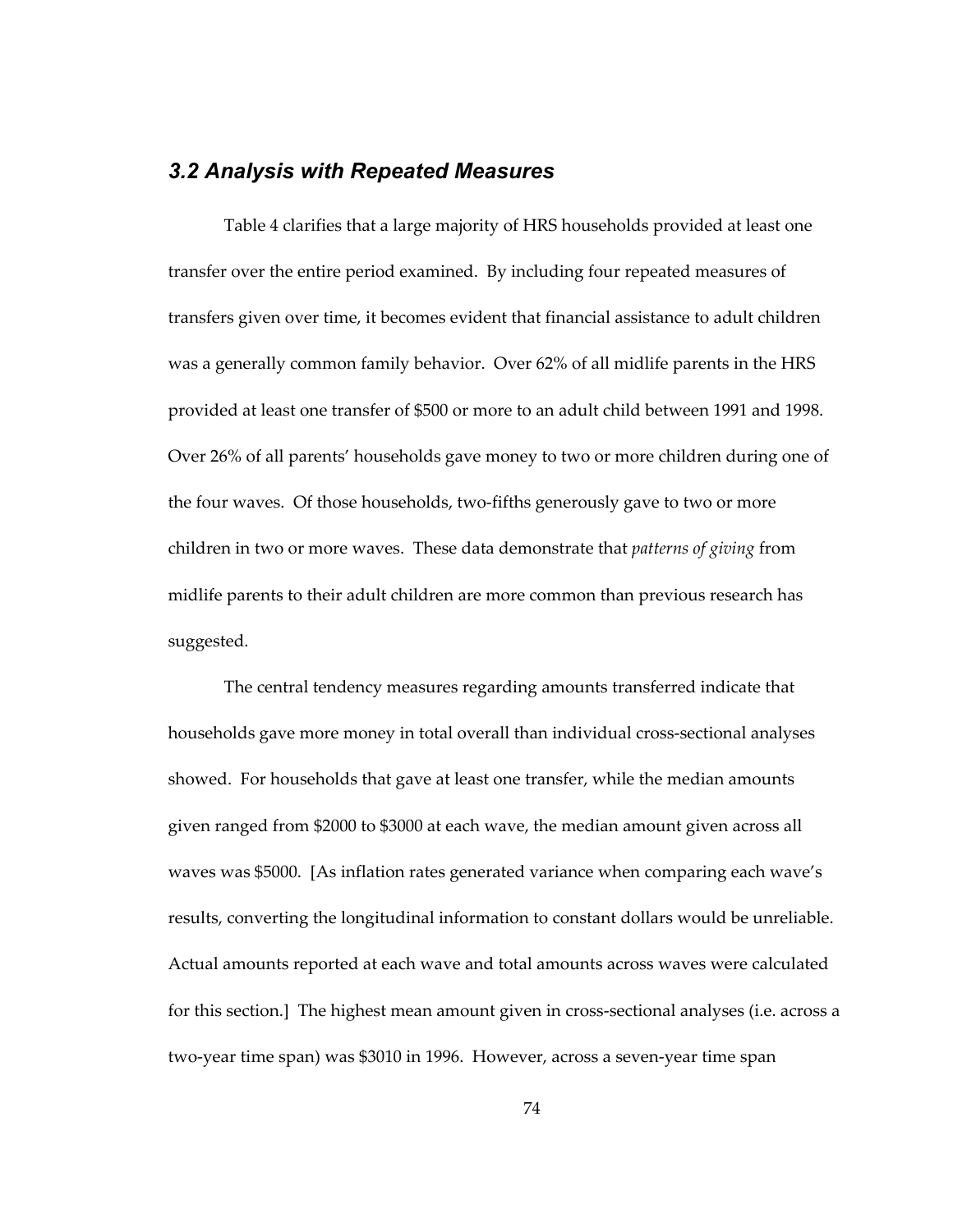between 1991 and 1998, HRS households gave an average of \$4817. A longitudinal examination demonstrated that midlife parents gave at least 60% more money to adult children than data collected at a single wave showed.

Similar results can be seen in Table 4 for households that made simultaneous transfers to two or more children. The range for median amount given at each wave was \$4000 to \$5500. However, the median amount given across the full seven-year time span was \$7500 among households that gave money to two or more children simultaneously. The mean amount transferred by these households was \$4536 in 1992 and 1994. In 1996, the average amount transferred from midlife parents to multiple children was \$5,884. Overall, HRS households giving money to two or more children at any wave gave an average of \$7,708. Households that gave financial assistance to two or more children at any one wave gave an average amount 30 – 70% higher over the entire time period examined than at any particular wave of data collection. For any single wave, the results reflected a similar wave-to-wave pattern for all households outlined above. The mean and median values provided were similar to each other in 1992 and 1994, significantly higher in 1996 and then decreased in 1998.

Additional analyses (not shown) were conducted that examined the demographic characteristics for those households that did not make transfers between 1991 and 1998. These preliminary analyses revealed that non-giving households were more likely to be minority or Hispanic households. A much higher percentage of these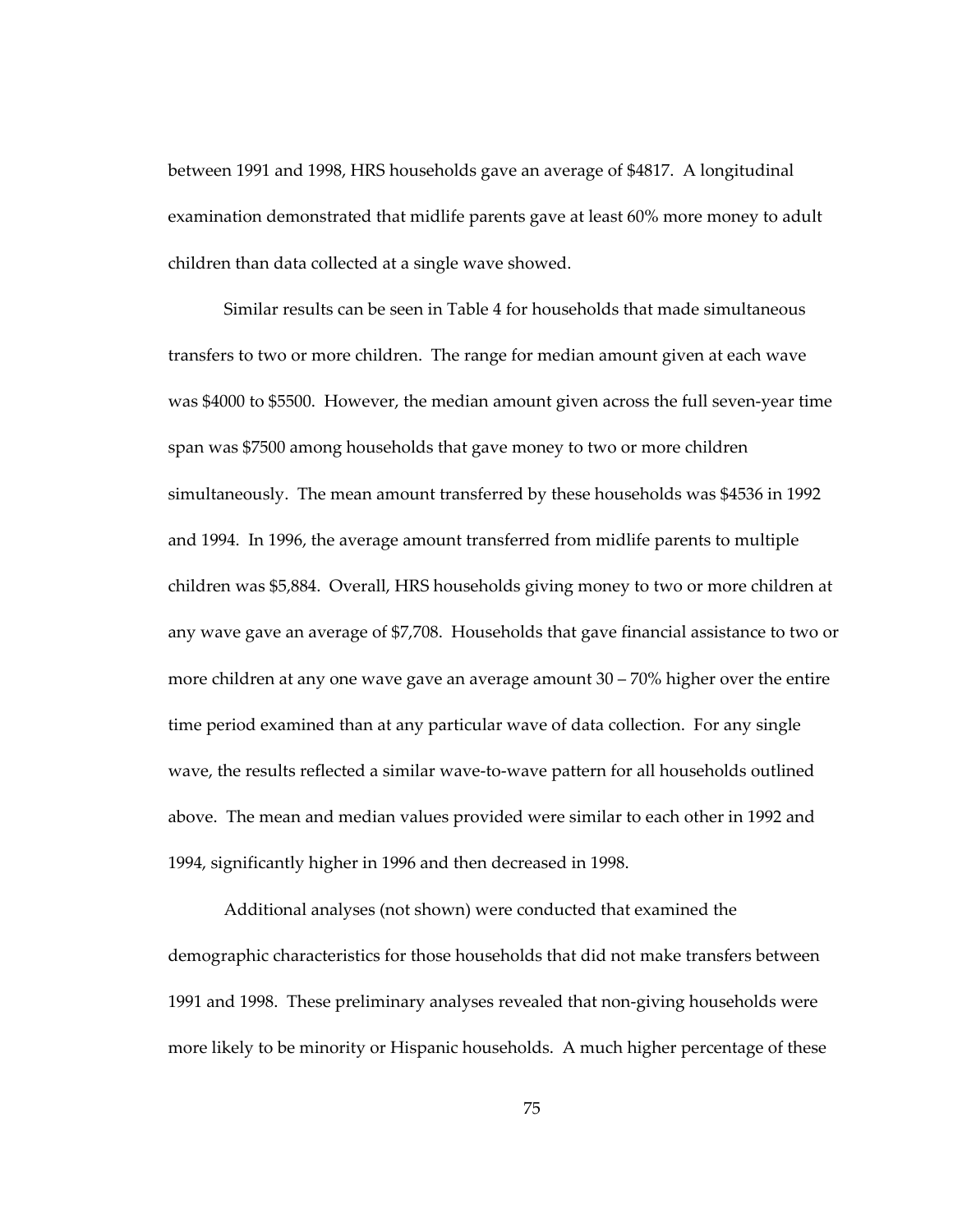households had spouses over age 61 (i.e., the households were more likely to fit the oldest cohort group). The average education level was below a high school degree and the average number of children per household was significantly greater than the average number of children within households where transfers had been given to adult children.

At the household level, it is difficult to determine if these findings result from financial assistance provided to the same children repeatedly or if the money was distributed across a wider pool of adult children from year to year. In 1994 and 1996, some children in the sample "aged up" into adulthood (i.e., passed the threshold of age 18 before data was collected for that particular wave). Thus, the possibility exists that these children may have received financial assistance for the first time while an older sibling had received a transfer at a previous wave and did not receive further financial assistance from the parents. However, evidence is presented in the following chapters that many parents established a pattern of giving monetary assistance to the same child or children at regular intervals (i.e., the distinguishable pattern with the HRS data would be every two years).

### *3.3 Longitudinal and Cross-Sectional Analyses by Parents' Marital Status*

Table 5 and Figure 1 provide more detailed information about the number of transfers given over the full seven-year period by midlife parents' marital status in the upper section. In the lower section, central tendency measures regarding amounts given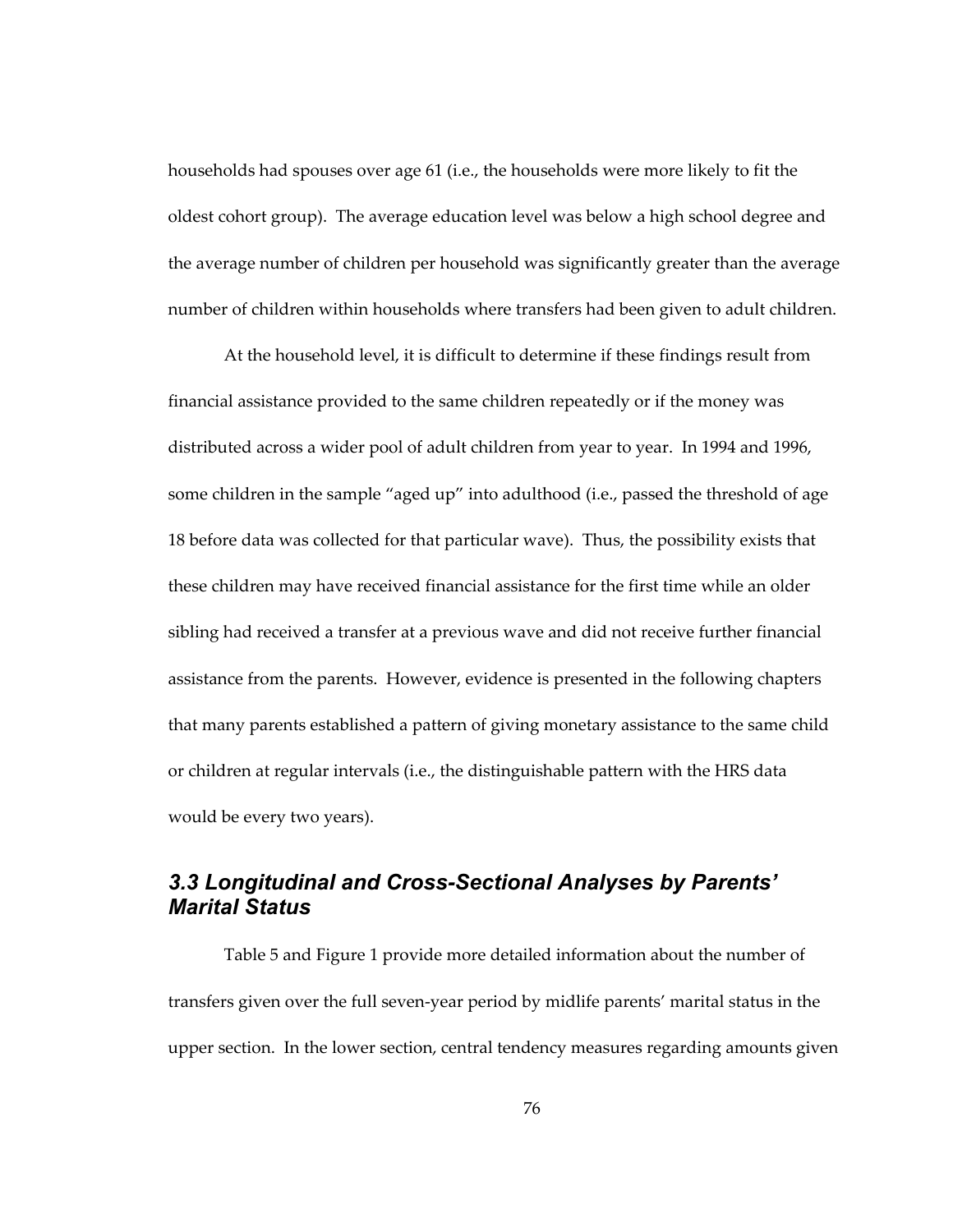|                                                        | All<br><b>Households</b> | Intact<br><b>Marriages</b> | Remarriages      | Single<br><b>Mothers</b> | Single<br><b>Fathers</b> |
|--------------------------------------------------------|--------------------------|----------------------------|------------------|--------------------------|--------------------------|
|                                                        | $N = 6017$               | $N = 3073$                 | $N = 1147$       | $N = 1372$               | $N = 425$                |
| Gave 1 or more transfers during<br>period <sup>a</sup> | 62.3                     | 68.5                       | $63.3+$          | 50.3                     | 53.2                     |
| 1 transfer                                             | 18.3                     | 18.8                       | 17.8             | 17.6                     | 18.1                     |
| 2 transfers                                            | 14.6                     | 16.0                       | 14.8             | 12.2                     | 12.2                     |
| 3-4 transfers                                          | 17.8                     | 20.1                       | 18.0             | 13.3                     | 14.6†                    |
| 5-10 transfers                                         | 11.1                     | 13.3                       | 11.8             | 6.9                      | 8.0                      |
| 11 or more transfers                                   | 0.5                      | 0.5                        | 0.9              | 0.3                      | 0.2                      |
| Mean amount given (logged)                             |                          |                            |                  |                          |                          |
| Overall                                                | 8.48(0.02)               | 8.64(0.03)                 | $8.41***$ (0.05) | 8.16<br>(0.05)           | 8.06<br>(0.10)           |
| (s.d.)                                                 | 1.32                     | 1.31                       | 1.25             | 1.25                     | 1.49                     |
| in 1992                                                | 7.77(0.02)               | 7.94(0.03)                 | $7.76*(0.05)$    | 7.53<br>(0.05)           | 6.77<br>(0.10)           |
| (s.d.)                                                 | 1.15                     | 1.17                       | 1.04             | 0.97<br>7.47             | 1.14<br>7.76             |
| in 1994                                                | 7.74(0.02)               | 7.87(0.03)                 | $7.55***(0.05)$  | (0.06)                   | (0.10)                   |
| (s.d.)                                                 | 1.12                     | 1.13                       | 1.08             | 1.09<br>7.75             | 1.11<br>8.11             |
| in 1996                                                | 8.01(0.03)               | 8.11 (0.04)                | $7.93*(0.05)$    | (0.06)                   | (0.10)                   |
| (s.d.)                                                 | 1.15                     | 1.19                       | 1.07             | 1.11<br>7.77             | 1.07<br>7.90             |
| in 1998                                                | 7.94(0.03)               | 8.01(0.04)                 | 7.89(0.07)       | (0.07)                   | (0.13)                   |
| (s.d.)                                                 | 1.12                     | 1.12                       | 1.12             | 1.10                     | 1.19                     |
| Median amount given to adult<br>children <sup>b</sup>  |                          |                            |                  |                          |                          |
| Overall                                                | 5,000                    | 6,000                      | 4,750**          | 3,500                    | 3,500                    |
| in 1992                                                | 2,000                    | 2,700                      | $2,000**$        | 2,000                    | 770***                   |
| in 1994                                                | 2,000                    | 2,400                      | 1,620***         | 1,500                    | 2,450**                  |
| in 1996                                                | 3,000                    | 3,000                      | 2,500+           | 2,000                    | 3,000                    |
| in 1998                                                | 2,500                    | 3,000                      | 2,200+           | 2,000                    | 2,150                    |

<sup>a</sup>all numbers for this section are percentages

<sup>b</sup>all amounts correspond to the year data was collected

various t-tests for between-group differences were significant, as noted

†p<.05 \*p<.01 \*\*p<.001 \*\*\*p<.0001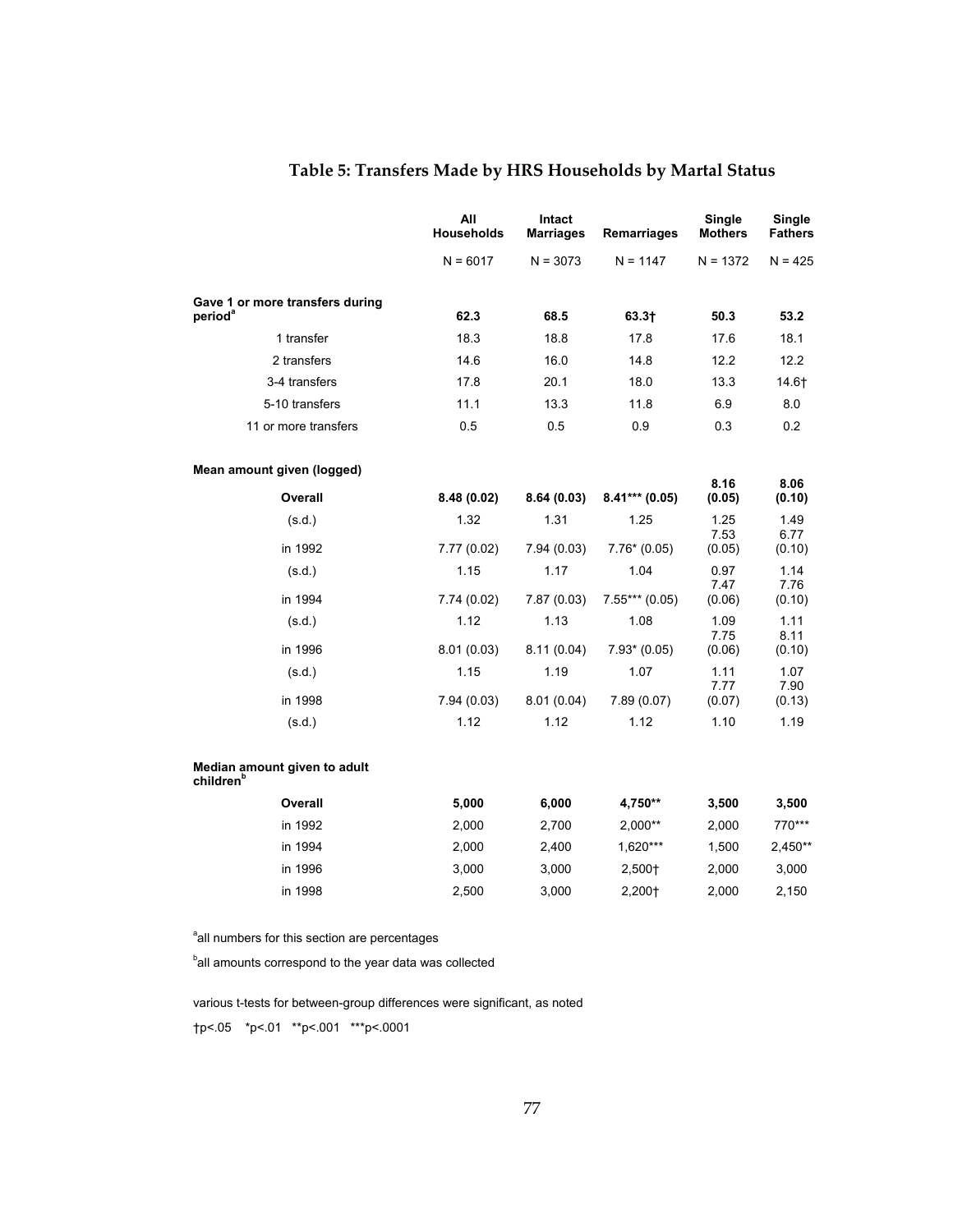

**Figure 1: Households Providing Financial Assistance to At Least One Adult Child** 

78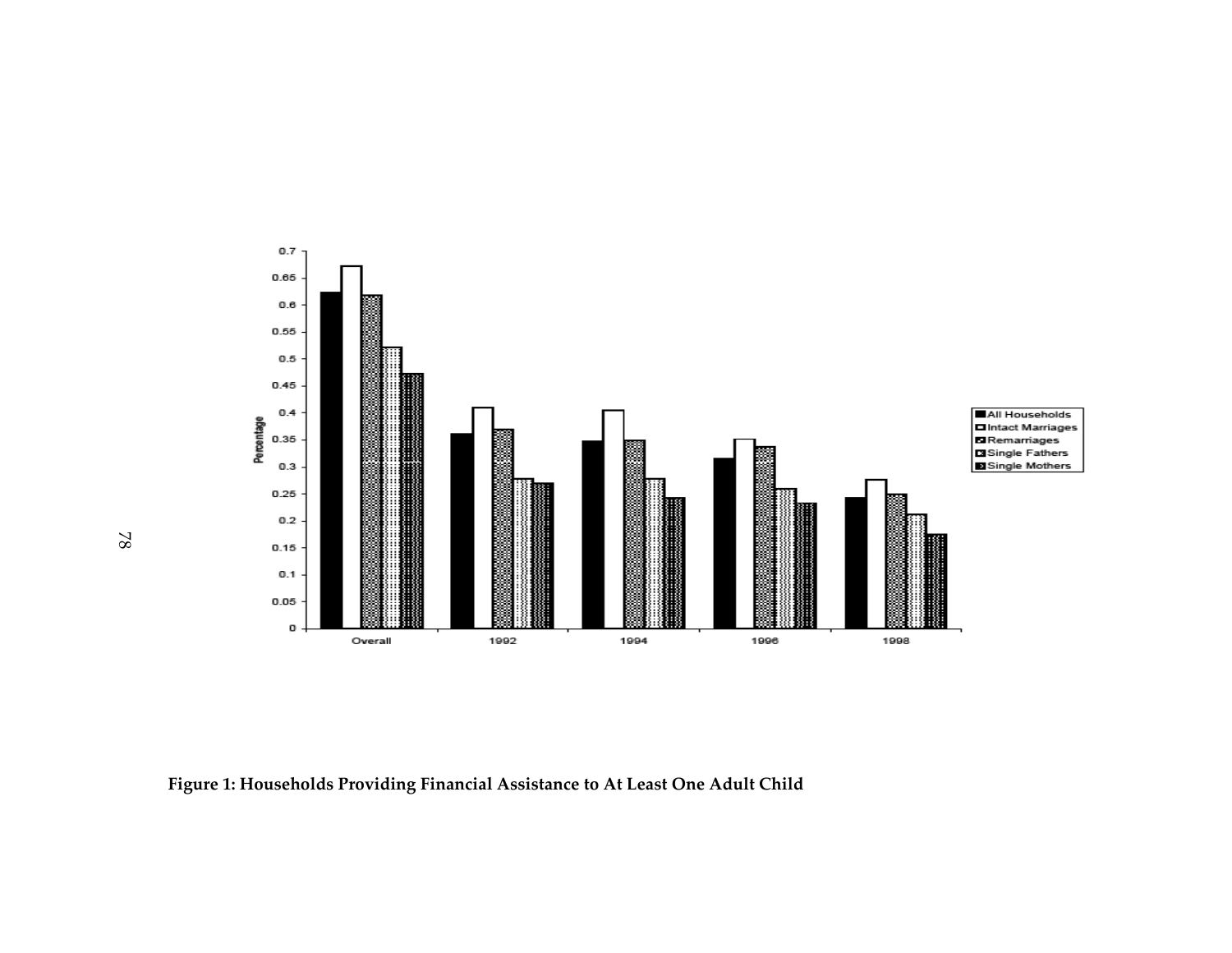by wave and over the whole period are provided. More than half of the HRS households were composed of midlife couples who remained continuously married and had biological children. [The cell for adopted children was very small (n=39). For the analyses, adopted children were treated as biological children.] Over two-thirds of households (68.5%) with intact marriages gave at least one transfer. By comparison, significantly fewer remarried and single households gave at least one transfer longitudinally. A large percentage of remarried households (63.3%) gave at least one transfer yet this was significantly lower than intact marriage households and significantly higher than single-parent households. There was no significant difference between single-parent households. Ultimately, the great majority of households providing financial assistance gave more than one transfer.

Despite these differences by marital status, it should be noted that at least half of all single mothers and 53.2% of single fathers made at least one transfer to adult children. As income was a determinant of the likelihood that households had transferable resources, despite the fact that single-mother households had median incomes that were on average 64% less than the median incomes for intact marriage households, half of these households shared valuable monetary resources with adult children (see Table 3 for income statistics). Given the much lower number of single fathers who participated in the HRS, the available statistics were less reliable. However, the median incomes for single fathers were nearly half of the median incomes for intact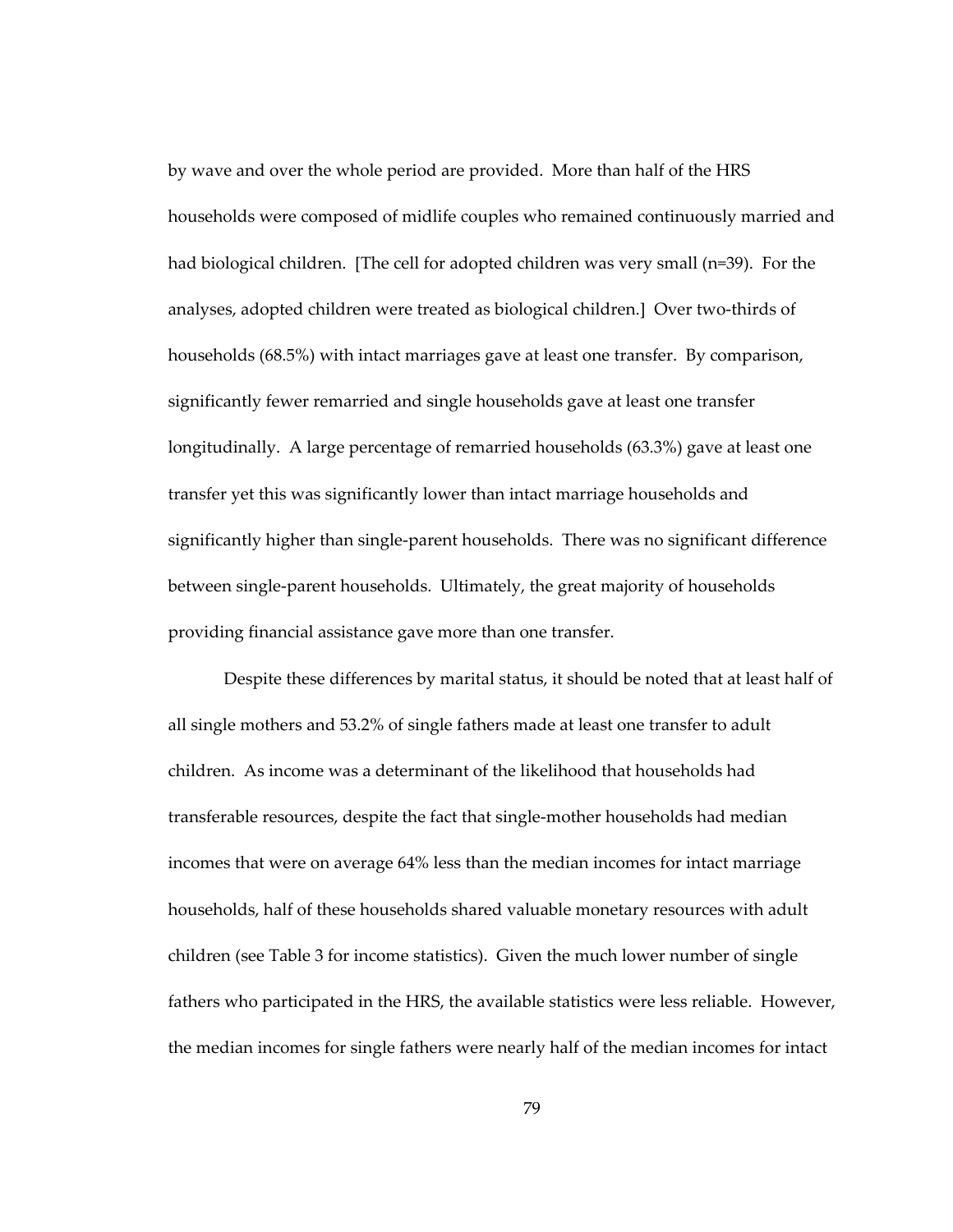marriage households. Yet more than half of the single-father households made at least one transfer during the study period and many of both types of single-parent households made more than one transfer during that time.

Once a count of the number of transfers per household was established, there were no significant differences between intact marriage and remarried households. One transfer was given in 18.8% of all intact marriage households and 17.8% of all remarried households respectively. A higher percentage of intact marriage households gave two or more transfers overall than remarried households, but categorically there were no significant differences. For single-parent households, single fathers were significantly more likely to have given three or more transfers than single mothers.

Despite the similarities regarding the overall number of transfers given across marital statuses, the amounts given differed significantly. In the first three waves, midlife parents who had been continuously married gave significantly higher amounts to one or more adult children on average than remarried parents and single parents. In 1998, the amounts given were not significantly different by marital status, with the exception of single mothers who gave less collectively to their adult children. For intact marriage households, the median overall amount given was \$6,000 and the average amount given overall was \$5,653. For remarried households, the median overall amount was \$1,250 lower and the average overall amount was comparably \$1,161 lower as well. Single mothers and single fathers gave 42% less overall in median amounts and 62% less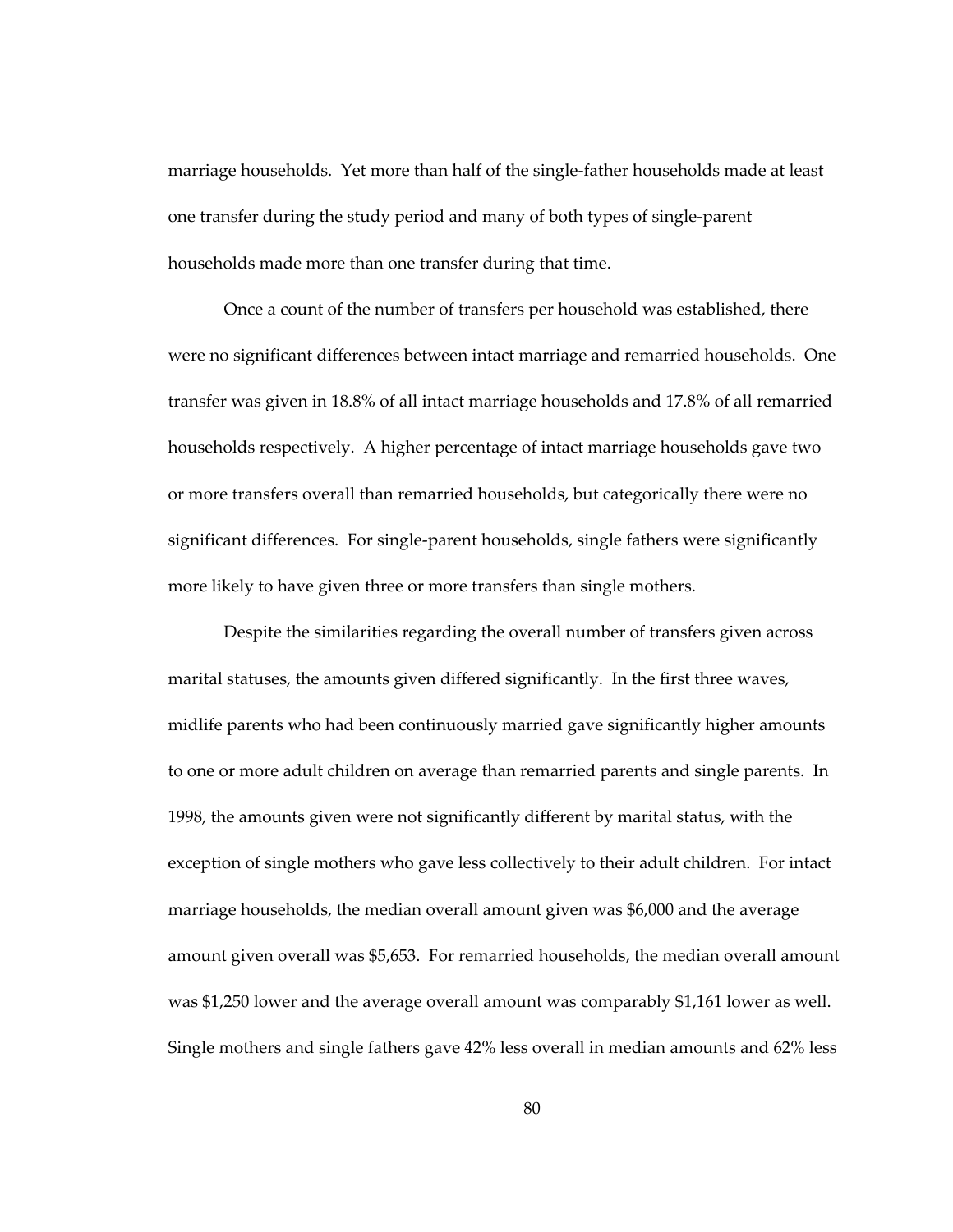in average amounts overall than intact marriage households. These statistics indicate that two-parent families that remained intact over time (i.e., without divorce) seemed more likely to share more monetary resources more often with the younger generation.

Among households that gave only one transfer over the seven-year period, the average transfer equaled \$1,050. [The median amount given by those who gave one transfer was \$1,000.] For the thirty households that gave eleven or more transfers (i.e., an average of 3.75 or more transfers per wave), the average amount given was \$57,450 and the median amount was \$33,300. The lowest total amount for these households was equivalent to \$1,000 per transfer while the highest total amount given by a household that made 11 or more transfers was \$273,000. Thus, the range of amounts transferred went from the minimum threshold of \$500 given at one time to \$273,000 divided by 18 transfers – three transfers apiece to each of the family's six children. However, across all households that gave financial assistance to adult children, the average amount given was \$4,817 overall across an average family size of 3.6 children.

#### *3.4 Influence of Household Income on Transfer Behaviors*

In the case of parental transfers to adult children, the net worth and/or income of the parent(s) obviously affect the likelihood of giving money to an adult child. Studies examining this issue have typically used cross-sectional data to demonstrate a link between parental socioeconomic status and the propensity to give money to adult children as well as the amount given (Soldo and Hill 1993). Questions remain though as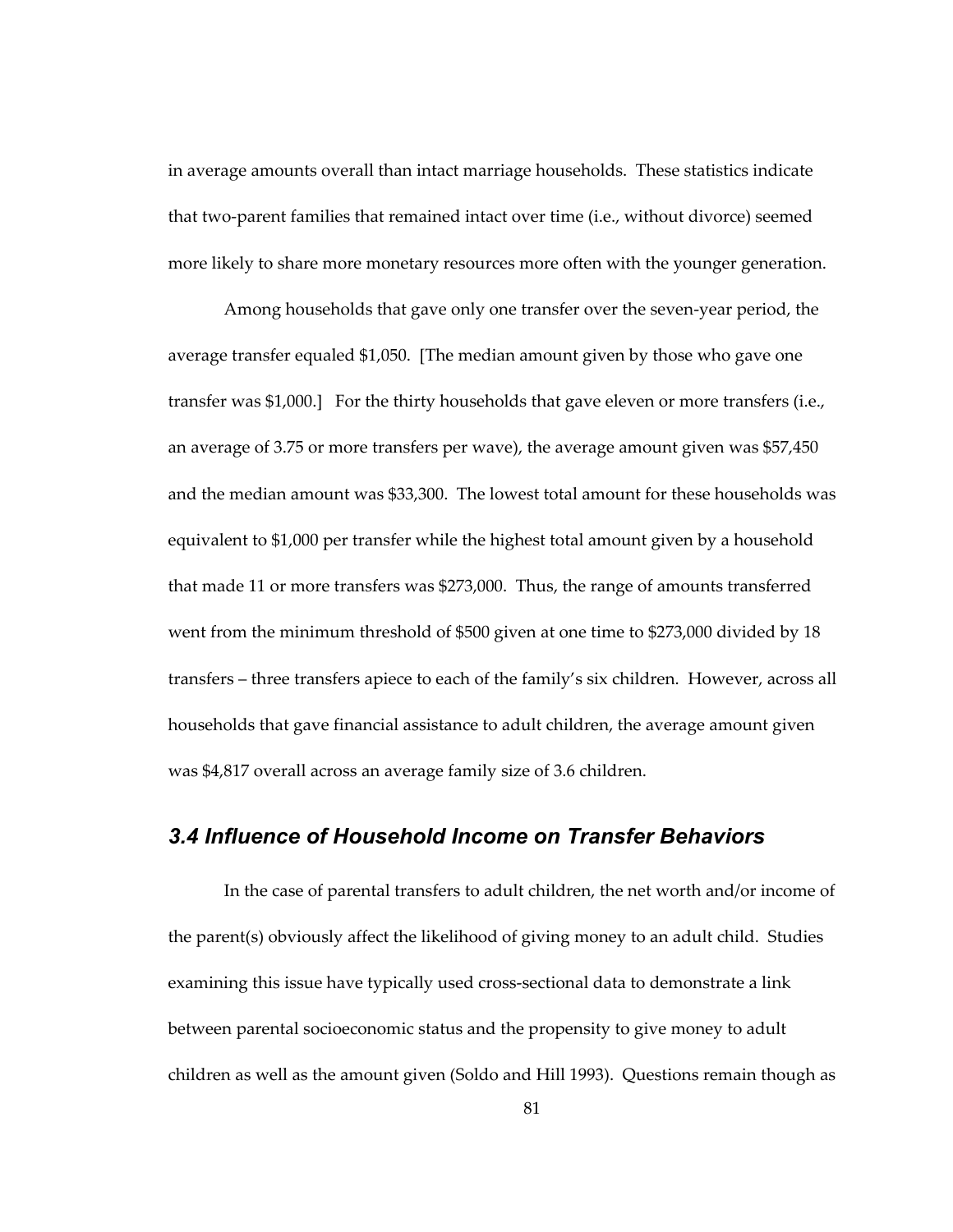to how access to resources is reflected in transfer behaviors and how resources are best measured.

Disproportionate access to resources is not the only factor influencing the likelihood of financial transfers. Using data from the German Aging Survey, Kohli (1999) showed that private intergenerational transfers also have a higher likelihood of flowing downward from the older generation to younger generations regardless of socioeconomic status. Older adults redistributed their resources via family channels, but the givers included some who redistributed portions of the public transfers that were their main source of income. The evidence presented by Kohli (1999) indicates that, via private transfers, families may be creating a more equitable balance of resources across age groups than analyses focusing solely on public transfer programs would indicate. In effect, private transfers by older adults to their adult children counteract increased public transfers to older adults via social security programs. Kronebusch and Schlesinger (1994) demonstrated similar results in the United States although they point out that accounting for private transfers alongside social security programs reduces, but does not eliminate, the needs of the elderly to be supported by other age groups. As people age beyond 65, they are increasingly likely to become net receivers compared to other age groups.

Table 6 shows that greater household incomes yielded a higher percentage of households that provided transfers to adult children. This is evident in each wave of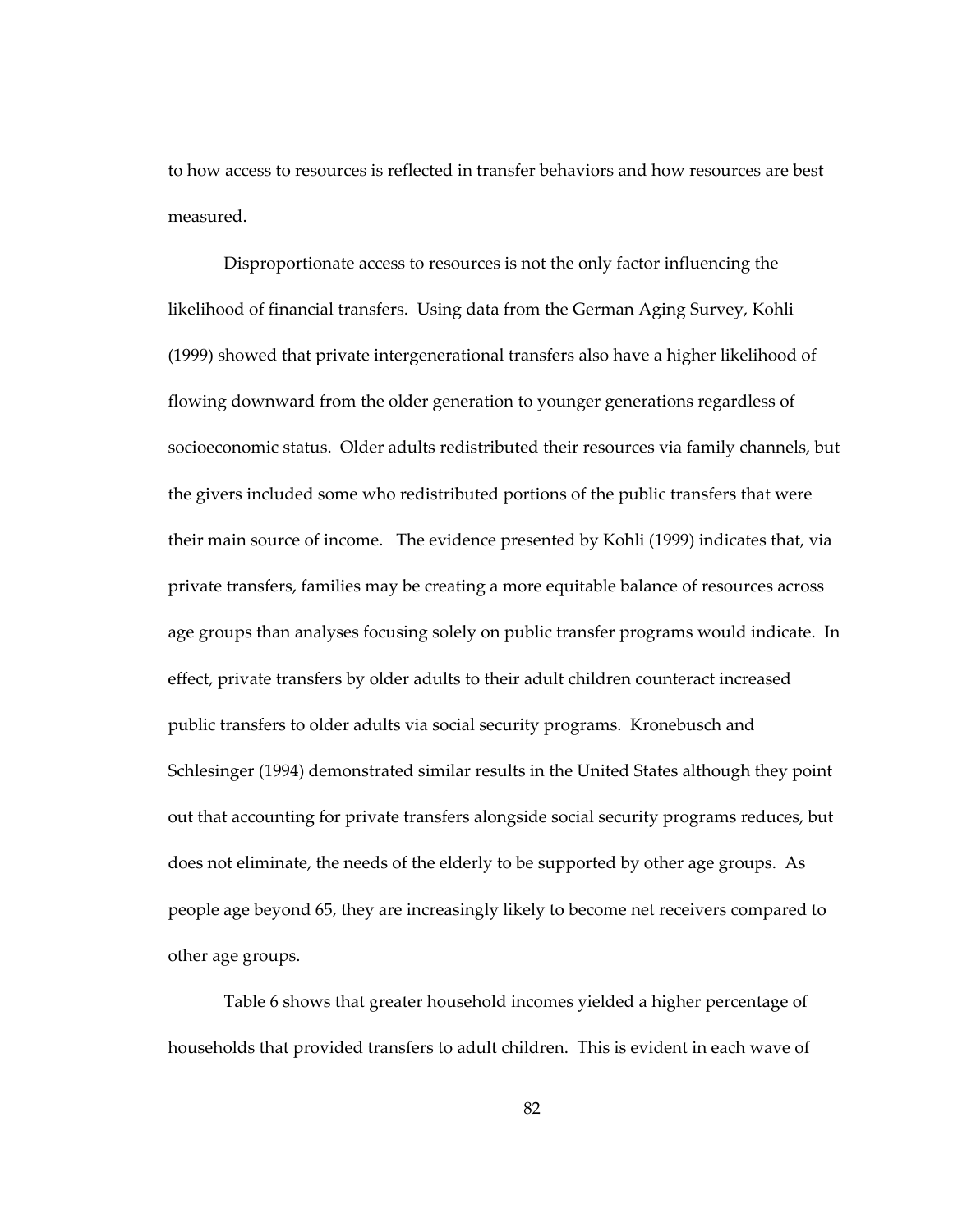data collection as well as over the full seven-year period examined. Approximately three in ten HRS households had incomes less than \$20,000 per year. However, these households showed a consistent pattern of giving to adult children across waves (range  $= 16.3\%$  in 1992 to 17.6% in 1994). Overall, 41% of all households in this income category gave to at least one adult child. However, the consistent results by wave indicate that multiple transfers over time were likely for some households in the lowest income category.

Over 60% of households with annual incomes between \$20,000 and \$40,000 provided financial assistance to an adult child between 1991 and 1998 – and commonly to more than one adult child or at more than one time or some combination of the two. As income levels increased, the percentage of households in each income category that made transfers also increased such that over four in five households with incomes above \$80,000 annually made at least one transfer during the study period. With the exception of households with incomes below \$20,000, the percentage of households that provided financial assistance declined with each successive wave. The lowest percentages were recorded in 1998 yet these ranged from one-quarter to two-fifths of all households by income status.

Median amounts given indicate that parents provided financial transfers in amounts that were commensurate with their income status. Across a seven-year span, half of all households with incomes below \$20,000 transferred between \$500 and \$2,500.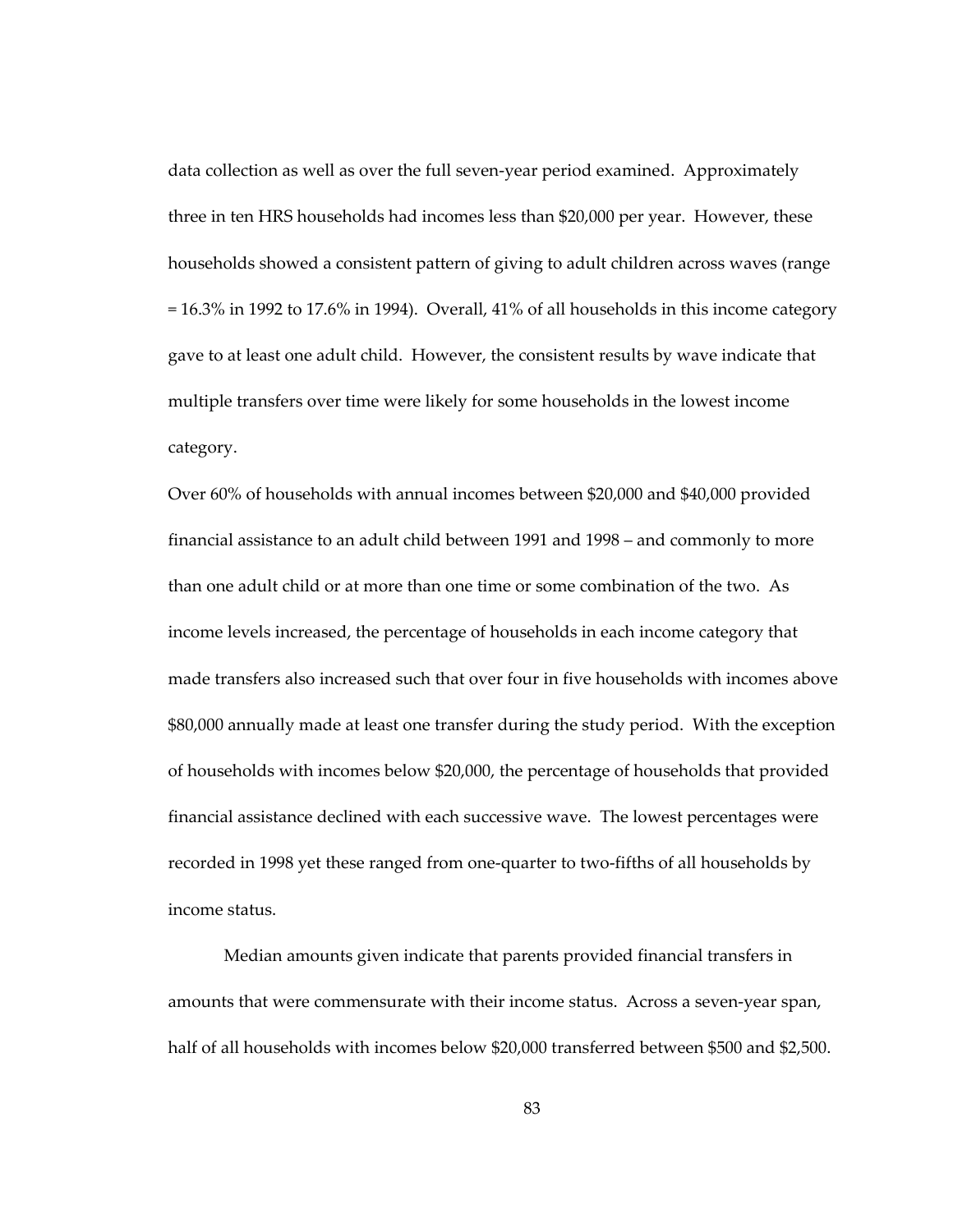|                         |                                   | 1992 <sup>a</sup> | 1994 | 1996 | 1998 | Overall <sup>b</sup> | <b>Median</b><br>amount<br>given |
|-------------------------|-----------------------------------|-------------------|------|------|------|----------------------|----------------------------------|
| <b>Household Income</b> |                                   |                   |      |      |      |                      |                                  |
|                         | $$0 - $19,999$<br>$n = 1754$      | 16.3              | 17.6 | 16.9 | 17.3 | 41.0                 | \$2,500                          |
|                         | \$20,000 - \$39,999<br>$n = 1673$ | 33.9              | 33.3 | 31.9 | 26.1 | 62.9                 | \$3,600                          |
|                         | \$40,000 - \$59,999<br>$n = 1202$ | 44.6              | 41.8 | 37.9 | 31.1 | 71.1                 | \$5,292                          |
|                         | \$60,000 - \$79,999<br>$n = 656$  | 50.1              | 46.6 | 42.0 | 35.4 | 77.6                 | \$7,000                          |
|                         | \$80,000 - \$99,999<br>$n = 317$  | 59.3              | 54.6 | 48.6 | 35.2 | 83.2                 | \$9,950                          |
|                         | \$100,000 or more<br>$n = 415$    | 64.9              | 59.3 | 48.4 | 39.0 | 84.0                 | \$13,500                         |

**Table 6: Percentage of HRS Households that Gave Financial Assistance by Parents' Household Income** 

<sup>a</sup>all numbers are percentages, unless otherwise noted

bincome categories for the full study period were based on 1992 data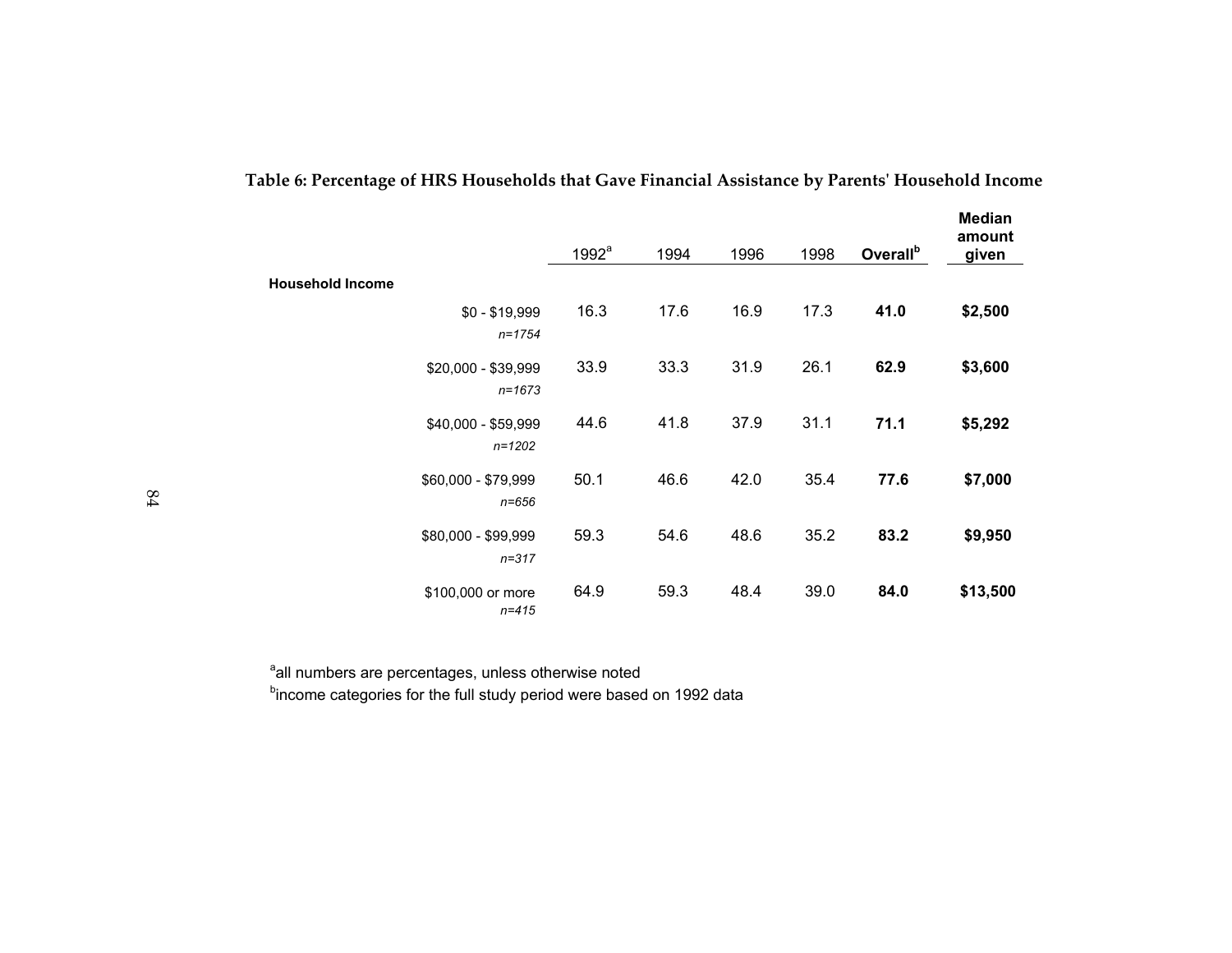As income levels rose, the range of amounts provided rose as well such that nearly half of all households with incomes above \$80,000 had given transfers between \$500 and \$10,000. Using income level as the prime indicator may be deceptive however as the two highest amounts given were greater than \$75,000 *for each income category*. Ten households provided financial assistance totaling more than \$120,000. The two highest values overall were over \$270,000.

Further evidence demonstrated that income level played a significant role in the likelihood that midlife parents made transfers to adult children. The results of logistic regression analyses are provided in Table 7. Model 1 examined the ability of race, ethnicity, oldest parent's age, parents' highest education achieved and whether the parents were married to predict the likelihood that HRS households provided any financial assistance to one or more adult children. In this model, minority households were 18% less likely to make transfers than White households and married parents were 55% more likely to make transfers than single parents. These influences remained when the number of adult children was included in Model 2. However, when parents' household income categories were included in Model 3, the effects of race and marital status were no longer significant. Ethnicity was not a significant predictor of transfer behavior in any model.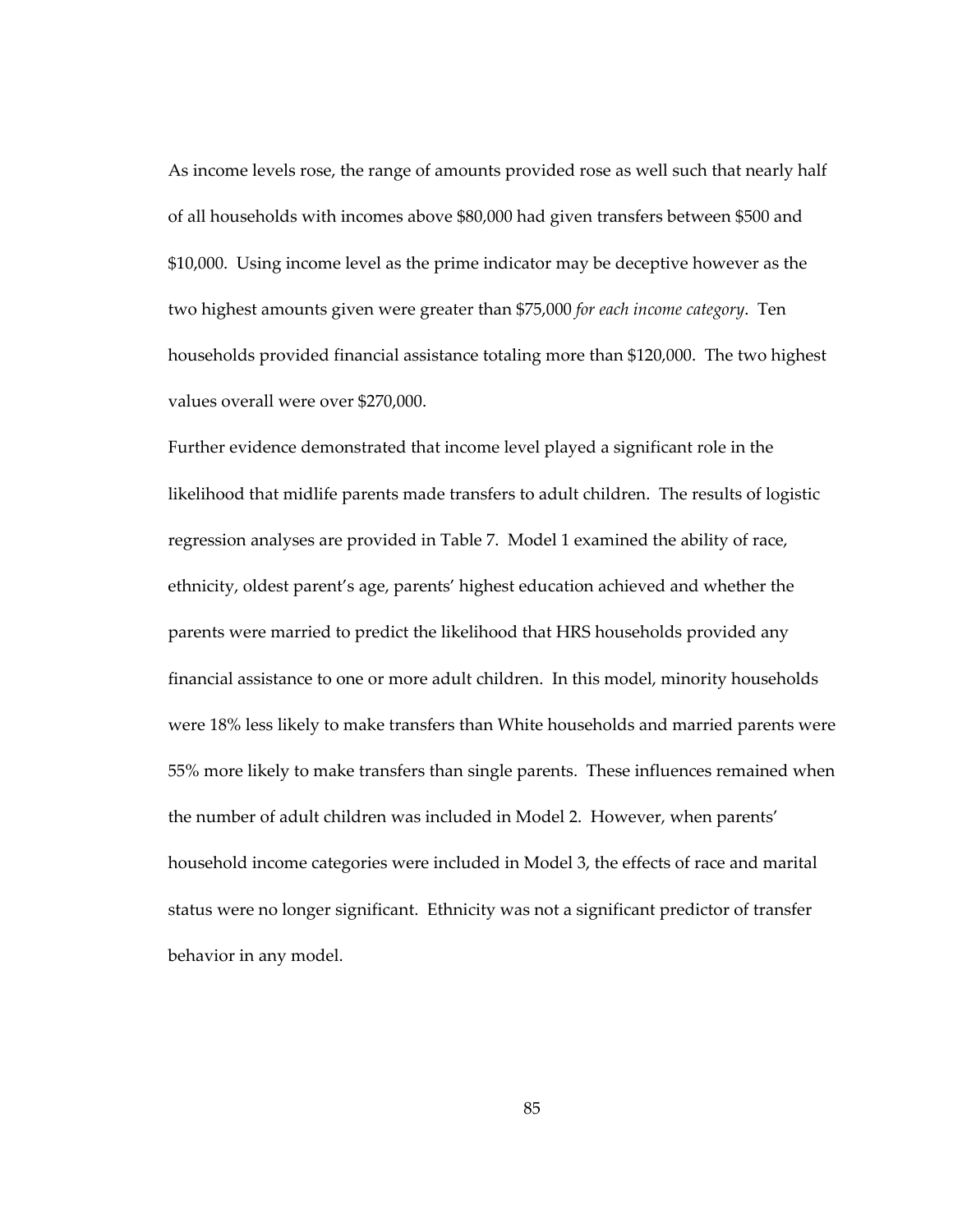| <b>Characteristics of</b>                                           | Model 1               |               | Model 2                         |               |                              | Model 3       |  |
|---------------------------------------------------------------------|-----------------------|---------------|---------------------------------|---------------|------------------------------|---------------|--|
| the Parents'<br><b>Household</b>                                    | Estimate              | Odds<br>Ratio | Estimate                        | Odds<br>Ratio | Estimate                     | Odds<br>Ratio |  |
| Race<br>ref=White                                                   | $-0.100*$<br>(0.03)   | 0.82          | $-0.088$ <sup>+</sup><br>(0.03) | 0.84          | $-0.051$<br>(0.04)           |               |  |
| <b>Ethnicity</b><br>ref=non-Hispanic                                | 0.024<br>(0.05)       |               | 0.018<br>(0.05)                 |               | $-0.022$<br>(0.05)           |               |  |
| Age of oldest<br>parent                                             | $-0.034***$<br>(0.01) | 0.97          | $-0.033***$<br>(0.01)           | 0.97          | $-0.021**$<br>(0.01)         | 0.98          |  |
| Parents' education<br>level                                         | $0.198***$<br>(0.01)  | 1.22          | $0.193***$<br>(0.01)            | 1.21          | $0.140***$<br>(0.01)         | 1.15          |  |
| <b>Parents Married</b><br>ref=single<br>Number of adult<br>children | $0.440***$<br>(0.06)  | 1.55          | $0.439***$<br>(0.06)            | 1.55          | 0.113<br>(0.07)              |               |  |
| ref= one adult child                                                |                       |               |                                 |               |                              |               |  |
| 2 - 3 Children                                                      |                       |               | 0.124<br>(0.06)                 |               | 0.097<br>(0.06)              |               |  |
| 4 - 5 Children                                                      |                       |               | $0.144$ †<br>(0.07)             | 1.17          | 0.148 <sub>†</sub><br>(0.07) | 1.18          |  |
| 6 - 9 Children                                                      |                       |               | $-0.058$<br>(0.08)              |               | $-0.050$<br>(0.08)           |               |  |
| 10 or more<br>children                                              |                       |               | $-0.194$<br>(0.19)              |               | $-0.177$<br>(0.19)           |               |  |
| Household Income<br>$ref = less than$<br>\$20,000                   |                       |               |                                 |               |                              |               |  |
| \$20,000 - \$39,999                                                 |                       |               |                                 |               | $-0.209**$<br>(0.06)         | 0.81          |  |
| \$40,000 - \$59,999                                                 |                       |               |                                 |               | $-0.014$<br>(0.07)           |               |  |
| \$60,000 - \$79,999                                                 |                       |               |                                 |               | $0.188 +$<br>(0.09)          | 1.21          |  |
| \$80,000 - \$99,999                                                 |                       |               |                                 |               | $0.444**$<br>(0.13)          | 1.56          |  |

#### **Table 7: Household Factors that Predicted the Likelihood of Financial Assistance to Adult Children 1991 - 1998**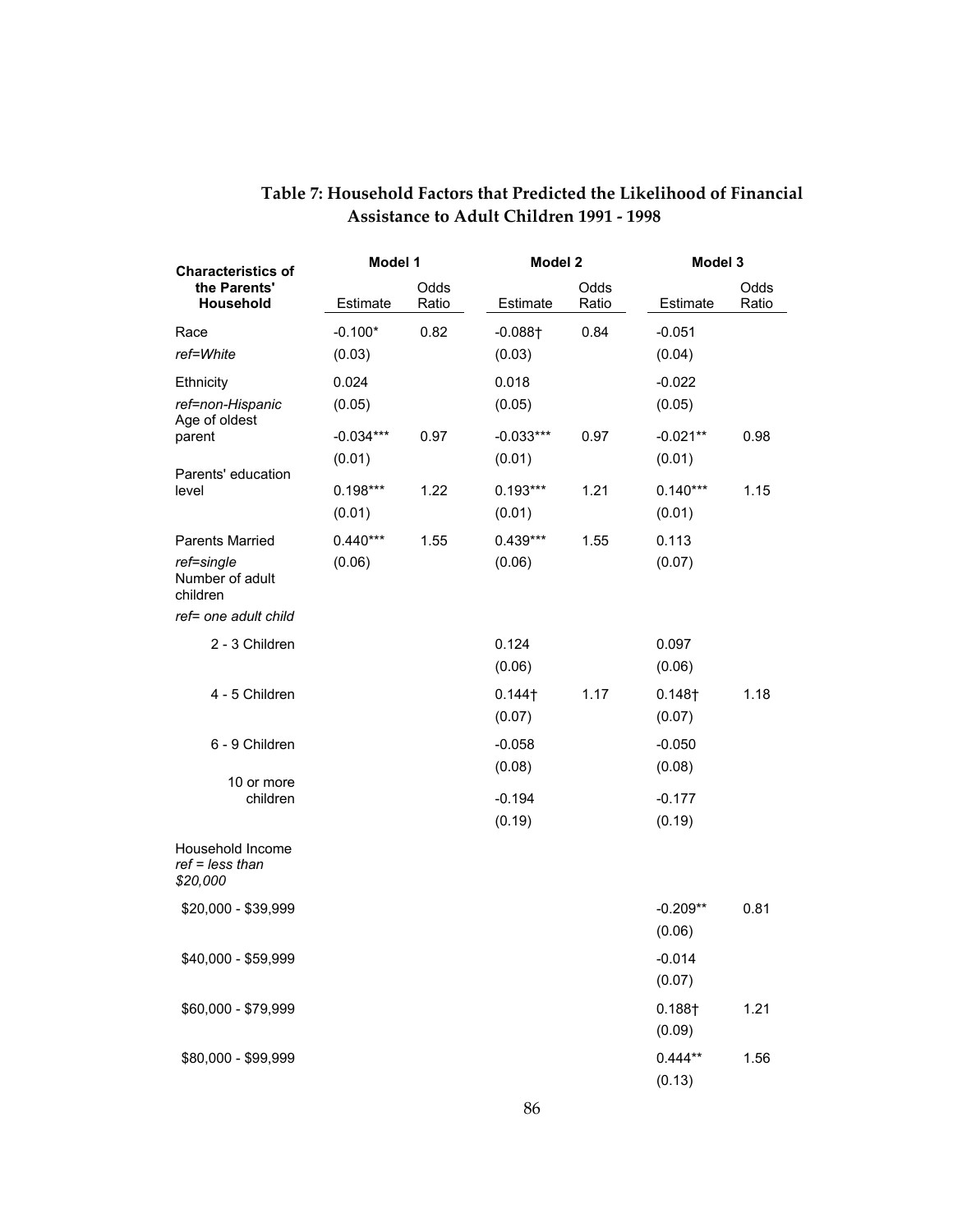|                                                        | Model 1     |               | Model 2     |               |                      | Model 3       |  |
|--------------------------------------------------------|-------------|---------------|-------------|---------------|----------------------|---------------|--|
| <b>Characteristics of</b><br>the Parents'<br>Household | Estimate    | Odds<br>Ratio | Estimate    | Odds<br>Ratio | Estimate             | Odds<br>Ratio |  |
|                                                        |             |               |             |               |                      |               |  |
| \$100,000 or more                                      |             |               |             |               | $0.440***$<br>(0.12) | 1.55          |  |
|                                                        |             |               |             |               |                      |               |  |
| Intercept                                              | $-2.133***$ |               | $-2.172***$ |               | $-1.010***$          |               |  |
|                                                        | (0.14)      |               | (0.14)      |               | (0.17)               |               |  |
| <b>BIC</b> statistic                                   | 7387.47     |               | 7414.09     |               | 7300.64              |               |  |
| Difference from previous model                         |             |               | 26.62       |               | $-113.45$            |               |  |
| Generalized r-squared                                  | 0.10        |               | 0.10        |               | 0.12                 |               |  |
| df                                                     | 5           |               | 9           |               | 14                   |               |  |
| N                                                      | 6017        |               | 6017        |               | 6017                 |               |  |

#### **Table 7 Continued: Household Factors that Predicted the Likelihood of Financial Assistance to Adult Children 1991 – 1998**

†p<.05 \*p<.01 \*\*p<.001 \*\*\*p<.0001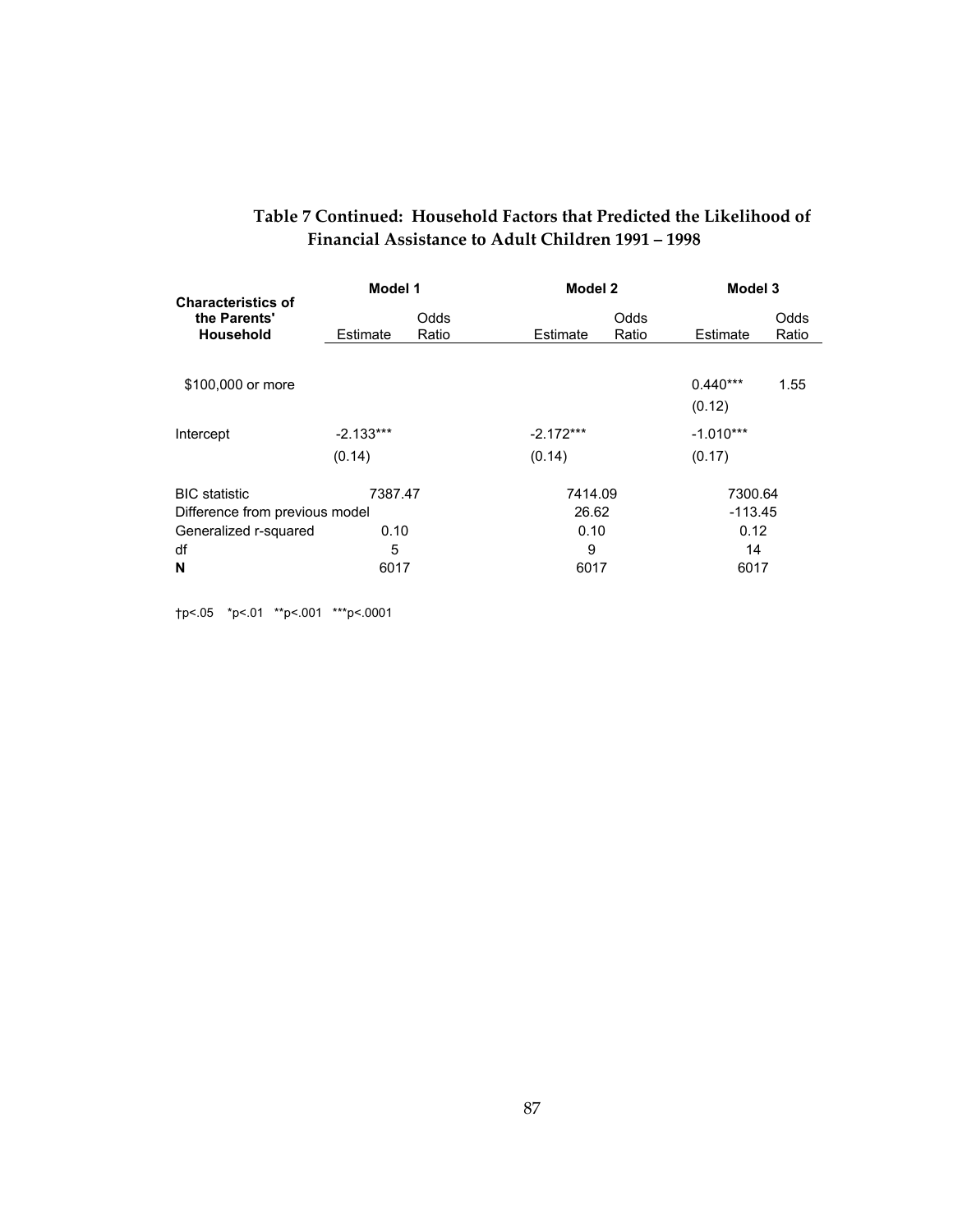Across all models, households with older parents in 1992 were less likely to make transfers from the start. The baseline age was 51 years and the measure used for these models was based on the age of the oldest parent within the household. For each additional year, the odds that the household made a transfer to an adult child declined by 3%. [Logically, the adult children associated with older households were more likely to be older as well and beyond many of the major life transitions associated with young adulthood. The importance of adult children's ages for transfer receipt is tested in Chapters 4 and 5.] The parents' education level remained influential across all models as well such that for each additional year of education, the odds that the household made a financial transfer increased 15% after the number of children and household income levels were added in Models 2 and 3.

As total household income levels increased, the odds increased significantly that households would share financial resources with adult children. Model 3 in Table 7 clarifies that the odds that households with total incomes above \$20,000 were consistently more likely to make transfers compared to households with total annual incomes below \$20,000. The odds increased such that households that earned \$40,000 - \$60,000 were 2.3 times more likely and households that earned \$60,000 - \$80,000 were 2.8 times more likely to provide financial assistance to adult children than households with total incomes below \$20,000. All households that earned \$80,000 or greater were 3.6 times more likely to make financial transfers. The skewed distribution of income across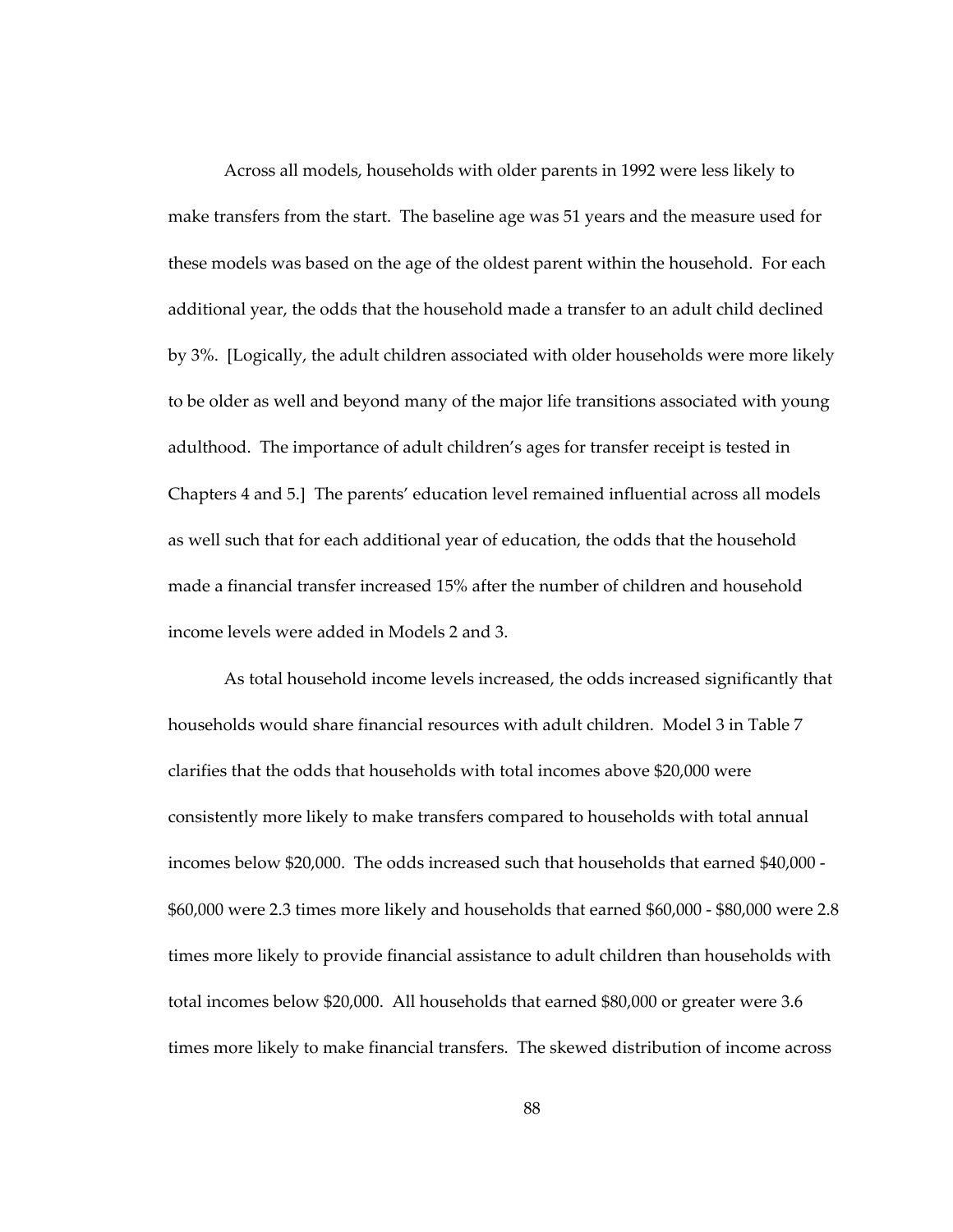the sample affected the parameters for these variables such that, despite the increased odds, the parameters are positive only for households with incomes above \$60,000. To clarify, nearly 57% of all households had annual incomes in 1992 below \$40,000 and an additional 20% had incomes between \$40,000 and \$60,000. However, as previous analyses have shown, transfers from these households were still common and odds ratios for these categories offer further support that transfers were common regardless of income status. The significantly higher odds for all households in the top income quartile to provide financial assistance to adult children follow logically from greater access to resources that can be shared across generations.

Model 2 shows that the number of adult children within the family did not influence the likelihood of giving financial assistance. The Bayesian Information Criterion (BIC) test for model fit demonstrates that Model 2 does not improve upon Model 1. However, when comparing Model 3 to the other models, it is clear that parents' household income has a very strong effect on model fit. The BIC statistic has decreased by over 100 points and the generalized R-squared increased 2 percent. The full model explains 12% of the variance in the likelihood of households to give any financial assistance to adult children.

#### *3.5 Summary and Conclusions*

Intergenerational transfers from midlife parents to adult children are more common than cross-sectional data have indicated in previous research (Eggebeen 1992;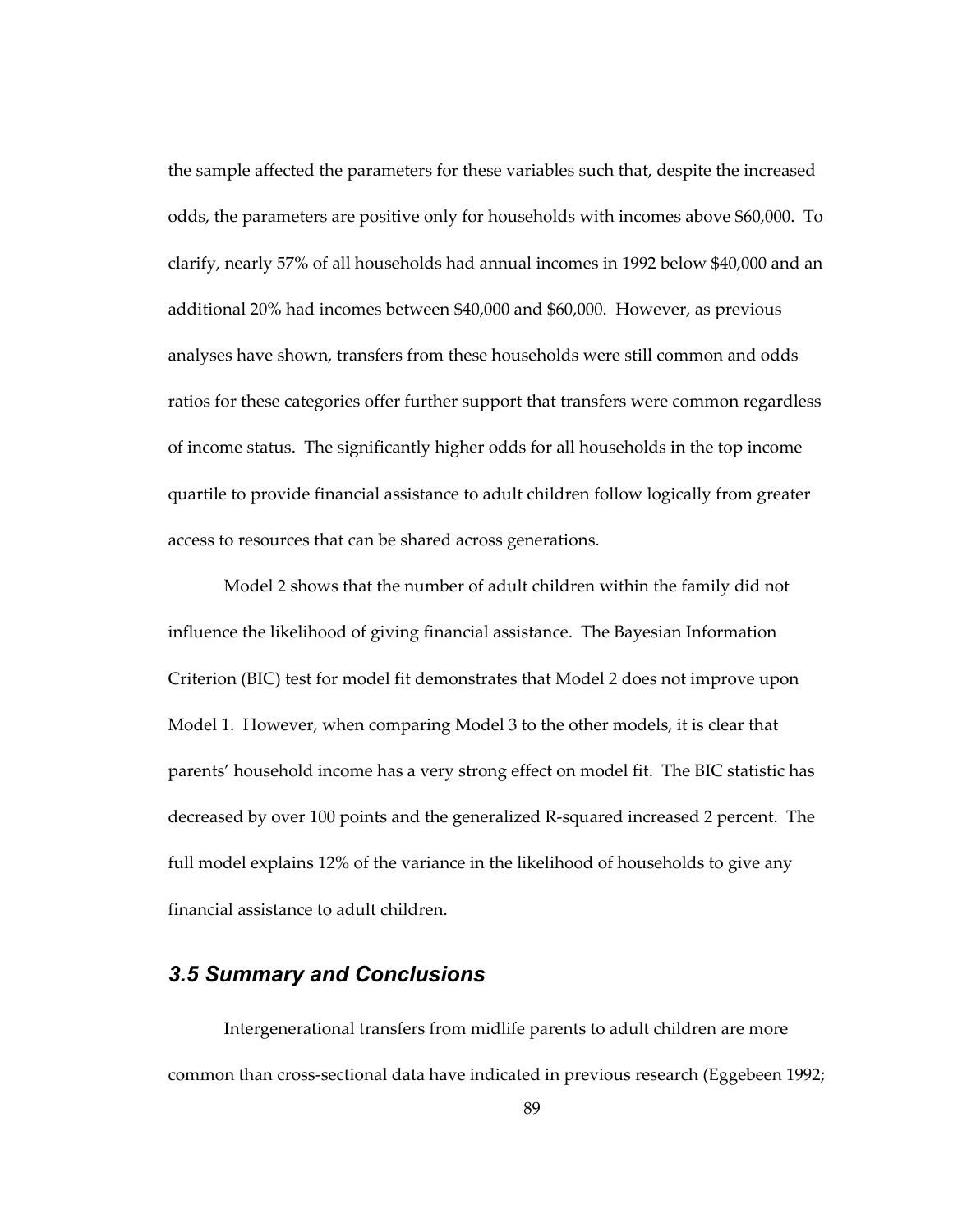Gale and Scholz 1994; Kronebusch and Schlesinger 1994; Pezzin and Schone 1997; Soldo and Hill 1993). Earlier estimates suggested that one-fifth or fewer of households made notable financial transfers to adult children (Cox and Raines 1985; McGarry and Schoeni 1995), several findings reported here refute that claim and demonstrate that more families share resources and many families establish patterns of giving to their adult children.

The percentage of HRS households providing transfers to at least one adult child was 36.1% in 1992, 34.8% in 1994 and 31.5% in 1996. During the last wave, slightly fewer than 25% of households provided financial assistance to adult children (see Table 6). When the repeated measures were combined, over 62% of all households provided financial assistance of \$500 or more at least one time between 1991 and 1998. One potential explanation is that the present research includes *all* adult children. Co-resident adult children had not been previously included in research about intergenerational transfers – perhaps due to the potential confusion about the inherent and nonmeasurable transfer values of housing and food. However, the question in the HRS survey specifies that housing and food should be excluded in determining whether a financial gift or loan of \$500 or more was given in the previous two years (or one year in the 1992 questionnaire).

Of households that gave any financial assistance, the great majority gave \$1,000 or more at each wave. Half of all households gave \$5,000 or more across the seven years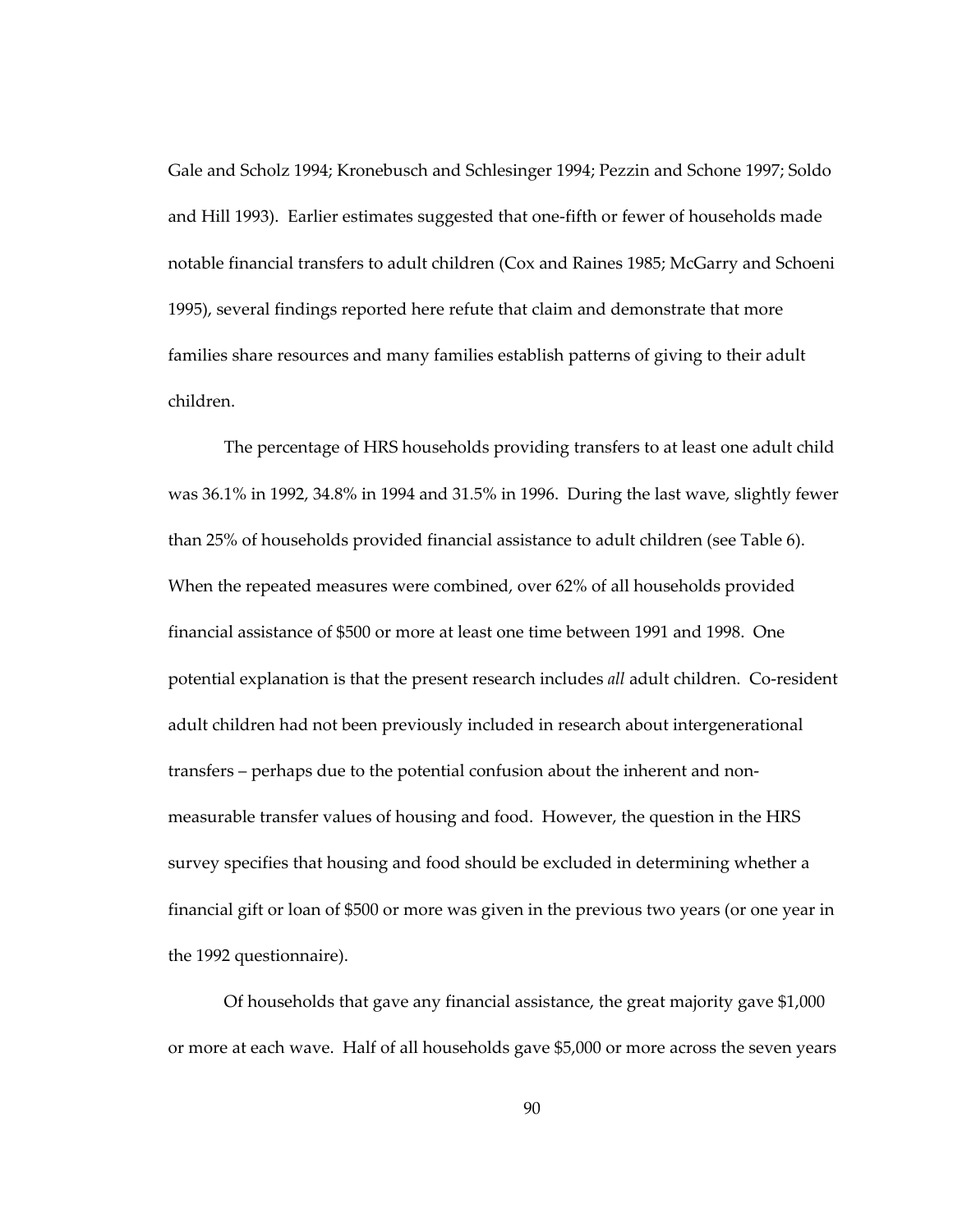studied – usually in the form of multiple transfers over time. Large one-time gifts were less common than one might expect. In fact, the normative behavior was smaller gifts (i.e., below \$2,000) given multiple times or to multiple children. Table 7 indicates that nearly one-fifth of all households gave only one transfer across a seven-year period. However, many more households gave money to more than one child, gave several times to the same child or did both over that time span.

Parents' marital status had a significant effect on the number of transfers made to adult children. Households with continuously-married parents gave more frequently and were more likely to give multiple times than remarried parents despite the fact that remarried parents had more adult children on average (4.5 for remarried parents compared to 3.3 for continuously-married parents, Table 5). While remarried parents had more potential transfer recipients and were generally supportive of adult children through financial assistance, they were less likely to give money to adult children than continuously-married parents. Kinship status as stepchildren of one parent or the other played a role in how money was transferred to adult children, as shown in the next chapter.

91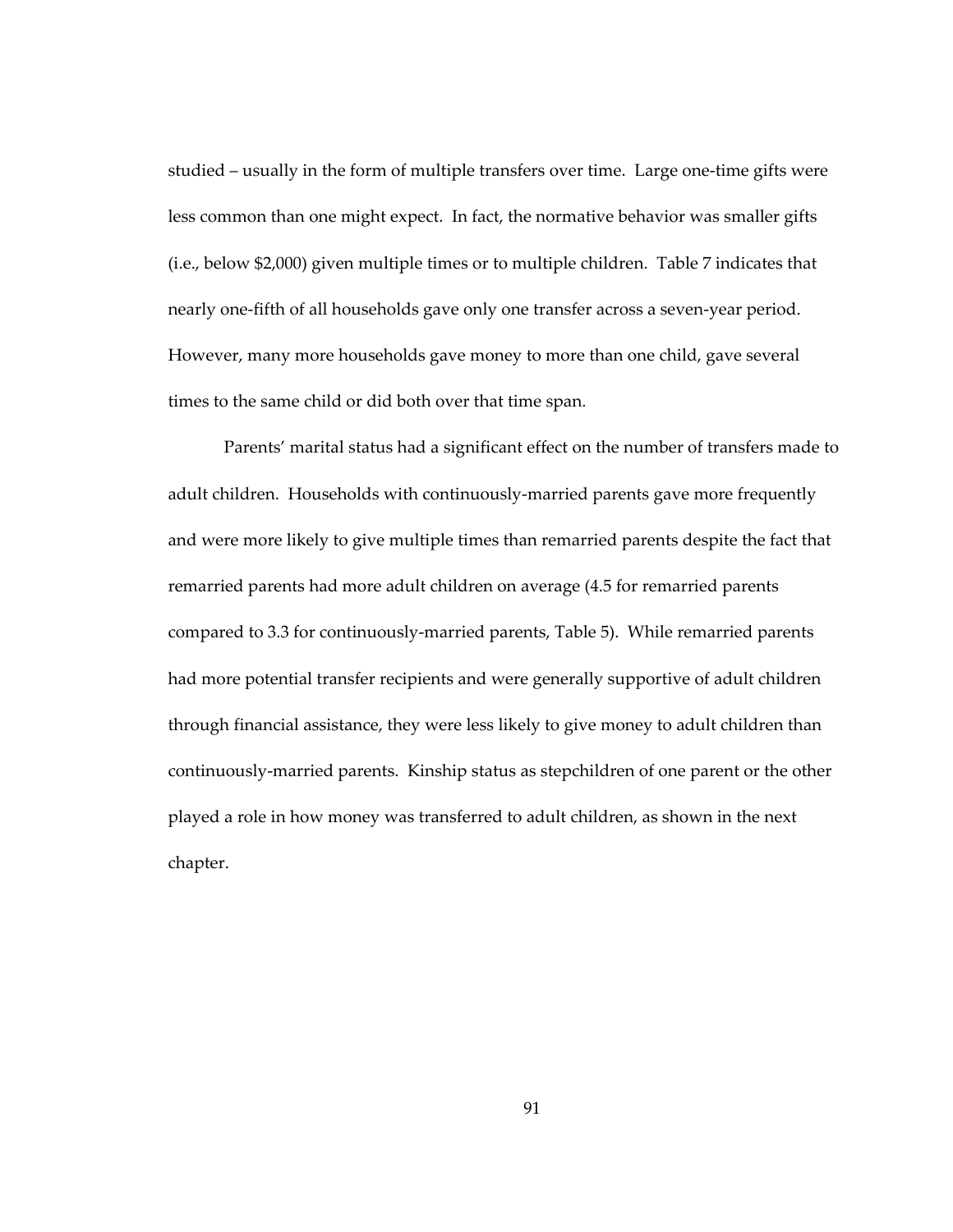## **4. The Inequality of Financial Transfers to Adult Children and Stepchildren**

Financial assistance from midlife parents to adult children is a dynamic transaction determined by intersecting life course trajectories for all involved. In some cases during the children's formative years, parents may have chosen to remarry after divorce or widowhood. Bumpass and colleagues (1990) reported that 42% of divorced parents in 1984 chose to remarry within five years—a decline from the 49% who reported having done so in 1970. The high remarriage rate during this time period caused a sharp increase in the number of stepchildren in the United States (Bumpass et al. 1995). Depending on timing of the remarriage, the structure of blended families could include children of either the father or the mother, children who are the biological progeny of both parents (i.e., those born after the remarriage), or a combination of both (Connidis 2001; Rossi and Rossi 1990). A large majority of separated and divorced women also had children under age 18 when the data was collected for their research. Current estimates indicate that  $30 - 35\%$  of American children will live with a stepparent before turning 18 years old (Bumpass et al. 1995).

The HRS cohort contributed to the significant demographic shifts regarding marriage, divorce and remarriage across the 1970's and 1980's (Hughes and O'Rand 2004). Coinciding with the first wave of HRS interviews in 1992, more than 11% of all children were living with one biological parent and one stepparent according to Cherlin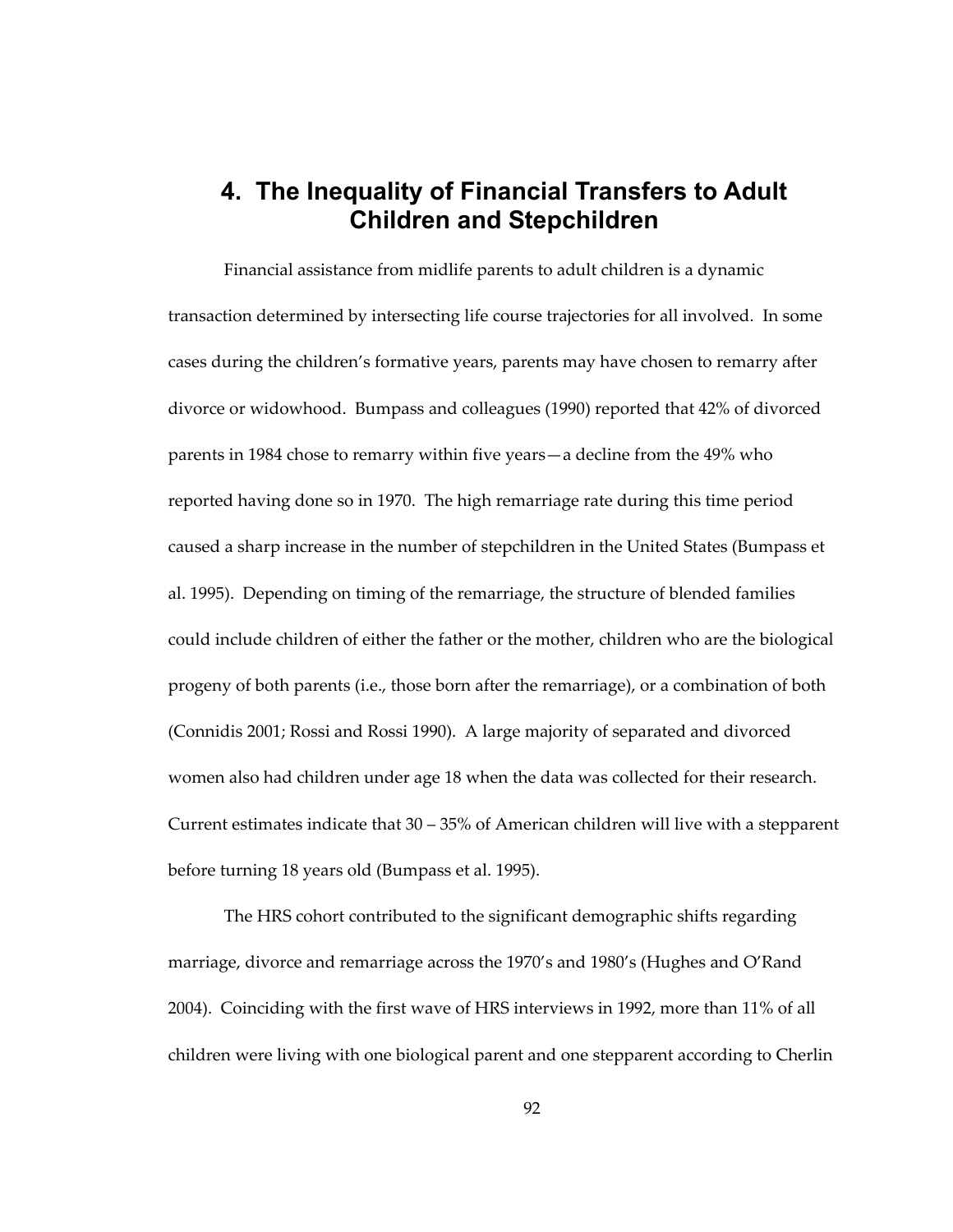and Furstenberg (1994). Additionally, the high remarriage rates during these decades would coincide with the ages of HRS cohort members and consequentially, for those who divorced and remarried, their children from previous relationships were likely to have lived with a stepparent. While not all of the adult stepchildren in the HRS sample necessarily lived with a stepparent, it is reasonable to assume that many of them did, and if so, that many lived with their stepfathers as minors based on legal norms regarding mothers being awarded physical custody of children in divorce cases at the time (Hoffman and Duncan 1988).

Previous research has shown that family structure is an influential factor affecting the likelihood of financial transfers to adult children (Berry, 2001; Furstenberg et al. 1995; Killian 2004; Pezzin and Schone 1997). Researchers who have studied intergenerational transfers have theorized that parents may feel less obligated to assist stepchildren but have only generalized this idea to cover *all* stepchildren without considering any differences between being the mothers' children or the fathers' children (for a review, see Ganong and Coleman 1999). Only one study examining financial transfers to adult stepchildren has differentiated between maternal children and paternal children. Killian (2004) used household-level data to characterize HRS households from the 2000 wave as intact married households with biological children, households with maternal children only, households with paternal children only and households with both maternal and paternal children. He found that while 32.5% of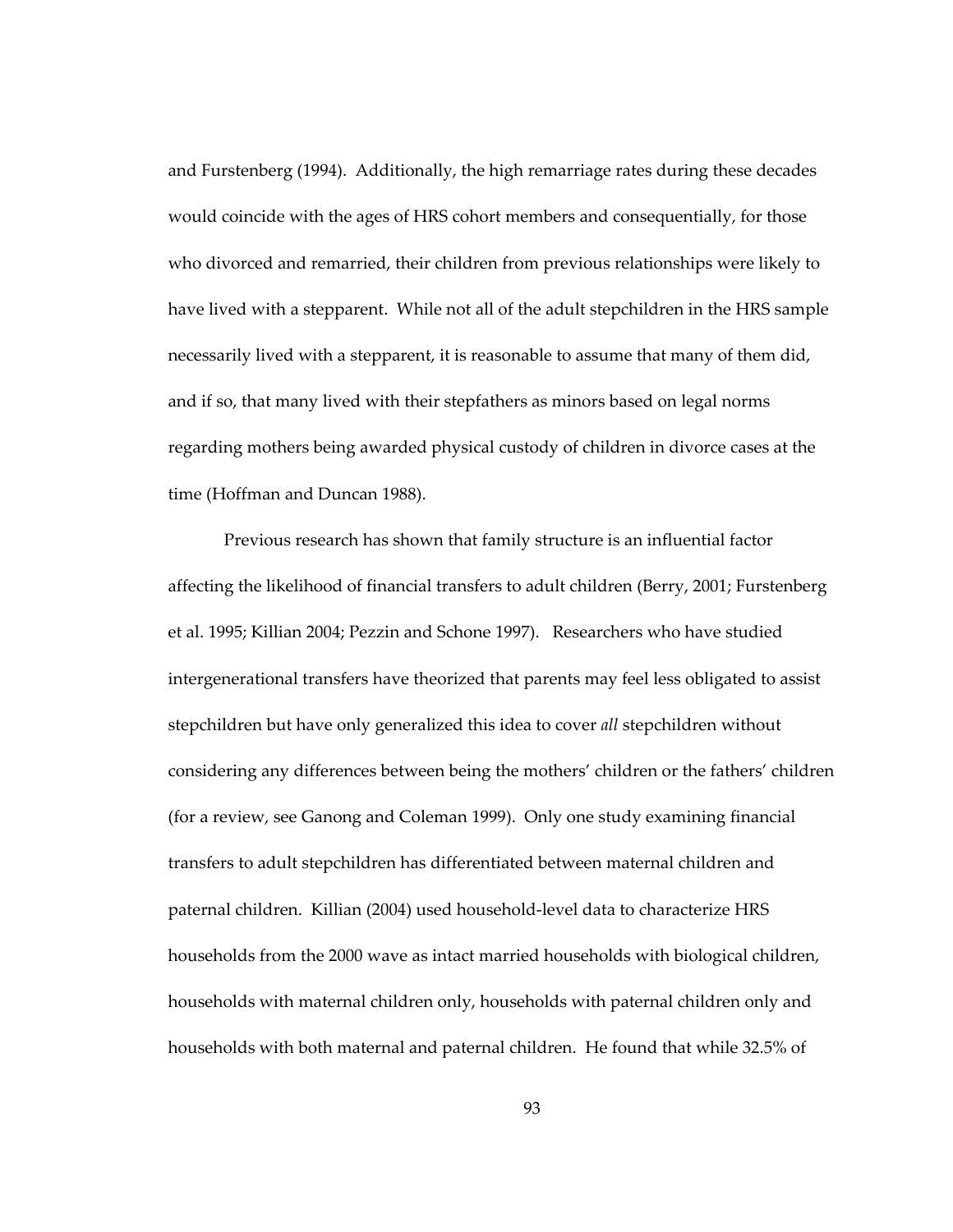intact first-marriage households had made financial transfers to children, the percentages were lower for households with stepchildren. Nearly 31% of households with maternal children only made transfers while 21.4% of households with paternal children only and 11.7% of households with both maternal and paternal children provided financial assistance to nonresident adult children. In other words, all households with paternal children were much less likely to make intergenerational transfers than intact first marriage households while those with maternal children only made a slightly lower percentage of transfers.

No previous research regarding transfers to stepchildren has examined the differential treatment of stepchildren based on whether their biological parent is the mother or the father at the individual level. This chapter examines cross-sectional and longitudinal data to reveal the effects of family structure on the likelihood of transfer receipt among adult children over time – including their relations to the mother/stepmother family respondent and inherently the father/stepfather head of the household. Previous research on the relations between adult children and their divorced biological fathers suggest that fathers are less likely to make financial transfers to adult children (Aquilino 1994). Research by Ganong, Coleman and Mistina (1995) suggests that stepfathers' monetary obligations to minor children and social expectations regarding stepfathers' responsibilities would continue for adult stepchildren, particularly if stepchildren coreside with the mother and stepfather.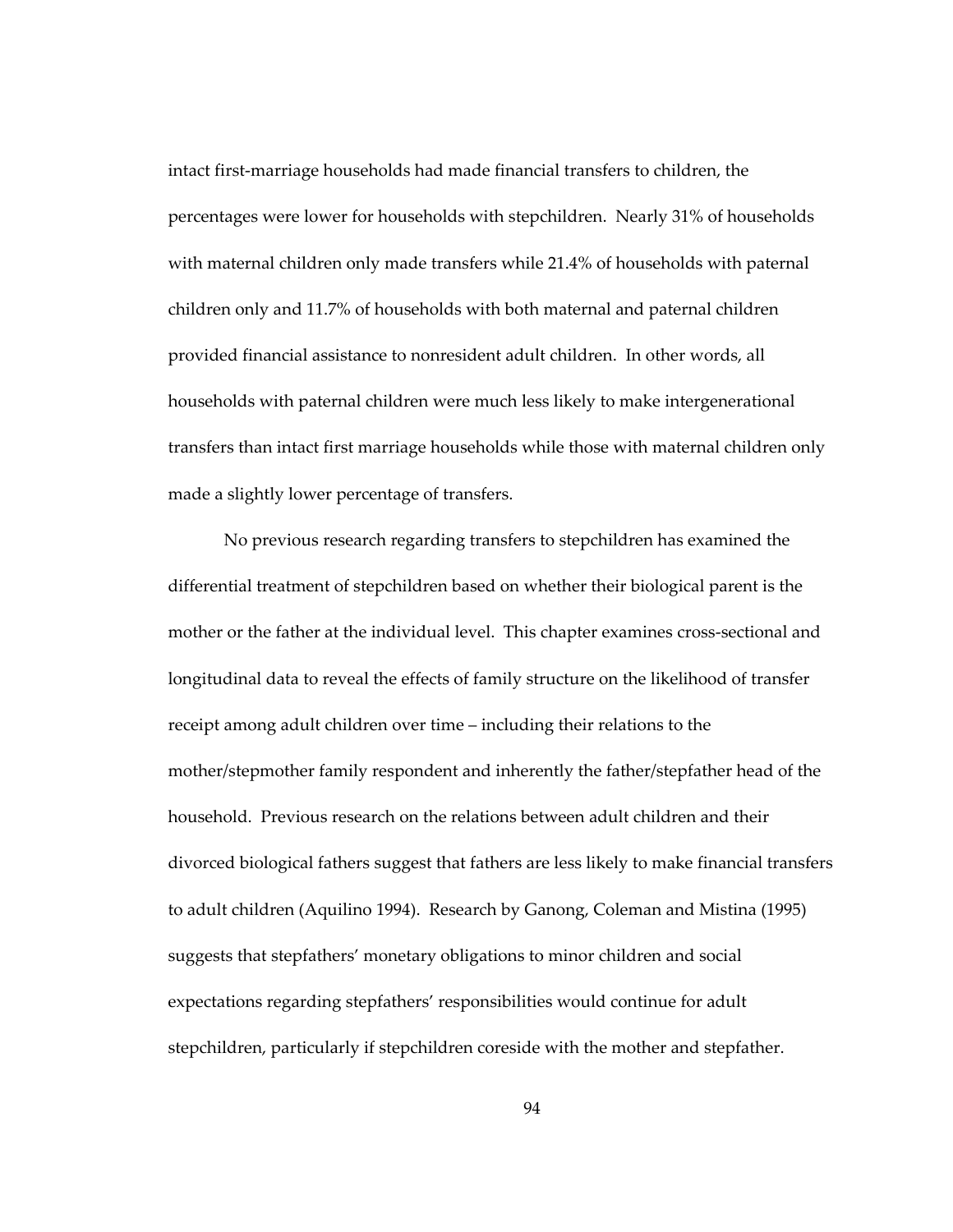# *4.1 Data and Descriptive Analyses*

From 1992 to 1998, information about 16,263 adult children was provided by married "family respondents" who were mothers/stepmothers (i.e., wives who answered the HRS questions for the parents' households about extended kin networks and transfers of space, time, and money). [Less than 100 married fathers answered the "family respondent" questions during the first wave of data collection and were instead responsible for answering questions about the household finances.] In order to properly classify adult children of remarried parents as maternal children/paternal stepchildren or paternal children/maternal stepchildren for this research, HRS households where the father was the initial "family respondent" were excluded from the sample.

Table 8 shows the descriptive statistics for the 15,689 adult children from married/remarried HRS households for whom information was available regarding kinship status, demographic characteristics and transfer information in a minimum of two waves of data. Adult children excluded from the dataset had either been included in only one wave of data collection or had missing values, particularly for family structure variables (e.g.., number of siblings, number of living grandparents). However, over 80% of the adult children remained in the sample for all four waves. Adult children with data in three waves were either lost to follow-up in 1998 or entered the dataset as new adult children in 1994. Many of the 618 adult children who entered the sample in 1994 "aged up" into the sample by passing their eighteenth birthdays between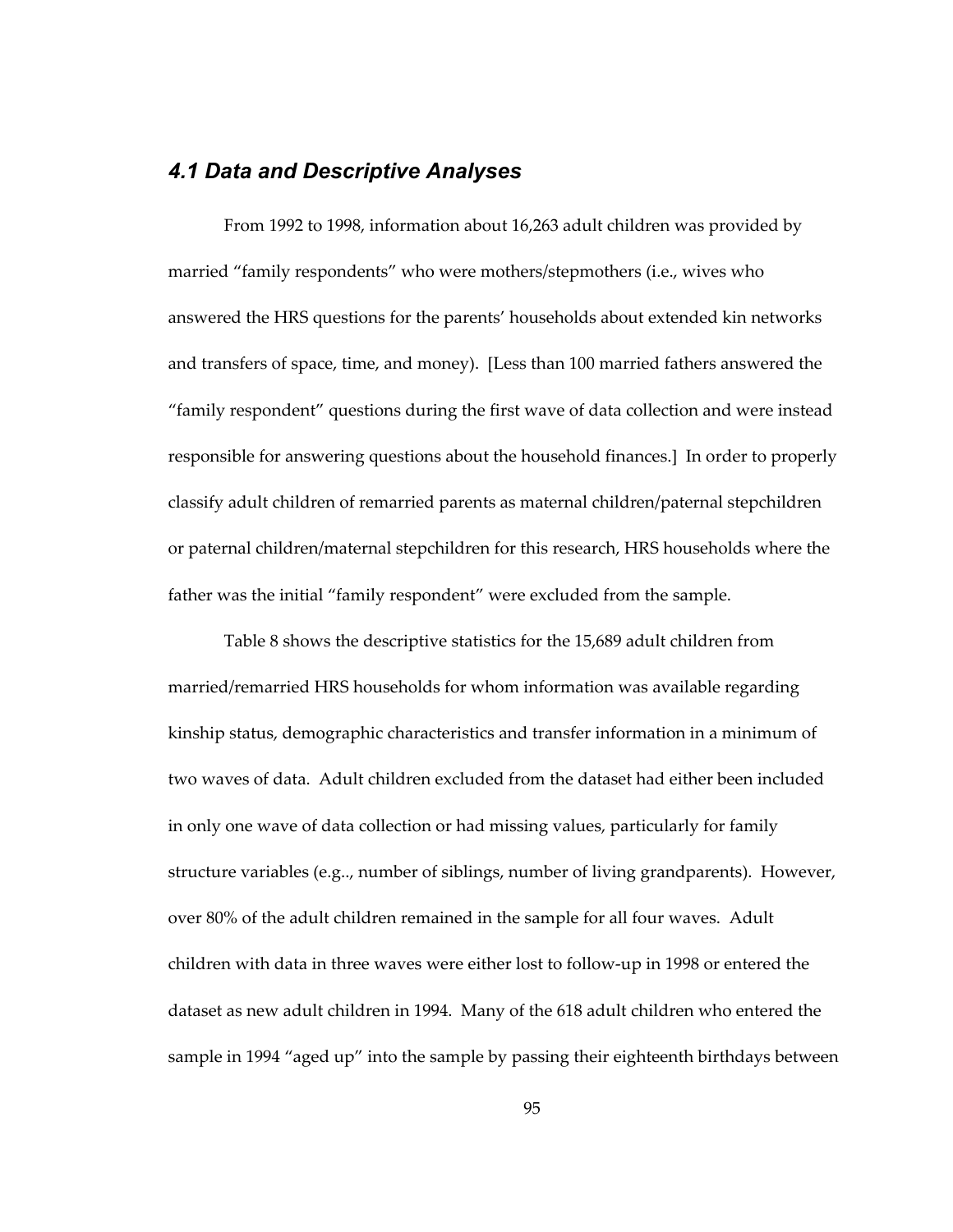## **Table 8: Descriptive Statistics for Adult Children of Married and Remarried Midlife Parents in the HRS**

|                                                                         | <b>All Children</b> | <b>Biological</b><br><b>Children</b> | All Step-<br>children | Mothers'<br><b>Children</b> | <b>Fathers'</b><br><b>Children</b> |
|-------------------------------------------------------------------------|---------------------|--------------------------------------|-----------------------|-----------------------------|------------------------------------|
|                                                                         | $N = 15689$         | $N = 10225$                          | $N = 5470$            | $N = 2718$                  | $N = 2752$                         |
| Men <sup>a</sup>                                                        | 51.2                | 51.5                                 | 50.7                  | 49.7                        | 51.7                               |
| Non-White                                                               | 17.8                | 17.2                                 | 18.9                  | 19.1                        | 18.7                               |
| Hispanic                                                                | 9.6                 | 11.1                                 | $6.6***$              | 7.1                         | 6.2                                |
| 30 and older at initial entry                                           | 49.4                | 46.3                                 | 55.9***               | 56.8                        | 54.9                               |
| Average age (s.e.)                                                      |                     |                                      |                       |                             |                                    |
| in 1992 <sup>b</sup>                                                    | 29.6 (0.05)         | 29.1 (0.06)                          | $30.7***(0.08)$       | 30.8(0.12)                  | 30.6(0.13)                         |
| in $1994^\circ$                                                         | 31.3(0.05)          | 30.7(0.06)                           | $32.5***(0.09)$       | 32.5(0.12)                  | 32.4 (0.13)                        |
| in 1996 <sup>d</sup>                                                    | 33.1(0.05)          | 32.4(0.06)                           | $34.3***(0.09)$       | 34.3 (0.12)                 | 34.4 (0.12)                        |
| in 1998 <sup>e</sup>                                                    | 35.0 (0.05)         | 34.4 (0.06)                          | $36.3***(0.09)$       | 36.2(0.13)                  | 36.4 (0.13)                        |
| Mean years of education                                                 | 13.3(0.02)          | 13.6 (0.02)                          | $12.8***(0.03)$       | 12.8(0.04)                  | $12.9$ $(0.04)$                    |
| Attended school between 1992 and<br>1998                                | 18.2                | 20.9                                 | $13.1***$             | 14.0                        | $12.2+$                            |
| Married before 1998                                                     | 69.5                | 69.5                                 | 69.3                  | 71.0                        | 67.61                              |
| Ever coresided 1992 -1998                                               | 21.2                | 28.1                                 | $8.2***$              | 12.1                        | $4.3***$                           |
| Returned to parents' home after living<br>independently                 | 7.5                 | 9.1                                  | $4.3***$              | 5.7                         | $2.8**$                            |
| Mean number of siblings                                                 | 3.7(0.02)           | 3.2(0.02)                            | $4.6***(0.03)$        | 4.6(0.05)                   | 4.6(0.05)                          |
| Received 1 or more transfers during<br>period                           | 36.2                | 41.5                                 | 26.2***               | 30.2                        | 22.3***                            |
| 1 transfer                                                              | 18.4                | 20.5                                 | $14.3***$             | 16.2                        | $12.8**$                           |
| 2 transfers                                                             | 10.4                | 12.1                                 | $7.0***$              | 8.7                         | $5.6***$                           |
| 3 transfers                                                             | 5.3                 | 6.3                                  | $3.1***$              | 4.0                         | $2.7***$                           |
| 4 transfers                                                             | 2.1                 | 2.6                                  | $1.1***$              | 1.2                         | 1.1                                |
| Mean amount received overall<br>(logged)                                | 8.00(0.02)          | 8.10(0.02)                           | $7.76***$ (0.03)      | 7.79(0.04)                  | 7.71(0.05)                         |
| Mean amount received overall (in<br>2005 \$)                            | 3,572               | 3,947                                | 2,810***              | 2,906                       | 2,684                              |
| all numbers are percentages unless otherwise<br>noted<br>$b_n = 14,688$ |                     |                                      |                       |                             |                                    |

 $c_{n}$  = 15,306

 $n = 14,793$ 

 $^{\circ}$ n = 13,880

various t-tests for between-group differences were significant, as noted †p<.05 \*p<.01 \*\*p<.001 \*\*\*p<.0001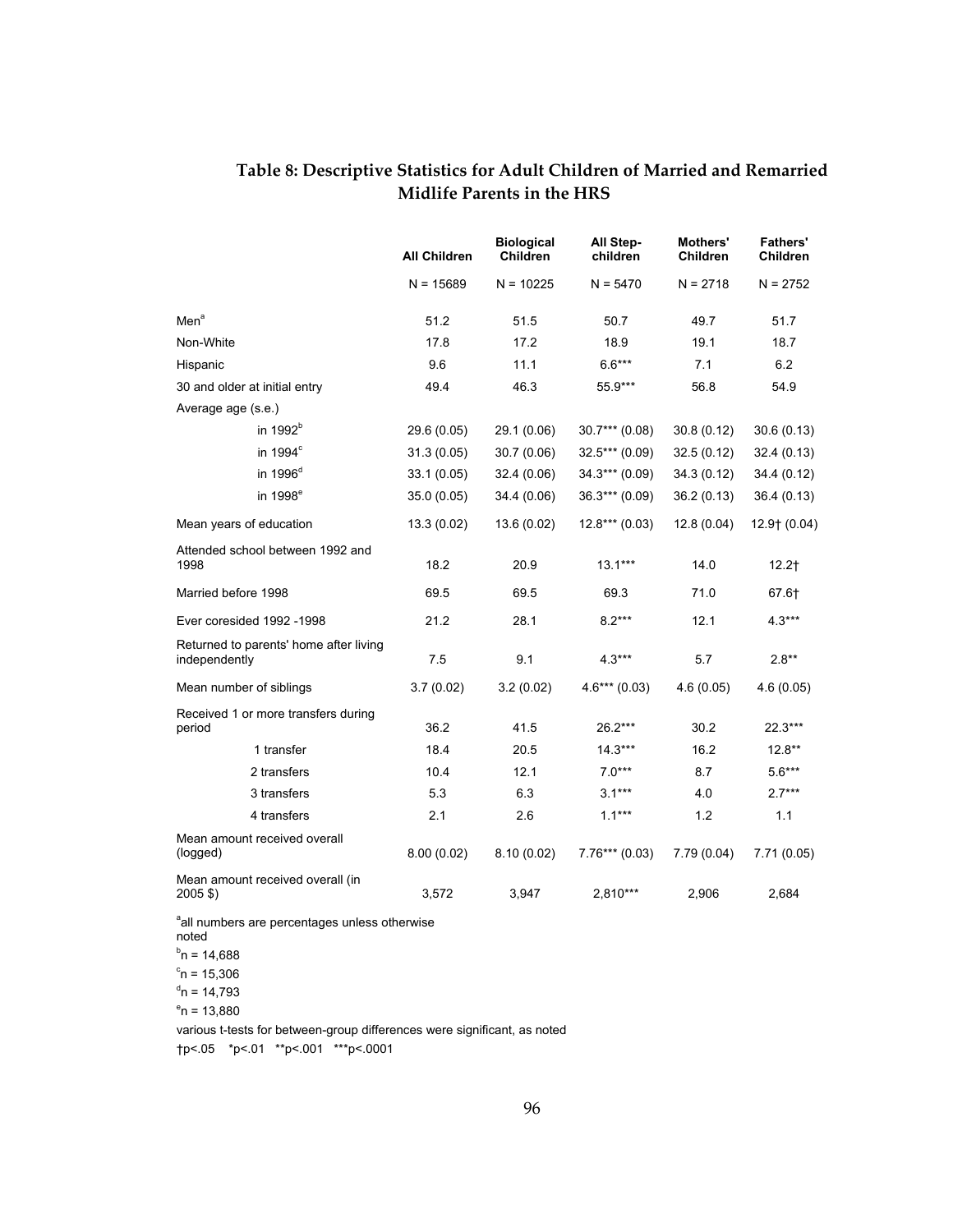Waves 1 and 2. For 1540 individuals (9.8% of the sample), data are available for only two waves. Primarily, these individuals were lost to follow-up after Wave 2 but a small percentage entered the dataset as adults in Wave 3.

Comparisons of those lost to follow-up to the full sample at later waves indicated that lost adult children were more likely to be older, of minority status, and had received a smaller percentage of financial transfers than those who remained in the sample. However, there were no evident differences by kinship status. It should be noted that some family respondents' marital statuses changed via widowhood or divorce in later waves. When possible, adult children were retained in the sample since their kinship statuses did not change. However, some of these individuals were lost to follow-up because the parents discontinued participation in the HRS.

In 1992, the median length of remarried parents' current marriages was 16.6 years, indicating that family structures were primarily stable once the parent remarried and that many of the adult children became stepchildren as youngsters or adolescents. Also, three-quarters of remarriages occurred after a divorce. Fewer stepfamily structures were the result of widowhood and remarriage. Adult children were assigned kinship statuses as either biological children, maternal children/paternal stepchildren, or paternal children/maternal stepchildren based on the family respondents' first identification of each child's relation to her and to her spouse. Each household also counted the number of living parents (i.e., the eldest kin) at each wave of data collection.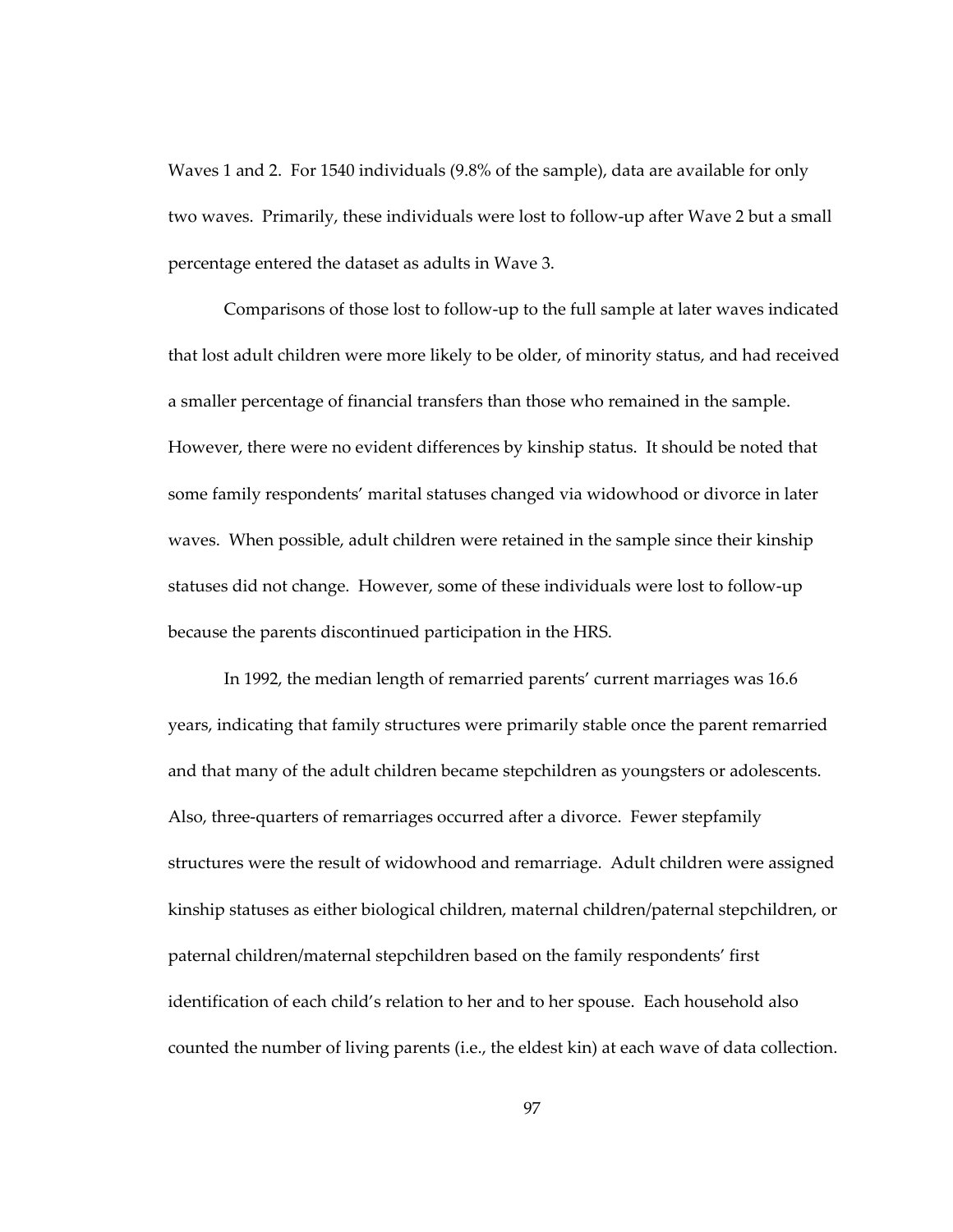This variable was included in this study to characterize the verticalizationof the midlife adults' family structures.

#### **4.1.1 Characteristics of Adult Children and Stepchildren in the HRS**

The full sample of adult children ranged from 18 to 53 years in age. The average age for the sample was 29.6 years in 1992. For the analyses conducted in this chapter, all groups were divided into three age categories: college-age (18 – 23), under-30 (24 – 29), and 30 and older. This category structure was assigned based on presumed normative, age-related life course transitions that are likely to occur for younger adult children/stepchildren in particular. On the other hand, those who entered the sample at age 30 or older were more likely to have completed the major milestones associated with the transition-dense period of young adulthood (e.g., post-secondary education, establishing a separate residence, marriage). Education values ranged from 2 to 17 years where 17 represented postgraduate education.

The majority (65.2%) of the sample were the biological children of both parents. The remaining individuals were biologically related to only one of the two parents and were stepchildren to the other parent. A nearly equivalent number were biologically related to only the mother or related to only the father – 2718 were maternal children/paternal stepchildren compared to 2752 who were paternal children/maternal stepchildren. Table 8 identifies key demographic and life course statuses of the adult children by kinship status. T-tests were completed for each characteristic to determine if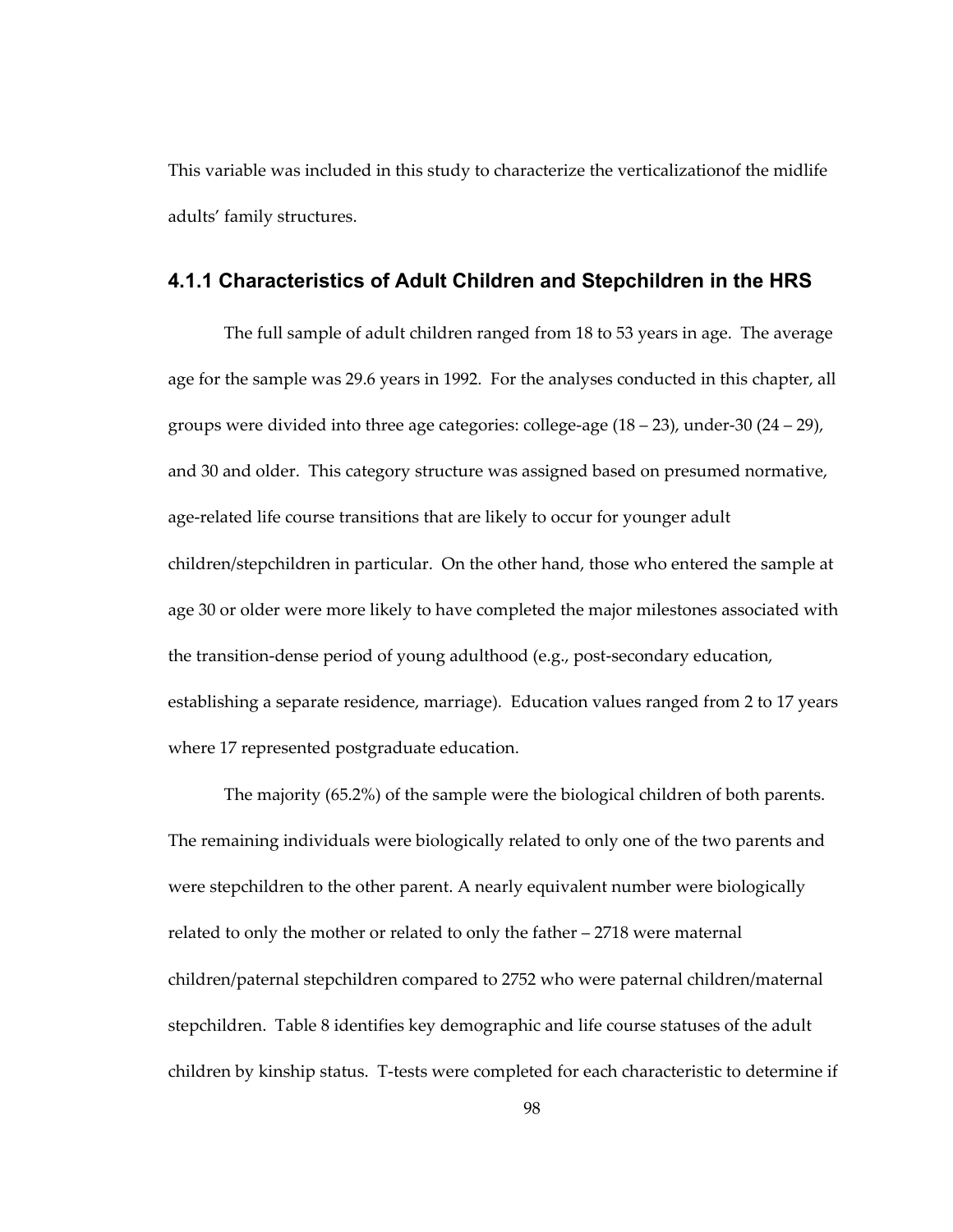there were any significant differences between kinship statuses. Statistically significant results of the t-tests are indicated in Table 8.

A substantial number of adult children in the sample – over 36% – received financial assistance, regardless of family structure. To explore this further, the subsample of all biological children was compared to the subsample of all adult stepchildren (columns 2 and 3). This table provides the first indication that adult stepchildren were treated differently when it came to financial assistance from their parents/stepparents. Receipt of one or more financial transfers from 1992 to 1998 differed significantly between groups such that stepchildren were significantly less likely to receive financial assistance compared to biological children. While 41.5% of biological children received financial gifts of \$500 or more, only 26.2% of stepchildren received similar assistance.

There were no significant differences between groups in relation to gender. Stepchildren were significantly more likely to be non-White but less likely to be Hispanic. This was likely correlated with the fact that Hispanic marriages are significantly less likely to end in divorce and Hispanics are less likely to remarry than non-Hispanics (Bumpass et al. 1990; Sweet and Bumpass 1987). Stepchildren were significantly older than their counterparts as the average age of stepchildren was nearly two years higher than the average age of biological children at each wave. However, as will be shown in the logistic regression analyses reported below, the adult child's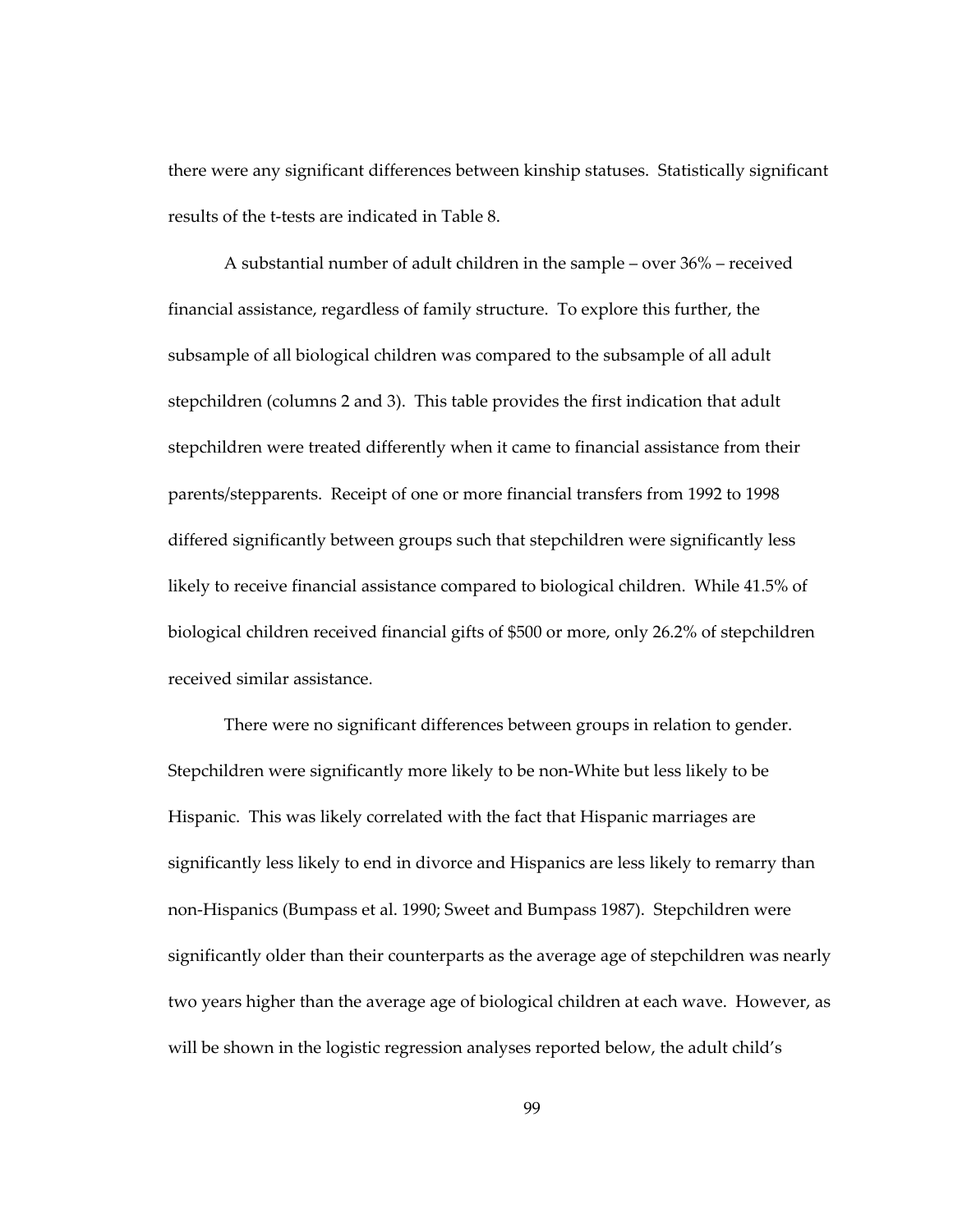kinship status as a stepchild did not moderate the significant effects of many other characteristics, including age, on the likelihood of receiving a financial transfer from parents. In other words, if remarriages accounted for the age differences between stepchildren and biological children, one would expect the effects of age to become insignificant or to be much less influential in predicting transfer receipt once kinship status is included in the model but this did not occur.

On average, stepchildren had significantly less education than biological children (12.8 vs. 13.6 years). Even though stepchildren would have had more time to acquire more education since a higher percentage of them had passed the normative ages for post-secondary education, their education levels were lower. This was also reflected in the significantly lower percentage of stepchildren who were reported to have attended school during the data collection period covered here. While 20.9% of biological children were still in or returned to school at some point between 1992 and 1998, only 13.1% of stepchildren were in school during that timeframe.

The percentage of biological children who coresided with parents at least once between 1992 and 1998 was nearly 350% greater than that for stepchildren. It is also apparent that stepchildren were more likely to come from larger families as the mean number of siblings for stepchildren was 4.6 compared to 3.2 siblings for biological children. The construction of a second nuclear family typically brought together two parents with children from previous relationships and depending on the life course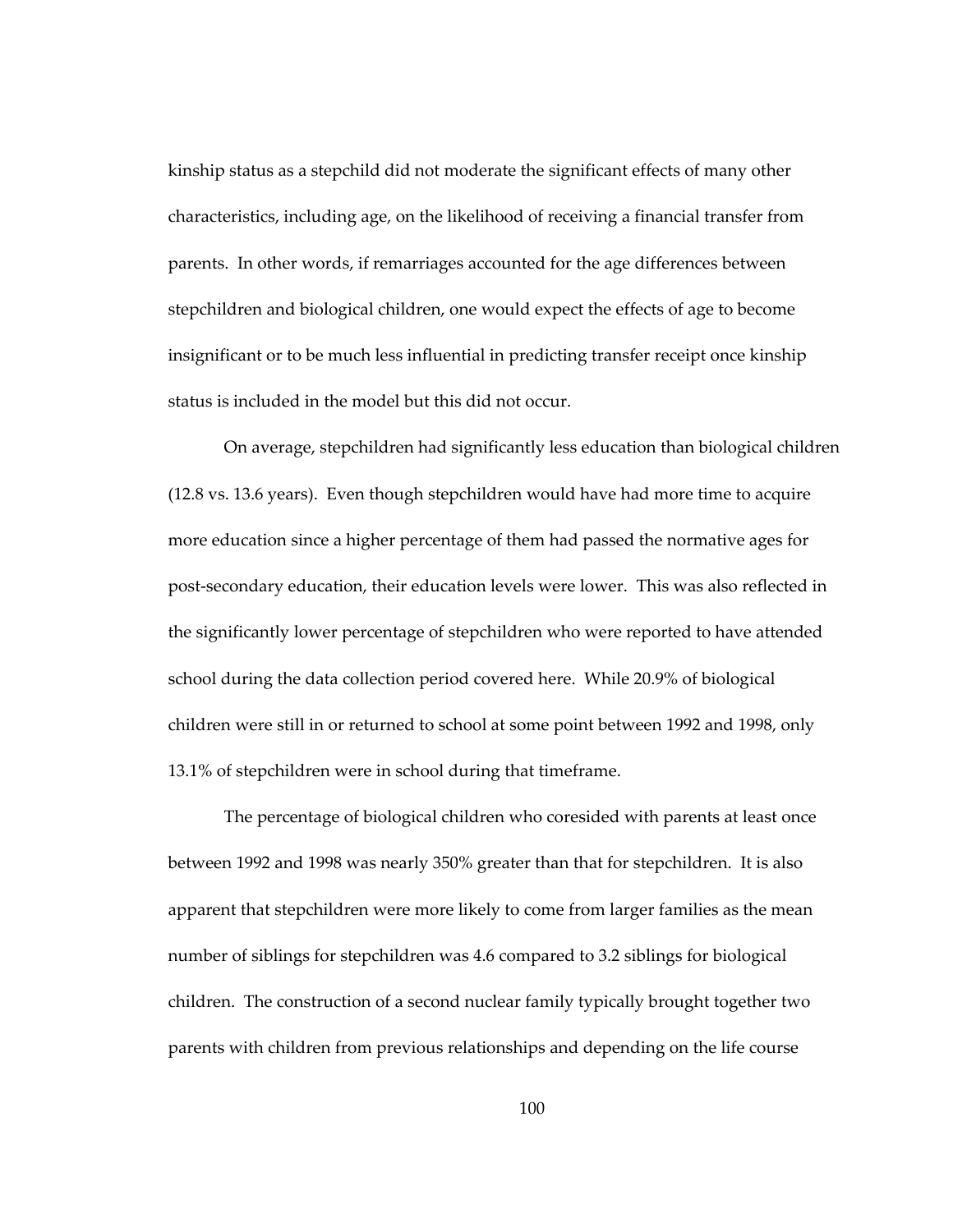timing of the remarriage for the parents, a bi-nuclear family may have also included additional biological children (Ahrons 1994). Marital histories and the growth of stepfamilies in recent decades may help explain some of the significant differences in ages between stepchildren and biological children if some of the younger adult children in the sample were products of second (or later) marriages. [Figures 2 – 5 present four hypothetical scenarios of kinship structures and coresidence.]

As noted above, biological children and stepchildren differed significantly in terms of the percentages of adult children who received any financial assistance from their parents (i.e., one or more transfers of \$500 or more). Figure 6 shows that this was true for the number of each group who received multiple transfers as well. While 326 of all adult children received four reported transfers between 1992 and 1998, only 56 of those recipients were stepchildren. Nearly four times as many biological children received three transfers as stepchildren (644 individuals compared to 170). Of those who received two transfers, only 23.6% of them were stepchildren. In other words, relatively few stepchildren were transfer recipients, but comparatively, even fewer were recipients of multiple financial transfers from their parents over time. Only 23% of all multiple-transfer recipients were stepchildren. Transfer pattern differences between biological children and stepchildren as well as stepchildren by relation to parents are illustrated in Figure 6.

101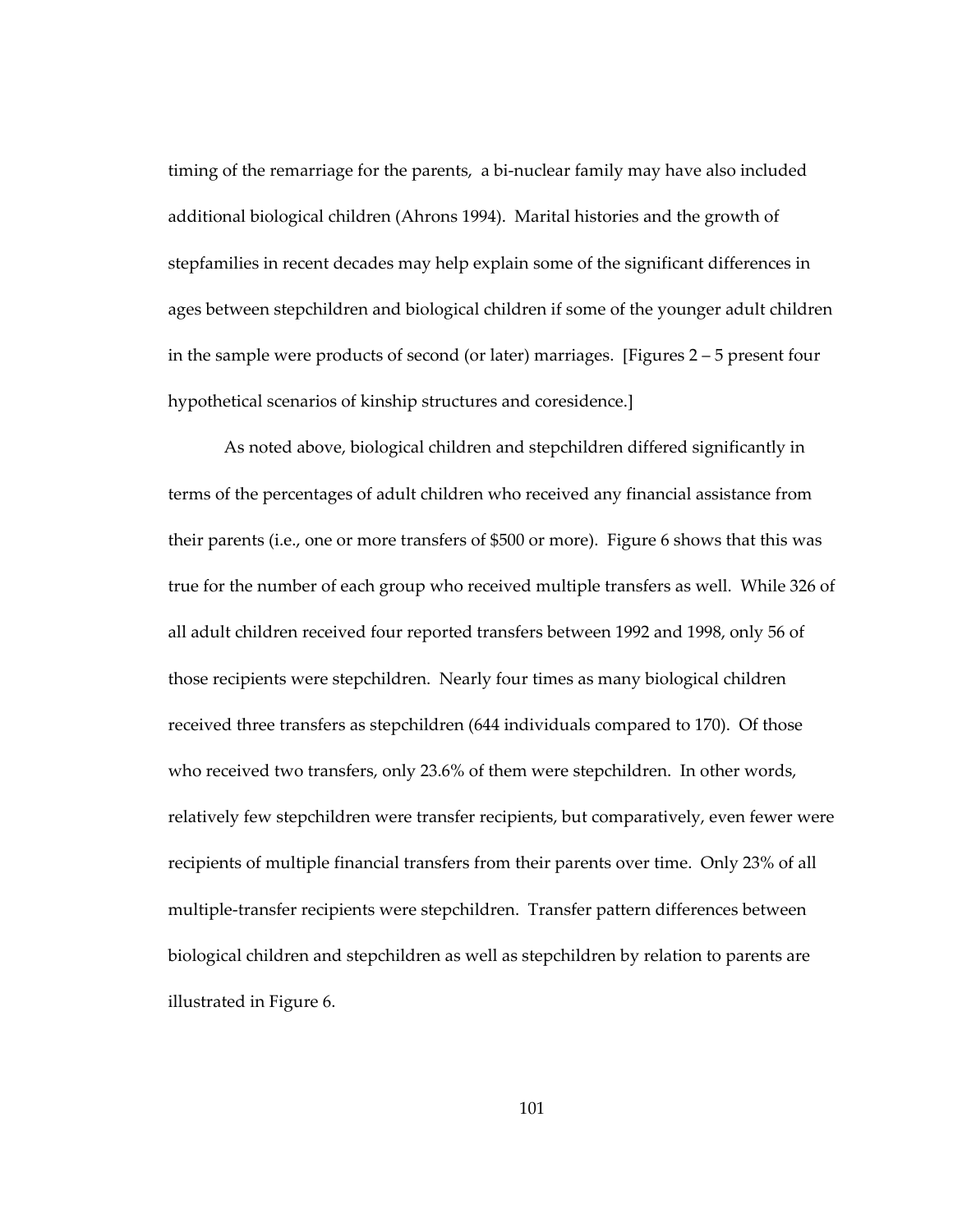

**Figure 2: Hypothetical Scenario of Inteact-Marriage Household with Biological Children**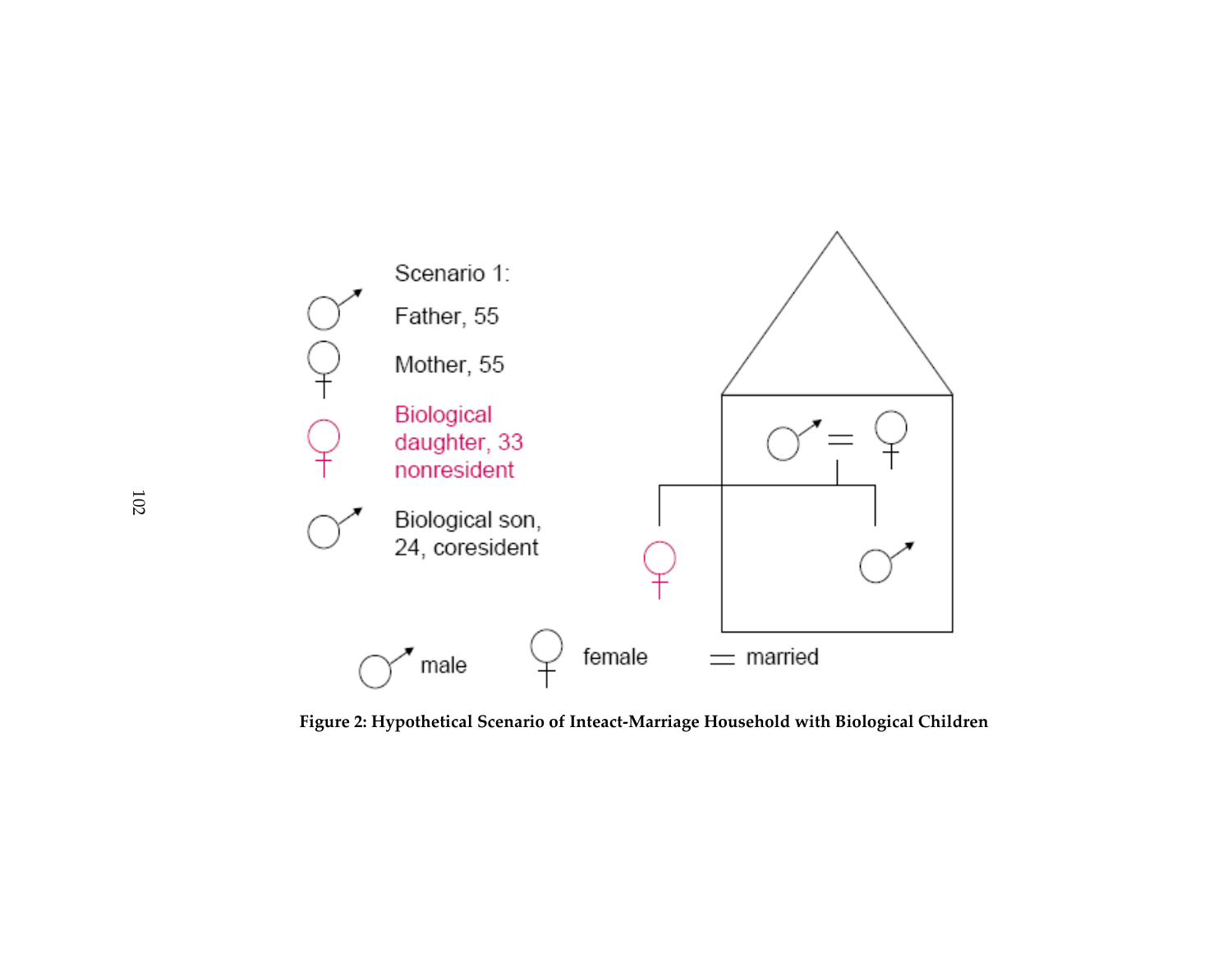

**Figure 3: Hypothetical Scenario of Household with Paternal Stepchildren**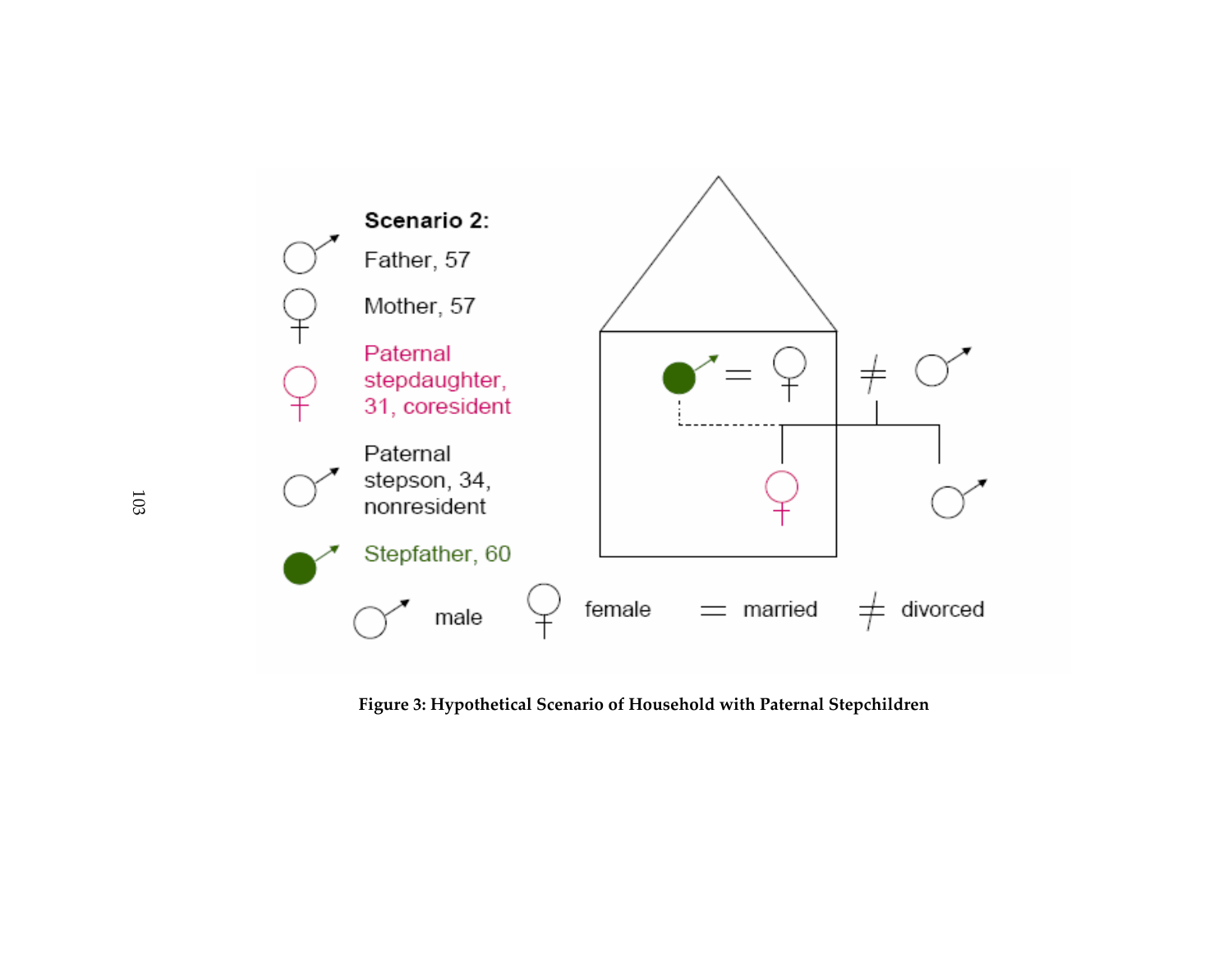

**Figure 4: Hypothetical Scenario with Maternal Stepchildren**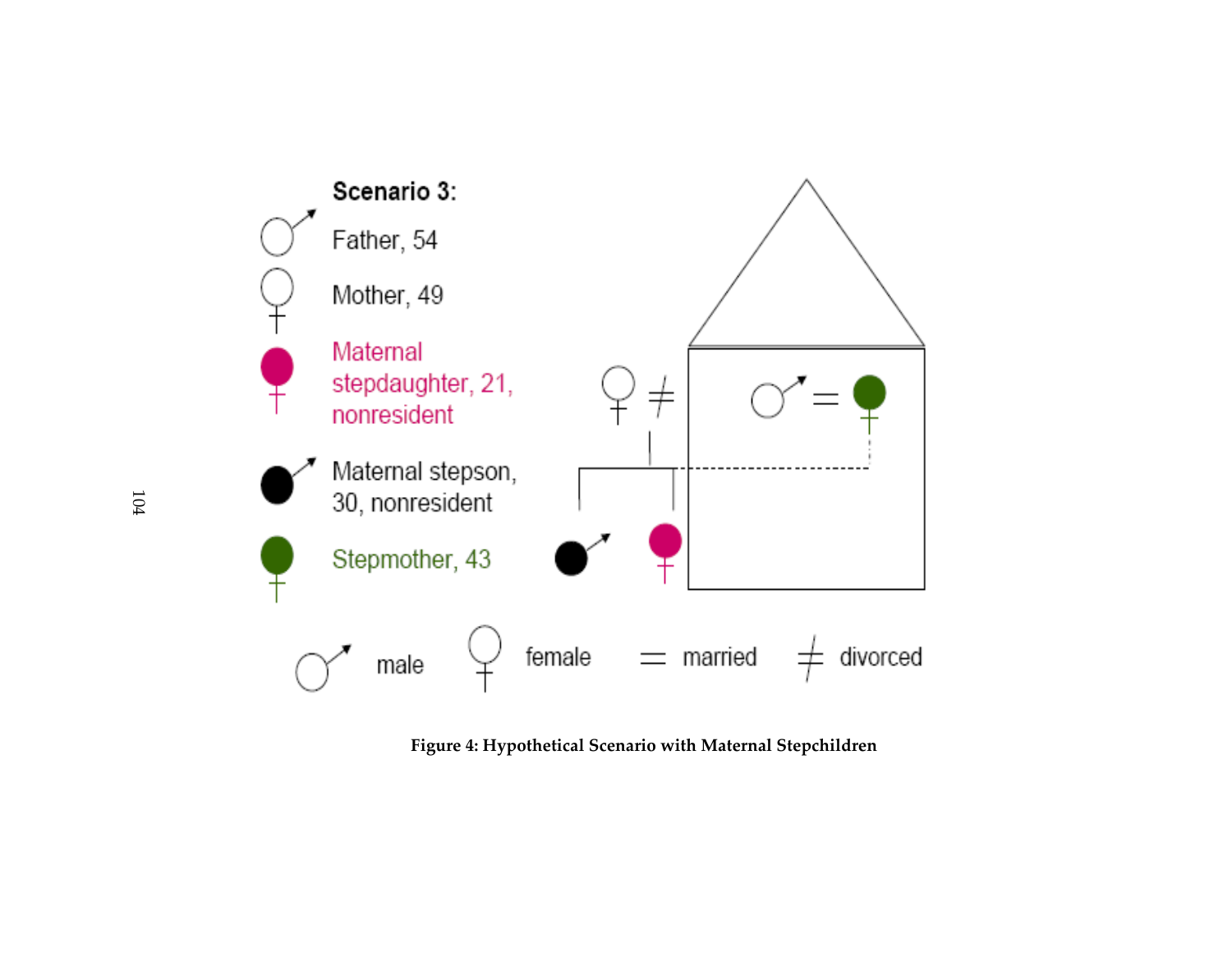

**Figure 5: Hypothetical Scenario of a Remarried Household with Paternal and Maternal Stepchildren**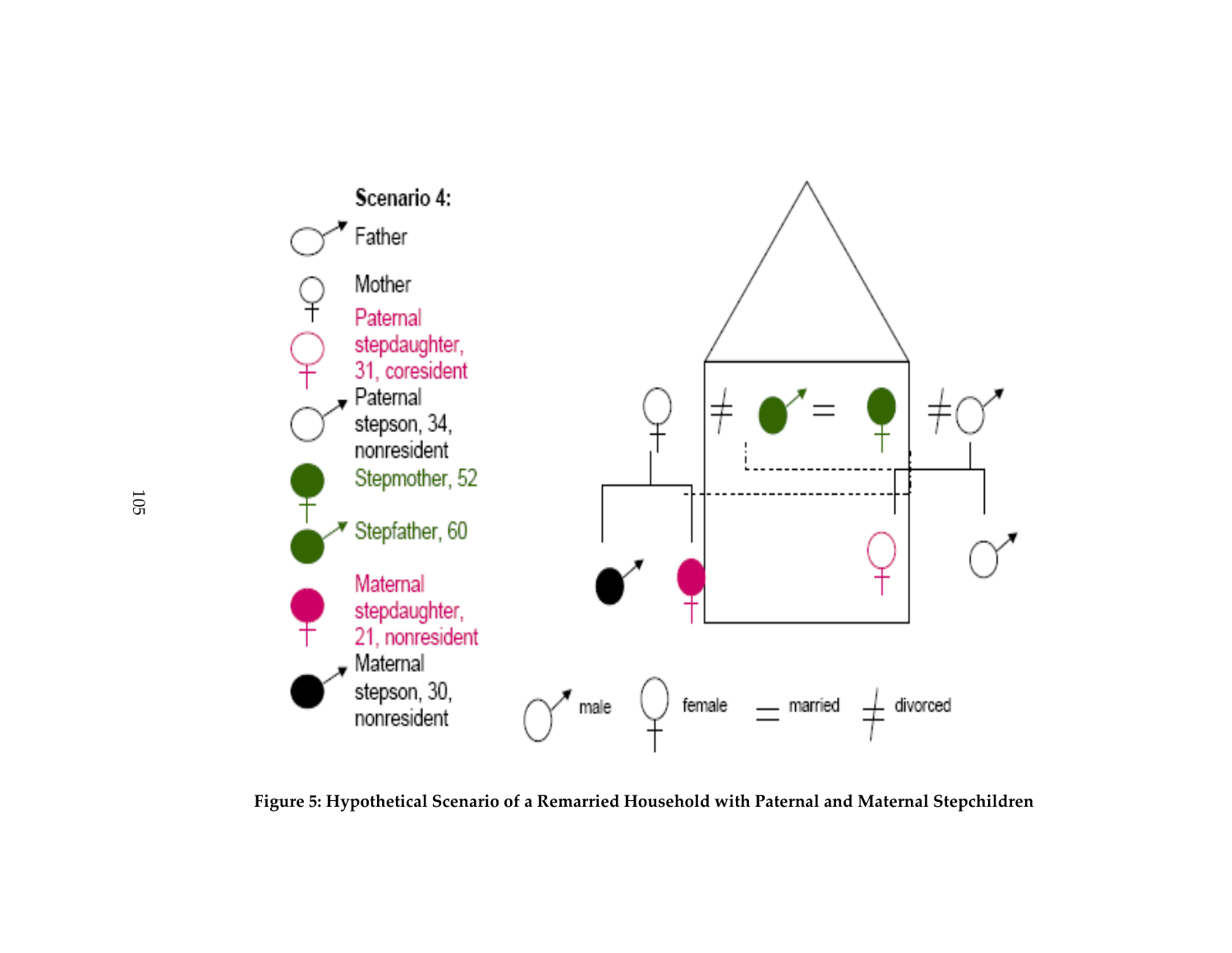

**Figure 6: Percentage of Adult Children Who Received Transfers by Kinship Status Between 1992 and 1998**

106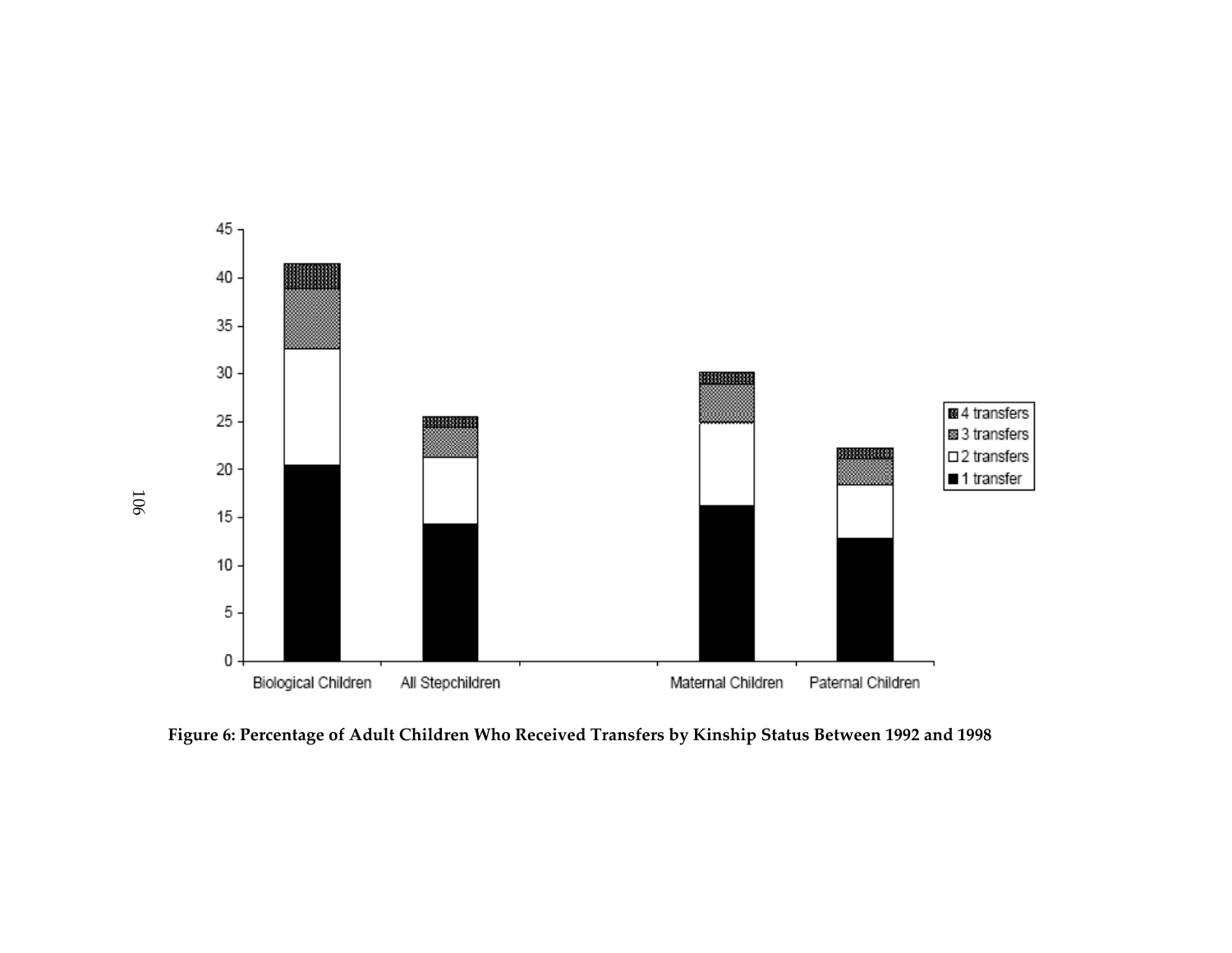Stepchildren also received less money on average when compared to the financial amounts that biological children received (see Table 8). The average logged amount of transfers received was 7.76 for stepchildren compared to 8.10 for children related to both parents. Over all transfers, stepchildren received over \$1000 less on average than their counterparts. Another factor that illustrates this point is the maximum amount given to certain biological children or stepchildren in the sample. Each of the five highest amounts given to biological children was higher than the most money any stepchild received. The five highest values for children ranged from \$161,750 to \$324,700. On the other hand, the five highest values for stepchildren ranged from \$83,870 to \$138,990.

One interpretation of this pattern is that the number of children in this sample masks the number of children who were born *after* the remarriage. Since the majority of biological children came from intact families, there was no clear evidence that biological children within families with both stepchildren and biological children received comparably more money than their half-brothers or half-sisters. Instead, the extreme values data was more likely to reflect differences between intact families and remarriedparent families generally. To counter this interpretation, t-tests were conducted for the subsample of 823 children born to both parents who had remarried before 1992 (i.e., the parent confirmed that the length of their second marriage exceeded the age of at least one child). While a larger percentage of them received at least one transfer compared to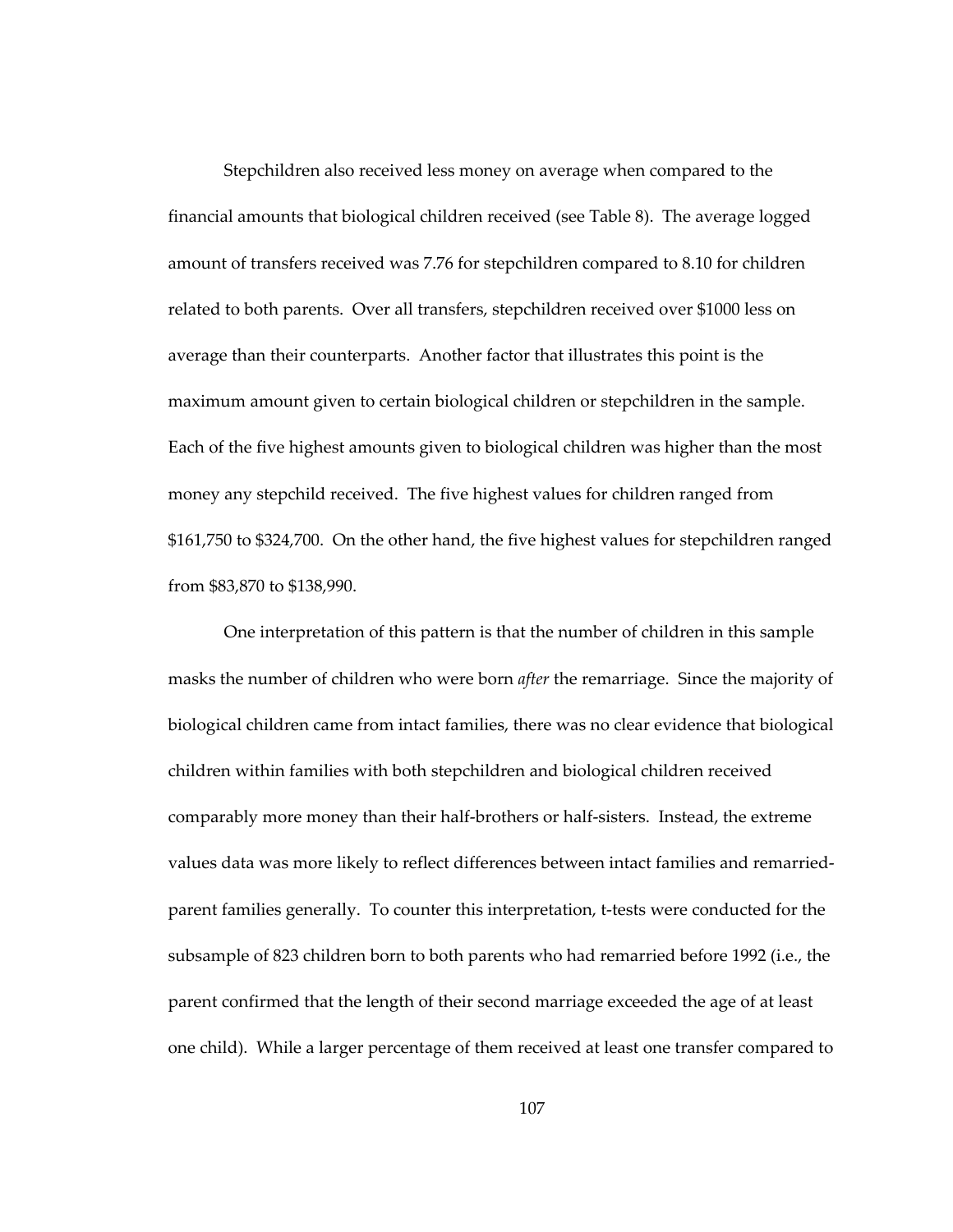the full sample of biological children, the average financial amount received remained the same (analyses not shown). Therefore, a preliminary analysis of families with both biological children and stepchildren indicates that the sample described in Table 8 represents well the differences between biological children and stepchildren in relation to family structures and intergenerational transfers. The matter of transfers within families is explored further using multilevel models below.

# **4.1.2 Maternal Children/Paternal Stepchildren and Paternal Children/ Maternal Stepchildren**

Comparisons of stepchildren based on their relation to either their respective mothers or fathers revealed interesting differences as well (columns 4 and 5 of Table 8). Paternal children/maternal stepchildren were significantly less likely to receive financial transfers than maternal children/paternal stepchildren. Twenty-one percent of the paternal children/maternal stepchildren received at least one financial transfer over four waves of data collection while nearly 30% of the maternal children/paternal stepchildren received financial transfers from HRS respondents in that same timeframe. This implies that remarried fathers were more likely to provide financial assistance to their stepchildren than to their adult biological children. [Another possible explanation for this finding is was that if fathers provided financial gifts to their own children, they did not inform their wives – the family respondents who reported transfers during data collection; however, this potential explanation could not be explored because married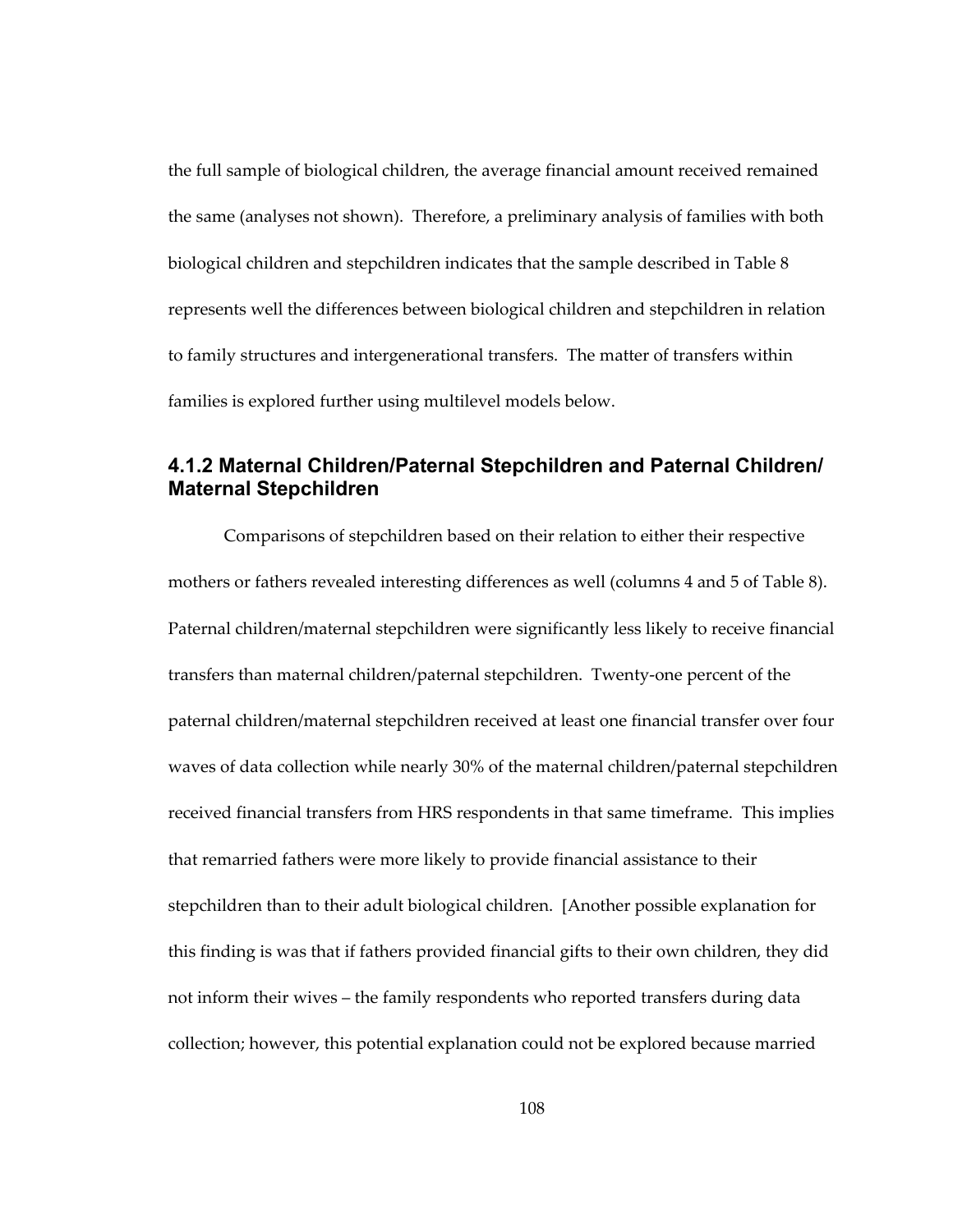fathers were not asked separately about financial transfers to children.] The significant differences regarding transfers received by stepchildren remained for multiple transfers over time with the exception of those few stepchildren on either side who received financial transfers consistently over time (i.e., transfers were repeated at each wave for 56 stepchildren in all – 28 for each kinship structure). The disparity for financial transfers existed despite the fact that there were no significant differences between paternal children/maternal stepchildren and maternal children/paternal stepchildren in terms of gender, race, ethnicity or age.

Adult paternal children/maternal stepchildren were three times less likely to have coresided than adult maternal children/paternal stepchildren. This could be an echo of the custody arrangements regarding minors in which physical custody of young children was most often awarded to the mother (Cherlin and Furstenberg 1994; Hoffman and Duncan 1988). Coresiding adult stepchildren were very simply more likely to have stayed with the original custodial parent and family. Subsequently, 12.3% of the maternal children/paternal stepchildren coresided with the mother and stepfather, and 4.1% of the paternal children/maternal stepchildren coresided with the father and stepmother within the four waves examined.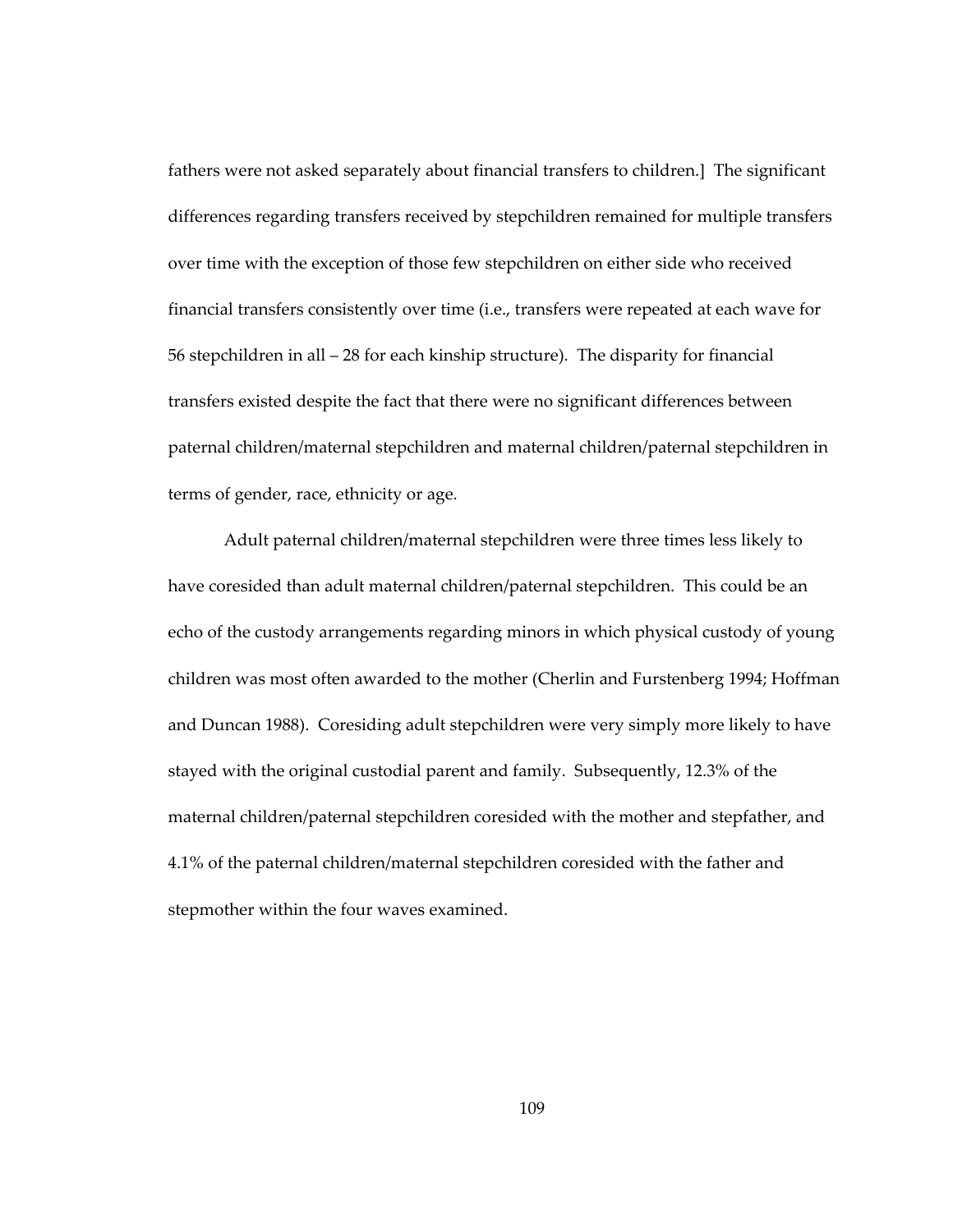# *4.2 The Influence of Personal Characteristics and Family Structure on Transfer Receipt*

Table 9 identifies factors that predicted the likelihood of the receipt of financial assistance at any time between 1992 and 1998 or influenced the amount of money received during that time at the individual level. Three fixed-effect logistic regression models are presented that test the predictive power of individual characteristics, life course transitions and kinship statuses for 15,689 biological adult children and adult stepchildren from 4,377 intergenerational families on the likelihood of receiving at least one transfer during the four waves of data collection. Pezzin and Schone (1999) refer to these as "probability-of-utilization" models.

In Table 10, three fixed-effect regression models are presented to determine which characteristics, life course transitions and kinship statuses influence the total amount transferred for the subsample of children who received transfers (n=5535). These conditional "level-of-utilization" models measure the effects of the same variables in the logistic models on the logged amounts transferred to the adult children (Pezzin and Schone 1999). At this analytic level, there are no exclusion restrictions that a Heckman model would require to reduce potential bias for the parameter estimates. A one-to-one correspondence of the variables in each of the "probability-of-utilization" models with the "level-of-utilization" models supports the use of this analytic method over the Heckman selection model.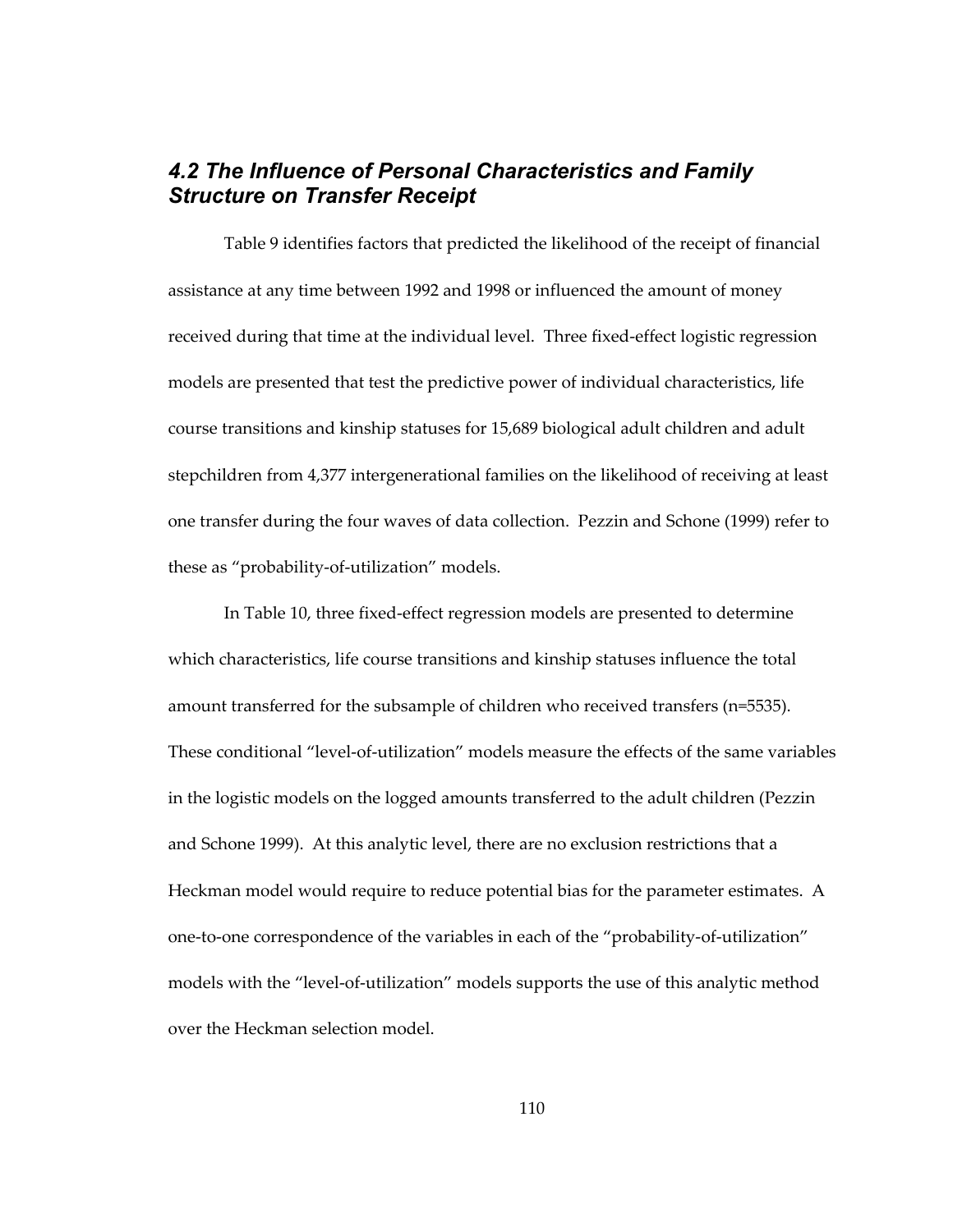|                                                     | Model 1               |               | Model 2     |               | Model 3               |               |
|-----------------------------------------------------|-----------------------|---------------|-------------|---------------|-----------------------|---------------|
| <b>Characteristics of the Adult</b><br><b>Child</b> | Estimate              | Odds<br>Ratio | Estimate    | Odds<br>Ratio | Estimate              | Odds<br>Ratio |
| Gender                                              | $-0.091$ <sup>+</sup> | 0.91          | $-0.093 +$  | 0.91          | $-0.089$              |               |
| (s.e) ref=female                                    | (0.05)                |               | (0.05)      |               | (0.05)                |               |
| Race                                                | $-0.294*$             | 0.75          | $-0.298*$   | 0.74          | $-0.301*$             | 0.74          |
| ref=White                                           | (0.09)                |               | (0.09)      |               | (0.09)                |               |
| Hispanic                                            | $-1.060***$           | 0.35          | $-1.107***$ | 0.33          | $-1.120***$           | 0.33          |
|                                                     | (012)                 |               | (0.12)      |               | (0.12)                |               |
| Age 18-23 at entry                                  | 1.035***              | 2.82          | $1.020***$  | 2.77          | 1.048***              | 2.85          |
|                                                     | (0.08)                |               | (0.08)      |               | (0.08)                |               |
| Age 24-29 at entry                                  | $0.523***$            | 1.69          | $0.511***$  | 1.67          | $0.527***$            | 1.69          |
| $ref = 30$ yrs and older                            | (0.06)                |               | (0.06)      |               | (0.06)                |               |
| Attended school <sup>a</sup>                        | $0.769***$            | 2.16          | $0.764***$  | 2.15          | $0.760***$            | 2.14          |
|                                                     | (0.07)                |               | (0.07)      |               | (0.07)                |               |
| Married <sup>b</sup>                                | $-0.081$              |               | $-0.099$    |               | $-0.117$ <sup>+</sup> | 0.89          |
|                                                     | (0.06)                |               | (0.06)      |               | (0.06)                |               |
| Coresided with parents °                            | $0.899***$            | 2.46          | $0.832***$  | 2.30          | $0.788***$            | 2.20          |
|                                                     | (0.07)                |               | (0.07)      |               | (0.07)                |               |
| Number of siblings                                  | $-0.346***$           | 0.71          | $-0.320***$ | 0.73          | $-0.324***$           | 0.72          |
|                                                     | (0.02)                |               | (0.02)      |               | (0.02)                |               |
| Stepchildren                                        |                       |               | $-0.420***$ | 0.66          |                       |               |
| (ref=Biological children)                           |                       |               | (0.07)      |               |                       |               |
| Maternal children                                   |                       |               |             |               | $-0.062$              |               |
|                                                     |                       |               |             |               | (0.08)                |               |
| Paternal children                                   |                       |               |             |               | $-0.822***$           | 0.44          |
| (ref=Biological children)                           |                       |               |             |               | (0.09)                |               |
| Intercept                                           | $-0.076$              |               | 0.010       |               | 0.034                 |               |
|                                                     | (0.08)                |               | (0.08)      |               | (0.09)                |               |
| Deviance statistic                                  | 1.459***              |               | $1.467***$  |               | 1.499***              |               |
|                                                     | (0.04)                |               | (0.07)      |               | (0.05)                |               |
| <b>BIC</b> statistic                                | 16963.00              |               | 16934.00    |               | 16866.00              |               |
| Difference from model 1                             |                       |               | $-29.00$    |               | -97.00                |               |
| df                                                  | 4376                  |               | 4376        |               | 4376                  |               |

### **Table 9: Adult Child Characteristics Predicting the Likelihood of Receiving One or More Transfers Between 1992 and 1998**

#### **N=15689**

<sup>a</sup> Adult child was in school during at least one wave.

Reference group is adult children who were never married during the data

collection period.<br><sup>c</sup> Adult child coresided with parents for at least one

wave.

†p<.05 \*p<.01 \*\*p<.001 \*\*\*p<.0001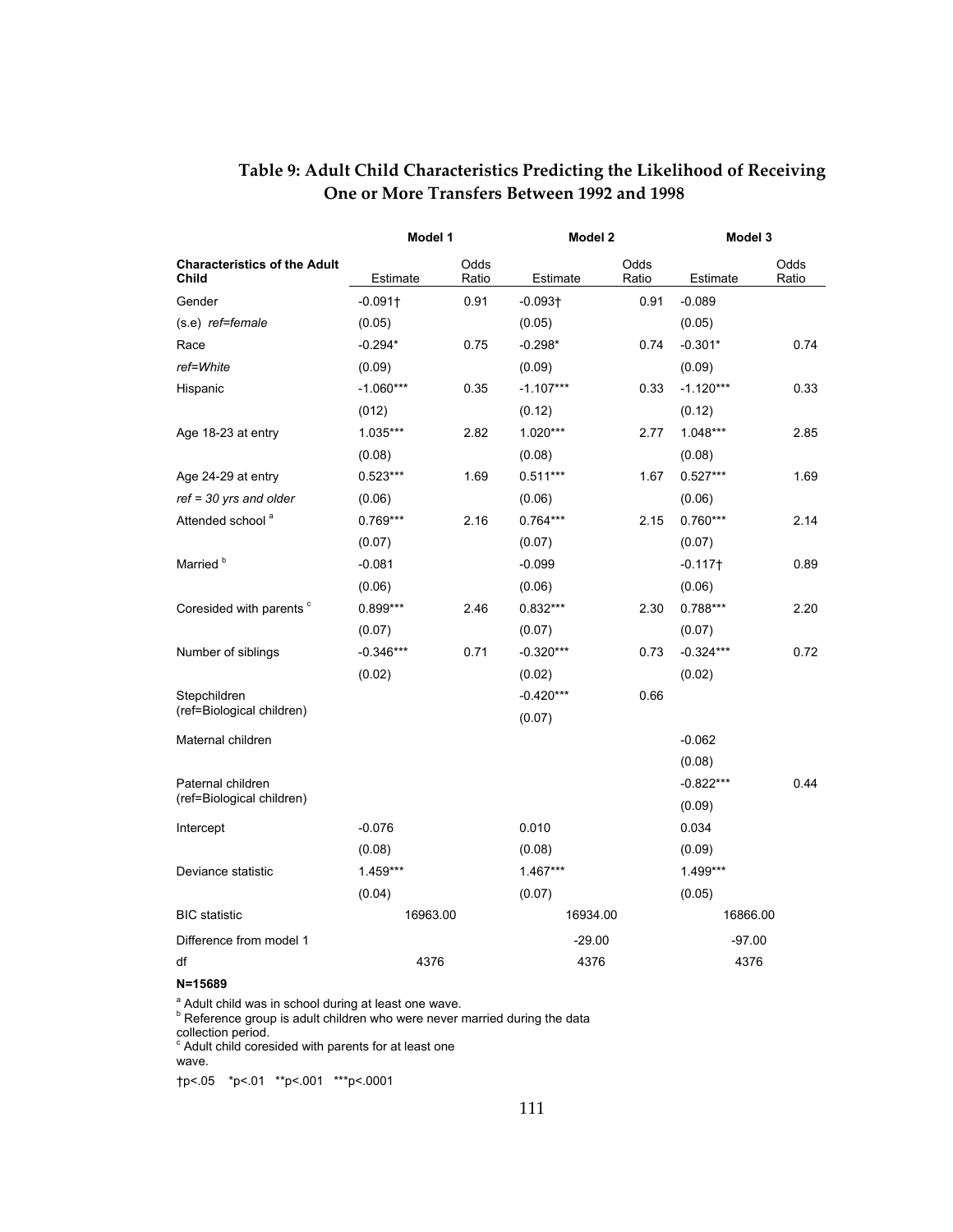As noted above, 36.2% of the entire sample received one or more transfers during this time. Models 1-3 demonstrate consistent results regarding adult children's characteristics and some life course statuses as influential factors in predicting the likelihood of transfer receipt. Race and ethnicity were significant: minorities were 25% less likely to receive transfers compared to Whites and Hispanic children were 65% - 67% less likely to receive transfers than non-Hispanic children. Age was also an influential factor such that "college-age" adult children were nearly three times as likely as adult children over age 30 to receive a financial transfer from their midlife parents. "Under 30" adult children were 1.69 times more likely to receive financial assistance. Gender was marginally significant in Models 1 and 2 and indicated that daughters were more likely to receive financial assistance than sons. Gender was not significant in Model 3 when specific kinship status was added.

The occurrence of several life course statuses were measured across the four waves. If children had attended school at some point during the study period, they were nearly 2.2 times more likely to receive transfers as children who had completed school prior to 1992. Marital status was not significant in Models 1 and 2. However, the estimate gained statistical significance at the p<.05 level in the last model such that married adult children were 11% less likely to receive transfers than adult children who were not married when they entered the dataset and did not marry between 1992 and 1998. [Work status varied widely over time without a consistent pattern (e.g., there was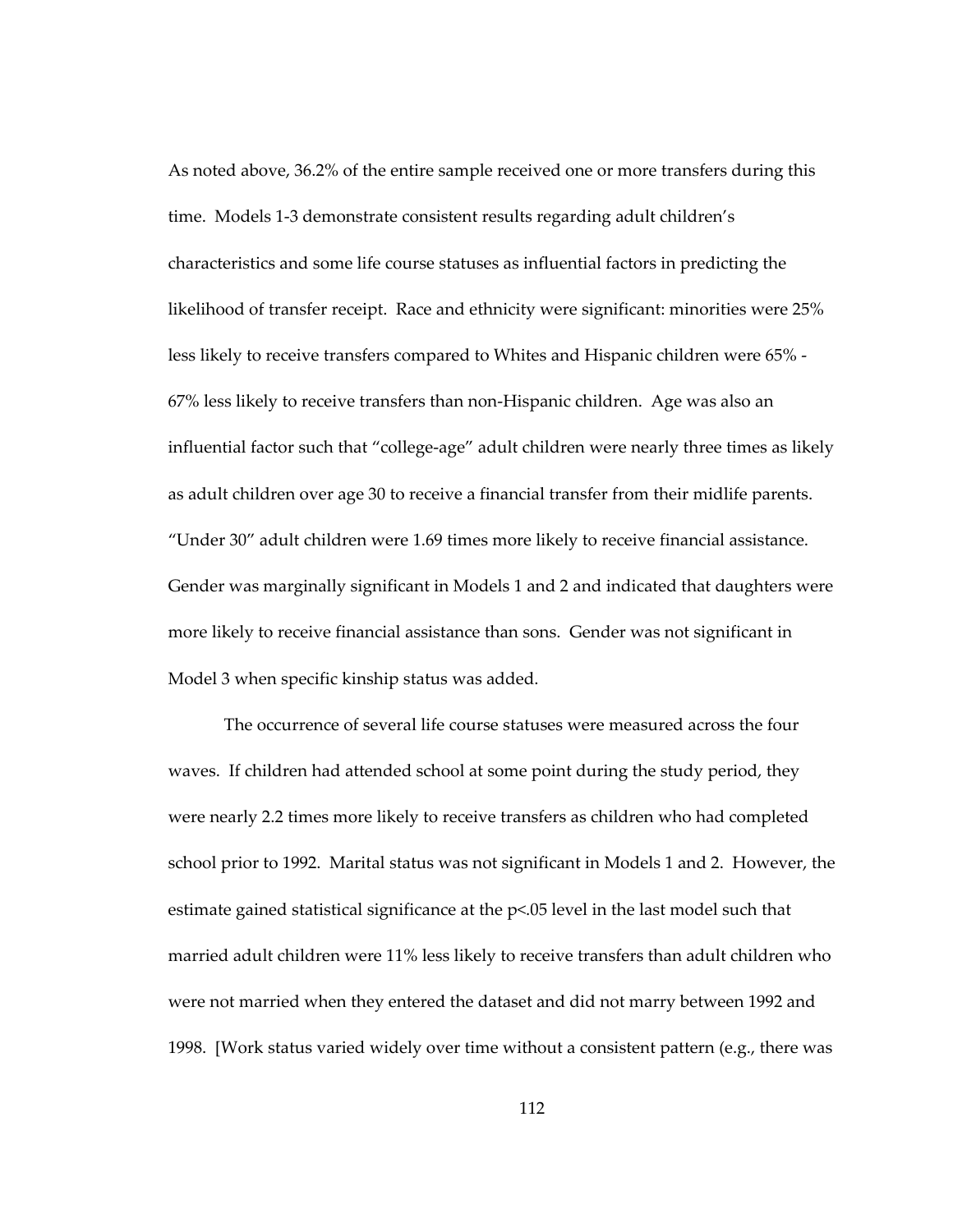not a clear move from not working to part-time to full-time). Without more detail, work status lacked explanatory power and generated too much missing data across the study period to be reliably measured and was therefore not included in these analyses.]

Those who coresided with their parents (or a parent and stepparent) were nearly 2.5 times more likely to receive financial assistance than nonresident children in Model 1 of Table 9. This included those adult children who coresided with the parents when they entered the dataset and those who returned to their parents' homes after living independently. The effects of coresidence were reduced in magnitude by the addition of kinship status variables for stepchildren in Models 2 and 3 but coresidence remained a highly significant predictor. For these analyses, family size was represented as the number of siblings for each child. As family size increased, the probability that any adult child received a transfer declined by 28%. This finding indicates that parents of larger families either shared fewer intergenerational resources later in life or spread more financial resources to more children in efforts to be equal to all children.

Adult children's kinship statuses as either biological children or stepchildren were entered in Model 2. The effect of kinship status was evident: stepchildren were 34% less likely to receive financial transfers than biological children. With the exception of coresidence which decreased 8% but remained significant, the predictive ability of the independent variables from Model 1 on the likelihood of transfer receipt did not decrease. The inclusion of this variable had a strong effect on model fit (BIC difference =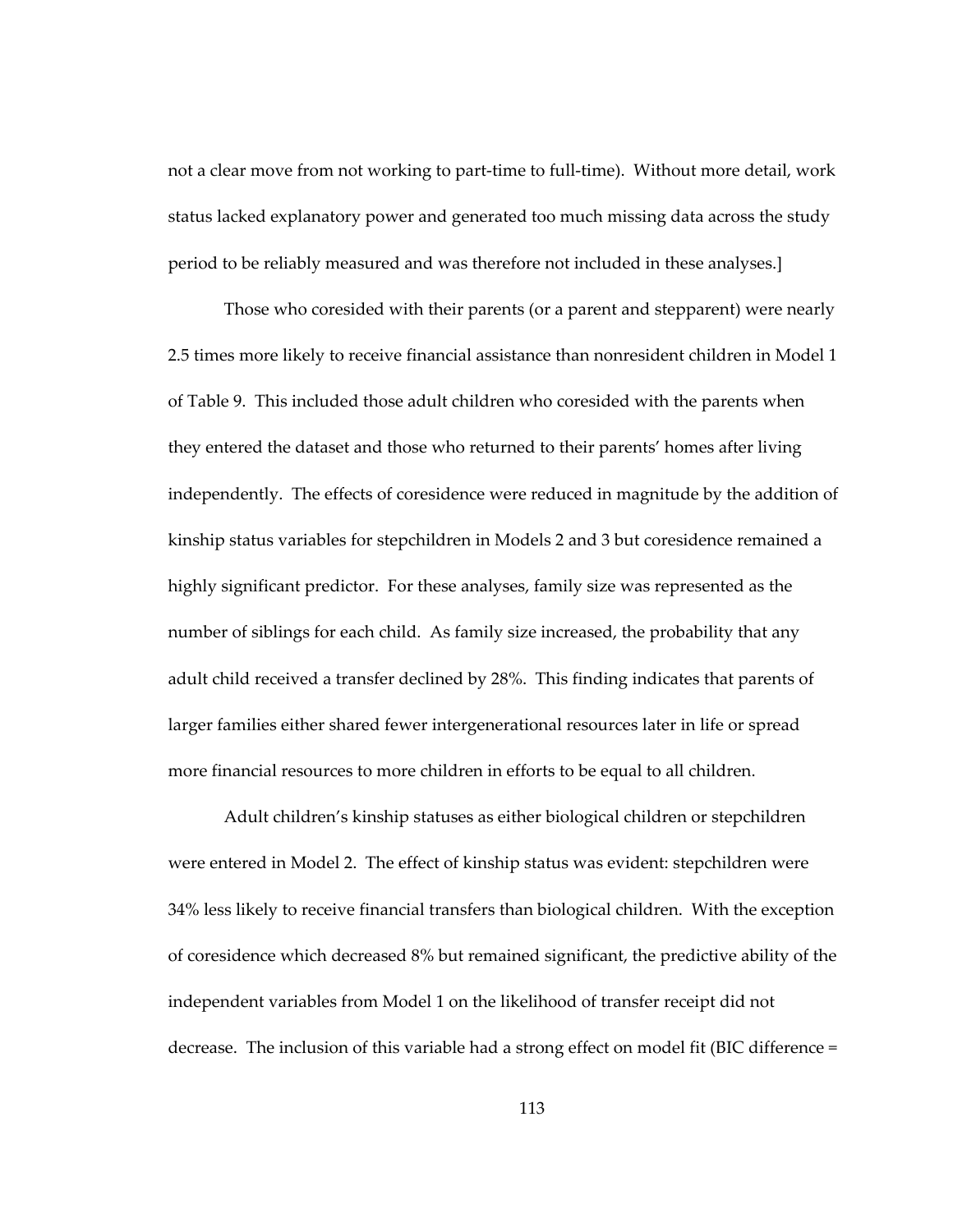-29). Together, these findings indicate that the family structure does not serve as a mediator of other variables.

The third model parsed stepchildren into their kinship statuses as maternal children/paternal stepchildren and paternal children/maternal stepchildren. This comparison of kinship statuses shows that the remarried household status of maternal children/paternal stepchildren is not significantly different from biological children. Instead, this model demonstrates that not all stepfamilies are equal in terms of intergenerational transfers between parents and their adult children from previous marriages. Paternal children/maternal stepchildren are at a significant disadvantage in the likelihood to receive financial assistance from their remarried fathers. They are 56% less likely to receive transfers of \$500 or more than biological children. The effects of other independent variables on the likelihood of transfer receipt did not decrease significantly with the inclusion of the kinship status of stepchildren. The exception was coresidence where the effect was reduced 14% with the inclusion of the more specific measure of kinship status in Model 3. Also, the inclusion of kinship status had a very strong effect on model fit suggesting that midlife fathers' remarriages strongly predicted the lower likelihood of intergenerational financial assistance to their children from previous marriages (BIC difference between model 3 and model 1 = -97).

Table 10 shows the results of "level-of-utilization" models regarding the factors that affected the total amount of financial assistance biological children or stepchildren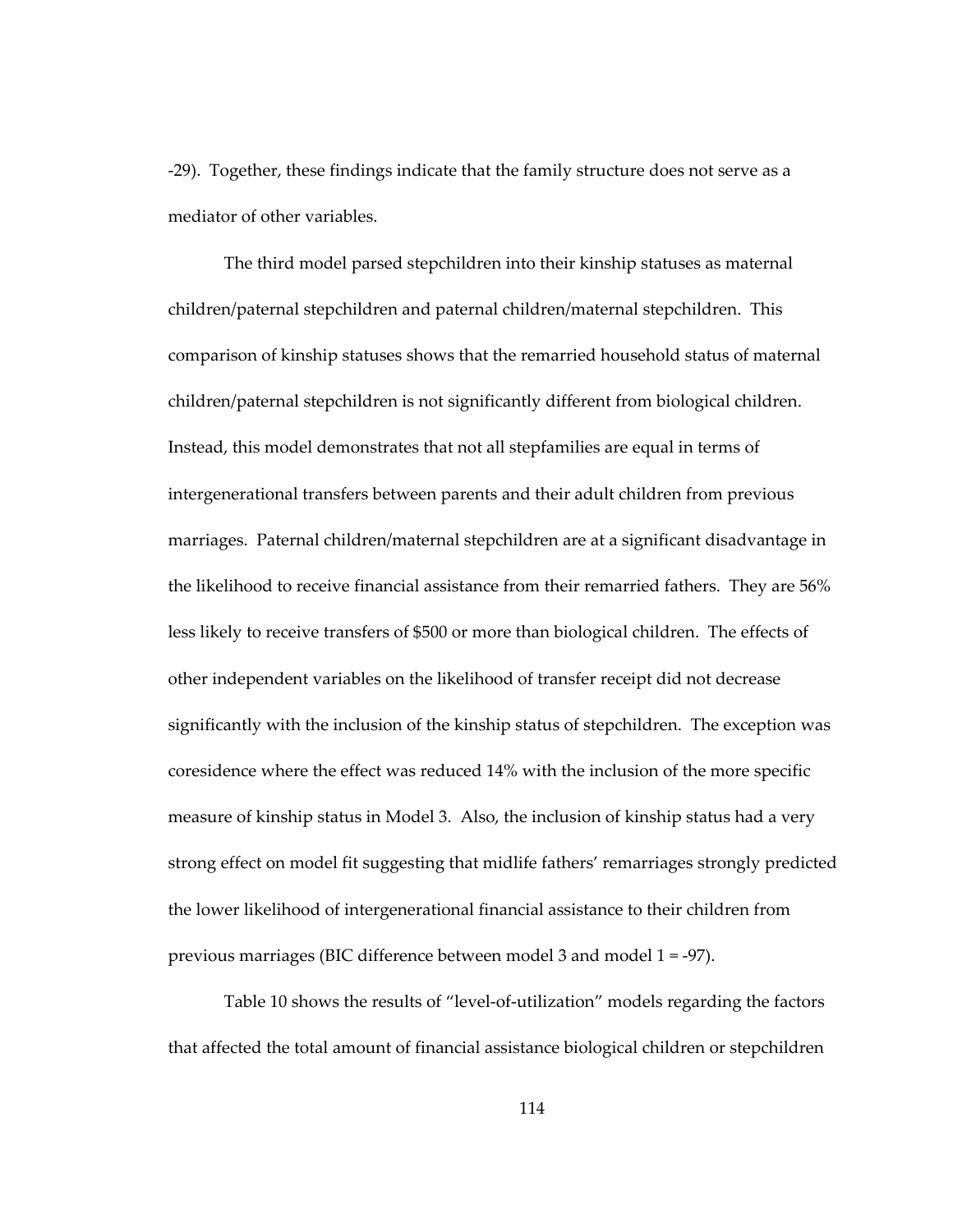### **Table 10: Effects of Adult Child Characteristics on Financial Assistance Amounts between 1992 and 1998**

|                                           | <b>Conditional Amountd</b> | <b>Values of</b><br>Change for |             |                      |
|-------------------------------------------|----------------------------|--------------------------------|-------------|----------------------|
| <b>Characteristics of the Adult Child</b> | Model 1                    | Model 2                        | Model 3     | Model 3 <sup>e</sup> |
| Gender                                    | $-0.046$                   | $-0.047$                       | $-0.046$    |                      |
| (s.e)                                     | (0.03)                     | (0.03)                         | (0.03)      |                      |
| nonWhite                                  | $-0.323***$                | $-0.326***$                    | $-0.328***$ | $-$1134$             |
| ref=White                                 | (0.05)                     | (0.05)                         | (0.05)      |                      |
| Ethnicity                                 | $-0.247*$                  | $-0.257**$                     | $-0.255**$  | $-$ \$912            |
| ref=Hispanic                              | (0.08)                     | (0.08)                         | (0.08)      |                      |
| Age 18-23 at entry                        | $0.340***$                 | $0.339***$                     | $0.342***$  | +\$1653              |
|                                           | (0.05)                     | (0.05)                         | (0.05)      |                      |
| Age 24-29 at entry                        | $0.098*$                   | $0.096 +$                      | $0.099*$    | $+$ \$422            |
| $ref = 30$ yrs and older                  | (0.04)                     | (0.04)                         | (0.04)      |                      |
| Attended school <sup>a</sup>              | $0.304***$                 | $0.304***$                     | $0.304***$  | $+ $1441$            |
|                                           | (0.04)                     | (0.04)                         | (0.04)      |                      |
| Married <sup>b</sup>                      | $-0.071$                   | $-0.076$ <sup>+</sup>          | $-0.077$ †  | $-$300$              |
|                                           | (0.03)                     | (0.03)                         | (0.03)      |                      |
| Coresided with parents c                  | $0.205***$                 | $0.182***$                     | $0.175***$  | +\$771               |
|                                           | (0.04)                     | (0.04)                         | (0.04)      |                      |
| Number of siblings                        | $-0.111***$                | $-0.100***$                    | $-0.102***$ | -\$393               |
|                                           | (0.01)                     | (0.01)                         | (0.01)      |                      |
| Stepchild                                 |                            | $-0.152**$                     |             |                      |
| (ref=Both parents' child)                 |                            | (0.04)                         |             |                      |
| Mother's child                            |                            |                                | $-0.098$    |                      |
|                                           |                            |                                | (0.05)      |                      |
| Father's child                            |                            |                                | $-0.225**$  | $-$ \$820            |
| (ref=Both parents' child)                 |                            |                                | (0.06)      |                      |
| Intercept                                 | 8.100***                   | 8.123***                       | 8.126***    | \$4,053              |
|                                           | (0.05)                     | (0.05)                         | (0.05)      |                      |
| <b>BIC</b> statistic                      | 17014.50                   | 17006.8                        | 17006.4     |                      |
| Difference from model 1                   |                            | -7.70                          | $-8.10$     |                      |
| $N = 5535$ df=2576                        |                            |                                |             |                      |

<sup>a</sup> Adult child was in school durring at least one wave.

<sup>b</sup> Adult child was married at baseline or married during the period.

 $\textdegree$  Adult child coresided with parents for at least one wave.

<sup>d</sup> Within-family regression model for logged amount received conditional upon receiving a financial transfer.

e Value reported in 2005 U.S. dollars.

†p<.05 \*p<.01 \*\*p<.001 \*\*\*p<.0001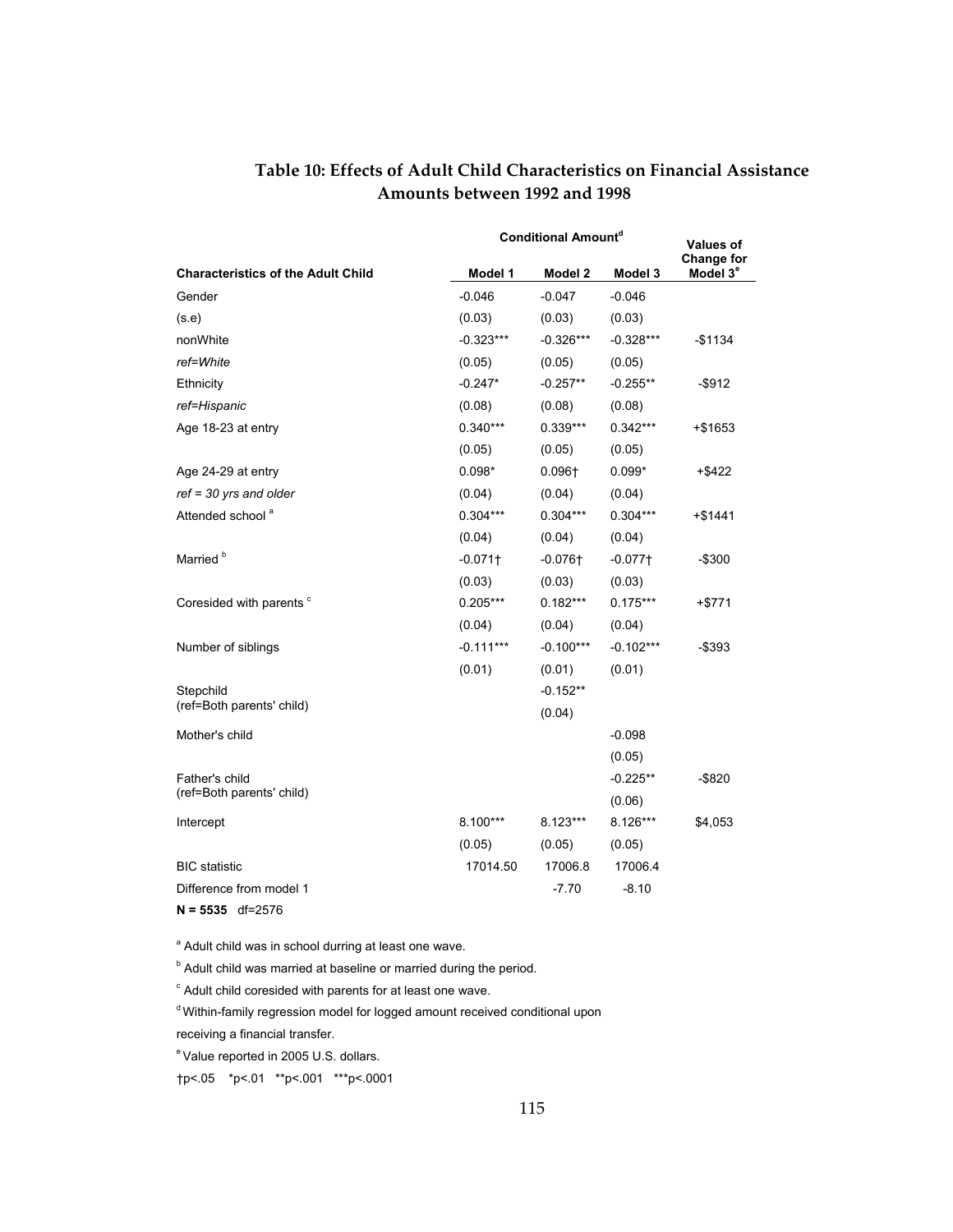received from their parents – conditional upon receiving at least one financial transfer between 1992 and 1998. To account for potential within-family effects, we used a mixedmodel regression analytic technique. The dependent variable was the logged value of the money received. Gender and marital status were not significant predictors. In comparison to the 30-and-over age category, only the college-age group received significantly more financial assistance. The amounts received by the "under-30" age category were not significantly different from the reference category. Whites and non-Hispanic biological children and stepchildren received significantly larger transfers than minorities. Students and coresident adult children and stepchildren were also more likely to receive larger transfers. As the number of siblings increased, children received less money.

The values that correspond to each "probability of utilization" model in the table are shown here to demonstrate that the significant effects of youth, race, ethnicity, and school status did not change as variables representing kinship status are included in Models 2 and 3. Adding status as a stepchild in Model 2 demonstrates that kinship status mediated the influences of the number of siblings and of coresidence for the total amount transferred between 1992 and 1998. The influence of additional siblings declined 9% while the influence of coresidence declined 13%. When kinship status is specified further in Model 3, the evidence demonstrates that it was actually paternal child/maternal stepchild status that reduced these influences. Maternal children/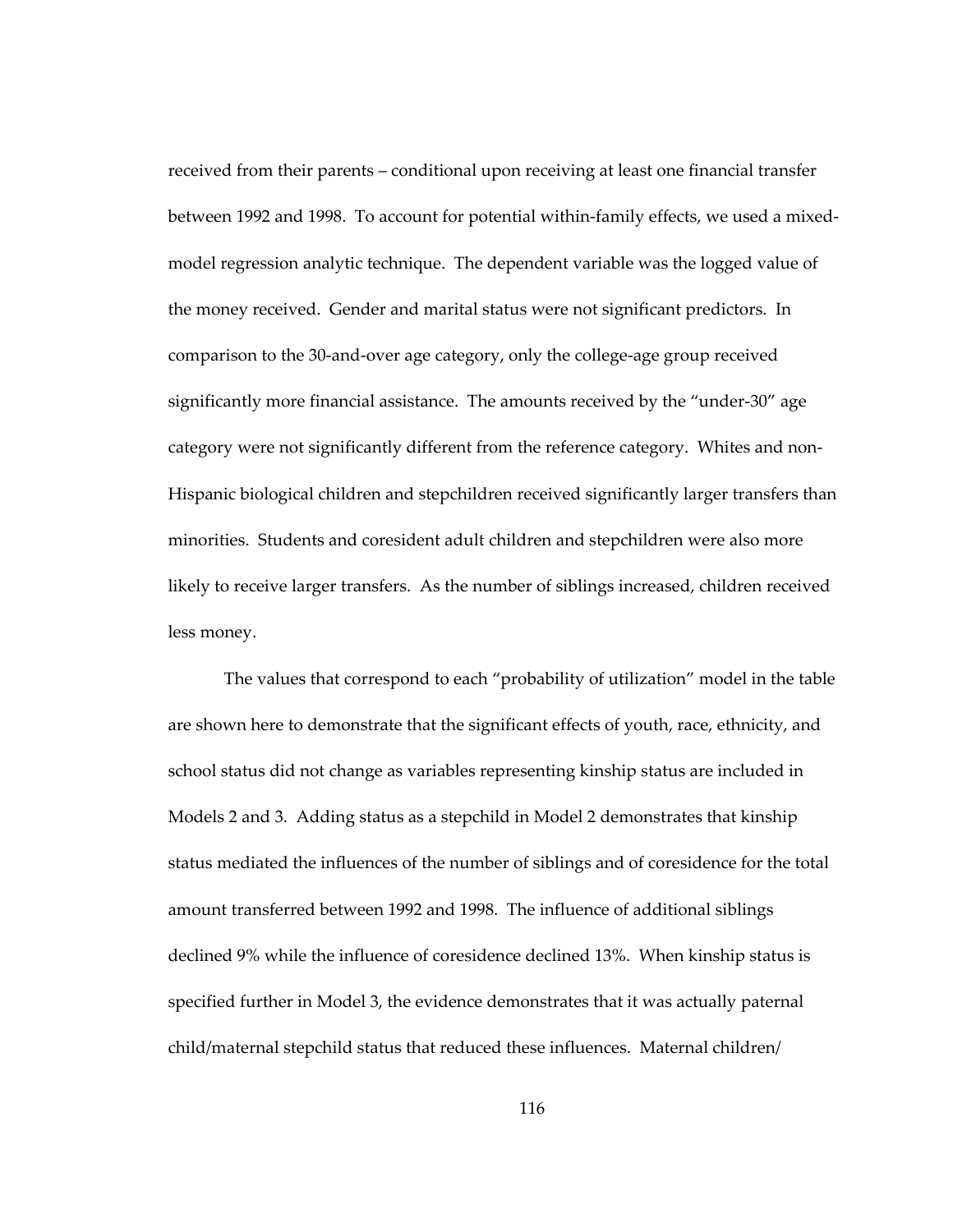paternal stepchildren did not receive significantly less total financial assistance than biological children.

The last column converts each significant parameter by undoing the log transformation and then calculating the value of each variable's mean effect in 2005 U.S. dollars. Amounts were calculated by adding the parameter value to the intercept, reexponentiating the log transformation of that total and then calculating the value of each variable's mean effect in 2005 U.S. dollars. The effect of each variable was calculated by the following steps:

Step 1: Calculate  $e^{\beta 0 + \beta 1}$ .

Step 2: Subtract  $e^{\beta 0}$ 

Step 3: Multiply the answer by the value of inflation between 1992 and 2005 to convert the value to 2005 U.S. dollars

The minimal gift of \$500 in 1992 would be equivalent to \$600 in 2005. Among those who received financial assistance, the average transfer amount was \$4,053 in constant 2005 U.S. dollars. For the effect of race,  $e^{\beta 0 + \beta 1$  (race) equaled \$2,436 in 1992. Subtracting e<sup>β0</sup> provided a \$945 difference between minority children and White children. Accounting for inflation yielded a value of \$1134 in 2005 U.S. dollars that represented the mean amount subtracted from the overall mean if the children were of minority status. Hispanics received \$912 less than non-Hispanics. The college-age adult children received \$1,653 more than the "30-and-over" age group and the "under 30" age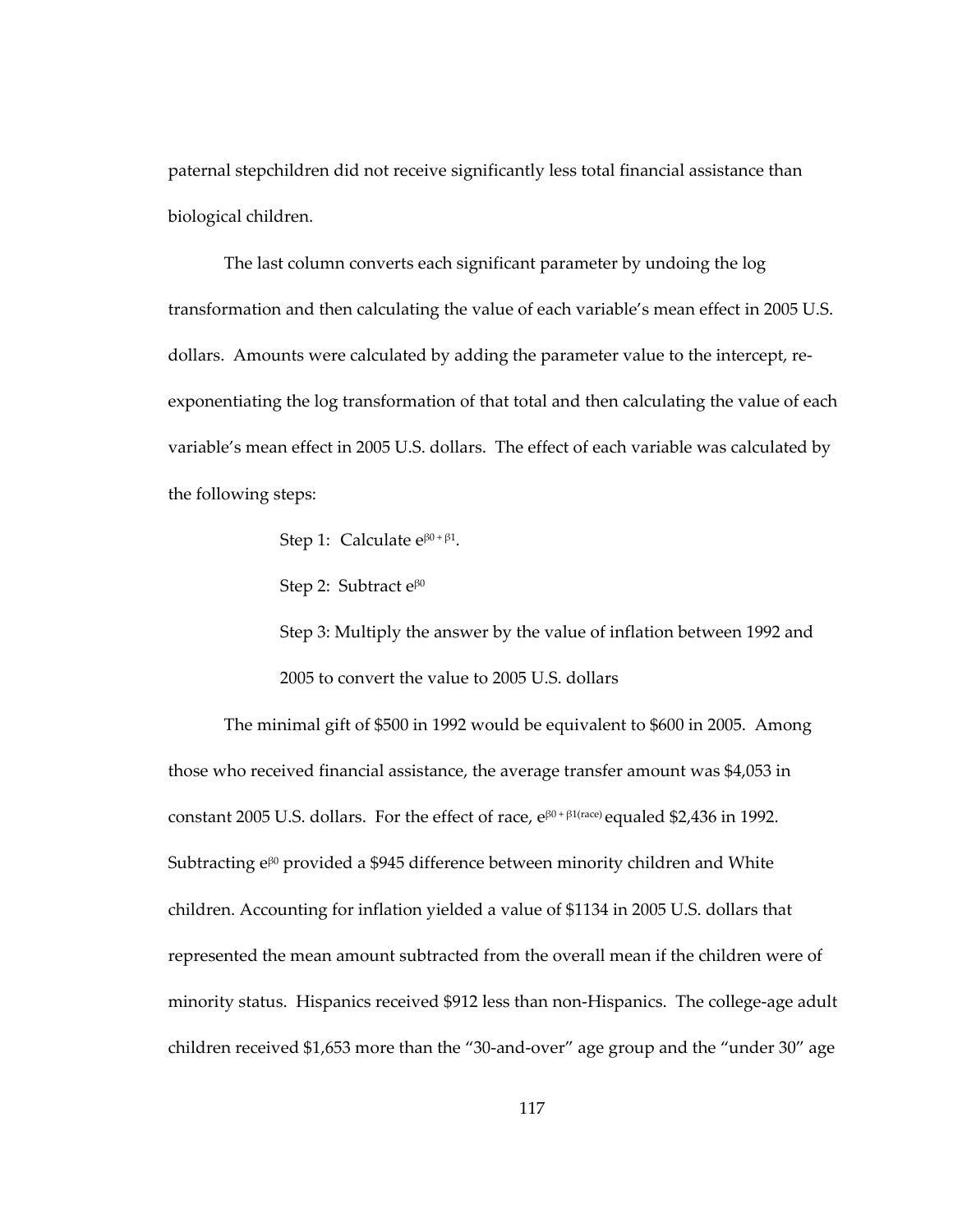group received \$422 more than the "30-and-over" age group. Children who lived with parents/stepparents at some point between 1992 and 1998 received the equivalent of \$722 more than nonresident children. With each additional sibling, transfers declined \$393. Regarding kinship status, paternal children/maternal children received the equivalent of \$820 less than biological children when they received any financial transfers. A comparison of these results to OLS regression models that treated adult children and stepchildren as independent observations (not shown) found that statistical significance remained the same across models but that parameter estimates in Table 10 were higher (and therefore the amount of change varied more widely). However, it should be noted that the addition of kinship status variables did not significantly improve model fit.

#### **4.2.1 Analysis for Each Kinship Status**

Table 11 shows the results of fixed-effect logistic regression models testing the adult children's characteristics for each kinship status separately. In terms of statistical significance, several common themes emerged from comparing biological children, maternal children/paternal stepchildren, and paternal children/maternal stepchildren using "probability-of-utilization" models. Gender and race were not significant. Hispanic ethnicity significantly reduced the likelihood of transfer receipt for each model. Individuals in the "college-age" and "under-30" age categories were more likely to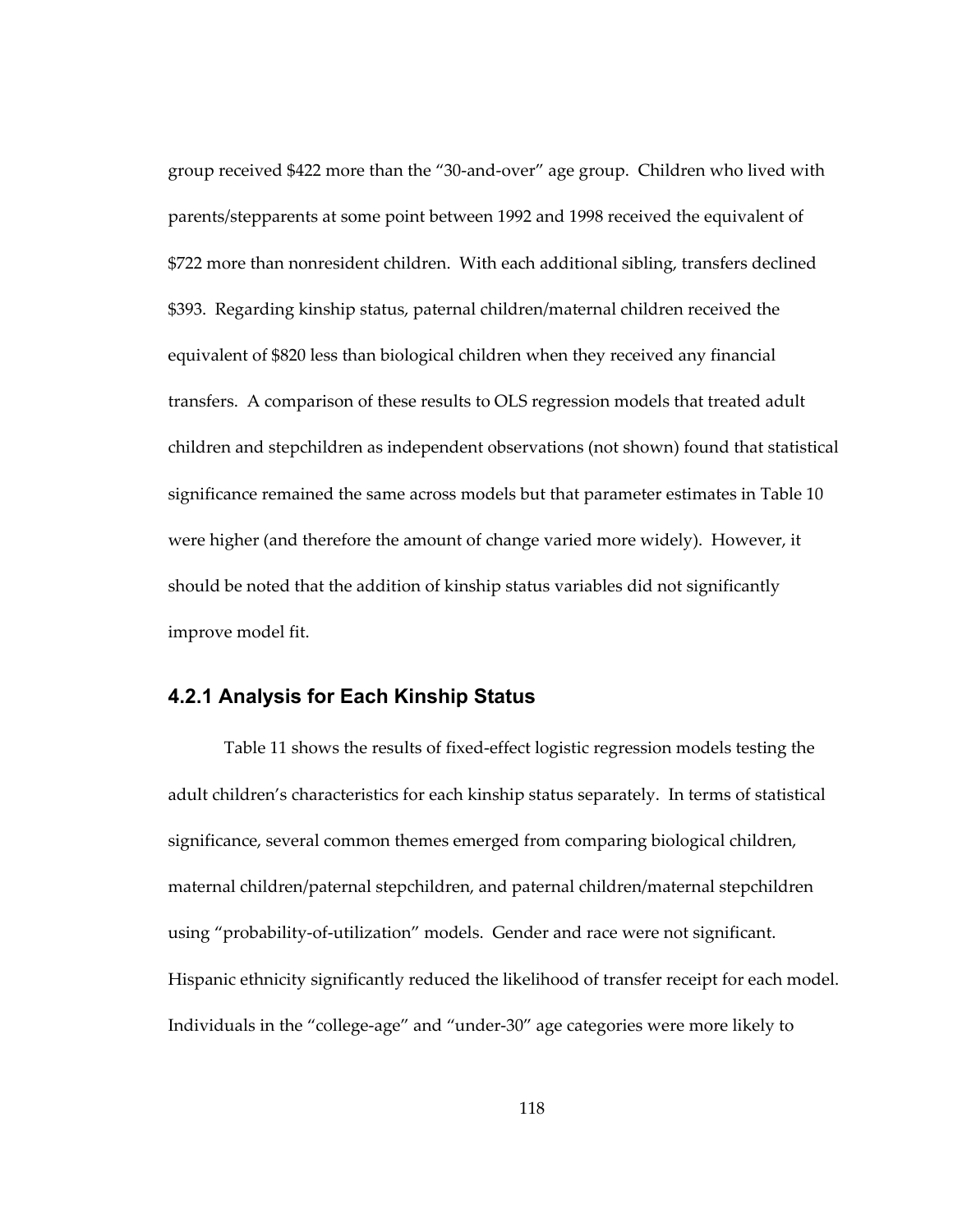|                              |             | <b>Biological</b><br><b>Children</b> |            | <b>Maternal</b><br><b>Children</b> |            | <b>Paternal</b><br><b>Children</b> |  |
|------------------------------|-------------|--------------------------------------|------------|------------------------------------|------------|------------------------------------|--|
|                              |             | $N = 10225$                          |            | $N = 2718$                         | $N = 2752$ |                                    |  |
|                              | Estimate    | Odds<br>Ratio                        | Estimate   | Odds<br>Ratio                      | Estimate   | Odds<br>Ratio                      |  |
| Gender                       | $-0.066$    |                                      | $-0.190$   |                                    | $-0.027$   |                                    |  |
| (s.e) ref=female             | (0.06)      |                                      | (0.12)     |                                    | (0.13)     |                                    |  |
| non-White                    | $-0.189$    |                                      | $-0.361$   |                                    | $-0.870**$ | 0.42                               |  |
|                              | (0.11)      |                                      | (0.20)     |                                    | (0.23)     |                                    |  |
| Hispanic                     | $-1.171***$ | 0.31                                 | $-0.832*$  | 0.44                               | $-0.409$   |                                    |  |
|                              | (0.14)      |                                      | (0.32)     |                                    | (0.38)     |                                    |  |
| Age 18-23 at entry           | $1.071***$  | 2.92                                 | $1.060***$ | 2.89                               | 1.083***   | 2.95                               |  |
|                              | (0.10)      |                                      | (0.20)     |                                    | (0.21)     |                                    |  |
| Age 24-29 at entry           | $0.517***$  | 1.68                                 | $0.465**$  | 1.59                               | $0.575***$ | 1.78                               |  |
| $ref = 30$ yrs and older     | (0.07)      |                                      | (0.14)     |                                    | (0.15)     |                                    |  |
| Attended school <sup>a</sup> | $0.772***$  | 2.16                                 | $0.758***$ | 2.13                               | $0.882***$ | 2.42                               |  |
|                              | (0.08)      |                                      | (0.18)     |                                    | (0.20)     |                                    |  |
| Married <sup>b</sup>         | $-0.173 +$  | 0.84                                 | $-0.167$   |                                    | 0.178      |                                    |  |
|                              | (0.07)      |                                      | (0.13)     |                                    | (0.15)     |                                    |  |
| Coresided with parents °     | $0.713***$  | 2.04                                 | $1.175***$ | 3.24                               | $1.340***$ | 3.82                               |  |
|                              | (0.08)      |                                      | (0.20)     |                                    | (0.30)     |                                    |  |
| Number of siblings           | $-0.395***$ | 0.67                                 | $0.190***$ | 0.83                               | $0.298***$ | 0.74                               |  |
|                              | (0.02)      |                                      | (0.03)     |                                    | (0.04)     |                                    |  |
| Intercept                    | $0.236 +$   |                                      | $-0.551*$  |                                    | 1.029***   |                                    |  |
|                              | (0.11)      |                                      | (0.21)     |                                    | (0.23)     |                                    |  |
| Deviance statistic           | 1.581***    |                                      | $1.522***$ |                                    | $1.549***$ |                                    |  |
|                              | (0.06)      |                                      | (0.12)     |                                    | (0.13)     |                                    |  |
| <b>BIC</b> statistic         | 11445.00    |                                      | 2929.30    |                                    | 2532.30    |                                    |  |
| df                           |             | 3389                                 |            | 1014                               |            | 1019                               |  |

# **Table 11: Adult Child Characteristics Predicting the Likelihood of Transfer Receipt Between 1992 and 1998 by Kinship Status**

<sup>a</sup> Adult child was in school during at least one wave.

<sup>b</sup> Reference group is adult children who were never married

during the data collection period.<br><sup>c</sup> Adult child coresided with parents for at least one wave.

†p<.05 \*p<.01 \*\*p<.001 \*\*\*p<.0001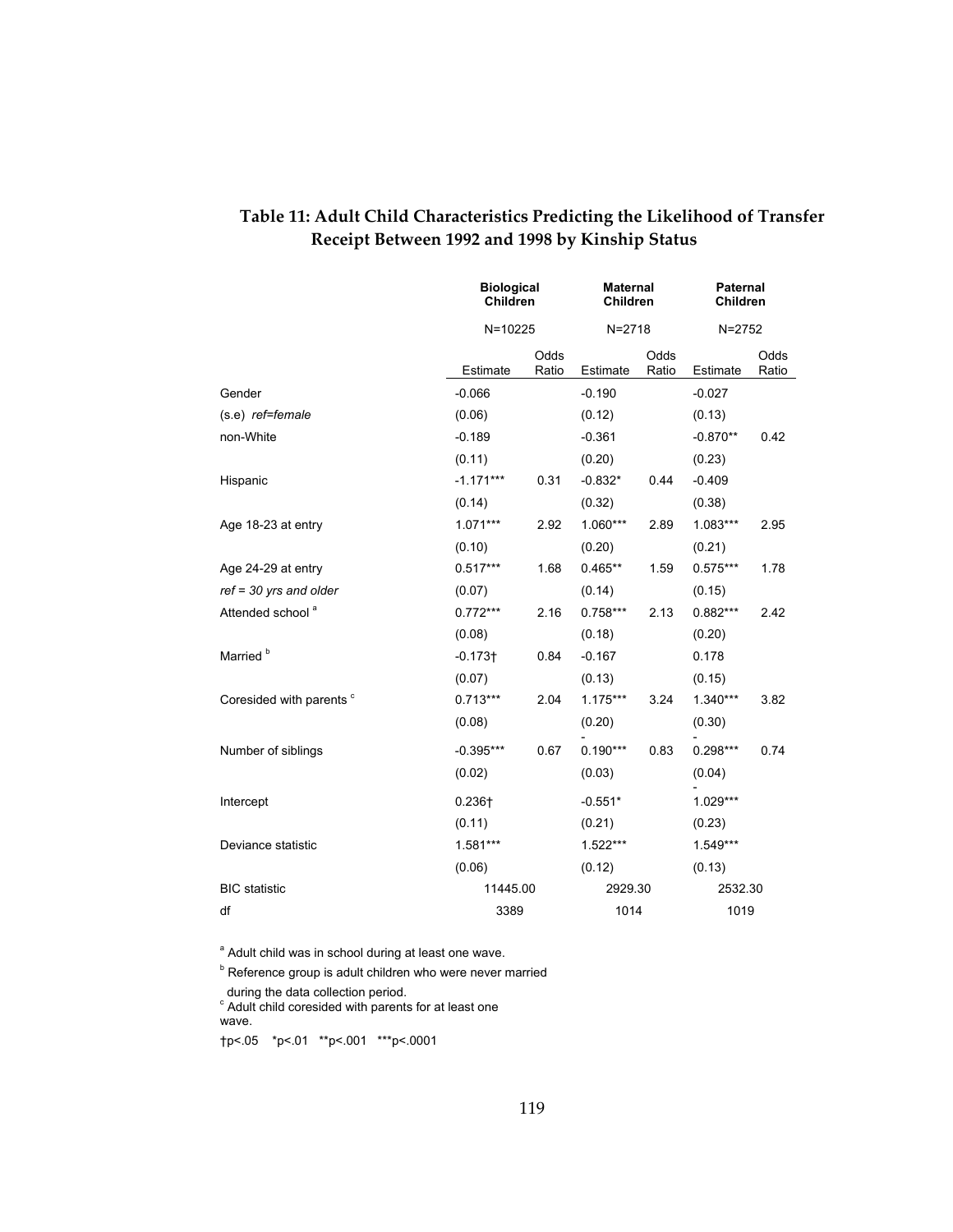receive transfers, but as the number of siblings increased, the odds of receiving a financial gift or loan decreased. However, this factor was least influential for maternal children/paternal stepchildren.

Similarities were common for life course statuses as well. School enrollment between 1992 and 1998 increased the likelihood of transfer receipt for all adult children and stepchildren. Coresidence with parents and/or stepparents was also influential for all kinship statuses but the magnitude of its impact varied widely on the likelihood of transfer receipt across categories. Biological coresident adult children were twice as likely to receive transfers compared to biological nonresident children. The odds for coresident maternal children/paternal stepchildren were 3.2-to-one – 59% greater than for biological coresident children. Coresident paternal children/maternal stepchildren are nearly four times more likely to receive financial assistance compared to nonresident paternal children/maternal stepchildren. The rarity of adult children living with remarried parents and stepparents is likely to be the primary cause of the much greater odds for coresident stepchildren to receive financial assistance than nonresident stepchildren. This is more evident given the disparate rate of adult children of each kinship status who coresided (see Table 8). As a life course status, marital status was unique as it was a significant predictor for biological children only. Finally, given only minor differences in sample size and degrees of freedom for the stepchildren categories, I compared model fit statistics. The BIC model-fit test is nearly 400 points lower for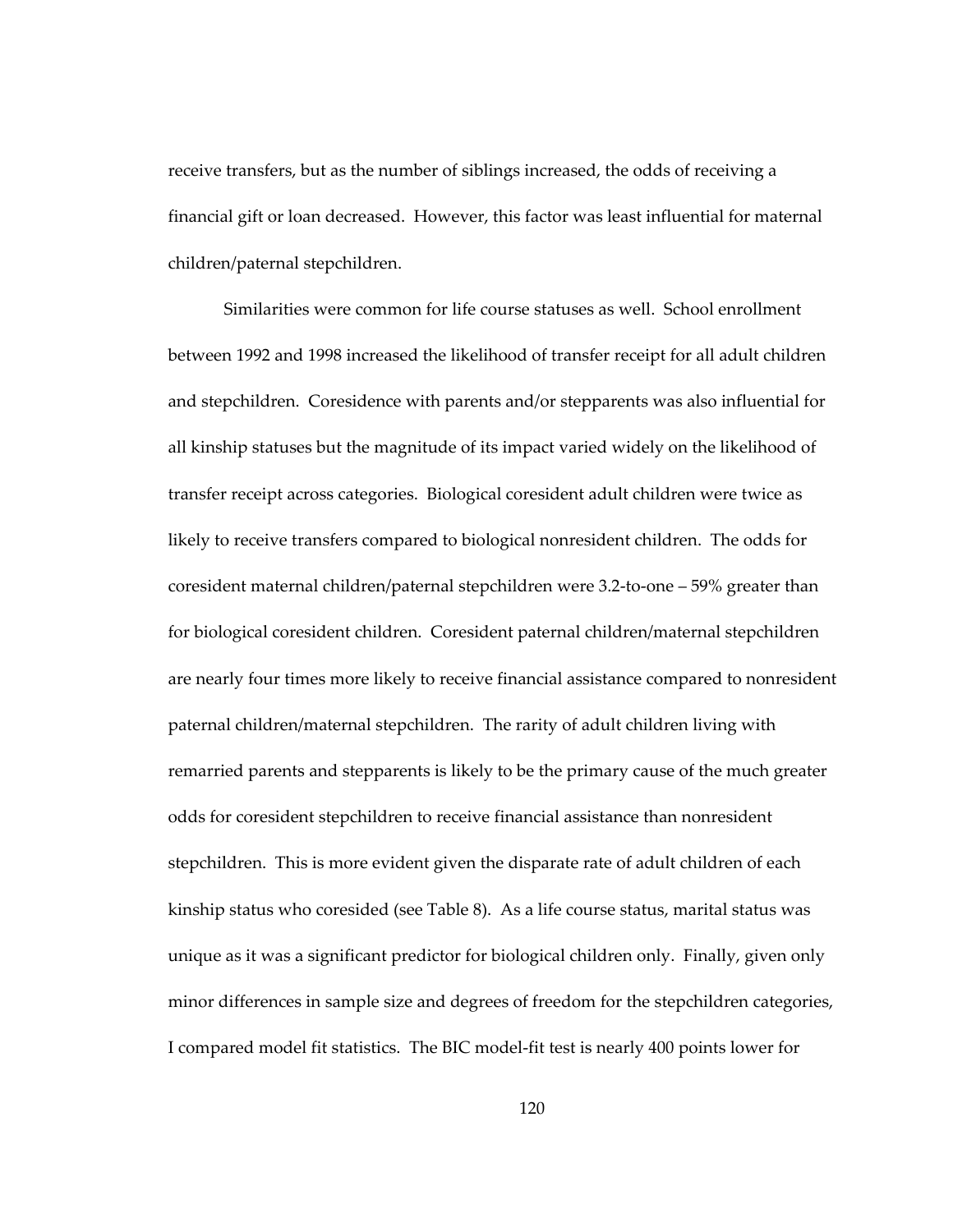paternal children/maternal stepchildren, indicating the model of demographic characteristics and life course statuses fits better for them than for maternal children/paternal stepchildren.

### **4.2.2 Amount of Financial Transfer by Kinship Status**

Table 12 shows the results of "level-of-utilization" models regarding the factors that affected the total amount of financial assistance adult children received from their parents – conditional upon receiving at least one financial transfer between 1992 and 1998. Biological children, maternal children/paternal stepchildren and paternal children/maternal stepchildren were represented by separate models. The dependent variable was the logged value of the money received. Gender and marital status were not significant predictors. Otherwise, kinship status moderated select factors that determined the amount of financial assistance children received during the study. Amounts are reported in 2005 U.S. dollars that were calculated by the log transformation method described earlier in this chapter.

Biological children received a higher average amount than children from remarriages. The overall mean value for maternal children/paternal stepchildren was 18.6% less than the average of \$3572 for biological children, and the overall mean value for paternal children/maternal children was three-quarters of that amount. For each kinship status, minority adult children received significantly less than White adult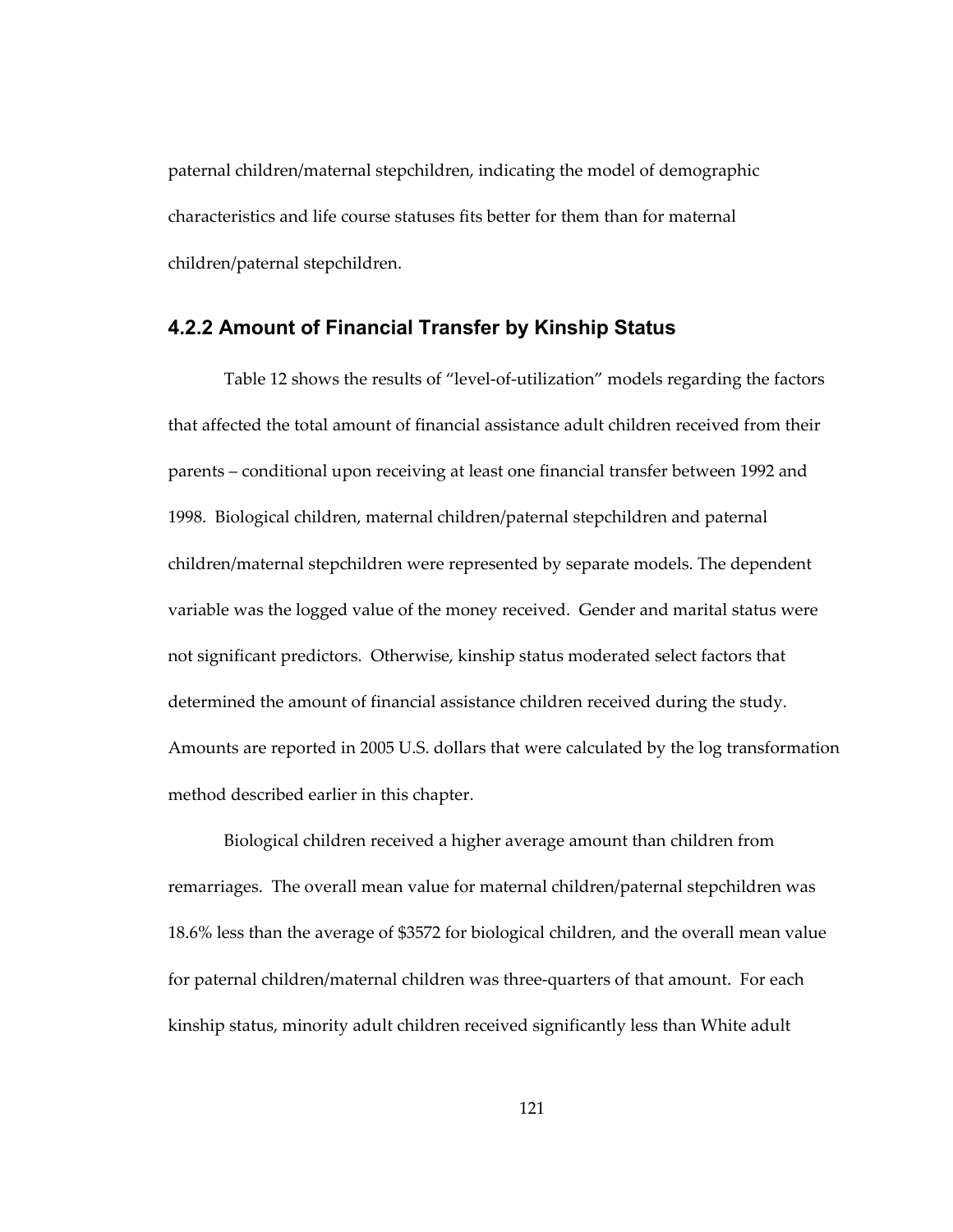|                                   | <b>Biological Children</b> |                     |                    | <b>Maternal Children/</b><br><b>Paternal Stepchildren</b> |            | <b>Paternal Children/</b><br><b>Maternal</b><br>Stepchildren |  |
|-----------------------------------|----------------------------|---------------------|--------------------|-----------------------------------------------------------|------------|--------------------------------------------------------------|--|
|                                   | ß                          | Amount <sup>d</sup> | ß                  | Amount <sup>d</sup>                                       | ß          | Amount <sup>d</sup>                                          |  |
| Gender                            | $-0.055$                   |                     | $-0.015$           |                                                           | $-0.081$   |                                                              |  |
| (s.e)                             | (0.03)                     |                     | (0.07)             |                                                           | (0.09)     |                                                              |  |
| Non-White                         | $-0.297***$                | $-$ \$1126          | $-0.354*$          | $-$ \$928                                                 | $-0.416*$  | $-$ \$1056                                                   |  |
| ref=White                         | (0.06)                     |                     | (0.12)             |                                                           | (0.16)     |                                                              |  |
| Hispanic                          | $-0.288**$                 | $-$ \$1090          | $-0.111$           |                                                           | $-0.074$   |                                                              |  |
|                                   | (0.09)                     |                     | (0.23)             |                                                           | (0.24)     |                                                              |  |
| Age 18-23 at entry                | $0.364***$                 | $+ $1915$           | 0.261              | + \$928                                                   | 0.219      |                                                              |  |
|                                   | (0.06)                     |                     | (0.12)             |                                                           | (0.13)     |                                                              |  |
| Age 24-29 at entry                | 0.067                      |                     | $0.230 +$          | $+$ \$805                                                 | 0.134      |                                                              |  |
| $ref = 30 yrs$ and older          | (0.04)                     |                     | (0.09)             |                                                           | (0.10)     |                                                              |  |
| Attended school <sup>a</sup>      | $0.332***$                 | + \$1717            | 0.219 <sub>1</sub> | + \$762                                                   | 0.213      |                                                              |  |
|                                   | (0.05)                     |                     | (0.10)             |                                                           | (0.11)     |                                                              |  |
| Married <sup>b</sup>              | $-0.071$                   |                     | $-0.134$           |                                                           | $-0.091$   |                                                              |  |
|                                   | (0.04)                     |                     | (0.08)             |                                                           | (0.09)     |                                                              |  |
| Coresided with parents °          | 0.111                      | $+$ \$512           | $0.438***$         | $+ $1710$                                                 | $0.408*$   | $+$ \$1563                                                   |  |
|                                   | (0.05)                     |                     | (0.11)             |                                                           | (0.15)     |                                                              |  |
| Number of siblings                | $-0.125***$                | $-$ \$512           | $-0.065*$          | $-$ \$188                                                 | $-0.061**$ | $-$ \$153                                                    |  |
|                                   | (0.01)                     |                     | (0.02)             |                                                           | (0.02)     |                                                              |  |
| Intercept                         | 8.199***                   | \$4359              | 7.862***           | \$3113                                                    | 7.859***   | \$3103                                                       |  |
|                                   | (0.06)                     |                     | (0.13)             |                                                           | (0.14)     |                                                              |  |
| Random effects                    |                            |                     |                    |                                                           |            |                                                              |  |
| Intercept $\sigma^2$              | $0.452***$                 |                     | $0.547***$         |                                                           | $0.396***$ |                                                              |  |
| Residual $\sigma^2$               | $0.931***$                 |                     | $0.680***$         |                                                           | $0.731***$ |                                                              |  |
| Mean amount received <sup>a</sup> |                            | \$3,572             |                    | \$2,906                                                   |            | \$2,684                                                      |  |
| <b>BIC</b> statistic              | 12870.4                    |                     | 2347.4             |                                                           | 1758.3     |                                                              |  |
| Df                                | 2305                       |                     | 509                |                                                           | 385        |                                                              |  |
| $N = 5535$                        | n=4142                     |                     | n=781              |                                                           | n=602      |                                                              |  |

# **Table 12: Adult Child Characteristics Affecting Financial Assistance Received Between 1992 and 1998 by Kinship Status**

<sup>a</sup> Adult child was in school during at least

one wave.

<sup>b</sup> Reference group is adult children who were never married.

 $\textdegree$  Adult child coresided with parents for at least one wave.

 $d$  Value reported in 2005 U.S. dollars.

†p<.05 \*p<.01 \*\*p<.001 \*\*\*p<.0001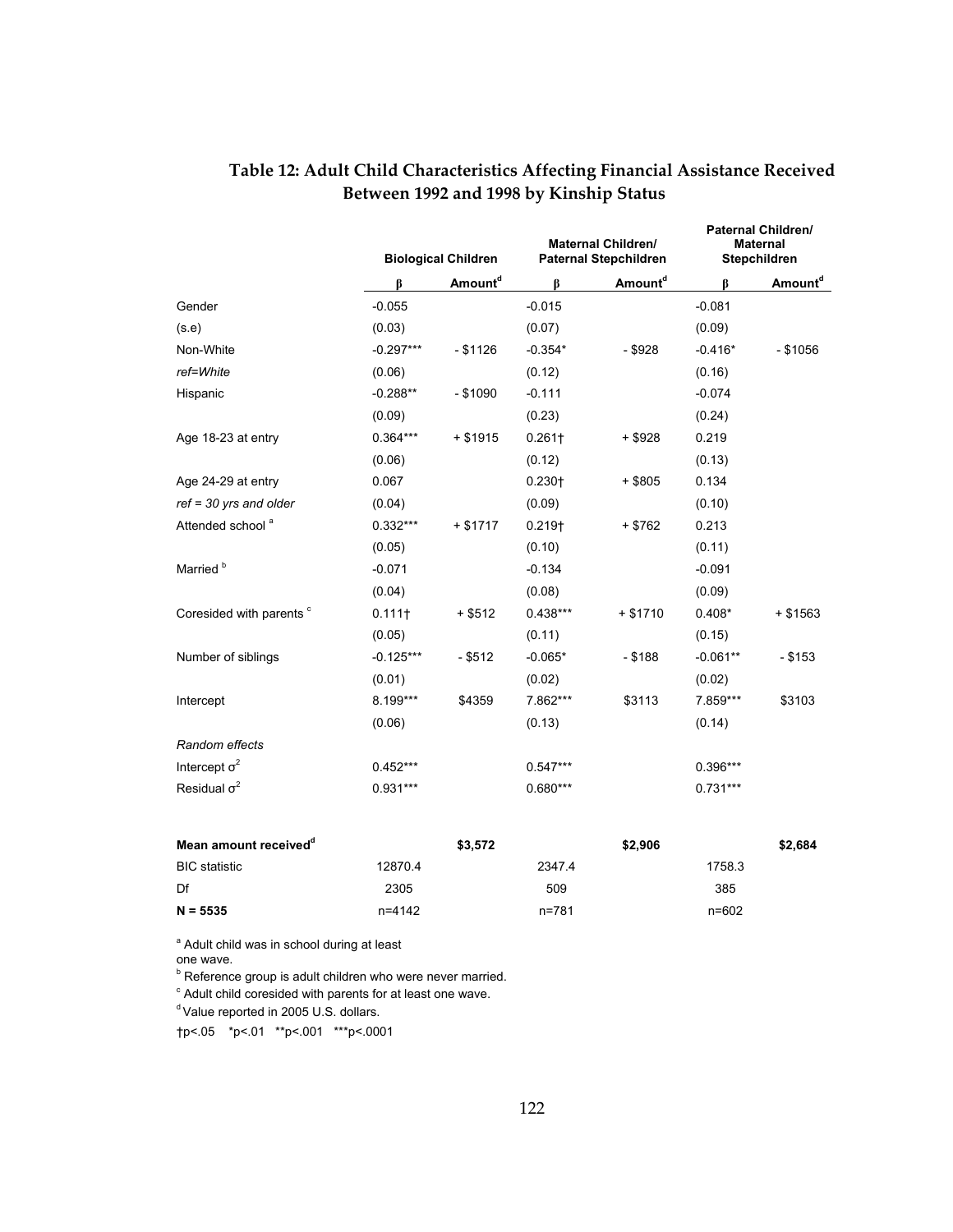children. Accounting for inflation yielded a value of \$1126 that represented the mean amount subtracted from the overall mean for minority biological children. The mean amount given to maternal children/paternal stepchildren was reduced \$928 and the mean amount given to paternal children/maternal stepchildren was reduced \$1056. The rate reductions were 18% and 6% smaller, respectively, than the reduction for minority biological children. However, the actual value reduction was larger by comparison because the starting amount (i.e., the intercept) was much lower for each stepchild category than that for biological children. Ethnicity was only significant for biological children such that Hispanic biological children received nearly \$1100 less than non-Hispanic biological children. For all kinship statuses, the transfer amount was reduced significantly for each additional sibling. The reduction effect was stronger for biological children than for either group of stepchildren – possibly due to the larger family sizes common to bi-nuclear families.

Age did not have a systematic effect by kinship status. It was not a significant determinant of transfer amounts for paternal children/maternal stepchildren. The amounts received by the "under-30" age category were not significantly different from the reference category for biological children. However, maternal children/paternal stepchildren between ages 24 and 29 received an average increased amount equivalent to \$805 more than adult children who were 30 and older. College-age maternal children/paternal stepchildren received significantly more financial assistance (\$928,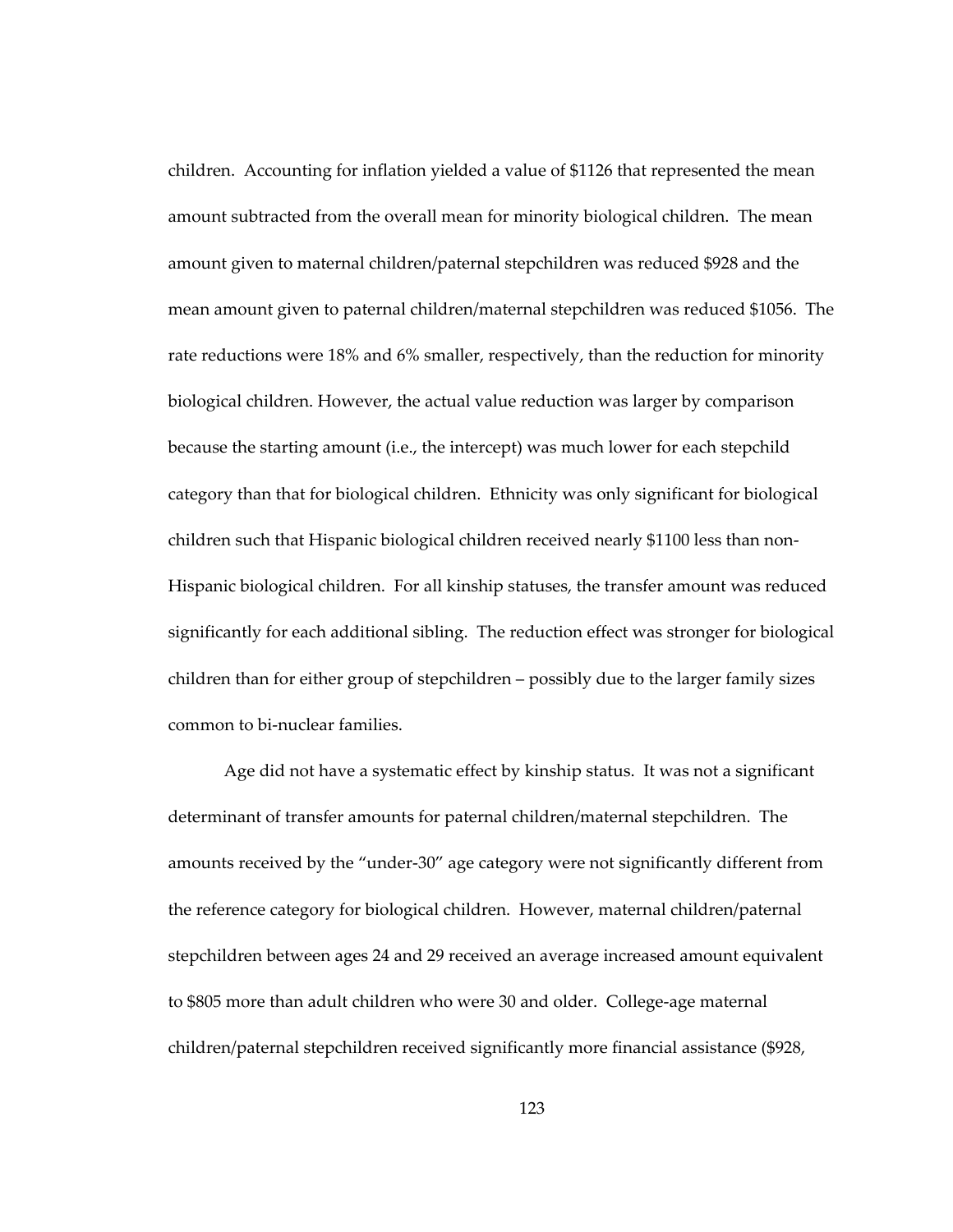p<.05). Yet biological adult children between 18 and 23 years old received the equivalent of \$1915 more than the reference category.

Biological children who were students received \$1717 more than kinship counterparts who were not students. The parameter for attending school for maternal children/paternal stepchildren was marginally significant but indicated that they received \$762 more on average than maternal children/paternal stepchildren who were not students. Coresidence was the only factor that significantly increased the amounts received for all three kinship statuses. Coresident biological children received an average \$512 more than non-resident biological children. Coresident maternal children/paternal stepchildren received \$1710 more and paternal children/maternal stepchildren received over \$1500 more than their respective nonresident cohorts. This more profound effect for stepchildren suggests that coresident stepchildren had greater needs for financial assistance than coresident biological children and all nonresident children/stepchildren.

# *4.3 The Effects of Parental Household Characteristics*

Clearly, parents' characteristics also determine their ability and/or willingness to provide financial support to adult children/stepchildren. Table 13 presents three fixedeffects nonlinear multilevel models that test for household-level effects. Three of the individual-level characteristics (level 1) that were presented in previous tables were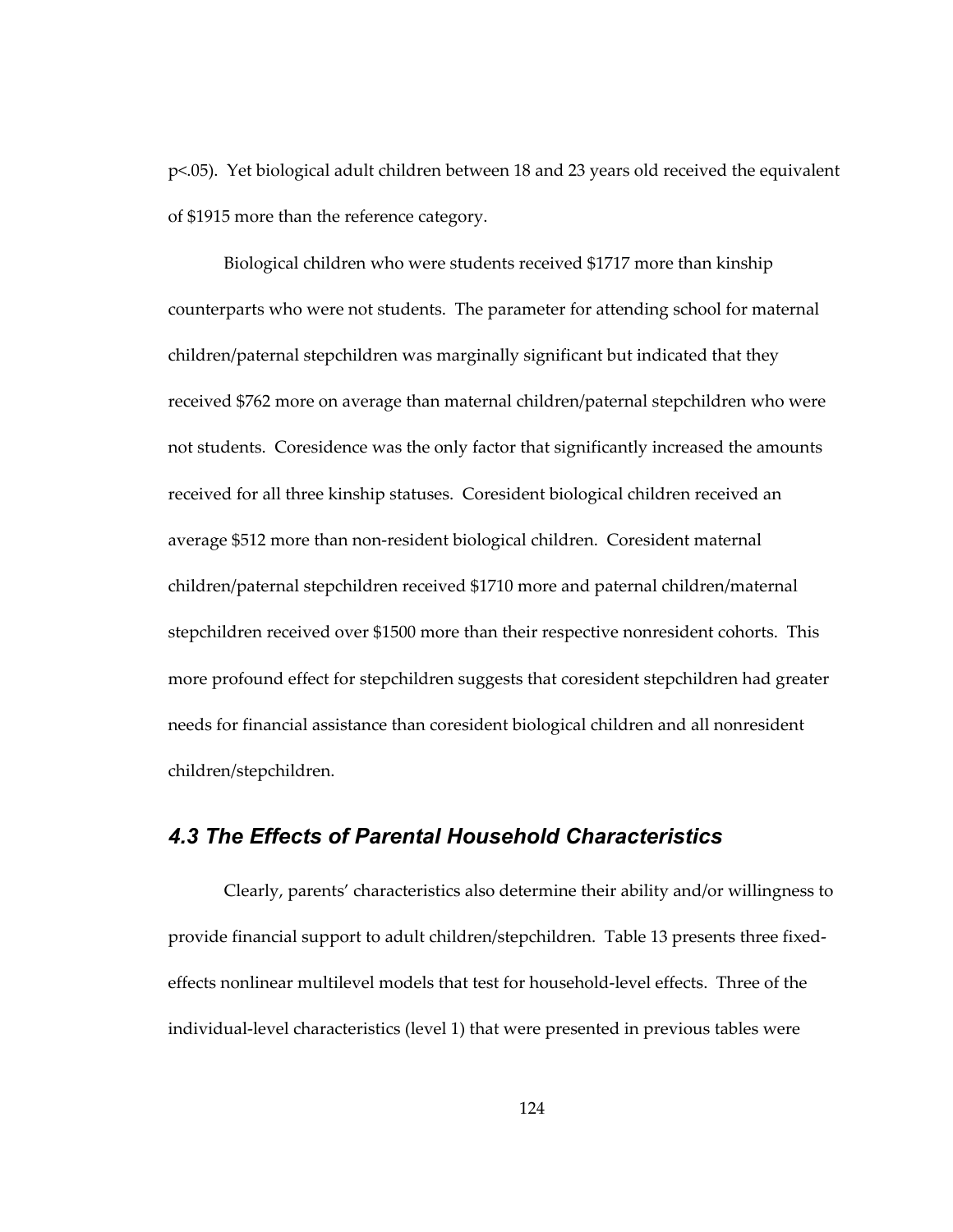|                                                            | Model 1               |               | Model 2     |               | Model 3     |               |
|------------------------------------------------------------|-----------------------|---------------|-------------|---------------|-------------|---------------|
| <b>Characteristics of the</b><br><b>Parents' Household</b> | Estimate              | Odds<br>Ratio | Estimate    | Odds<br>Ratio | Estimate    | Odds<br>Ratio |
| Race                                                       | $-0.188$ <sup>+</sup> | 0.83          | $-0.003$    |               | $-0.174$    |               |
| ref=White                                                  | (0.09)                |               | (0.08)      |               | (0.09)      |               |
| Ethnicity                                                  | $-0.532***$           | 0.59          | $-0.354*$   | 0.70          | $-0.817***$ | 0.44          |
| ref=non-Hispanic                                           | (0.12)                |               | (0.11)      |               | (0.12)      |               |
| <b>Household Income</b>                                    |                       |               |             |               |             |               |
| $ref = less than $20,000$                                  |                       |               |             |               |             |               |
| \$20,000 - \$39,999                                        | 0.176                 |               | 0.080       |               | 0.141       |               |
|                                                            | (0.10)                |               | (0.09)      |               | (0.09)      |               |
| \$40,000 - \$59,999                                        | $0.877***$            | 2.40          | $0.572***$  | 1.77          | $0.669***$  | 1.95          |
|                                                            | (0.10)                |               | (0.09)      |               | (0.10)      |               |
| \$60,000 - \$79,999                                        | $1.440***$            | 4.22          | $1.043***$  | 2.84          | $1.137***$  | 3.12          |
|                                                            | (0.12)                |               | (0.11)      |               | (0.12)      |               |
| \$80,000 - \$99,999                                        | 1.590***              | 4.90          | 1.166***    | 3.21          | $1.241***$  | 3.46          |
|                                                            | (0.14)                |               | (0.13)      |               | (0.14)      |               |
| \$100,000 or more                                          | 2.243***              | 9.42          | $1.722***$  | 5.60          | 1.809***    | 6.10          |
|                                                            | (0.16)                |               | (0.15)      |               | (0.16)      |               |
| Age of oldest parent                                       |                       |               | $-0.042***$ | 0.96          | 0.001       |               |
|                                                            |                       |               | (0.01)      |               | (0.01)      |               |
| Number of children                                         |                       |               | $-0.324***$ | 0.72          | $-0.283***$ | 0.75          |
|                                                            |                       |               | (0.02)      |               | (0.02)      |               |
| <b>Characteristics of Adult</b><br>Children                |                       |               |             |               |             |               |
| Gender                                                     |                       |               |             |               | $-0.089$    |               |
| ref=female                                                 |                       |               |             |               | (0.05)      |               |
| Age 18-23 at entry                                         |                       |               |             |               | $0.968***$  | 2.63          |
|                                                            |                       |               |             |               | (0.08)      |               |
| Age 24-29 at entry                                         |                       |               |             |               | $0.444***$  | 1.56          |
| $ref = 30$ yrs and older                                   |                       |               |             |               | (0.06)      |               |
| Attended school <sup>a</sup>                               |                       |               |             |               | $0.693***$  | 2.00          |
|                                                            |                       |               |             |               | (0.07)      |               |
| Coresided with parents <sup>b</sup>                        |                       |               |             |               | $0.804***$  | 2.23          |
|                                                            |                       |               |             |               | (0.07)      |               |

## **Table 13: Multilevel Factors That Predicted the Likelihood that Adult Children Received Financial Assistance Between 1992 nd 1998**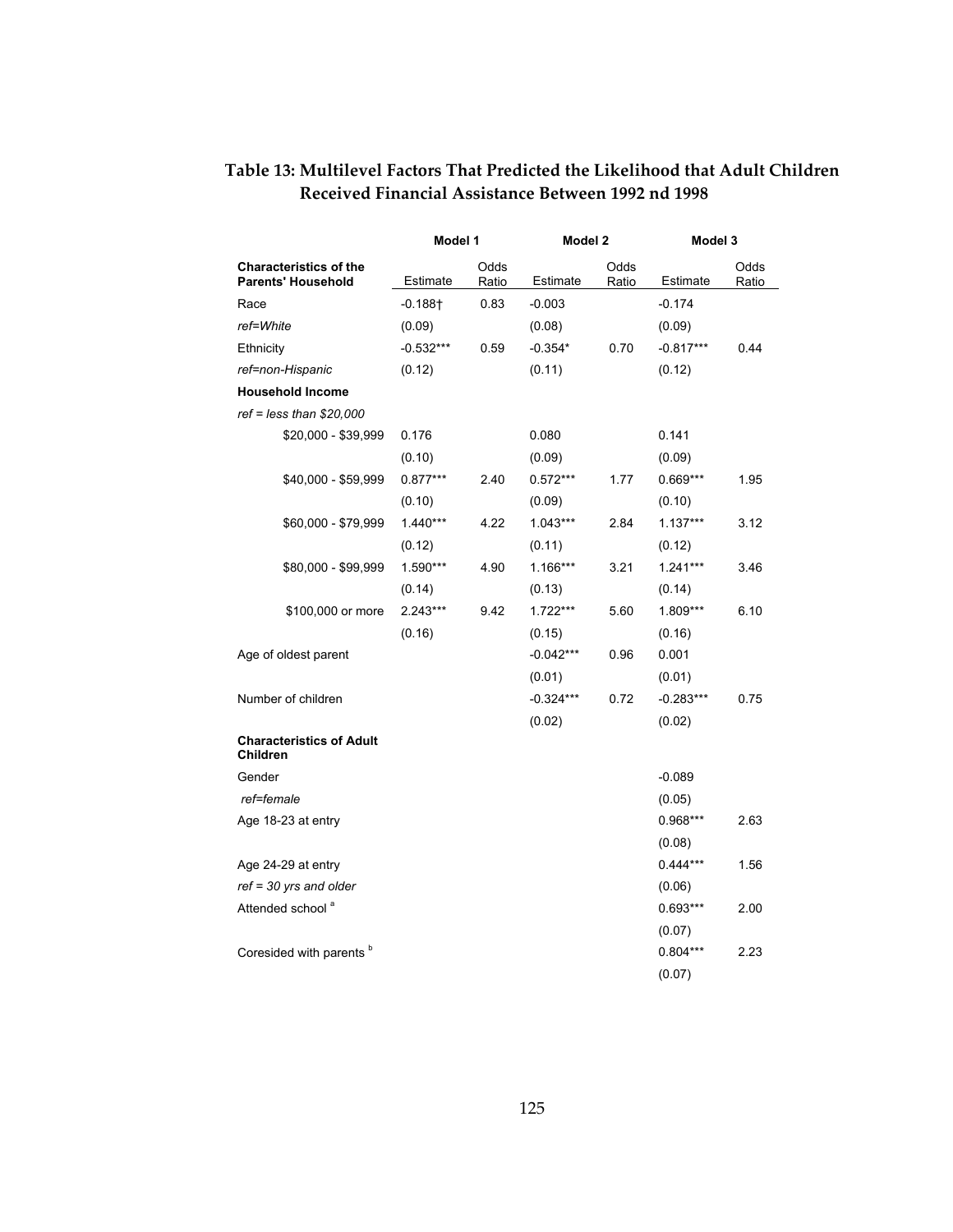### **Table 13 Continued: Multilevel Factors That Predicted Likelihood that Adult Children Received Financial Assistance Between 1992 nd 1998**

|                                   |             | Model 1<br>Model 2 |            |       | Model 3     |       |
|-----------------------------------|-------------|--------------------|------------|-------|-------------|-------|
| <b>Characteristics of the</b>     |             | Odds               |            | Odds  |             | Odds  |
| <b>Parents' Household</b>         | Estimate    | Ratio              | Estimate   | Ratio | Estimate    | Ratio |
| Mother's children                 |             |                    |            |       | $-0.078$    |       |
|                                   |             |                    |            |       | (0.08)      |       |
| Father's children                 |             |                    |            |       | $-0.902***$ | 0.41  |
| (ref=Both parents' child)         |             |                    |            |       | (0.09)      |       |
| Intercept                         | $-1.215***$ |                    | $0.461***$ |       | $-0.385*$   |       |
|                                   | (0.08)      |                    | (0.12)     |       | (0.14)      |       |
| Deviance statistic                | $1.557***$  |                    | $1.350***$ |       | $1.415***$  |       |
|                                   | (0.04)      |                    | (0.04)     |       | (0.04)      |       |
| <b>BIC</b> statistic              | 18281       |                    | 17801      |       | 16655       |       |
| Difference from previous<br>model |             |                    | $-480$     |       | $-1146$     |       |
| df                                | 4376        |                    | 4376       |       | 4376        |       |
| $N = 15689$                       |             |                    |            |       |             |       |

<sup>a</sup> Adult child was in school during at least one wave.<br><sup>b</sup> Adult child coresided for at least one wave. †p<.05 \*p<.01 \*\*p<.001 \*\*\*p<.0001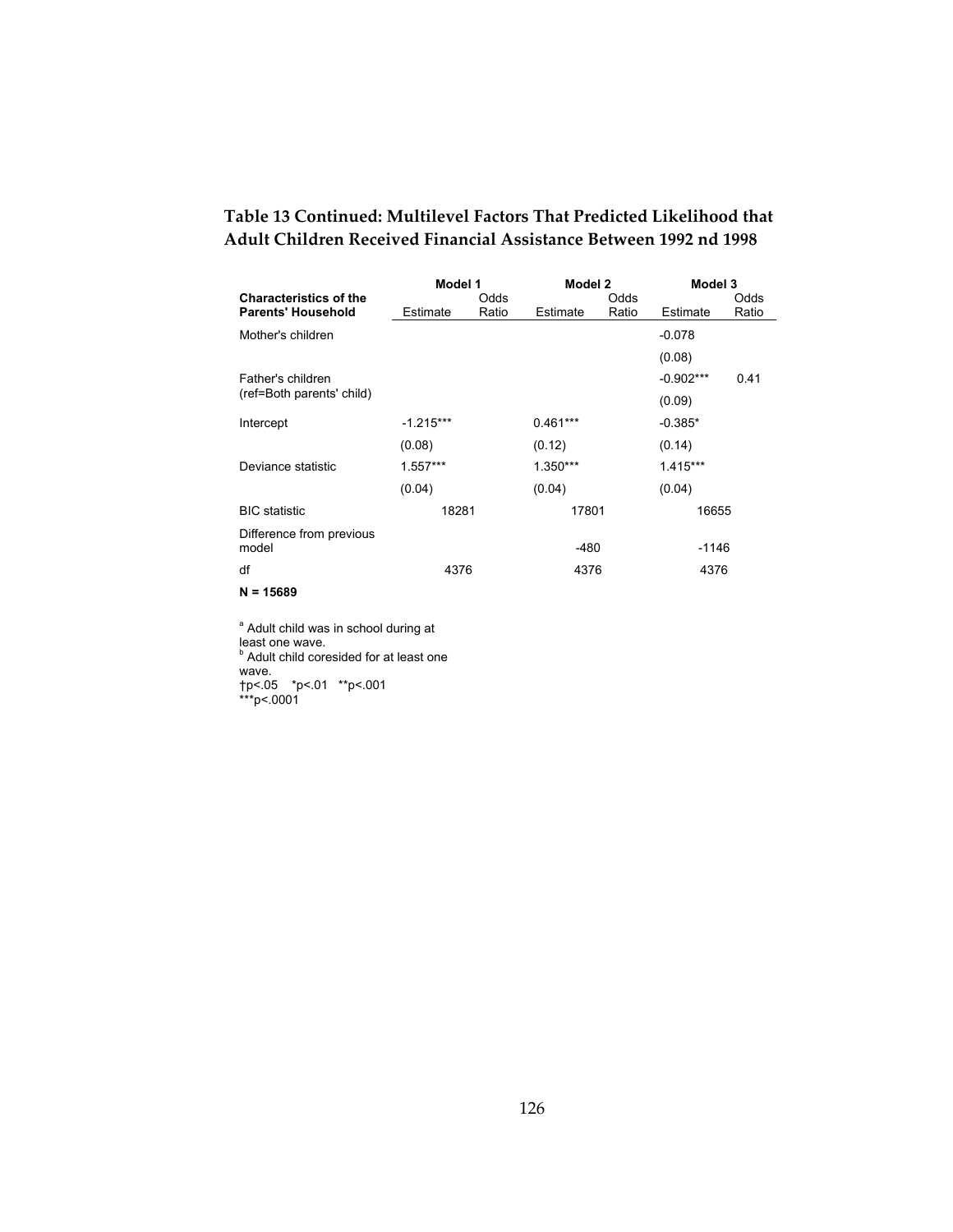treated as HRS household-level characteristics for these analyses (level 2); these variables were race, ethnicity, and number of children in the family. Model 1 tests the level 2 effects of race, ethnicity and parents' total household income in 1992. [Models were conducted using average household income between 1992 and 1998 with no appreciably different results or better-fitting models than those presented here.] As one might expect when household income is considered, minority and Hispanic parents were much less likely than whites to provide financial assistance. The results indicate that households with incomes between \$20,000 and \$40,000 were slightly more likely than the reference group to provide financial assistance, but this result was not statistically significant. Household incomes that were higher than the median value (\$40,000) yielded statistically significant results. The odds were 2.4 times higher than the reference category for parents who reported making \$40,000 to \$60,000 per year. The odds increased for every additional \$20,000 in total household income. Parents who made \$100,000 or more were 9.4 times more likely than those with the poorest incomes to make financial transfers between 1992 and 1998.

 Model 2 adds several family structure variables to Model 1. The age of the oldest HRS household member was a significant predictor of a 4% lower likelihood to provide a transfer to at least one child. Household with more children were nearly one quarter less likely to provide any financial transfers. The number of eldest kin was included as a measure of the possibility that midlife adults might be less able to provide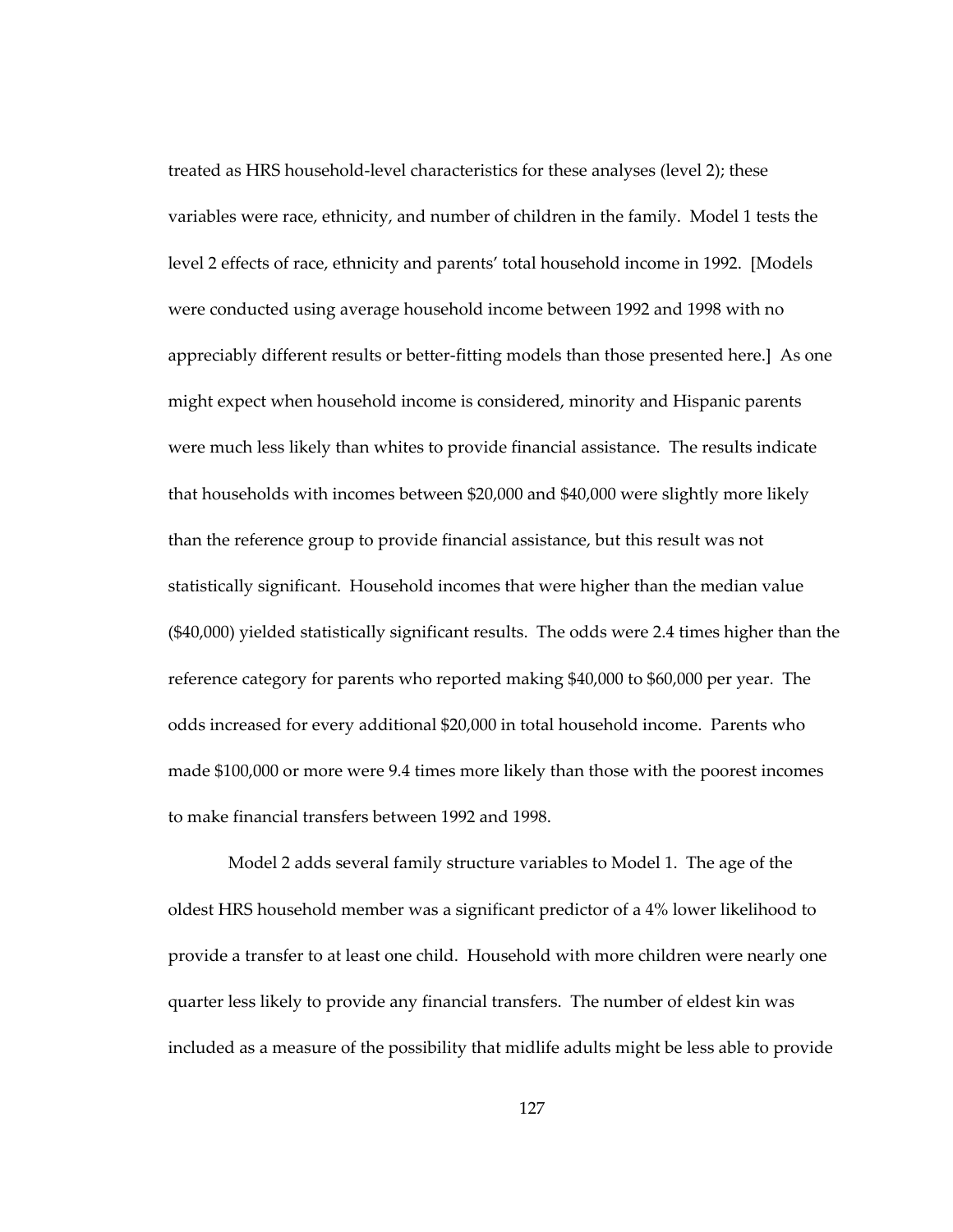assistance to children if elderly parents potentially require support as well. This variable was not significant. The inclusion of number of children in particular mediated the effect of race and reduced the parameter estimates for household income categories.

As a multilevel model where the level 1 characteristics were included with the level 2 characteristics, Model 3 demonstrates that many individual-level variables retain their statistical significance when parents' financial status is considered as a mediator of the likelihood that assistance was provided. Once the ages of the adult children were included, the age of the oldest household member was no longer significant. The high correlation of these two variables is a minor concern since the effect of age was limited in Model 2. School attendance and coresidence remained powerful predictors of the higher likelihood to receive financial transfers. The odds ratios were 2.0 and 2.2, respectively.

Kinship status remained a significant predictor of the much lower likelihood that paternal children/maternal stepchildren received at least one transfer compared to biological children. The children of remarried fathers were 59% less likely to receive financial assistance, regardless of the parents/stepparents' household income level. On the other hand, there was again no significant difference between maternal children/paternal children and biological children in the odds of transfer receipt.

The parameter estimates for household income in Model 3 were lower than those in Model 1, as one might expect with the addition of multiple influential variables to the model. However, the estimates were slightly larger than in Model 2. A comparison of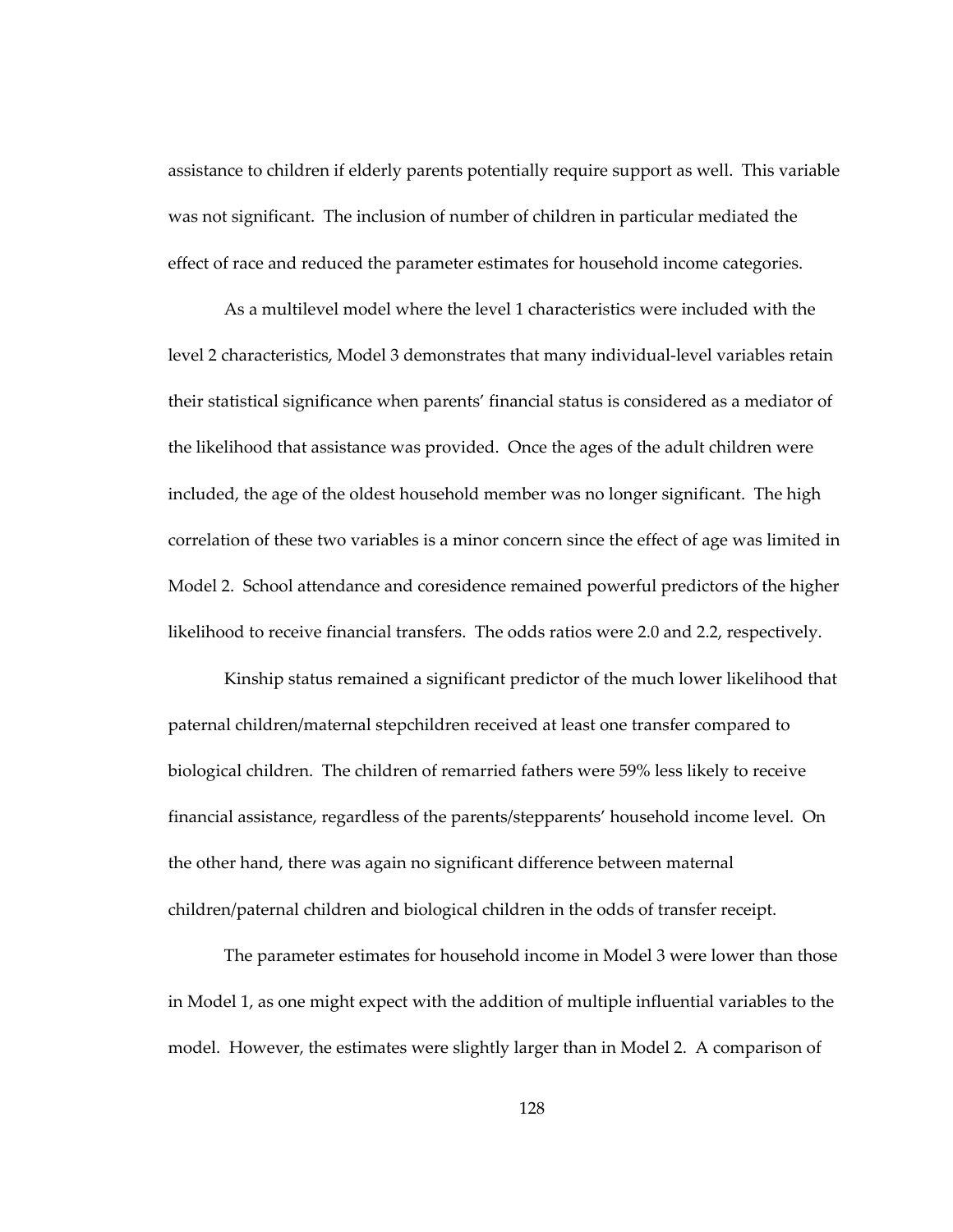BIC statistics shows that the model fit improves with the inclusion of family structure variables in Model 2 and improves further with the examination of both household-level and individual-level variables in Model 3.

Figure 7 illustrates the increasing odds that households of higher incomes reported financial assistance to adult children at least once between 1992 and 1998. An examination by kinship status shows that biological children have an increasing advantage in transfer receipt because their parents' incomes are higher. The odds that biological children whose parents make \$60,000 or more were nearly equal to the odds that maternal children/paternal stepchildren whose parents/stepparents make more than \$100,000 would receive a transfer. Biological children whose parents made \$100,000 or more were seven times more likely to receive financial transfers than biological children whose parents made less than \$20,000 per year. For maternal children/paternal stepchildren, these odds were 3.9 times higher than maternal children/paternal stepchildren whose parents made less than \$20,000 per year. The likelihood of transfer receipt increased for biological children at a faster rate than it did for maternal children/paternal stepchildren yet both categories saw a steady climb as HRS household incomes were higher.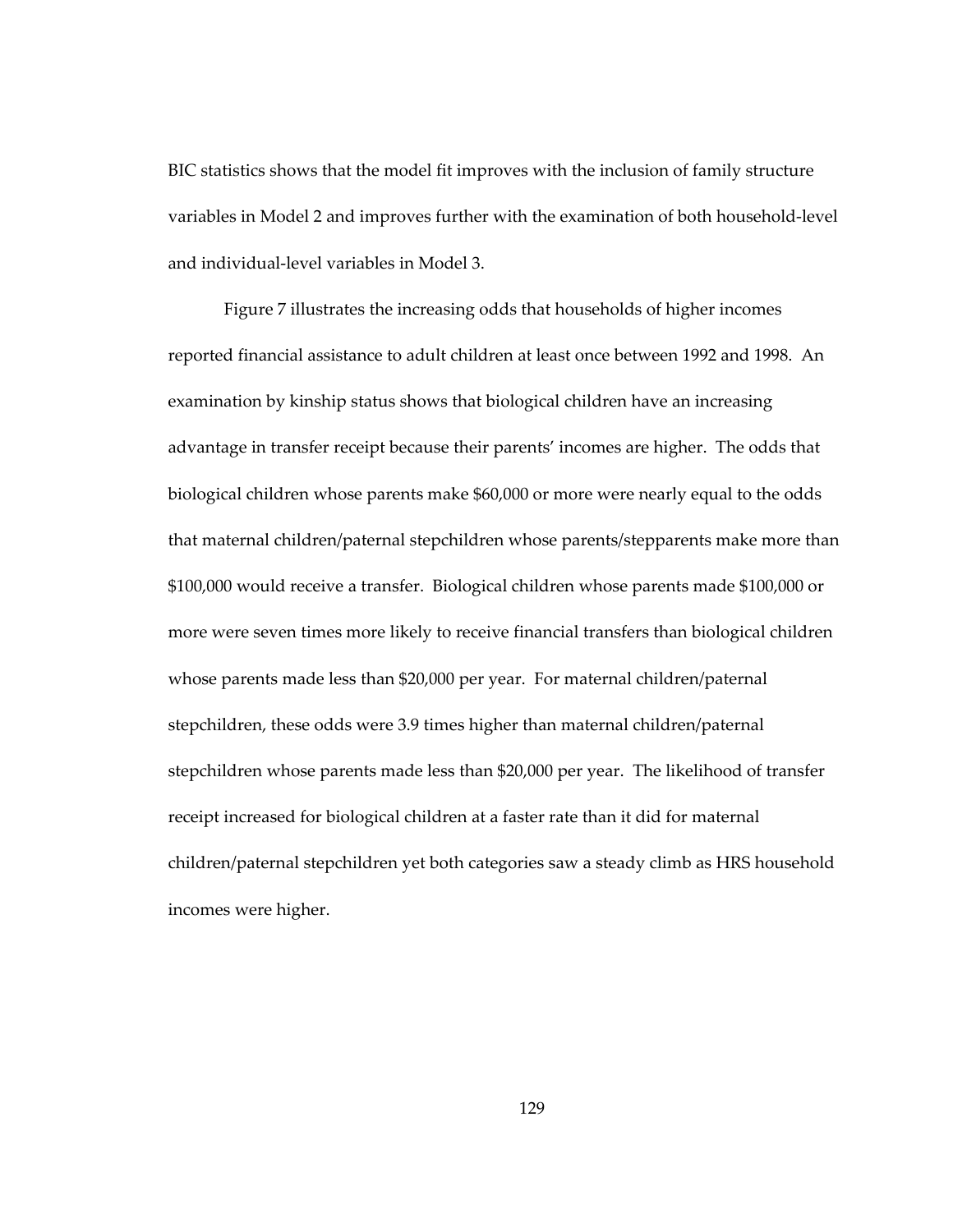

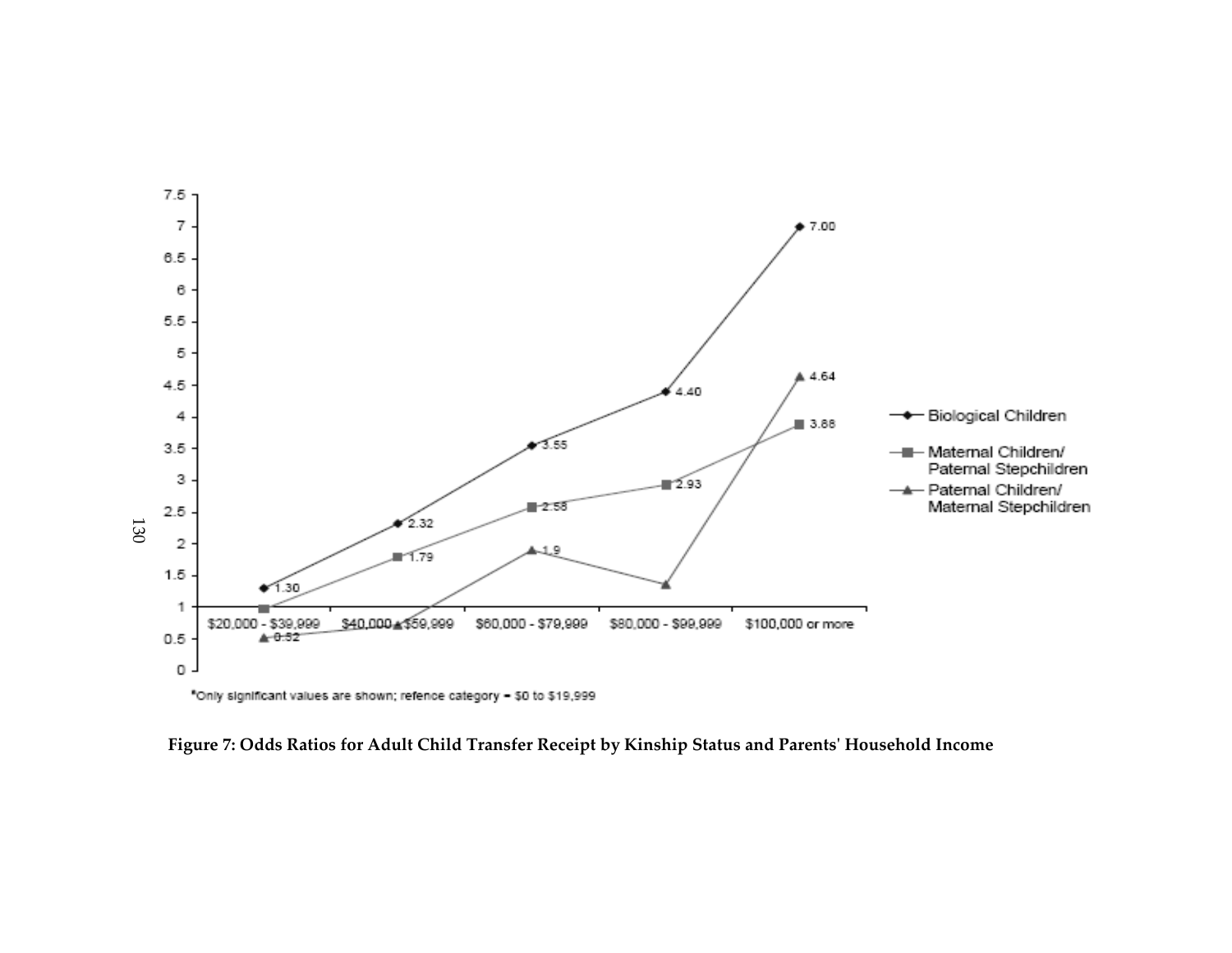The pattern was much more complex for paternal children/maternal stepchildren. Parents/stepparents who made between \$20,000 and \$40,000 were nearly 50% *less* likely to provide financial assistance than parents who reported incomes between \$0 and \$20,000. Paternal children/maternal stepchildren whose parents reported incomes between \$40,000 and \$60,000 were also *less* likely than the reference category to receive transfers, but this result was not statistically significant. At \$60,000 to \$80,000, the odds were 1.9 times greater than for paternal children/maternal stepchildren whose parents reported incomes below \$20,000. The odds for the \$80,000 to \$100,000 category were lower than for the previous category and not statistically significant. When the parents/stepparents' household incomes were \$100,000 or greater, the likelihood of transfer receipt was 4.6 times greater; this was a higher odds ratio than the comparable odds ratio for maternal children/paternal stepchildren.

#### *4.4 Summary and Conclusions*

This research demonstrates that kinship status was an important predictor of the likelihood that midlife parents provided financial assistance to their adult children or stepchildren over time. Several aspects of intergenerational solidarity are evident: how family and stepfamily members are linked via intergenerational transfers (i.e., functional solidarity); what latent kinship-matrix characteristics affect the activation of financial assistance; and how parent and adult child characteristics may influence the likelihood of instrumental support for adult children.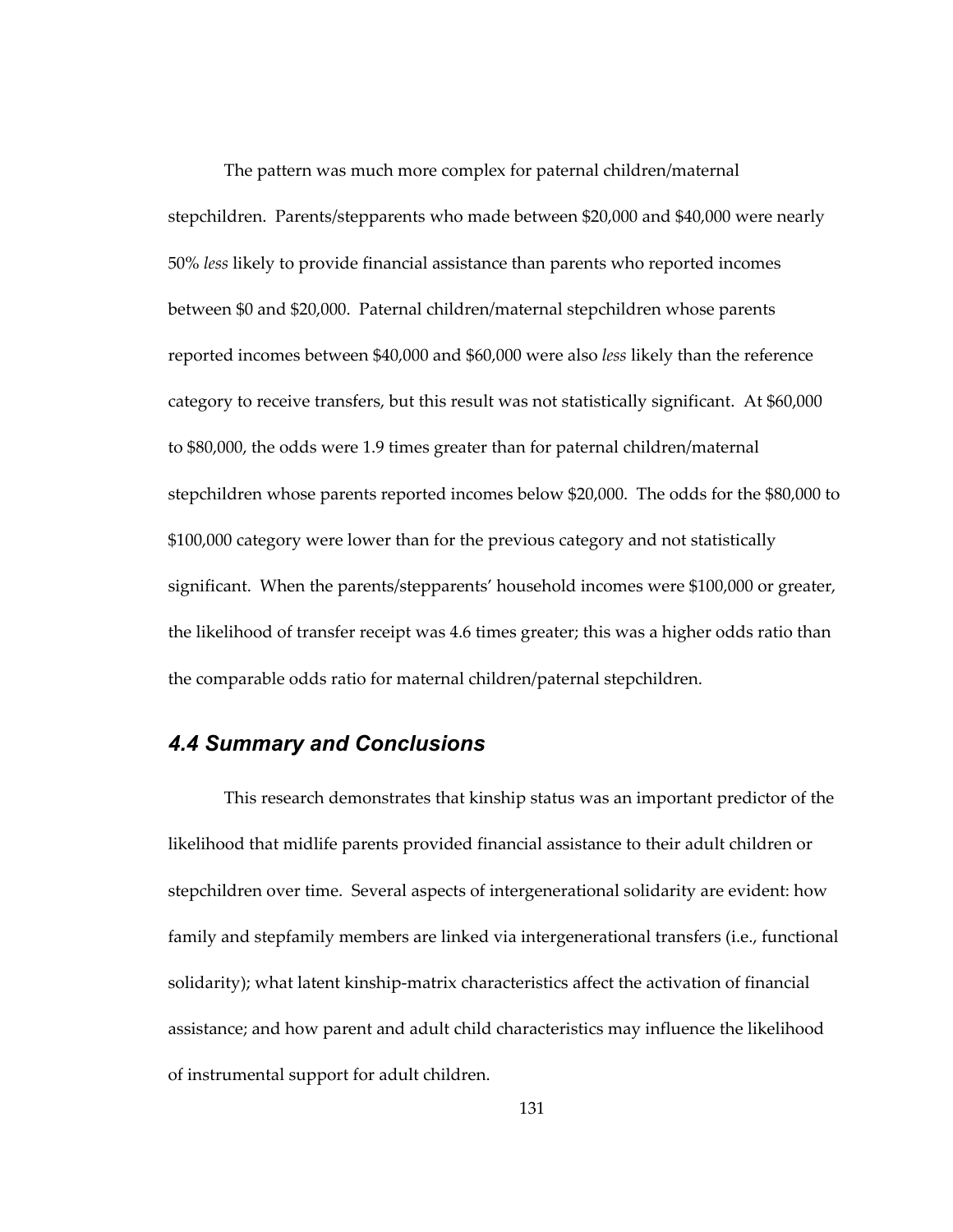This research shows that the likelihood of transfer receipt for adult children varies over time. Repeated measures of transfers over a short period of time (i.e., four measures over seven to eight years) reveal that more adult children receive financial transfers than previous research has indicated (Berry 2001; Eggebeen and Hogan 1990; McGarry and Schoeni 1995). Over 36% of adult children received at least one transfer from parents – a higher percentage than cross-sectional studies have led us to believe. The majority of adult child recipients received only one transfer, which indicates that financial assistance is more likely to be episodic than routine (Eggebeen and Hogan 1990). Yet a small percentage of the sample received multiple transfers over time, suggesting that some families develop a pattern of support over the life course.

This research also shows that the likelihood of transfer receipt by adult children varied greatly based on family structure and kinship status across generations. Stepchildren were consistently less likely to receive transfers and to receive smaller amounts when compared to biological children. However, a closer examination uncovers the fact that this inequality in the likelihood of transfers given to adult children and stepchildren actually reflects the rarity of transfers from remarried fathers to their children from previous marriages. Instead, the likelihood of transfers from remarried mothers and stepfathers to children from mothers' previous marriages is not significantly different from transfers to biological children. Previous speculations suggested that *all* stepchildren would be less likely to receive transfers (Rossi and Rossi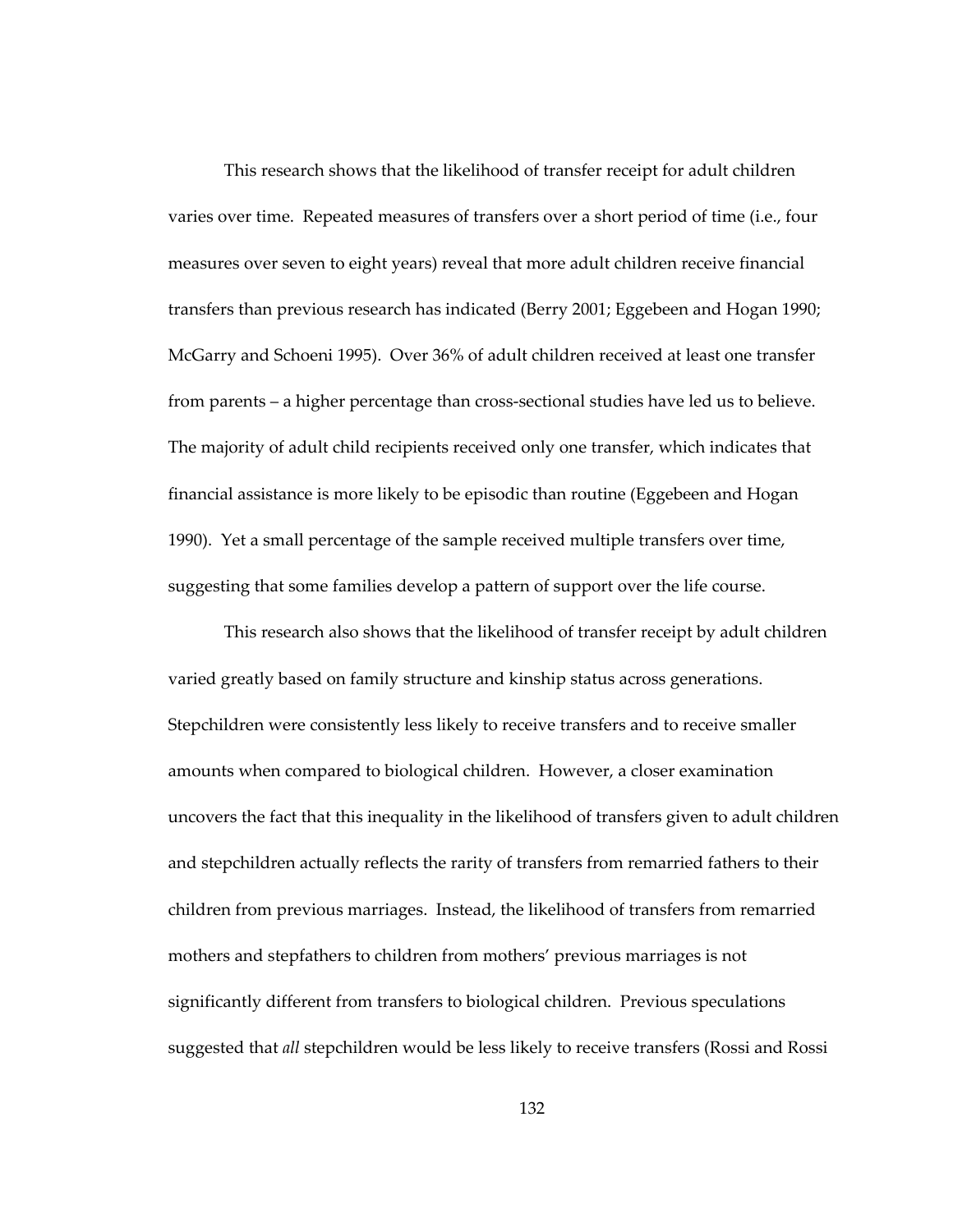1990; White 1994). Some previous study findings also appeared to support that assertion (Berry 2001; Killian 2004; Pezzin and Schone 1997; Pezzin and Schone, 1999). However, there were no significant differences between biological children and maternal children/paternal stepchildren when kinship status was defined more carefully. Therefore, this study yields new information about the dynamics of intergenerational solidarity after parents' remarriages.

Primarily, the results identify the strong likelihood of weakened functional solidarity between biological fathers and children from previous marriages. This finding was not surprising in light of other research that has shown less frequent contact, less emotional closeness, greater geographic distance and reduced feelings of obligation between divorced fathers and adult children (Cooney and Uhlenberg 1990; Marks 1995; Rossi and Rossi 1990; Shapiro 2004). Lower quality relations between adult children and divorced fathers are clearly reflected in weakened solidarity across multiple dimensions. However, it is not clear if fathers' remarriages instigate further decline in solidarity beyond the effects of the initial parental divorce or if weaker functional solidarity is an aspect of the overall decline in the relationships between divorced fathers and adult children over the life course.

Second, the functional solidarity of relations between adult children, mothers, and stepfathers appears not to be different than the solidarity within intact families. Latent-kin matrices that include stepfathers may be activated for financial assistance on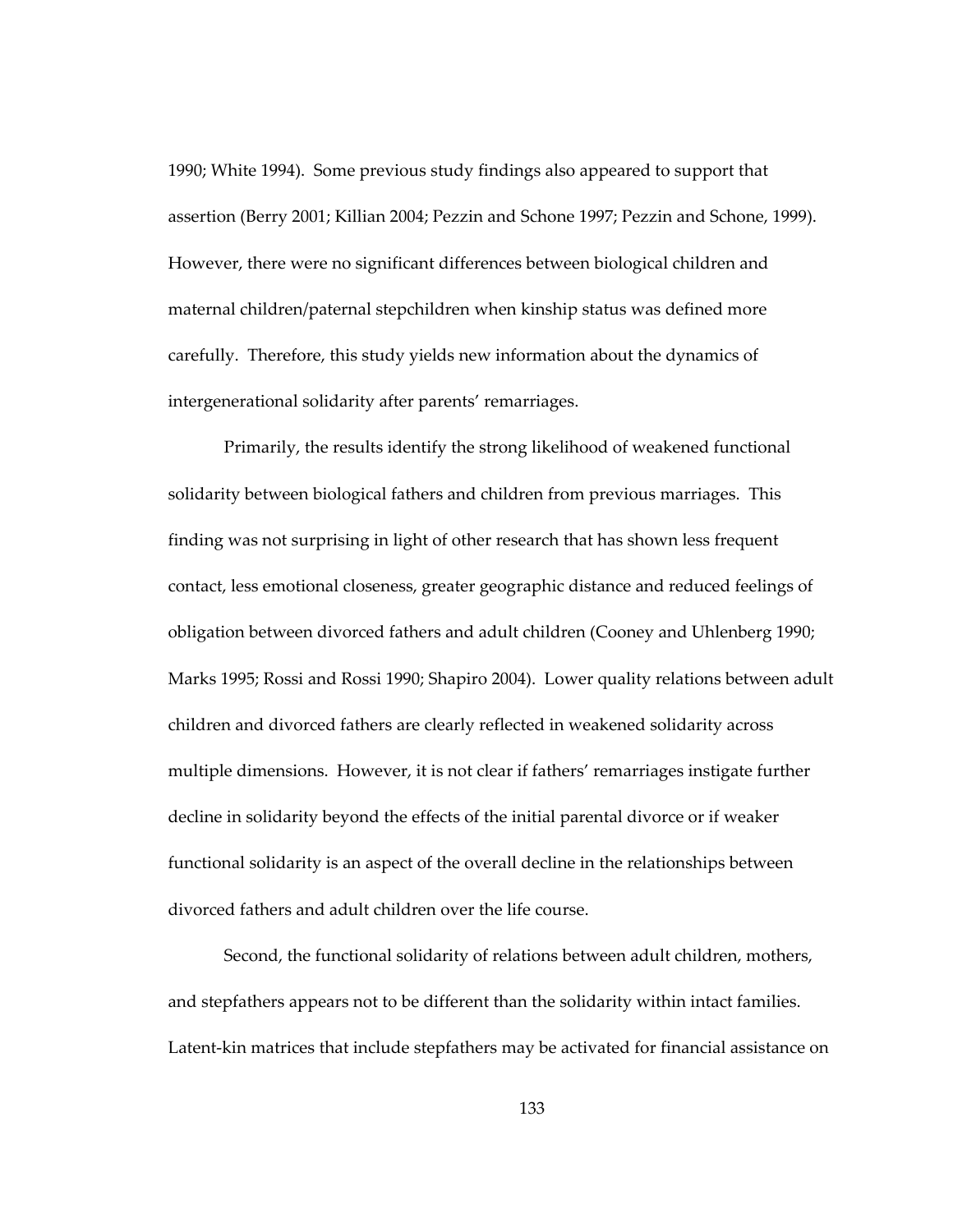par with the assistance provided to adult children by continuously-married parents. This study shows that stepfathers' roles must be considered more carefully in future research about intergenerational solidarity. Ganong and colleagues (1995) determined that stepfathers are generally expected to assume at least some of the financial responsibilities for young coresident children. The results of this study indicate that stepfathers may maintain this commitment voluntarily, or from a sense of continued obligation, after the children reach adulthood. It could not be determined if transfer behaviors reflected normative solidarity – attitudes mutually recognized by both generations about family obligations to care for and support each other – but this research points toward new ways of viewing the latent-kin network and its relevance to modern families (Riley 1983; Silverstein et al. 1997).

There is insufficient information available to determine if stepfathers helped stepchildren but not their own children from previous marriages or if they were assisting more family members of the next generation equally regardless of kinship status. However, the results provide clues that family solidarity may be regenerated after parental remarriage and suggest that custody arrangements and coresidence probably play an important role in the linkages between adult children and stepparents later in life. Cherlin and Furstenberg (1994) asserted that given the tendency to award physical custody of young children to the mother after a divorce, it would seem logical that "kinship exchanges over the long-term are strongly tilted toward the (custodial)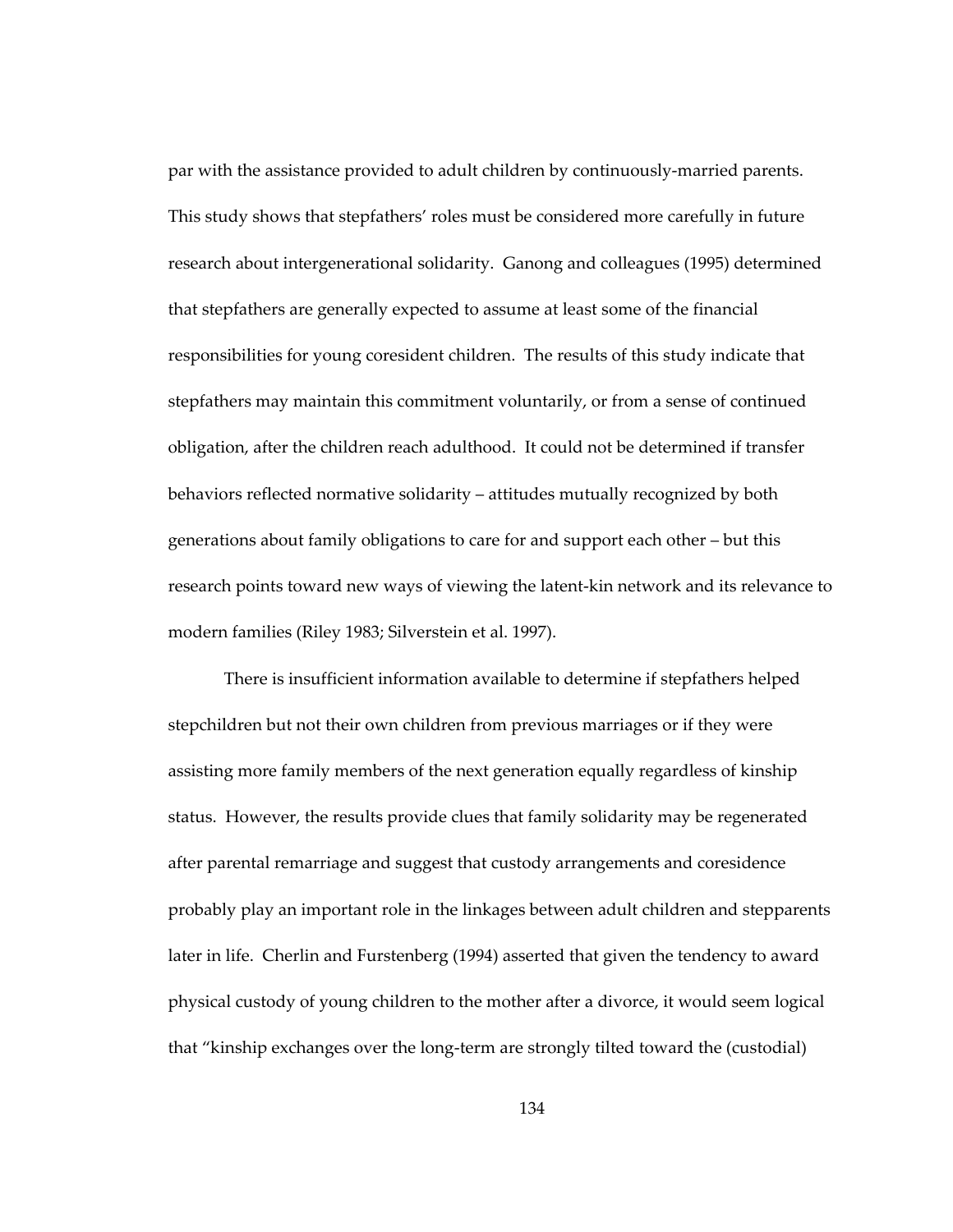mother's side of the family" (p. 369). As the first study to compare the effects of kinship status in remarriages for biological and stepparents, the findings reported here support that argument in the case of financial assistance.

Differences in coresidence patterns (i.e., structural solidarity) are likely related to weakened affectual, associational and consensual solidarity within families of divorce and remarriage (Aquilino 1991; Shapiro and Lambert 1999). The significantly decreased likelihood of intergenerational coresidence with a remarried parent (and stepparent) shown in Table 1 reflects this change in relationship quality and support – both in relation to any coresidence as well as to returning to parents' home to coreside after living independently. Kronebusch and Schelsinger (1994) argue that coresidence is an intergenerational transfer with monetary value (i.e., the savings represented for the adult child by not paying rent). In this respect, the study results show that paternal children/maternal stepchildren were again at a disadvantage compared to maternal children/paternal stepchildren and biological children.

The inclusion of coresident adult children in the sample represented a trade-off. When the data were collected, if an adult child was nonresident, the parent was asked to estimate that child's household income. However, if the adult child coresided, information was not requested about his or her income. Previous studies that have examined financial transfers have limited the sample to nonresident children only (Eggebeen 1992; Eggebeen and Hogan 1990; Killian 2004; Pezzin and Schone 1999).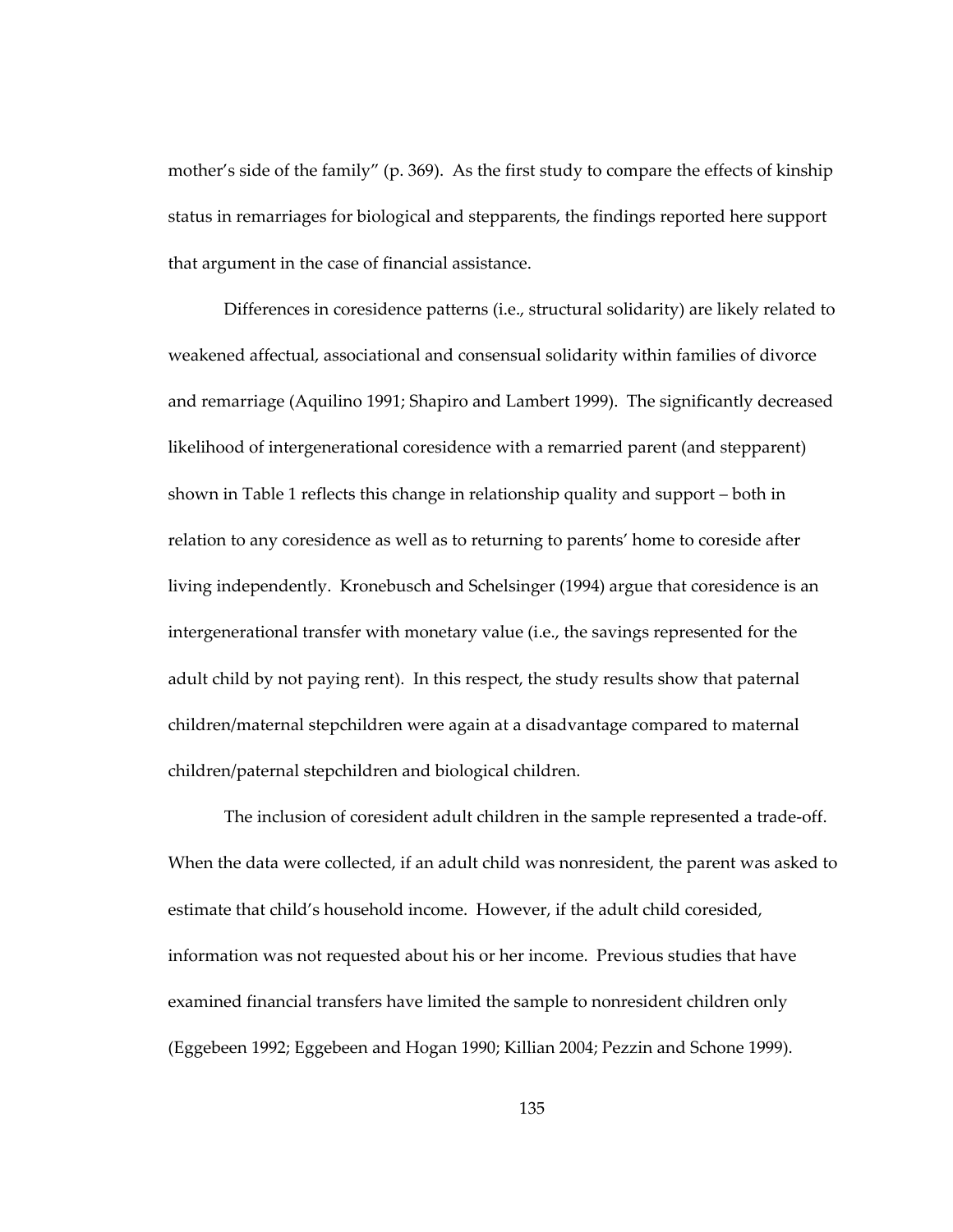However, since coresidence has monetary value and may have been substituted for financial assistance, we included coresident children. We found no evidence of a substitution effect. In fact, since coresidence was associated with a higher likelihood for transfer receipt, parents/stepparents apparently provided the assistance in the forms of living space *and* money.

However, including coresident children meant that we were unable to determine if transfers were motivated by financial need. Many have speculated that transfers are motivated by an adult child's financial need (Eggebeen 1992; Furstenberg et al. 1995; Rossi and Rossi 1990). Studies with samples limited to nonresident adult children have shown that adult children with lower incomes are more likely to receive financial assistance from parents (Berry 2001; Furstenberg et al. 1995). Even the results presented in this chapter showing that coresidence increased the likelihood of transfer receipt suggest that adult stepchildren, in particular, who lived with their parents/stepparents may have had greater financial need for intergenerational assistance than their nonresident siblings. However, the complexity and relativity of defining "need" for each child and the potential for conflicting needs within families severely hamper our ability to determine motives accurately. This requires information about parents' motives for giving (Silverstein 2006).

By including coresident children in the sample, we also faced the risk that college students were counted as household members because they had not established a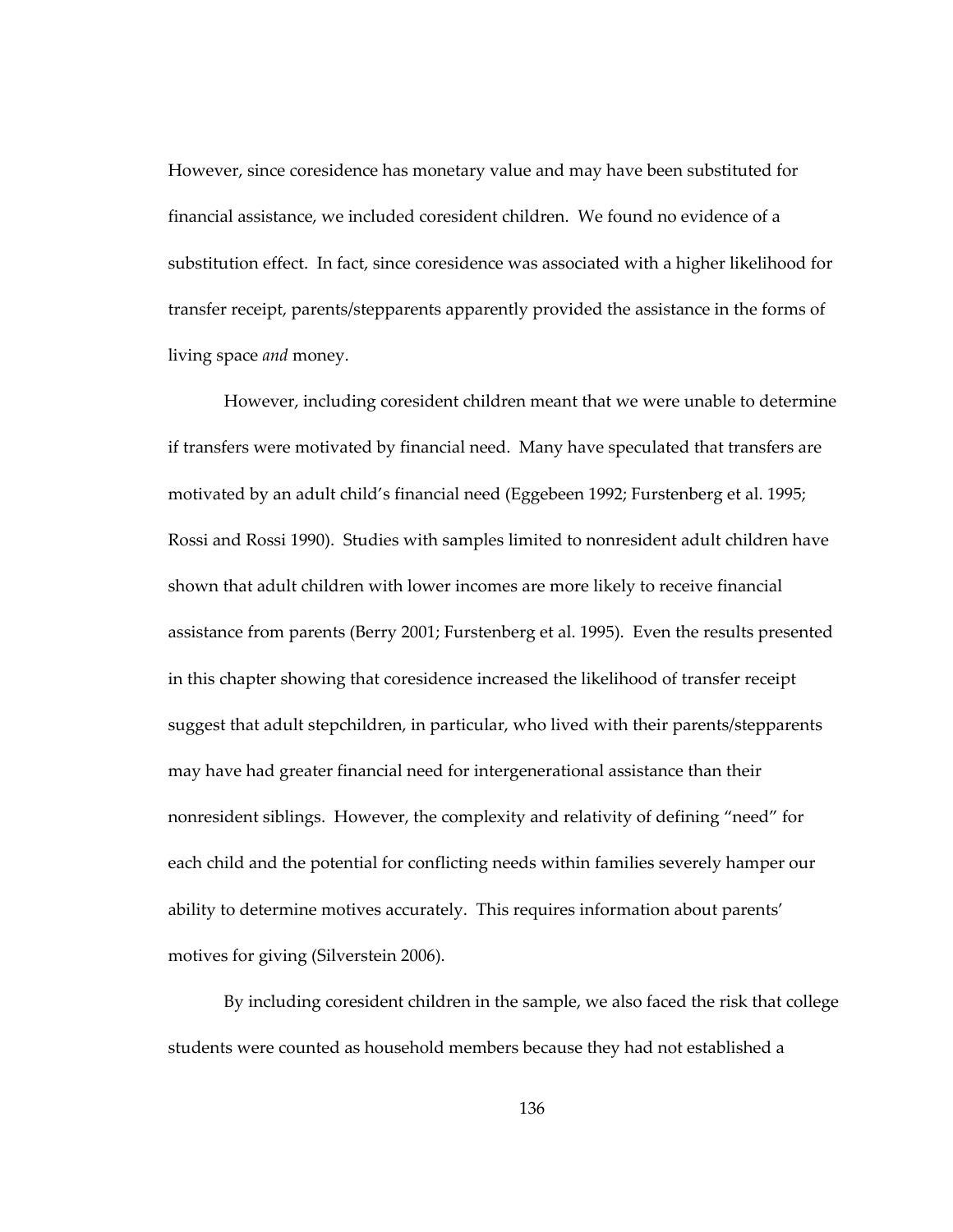separate residence but, in actuality, only lived with the parents when school was not in session. An interaction effect was tested for coresidence and school attendance (analyses not shown). The interaction effect was significant but did not improve model fit. Concerns may be raised that parents may have counted college expenses as financial transfers, but various factors such as the average and median amounts transferred as well as the high percentage of adult children not in school who received financial assistance indicated that most respondents interpreted the survey question to not include college expenses.

The timing of remarriage may have been an important turning point that created greater unobserved heterogeneity within the stepchild categories. The greater variances in demographic characteristics, family structures and life course patterns for blended families compared to intact two-parent families may make it more difficult to explain what factors are more influential for the likelihood of giving financial assistance to stepchildren. These issues should be explored further in future research.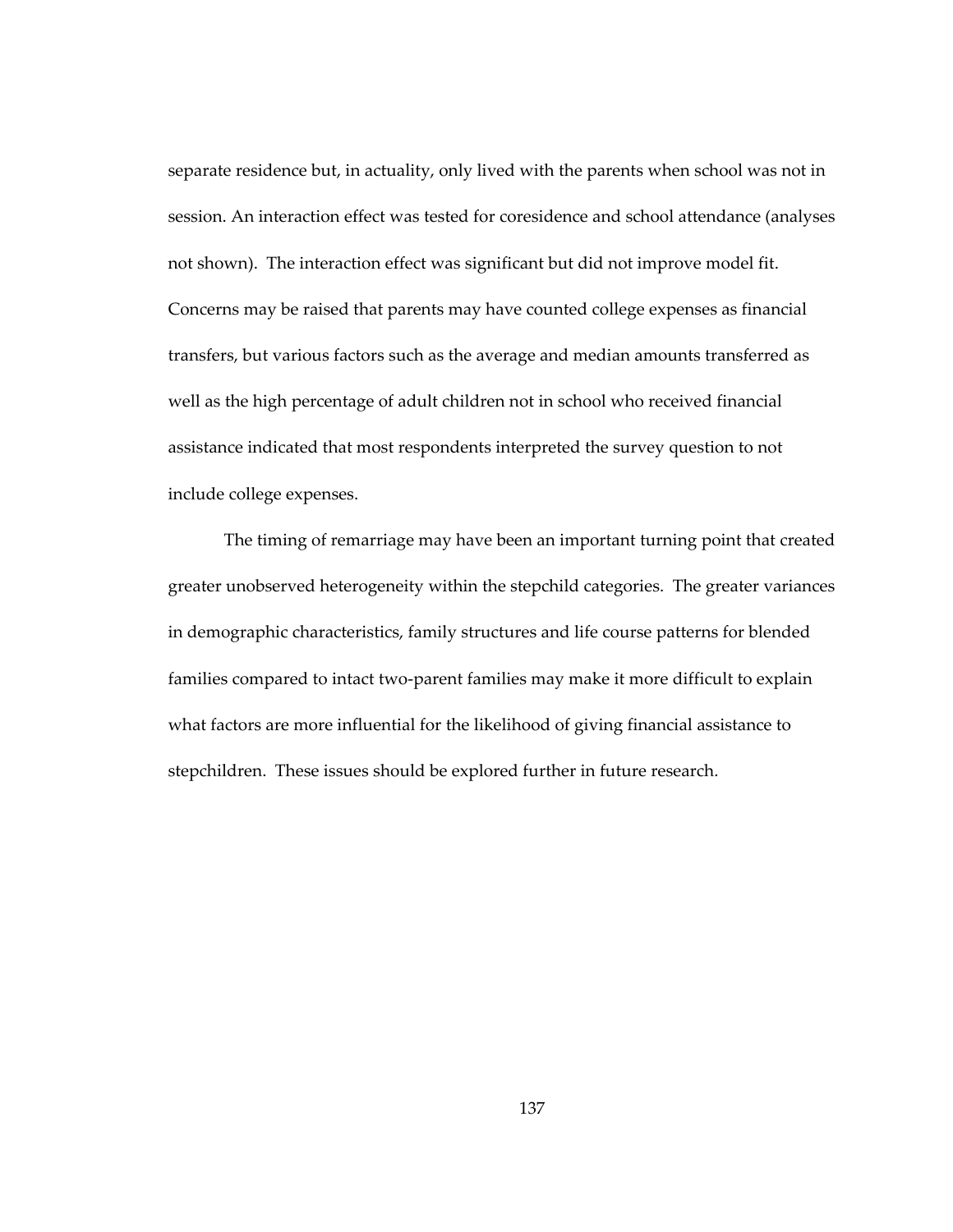# **5. The Influence of Adult Child Life Course Transitions on Receipt of Financial Assistance from Midlife Parents**

As members of a multigenerational family age together, life course transitions among adult children can occur simultaneously with or close in time to the ongoing life course experiences of their midlife and older parents. Adult children may begin, leave, or complete postsecondary schooling. They may get married, become divorced or widowed, have children, or experience several changes in work status or income level over time. Occasionally, they may continue to coreside with their parents or even return to live in their parents' homes for a short period. These patterns have increased in recent years, making the so-called transition to adulthood more diversified in timing, order, and relevance of events and turning points that are commonly associated with this transition such as completing education, entering the labor market, getting married and establishing one's own household separate from the parents' household (Settersten et al. 2005). The multiple events associated with this transition also occur over a longer period of time than the transitions experienced by previous generations (Settersten et al. 2005).

These changes in the timing and turning points of the transition to adulthood raise questions about solidarity within intergenerational families. Previous research using the solidarity framework has focused primarily on how parental life course experiences such as divorce or remarriage have affected their relationships with adult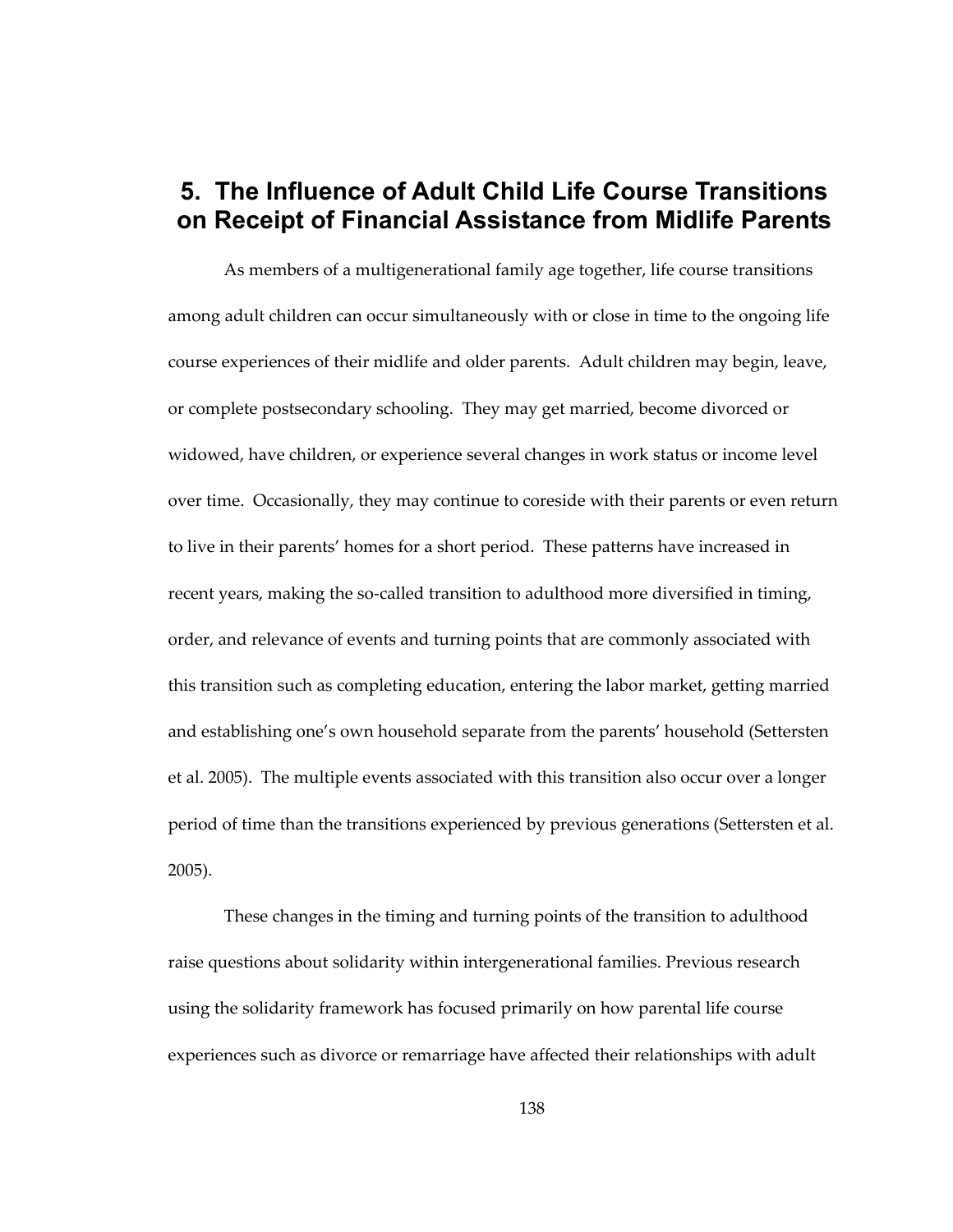children (Amato and Booth 1997; Lawton et al. 1994; White 1994). However, the diversification and expansion of the transition to adulthood in recent decades also influences the character of relationships between parents and adult children. Parents of past generations may have expected to be free of obligations to adult children earlier in the life course – particularly financial obligations. For example, in the 1950's, children (especially daughters) were less likely to attend postsecondary schooling and got married early in life. College attendance rates have soared in recent decades and the median age at first marriage has increased as well. As a result, many adult children have maintained prolonged dependence on midlife parents for financial assistance through the college-age years (i.e.,  $18 - 23$ ). Thus, family solidarity was expressed differently in previous generations than one might expect for recent cohorts (Cooney and Uhlenberg 1992).

 Previous chapters described the influence of midlife parents' ages, marital statuses and kinship structures on family solidarity in the form of financial transfers. Alternatively, the present chapter addresses questions about family solidarity based on the adult children's ages, life course statuses and life course transitions that occurred during the study period. Using fixed-effects nonlinear multilevel models, I examine financial assistance from midlife parents to adult children based on the changes that occurred in adult children's lives. This chapter explores the associations of children's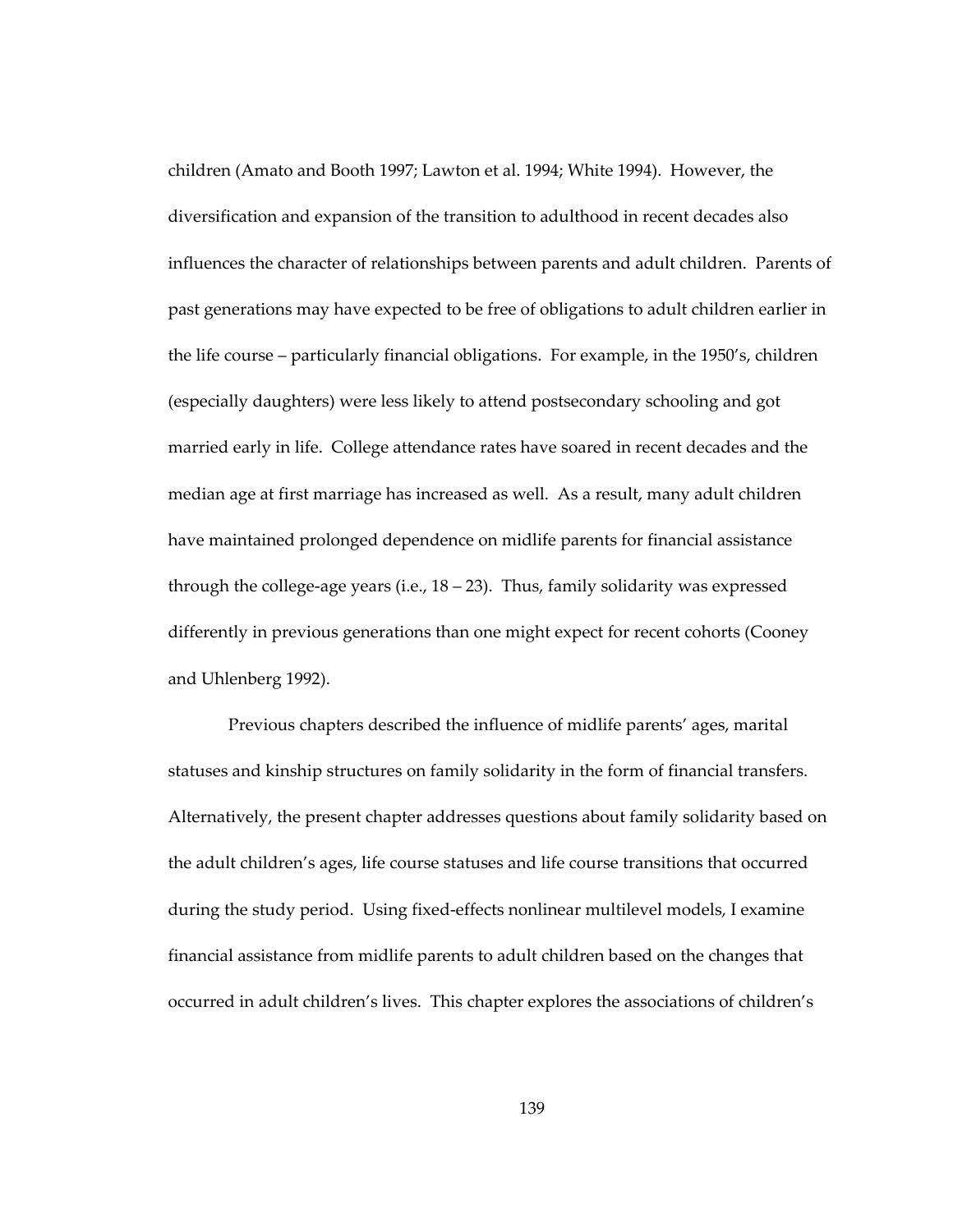transitional events with intergenerational financial transfers and how the timing of such transitional events are influential for patterns of transfer receipt.

### *5.1 Hypotheses*

Expectations about parental support for adult children who experience life course transitions suggest several important hypotheses. First, younger adult children are more likely to receive financial assistance than older adult children. However, it is unclear if this pattern is related to age differences or corresponding adult child life course statuses. Younger adult children are more likely to experience life course events such as postsecondary schooling, labor force fluctuations and coresidence with parents compared to older adult children. The stage of the life course known as the transition to adulthood is more likely to occur in early adult years (Settersten et al. 2005). The life course transitions associated with that stage are more likely for younger adult children than for relatively stable older adult children who are age 30 or above.

Second, I hypothesize adult child life course statuses and life course transitions that occurred during the study period may all be deterministic factors that midlife parents take into account when making financial assistance decisions. School attendance is expected to increase the likelihood of transfer receipt significantly. However, Kronebusch and Schlesinger (1994) explained that coresidence can be interpreted as a transfer with monetary value, so I hypothesize that coresident adult children will be less likely to receive financial assistance than nonresident children. I also expect that the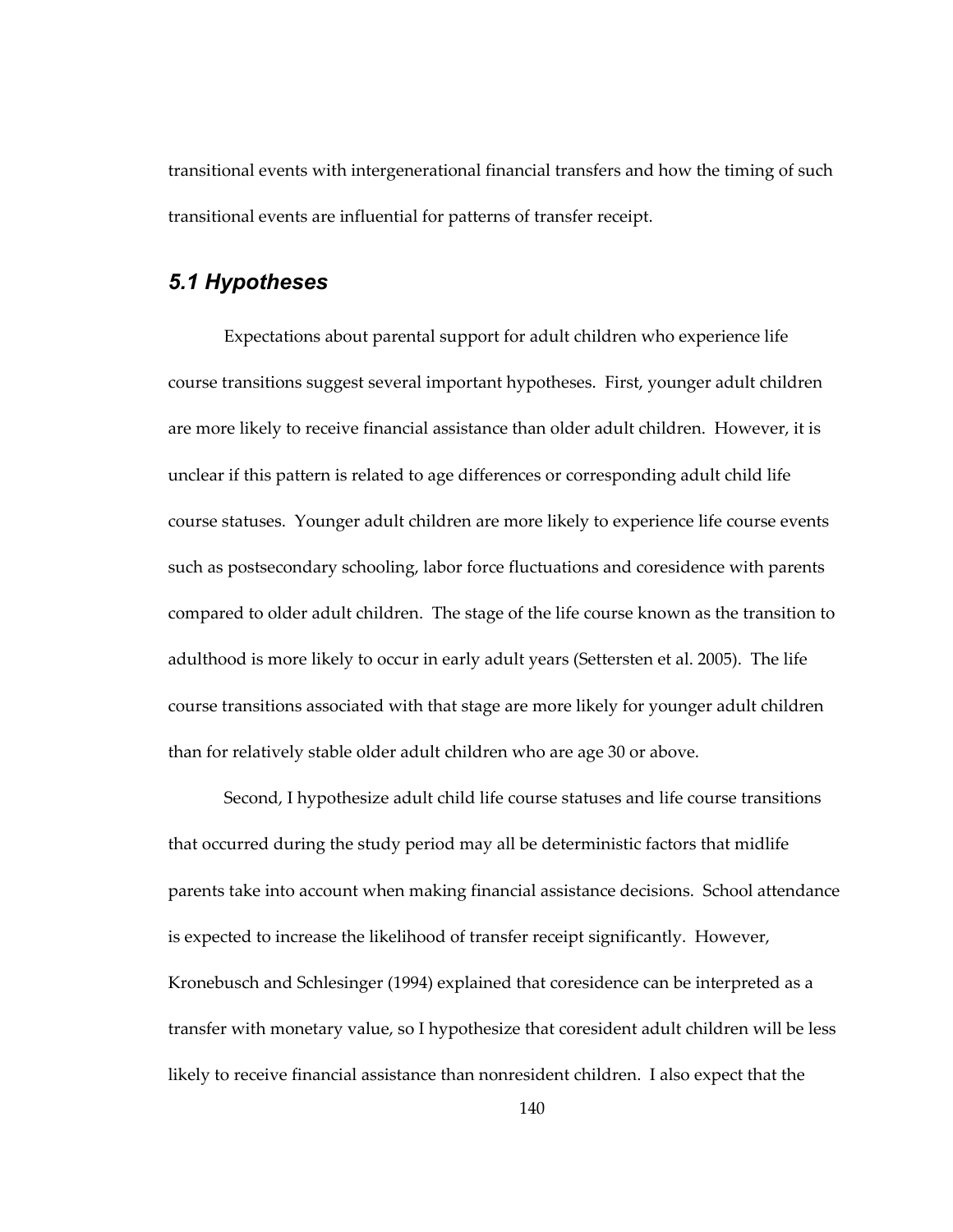timing of transitional events for adult children such as entering or leaving postsecondary schooling, changes in coresidence and changes in marital status may be influential for patterns of transfer receipt. Among nonresident children, additional events such as buying a home or having a child may also positively impact the receipt of financial assistance from parents. Schooling is particularly expected to affect positively the amount of money received from parents who give assistance while coresidence is expected to affect amount received negatively, if at all. It is difficult to hypothesize how other life course transitions might affect amounts transferred by parents who share financial resources.

Third, recognizing that intergenerational transfers are multilevel phenomena, I strongly expect that the incomes of the midlife parents affect the likelihood of giving financial assistance to an adult child. Studies examining this issue have typically used cross-sectional data to demonstrate a link between parental socioeconomic status and the propensity to give money to adult children as well as the amount given (Soldo and Hill 1993). I found parents' incomes changed very little between 1992 and 1998 such that the measure on income in 1992 was a strong approximation of parents' incomes across the full time period. Connidis (2001) states, "Meeting the substantial challenges that families face in providing support to one another is either impeded or facilitated by access to resources." (p. 203). Questions remain though as to how access to resources is reflected in transfer behaviors.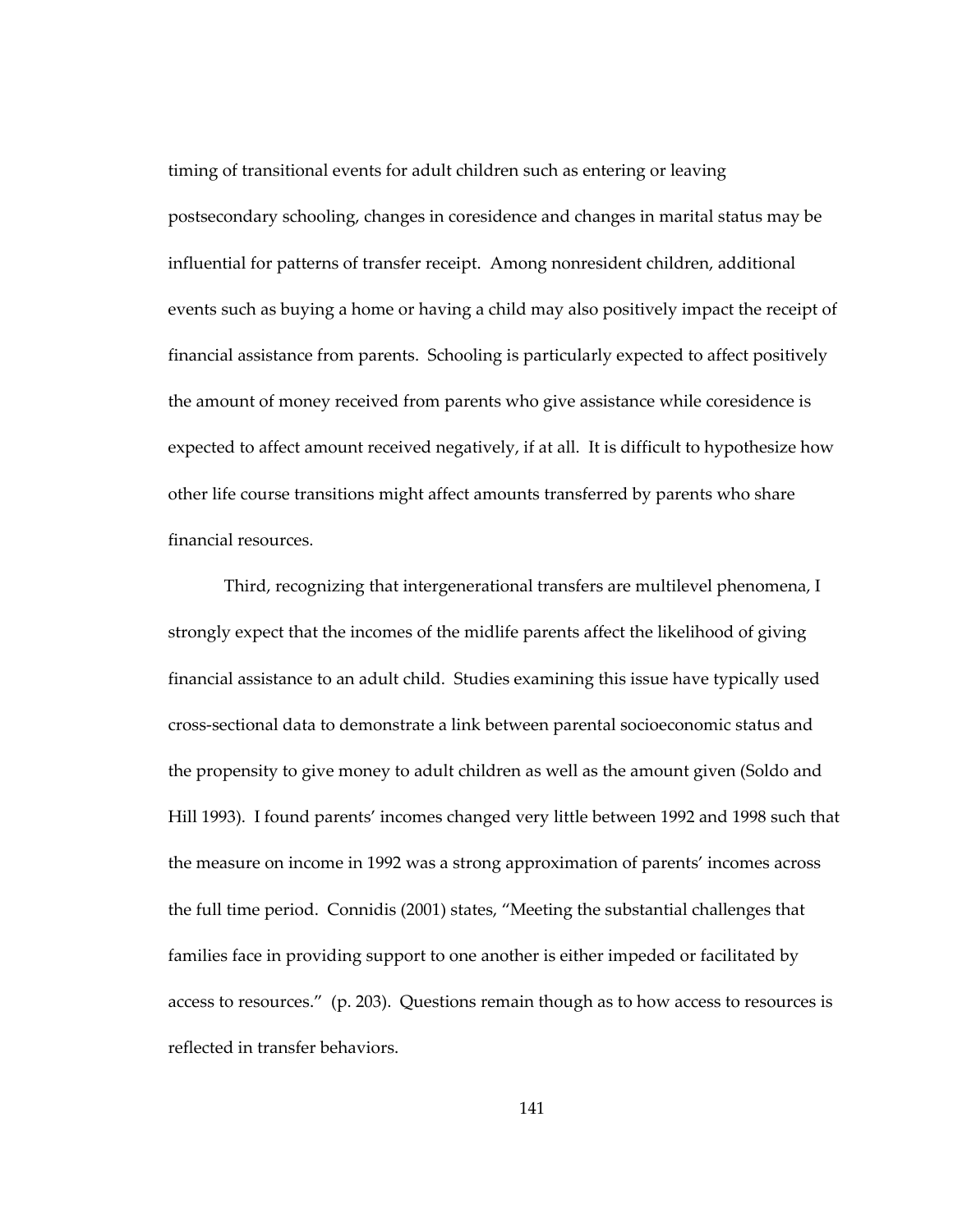Finally, I hypothesize that parents who make transfers once are more likely to develop patterns of routine assistance over time. Despite the hypothesized associations between transfers and one-time life course transitions (i.e., midlife parents acting as "a safety net"), it seems more likely that financial gifts or loans provided for one transition or life course change may reflect a selection effect. In other words, parents who give once to an adult child as a response to the child's life course experiences are more likely to give again than parents who are unable to or decide not to give any financial assistance.

# *5.2 Influence of 1992 Life Course Statuses on Likelihood of Transfer Receipt in 1994*

Multiple fixed-effects models were tested to determine which life course statuses and/or life course transitions of adult children that occurred during the two-year intervals between waves influenced the likelihood of receiving financial assistance from parents. Many factors were significant predictors individually, but a limited number had predictive value that improved model fit over basic demographic models. This was particularly true after receipt of a financial transfer of \$500 or more in the previous wave was included in all models. The most influential life course statuses of children – in school and coresidence – are discussed in more detail below because transitions related to each during Interval 1 also improved model fit.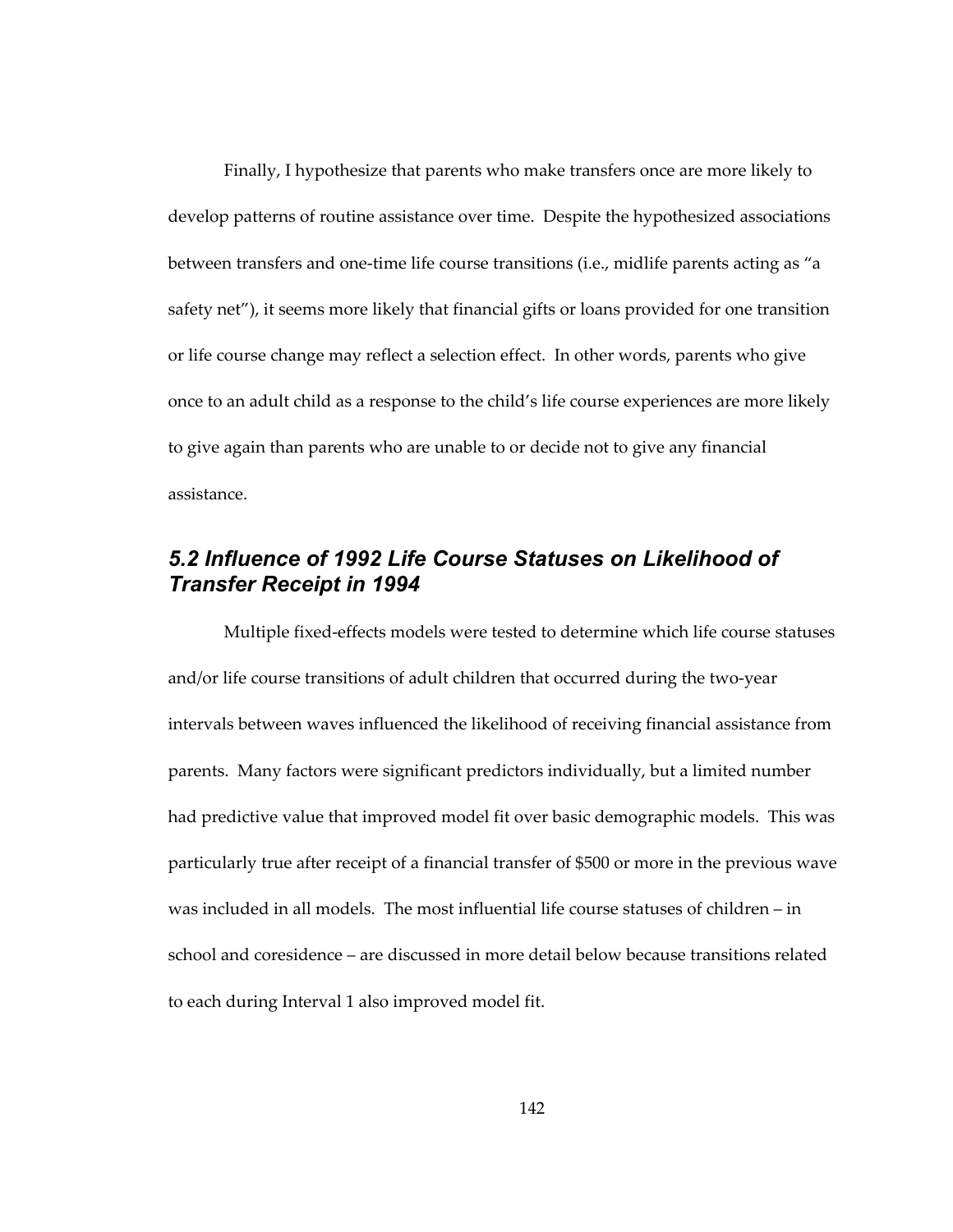|                                              | Model 1     |               | Model 2              |               | Model 3    |               | Model 4     |               | Model 5    |               |
|----------------------------------------------|-------------|---------------|----------------------|---------------|------------|---------------|-------------|---------------|------------|---------------|
| <b>Characteristics of</b><br>the Adult Child | Estimate    | Odds<br>Ratio | Estimate             | Odds<br>Ratio | Estimate   | Odds<br>Ratio | Estimate    | Odds<br>Ratio | Estimate   | Odds<br>Ratio |
| Gender                                       | $-0.140 +$  | 0.87          | $-0.154*$            | 0.86          | $-0.156*$  | 0.86          | $-0.138 +$  | 0.87          | $-0.139 +$ | 0.87          |
| (s.e) ref=female                             | (0.06)      |               | (0.06)               |               | (0.06)     |               | (0.06)      |               | (0.06)     |               |
| Non-White                                    | $-0.396***$ | 0.67          | $-0.392***$          | 0.68          | $0.409***$ | 0.66          | $-0.403***$ | 0.67          | $0.395***$ | 0.67          |
|                                              | (0.09)      |               | (0.09)               |               | (0.09)     |               | (0.09)      |               | (0.09)     |               |
| Hispanic                                     | $-0.735***$ | 0.48          | $-0.768***$          | 0.46          | $0.795***$ | 0.45          | $-0.740***$ | 0.48          | $0.733***$ | 0.48          |
|                                              | (0.14)      |               | (0.14)               |               | (0.14)     |               | (0.14)      |               | (0.14)     |               |
| 18-23 years old                              | $0.894***$  | 2.44          | $0.794***$           | 2.21          | $0.793***$ | 2.20          | $0.880***$  | 2.41          | $0.916***$ | 2.50          |
|                                              | (0.09)      |               | (0.09)               |               | (0.09)     |               | (0.09)      |               | (0.09)     |               |
| 24-29 years old                              | $0.415***$  | 1.51          | $0.399***$           | 1.49          | $0.411***$ | 1.51          | $0.411***$  | 1.51          | $0.423***$ | 1.53          |
| $ref = 30$ yrs and older                     | (0.07)      |               | (0.07)               |               | (0.07)     |               | (0.07)      |               | (0.07)     |               |
| Years of education                           | $0.054**$   | 1.06          | 0.029                |               | 0.018      |               | $0.045*$    | 1.05          | $0.057***$ | 1.06          |
|                                              | (0.02)      |               | (0.02)               |               | (0.02)     |               | (0.01)      |               | (0.01)     |               |
| Number of siblings                           | $-0.274***$ | 0.76          | $-0.278***$          | 0.76          | $0.278***$ | 0.76          | $-0.275***$ | 0.76          | $0.274***$ | 0.76          |
|                                              | (0.02)      |               | (0.02)               |               | (0.02)     |               | (0.02)      |               | (0.02)     |               |
| Did not work                                 | $0.331**$   | 1.39          | $0.263**$            | 1.30          | $0.261**$  | 1.30          | $0.342***$  | 1.40          | $0.342***$ | 1.40          |
|                                              | (0.07)      |               | (0.08)               |               | (0.08)     |               | (0.08)      |               | (0.08)     |               |
| Worked part-time                             | $0.354**$   | 1.42          | $0.245$ <sup>†</sup> | 1.28          | $0.234 +$  | 1.26          | $0.369***$  | 1.45          | $0.369***$ | 1.45          |
| (ref=Worked full-time)                       | (0.09)      |               | (0.09)               |               | (0.09)     |               | (0.09)      |               | (0.09)     |               |
| Coresided with parents                       | $0.652***$  | 1.91          | $0.471***$           | 1.60          | $0.471***$ | 1.60          | $0.659***$  | 1.93          | $0.667***$ | 1.95          |
|                                              | (0.09)      |               | (0.09)               |               | (0.09)     |               | (0.09)      |               | (0.08)     |               |
| Married                                      | $-0.234**$  | 0.79          | $-0.215*$            | 0.81          | $-0.215*$  | 0.81          | $-0.222**$  | 0.80          | $0.234***$ | 0.79          |
|                                              | (0.07)      |               | (0.07)               |               | (0.06)     |               | (0.07)      |               | (0.07)     |               |

# **Table 14: Effects of School Transitions on the Likelihood of Transfer Receipt During the 1992 - 1994 Interval**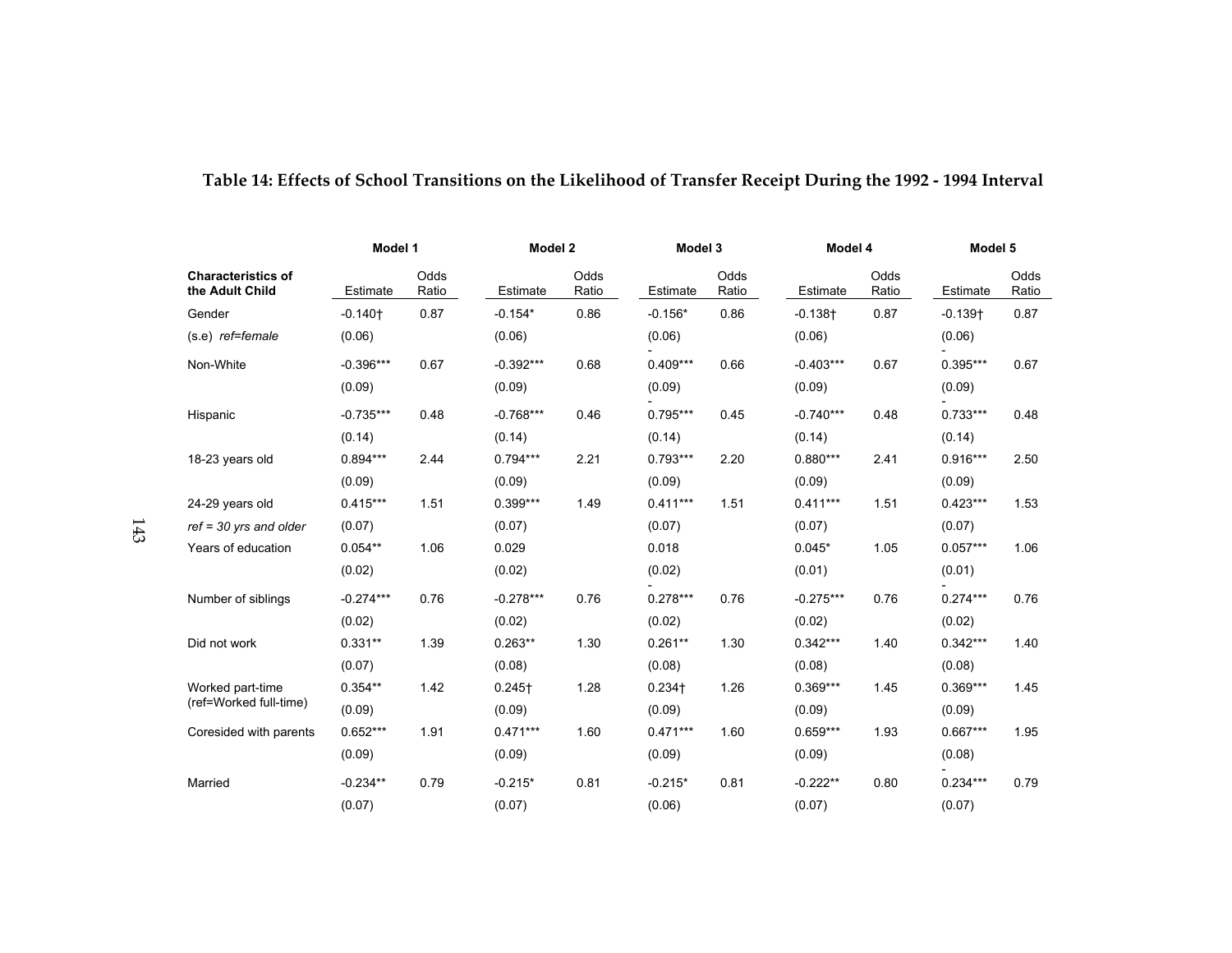| Table 14 Continued: Effects of School Transitions on the Likelihood of Transfer Receipt During the |  |  |  |  |  |
|----------------------------------------------------------------------------------------------------|--|--|--|--|--|
| 1992 - 1994 Interval                                                                               |  |  |  |  |  |

|                                                     | Model 1     |               | Model 2              |               | Model 3     |               | Model 4     |               | Model 5     |               |
|-----------------------------------------------------|-------------|---------------|----------------------|---------------|-------------|---------------|-------------|---------------|-------------|---------------|
| <b>Characteristics of the</b><br><b>Adult Child</b> | Estimate    | Odds<br>Ratio | Estimate             | Odds<br>Ratio | Estimate    | Odds<br>Ratio | Estimate    | Odds<br>Ratio | Estimate    | Odds<br>Ratio |
| Received transfer in 1992                           | $2.107***$  | 8.22          | 2.083***             | 8.00          | 2.098***    | 8.15          | $2.109***$  | 8.22          | $2.11***$   | 8.25          |
|                                                     | (0.07)      |               | (0.07)               |               | (0.07)      |               | (0.07)      |               | (0.07)      |               |
| In school in 1992                                   |             |               | $0.591***$<br>(0.09) | 1.81          |             |               |             |               |             |               |
| Remained in school '92-'94                          |             |               |                      |               | $0.891***$  | 2.44          |             |               |             |               |
|                                                     |             |               |                      |               | (0.09)      |               |             |               |             |               |
| Began school during '92-'94                         |             |               |                      |               |             |               | $0.747***$  | 2.11          |             |               |
|                                                     |             |               |                      |               |             |               | (0.15)      |               |             |               |
| Left school during '92-'94                          |             |               |                      |               |             |               |             |               | $-0.190$    |               |
|                                                     |             |               |                      |               |             |               |             |               | (0.11)      |               |
| Intercept                                           | $-3.078***$ |               | $-2.720***$          |               | $-2.580***$ |               | $-2.975***$ |               | $-3.117***$ |               |
|                                                     | (0.23)      |               | (0.23)               |               | (0.24)      |               | (0.23)      |               | (0.23)      |               |
| Deviance statistic                                  | $1.693***$  |               | 1.694***             |               | 1.698***    |               | 1.695***    |               | 1.695***    |               |
|                                                     | (0.05)      |               | (0.05)               |               | (0.06)      |               | (0.05)      |               | (0.05)      |               |
| <b>BIC</b> statistic                                | 13453       |               | 13436                |               | 13399       |               | 13439       |               | 13459       |               |
| Difference from Model 1                             |             |               | $-17$                |               | $-54$       |               | $-14$       |               | 6           |               |
| df                                                  | 5862        |               | 5862                 |               | 5862        |               | 5862        |               | 5862        |               |
| $N = 20125$                                         |             |               |                      |               |             |               |             |               |             |               |

†p<.05 \*p<.01 \*\*p<.001 \*\*\*p<.0001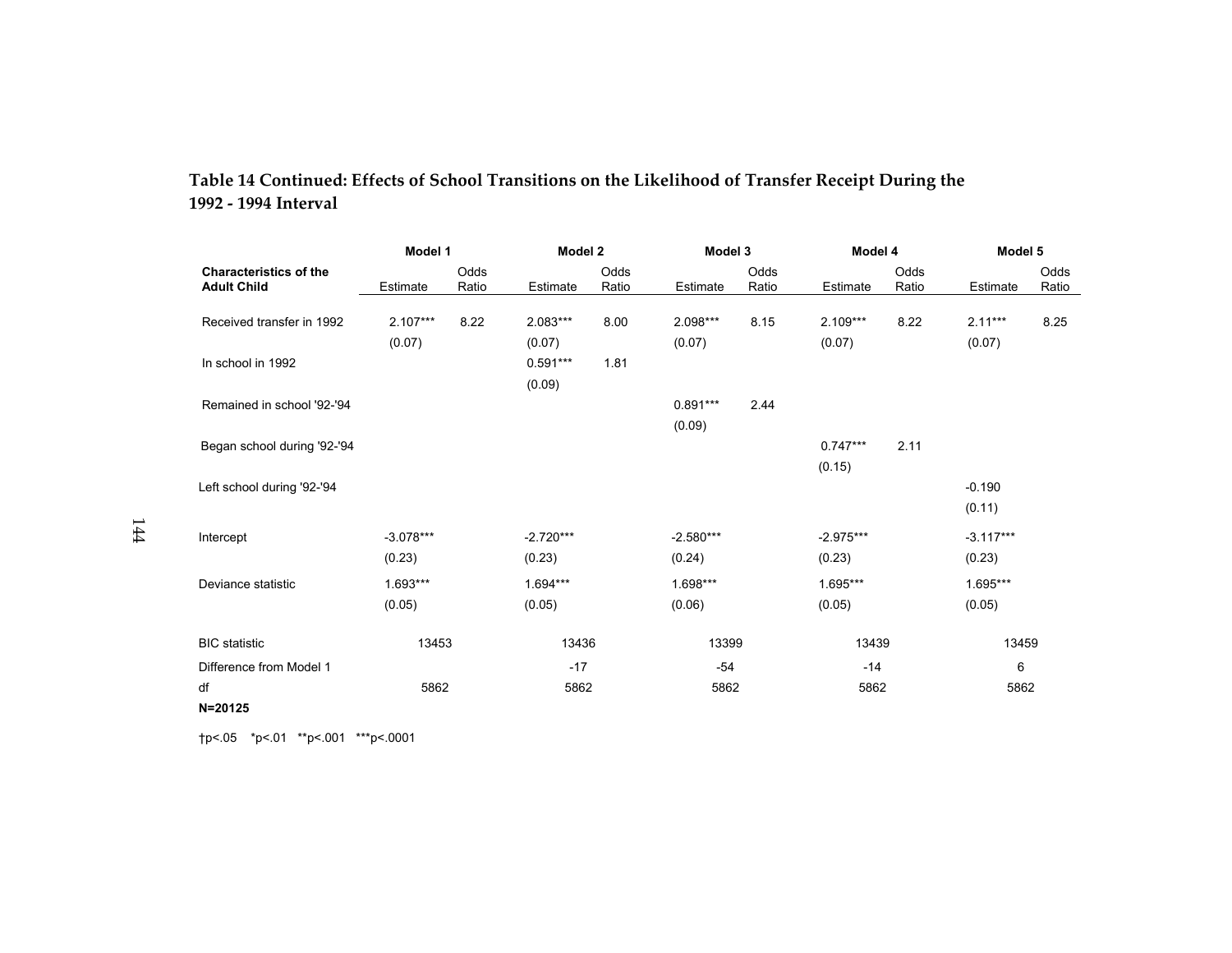Various life course statuses of adult children in 1992 were influential predictors of the likelihood to receive financial assistance in 1994, as seen in Table 14. Work status – either not working or working part-time – was a significant variable in all models when compared to children who were working full time (i.e., 30 or more hours per week). Adult children who were not working or working part-time were approximately 1.4 times more likely to receive financial transfers than children working full-time when school status was not included. However, the effects of work status were moderated by school status in 1992 and during the first interval. The effects of not working on the likelihood for transfer receipt were reduced 9% when past or prolonged school attendance was included. The effects of working part time were reduced 10 -11% when past or prolonged school attendance measures were included, as shown in Models 2 and 3 respectively. Marital status was a significant variable as married children were also nearly 20% less likely to receive a transfer than single children regardless of school status. However, while significant variables individually, work status and marital status did not improve model fit. This suggests that both life course statuses were minimal predictors of the likelihood to receive financial transfers in 1994. [Table 16 provides more details about model-fit and is discussed further below.]

The factor with the most impact on the likelihood of transfer receipt during Interval 1 was whether the child had received a transfer in the year prior to the baseline interview in 1992. Recipients of previous transfers were 8.2 times more likely to receive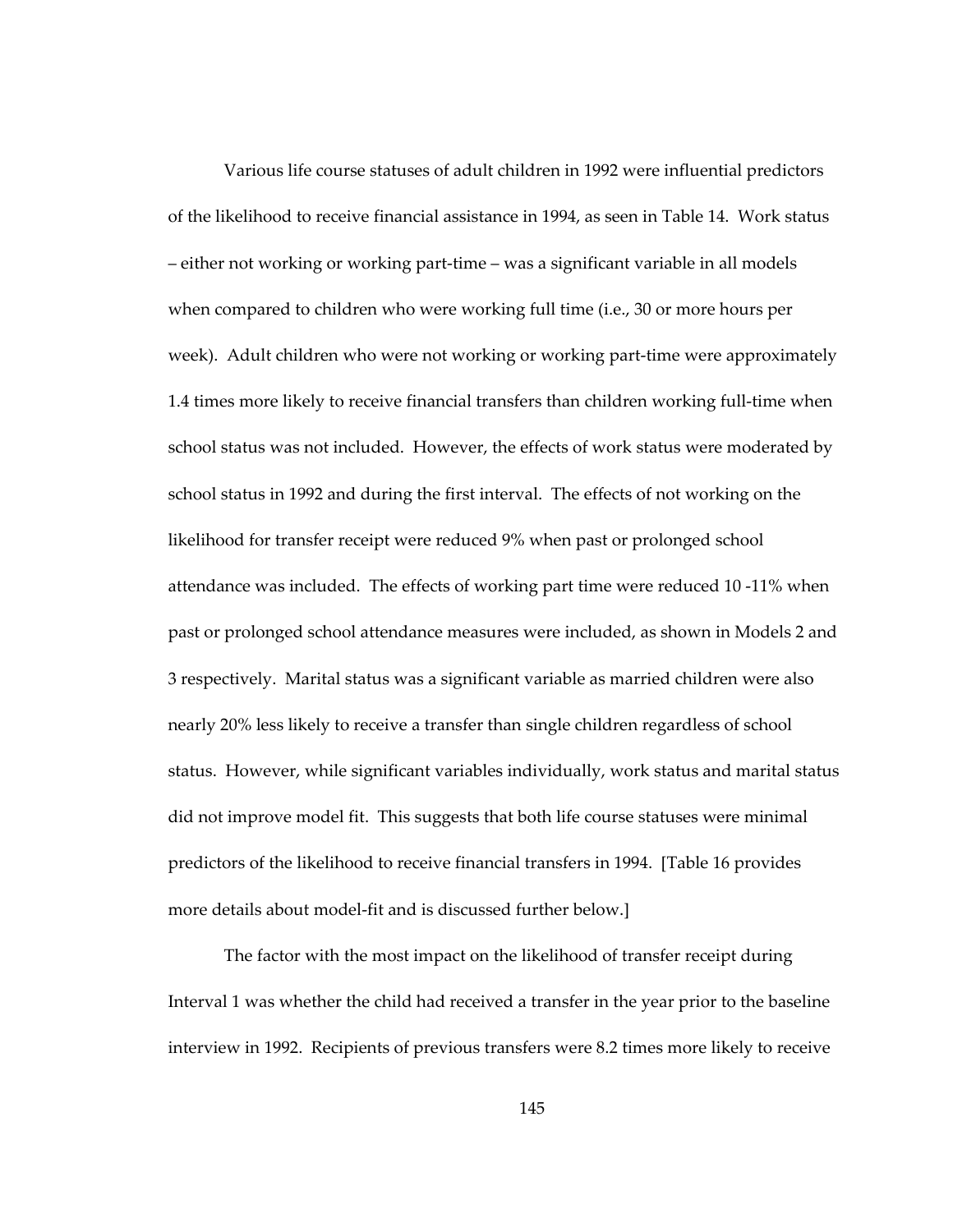a transfer in 1994 than non-recipients before school status variables were included. This effect was even stronger when non-resident children were considered separately (OR = 11.2, p<.0001). Apparently, non-resident adult children who tend to be older and more settled in relation to life course transitions are more likely to receive financial gifts if there has been established pattern of receipt at previous times. This effect will be explored in more detail below.

#### **5.2.1 Schooling and Transfers: Findings for Interval 1 (1992 to 1994)**

Table 14 provides an example of the school status transitions that were measured for Interval 1 between the 1992 and 1994 waves. The dependent variable was the likelihood of transfer receipt in 1994. Across all five models, it is clear that multiple baseline demographic variables had significant and consistent effects on the likelihood of receiving financial assistance. Each of the models demonstrates that race, ethnicity, age, and family structure had strong effects on the likelihood of transfer receipt. Compared to adult children who were 30 and older, younger adult children were significantly more likely to receive financial assistance. The college-age children  $(18 - 23)$ years) were 2.4 times more likely and the "under 30" children (24 – 29 years) were 1.5 times more likely than the reference group to receive financial assistance when school status was not included (i.e., Model 1). The propensity to receive a transfer declined nearly 25% for each additional sibling within families. Gender was a significant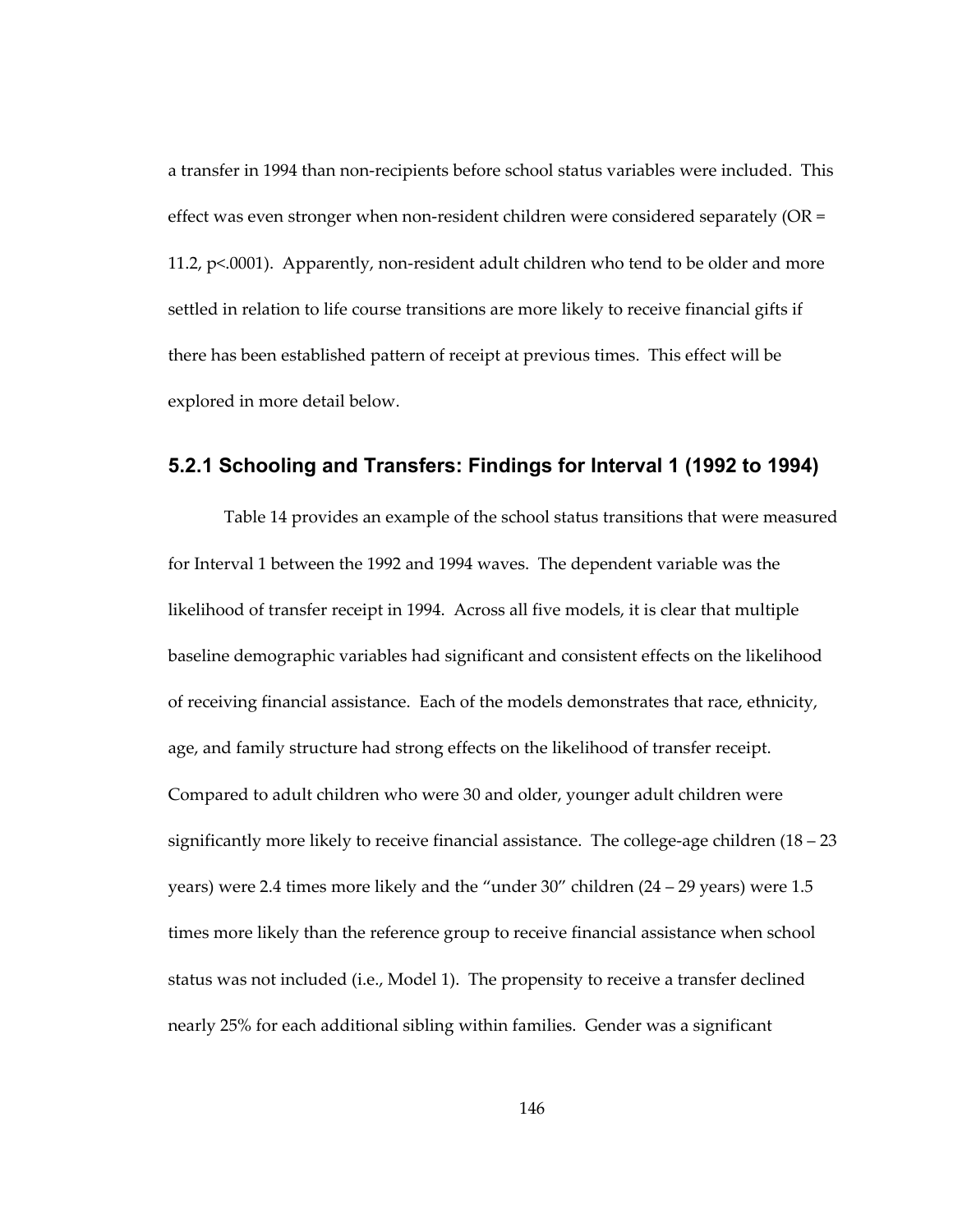predictor such that female children were 13 - 14% more likely to receive transfers than male children.

Model 2 in Table 14 demonstrates that children who had been in school at baseline were significantly more likely to receive a transfer in 1994. The 12% of the sample that was in school in 1992 were 1.8 times more likely to receive financial assistance from their parents. It should be noted that despite reaching the age of 18 years, some of these students had not yet completed a high school diploma. However, the great majority were pursuing a college degree. The test for model fit indicates that prior school status is somewhat influential for the model (BIC difference = -17).

Model 3 demonstrates that remaining in school throughout the first interval was more significant (OR= 2.4, p<.0001) and contributed more effectively to a better-fitting model than the one that included only prior school status (BIC difference = -54). Nearly half of those in school in 1992 were still in school in 1994 – 5.8% of the sample. This shows that a dynamic measure of school status *over time* was more influential for understanding transfer receipt than a cross-sectional measure of school status indicated. The odds of receiving financial assistance were 35% greater for those who remained in school across the 1992/1994 interval when compared to the influence of school status in 1992 alone. Prolonged school attendance was a life course experience, usually in the midst of the transition to adulthood, which strengthened family solidarity via financial assistance. Models 2 and 3 demonstrate that school attendance slightly moderated the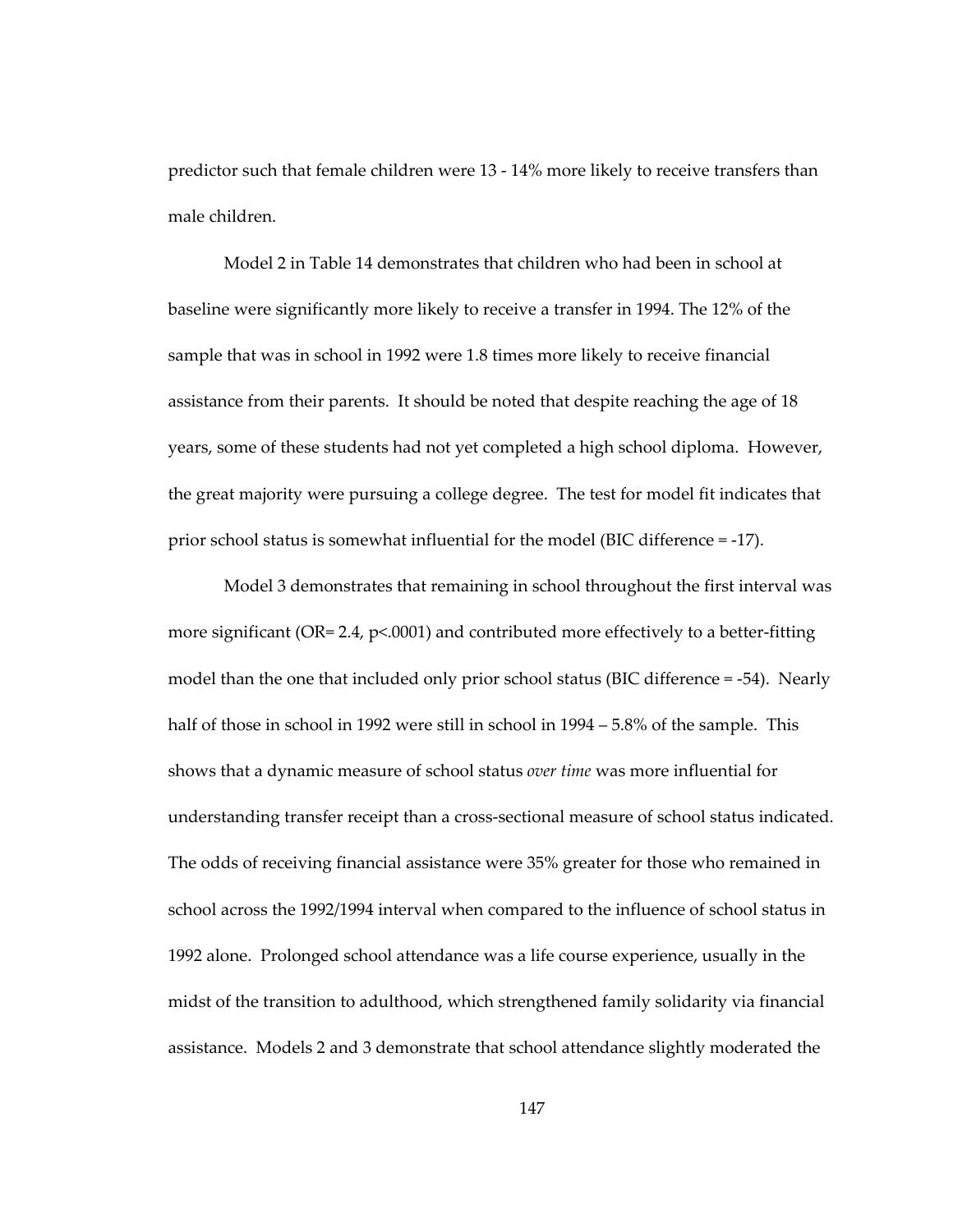effects of age for the youngest adult children, work status, coresidence, and the effects of receiving financial assistance in 1992.

Beginning school between waves was also an influential factor for the likelihood of receiving a transfer. Model 4 in Table 14 demonstrates that the odds ratio is 2.1 – suggesting that beginning school during Interval 1 is more influential for transfer receipt than being in school in 1992. This may relate to the typical startup costs associated with college entrance. However, Models 2 and 4 only weakly improved model fit. Model 3 showed a strong effect on model fit such that prolonged school attendance through Interval 1 reduced the Bayesian Information criterion by 54 points. More than 50% of individuals who attended school in 1992 left school between waves. Model 5 in Table 3.1 demonstrates that leaving school was not a significant predictor of transfer receipt. Additionally, for models that did not include being in school in 1992 (models 1, 4 and 5), each additional year of education increased the odds of financial assistance by 5 to 6%. When adult children had been in school in 1992, educational achievement did not predict the likelihood of transfer receipt. Finally, in the same models of Table 14 coresident children were 1.9 times more likely to receive transfers as nonresident adult children (i.e., when school status was excluded from the analyses). However, when school status was included in Models 2 and 3, the influence of coresidence on the likelihood of transfer receipt decreased 28%, suggesting a school-by-coresidence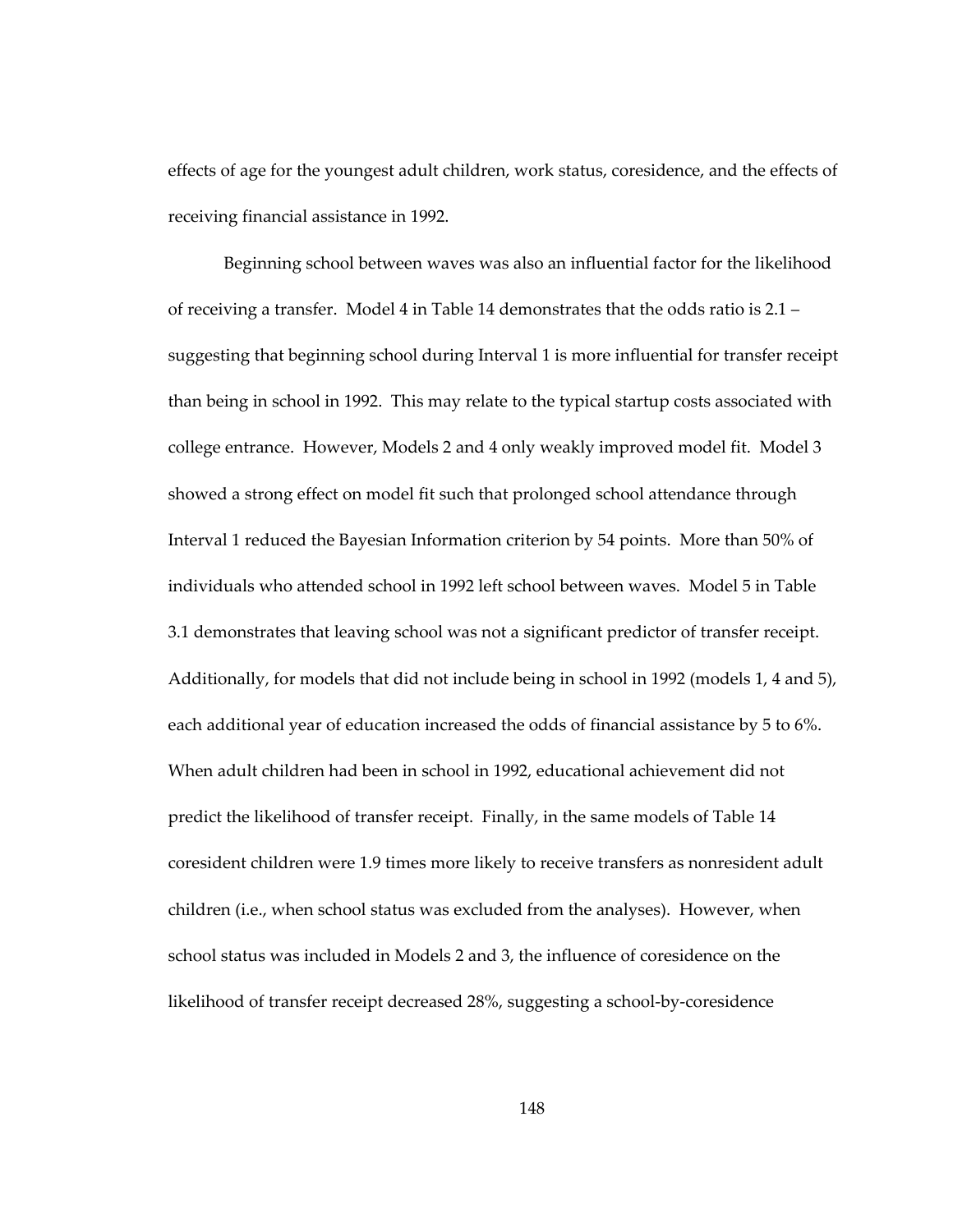interaction. However, this interaction was not significant when tested in additional models (analyses not shown).

#### **5.2.2 Coresidence and Transfers: Findings for Interval 1 (1992-1994)**

Adult children's residential statuses complicated the analyses for two main reasons. First, one-half of adult children who were in school were also identified as coresident with parents. It was impossible to determine if children were actually living in the parents' home at the time of the interview or coresided with parents as dependents (e.g., during school breaks if they were attending a residential college). Second, family respondents (who provided information about all adult children) were asked about the incomes of nonresident adult children only. However, since coresidence has monetary value and may have been substituted for financial assistance, I chose to include coresident children in the sample. It should also be noted that coresidence was most often related to young adult children who had not left their parents' home before 1992. Some returned to the home, but an extremely limited number returned as caregivers for older parents. Primarily, coresidence was an activity meant to benefit adult children before or during their own life course transitions. Seventeen percent of the sample coresided in 1992. Over 60% of 1992 coresidents remained in this status through Interval 1.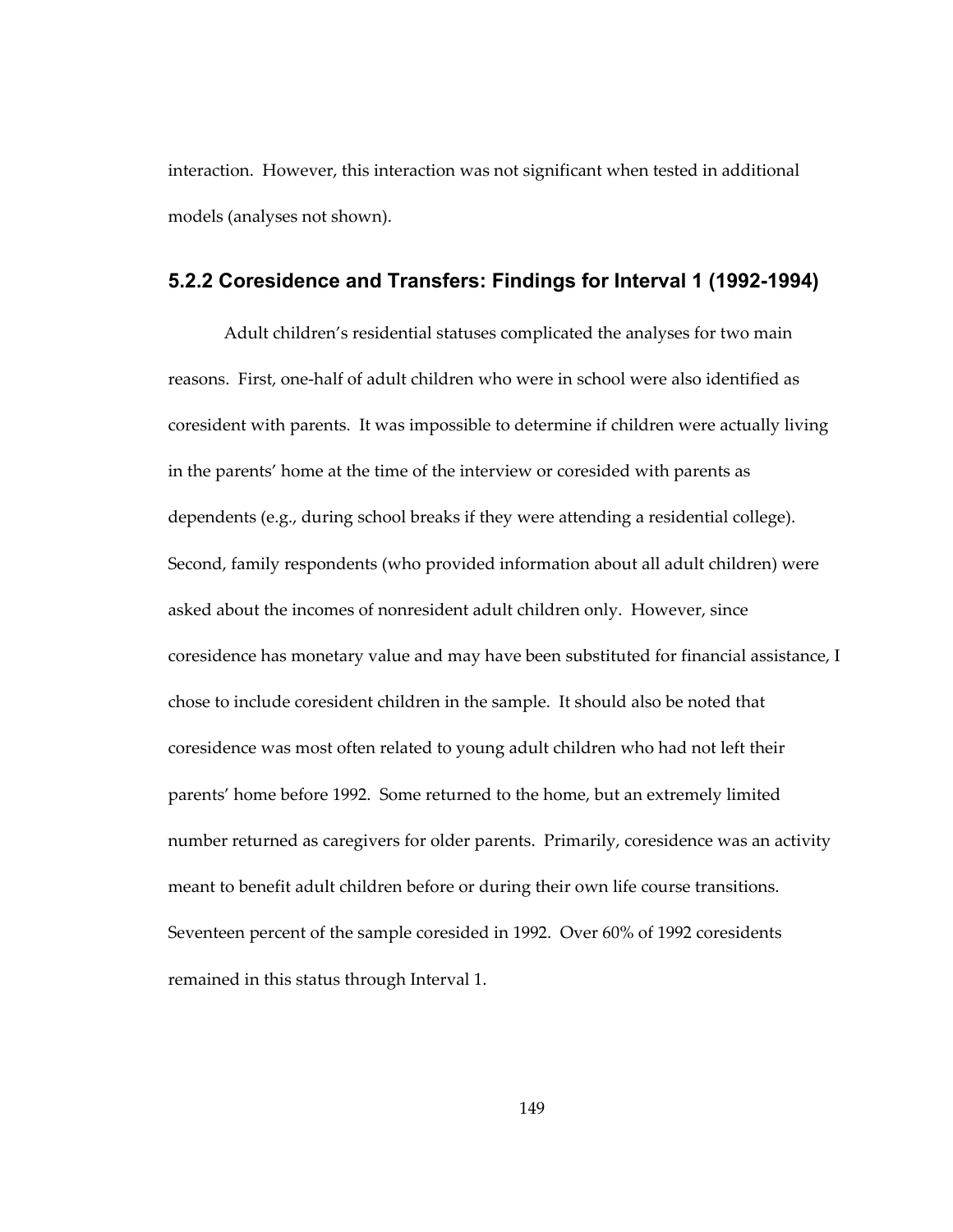|                          | Model 1     |               | Model 2     |               | Model 3     |               | Model 4     |               | Model 5     |               |
|--------------------------|-------------|---------------|-------------|---------------|-------------|---------------|-------------|---------------|-------------|---------------|
|                          | Estimate    | Odds<br>Ratio | Estimate    | Odds<br>Ratio | Estimate    | Odds<br>Ratio | Estimate    | Odds<br>Ratio | Estimate    | Odds<br>Ratio |
| Gender                   | $-0.136 +$  | 0.87          | $-0.154*$   | 0.86          | $-0.150*$   | 0.86          | $-0.136 +$  | 0.87          | $-0.137 +$  | 0.87          |
| (s.e) ref=female         | (0.06)      |               | (0.06)      |               | (0.06)      |               | (0.06)      |               | (0.06)      |               |
| Non-White                | $-0.374***$ | 0.69          | $-0.392***$ | 0.68          | $-0.401***$ | 0.66          | $-0.372***$ | 0.69          | $-0.367***$ | 0.69          |
|                          | (0.09)      |               | (0.09)      |               | (0.09)      |               | (0.09)      |               | (0.09)      |               |
| Hispanic                 | $-0.699***$ | 0.50          | $-0.768***$ | 0.46          | $-0.745***$ | 0.45          | $-0.692***$ | 0.50          | $-0.696***$ | 0.50          |
|                          | (0.14)      |               | (0.14)      |               | (0.14)      |               | (0.14)      |               | (0.14)      |               |
| 18-23 years old          | $0.950***$  | 2.59          | $0.794***$  | 2.21          | $0.866***$  | 2.21          | $0.939***$  | 2.56          | $0.917***$  | 2.50          |
|                          | (0.09)      |               | (0.09)      |               | (0.09)      |               | (0.09)      |               | (0.09)      |               |
| 24-29 years old          | $0.473***$  | 1.60          | $0.399***$  | 1.49          | $0.418***$  | 1.51          | $0.422***$  | 1.52          | $0.417***$  | 1.51          |
| $ref = 30$ yrs and older | (0.07)      |               | (0.07)      |               | (0.07)      |               | (0.07)      |               | (0.07)      |               |
| Years of education       | 0.027       |               | 0.029       |               | 0.026       |               | 0.027       |               | 0.027       |               |
|                          | (0.02)      |               | (0.02)      |               | (0.02)      |               | (0.02)      |               | (0.02)      |               |
| Number of siblings       | $-0.289***$ | 0.75          | $-0.278***$ | 0.76          | $-0.282***$ | 0.76          | $-0.289***$ | 0.75          | $-0.287***$ | 0.75          |
|                          | (0.02)      |               | (0.02)      |               | (0.02)      |               | (0.02)      |               | (0.02)      |               |
| Did not work             | $0.313***$  | 1.37          | $0.263**$   | 1.30          | $0.278**$   | 1.30          | $0.307***$  | 1.36          | $0.307***$  | 1.36          |
|                          | (0.07)      |               | (0.08)      |               | (0.08)      |               | (0.08)      |               | (0.08)      |               |
| Worked part-time         | $0.297*$    | 1.35          | $0.245+$    | 1.28          | $0.258*$    | 1.26          | $0.293*$    | 1.34          | $0.293*$    | 1.34          |
| (ref=Worked full-time)   | (0.09)      |               | (0.09)      |               | (0.10)      |               | (0.09)      |               | (0.09)      |               |
| In school in 1992        | $0.568***$  | 1.76          | $0.471***$  | 1.60          | $0.505***$  | 1.81          | $0.579***$  | 1.78          | $0.555***$  | 1.74          |
|                          | (0.09)      |               | (0.09)      |               | (0.09)      |               | (0.09)      |               | (0.09)      |               |
| Married                  | $-0.355***$ | 0.70          | $-0.215*$   | 0.81          | $-0.279**$  | 0.81          | $-0.346***$ | 0.71          | $-0.330***$ | 0.72          |
|                          | (0.06)      |               | (0.07)      |               | (0.06)      |               | (0.06)      |               | (0.06)      |               |

### **Table 15: Adult Child Characteristics and Coresidence Transitions Predicting Transfer Receipt During 1992 - 1994 Interval**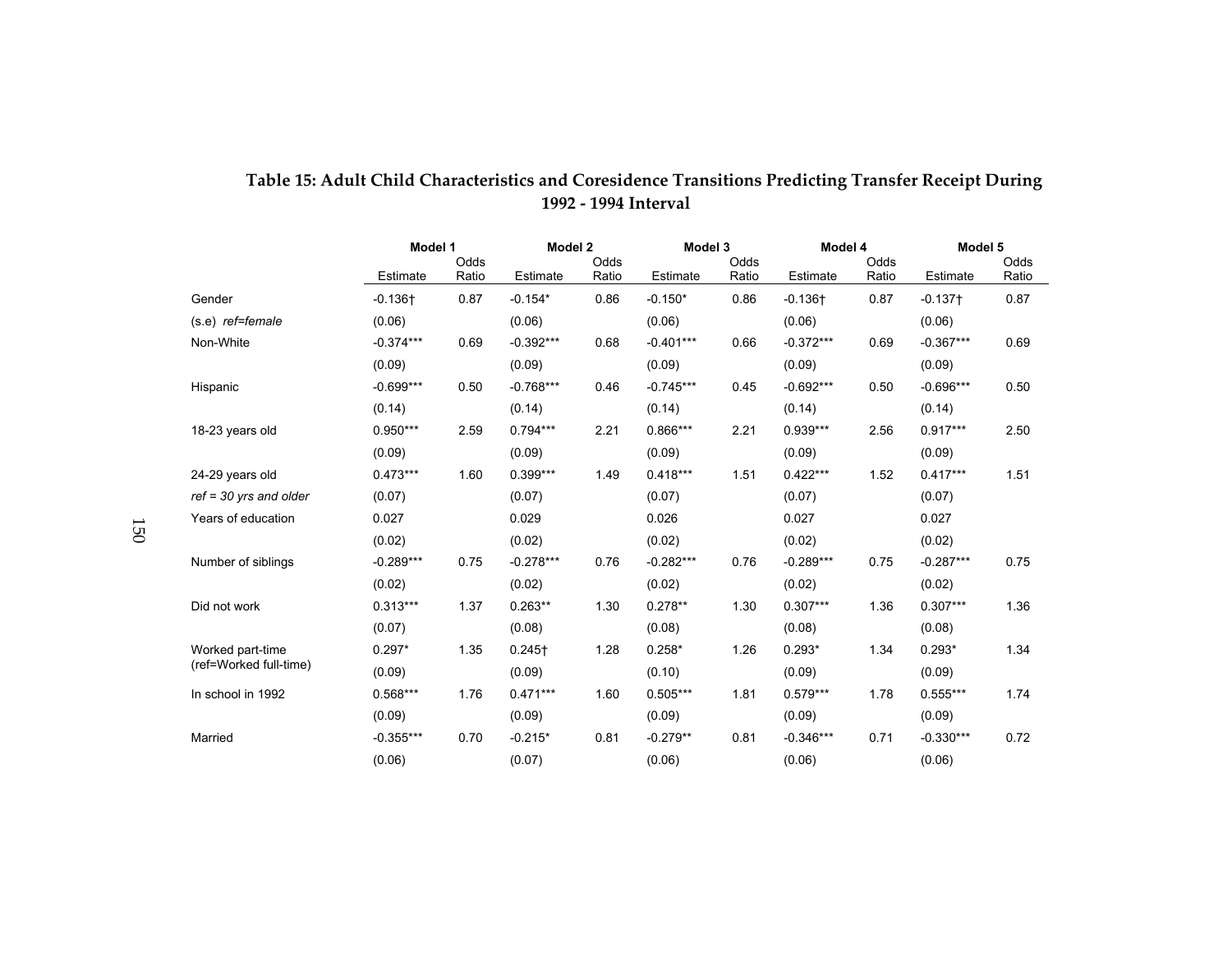|                                   | Model 1     |       | Model 2     |       | Model 3     |       | Model 4     |       | Model 5     |       |
|-----------------------------------|-------------|-------|-------------|-------|-------------|-------|-------------|-------|-------------|-------|
|                                   |             | Odds  |             | Odds  |             | Odds  |             | Odds  |             | Odds  |
|                                   | Estimate    | Ratio | Estimate    | Ratio | Estimate    | Ratio | Estimate    | Ratio | Estimate    | Ratio |
| Received transfer in 1992         | $2.073***$  | 7.95  | 2.083***    | 8.00  | 2.086***    | 8.01  | $2.073***$  | 7.95  | 2.070***    | 7.92  |
|                                   | (0.07)      |       | (0.07)      |       | (0.07)      |       | (0.07)      |       | (0.07)      |       |
| Coresided with parents            |             |       | $0.591***$  | 1.81  |             |       |             |       |             |       |
|                                   |             |       | (0.08)      |       |             |       |             |       |             |       |
| Remained with parents '92-<br>'94 |             |       |             |       | $0.495***$  | 1.52  |             |       |             |       |
|                                   |             |       |             |       |             |       |             |       |             |       |
|                                   |             |       |             |       | (0.09)      |       |             |       |             |       |
| Moved into parents' home          |             |       |             |       |             |       | $0.617**$   | 2.00  |             |       |
| during '92-'94                    |             |       |             |       |             |       | (0.18)      |       |             |       |
| Moved out of parents' home        |             |       |             |       |             |       |             |       | $0.328*$    | 1.46  |
| during '92-'94                    |             |       |             |       |             |       |             |       | (0.11)      |       |
| Intercept                         | $-2.569***$ |       | $-2.720***$ |       | $-2.633***$ |       | $-2.586***$ |       | $-2.602***$ |       |
|                                   | (0.24)      |       | (0.23)      |       | (0.24)      |       | (0.24)      |       | (0.24)      |       |
| Deviance statistic                | $1.693***$  |       | $1.694***$  |       | 1.698***    |       | 1.695***    |       | $1.691***$  |       |
|                                   | (0.05)      |       | (0.05)      |       | (0.05)      |       | (0.05)      |       | (0.05)      |       |
| <b>BIC</b> statistic              | 13510       |       | 13436       |       | 13489       |       | 13508       |       | 13509       |       |
| Difference from Model 1           |             |       | $-74$       |       | $-21$       |       | $-2$        |       | $-1$        |       |
| df                                | 5862        |       | 5862        |       | 5862        |       | 5862        |       | 5862        |       |
| N=20125                           |             |       |             |       |             |       |             |       |             |       |

# **Table 15 Continued: Adult Child Characteristics and Coresidence Transitions Predicting Transfer Receipt During 1992 - 1994 Interval**

†p<.05 \*p<.01 \*\*p<.001 \*\*\*p<.0001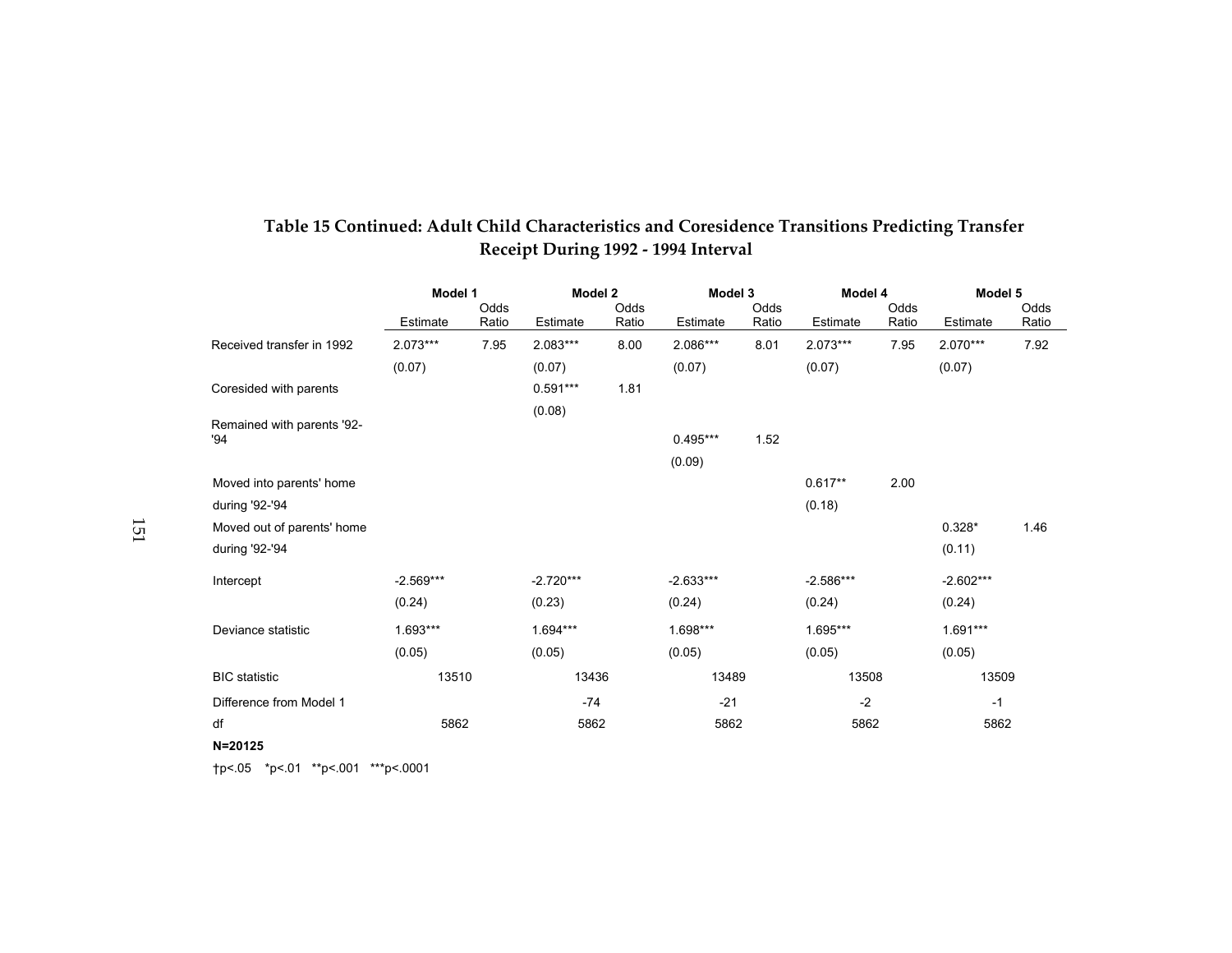Table 15 shows the effects of various coresident statuses or transitions. Adult children who (1) were coresident at baseline, or (2) remained coresident during Interval 1 or (3) experienced a change in residential status during Interval 1 were significantly more likely to receive financial assistance once demographic factors and life course statuses (including school status in 1992) were controlled. The effects of demographic characteristics and life course statuses were consistent across all models and very similar in effect sizes to those for the same variables in Table 14. The exception is that the inclusion of school status as a variable in Table 15 moderates the predictive effect of educational achievement.

Coresident adult children in 1992 were 81% more likely to receive transfers in 1994 compared to non-resident children. Model 2 shows that this factor also contributed strongly to a better-fitting model (BIC difference = -74). Model 3 shows that a variable identifying those who remained coresident during Interval 1 had a moderate effect on model fit (BIC difference = -21). The odds ratios for those who remained coresident were 52% higher than for non-resident children. The act of returning to the parents' home increased the odds of receiving financial assistance more than the odds for those who moved out during Interval 1 (2.0 vs. 1.5, p<.001). On the other hand, the addition of variables for those children who changed residence during Interval 1 – either moving out of the parents' home or returning to coreside – had negligible effects on model fit (BIC difference < -5). Thus, the evidence indicates that coresident adult children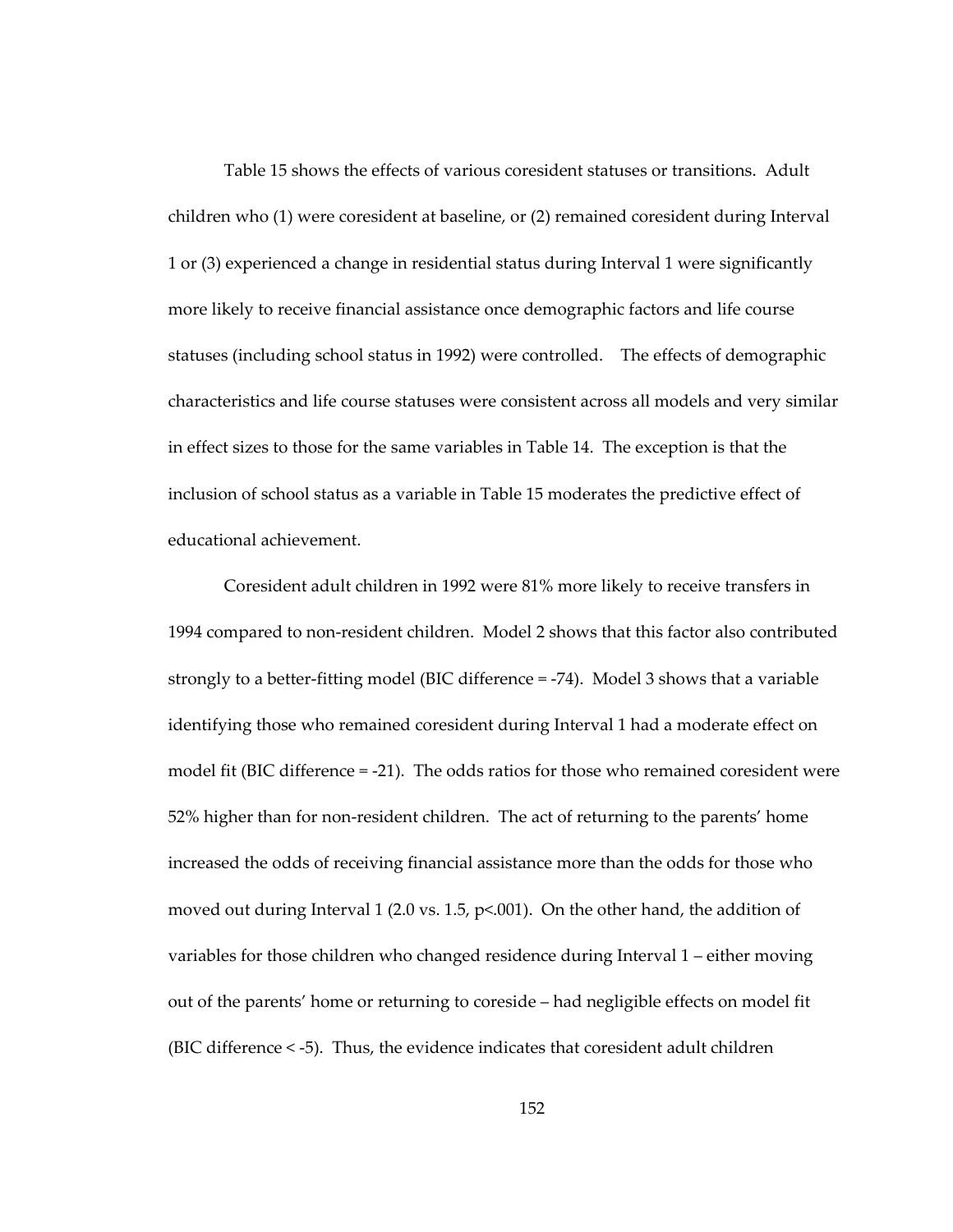received transfers more often than non-resident children but this did not offer more complete explanations for which life course transitions might influence parental transfer behaviors. There was no evidence of a substitution effect. In fact, since coresidence was associated with a higher likelihood for transfer receipt, parents apparently provided the assistance in the forms of living space *and* money.

### **5.2.3 Tests of Other Transitions That Occurred During Interval 1 (1992 and 1994)**

Multiple fixed-effects models were tested to determine which life course statuses and/or life course transitions of adult children that occurred during the two-year intervals between waves influenced the likelihood of receiving financial assistance from parents. Many factors were significant predictors individually, but a limited number had predictive value that improved model fit over basic demographic models. This was particularly true after receipt of a financial transfer of \$500 or more in the previous wave was included in all models. Rather than including the results of the fixed-effects models for each of these transitions, Table 16 provides a summary of the individual odds ratios of life course statuses in 1992 and transitions during Interval 1. I also examined model fit using the Bayesian Information Criterion differential test to determine if the effects of individual variables were substantial. The results of the model fit tests are also summarized in Table 16.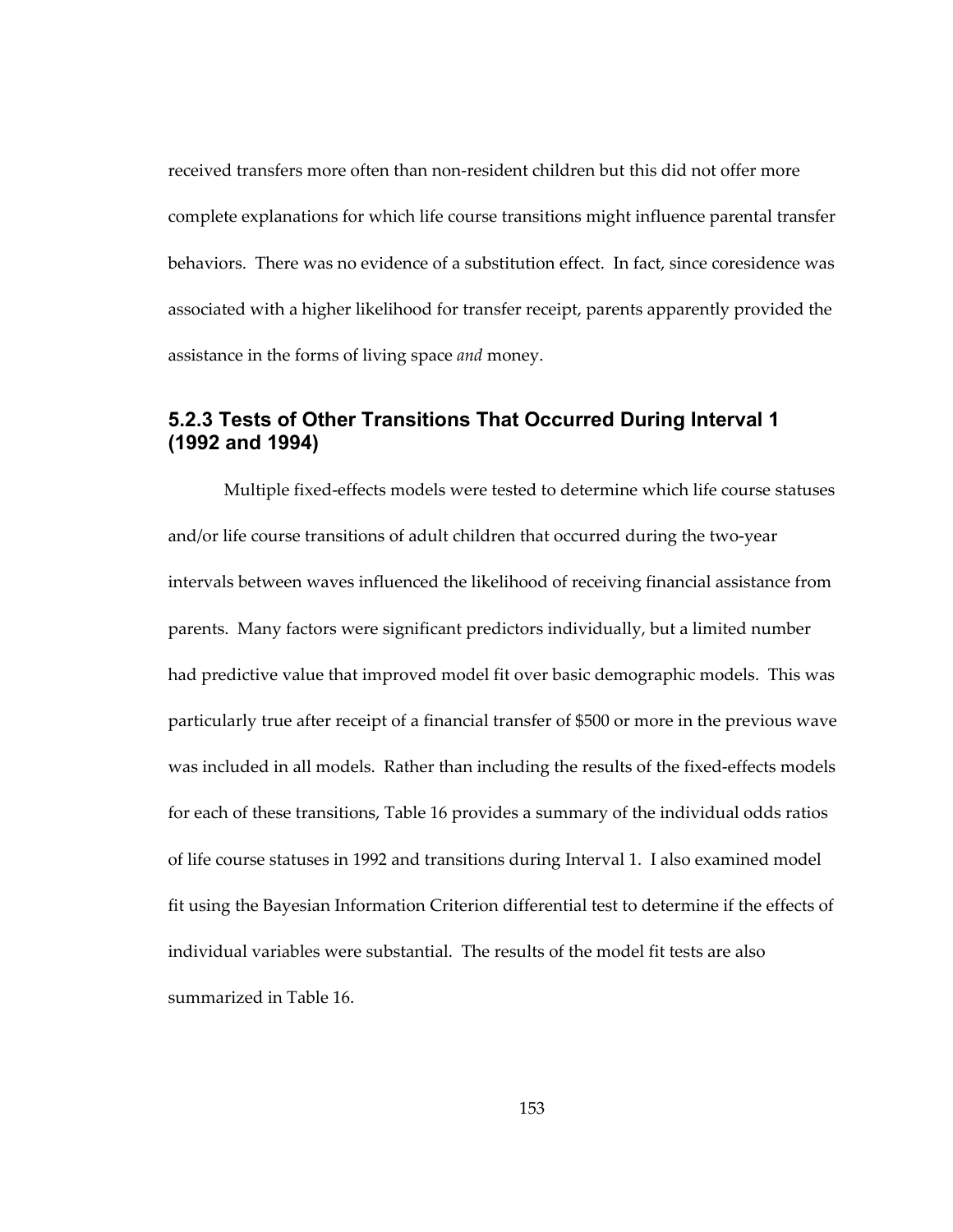# **Table 16: BIC Model-Fit Test Differentials for Life Course Transitions on the Likelihood of Transfer Receipt During Interval 1 (1992 - 1994)**

|                                                          | %<br><b>Experiencing</b><br><b>Transition</b> | Odds<br>Ratio | d.f. | <b>BIC</b> | <b>BIC</b><br>difference |
|----------------------------------------------------------|-----------------------------------------------|---------------|------|------------|--------------------------|
| ALL ADULT CHILDREN                                       | (N=20125)                                     |               |      |            |                          |
| <b>Experiencing any transitions</b>                      |                                               |               |      |            |                          |
| Demographic model                                        |                                               |               | 5862 | 14639      |                          |
| + life course statuses                                   |                                               |               | 5862 | 14408      | $-231$                   |
| + 92 transfer receipt                                    | 16.2                                          | $8.22***$     | 5862 | 13453      | $-955$                   |
| Experienced one or more<br>transitions during Interval 1 | $43.4^a$                                      | $1.23***$     | 5862 | 13483      | 30                       |
| <b>Residence status/transitions</b>                      |                                               |               |      |            |                          |
| Demographic model                                        |                                               |               | 5862 | 14639      |                          |
| + life course statuses                                   |                                               |               | 5862 | 14286      | $-353$                   |
| + 92 transfer receipt                                    | 16.2                                          | $8.12***$     | 5862 | 13510      | -776                     |
| Coresident in 1992                                       | 17.0                                          | $1.81***$     | 5862 | 13436      | -74                      |
| Remained coresident during<br>Interval 1                 | 10.3                                          | $1.52***$     | 5862 | 13489      | $-21$                    |
| Moved out during Interval 1                              | 5.5                                           | n.s.          | 5862 | 13509      | -1                       |
| Moved in during Interval 1                               | 1.8                                           | $2.00**$      | 5862 | 13508      | $-2$                     |
| <b>School status/transitions</b>                         |                                               |               |      |            |                          |
| Demographic model                                        |                                               |               | 5862 | 14639      |                          |
| + life course statuses                                   |                                               |               | 5862 | 14408      | $-231$                   |
| + 92 transfer receipt                                    | 16.2                                          | $8.22***$     | 5862 | 13453      | $-955$                   |
| In school in 1992                                        | 12.0                                          | $1.81***$     | 5862 | 13436      | $-17$                    |
| Remained in school during Interval<br>1                  | 5.8                                           | $2.44***$     | 5862 | 13399      | -54                      |
| Began school during Interval 1                           | 2.5                                           | $2.10***$     | 5862 | 13439      | -14                      |
| Left school during Interval 1                            | 6.3                                           | n.s.          | 5862 | 13459      | 6                        |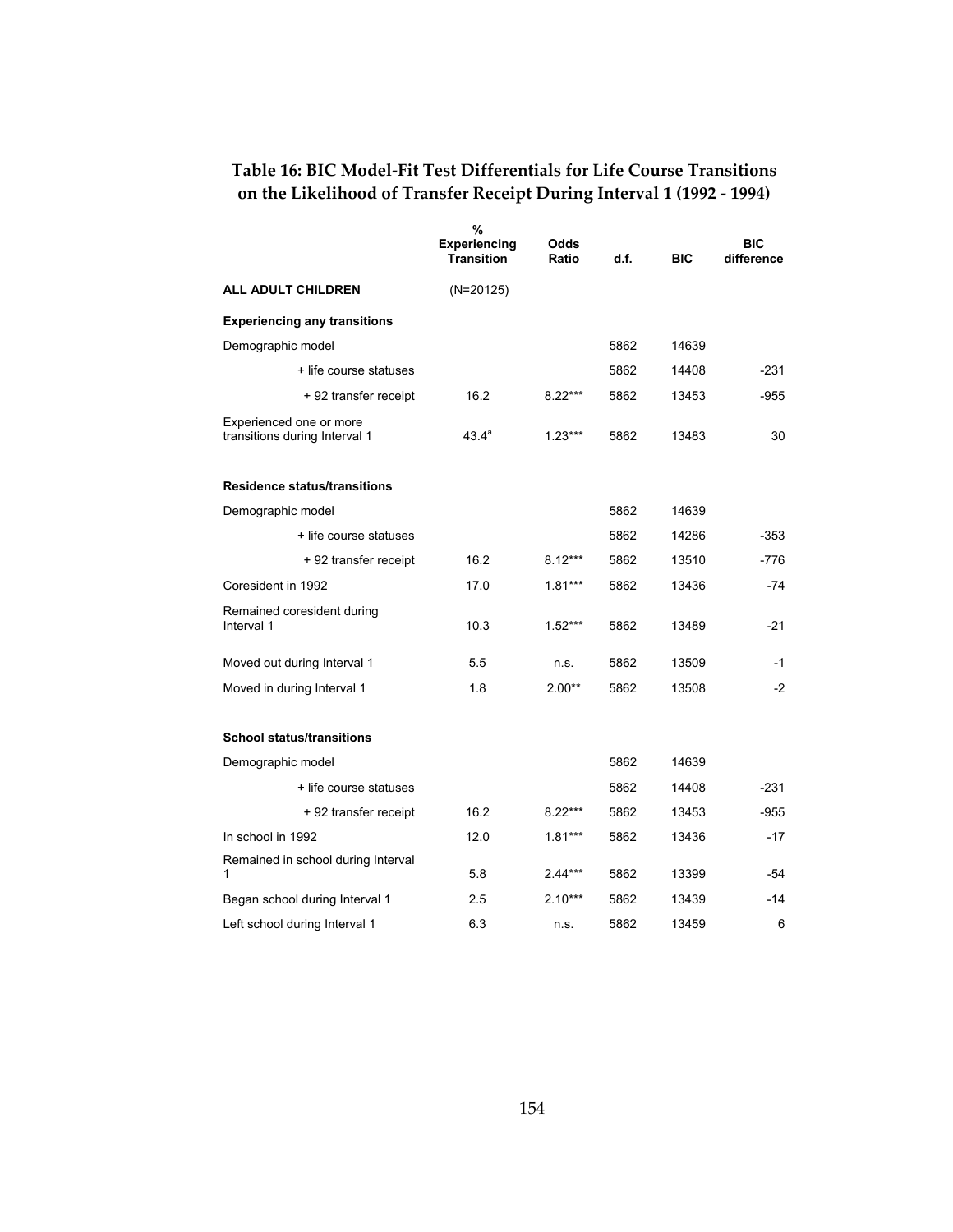### **Table 16 Continued: BIC Model-Fit Test Differentials for Life Course Transitions on the Likelihood of Transfer Receipt During Interval 1 (1992 - 1994)**

|                                                 | %<br><b>Experiencing</b><br><b>Transition</b> | Odds<br>Ratio | d.f. | <b>BIC</b> | <b>BIC</b><br>difference |
|-------------------------------------------------|-----------------------------------------------|---------------|------|------------|--------------------------|
| <b>Work status/transitions</b>                  |                                               |               |      |            |                          |
| Demographic model                               |                                               |               | 5862 | 14639      |                          |
| + life course statuses                          |                                               |               | 5862 | 14408      | $-231$                   |
| + 92 transfer receipt                           | 16.2                                          | $8.12***$     | 5862 | 13434      | $-974$                   |
| Not working in 1992                             | 21.1                                          | $1.30**$      | 5862 |            |                          |
| Working part-time in 1992                       | 9.6                                           | $1.28+$       | 5862 | 13425      | -9                       |
| Stop working during Interval 1                  | 5.3                                           | $1.74***$     | 5862 | 13420      | $-14$                    |
| Moved from FT to PT work during<br>Interval 1   | 1.9                                           | $2.17***$     | 5862 | 13425      | -9                       |
| Gained work during Interval 1                   | 10.0                                          | n.s.          | 5862 | 13442      | 8                        |
|                                                 |                                               |               |      |            |                          |
| <b>Marital status/transitions</b>               |                                               |               |      |            |                          |
| Demographic model                               |                                               |               | 5862 | 14639      |                          |
| + life course statuses                          |                                               |               | 5862 | 14377      | $-262$                   |
| + 92 transfer receipt                           | 16.2                                          | $8.03***$     | 5862 | 13438      | $-939$                   |
| Married in 1992                                 | 52.7                                          | $0.81*$       | 5862 | 13436      | $-2$                     |
| Got married during Interval 1                   | 6.6                                           | n.s.          | 5862 | 13446      | 8                        |
| Became divorced or widowed<br>during Interval 1 | 4.8                                           | $1.91***$     | 5862 | 13421      | $-17$                    |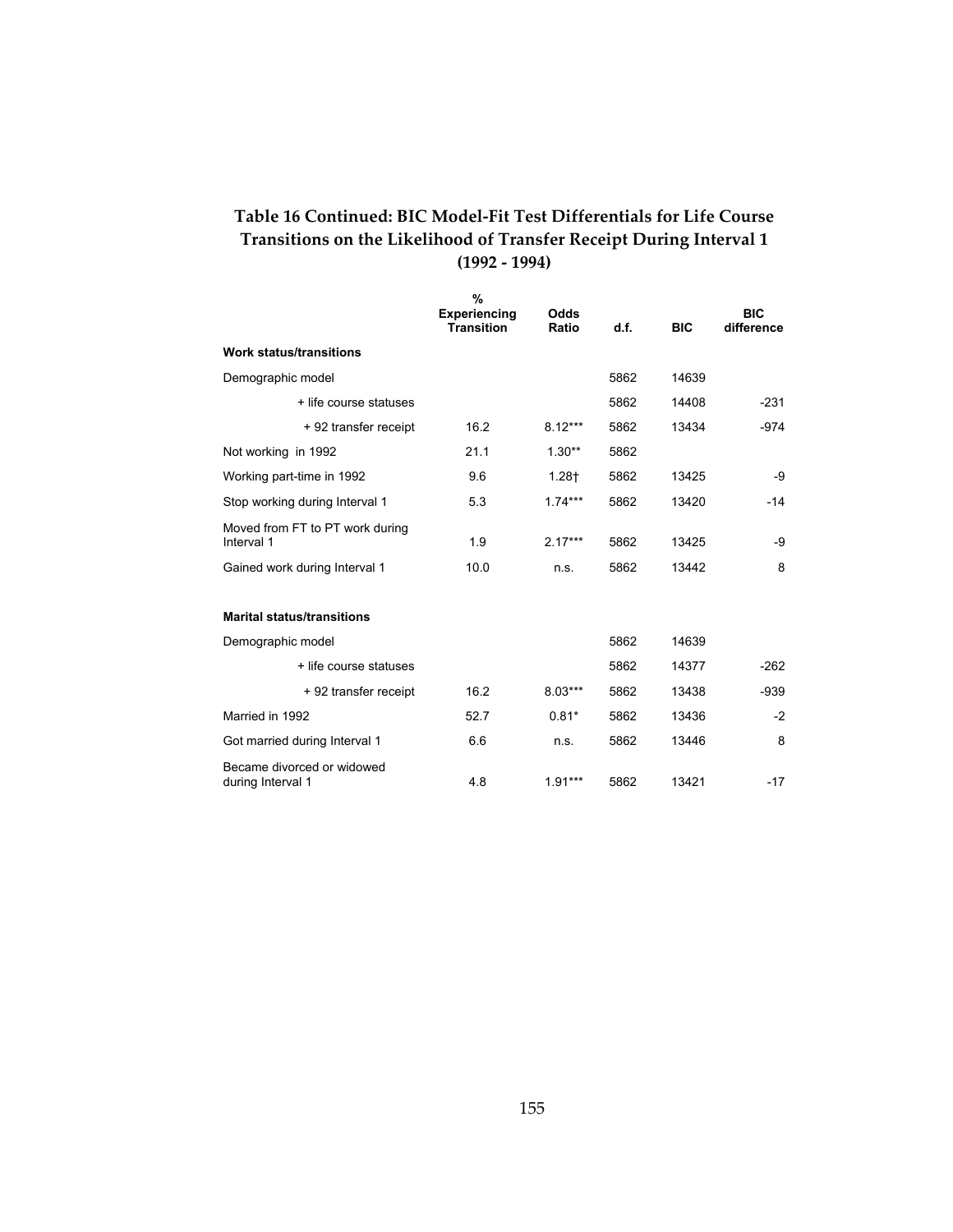Over 40% of the sample experienced at least one life course transition in the areas of schooling, residence, work or marriage during Interval 1. Thus, a general measure of whether any transition had occurred during Interval 1 was also tested. While the odds of transfer receipt were higher for adult children who experienced one or more transfers  $(OR = 1.23, p < 0.001)$ , the variable did not improve model fit for the full sample. However, earlier results indicate that specific life course transitions experienced by adult children could increase the likelihood of financial assistance from midlife parents. Namely, coresidence and schooling transitions appear to influence transfer receipt. Thus, the results for coresidence and school transitions are restated in Table 16.

Previous research indicates that parents were motivated to assist children who lost work or had lower income levels than siblings (Berry 2001; Ploeg et al. 2004). Thus, transitions in work status during Interval 1 were tested specifically to determine if they influenced parents' transfer behaviors differently in this sample. Loss of work was measured in two ways: workers who had been working in 1992 (full-time or part-time) but were no longer working in 1994 and workers who had decreased their hours in the workforce from 30 hours or more to less than 30 hours (i.e., full-time to part-time). Adult children who stopped working were significantly more likely to receive financial assistance within families than individuals who maintained the same status across Interval 1 (see Table 16). However, this had only a moderate effect on model fit (BIC difference = -14). A smaller percentage of adult children (1.9%) moved from full-time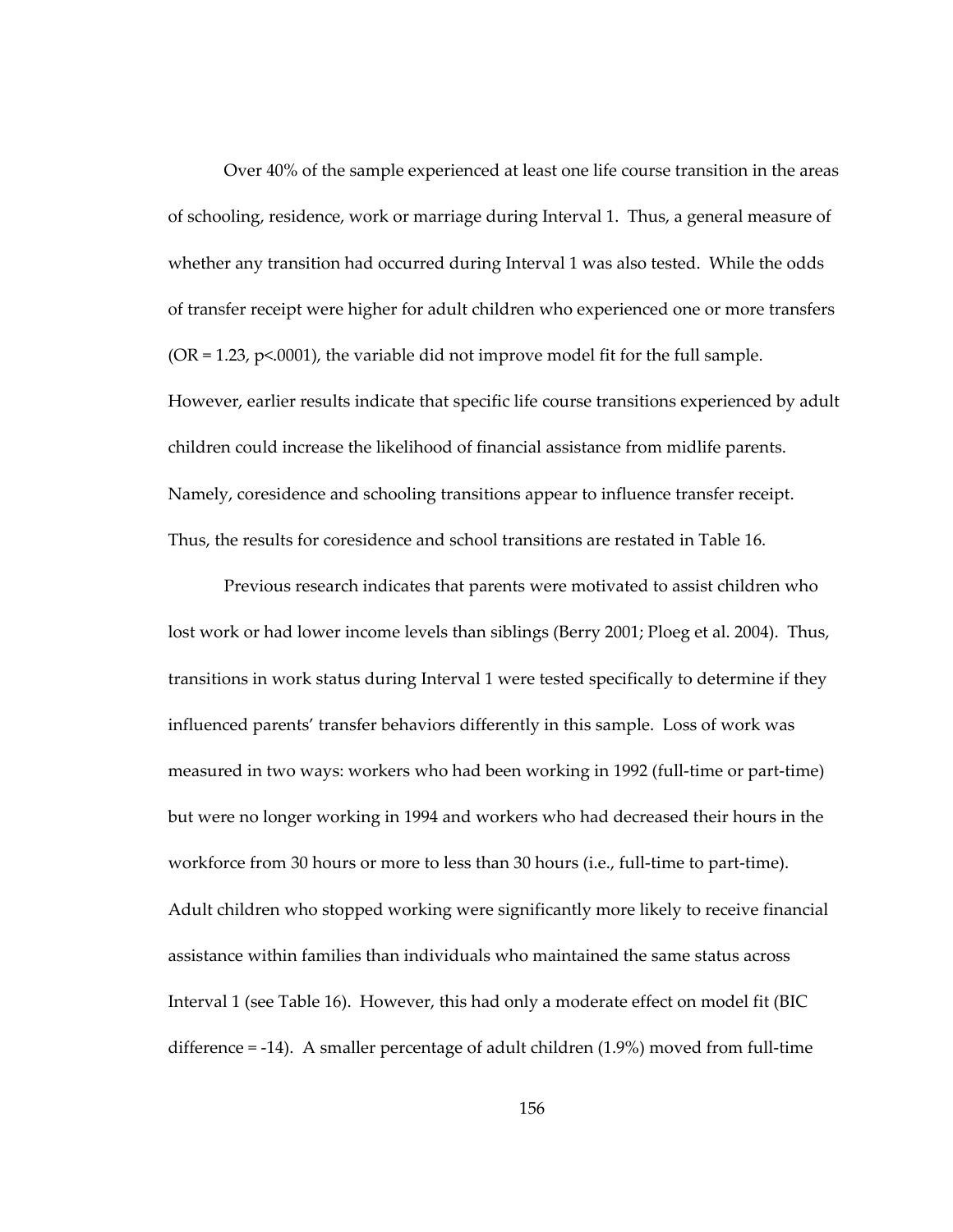work status to part-time work status. This was also a significant predictor of the likelihood of receiving a transfer as those who moved to part-time work were over twice as likely to receive assistance from parents. However, this had a weak effect on model fit overall (BIC difference = -9). Though 10% of the sample gained work during Interval 1, there was no significant effect noted for this positive transition despite a potential for a decreased likelihood of transfer receipt. None of the work status transitions had strong effects according to the BIC model fit tests – suggesting that work status changes are not clear indicators of receiving financial assistance from midlife parents.

Theorists studying intergenerational transfers have also suggested that midlife parents are more likely to provide financial assistance to recently divorced or widowed adult children to help them through a difficult transition period (Connidis 2001; Shapiro 2004). During Interval 1, nearly five percent of the sample experienced divorce or widowhood and the evidence indicates that these individuals were nearly twice as likely to receive transfers compared to individuals who did not experience a marital transition. I found that this transition had a moderate effect on model fit (BIC difference = -17). On the other hand, there was no significant effect identified for adult children who got married between 1992 and 1994. Together, these findings indicate that midlife parents were more likely to provide a safety net of support for adult children who experienced marital dissolution than to assist adult children who got married.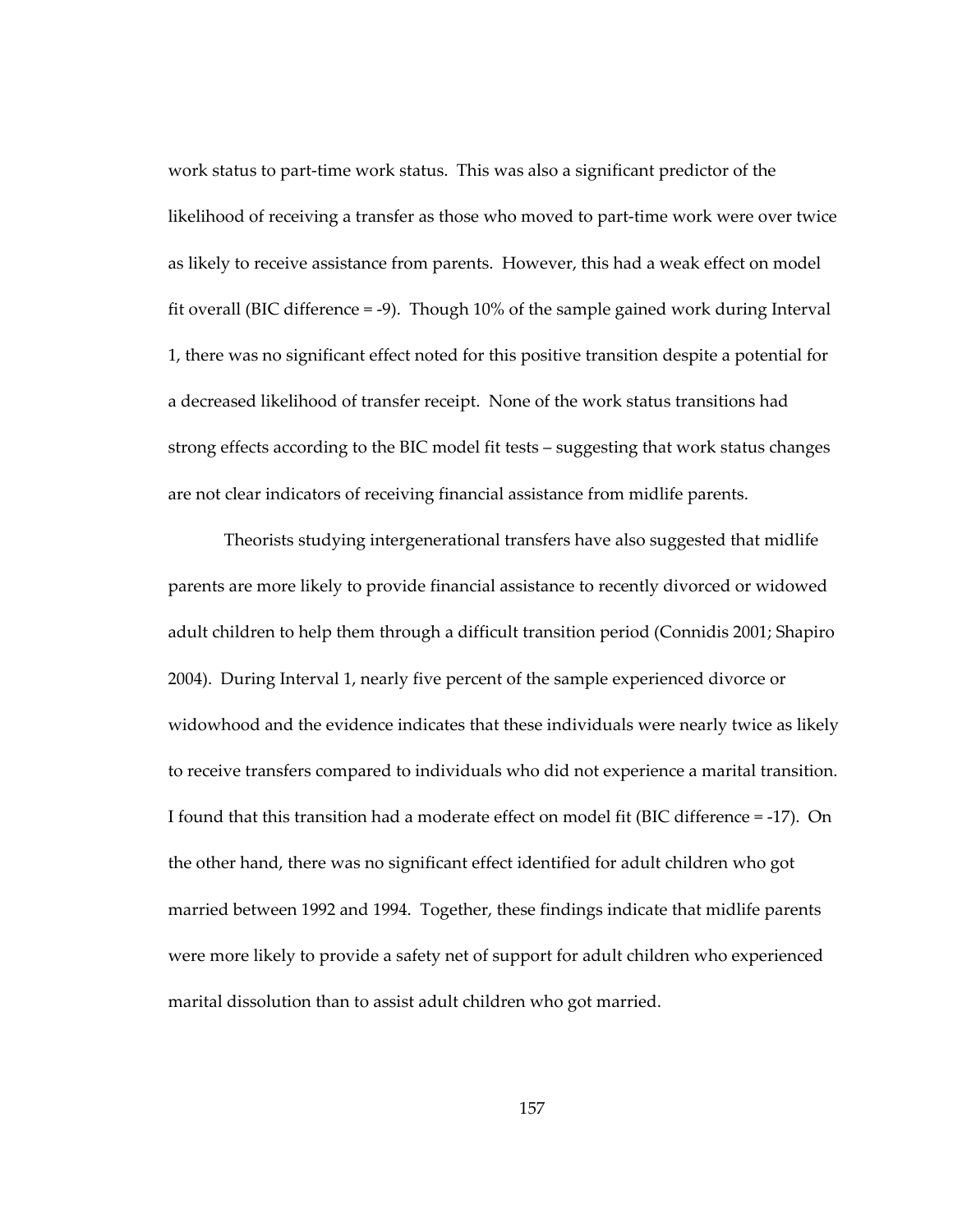Earlier studies also have indicated that parents choose to assist adult children who are making positive family-oriented transitions in relation to marital status or parenthood (Ploeg et al. 2004). However, analyses using children of the HRS sample do not support this finding. In fact, unmarried adult children in 1992 – nearly half of the sample – were more likely to receive financial assistance in 1994 from parents than married adult children (OR = 1.24,  $p<01$ ). An interaction term of marital status by age, though not significant itself, reduced the significance of 1992 marital status, suggesting that the effects of marital status on transfer receipt are age-dependent (analyses not shown). As to the introduction or addition of children (i.e., grandchildren for the HRS cohort), the adult child's status as a parent or transition to parenthood was not a significant factor in any model.

#### **5.2.4 Nonresident Adult Children During Interval 1 (1992 – 1994)**

If adult children did not coreside with their parents, the family respondent provided additional information about each child regarding income, home ownership, and whether the adult children lived near (i.e., within a 10-mile radius) or farther away. Transition variables were tested for each of these categories for the sample of nonresident children (n=15696). For this sample, the most significant factor predicting the likelihood of a transfer in 1994 was the receipt of a transfer of \$500 or more in the previous wave. Nonresident adult children were over twelve times more likely to receive a transfer in 1994 if they had received assistance from their parents in 1992. This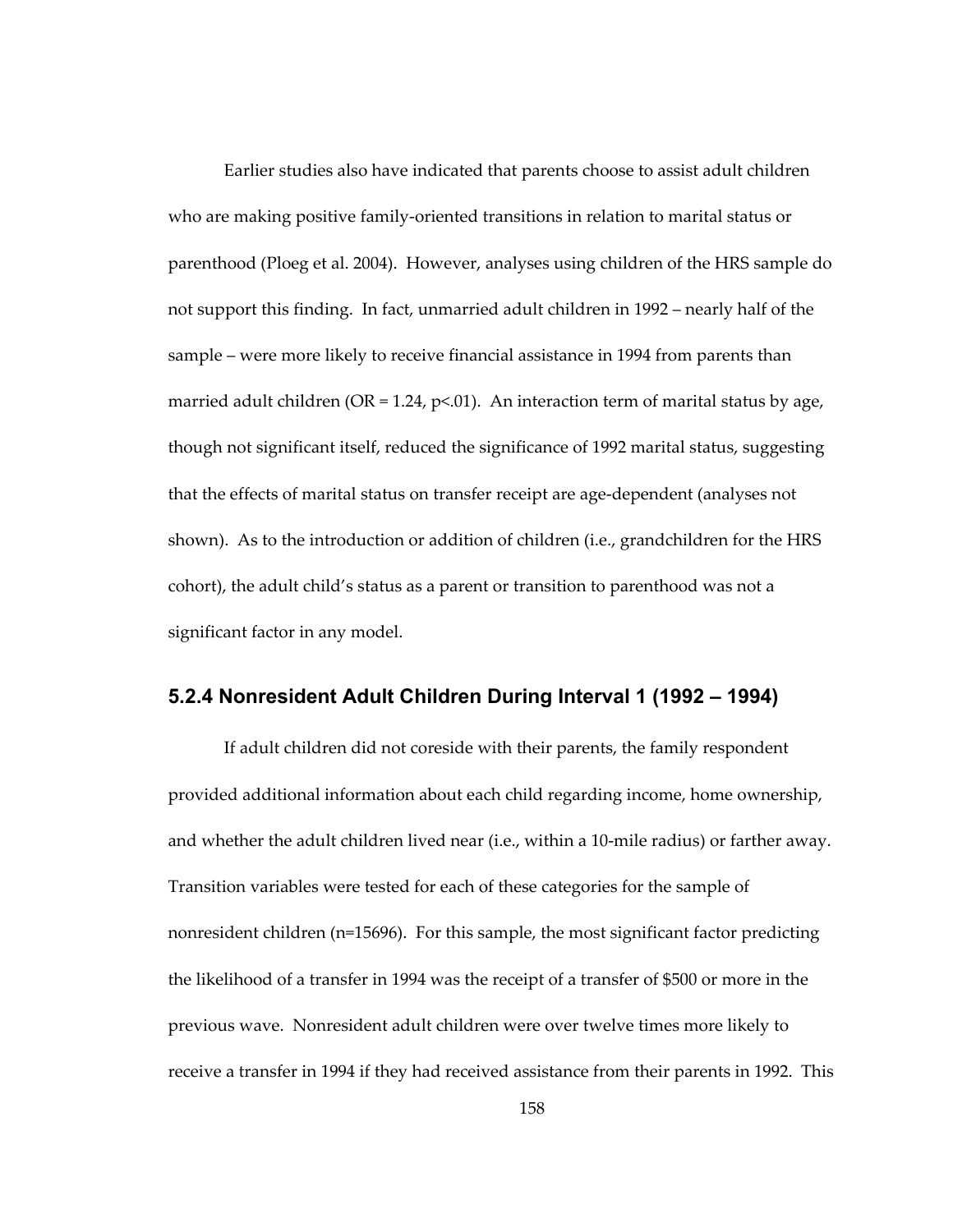further reinforces findings presented in earlier chapters that intergenerational financial transfers are more commonly a patterned behavior within families than a singular event that can be captured accurately with cross-sectional data.

Nearly 40% of the subsample of nonresident children experienced one or more transitions between 1992 and 1994. A life course transition increased the odds that adult children received financial assistance by 42% and this variable had a strong effect on model fit. It is not clear why the inclusion of this variable for nonresident children improved model fit whereas it had not done so when it was included in the model for the full sample of adult children. Residence status did not vary and school status was not significant for nonresident children which may have contributed to the increased effect of this general measure of change (analyses not shown). This suggests that the experience of one or two transitions by non-resident children was sufficient to affect the likelihood that parents would provide financial assistance, but not for coresident children. Instead, it appears that coresident children were more likely to receive transfers regardless of the stability of their life courses. Parental transfers to children cannot be pinpointed to specific life course transitions once children move beyond early adulthood.

There were several measures of change for nonresident adult children based on the additional information that was provided. First, variables were created signifying either a loss of income or a gain in income between waves. [Adult children's incomes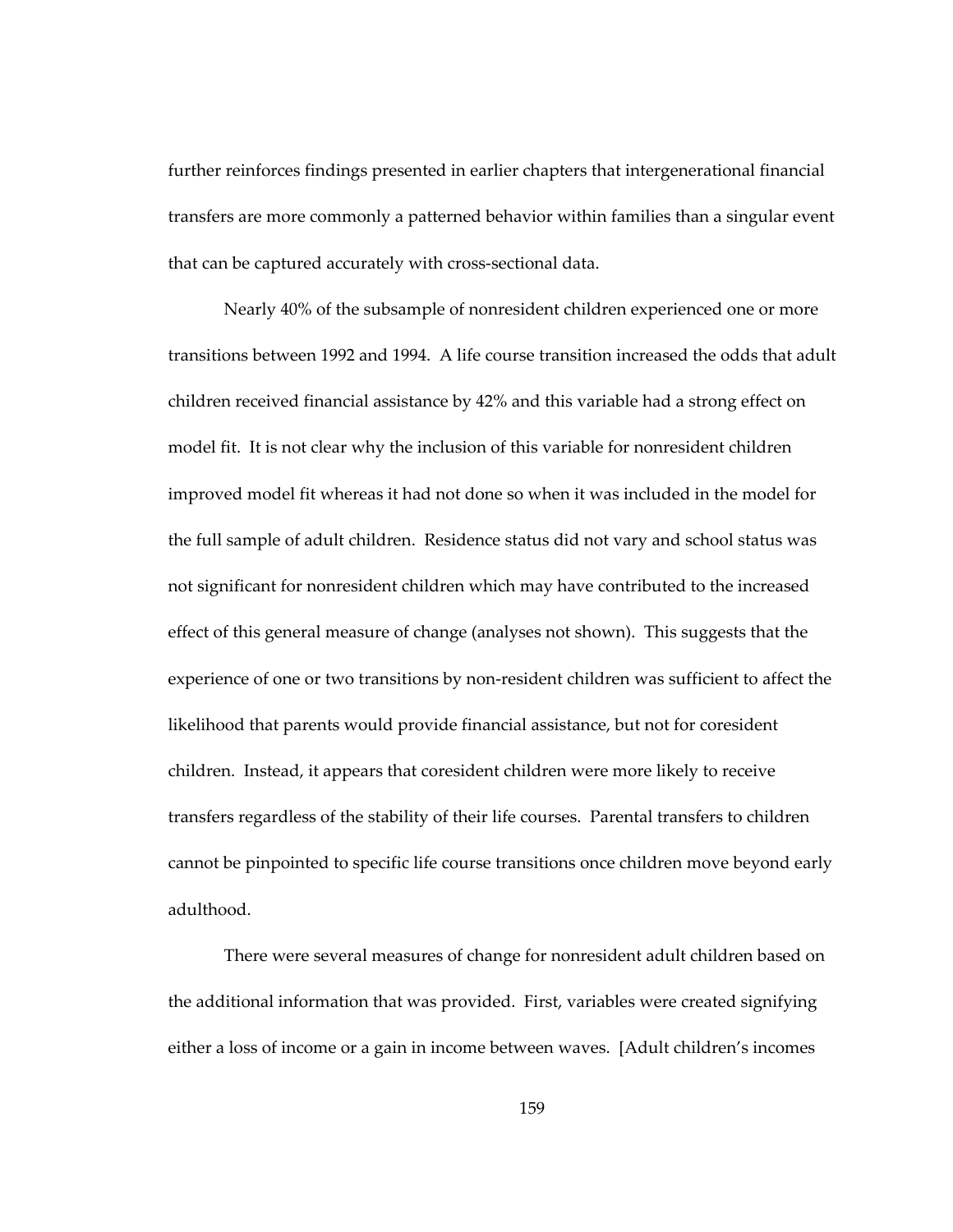were estimated by incremental categories in 1992 so a loss or gain of income during Interval 1 was represented as a downward or upward change in category.] The loss of income had a strong effect on model fit (BIC difference = -27) suggesting that some parents may have provided financial assistance to offset income losses for adult children. On the other hand, income gains had a negligible effect on model fit. Each factor was statistically significant and indicated that adult children who experienced substantial declines in income were  $90\%$  more likely to receive a transfer (OR = 1.90, p<.0001) while those who gained substantial increases in income were 20% less likely to receive a transfer (OR = .80,  $p$ <.01). While buying a home between waves, regardless of the adult child's income level, was an important factor impacting the likelihood of transfer receipt ( $OR = 1.40$ ,  $p < .01$ ), this asset-building activity also had a negligible effect on model fit -- suggesting that parents are not likely to assist adult children buying a first home. Adult children who moved closer to their parents during Interval 1 (i.e., moved within a 10-mile radius) were more likely to receive a transfer than those who did not move or moved further away from their parents ( $OR = 2.28$ ,  $p \le 0.0001$ ). This factor had a moderate effect on model fit (BIC difference = -18.54). Other studies examining proximity to parents have demonstrated a positive effect of living closer on the likelihood of transfer receipt (Shapiro, 2004). Moving away from the parents' home (outside a 10-mile radius) had no significant effect.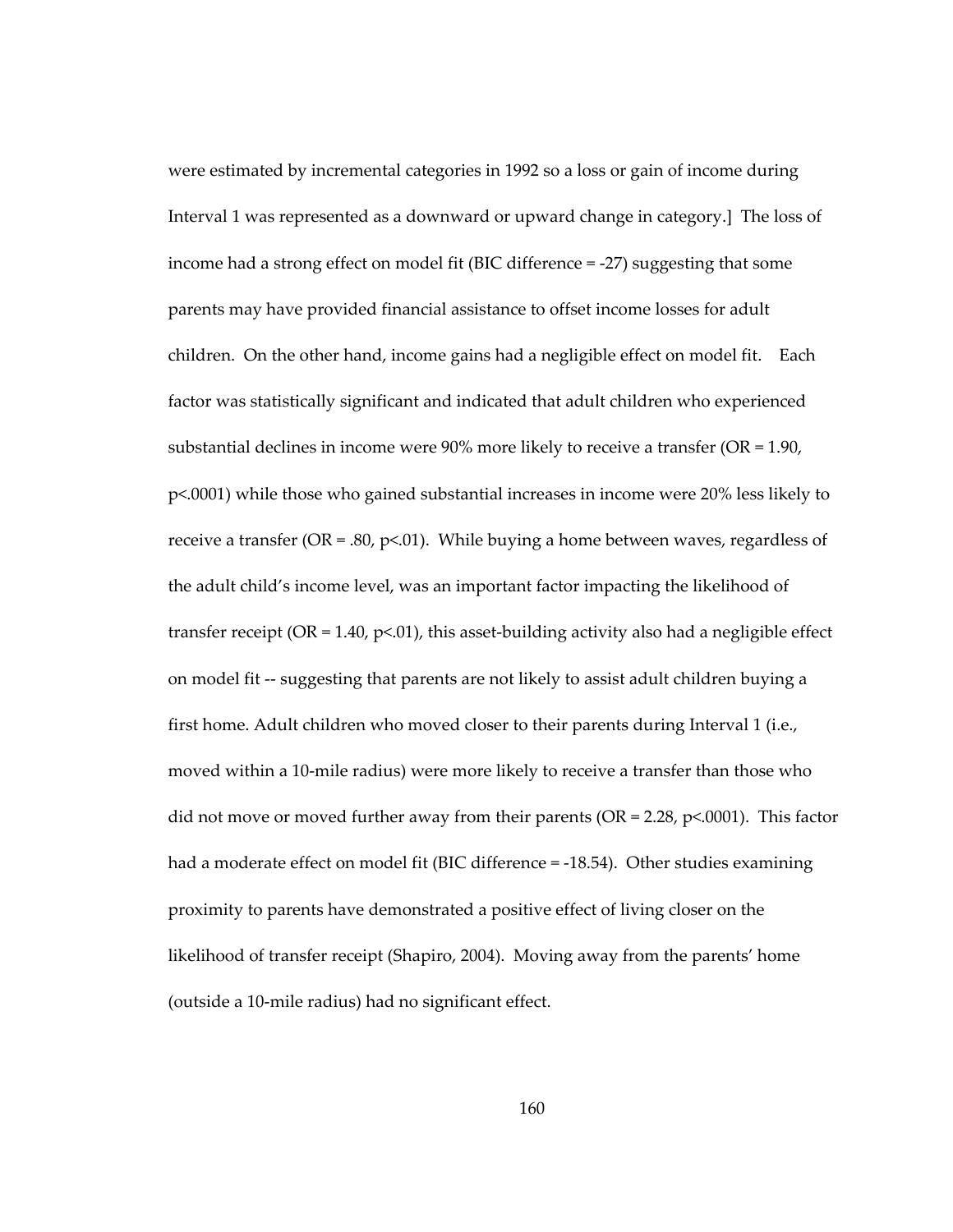#### *5.3 Age as a Moderator of Transfers*

Once the sample was divided into three subsamples by age category, the effects of specific life course transitions were found to be strong for model fit only for the youngest category of adult children (see Table 17). Fittingly, the specific life course event of remaining in school between waves maintained significance for the "college years" adults (OR=3.42, p<.0001) and the variable strongly improved model fit (BIC difference= -60.8). While this event was also significant for the "under 30" adults (OR=2.48, p<.0001), the variable had only a weak effect on improving model fit by comparison (BIC difference = -9.7). For the reference group of adult children 30 and older, the variable was not significant. Beginning school between waves was a significant predictor for all subsamples on the likelihood of transfer receipt. For each sample, the odds ratio was approximately 2 to 1 in favor of those who began school (p<.001). However, the addition of the variable to the model had no effect on model fit for any of the age groups.

Remaining coresident during Interval 1 showed similar results in relation to the variable's effect on model fit. Coresident "college age" adults were 113% more likely to receive a transfer than non-resident adults of the same age group and the variable had a strong effect on model fit for this subsample (BIC difference = -75.0). However, the variable had no discernable effect on model fit for the "under 30" or "30 and older" subsamples. By comparison, the measure of 1992 residence status was significant and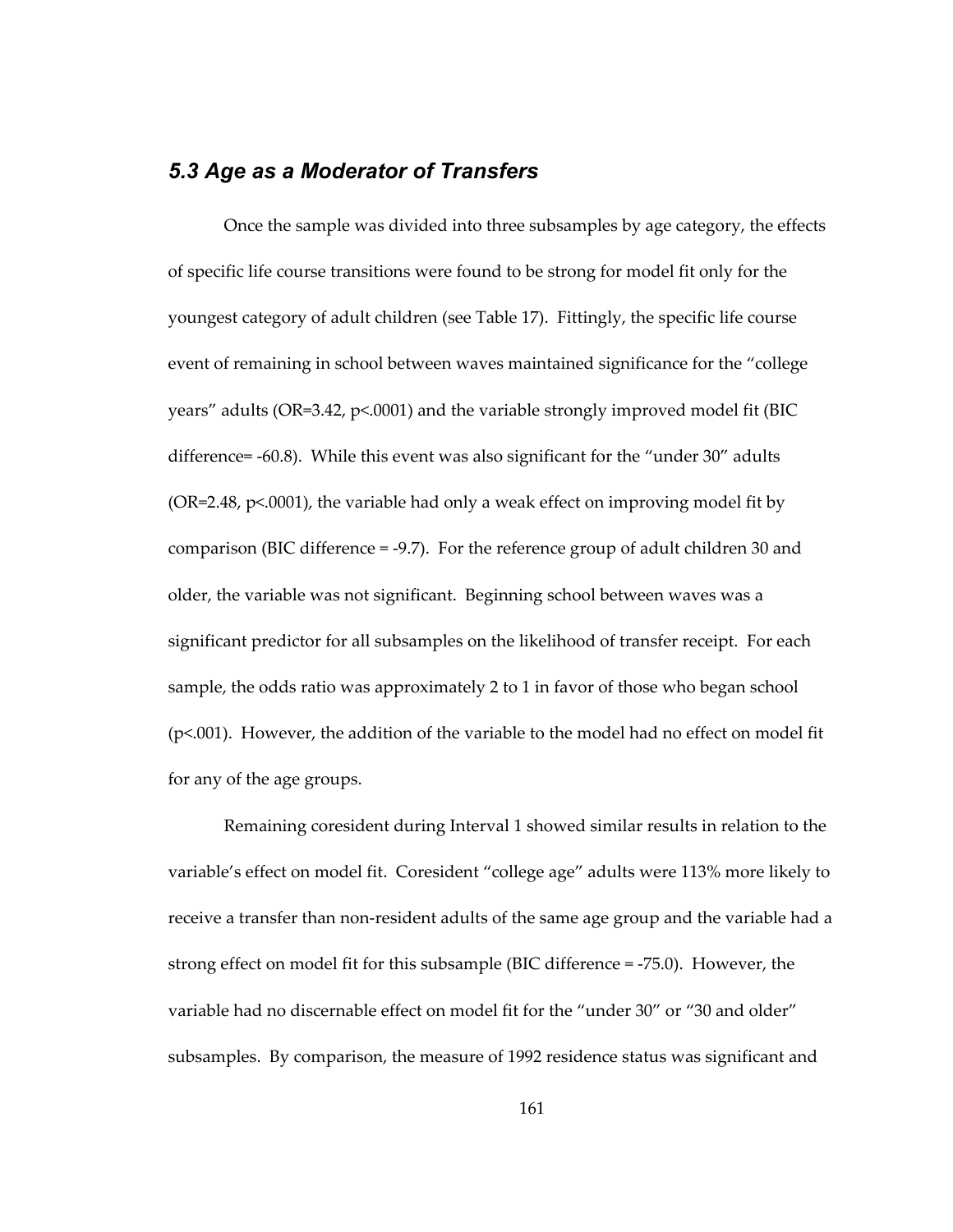had a strong or moderate effect on model fit for all three subsamples. In other words, coresident adult children were favored over nonresident children, but as coresident children aged, uninterrupted coresidence during Interval 1 did not influence the likelihood of transfer receipt.

Despite the fact that "under 30" adult children were generally more likely to receive transfers than the reference group of those 30 and older, it is only among the youngest "college age" adult children that specific life course statuses were influential for model-fit statistics. This suggests that the temporal extension of the transition to adulthood – particularly as it relates to a growing expectation of receiving a college education – is an important influence on the likelihood of parents to make financial transfers to their adult children.

Interestingly, the opposite effect was seen when a general measure of change was used instead. Experiencing one or more transitions during Interval 1 was not significant for the "college age" adults. However, the variable was significant and had a notable effect on model fit for the other subsamples. For the adult children aged 24 – 29 who experienced life course transitions between waves, the odds ratio was 1.38 and for adult children aged 30 and above, the odds ratio was 1.42. For both groups, this variable had a moderate effect on model fit (BIC differences were -17.3 and -17.9, respectively).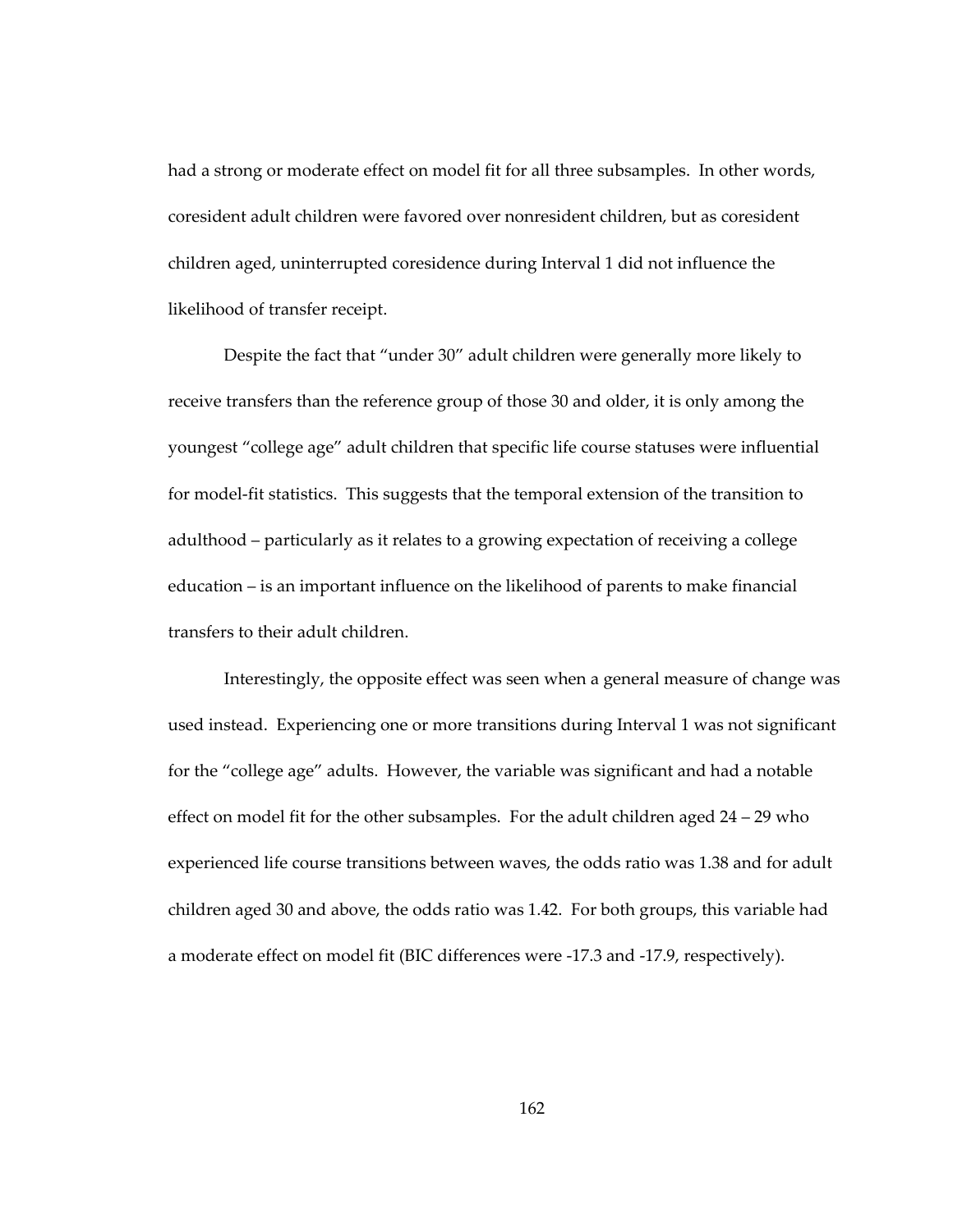### **Table 17: Effects of Life Course Transitions on the Likelihood of Receiving Financial Assistance Moderated by Age**

|                                                        |                      | 18-23 years                |                   | 24 - 29 years              |                      | above 30 years             |  |  |
|--------------------------------------------------------|----------------------|----------------------------|-------------------|----------------------------|----------------------|----------------------------|--|--|
|                                                        | <b>Odds</b><br>Ratio | <b>BIC</b><br>differential | Odds<br>Ratio     | <b>BIC</b><br>differential | <b>Odds</b><br>Ratio | <b>BIC</b><br>differential |  |  |
| Demographic model                                      |                      |                            |                   |                            |                      |                            |  |  |
| and education level                                    |                      | 4391.8                     |                   | 4360.3                     |                      | 6284.8                     |  |  |
| + 92 transfer receipt                                  | $7.47***$            | $-282.1$                   | $7.71***$         | $-309.8$                   | 13.68***             | $-462.6$                   |  |  |
| +coresidence in 1992                                   | $2.93***$            | $-110.4$                   | 1.89***           | $-17.1$                    | $2.09***$            | $-14.0$                    |  |  |
| +In school in 1992                                     | $2.30***$            | $-30.1$                    | $1.62*$           | $-1.4$                     | n.s.                 | 6.2                        |  |  |
| Remained in school during<br>Interval 1                | $3.42***$            | $-60.8$                    | 2.48***           | $-9.7$                     | n.s.                 | 6.9                        |  |  |
| Began school during Interval<br>1                      | 1.77 <sup>†</sup>    | 2.7                        | $2.39*$           | 2.1                        | $2.33*$              | 0.1                        |  |  |
| Remained coresident during<br>Interval 1               | $2.13***$            | $-75.0$                    | 1.44 <sub>†</sub> | $-3.1$                     | $1.92*$              | 2.4                        |  |  |
| Experienced 1 or more<br>transitions during Interval 1 | n.s.                 | 8.0                        | $1.38***$         | $-17.9$                    | $1.42***$            | $-17.3$                    |  |  |
| df                                                     | 2934                 |                            | 3339              |                            | 4191                 |                            |  |  |

†p<.05 \*p<.01 \*\*p<.001 \*\*\*p<.0001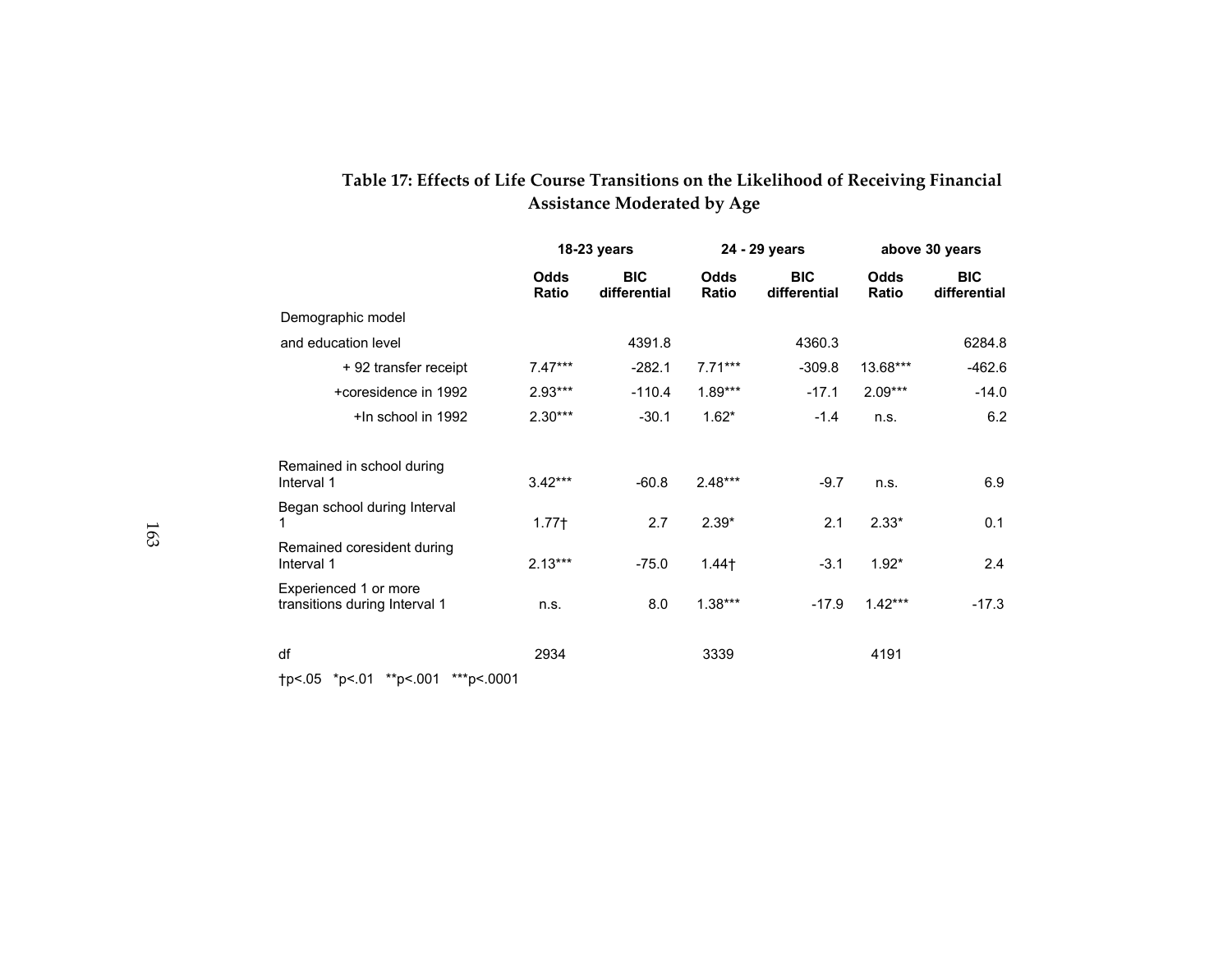# *5.4 Stable Transfer Patterns over Time but Unstable Effects of Life Course Transitions*

#### **5.4.1 Findings for Interval 2 (1994 to 1996)**

The sample size was smaller for the second interval period (n=18355). Much of this results from sample attrition. Even so, 91.2% of the individuals in this sample were retained from the Interval 1 sample. For the analyses conducted here, individuals new to the dataset in 1994 were not included. The sample was limited to adult children for whom data had been provided for all waves in order to demonstrate better the strong effects of transfers reported in previous interviews. Coresidence, school status, work status and marital status in 1994 were measured for all adult children. For nonresident adult children, income level, home ownership status, and distance from the parents' household were also measured. [However, in 1996 and later, respondents were not asked about some adult children's life course statuses because of changes in human subjects protocols (Crimmins, personal communication 2007). This led to some incomplete information about life course transitions for some adult children during Interval 2.] Variables that represented life course transitions during Interval 2 were created from the data available.

Despite the reduced sample size, nearly the same percentage of adult children (16%) received financial transfers during Interval 2 as had received transfers during Interval 1. This stability in transfer receipt is particularly interesting when the age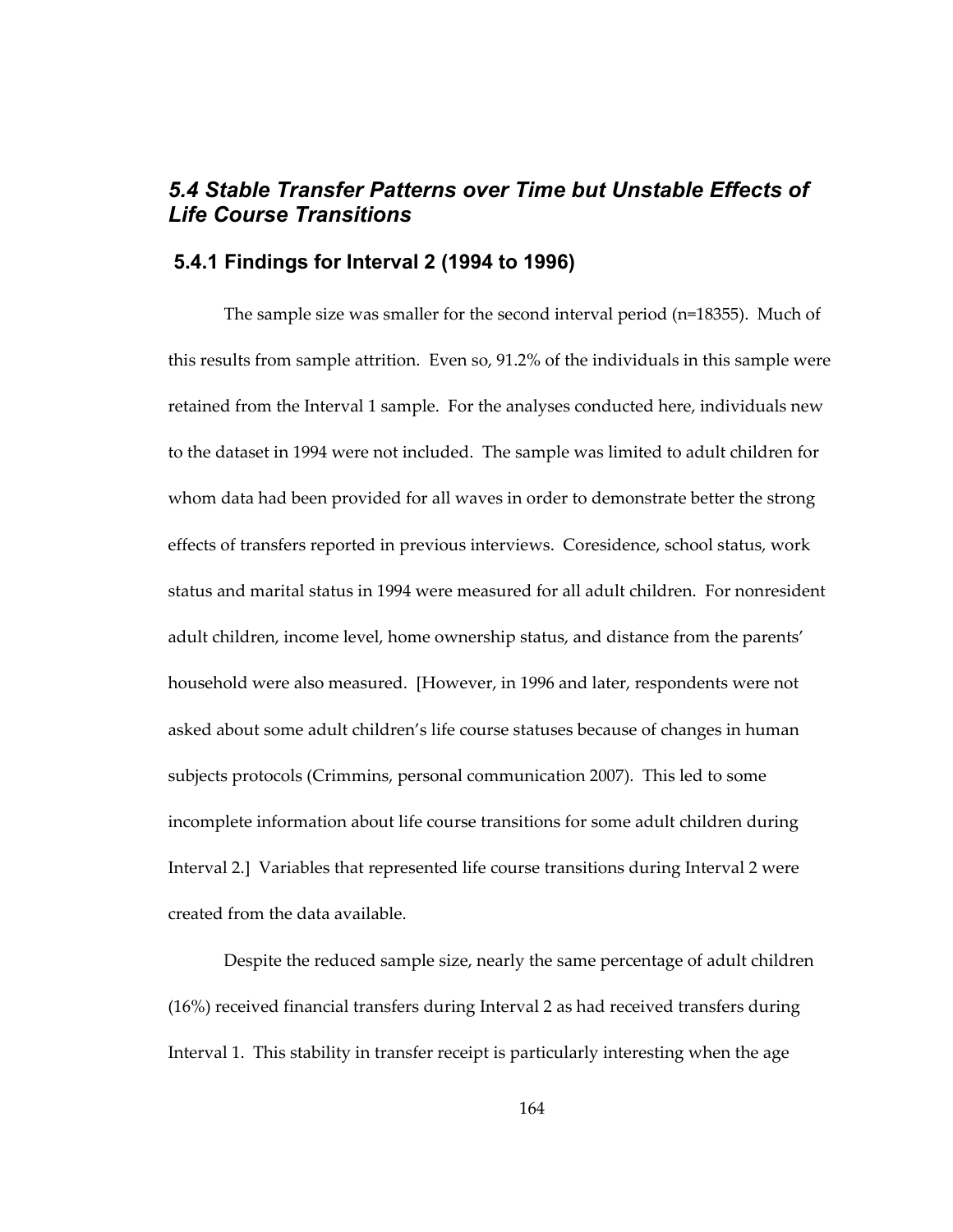structures of the two samples are considered in light of the age dependent findings reported in the section above. In 1992, 47.5% of all adult children were under age 30. By 1994, the percentage decreased to 36.2% and by 1996, the percentage had decreased again to 26.8%. The importance of age for identifying which transitions influenced the likelihood of financial assistance, as noted in the section above, would predict that a smaller percentage of adult children would receive financial transfers during Interval 2 to correspond with a smaller percentage of the sample likely to experience early adulthood transitions. However, this prediction was incorrect.

Table 18 provides information about odds ratios and BIC model-fit statistics in a fashion similar to Table 16. Race, ethnicity, age (measured in 1994 at the beginning of Interval 2), education level and family size had significant and consistent effects on the likelihood of receiving financial assistance during Interval 2 (analyses not shown). Therefore, the primary demographic model included gender, race, ethnicity, age, education level and number of siblings. Transfer receipt in the previous wave was again the most influential factor predicting the likelihood of transfer receipt by the end of the two-year period between interviews. In fact, receiving a transfer in 1994 is even more influential for receipt of a transfer during Interval 2 than receipt of a previous transfer's comparable influence during Interval 1. The odds of receiving a transfer during Interval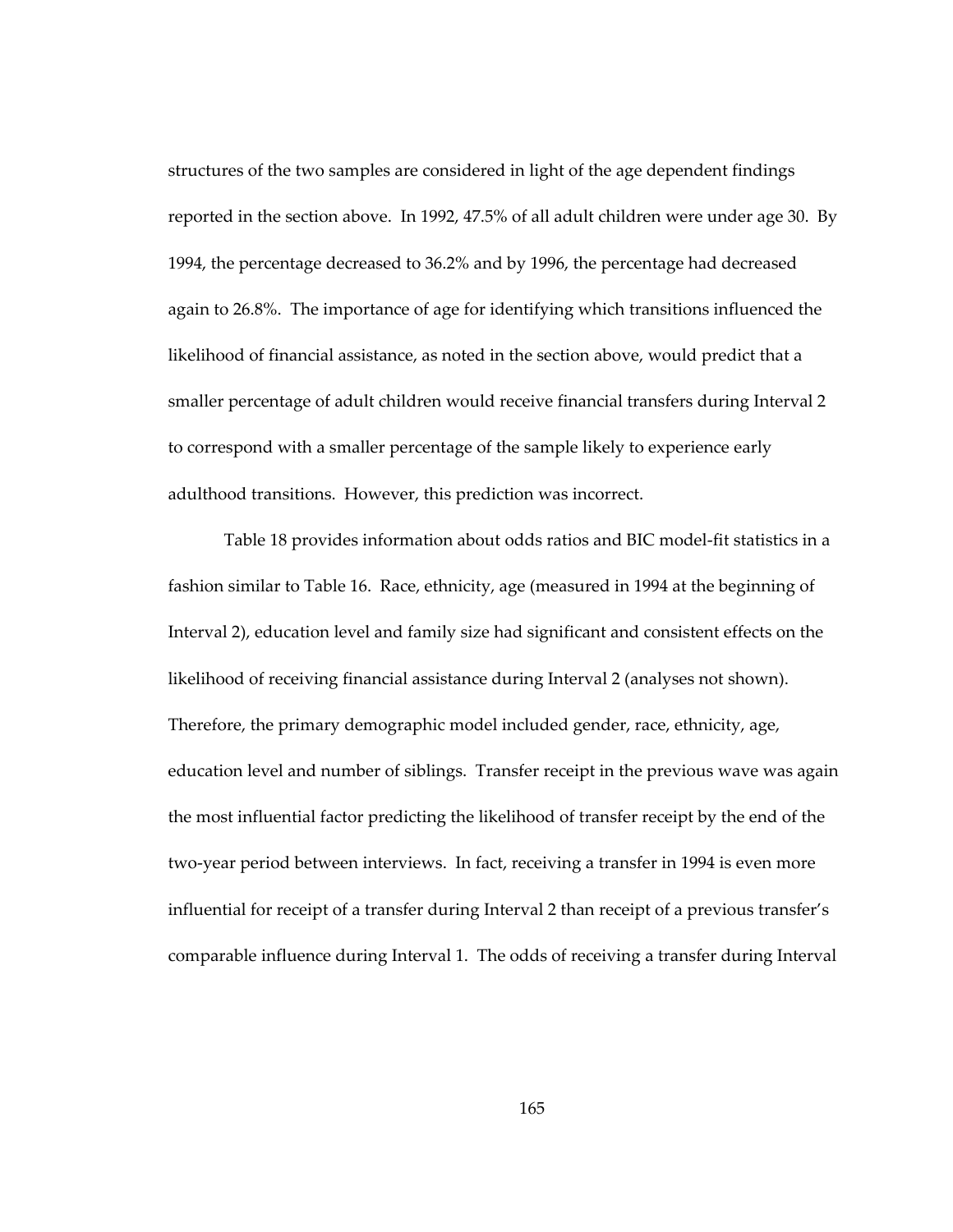|                                                          | % Experiencing<br><b>Transition</b> | Odds<br>Ratio     | d.f. | <b>BIC</b> | <b>BIC</b><br>difference |
|----------------------------------------------------------|-------------------------------------|-------------------|------|------------|--------------------------|
| <b>ALL ADULT CHILDREN</b>                                | $(n=18355)$                         |                   |      |            |                          |
| <b>Experiencing any transitions</b>                      |                                     |                   |      |            |                          |
| Demographic model                                        |                                     |                   | 5434 | 13833      |                          |
| + life course statuses                                   |                                     |                   | 5434 | 13775      | -58                      |
| + 94 transfer receipt                                    | 16.1                                | $9.58***$         | 5434 | 12687      | $-1088$                  |
| + 92 transfer receipt                                    | 16.4                                | $2.97***$         | 5434 | 12464      | $-223$                   |
| Experienced one or more transitions<br>during Interval 2 | 36.8 <sup>d</sup>                   | $1.29***$         | 5428 | 12403      | -61                      |
| <b>Residence status/transitions</b>                      |                                     |                   |      |            |                          |
| Demographic model                                        |                                     |                   | 5434 | 13833      |                          |
| + life course statuses                                   |                                     |                   | 5434 | 13741      | $-92$                    |
| + 94 transfer receipt                                    | 16.1                                | $9.49***$         | 5434 | 12675      | $-1066$                  |
| + 92 transfer receipt                                    | 16.4                                | $2.97***$         | 5434 | 12457      | $-218$                   |
| Coresident in 1994                                       | 12.0                                | n.s.              | 5428 | 12464      | 7                        |
| Remained coresident during Interval 2                    | 7.5                                 | n.s.              | 5428 | 12436      | $-21$                    |
| Moved out during Interval 2                              | 4.4                                 | $1.59**$          | 5428 | 12426      | $-31$                    |
| Moved in during Interval 2                               | 1.7                                 | $2.13***$         | 5428 | 12426      | $-31$                    |
| School status in 1994 <sup>ª</sup>                       |                                     |                   |      |            |                          |
| Demographic model                                        |                                     |                   | 5434 | 13833      |                          |
| + life course statuses                                   |                                     |                   | 5434 | 13775      | -58                      |
| + 94 transfer receipt                                    | 16.1                                | $9.58***$         | 5434 | 12687      | $-1088$                  |
| + 92 transfer receipt                                    | 16.4                                | $3.00***$         | 5434 | 12466      | $-221$                   |
| + in school in 1994                                      | 8.5                                 | $1.42*$           | 5434 | 12464      | $-2$                     |
| Work status in 1994 <sup>b</sup>                         |                                     |                   |      |            |                          |
| Demographic model                                        |                                     |                   | 5434 | 13833      |                          |
| + life course statuses                                   |                                     |                   | 5434 | 13748      | -85                      |
| + 94 transfer receipt                                    | 16.1                                | $9.49***$         | 5434 | 12670      | $-1078$                  |
| + 92 transfer receipt                                    | 16.4                                | $3.00***$         | 5434 | 12452      | $-218$                   |
| Not working in 1994                                      | 17.7                                | 1.19 <sub>1</sub> | 5434 |            |                          |
| Working part-time in 1994                                | 9.1                                 | n.s.              | 5434 | 12464      | 12                       |

## **Table 18: BIC Model-Fit Test Differentials for Life Course Transitions on the Likelihood of Transfer Receipt During Interval 2 (1994 - 1996)**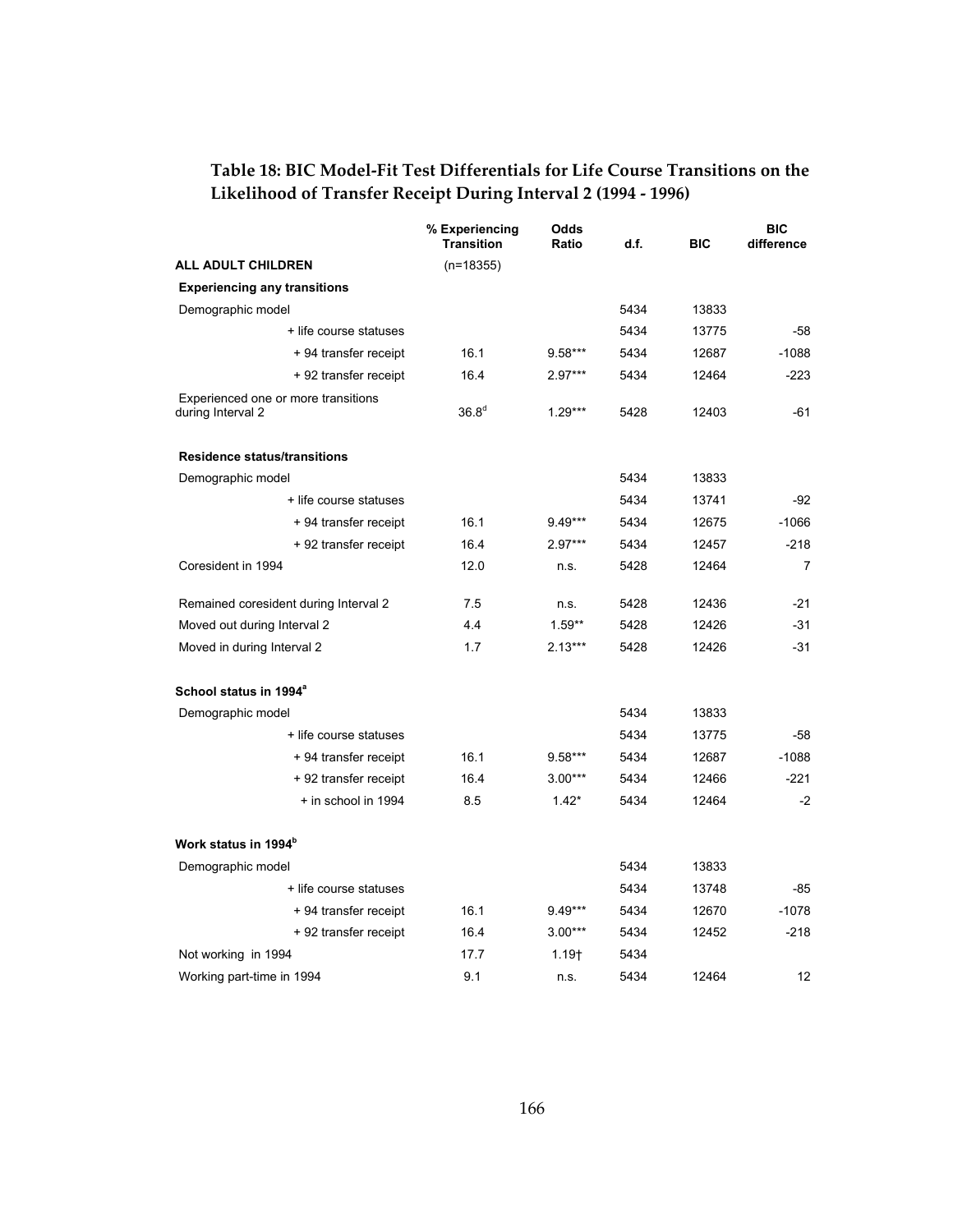#### **Table 18: Continued: BIC Model-Fit Test Differentials for Life Course Transitions on the Likelihood of Transfer Receipt During Interval 2 (1994 - 1996)**

|                                                          | % Experiencing<br>Odds<br><b>Transition</b><br><b>Ratio</b> |           | d.f. | <b>BIC</b> | <b>BIC</b><br>difference |
|----------------------------------------------------------|-------------------------------------------------------------|-----------|------|------------|--------------------------|
| <b>ALL ADULT CHILDREN</b>                                | $(n=18355)$                                                 |           |      |            |                          |
| Marital status in 1994 <sup>c</sup>                      |                                                             |           |      |            |                          |
| Demographic model                                        |                                                             |           | 5434 | 13833      |                          |
| + life course statuses                                   |                                                             |           | 5434 | 13765      | -68                      |
| + 94 transfer receipt                                    | 16.1<br>$9.58***$                                           |           | 5434 | 12686      | $-1079$                  |
| + 92 transfer receipt                                    | 16.4                                                        | $3.03***$ | 5434 | 12463      | $-223$                   |
| Married in 1994                                          | 55.5                                                        | $0.84*$   | 5434 | 12464      | 1                        |
| <b>NON-RESIDENT CHILDREN</b>                             | $(n=15161)$                                                 |           |      |            |                          |
| Demographic model                                        |                                                             |           | 5019 | 11041      |                          |
| + life course statuses                                   |                                                             |           | 5019 | 11013      | $-28$                    |
| + 94 transfer receipt                                    | 13.8                                                        | 10.84***  | 5019 | 10099      | $-914$                   |
| + 92 transfer receipt                                    | 14.6                                                        | $3.32***$ | 5019 | 9904       | $-195$                   |
| Experienced one or more transitions<br>during Interval 2 | 32.8 <sup>e</sup>                                           | $1.28***$ | 5019 | 9888       | $-16$                    |
| Lost income during Interval 2                            |                                                             | $1.28***$ | 5019 | 9900       | $-4$                     |
| Gained income during Interval 2                          |                                                             | $0.76***$ | 5019 | 9896       | -8                       |
| Bought home during Interval 2                            |                                                             | n.s.      | 5019 | 9911       | 7                        |
| Sold home during Interval 2                              |                                                             | n.s.      | 5019 | 9908       | 4                        |
| Moved beyond 10 miles                                    |                                                             | n.s.      | 5019 | 9908       | $\overline{4}$           |
| Moved within 10 miles                                    |                                                             | $1.44*$   | 5019 | 9905       | 1                        |

aSchool status in 1996 was not measured.

bWork status transitions were not tested. Over 500 cases are missing information about 1996 work status and for transitions that occurred during Interval 2. Tests with remaining cases showed transitions

to unemployment, less work and more work were not significant variables.

Marital status transitions were not tested. 830 cases were missing information about

 transitions that occurred during Interval 2. Tests with remaining cases showed marital transitions during Interval 2 were not significant.

<sup>d</sup>27.7% experienced 1 transition while 9.1% experienced 2 or more transitions

e 26.1% experienced 1 transition while 6.7% experienced 2 or more transitions

†p<.05 \*p<.01 \*\*p<.001 \*\*\*p<.0001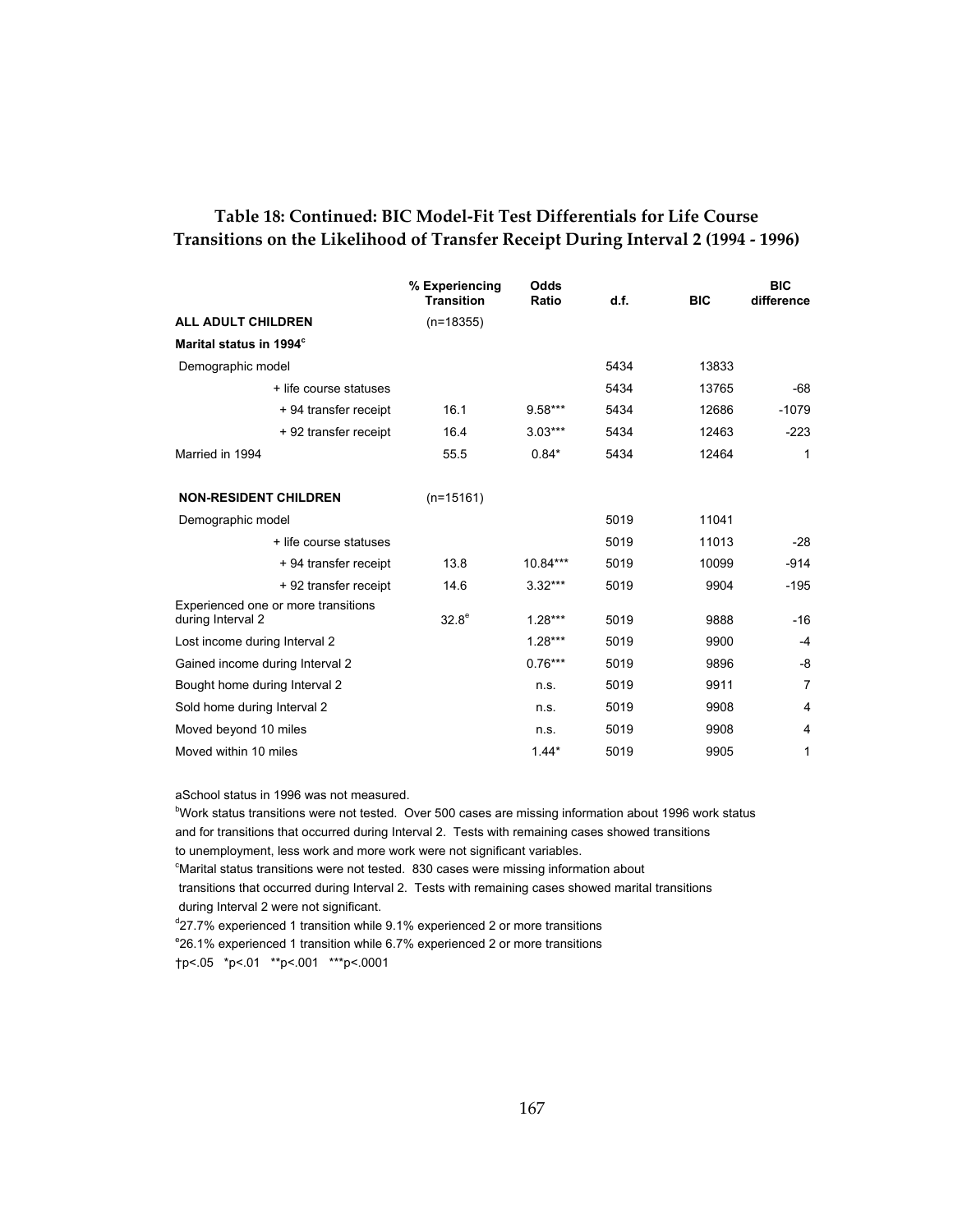2 were 9.6 times higher for those who received financial assistance in 1994 compared to those individuals who did not. This was 18% higher than the effect of a previous transfer on the likelihood of receiving a transfer during Interval 1.

The results also show that individuals who received a transfer in 1992 were three times more likely to receive a financial transfer during Interval 2 than individuals who did not receive financial assistance at baseline. The model-fit tests show that transfer receipt at either of the two prior interviews had a profound effect on the likelihood of receiving financial assistance during the second interval. Over 1400 adult children in this sample received transfers in both prior waves. This represented 7.7% of the sample. Parents' motives for providing financial assistance repeatedly to some adult children could not be ascertained, but the potential effects of life course statuses and transitions during Interval 2 were tested further to determine if specific life course transitions had effects on the likelihood of transfer receipt.

The results presented in Table 16 about transitions during Interval 1 show that, among life course statuses in 1992, only coresidence was both a significant predictor of transfers and had a strong effect on model-fit (i.e., a BIC differential of greater than 25). School attendance in 1992 had a moderate effect on model fit, but work status and marital status in 1992 had no discernable effects on model fit for predicting transfer receipt during Interval 1. Among life course transitions, the following were found to be significant variables and moderately or strongly affective for model fit: remaining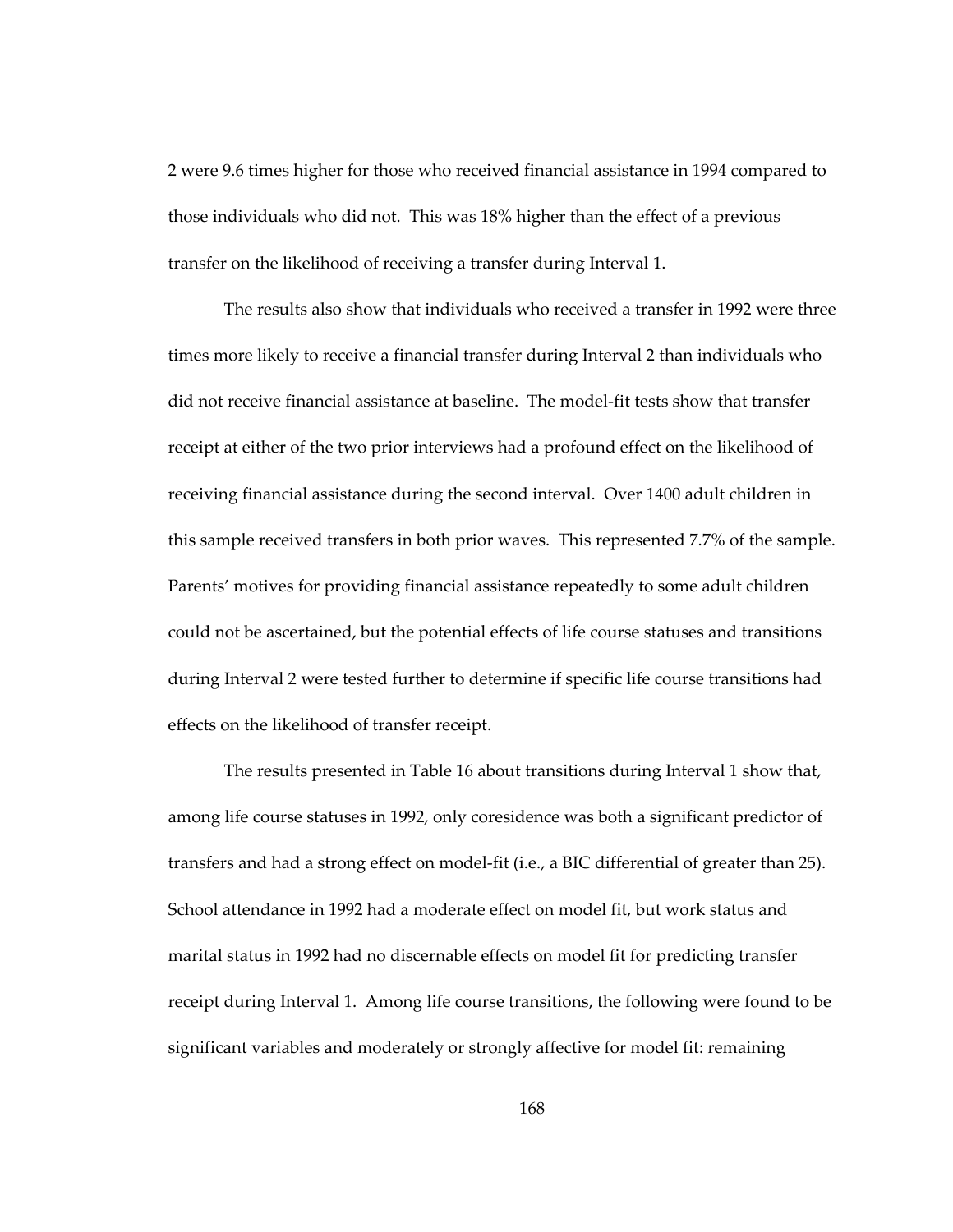coresident during interval 1, remaining in school during Interval 1, and becoming divorced or widowed during Interval 1. For non-resident children, other life course transitions also met the criteria: experiencing one or more transitions (as a general measure of changes in the adult children's life courses), experiencing a loss in income, and moving near to the parents' household. I hypothesized that these transitions would maintain their significant effects during Interval 2 and that other transitions would maintain their minimal influence when fitting the best models..

More than one-third (36.8%) of the full sample experienced one or more life course transitions between 1994 and 1996. Overall, the number of changes was a significant predictor ( $OR = 1.29$ ,  $p<0.001$ ) and had a strong effect on model fit (BIC difference = -61). This did not support the hypothesis that a general measure of life course transitions would not affect model fit for the full sample since it had not done so during Interval 1. However, as demonstrated above with the Interval 1 sample, this general change measure was largely dependent on the age of the recipient. When broken down by age category, the number of changes experienced by the adult child was not significant for the youngest age group of "college years" adult children, but it was a significant factor for the other age groups (analyses not shown). As more adult children aged into the older categories during Interval 2, the impact of the general measure of transitions became more evident. Coresidence measured at the previous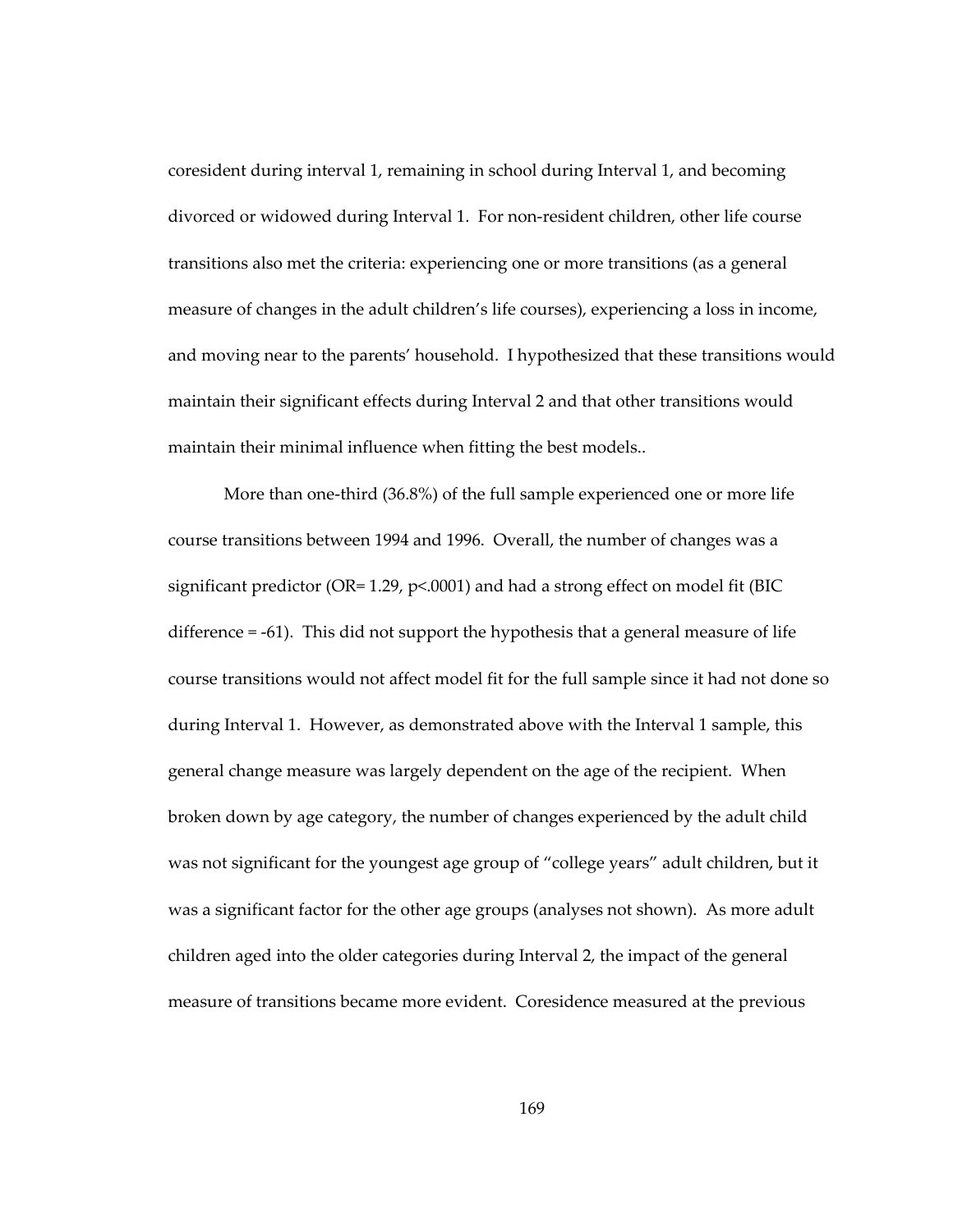wave was also not a significant predictor of financial transfers during Interval 2 as it had been during Interval 1.

 However, residence status transitions showed effects for the Interval 2 sample that were not seen in the results for the Interval 1 sample. Namely, those who changed residence (i.e., either moved out or moved into the parents' homes) were more likely to receive financial assistance than those who were either consistently non-resident or remained in coresidence with the parents throughout the interval (see Table 18). The odds of receiving a transfer were greatest for adult children who moved back in with their parents (OR=2.13, p<.0001). Re-established coresidence or a change to nonresident status had equally strong effects on model fit. Many of the adult children who returned to their parents' homes likely did so in combination with another life course transition (e.g., a divorce). The percentage that moved back into the parents' home was significantly lower than the percentage that moved out to establish their own residence (1.7 vs. 4.4). This differed from the results found with the Interval 1 sample because moving out was not an influential factor in predicting the likelihood of financial assistance at that time. Some adult children may have received financial assistance so that they could establish their own residence – perhaps reflecting the normative behavior of American adult children to establish households away from the parents' homes.

170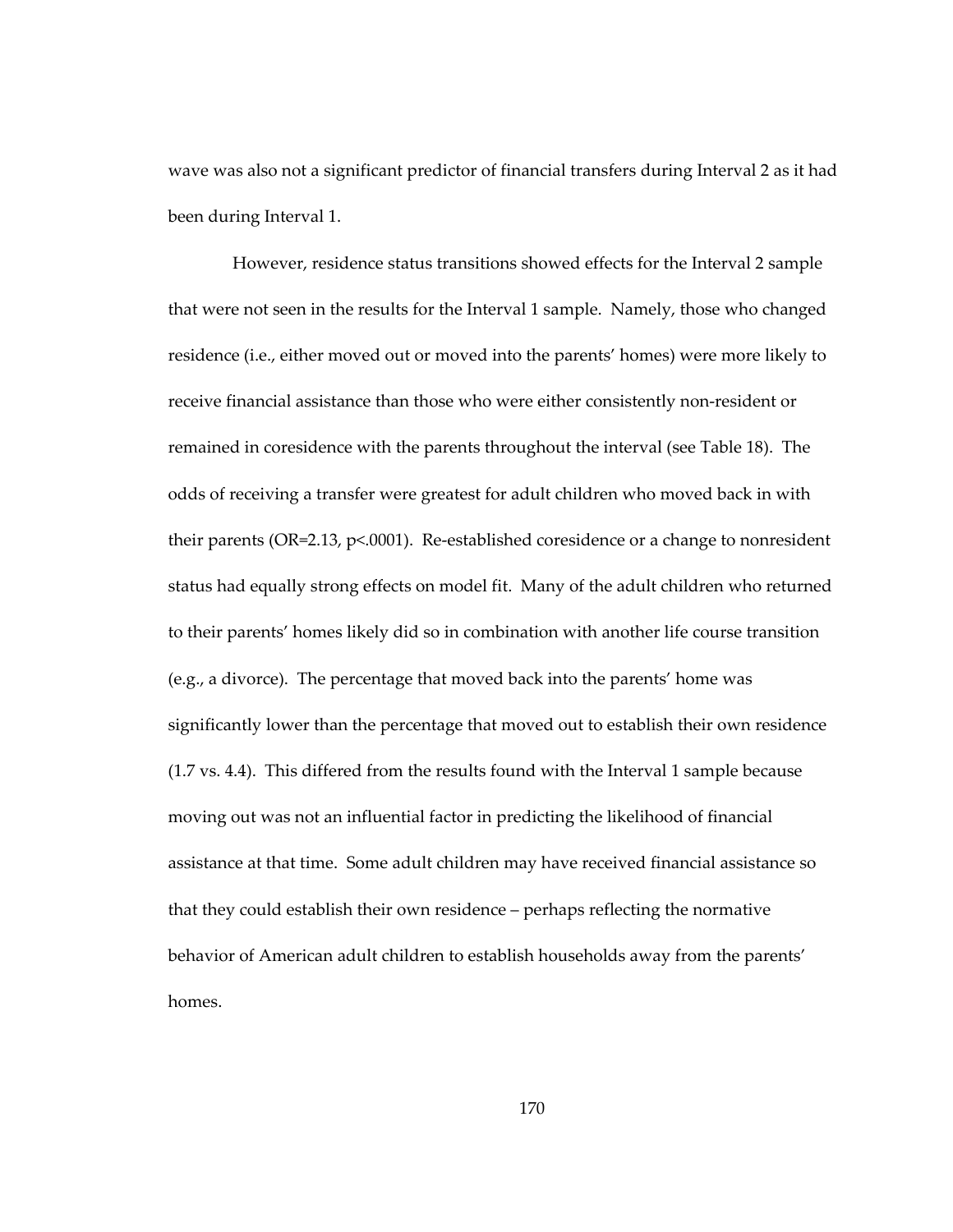Other measures of life course transitions were not easily testable for the full Interval 2 sample. However, none had improved model fit well, except for remaining in school during Interval 1. Unfortunately, school transitions could not be measured because family respondents were not asked about the adult child's school status in 1996. Due to missing data regarding adult children's work and marital statuses in 1996, results regarding work or marital transitions are also not included in Table 18. For the remaining cases, work and marital status transitions were tested but found not significant and are not reported in the table.

As mentioned above, reports about non-resident children (n = 15161) included information about changes in estimated household income, changes in home ownership and distance from the parents' home (within 10 miles or beyond). The general measure of number of transitions experienced during the interval was significant (OR=1.28, p<.0001). Its effect on model fit was moderate (BIC difference = -16). While loss of income had a significant positive effect (OR= 1.28, p<.0001) and income gains had a significant negative effect (OR=0.76, p<.0001), neither variable had a notable effect on model fit. For this subsample, the effect of previous transfer receipt was 13% stronger than for the full sample (OR=10.8 vs. OR=9.6, respectively). This suggests a pattern of giving within families that is not related to either specific or general altruistic motives, particularly for adult children who have established themselves outside the parents' home.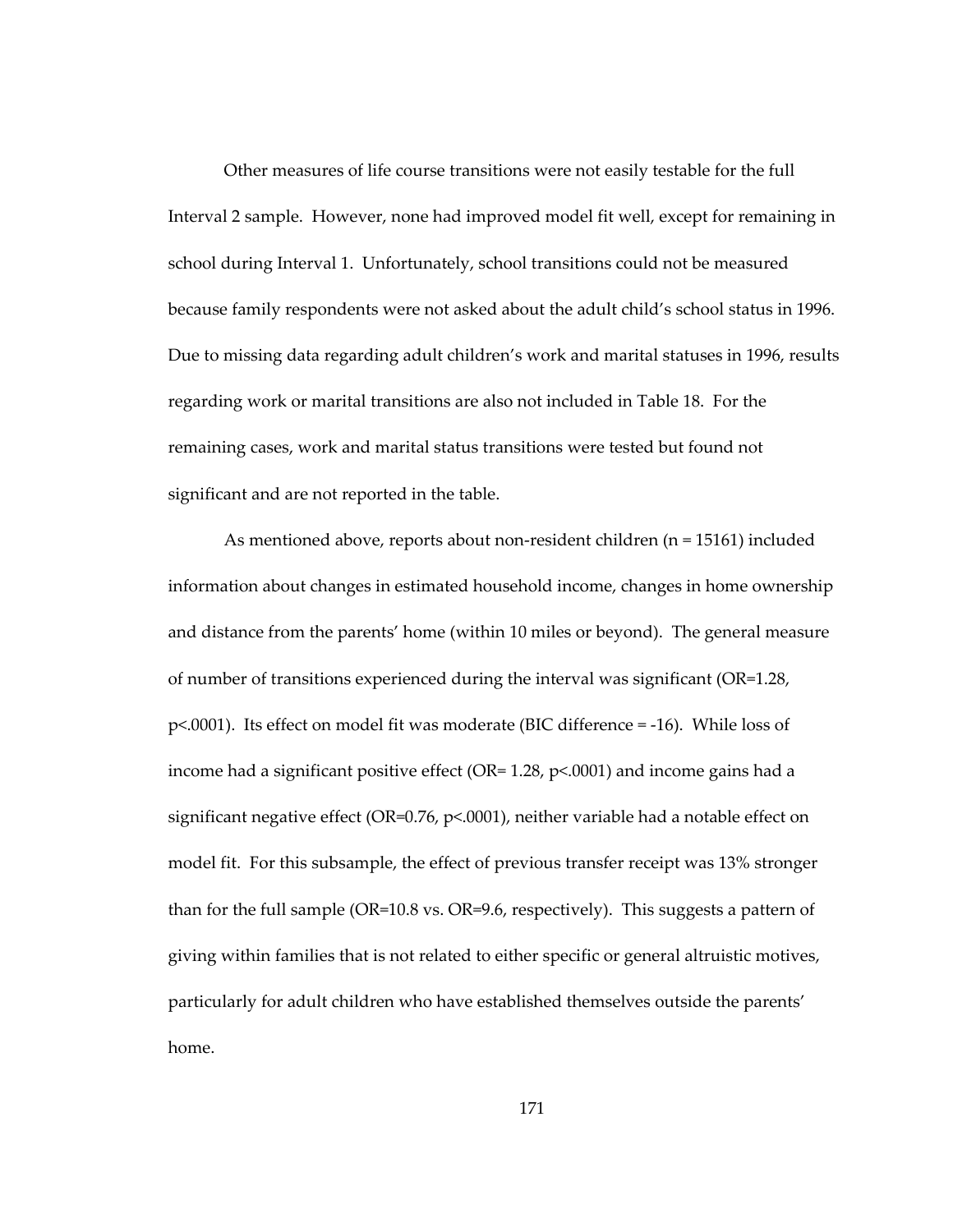#### **5.4.2 Findings for Interval 3 (1996 to 1998)**

Table 19 shows the results of tests completed regarding the influence of prior transfer receipt and life course transitions during Interval 3. Again, the goal was to ascertain a pattern of life course transitions that affected the likelihood of transfer receipt between waves. The sample size was smaller for the third interval period (n=16759). Much of the change in sample size results from sample attrition when HRS family respondents left the study (i.e., non-response in 1998) or did not report updates on adult children's lives. Even so, 83.3% of the individuals in this sample were retained from the Interval 1 sample. For the analyses conducted here, individuals new to the dataset in 1996 were not included. The sample was limited to adult children for whom data had been provided for all four waves in order to demonstrate better the strong effects of transfers reported in previous interviews. Despite the reduced sample size, the same percentage of adult children received financial transfers at the beginning of Interval 3 as had received transfers at the beginning of Interval 2 (16%). In 1998, the percentage that received transfers declined to 14.5%.

For Interval 3, transfer receipt in the previous wave was the most influential factor predicting the likelihood of transfer receipt between 1996 and 1998. Adult children who had received a transfer during Interval 2 were nine times more likely to receive transfers during Interval 3. Receipt of financial assistance earlier in the study period was also a significant predictor of receiving a transfer during Interval 3.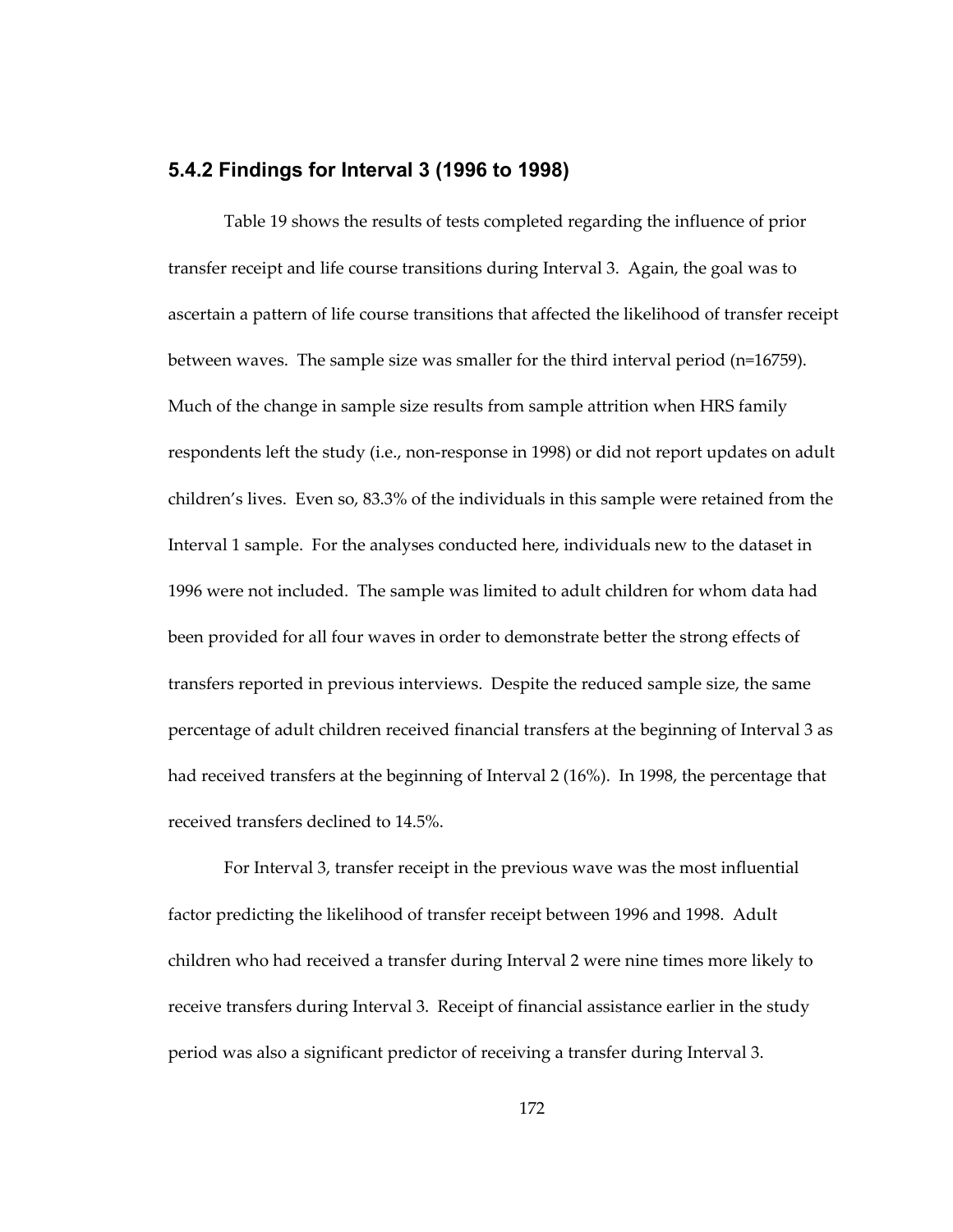|                                                          | % Experiencing<br><b>Transition</b> | Odds<br>Ratio | d.f. | <b>BIC</b> | <b>BIC</b><br>difference |
|----------------------------------------------------------|-------------------------------------|---------------|------|------------|--------------------------|
| <b>ALL ADULT CHILDREN</b>                                | $(n=16759)$                         |               |      |            |                          |
| <b>Experiencing any transitions</b>                      |                                     |               |      |            |                          |
| Demographic model                                        |                                     |               | 5063 | 12111      |                          |
| + life course statuses                                   |                                     |               | 5063 | 12065      | -46                      |
| + 96 transfer receipt                                    | 16.0                                | $9.03***$     | 5063 | 11089      | $-976$                   |
| + 94 transfer receipt                                    | 16.3                                | $3.10***$     | 5063 | 10881      | $-208$                   |
| + 92 transfer receipt                                    | 16.6<br>$1.73***$                   |               | 5063 | 10842      | $-39$                    |
| Experienced one or more transitions<br>during Interval 3 | $41.4^a$<br>$1.37***$               |               | 5063 | 10798      | -44                      |
| <b>Residence status/transitions</b>                      |                                     |               |      |            |                          |
| Demographic model                                        |                                     |               | 5063 | 12111      |                          |
| + life course statuses                                   |                                     |               | 5063 | 12064      | -47                      |
| + 96 transfer receipt                                    | 16.0                                | $9.03***$     | 5063 | 11090      | $-974$                   |
| + 94 transfer receipt                                    | 16.3                                | $2.72***$     | 5063 | 10882      | $-208$                   |
| + 92 transfer receipt                                    | 16.6                                | $1.73***$     | 5063 | 10843      | -39                      |
| Coresident in 1996                                       | 9.3                                 | n.s.          | 5063 | 10842      | $-1$                     |
| Remained coresident during Interval 3                    | 6.0                                 | n.s.          | 5063 | 10852      | 9                        |
| Moved out during Interval 3                              | 4.5                                 | n.s.          | 5063 | 10851      | 9                        |
| Moved in during Interval 3                               | 1.7<br>n.s.                         |               | 5063 | 10848      | 6                        |
| <b>NON-RESIDENT CHILDREN</b>                             | $(n=15201)$                         |               |      |            |                          |
| Demographic model                                        |                                     |               | 4886 | 10586      |                          |
| + life course statuses                                   |                                     |               | 4886 | 10554      | -32                      |
| +96 transfer receipt                                     | 15.2                                | $9.63***$     | 4886 | 9674       | $-880$                   |
| + 94 transfer receipt                                    | 15.2                                | $3.19***$     | 4886 | 9493       | $-181$                   |
| + 92 transfer receipt                                    | 15.7                                | $1.66***$     | 4886 | 9469       | $-24$                    |
| Experienced one or more transitions<br>during Interval 3 | 39.3 <sup>b</sup>                   | $1.36***$     | 4886 | 9437       | $-32$                    |

## **Table 19: BIC Model-Fit Test Differentials for Life Course Transitions on the Likelihood of Transfer Receipt During Interval 3 (1996 - 1998)**

a31.8% experienced 1 transition while 9.6% experienced 2 or more transitions b31.2% experienced 1 transition while 8.2% experienced 1 more transitions

†p<.05 \*p<.01 \*\*p<.001 \*\*\*p<.0001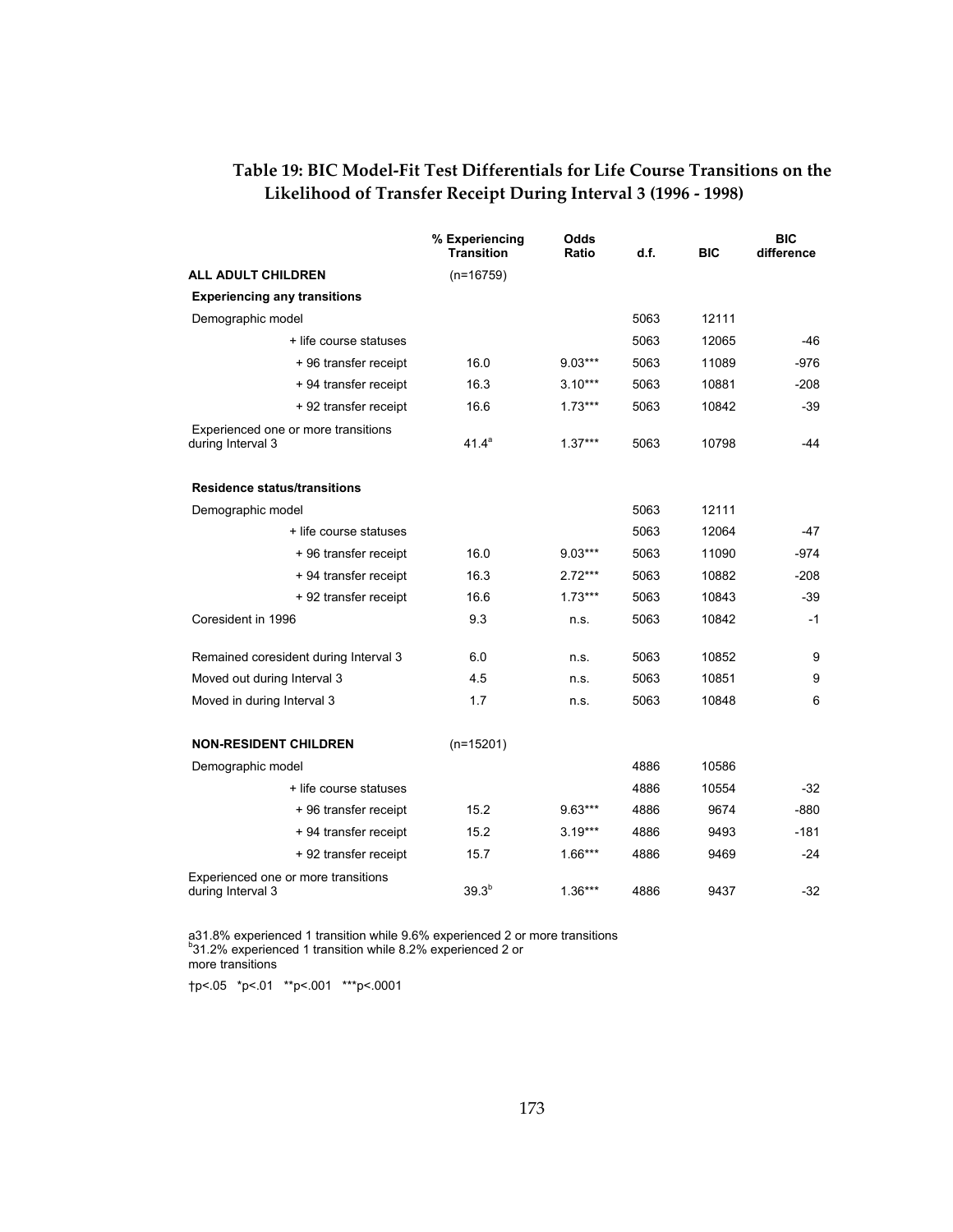Individuals who received a transfer during interval 1 were 3.1 times more likely to receive financial assistance during Interval 3, and individuals who received transfers before 1992 had a 73% higher likelihood to receive a financial gift of \$500 or more than individuals who had not. It should be noted that 410 individuals (2.5% of the sample for Interval 3) received a transfer in each of the four waves. For all three samples, prior transfer behaviors explained the greatest percentage of the variance for the likelihood of receiving financial assistance during the interval period.

More than 40% of the sample experienced one or more life course transitions between 1996 and 1998. Overall, the number of changes was significant (OR= 1.37, p<.0001) and had a strong effect on model fit (BIC difference = -44). This is consistent with the parameter and model fit for this variable with the Interval 2 sample. However, as demonstrated above with previous samples, this particular measure of general change in the adult children's lives was dependent on the age of the recipient. When broken down by age category, analyses found that the number of changes experienced by the adult child was not significant for the youngest age group of "college years" adult children, but it was a significant factor for the other age groups (analyses not shown). As the percentage of adult children in the reference category of 30 and older grew to over 73% by the end of the study period, the logical outcome is that a general measure of life course transitions would be a significant factor affecting the likelihood of transfer receipt.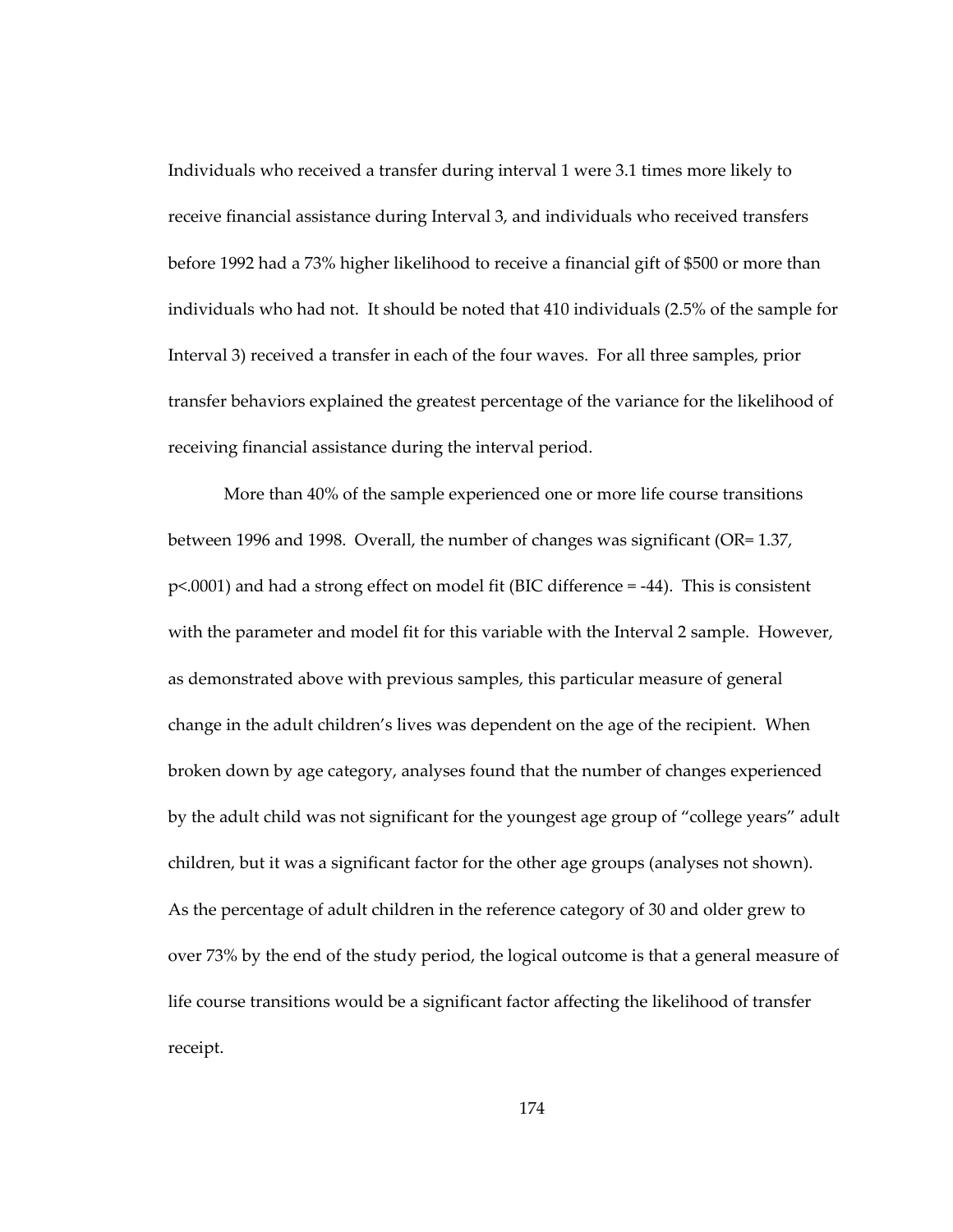As coresidence and related transitions had demonstrable effects on the likelihood of transfer receipt and improved model fit in each of the earlier intervals, coresidence in 1996 and residential transitions were tested for Interval 3. For this time period, none of the variables were significant. The percentage moving back into the parents' home was significantly lower than the percentage who moved out to establish their own residence (1.6 vs. 3.9), but the percentages were comparable to those found within the Interval 2 sample. None of the other life course statuses or life course transitions had been consistent predictors of transfer behavior previously so their effects are not reported here.

## *5.5 The Cumulative Effects of Prior Transfers*

The results reported in the sections above show the reliable and significant effects of transfers in previous waves on the likelihood of transfer receipt during each interval. However, the measures of previous transfers are specifically related to the timing of transfers. For example, one can infer that individuals who received transfers in 1992 were more likely to receive multiple transfers. Yet a comparison of the results for the variable across Tables 16, 18 and 19 demonstrates that the positive effect of transfer receipt in 1992 declines in magnitude over time. In other words, as the amount of time between interviews increases, the likelihood that midlife parents will repeat earlier transfer behaviors declines. Thus, the results reported for each interval show only the effects of the timing of transfers by examining when each previous transfer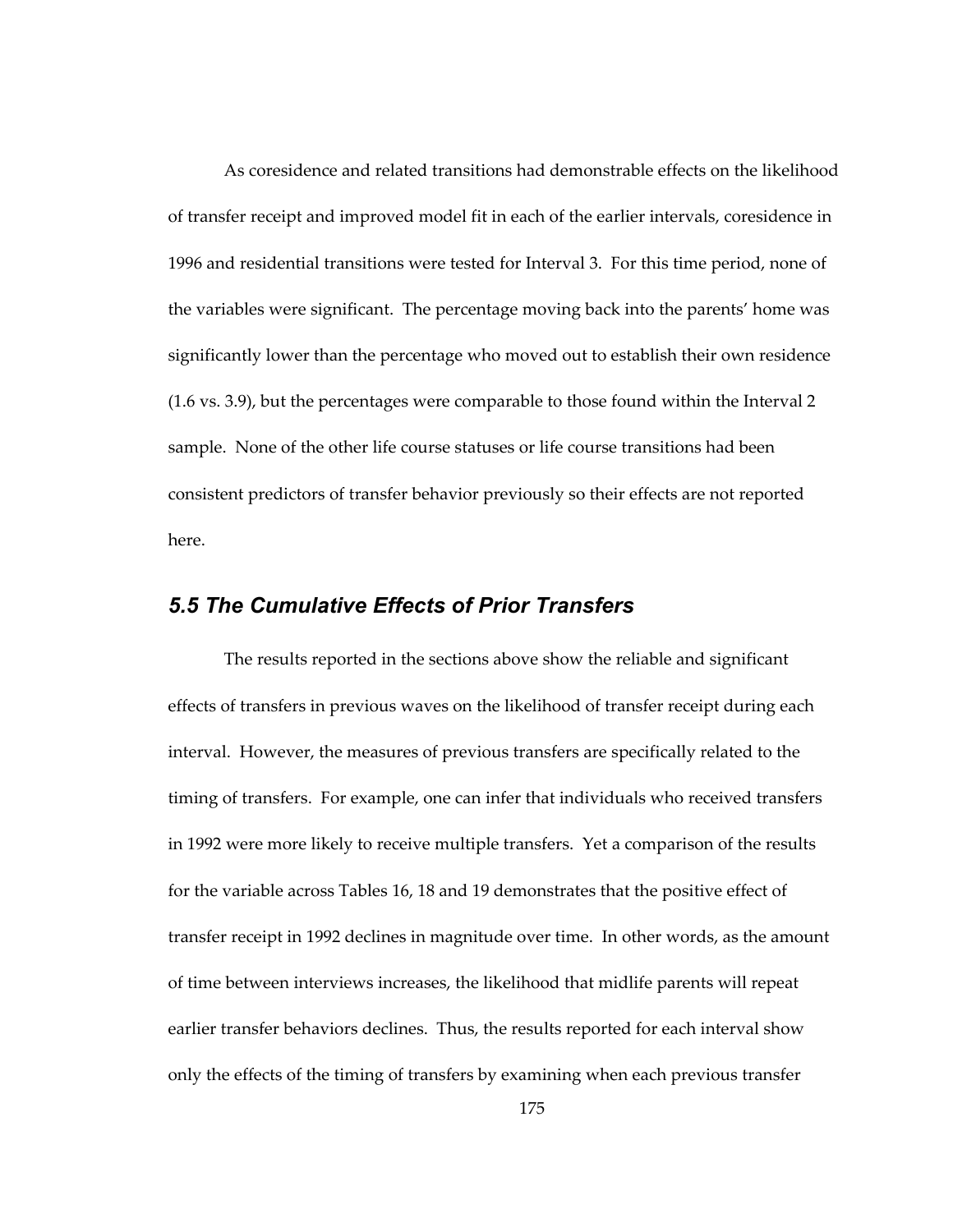occurred. They do not offer clear information about the potential cumulative advantage that a pattern of multiple transfers would bestow upon adult children.

Table 20 provides information regarding the effects of prior transfers on the likelihood of transfer receipt during Interval 3. The results of the "probability-ofutilization" model (columns 3 and 4) show that patterns of multiple transfers have strong effects on the likelihood of continued functional support. The results of the "level-of-utilization" model (columns 5 and 6) demonstrate the effects of prior transfers on amounts transferred by midlife parents during Interval 3. Multilevel, fixed-effects analyses were completed for both models to account for the potential influence of parents' household incomes on transfer behaviors in addition to adult children's demographic characteristics.

The number of previous transfers has an increasingly strong effect for both the odds of receiving another transfer and the monetary amount received. Parents who give money to adult children at least once are more likely to develop a pattern of giving over time to the same children. Individuals who received one prior transfer were 4.4 times more likely to receive a transfer during Interval 3. This prior transfer may have occurred within a range of two to seven years before the final interview. For individuals who received two prior transfers, the odds became nearly 10-to-1 for a transfer during Interval 3. Finally, individuals who had received three transfers over the previous

176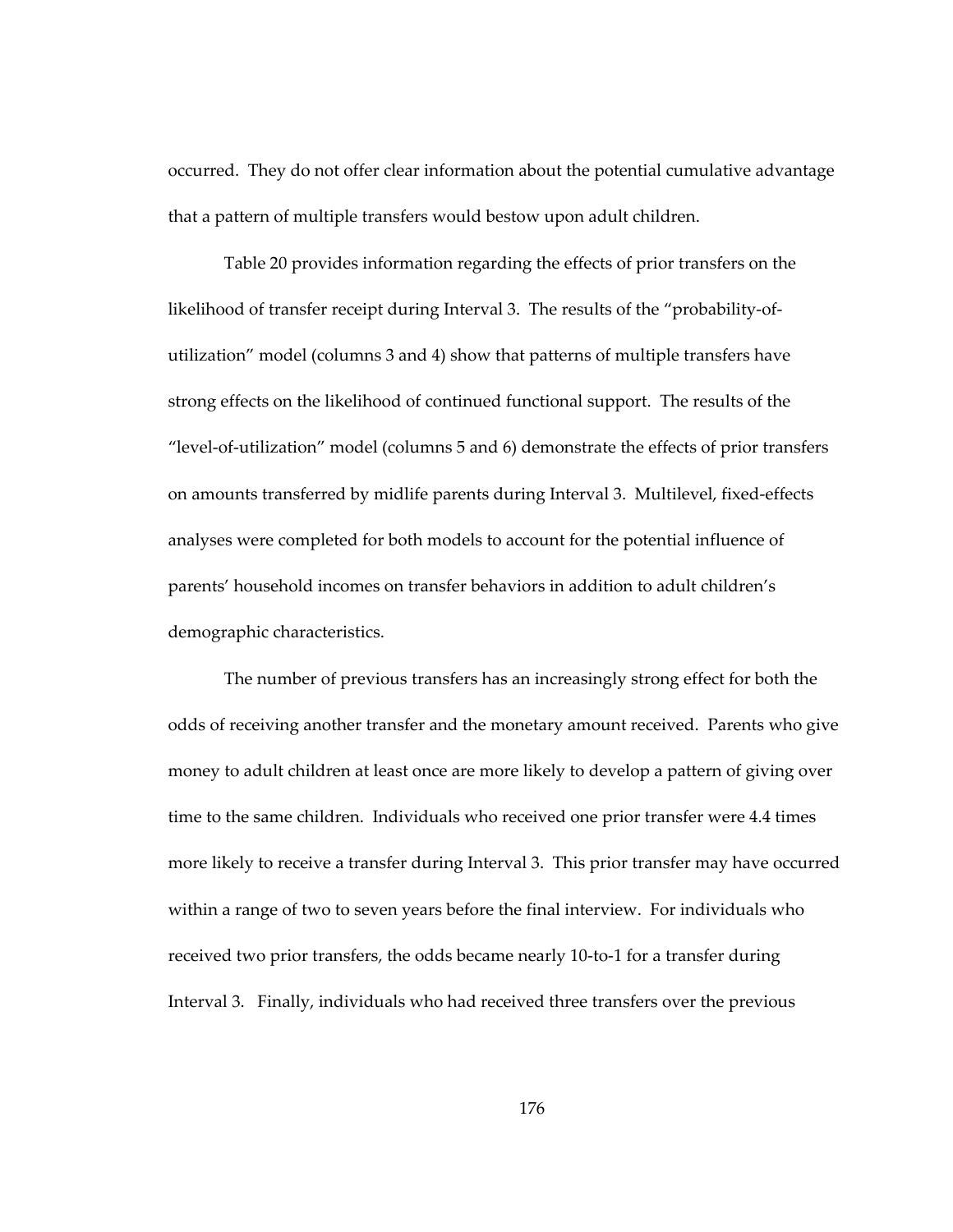|                                   |           | <b>Probability of Utilization</b> |            | <b>Level of Utilization</b> |                     |
|-----------------------------------|-----------|-----------------------------------|------------|-----------------------------|---------------------|
|                                   |           | $(n=18342)$                       |            | $(n=2667)$                  |                     |
| <b>Parents' Household</b>         | Frequency | $\beta$                           | Odds Ratio | $\beta$                     | Amount <sup>a</sup> |
| Non-White                         | 22.9      | $0.212+$                          | 1.23       | $-0.319***$                 | $- $708$            |
| (s.e)                             |           | (0.09)                            |            | (0.06)                      |                     |
| Hispanic                          | 9.4       | $-0.366*$                         | 0.69       | $-0.170$                    |                     |
|                                   |           | (0.14)                            |            | (0.11)                      |                     |
| <b>Household Income</b>           |           |                                   |            |                             |                     |
| $ref = less than $20,000$         |           |                                   |            |                             |                     |
| \$20,000 - \$39,999               | 29.1      | 0.092                             |            | $-0.215*$                   | - \$507             |
|                                   |           | (0.09)                            |            | (0.07)                      |                     |
| \$40,000 - \$59,999               | 19.3      | $0.230 +$                         | 1.26       | $-0.130$                    |                     |
|                                   |           | (0.10)                            |            | (0.07)                      |                     |
| \$60,000 - \$79,999               | 9.8       | $0.384*$                          | 1.47       | $-0.086$                    |                     |
|                                   |           | (0.12)                            |            | (0.07)                      |                     |
| \$80,000 - \$99,999               | 5.7       | $0.469*$                          | 1.60       | $0.182+$                    | + \$538             |
|                                   |           | (0.14)                            |            | (0.09)                      |                     |
| \$100,000 or more                 | 6.4       | $0.229 +$                         | 1.26       | $0.199+$                    | $+$ \$569           |
|                                   |           | (0.13)                            |            | (0.08)                      |                     |
| <b>Adult Children</b>             |           |                                   |            |                             |                     |
| Gender                            | 50.6      | $-0.109$                          |            | $-0.034$                    |                     |
| ref=female                        |           | (0.06)                            |            | (0.04)                      |                     |
| 18-23 years old                   | 3.8       | 2.025***                          | 7.58       | $0.732***$                  | + \$2860            |
|                                   |           | (0.13)                            |            | (0.07)                      |                     |
| 24-29 years old                   | 15.1      | $0.239*$                          | 1.27       | $0.116\dagger$              | + \$324             |
| $ref = 30$ yrs and older          |           | (0.08)                            |            | (0.05)                      |                     |
| Number of siblings                | $3.5^b$   | $-0.185***$                       | 0.83       | $-0.051***$                 | $- $138$            |
|                                   |           | (0.02)                            |            | (0.01)                      |                     |
| Received 1 prior transfer         | 17.8      | 1.489***                          | 4.43       | $0.197**$                   | $+$ \$569           |
|                                   |           | (0.07)                            |            | (0.05)                      |                     |
| Received 2 prior transfers        | 9.1       | 2.296***                          | 9.93       | $0.217**$                   | + \$634             |
|                                   |           | (0.09)                            |            | (0.06)                      |                     |
| Received 3 prior transfers        | 4.0       | $3.240***$                        | 25.53      | $0.468***$                  | + \$1561            |
|                                   |           | (0.13)                            |            | (0.07)                      |                     |
| Intercept                         |           | $-2.960***$<br>(0.11)             |            | 7.694***<br>(0.08)          | \$2630              |
| Mean amount received <sup>®</sup> |           |                                   |            |                             | \$2753              |
|                                   |           |                                   |            |                             |                     |

## **Table 20: The Effects of Prior Transfers on the Likelihood of Transfer Receipt and Amount Received in 1998**

df = 5633

<sup>a</sup> Value reported in 2005 U.S. dollars.

<sup>b</sup> The mean number of siblings is reported here.

†p<.05 \*p<.01 \*\*p<.001 \*\*\*p<.0001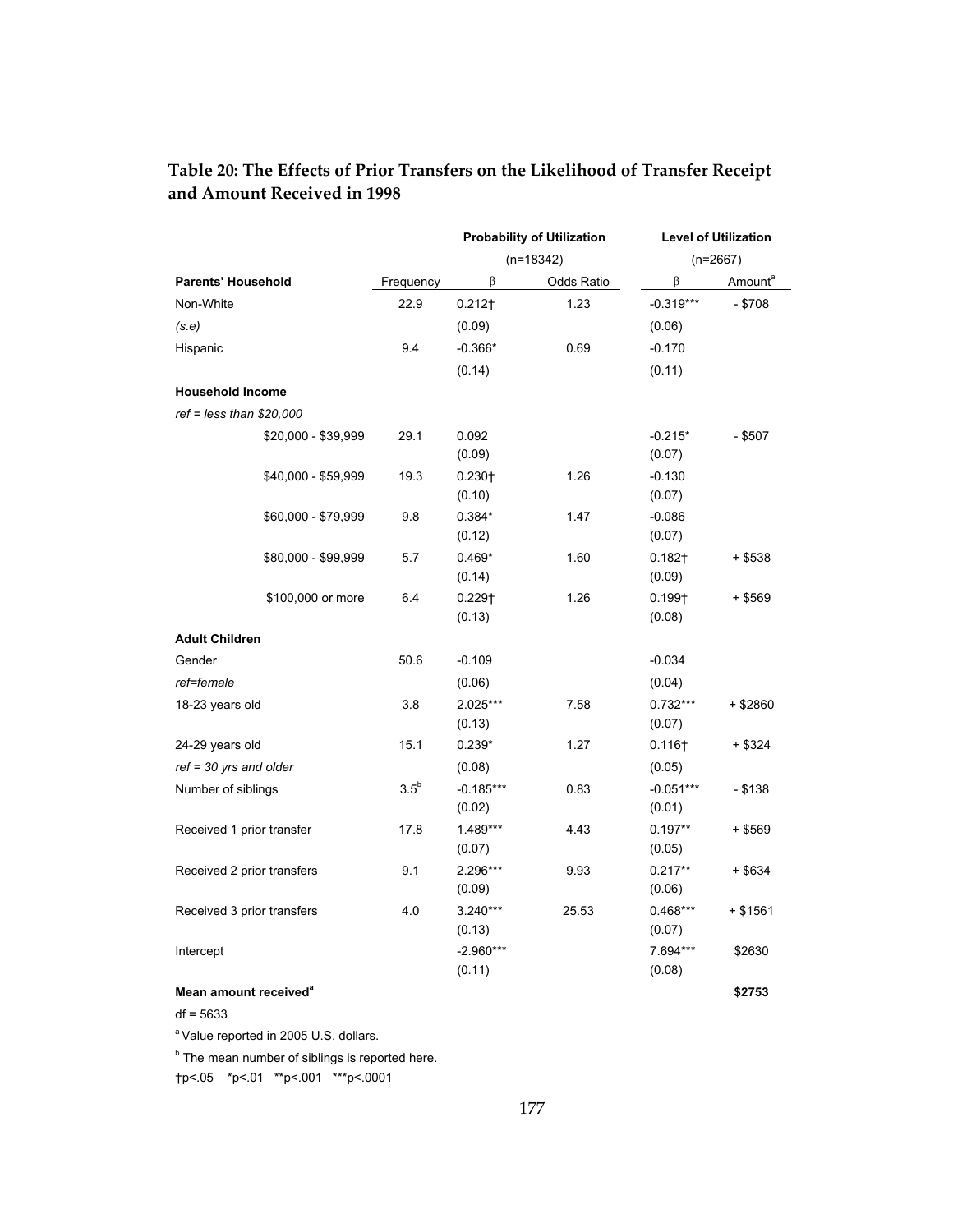seven years were 25.5 times more likely to see that pattern continue uninterrupted than individuals who had not received prior financial assistance from their parents.

Figure 8 provides a graphic demonstration of the influence of prior transfers on the likelihood of transfer receipt during Interval 3. A comparison of odds ratios by kinship status is also included in this figure. As multiple transfers to stepchildren were generally less common than multiple transfers to biological children, the odds were higher for stepchildren in each category that an established pattern of giving would continue than for biological children. As the number of prior transfers increased across the sample, the trends diverged considerably by kinship status. Chapter 3 demonstrated that transfers to paternal children/maternal stepchildren were significantly less common overall. This figure clarifies that multiple transfers were so rare for stepchildren that adult children who received three prior transfers from their divorced fathers were 40 times more likely to receive an additional transfer during Interval 3 – twice the odds for biological children who had received three prior transfers.

The average amount transferred to individuals who received financial assistance during Interval 3 was \$2753 (in 2005 U.S. dollars). Adult children with a history of prior transfers received significantly higher average amounts than individuals without prior transfers. The adult children who had received one or two prior transfers received approximately \$600 more on average. Three prior transfers increased the average amount received by over \$1500. While some individual categories of household income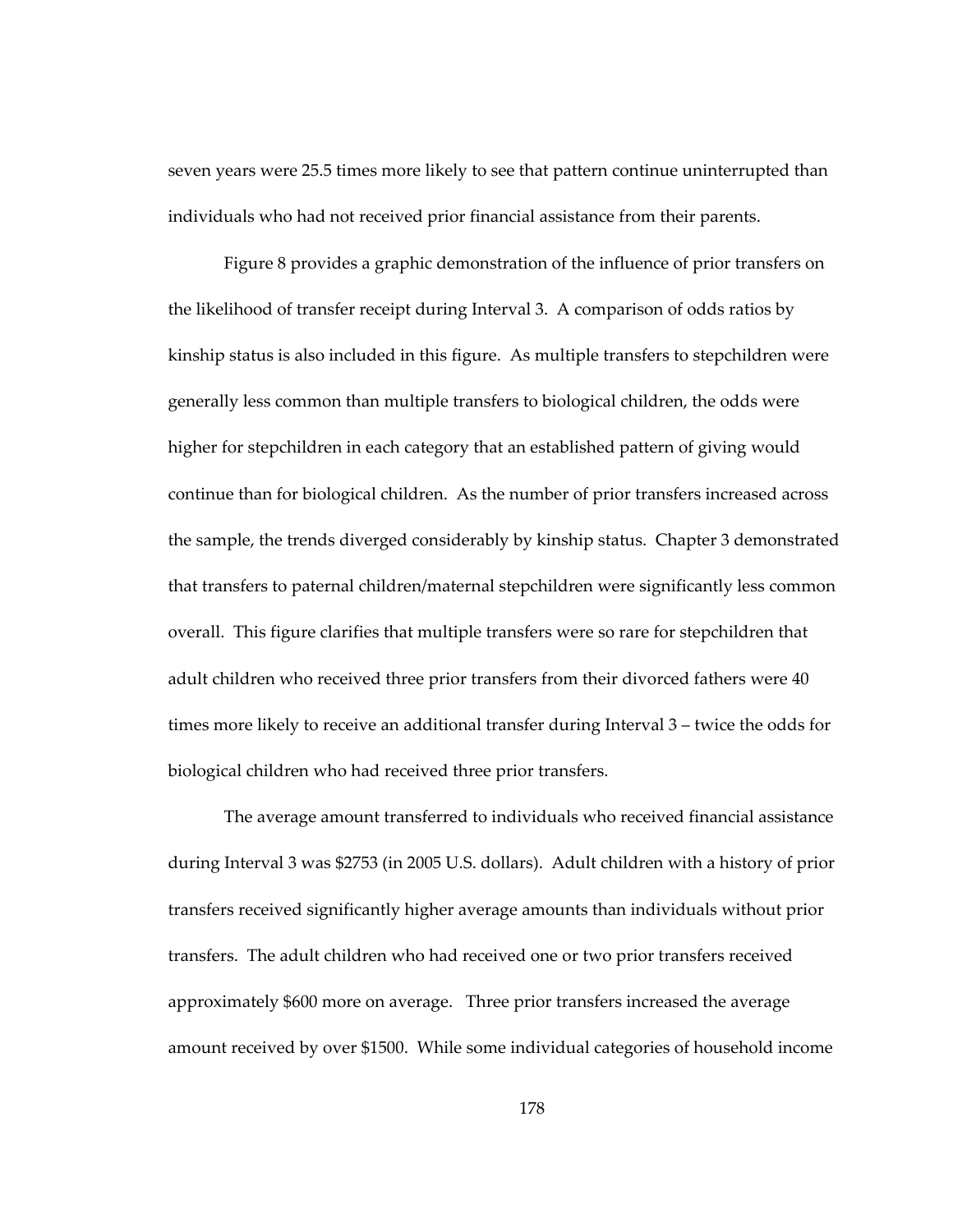

**Figure 8: Effects of Previous Transfers on the Likelihood of Transfer Receipt in 1998 By Kinship Status** 

179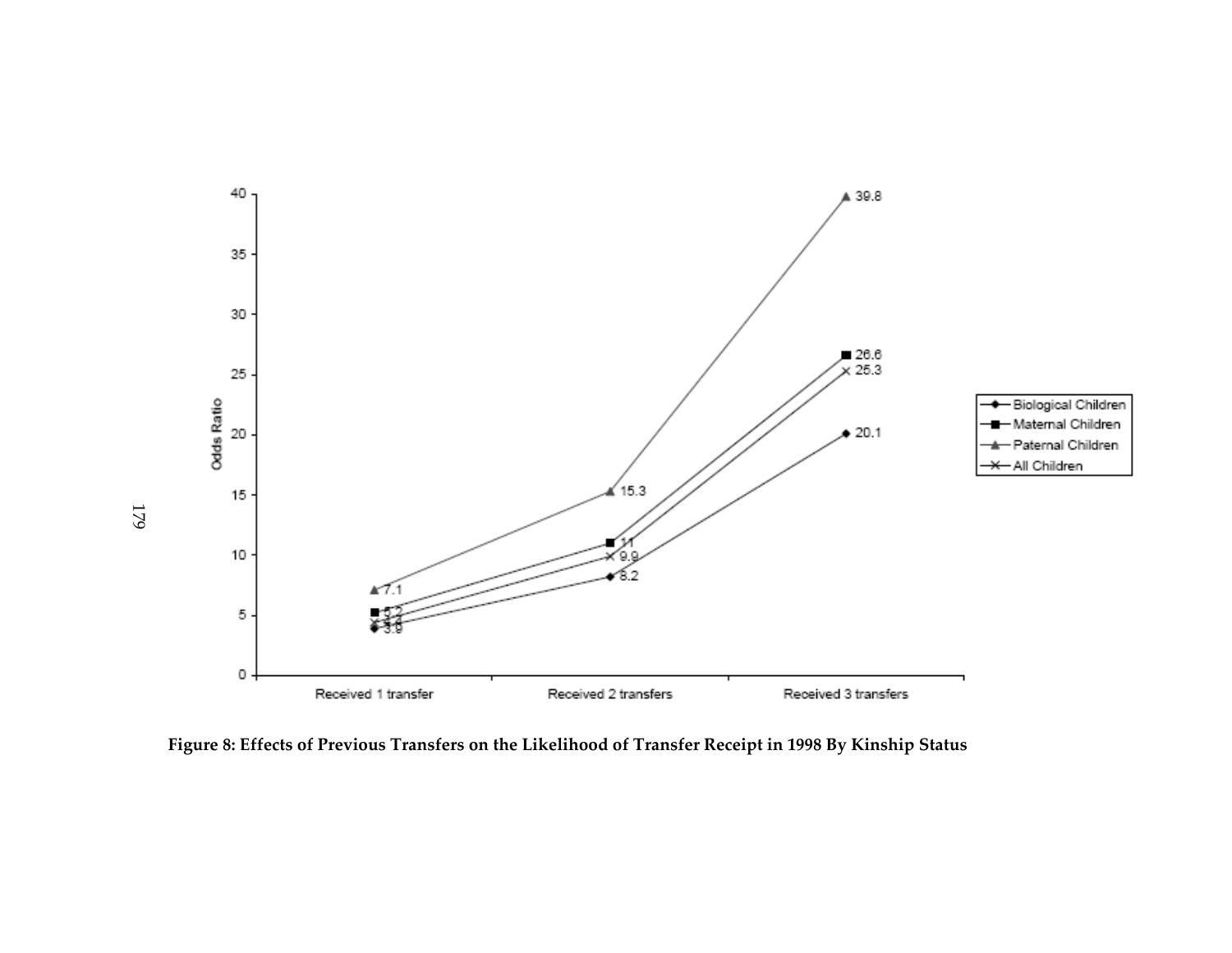were significant predictors of the likelihood of transfers and the amounts given, the effects of holding parents' household income constant were minimal for model fit (analyses not shown). The results indicate that families who share financial resources with younger generations are more likely to do so repeatedly over time and more likely to increase the amount given over time as well. It was not possible to determine parents' motives for establishing a pattern of giving to adult children. Therefore, it was not possible to determine if parents were expressing altruistic behaviors, but the results do suggest intergenerational solidarity can be strong among families with generous parents.

#### *5.6 Summary*

Overall, there were no similarities in the pattern of influential life course across the three intervals. The hypothesis that financial assistance from parents was motivated as a response to specific adult child life course transitions – particularly those related to early adulthood – was not supported. There is only weak evidence in favor of the hypothesis while the great majority of evidence does not support the concept of transition-specific altruism in parental financial giving.

The shift from specific influential transitions during Interval 1 to the increased significance and improved model fit for a general indicator of experiencing one or more transfers during Intervals 2 and 3 points to an interesting alternative. This shift suggests that the unobserved heterogeneity of life course experiences as adult children age make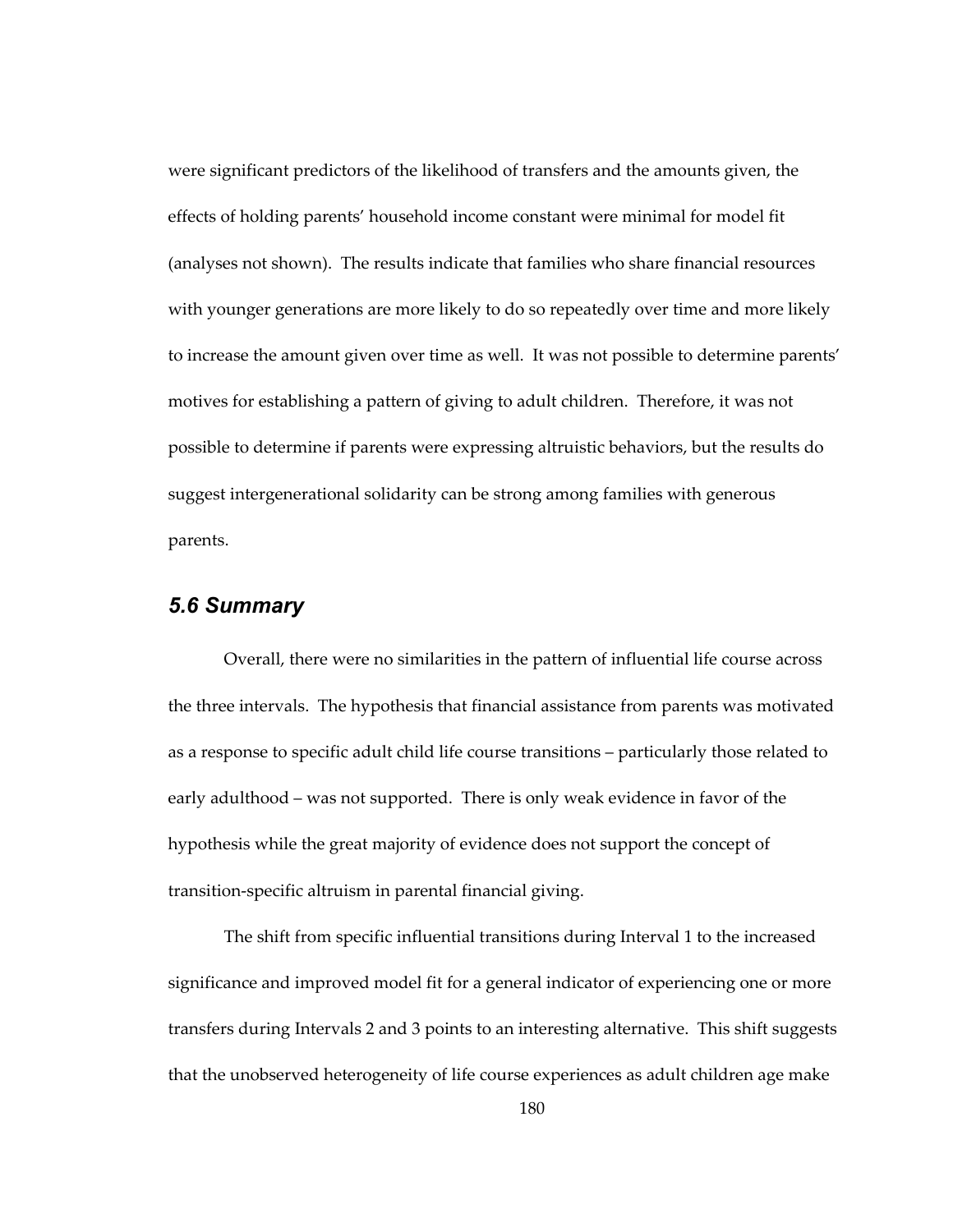it more difficult for researchers to pinpoint specifically why parents provide financial assistance. The dispersion of life course transitions is too broad across adult children to identify particular transitions that are influential. However, the evidence offers support for the primary assumption of intergenerational solidarity that family relationships remain important for children and parents after children become adults.

However, being in school across both waves strongly reinforced the likelihood of financial assistance during Interval 1, showing that parents tended to provide continued support while adult children attended school. While this seems intuitively or anecdotally sensible, these findings provide the first clear evidence that many midlife parents invest heavily in their children's futures well beyond reaching adulthood, particularly in relation to schooling. If information about school status had been collected in 1996, I suspect that the effect of remaining in school would have maintained statistically significance and the strength of its influence on model fit would have remained high.

When viewing these individual-level data, it is apparent that adult children who receive monetary transfers may benefit from a cumulative advantage effect. Individuals who received transfers at the previous wave were 600 – 700% more likely to receive an additional transfer within the following two years. Of those who received any transfer between 1992 and 1998, 48% received 2 or more transfers. This was realistically the only time-dependent variable with any appreciable effect on explaining the variance in the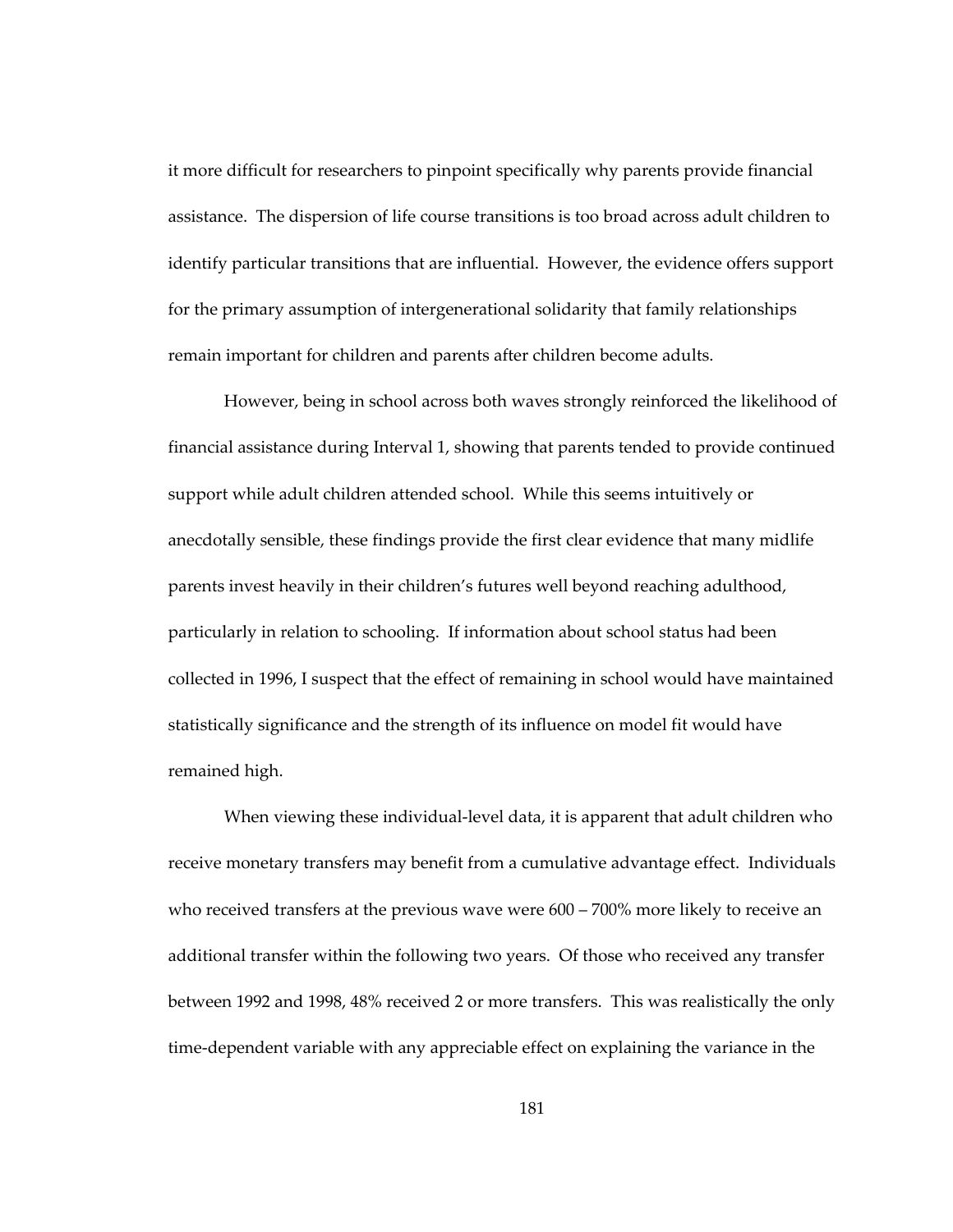likelihood of transfer receipt. BIC differentials during Interval 1 after including receipt of a transfer in 1992 represented a 6.3% decline from the basic demographic model (Table 16). BIC differentials during Interval 2 after including receipt of a transfer in 1994 represented a 7.8% decline from the basic demographic model (Table 18). BIC differentials during Interval 3 after including receipt of a transfer in 1996 represented a 8.0% decline from the basic demographic model (Table 19). The results show that transfer receipt in the prior wave consistently explained 6-8% of the variance in the likelihood of an adult child receiving a financial transfer from his middle-aged parents.

While the cumulative advantage of prior transfers was expected for transfer receipt, the increased value of a transfer in 1998 based on prior transfers was not expected. A pattern of transfers was expected to demonstrate no change in amounts received over time for two reasons. First, as adult children aged, they were less likely to coreside, less likely to attend school and more likely to have divergent trajectories away from aging parents and to experience fewer life course transitions that would imply less need for financial assistance from parents. Second, if parents established a pattern of giving, I expected that they would establish a set limit to be given each time (e.g., in compliance with tax laws about financial gifts to family members, or given different levels of discretionary income, etc.). However, each assumption proved to be incorrect. This suggests that parents who are financially stable and have resources to share with family members are more likely to continue doing so and to share resources of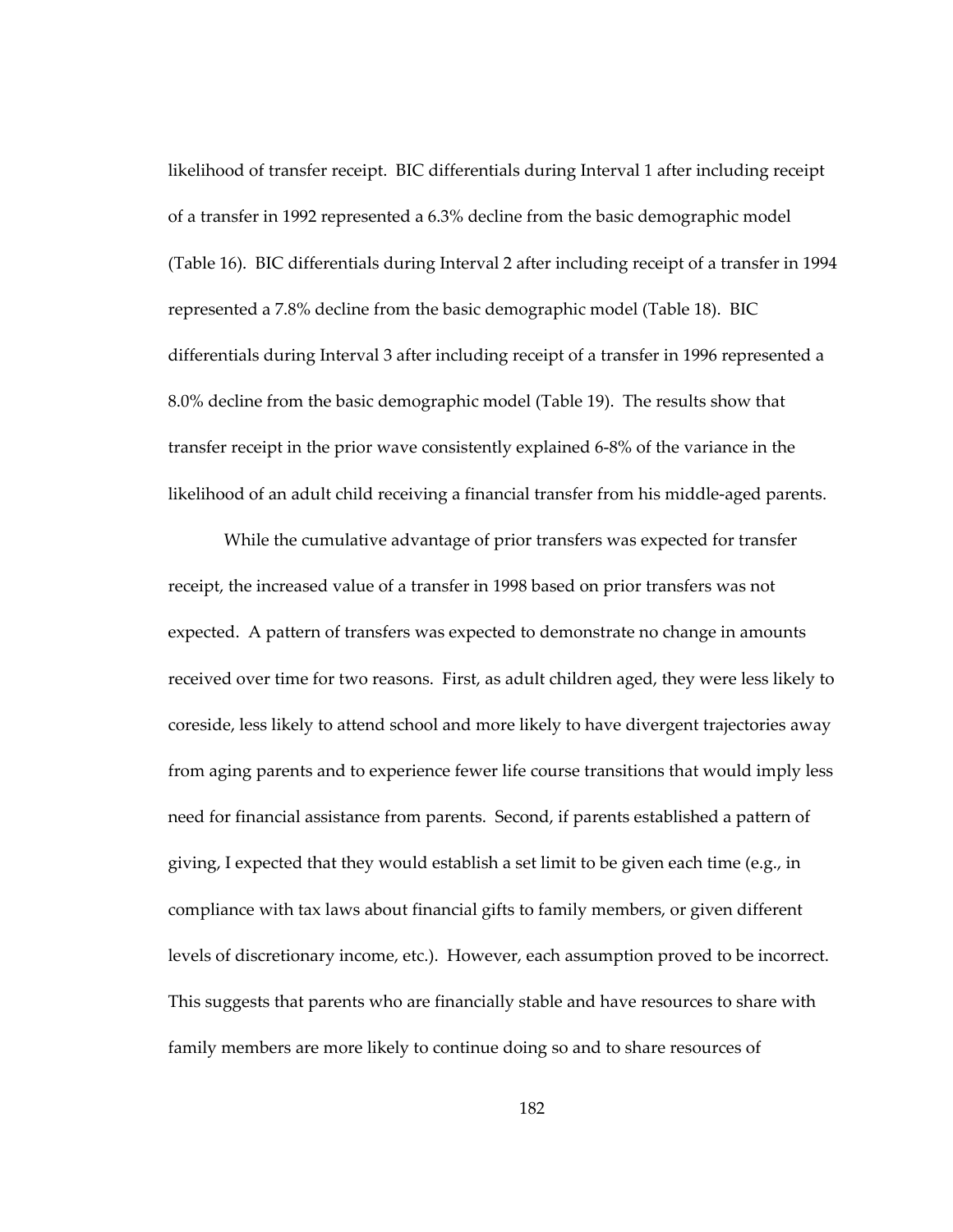increasing value with adult children once a pattern of giving has been established. The results shown in Tables 19 and 20 provide evidence of cumulative advantage that requires a closer examination of HRS household-level dynamics.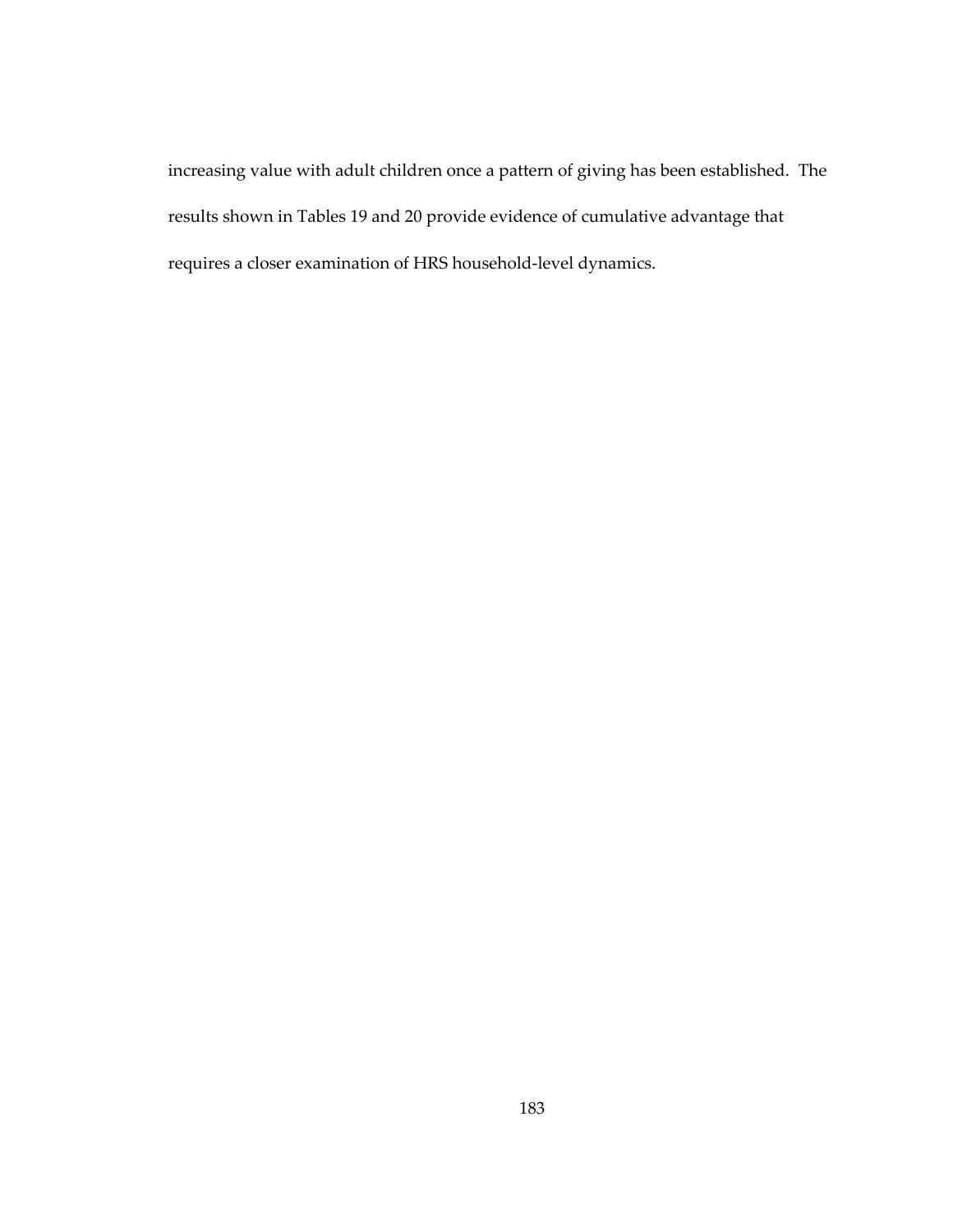# **6. Conclusion**

In this dissertation, I examined intergenerational financial assistance provided by midlife parents to their adult children. I began by reviewing the importance of the life course perspective for understanding intergenerational transfers. I also developed a rationale for using longitudinal data and within-family trajectories to examine intergenerational transfer patterns over time. Next, I expanded the common definition of intergenerational family to include stepparents as part of a latent-kin matrix for intergenerational relationships. This expansion was necessary to acknowledge the greater complexity of kinship structures in society today. Subsequently, I reviewed the family solidarity literature about relations between divorced and remarried parents and their adult children. I singled out functional solidarity as the one dimension that has been less frequently studied than other dimensions and noted that sharing financial resources across generations can strengthen linkages within families. A synthesis of latent-kinship structures and the multi-dimensional family solidarity theory pointed toward the importance of both for determining the likelihood that adult children received financial transfers from married parents and remarried parents where a stepparent is inherently influential and/or affected by the biological parents' transfer behaviors. Finally, I explained why the life course transitions experienced by adult children – especially as they related to the transition to adulthood – could be other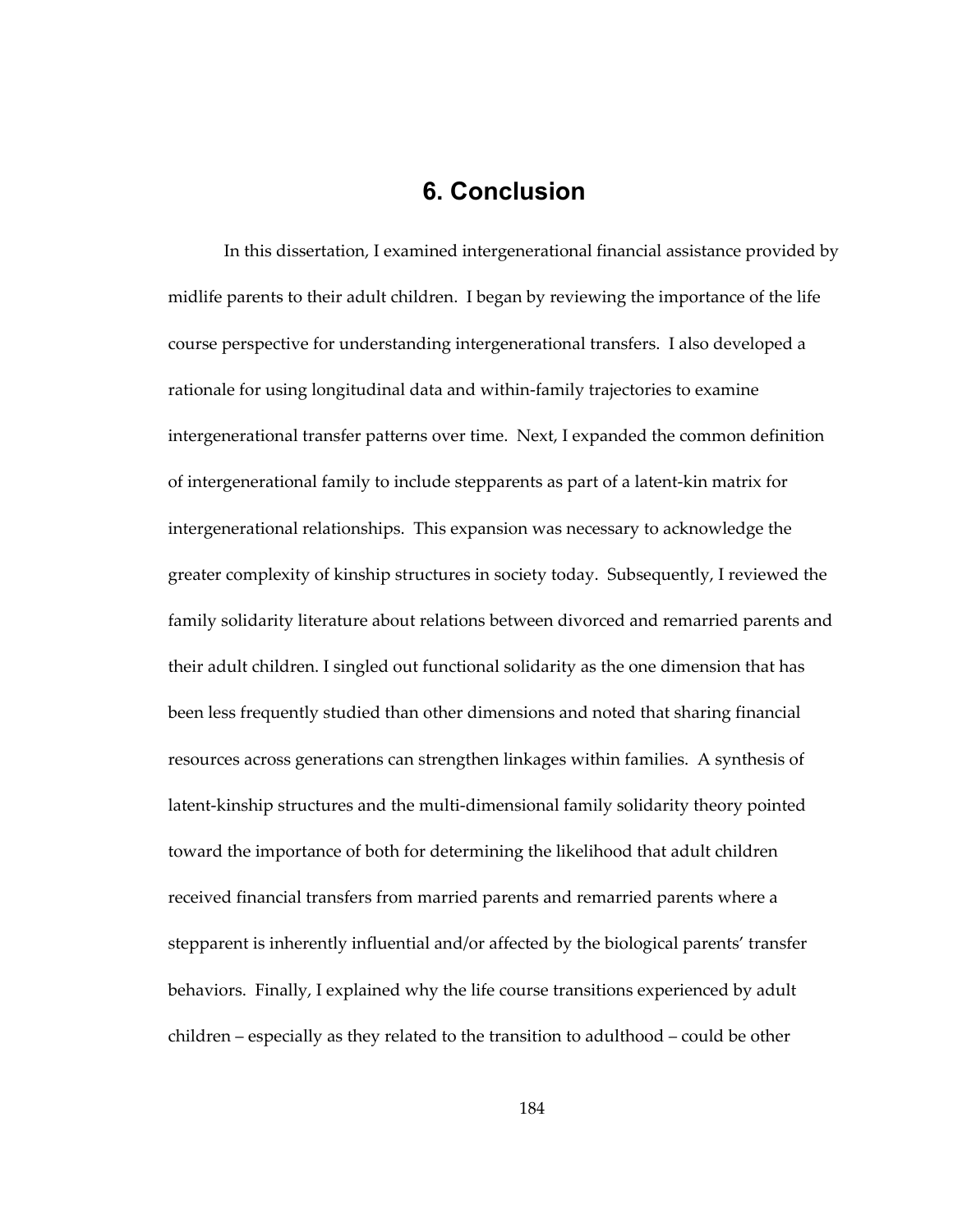important determinants of the likelihood of transfer receipt and the amount received by adult children.

Using repeated measures of financial assistance from the HRS dataset, I then created within-household trajectories of financial assistance given to adult children. I drew upon existing cross-sectional and two-wave studies of financial transfers to develop arguments that the co-occurring adult life courses of midlife parents and adult children are more closely intertwined through financial resources than previous studies indicated. I argued that these connections are advantageous to adult children who received parents' financial assistance. An examination of the effects of various family structures followed – particularly to distinguish between married and remarried households but also to determine if the adult child's relation to the stepparent had any predictive effect on the likelihood of transfer receipt. Finally, previous studies have demonstrated that the perceived needs of adult children have influenced the receipt of financial assistance but the measure of need has been primarily limited to the level of income reported for adult children. To expand upon the concept of parents as a safety net, I hypothesized that certain life course transitions experienced by adult children are correlated with the likelihood to receive financial assistance.

### *6.1 Results from This Study of Intergenerational Transfers*

The results presented in the preceding chapters revealed interesting information about the strong intergenerational linkages within families. The linkages were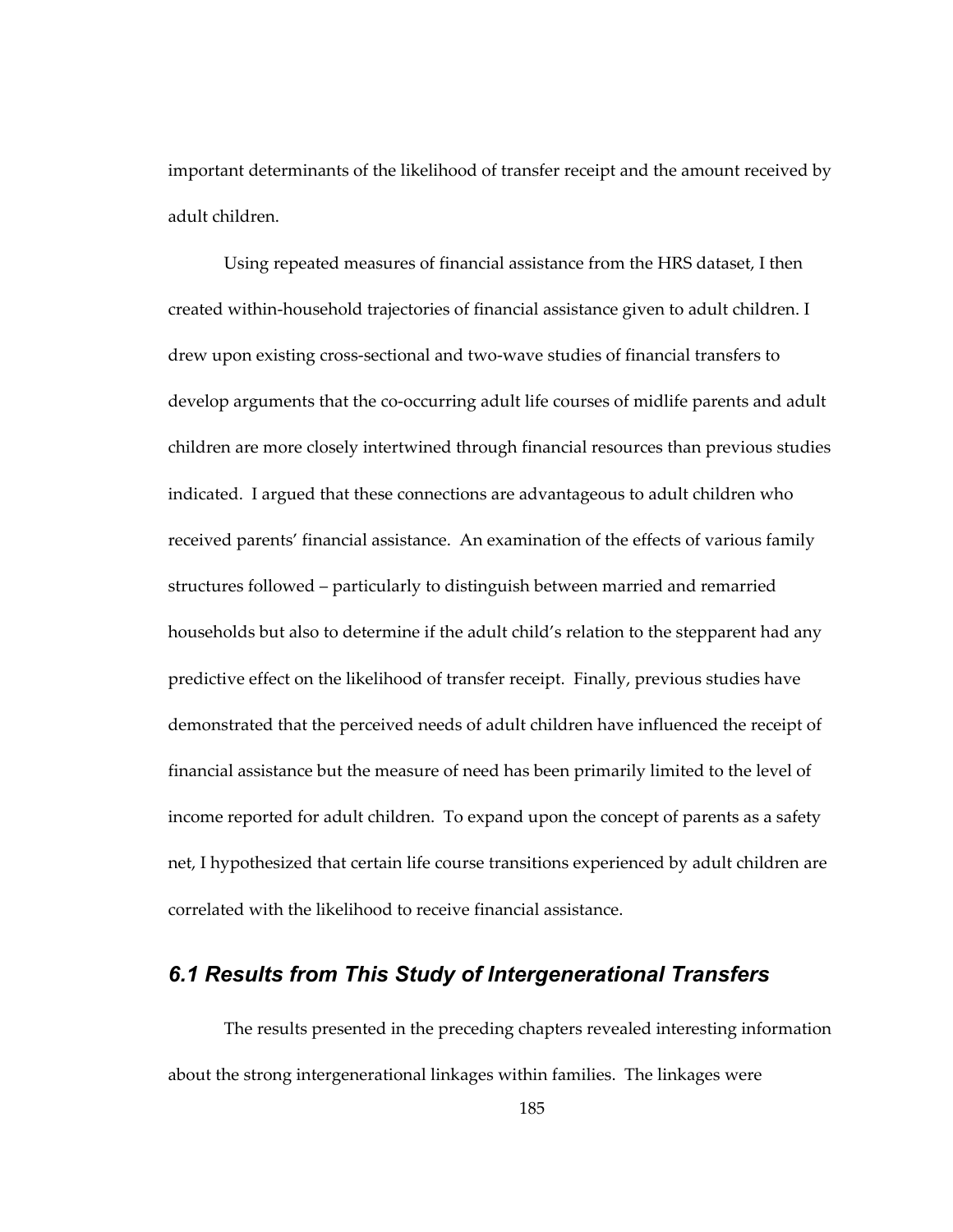demonstrated by an analysis of how families shared monetary resources over time. All of the results demonstrate the importance of expanding this area of research to include more complete theories that draw upon the life course paradigm, latent-kin matrices that include step-kin, and the family solidarity model. In this final chapter, I will review the findings of each analytical chapter. In addition, I will discuss the limitations specific to each chapter. Finally, I will conclude with directions for future research regarding intergenerational financial transfers.

#### **6.1.1 Frequency and Patterns of Giving Financial Assistance**

The results presented in Chapter 3 showed that over three out of five midlife parents' households gave financial assistance to adult children between 1991 and 1998. A high percentage of the adult children were in the midst of life course experiences commonly associated with the transition to adulthood such as postsecondary education, establishing a separate household and developing independent financial stability (Settersten et al. 2005). Even so, as the parents aged into their retirement or nearretirement years over the seven years studied (and adult children aged into their 30's and beyond), financial assistance to adult children remained more common than previously suggested by other research about intergenerational transfers (e.g., Berry 2001; Eggebeen 1992; Gale and Scholz 1994; Kronebusch and Schlesinger 1994; McGarry and Schoeni 1995; Pezzin and Schone 1997). Several findings reported here refute the claim that less than one-fifth of all midlife parental households transfer financial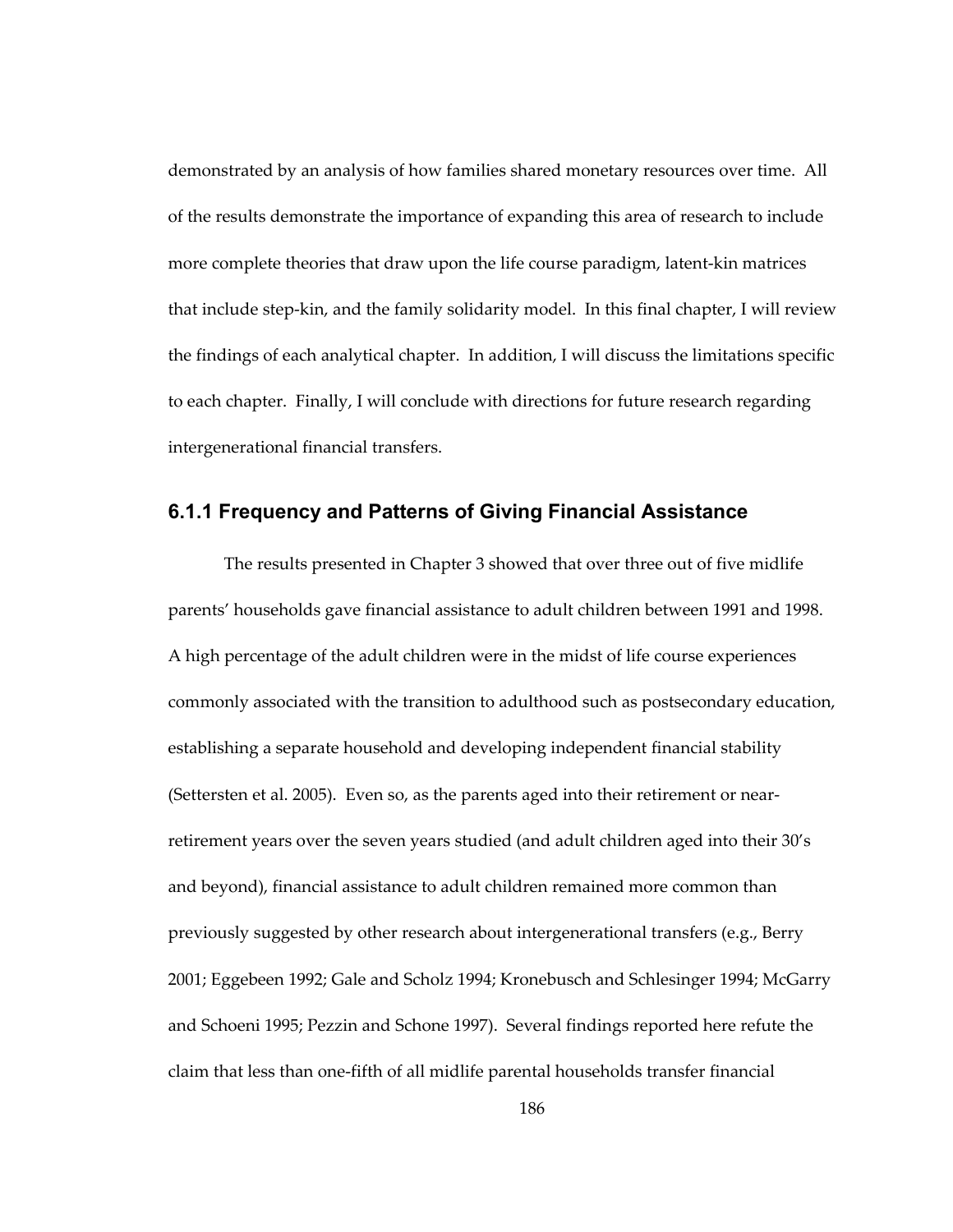resources to adult children and demonstrate that more families share resources (Cox and Rank 1985; McGarry and Schoeni 1995). Over 62% of all households provided financial assistance of \$500 or more at least one time to at least one child between 1991 and 1998.

When all adult children are included, the percentage of those who received financial assistance was higher per cross-sectional wave than previous studies suggested. The percentage of HRS households providing transfers to at least one adult child was 36.1% in 1992, 34.8% in 1994 and 31.5% in 1996. During the last wave, slightly fewer than 25% of households provided financial assistance to adult children, but even this percentage was higher than anticipated for a single wave despite the fact that a much lower percentage of adult children were under 23 years old compared to the percentage of college-age children the beginning of the study. The potential effect of including coresident adult children in the sample is discussed below.

Parents' marital status had a significant effect on the parents' financial assistance. Households with continuously-married parents gave more frequently and were more likely to give multiple times than remarried parents despite the fact that remarried parents had more adult children on average. While remarried parents were generally supportive of adult children through financial assistance, they were less likely to give money to adult children than continuously-married parents. Single parents were least likely to make transfers to adult children compared to married and remarried parents.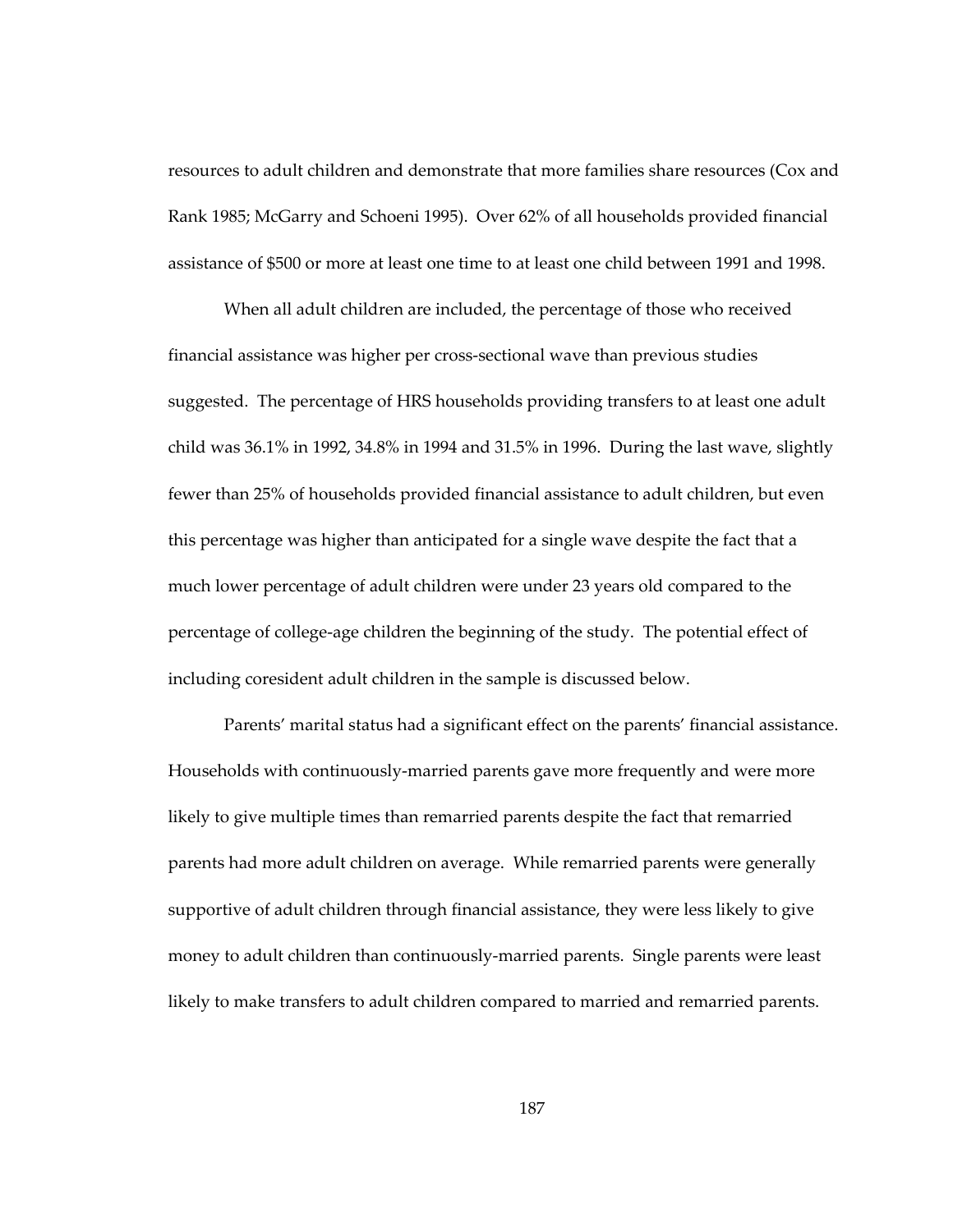This research also showed that many families established patterns of giving to their adult children. The great majority of households that provided any financial assistance gave \$1,000 or more at each wave. Half of all households gave \$5,000 or more across the seven years studied – usually in the form of multiple transfers over time. Large one-time gifts were less common than one might expect. In fact, the normative behavior was smaller gifts (i.e., below \$2,000) given multiple times or to multiple children. More than 35% of all households gave money to more than one child, gave several times to the same child or did both over the seven-year time span.

#### **6.1.2 Limitations of Examination of Parental Assistance**

The primary limitation of the only chapter that focused on parental giving was the lack of data that would differentiate better between the number of adult children in the family who received transfers and those who did not. There was also a lack of information about the adult children's characteristics that might have unpacked the unobserved heterogeneity of parental transfer patterns for families with more than one child. A number of such questions were left unanswered. Did each child receive an equal amount over time? Were the numbers of years between children within the same family influential such that a wider age gap affected younger adult children favorably? If the age gap was under four years, was there evidence that supported an assertion that support for the younger child supplanted earlier financial assistance to the older child? In other words, if the age gap between adult children had been small, one could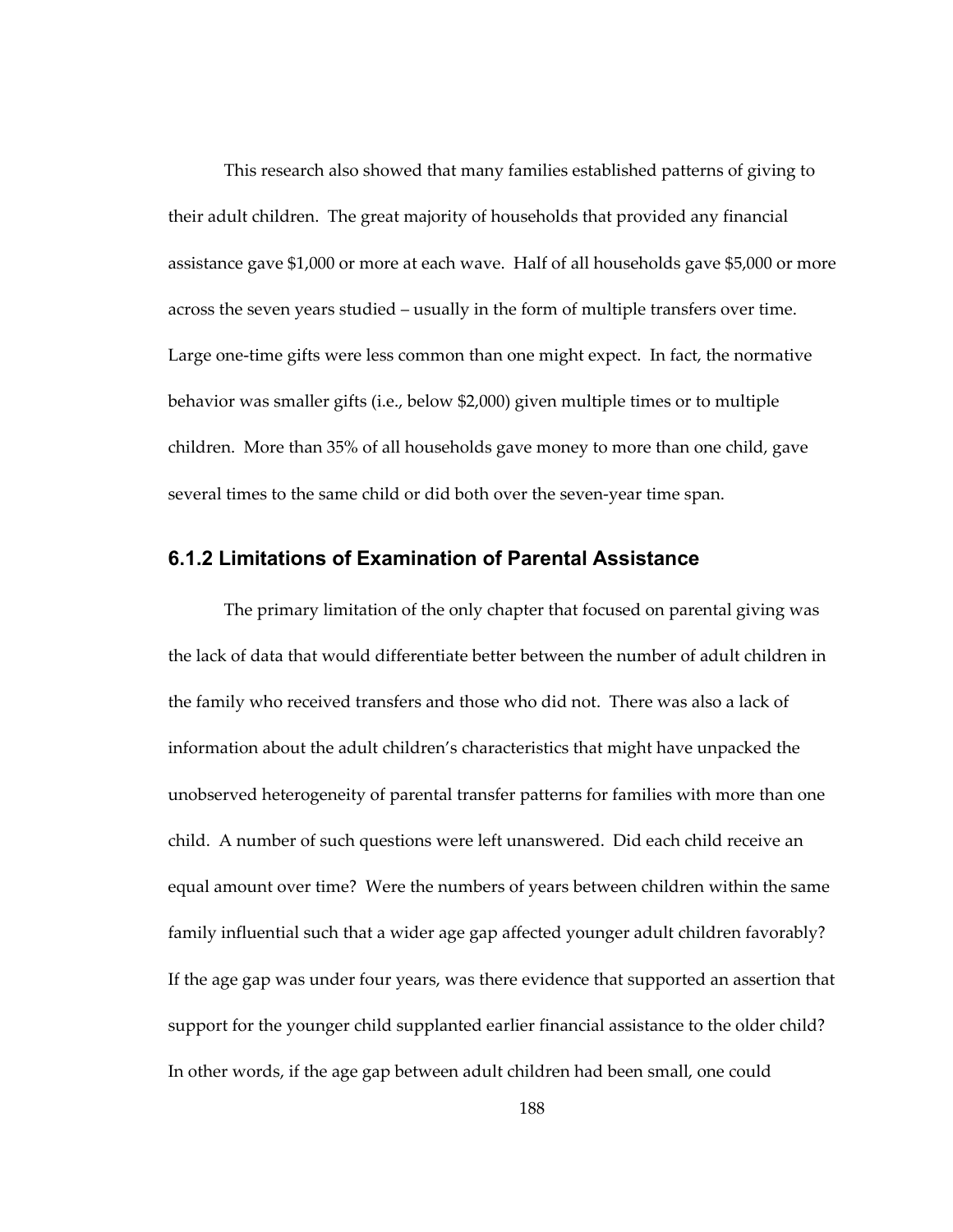hypothesize that family resources were shared with each child and comparable amounts were shared but the timing of transfers was dependent on the ages of those in the younger generation and then test this hypothesis.

More information about the characteristics of the parents' household would have been beneficial as well. Beyond household income, questions remain about the influence of other financial assets and overall wealth. Marital histories and marriage lengths were also not tested as influences on the likelihood that parents gave money to their adult children – particularly for remarriages. The age of oldest parent was measured at the first wave which excluded the parents' own life course transitions such as changes in health, labor force participation or entrance into social entitlement programs such as Social Security and Medicare for the oldest members of the parent sample. Hughes and O'Rand (2004) showed that older members of the Baby Boom cohort shared very different experiences than younger members shared. The same principle can be applied to this data. The HRS cohort included individuals born across a ten-year period plus spouses who were born prior to 1931. The experiences related to families and the sharing of financial resources may differ broadly based on cohort effects that were not addressed in the research conducted for Chapter 3.

Other chapters illustrated important details about which adult children were more likely to receive financial assistance and non-independent observations revealed differences between children within families. Yet little could be determined about the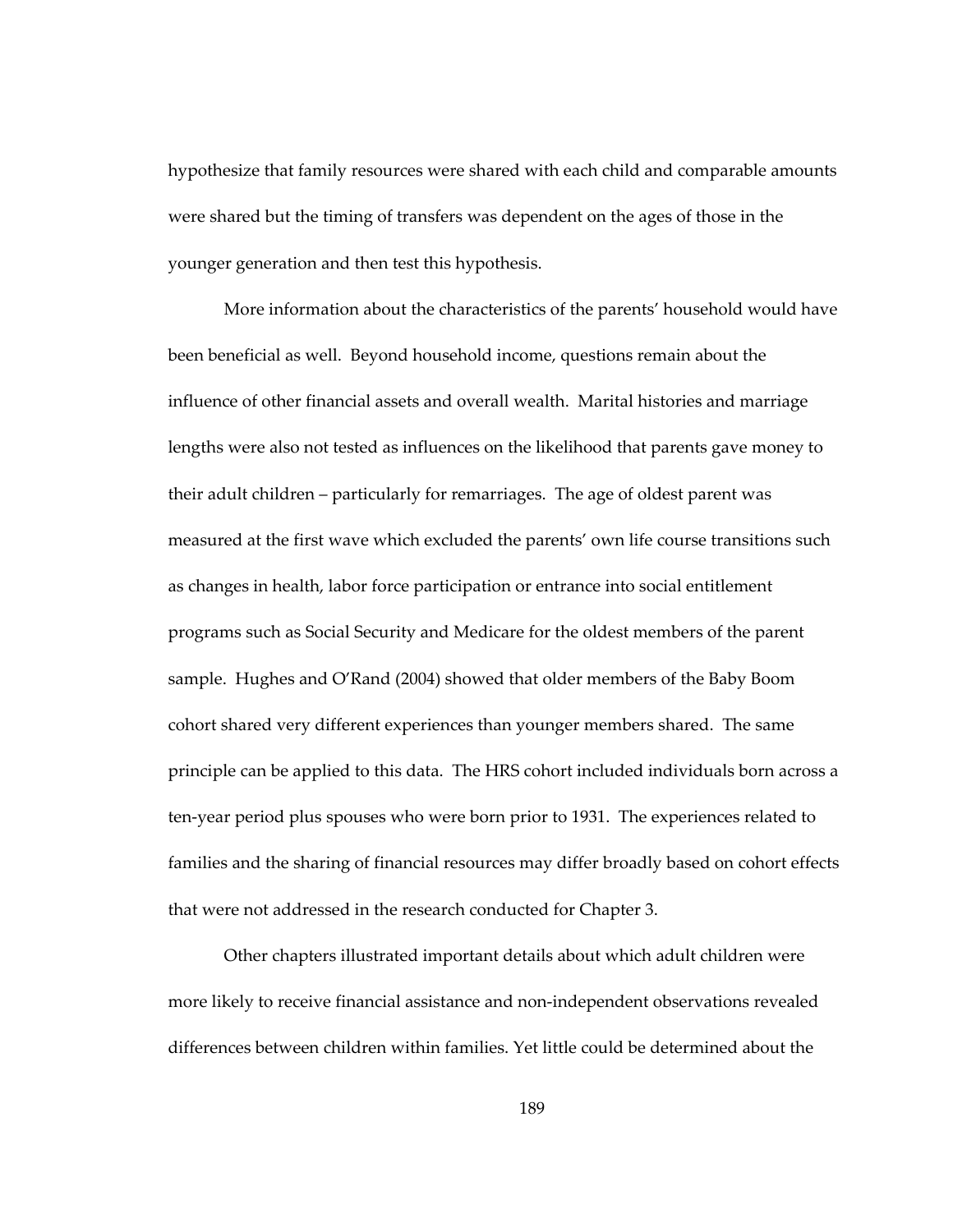combined characteristics of adult children within households that might have influenced which child received a transfer or the timing of transfers to each child in the family. The orientation of data toward the receipt of transfers could also limit the availability of information needed to better understand parents' strategies for giving financial assistance to certain children, all children or to none of the children.

## *6.2 The Effects of Kinship Structure*

Several aspects of intergenerational solidarity are evident: how family and stepfamily members are linked via intergenerational transfers (i.e., functional solidarity); what latent kinship-matrix characteristics affect the activation of financial assistance; and how parent and adult child characteristics may influence the likelihood of instrumental support for adult children. Parents' status had a significant effect on the number of transfers received by adult children. Those with continuously-married parents received more frequently and were more likely to receive multiple times than those with remarried parents. While remarried parents had more potential transfer recipients and were generally supportive of adult children through financial assistance, their adult children were less likely to receive financial assistance than continuouslymarried parents.

Stepchildren were consistently less likely to receive transfers and to receive smaller amounts when compared to biological children. However, a closer examination uncovers the fact that this inequality in the likelihood of transfers given to adult children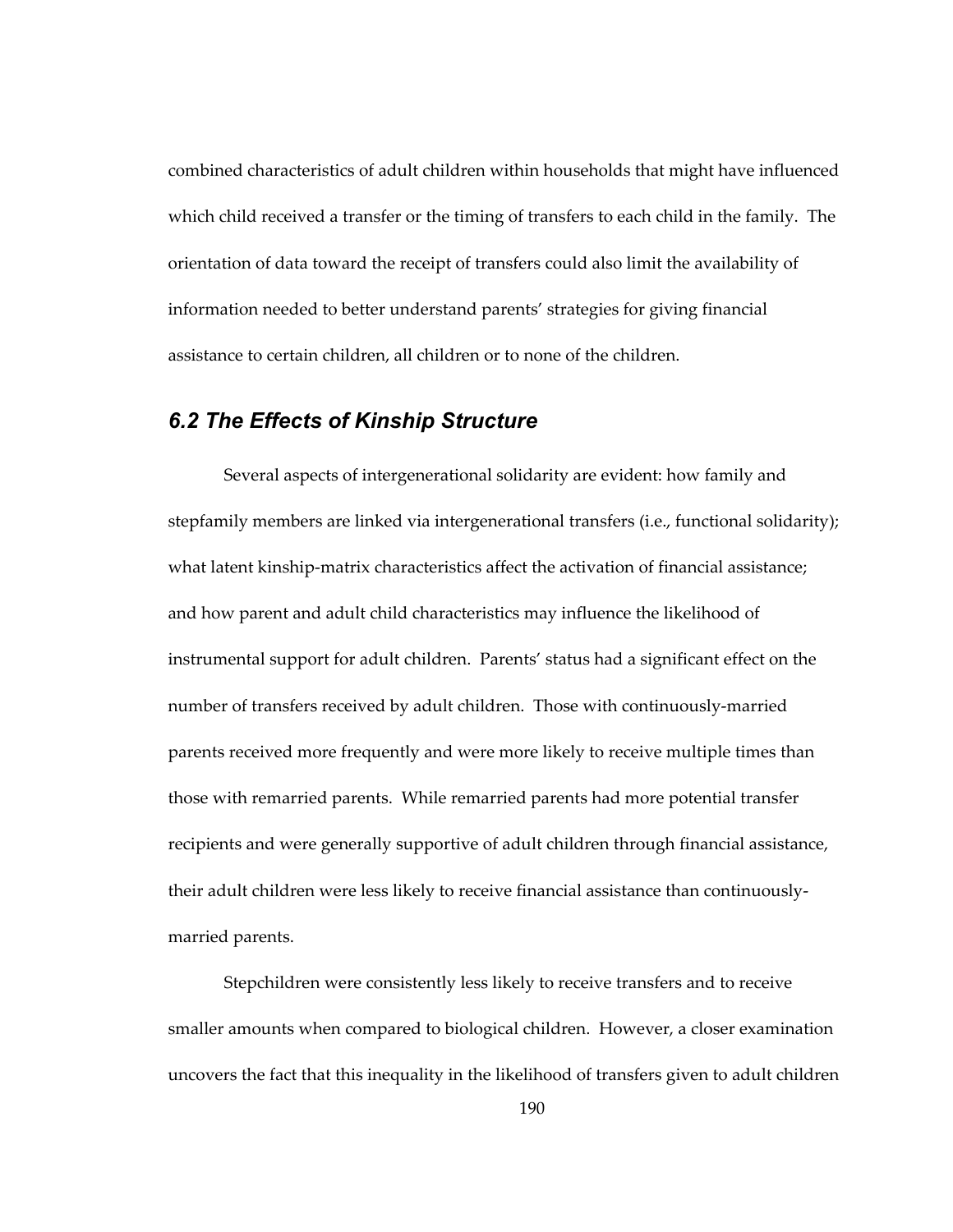and stepchildren actually reflects the rarity of transfers from remarried fathers to their children from previous marriages. Instead, the likelihood of transfers from remarried mothers and stepfathers to children from mothers' previous marriages is not significantly different from transfers to biological children. Previous speculations suggested that *all* stepchildren would be less likely to receive transfers (Rossi and Rossi 1990; White 1994). Some previous study findings also appeared to support that assertion (Berry 2001; Killian 2004; Pezzin and Schone 1999). However, there were no significant differences between biological children and maternal children/paternal stepchildren when kinship status was defined more carefully. Therefore, this study yields new information about the dynamics of intergenerational solidarity after parents' remarriages.

Latent-kin matrices that include stepfathers may be activated for financial assistance on par with the assistance provided to adult children by continuouslymarried parents. This study shows that stepfathers' roles must be considered more carefully in future research about intergenerational solidarity. The study results also show that paternal children/maternal stepchildren were again at a disadvantage compared to maternal children/paternal stepchildren and biological children in terms of coresidence patterns. Coresidence has been described as structural solidarity and as a transfer with inherent economic value. If it had been examined more carefully or in the sense of a transfer with economic value, then there would be an even larger gap between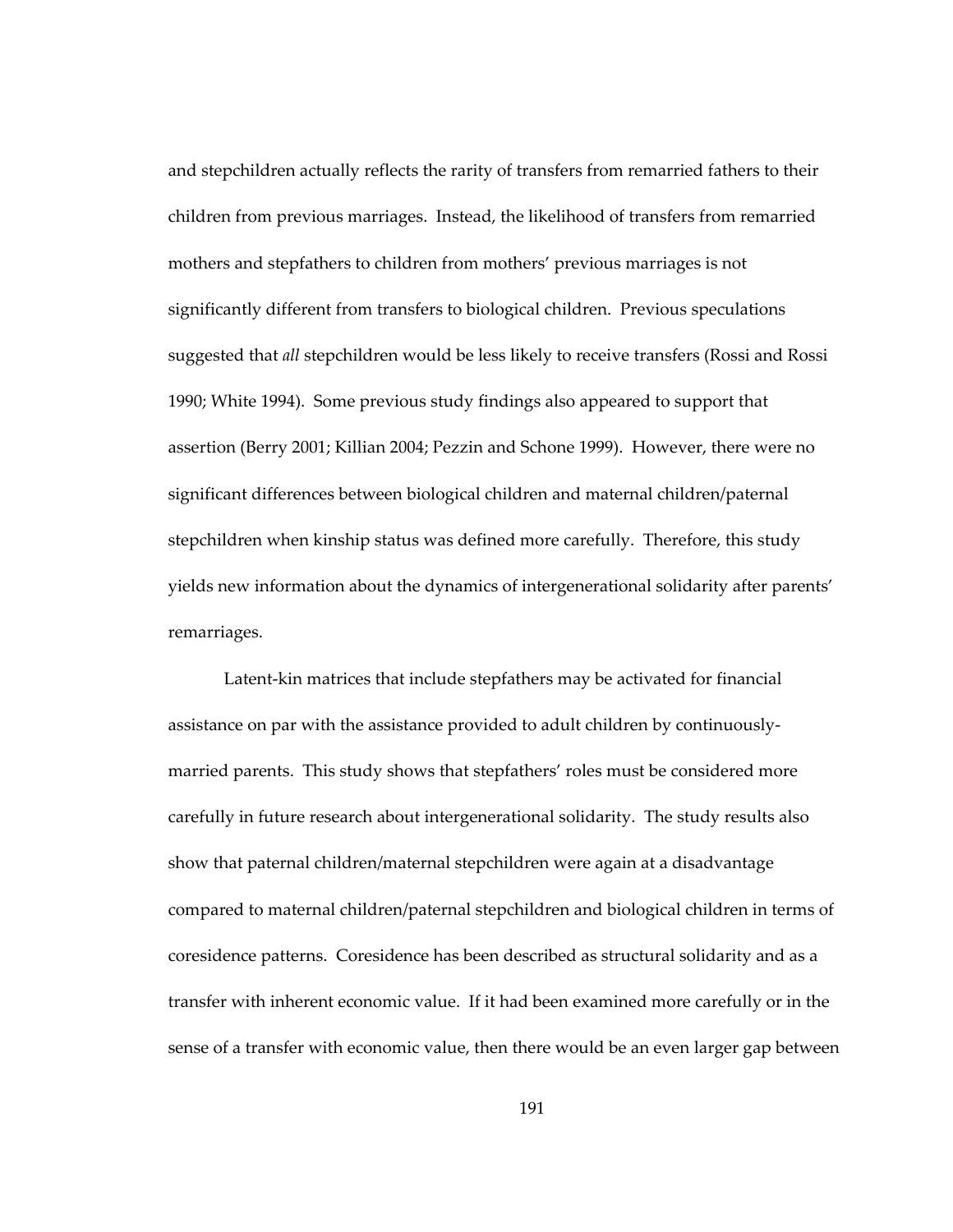mother/stepfather households and father/stepmother household regarding the assistance provided to adult children. However, I found no evidence of a substitution effect of coresidence for actual monetary assistance. In fact, since coresidence was associated with a higher likelihood for transfer receipt, parents/stepparents apparently provided the assistance in the forms of living space *and* money.

Ganong and colleagues (1995) determined that stepfathers are generally expected to assume at least some of the financial responsibilities for young coresident children. The results of this study indicate that stepfathers may maintain this commitment voluntarily, or from a sense of continued obligation, after the children reach adulthood. Another possibility is that biological mothers contribute to decision-making about financial assistance to adult children and favor their own children over the husbands' children. Either way, this research points toward new ways of viewing the latent-kin network and its relevance to modern families (Riley 1983; Silverstein et al. 1997).

#### **6.2.1 Limitations of Research on Kinship and Financial Transfers**

The inclusion of coresident adult children in the sample represented a trade-off. When the data were collected, if an adult child was nonresident, the parent was asked to estimate that child's household income. However, if the adult child coresided, information was not requested about his or her income. Thus, there was no way to determine if coresident children contributed to household expenses as a boarder might or if they were living with parents due to a lack of income. Even so, this was the first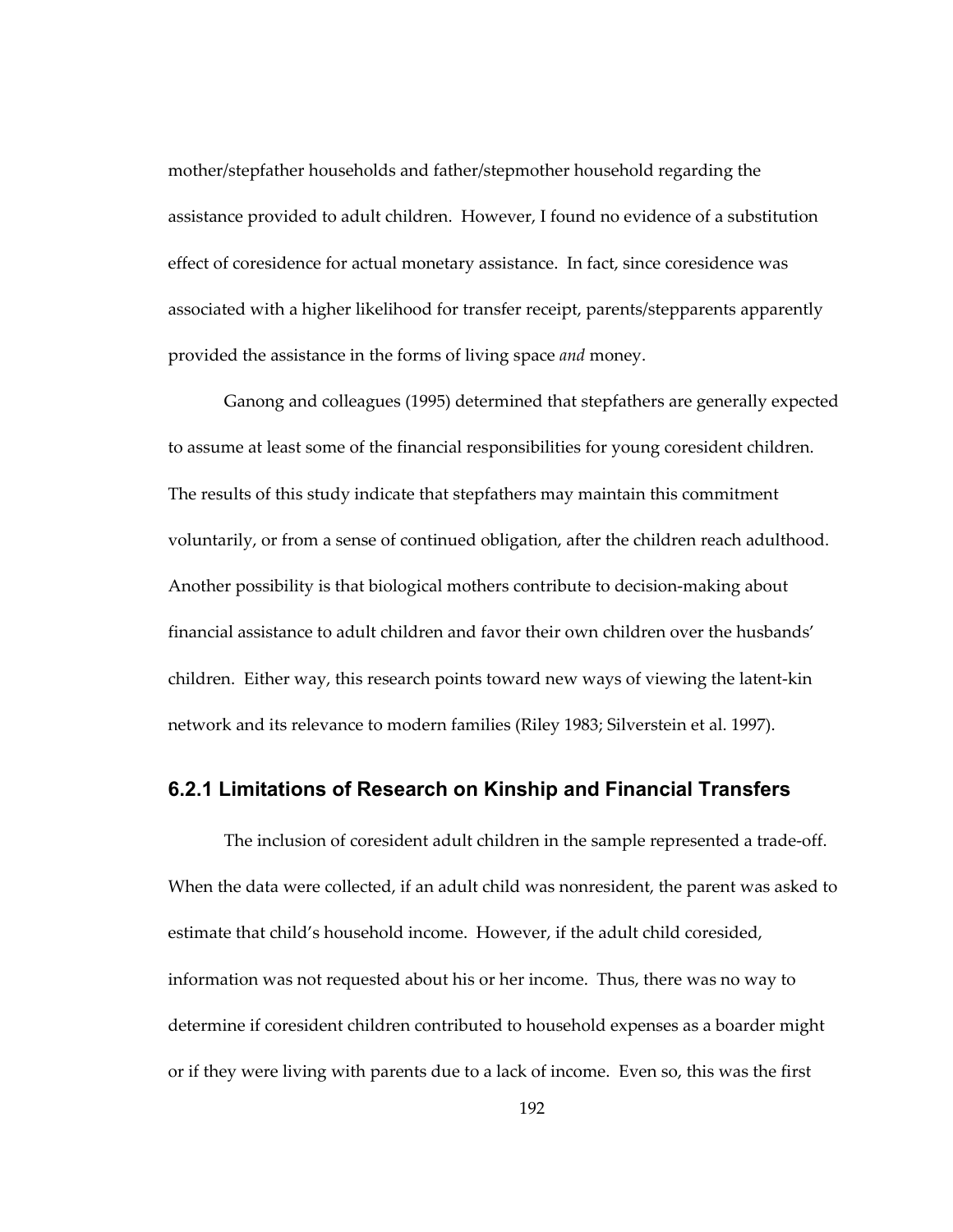study in the literature to include coresident adult children in the sample where parents' financial decisions for multiple children may have been influenced by the life course statuses on one coresident child in particular.

There was no information available about whether adult children had lived with remarried parents at any time. The results regarding lower functional solidarity with biological fathers followed logically from the literature about the other dimensions of solidarity (e.g., associational solidarity, affective solidarity). However, I could not determine if the reduced receipt of financial assistance from biological fathers was related to not residing or interacting with them in the years after their parents divorced. On the other side, there was no way to determine if having coresided with the mother and stepfather before adulthood increased the likelihood of receiving material support as adults.

Even more significant was the lack of information for stepfamilies of the potential balance of transfers between biological parents for their children. The HRS data only provided information about adult children and transfer receipt from one biological parent. If the other biological parent was providing financial assistance to an adult child simultaneously or as an alternative, this likely shaped the HRS household's transfer behavior. For example, it may be that father/stepmother households were less likely to provide financial assistance to adult children who received financial assistance from the unmeasured mother/stepfather household instead. For children from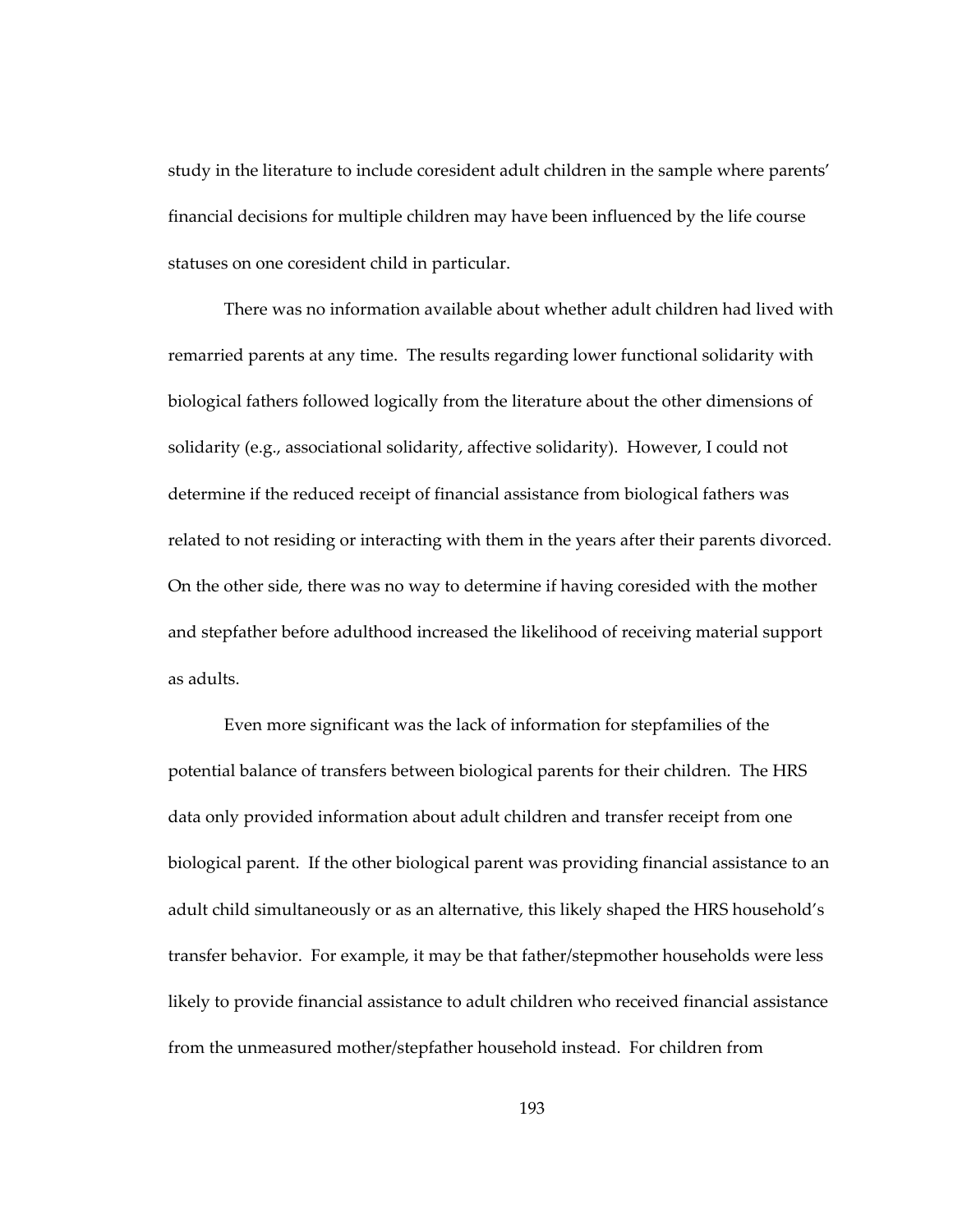remarried households, only half of the latent-kin matrix was known since adult children were not surveyed about transfers received from the non-HRS parent's household.

#### *6.3 The Influence of Adult Child Life Course Transitions*

Overall, there were no similarities in the pattern of influential life course across the three intervals. The hypothesis that financial assistance from parents was motivated as a response to specific adult child life course transitions – particularly those related to early adulthood – was not supported. There is only weak evidence in favor of the hypothesis while the great majority of evidence does not support the concept of transition-specific altruism in parental financial giving.

The shift from specific influential transitions during Interval 1 to the increased significance and improved model fit for a general indicator of experiencing one or more transfers during Intervals 2 and 3 points to an interesting alternative. This shift suggests that the unobserved heterogeneity of life course experiences as adult children age make it more difficult for researchers to pinpoint specifically why parents provide financial assistance. The dispersion of life course transitions is too broad across adult children to identify particular transitions that are influential. However, the evidence offers support for the primary assumption of intergenerational solidarity that family relationships remain important for children and parents after children become adults.

When viewing these individual-level data, it is apparent that adult children who receive monetary transfers may benefit from a cumulative advantage effect. Individuals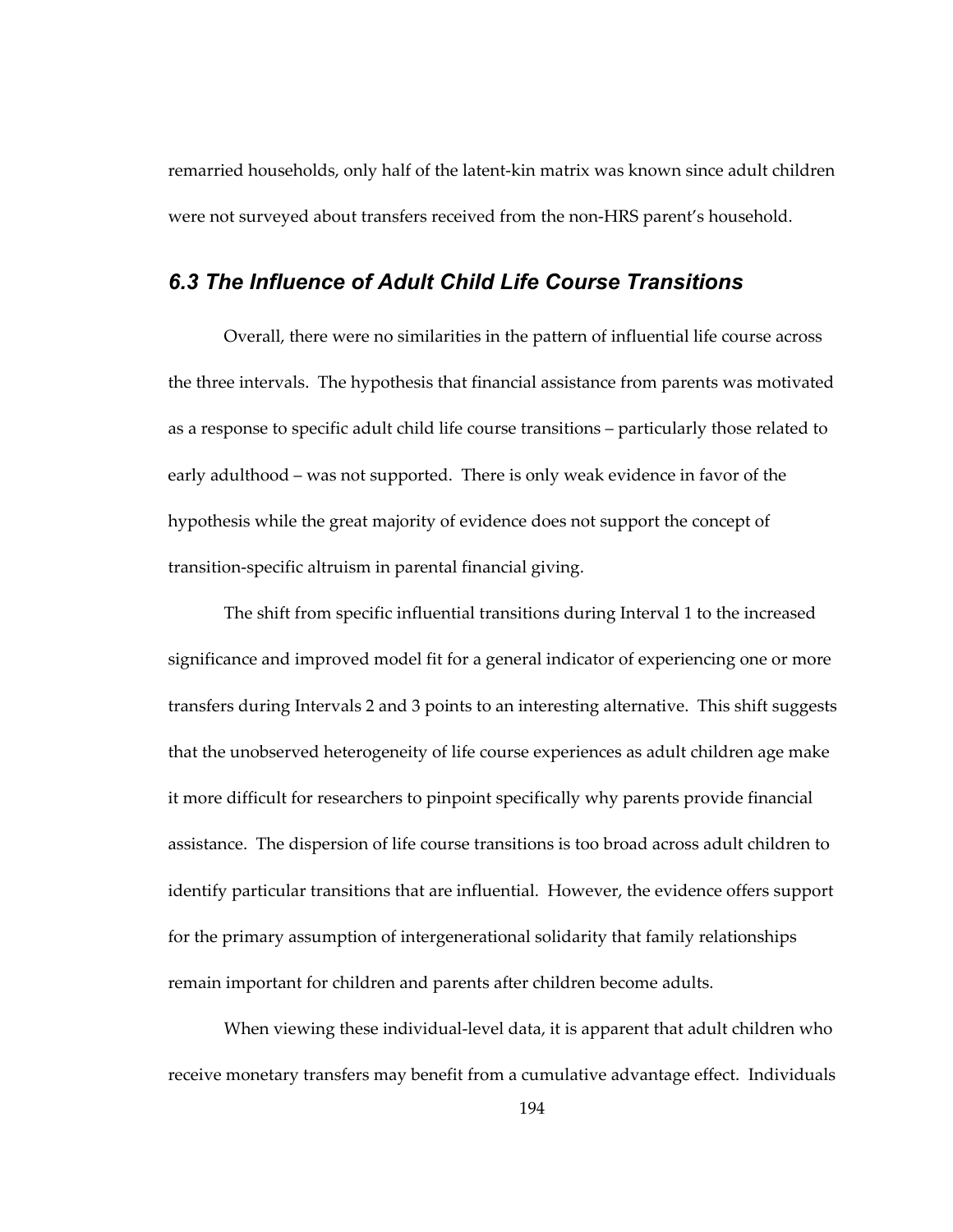who received transfers at the previous wave were 600 – 700% more likely to receive an additional transfer within the following two years. Of those who received any transfer between 1992 and 1998, 48% received 2 or more transfers. This was realistically the only time-dependent variable with any appreciable effect on explaining the variance in the likelihood of transfer receipt. The results show that transfer receipt in the prior wave consistently explained 6-8% of the variance in the likelihood of an adult child receiving a financial transfer from his middle-aged parents.

## *6.4 Directions for Further Research*

#### **6.4.1 More Longitudinal Analysis**

With longitudinal datasets, there are many possibilities for understanding the intersecting trajectories of parents' and children's co-occurring life courses. More detailed information can be used to examine household-giving patterns to various adult children within the family as parents age and adult children develop more stability in their own lives. Further examination of differences between households of continuously-married and remarried households is necessary to determine family structure more carefully. While Killian (2004) examined household-level data in a similar fashion in the sense of the children's relations to the parents/stepparents, more complex methods are available that might help distinguish how kinship structures affect transfer behaviors. However, using cross-sectional data is the primary weakness of his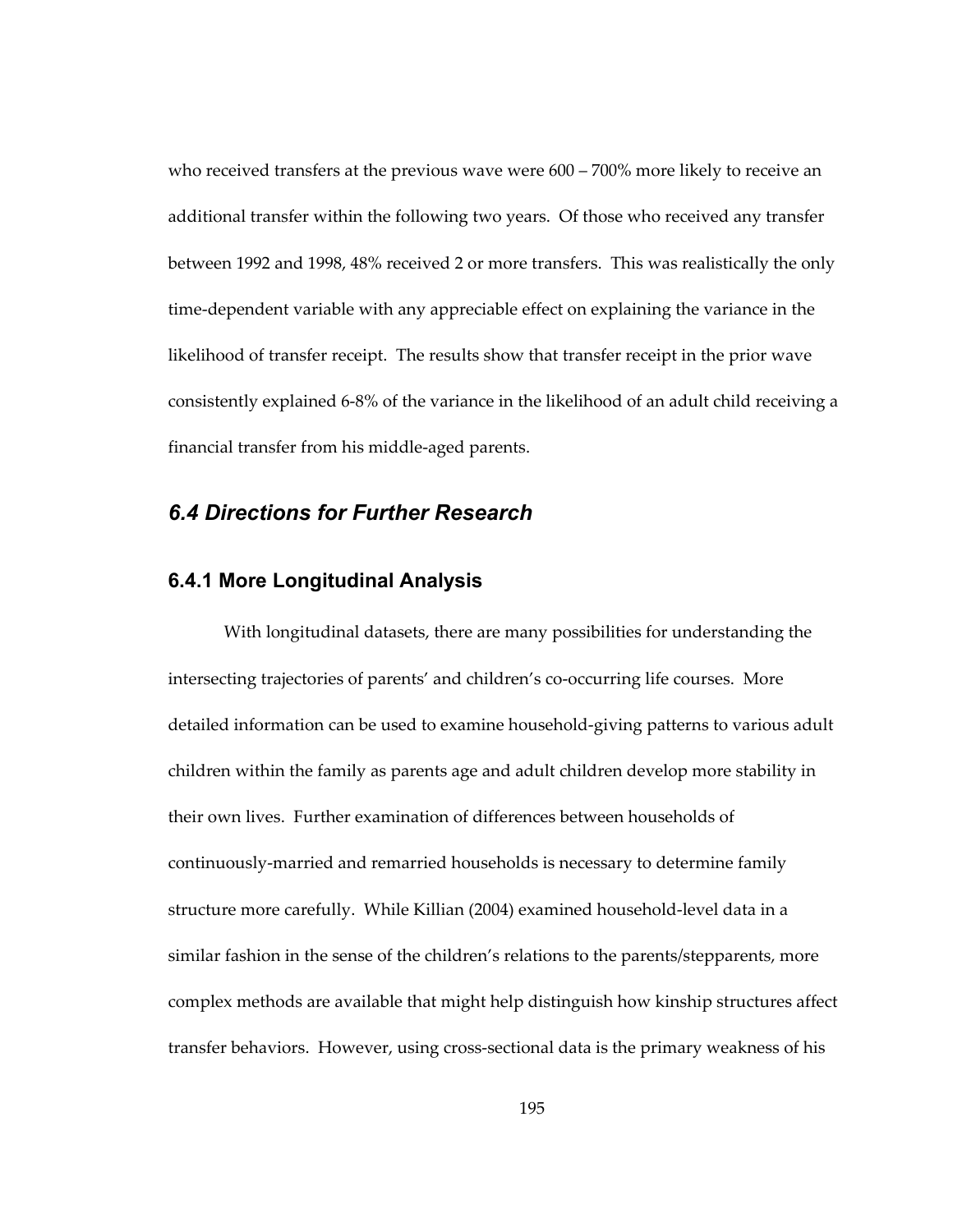work that the longitudinal datasets created for this dissertation project could reveal more fully.

Researchers need to complete more work that examines parental access to financial resources. Income was used as a measure of resources in my dissertation. However, there may have been households that received little or no income but still had access to wealth resources that allowed them to provide assistance to adult children. Several measures of wealth could also be tested to determine if particular asset structures are more accessible for potential transfers. Research measures of socioeconomic status are most often tied specifically to current labor force participation. Rarely have retirement assets, accumulated or anticipated pensions, or other elements such as employee benefits and health insurance coverage been included in calculations of overall wealth (Spilerman 2000).

First, net worth – equal to the total value of assets minus existing debts – focuses more closely on a complete "wealth package" of income, housing equity, vehicular equity, stocks, pensions, and savings. Net worth includes all asset and income categories, but not all wealth may be immediately accessible in the short term to provide financial assistance to a family member (Oliver and Shapiro 1995; Spilerman 2000). In particular, housing wealth, which often accounts for the major portion of the wealth of retired individuals, is not easily convertible into cash even though it has a high monetary value. Instead, liquid wealth that can be easily accessed for multiple purposes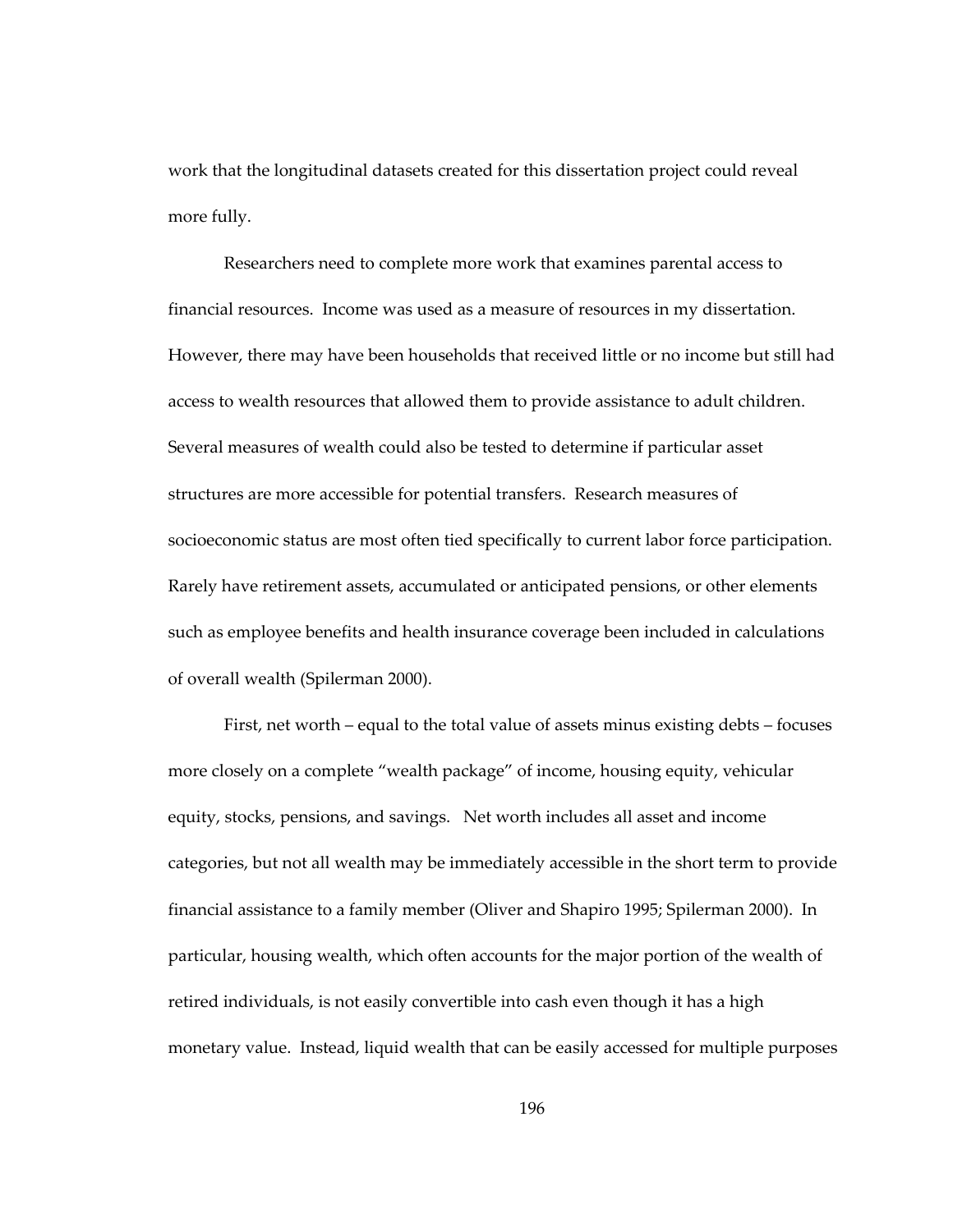on short notice may be a better determinant of the likelihood to provide financial assistance to a family member with a pressing need. Household income often is the major portion of liquid wealth, but it include savings accounts and short-term investments. A third measure, "net financial assets" represents the non-income part of liquid wealth (Oliver and Shapiro 1995). This may be a valuable measure particularly in cases where the household has no occupational income due to retirement or disability but has access to other resources. In other words, parental access to easily transferable money may increase the likelihood of *financial* transfers when comparing households of equivalent overall wealth levels, but this has not yet been tested by measuring wealth in alternate ways.

One dilemma faced by many married couples approaching the age of eligibility for Medicare is how to maintain coverage for both members if one spouse becomes eligible before the other (IOM 2002a). In other words, how will the younger spouse receive health insurance coverage when the older spouse turns 65 and/or does the potential lack of coverage for the younger spouse impact work and retirement decisions for either or both household members? Johnson and Crystal (1996) found that 20.1% of HRS respondents above age 65 reported buying supplemental insurance in comparison to 7.2% of respondents between ages 60 and 64 and 5.4% of respondents between 50 and 59 years of age. Lee and Kim (2003) reported that Medigap or private health insurance coverage had a significant protective effect on the wealth of AHEAD respondents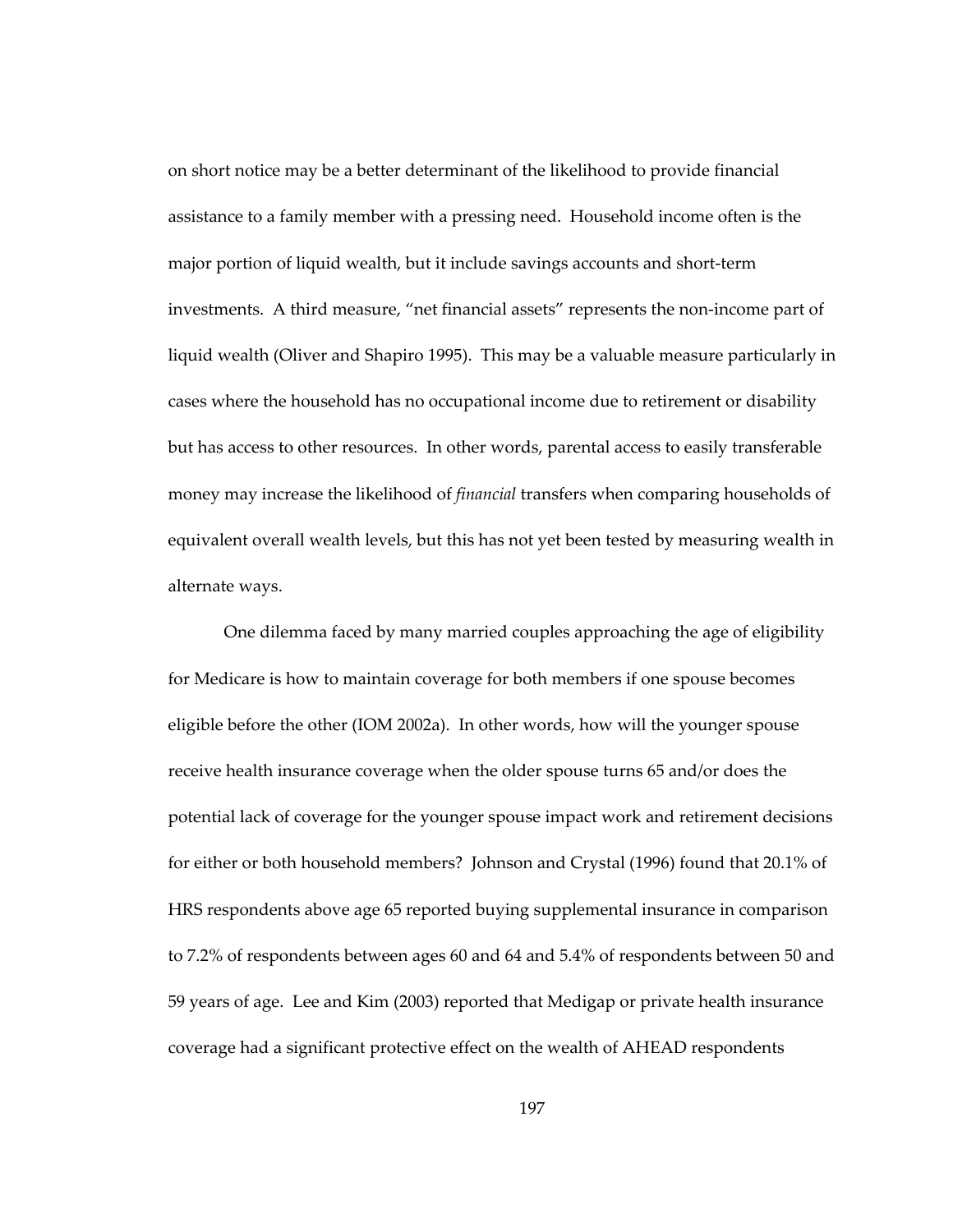diagnosed with new health conditions. Households without sufficient insurance coverage may be more inclined to save money for future expenses as a precaution than to share it with adult children, but this potential determinant of transfer behavior has not been examined in previous research.

#### **6.4.2 More Direct Research about Parents' Motives for Giving**

Further research should be conducted that specifically questions parents' about their motives for giving financial assistance. This would help sociologists gain further insight about whether parents engage in transfers as an altruistic action or in exchange for later assistance from children when parents are older and might need care or financial assistance. Expectations of late-life assistance may influence parents' current decisions to assist adult children.

Rather than examining parental intentions or expectations, it might also be possible to examine exchange behaviors. The most glaring weakness of the exchange hypothesis is that parents give financial assistance in exchange for receiving help in the future, if needed (Cox and Rank 1992). However, there has been a lack of longitudinal data that followed parents from midlife to their elderly years to determine if exchanges actually occur over time. With cross-sectional data, it cannot be known reliably if there is a correspondence between parents' earlier gifts and children's behaviors as they reach midlife and are faced with the challenges of aging parents' needs. If later waves of data from the HRS were included with the existing datasets created for this project, it would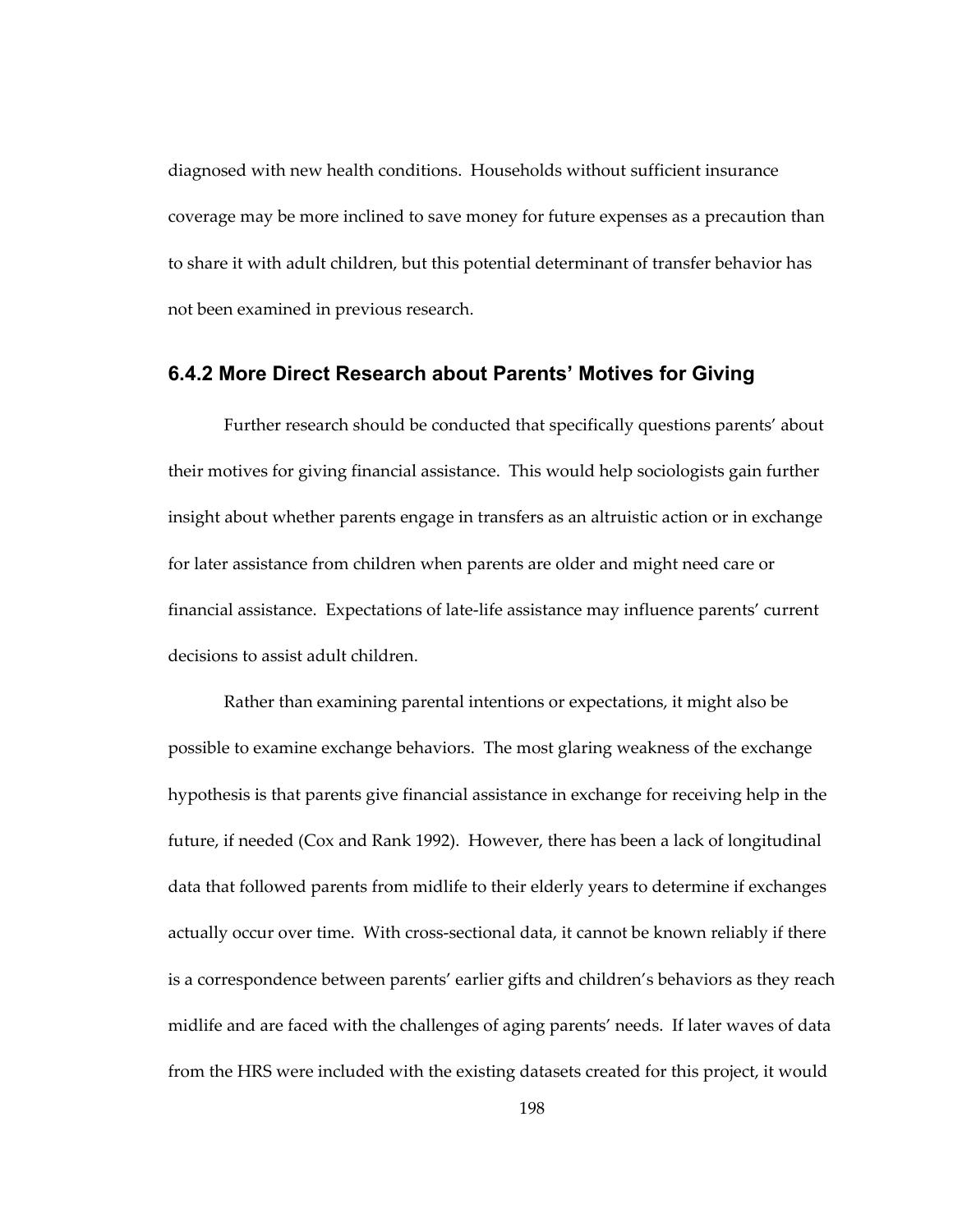be possible to determine if adult children have provided an increasing amount of intergenerational support for their aging parents over time and if the support corresponds with transfers received earlier in the life course.

#### **6.4.3 Analysis of Expectations for the Later Life Course**

Life-cycle economic models assume that consumption and saving patterns are affected by the individual's subjective assessment of risks for mortality (Hurd 1989; Hurd and McGarry 1995; Juster 1997). Sociological models would benefit as well from the inclusion of the risk perceptions made by individuals regarding longevity. Individuals and families must often include uncertainty and risk perceptions as important factors when they make judgments and decisions about caregiving, long-term care, financial resources, and living arrangements for older adults in poor health. It is reasonable to consider that models of decision-making for midlife adults should also consider their longevity expectations.

Two studies using HRS data have demonstrated that middle aged adults' expectations for living beyond ages 75 and 85 are fairly accurate. Hurd and McGarry (1995) found the average probabilities of survival projected by HRS respondents in the aggregate to be comparable to life table estimates for both ages. Men's expectations for survival to age 75 were slightly higher than a 1990 life table prediction whereas women's expectations for survival to age 75 were lower. For both genders, the expectation for survival to age 85 was higher than the 1990 life table prediction. Life table estimates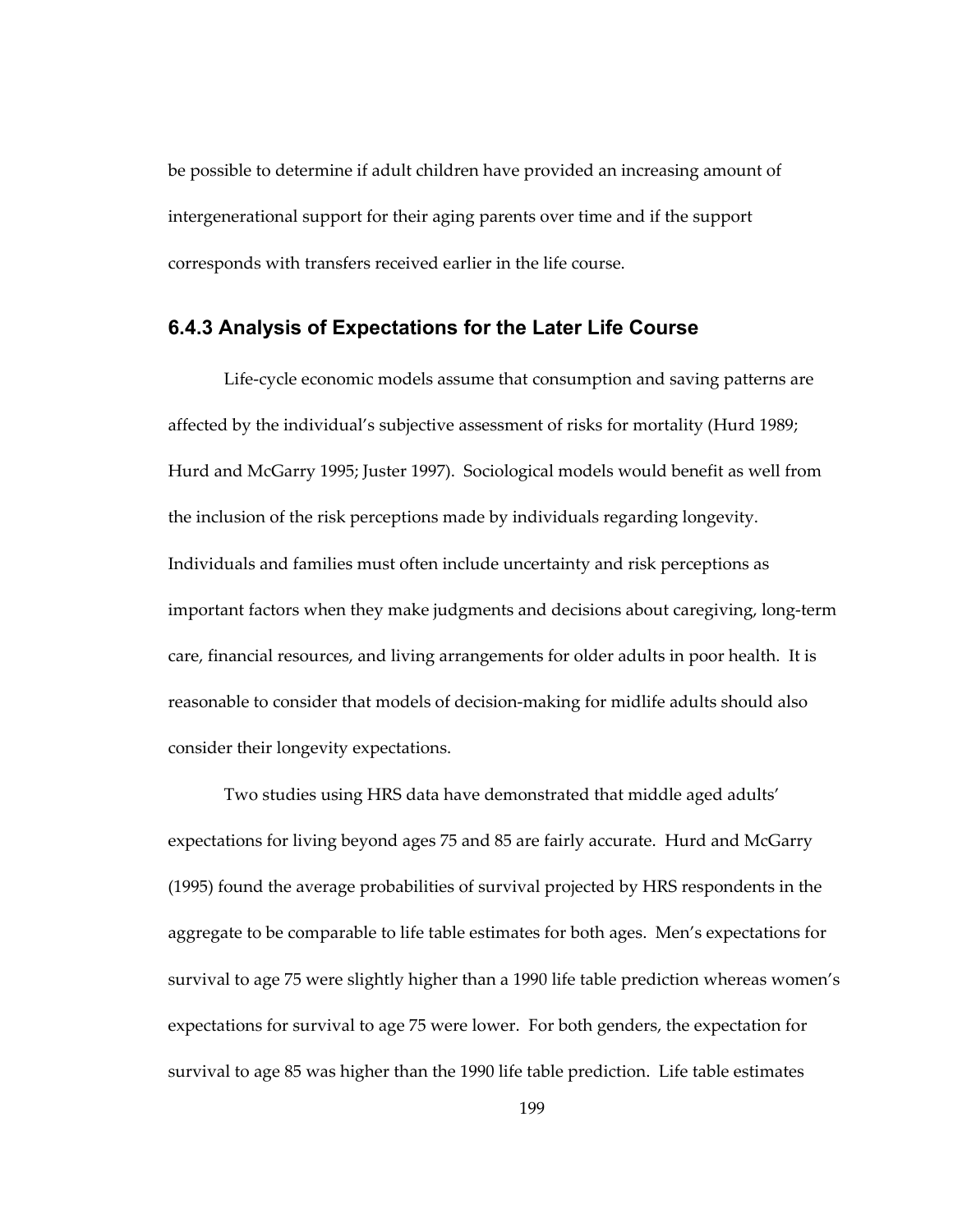predict the likelihood of living to ages 75 and 85 after age 55 (the median age of HRS respondents in 1992) to be similar to respondents' expectations as well. The authors also provide evidence that the expectations of living to ages 75 and 85 are strongly correlated with health behaviors like smoking and drinking as well as subjective health status. Smith, Taylor and Sloan (2001) found that longevity expectations are positively correlated with survival through four years to six years, net health shocks, demographic characteristics, smoking status, disability and income measured in four waves of the HRS (1992, 1994, 1996, and 1998). Selection effects were controlled for survival through the third wave by measuring changes in health, disability, smoking status, and longevity expectations over time.

Finally, this project has provided much information for the life course and family solidarity literatures that was not available in previous research. We now have evidence that the family life course reaches across generations more frequently through financial giving that previously estimated. The solidarity model has been expanded to include step-kin and a closer examination of financial transfers over time has provided insights about a neglected dimension of solidarity – the sharing of material resources or functional solidarity. In this project, I have demonstrated that the timing of transfers and adult child life course transitions are inherently linked within families and these findings suggest that parents make strategic transfers to adult children depending on available resources and changes that occur in their children's life courses. I also adopted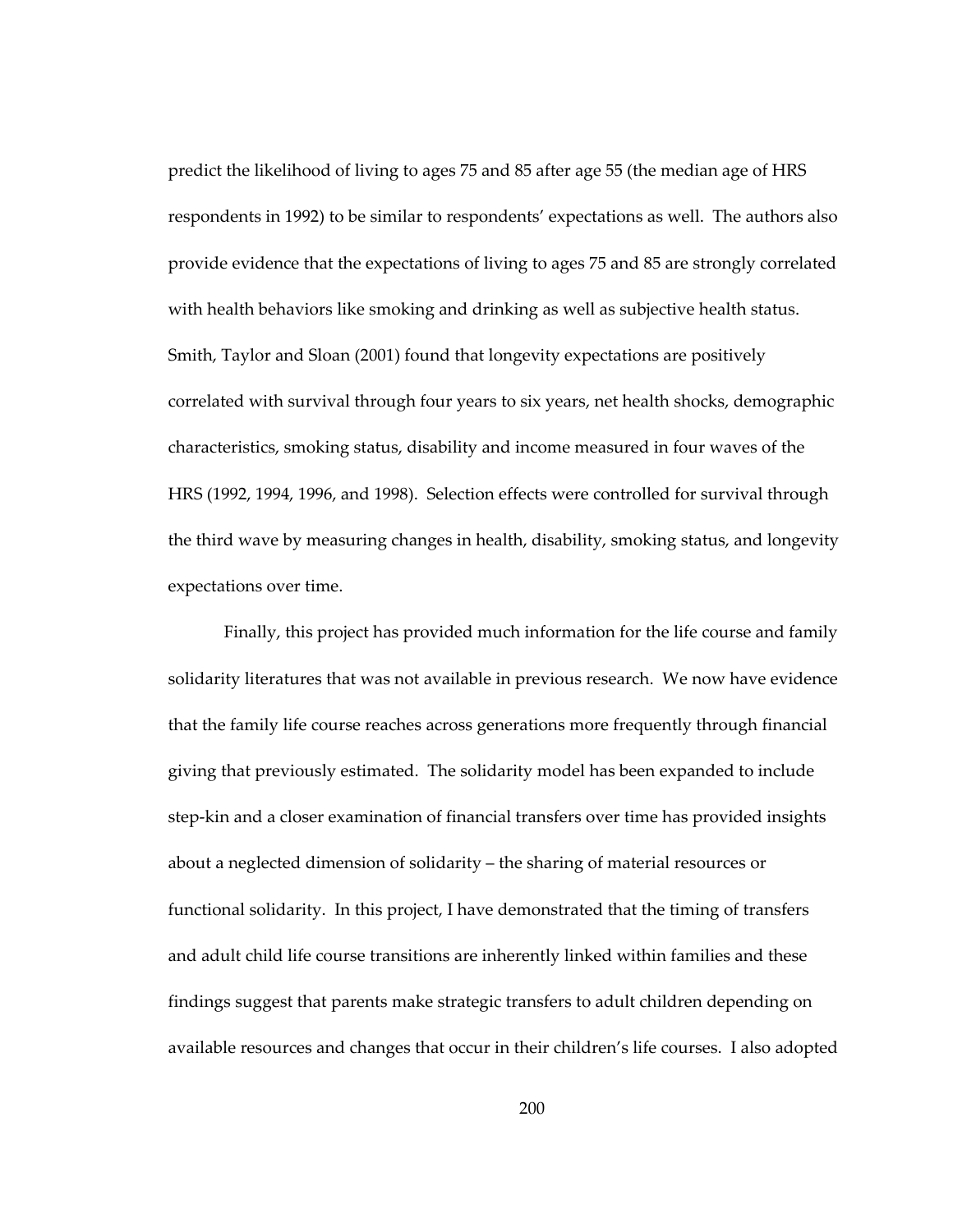a new method for examining financial transfers using within-family trajectories to examine financial transfers using household-level and multi-level modeling. The results have illuminated several areas of sociological research but much work remains to be done.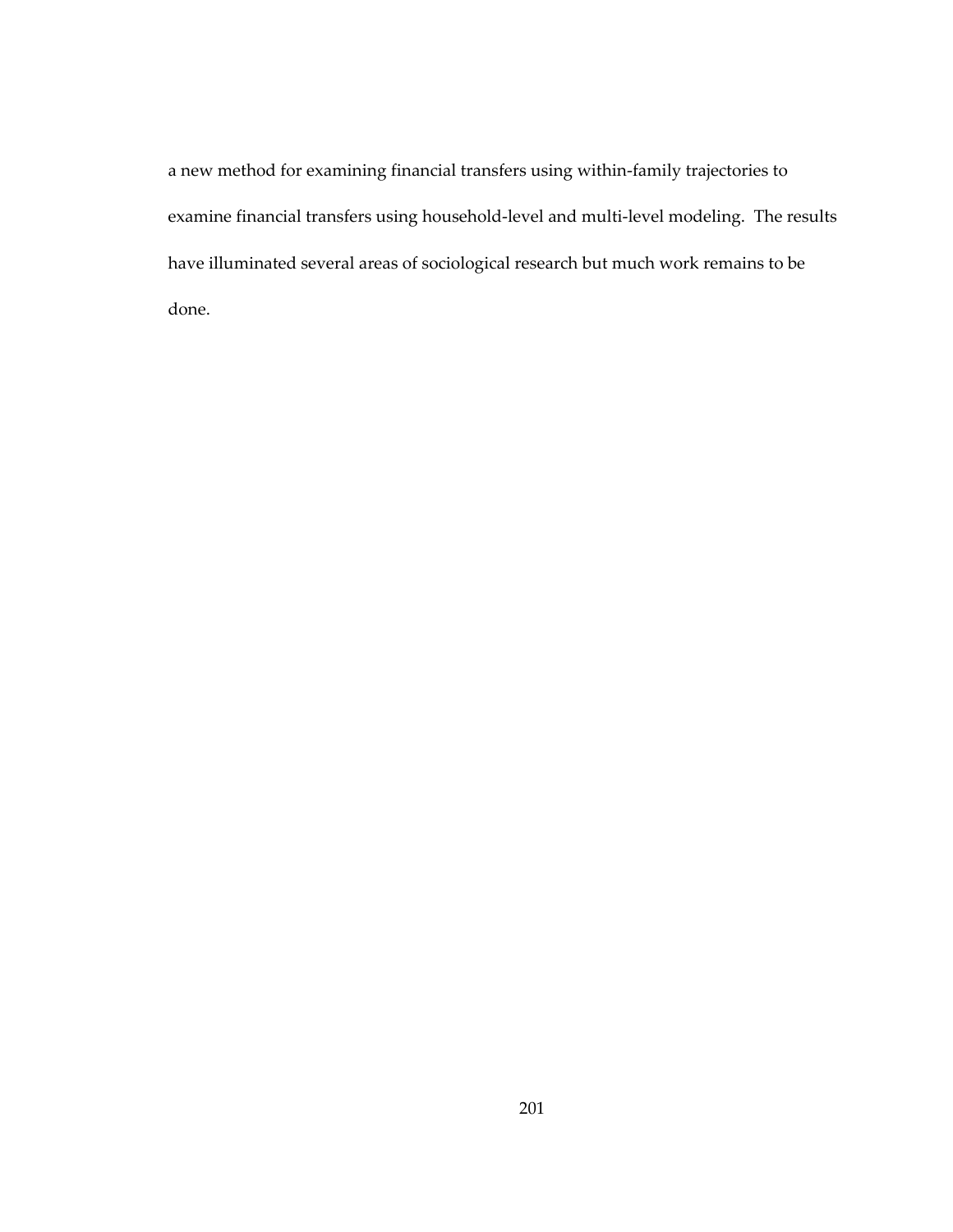## **References**

- Ahrons, Constance. 1994. *The Good Divorce: Keeping Your Family Together When Your Marriage Comes Apart.* New York: Harper Collins Publishers.
- Allison, Paul D. 1991. *Logistic Regression Analysis Using the SAS System: Theory and Application.* Cary, NC: The SAS Institute.
- Altonji, Joseph G., Fumio Hayashi, and Laurence Kotlikoff. 1997. "Parental Altruism and Inter-vivos Transfers: Theory and Evidence." *The Journal of Political Economy* 105(6):1121–1166.
- Amato, Paul and Alan Booth. 1997. *A Generation at Risk: Growing up in an Era of Family Upheaval.* Cambridge, MA: Harvard.
- Aquilino, William S. 1991. "Family Structure and Home-Leaving: A Further Specification of the Relationship." *Journal of Marriage and the Family* 53(5): 999– 1010.
- ––––––. 1994. "Later Life Parental Divorce and Widowhood: Impact on Young Adults' Assessment of Parent-Child Relations." *Journal of Marriage and the Family* 56(4): 908–922.
- ––––––. 2005. "Impact of Family Structure on Parental Attitudes Toward the Economic Support of Adult Children Over the Transition to Adulthood." *Journal of Family Issues* 26(2):143–167.
- Bengtson, Vern L. 2001. "Beyond the Nuclear Family: The Increasing Importance of Multigenerational Bonds." *Journal of Marriage and Family* 63(1):1–16.
- Bengtson, Vern L., Timothy J. Biblarz and Robert E. L. Roberts. 2002. *How Families Still Matter: A Longitudinal Study of Youth in Two Generations.* Cambridge, UK: Cambridge University Press.
- Bengtson, Vern L., Roseann Giarusso, J. Beth Mabry and Merril Silverstein. 2002. "Solidarity, Conflict and Ambivalence: Complimentary or Competing Perspectives on Intergenerational Relationships? *Journal of Marriage and the Family* 64(3):568–576.
- Bengtson, Vern L. and Robert A. Harootyan. 1994. *Intergenerational Linkages: Hidden Connections in American Society.* New York: Springer Publishing.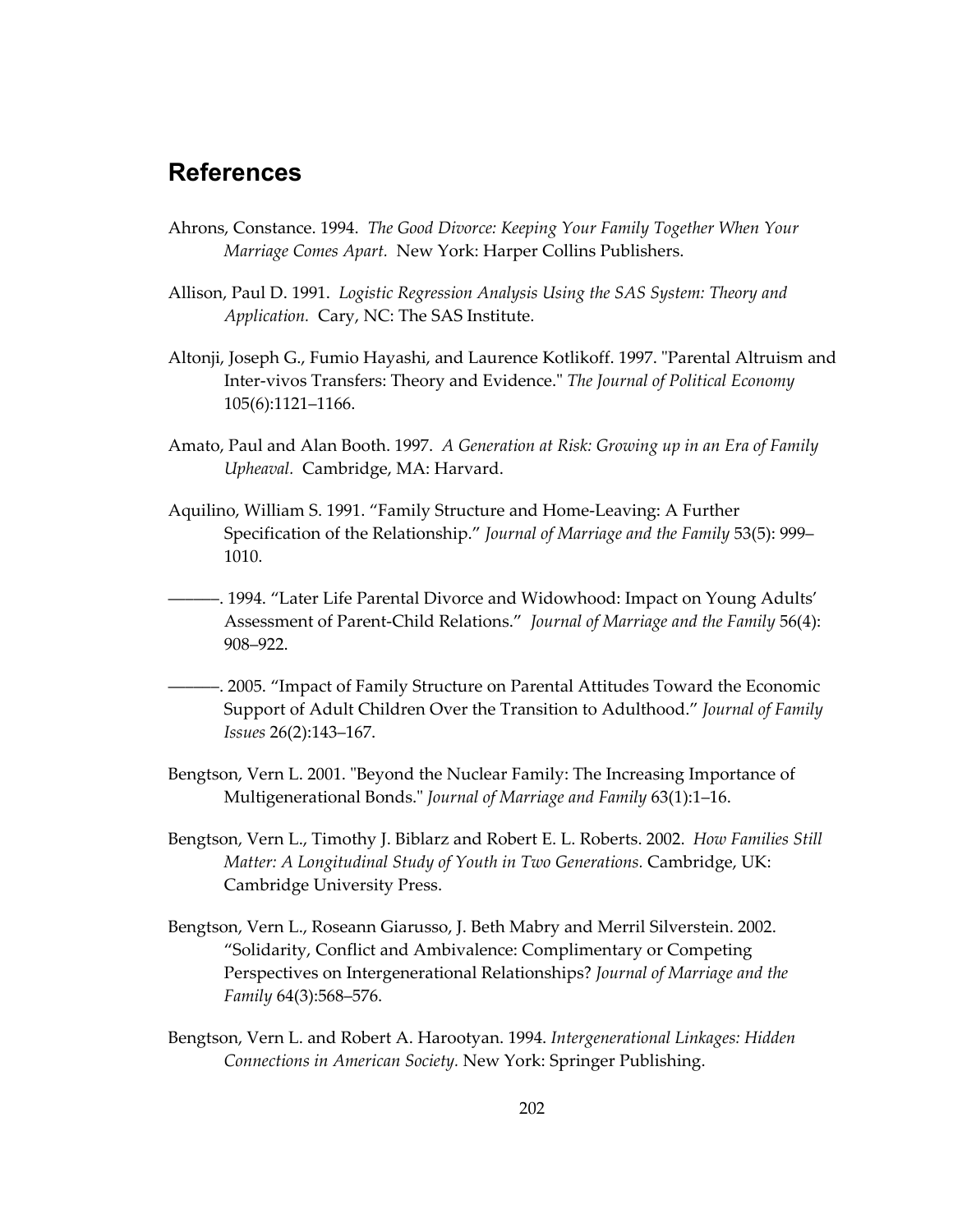- Bengtson, Vern L., Carolyn J. Rosenthal and Linda M. Burton. 1996. "Paradoxes of Family and Aging." Pp. 253-282 in *Handbook of Aging and the Social Sciences, 4th Edition*, edited by R. H. Binstock and L. K. George. New York: Academic Press.
- Berry, Brent M. 2001. Financial Transfers From Parents to Adult Children: Issues of Who Is Helped and Why. Population Studies Center Research Report #01-485. Ann Arbor, MI: University of Michigan.
- Blake, Judith. 1981. "Family Size and the Quality of Children." *Demography* 18(4):421– 442.
- Booth, Alan & Paul Amato. 1994. "Parental Marital Quality, Divorce and Relations with Parents." *Journal of Marriage and the Family* 56(1):21–34.
- Bornat, Joanna, Brian Dimmock, David Jones and Sheila Peace. 1999. "Stepfamilies and Older People: Evaluating the Implications of Family Change for an Ageing Population." *Ageing and Society* 19(2): 239–261.
- Bumpass, Lawrence L., R.K. Raley and James A. Sweet. 1995. "The Changing Character of Stepfamilies: Implications of Cohabitation and Nonmarital Childbearing." *Demography* 32:425–436.
- Bumpass, Lawrence L., James A. Sweet and Teresa Castro-Martin. 1990. "Changing Patterns of Remarriage." *Journal of Marriage and the Family* 52(3):747–756.
- Cao, Hongao. 2002. "HRS 1996 Imputations: Documentation." Ann Arbor, MI: Institute for Social Research. Retrieved June 6, 2007 ([http://hrsonline.isr.umich.edu/meta/sho\\_meta.php?hfyle=impute\\_files](http://hrsonline.isr.umich.edu/meta/sho_meta.php?hfyle=impute_files)).
- Cherlin, Andrew J. 1978. "Remarriage as an Incomplete Institution." *American Journal of Sociology* 84:634–650.
- Cherlin, Andrew J. and Frank F. Furstenberg Jr. 1994. "Stepfamilies in the United States: A Reconsideration." *Annual Review of Sociology* 20:359–381.
- Cohler, B. J. and K. Altergott. 1995. "The Family of the Second Half of Life: Connecting Theories and Findings." Pp. 59-94 in *Handbook of Aging and the Family*, edited by M. Szinovacz and D. J. Ekerdt. Westport, CT: Greenwood Press.
- Coleman, Marilyn, Mark A. Fine, Lawrence H. Ganong, Kimberly J. M. Downs and Nicole Pauk. 2001. "When You're Not the Brady Bunch: Identifying Perceived Conflicts and Resolution Strategies in Stepfamilies. *Personal Relationships* 8:55–73.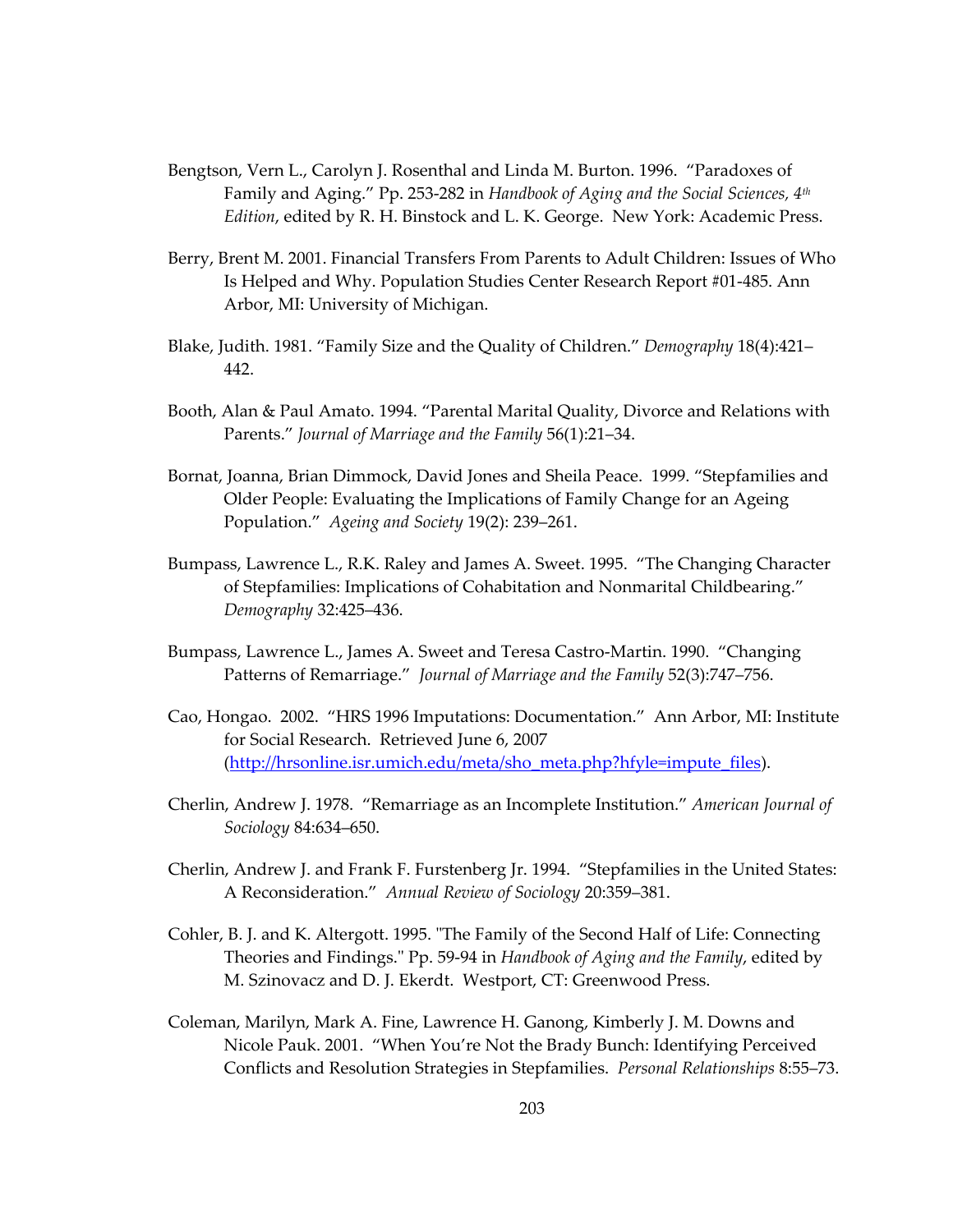Conley, Dalton. 1999. *Being Black, Living in the Red: Race, Wealth, and Social Policy in America.* Berkeley, CA: University of California Press.

Connidis, Ingrid A. 2001. *Family Ties and Aging*. Thousand Oaks, CA: Sage.

- Cooney, Teresa M. 1994. "Young Adults Relations with Parents: The Influence of Recent Parent Divorce." *Journal of Marriage and the Family* 56(1):45–56.
- Cooney, Teresa M. and Peter Uhlenberg. 1990. "The Role of Divorce in Men's Relations with Their Adult Children after Midlife." *Journal of Marriage and the Family*  52(6):677–688.
- ––––––. 1992. "Support From Parents Over the Life Course: The Adult Child's Perspective." *Social Forces* 71(1):63–84.
- Cox, Donald and Frederic Raines. 1985. "Interfamily Transfers and Income Redistribution." Pp. 393–421 in *NBER Studies in Income and Wealth.* Vol. 50, *Horizontal Equity, Uncertainty, and Measures of Well-Being*, edited by M. David and T. Smeeding. Chicago, IL: University of Chicago Press.
- Cox, Donald and Mark R. Rank. 1992. "Inter-vivos Transfers and Intergenerational Exchange." *Review of Economics and Statistics* 74(2): 305–314.
- Crystal, Stephen and Dennis P. Shea. 2002. "Economic Outcomes in Later Life." Pp. 3–26 in *Annual Review of Gerontology & Geriatrics*, Vol. 22, *Focus on Economic Outcomes in Later Life* edited by S. Crystal and D. P. Shea. New York: Springer Publishing.
- Dannefer, Dale. 2003. "Cumulative Advantage/Disadvantage and the Life Course: Cross-Fertilizing Age and Social Science Theory." *Journal of Gerontology: Social Sciences* 58B:S327-S337.
- Dunn, Thomas A. and John W. Phillips. 1997. "The Timing and Division of Parental Transfers to Children." *Economics Letters* 54:135–37.
- Durkheim, Emile. 1975/1892. "Introduction to Family Sociology: The Conjugal Family." Translated by Victor Karady. Paris, France: Editions de Minuit.
- Eggebeen, David J. 1992. "Family Structure and Intergenerational Exchanges." *Research on Aging* 14:427–47.
- Eggebeen, David J. and Dennis P. Hogan. 1990. "Giving Between Generations in American Families." *Human Nature* 1:211–32.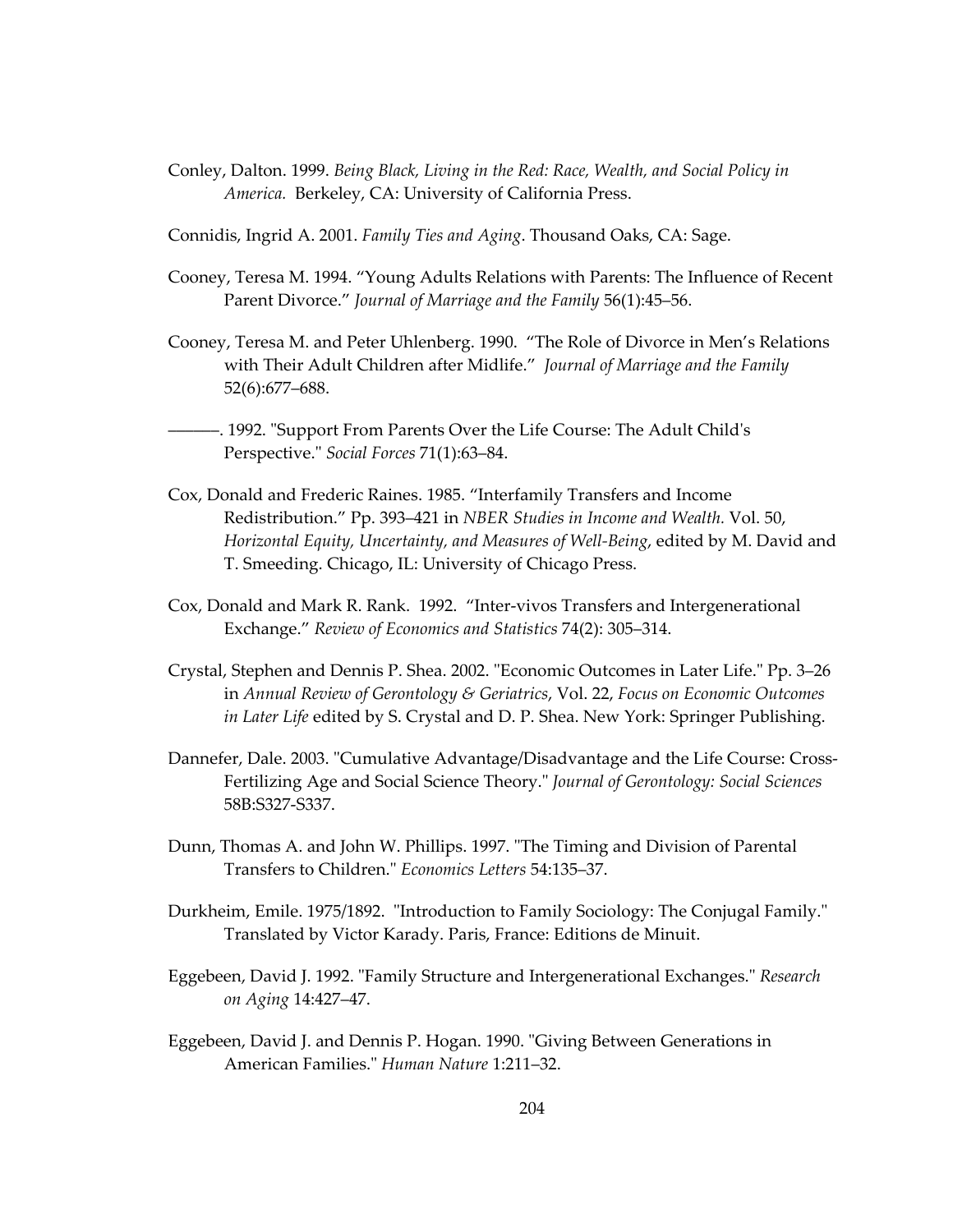- Elder, Glen H. Jr. 1994. "Time, Human Agency, and Social Change: Perspectives on the Life Course." *Social Psychology Quarterly* 57(1):4–15.
- Furstenberg, Frank F. Jr., Saul D. Hoffman, and Laura Shrestha. 1995. "The Effect of Divorce on Intergenerational Transfers: New Evidence." *Demography* 32(3): 319– 333.
- Furstenberg, Frank F. Jr., Sheela Kennedy, Vonnie C. McLoyd, Ruben G. Rumbaut and Rick A. Settersten Jr. 2004. "Growing Up Is Harder to Do." *Contexts* 3(3):33–41.
- Fussell, Elizabeth Frank F. Furstenberg, Jr. "The Transition to Adulthood During the Twentieth Century: Race, Nativity and Gender" Pp. 29–75 in *On the Frontier of Adulthood: Theory, Research and Public Policy*, edited by Richard A. Settersten, Jr., Frank F. Furstenberg, Jr. & Ruben G. Rumbaut. Chicago, IL: University of Chicago Press.
- Gale, William G. and John K. Scholz. 1994. "Intergenerational Transfers and the Accumulation of Wealth." *Journal of Economic Perspectives* 8(4):145–60.
- Ganong, Lawrence H. and Marilyn Coleman. 1999. *Changing Families, Changing Responsibilities: Family Obligations Following Divorce and Remarriage*. Mahwah, NJ: Lawrence Erlbaum Associates.
- Ganong, Lawrence H., Marilyn Coleman and D. Mistina. 1995. "Normative Beliefs About Parents' and Stepparents' Financial Obligations to Children Following Divorce and Remarriage. *Family Relations* 44(2):306–315.
- Giele, Janet Z. and Glen H. Elder Jr, eds. 1998. *Methods of Life Course Research: Qualitative and Quantitative Approaches*. Thousand Oaks, CA: Sage Publications.
- Gokhale, Jagadesh and Laurence J. Kotlikoff. 2001. *Is War Between the Generations Inevitable?* NCPA Policy Report #246. Dallas, TX: National Center for Policy Analysis.
- Hagestad, Gunhild O. 2003. "Interdependent Lives and Relationships in Changing Times: A Life-Course View of Families and Aging." Pp. 135–159 in *Invitation to the Life Course: Toward New Understandings of Later Life*, edited by R. A. Settersten, Jr. Amityville, NY: Baywood Press Company, Inc.
- Health and Retirement Study. 2007. Codebook for 1996 HRS [Wave 3] Core Final Version 4.00. Accessed January 10, 2008 at: [http://hrsonline.isr.umich.edu/meta/1996/core/codebook/h96\\_00.html.](http://hrsonline.isr.umich.edu/meta/1996/core/codebook/h96_00.html)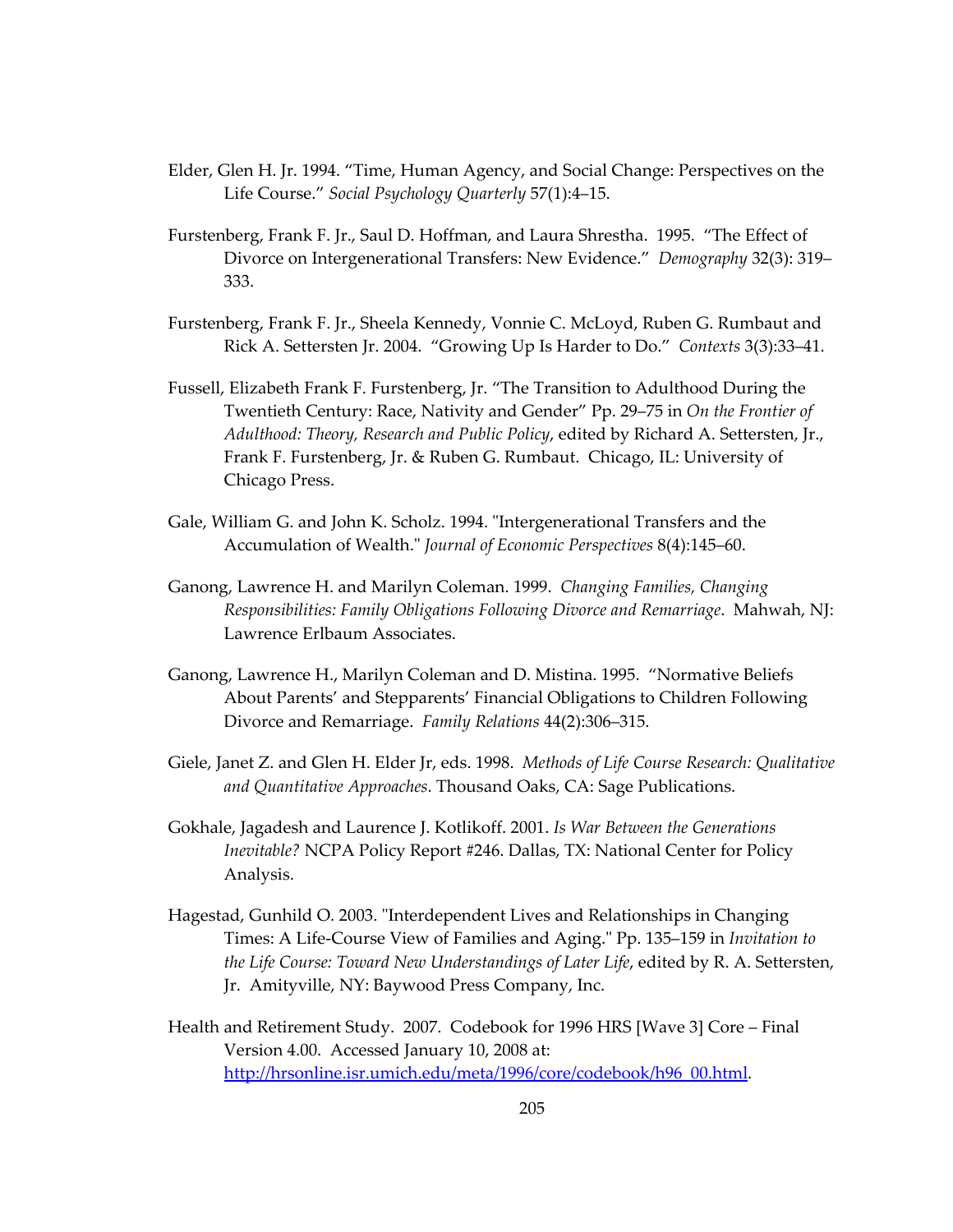- Hoffman, Saul D. & Greg J. Duncan. 1988. "What Are the Economic Consequences of Divorce?" *Demography* 25:641–645.
- Hogan, Dennis P., David J. Eggebeen, and Clifford C. Clogg. 1993. "The Structure of Intergenerational Exchanges in American Families." *American Journal of Sociology* 98(6):1428–1458.
- Howell, David. 1995. "Health and Retirement Study Wave 1 Data: Data Description and Usage." Retrieved February 3, 2004 (http://hrsonline.isr.umich.edu/meta/1992/core/desc/hrs92dd.pdf).
- Hughes, M.E. and Angela M. O'Rand. 2004. "The Lives and Times of the Baby Boomers." Census 2000 Monograph. New York: Russell Sage/Population Reference Bureau.
- Hurd, Michael D. 1989. "Mortality Risks and Bequests." *Econometrica* 57(4):779-813.
- Hurd, Michael D. and Kathleen McGarry. 1995. "Evaluation of the Subjective Probabilities of Survival in the Health and Retirement Study." *The Journal of Human Resources* 30(special issue):S268-S292.
- Institute of Medicine. 2002. *Care Without Coverage: Too Little, Too Late*. Washington, DC: National Academy Press.
- Johnson, Richard W. and Stephen Crystal. 1996. *Health Insurance Coverage at Midlife: Characteristics, Costs and Dynamics*. HRS/AHEAD Working Paper Series No 96- 041. Ann Arbor, MI: University of Michigan Population Studies Center.
- Juster, F. T. 1997. "On the Measurement of Expectations, Uncertainty, and Preferences." *The Journals of Gerontology* 52B:S237-S239.
- Juster, F. Thomas and Richard Suzman. 1995. "An Overview of the Health and Retirement Study." *The Journal of Human Resources* 30(special issue):S7–S56.
- Kaufman, Gayle & Peter Uhlenberg. 1998. "Effects of Life Course Transitions on the Quality of Relationships between Adult Children and Their Parents." *Journal of Marriage and the Family* 60(4): 924–938.
- Kertzer, David I. 1983. "Generation as a Sociological Problem." *Annual Review of Sociology*, 9:125–149.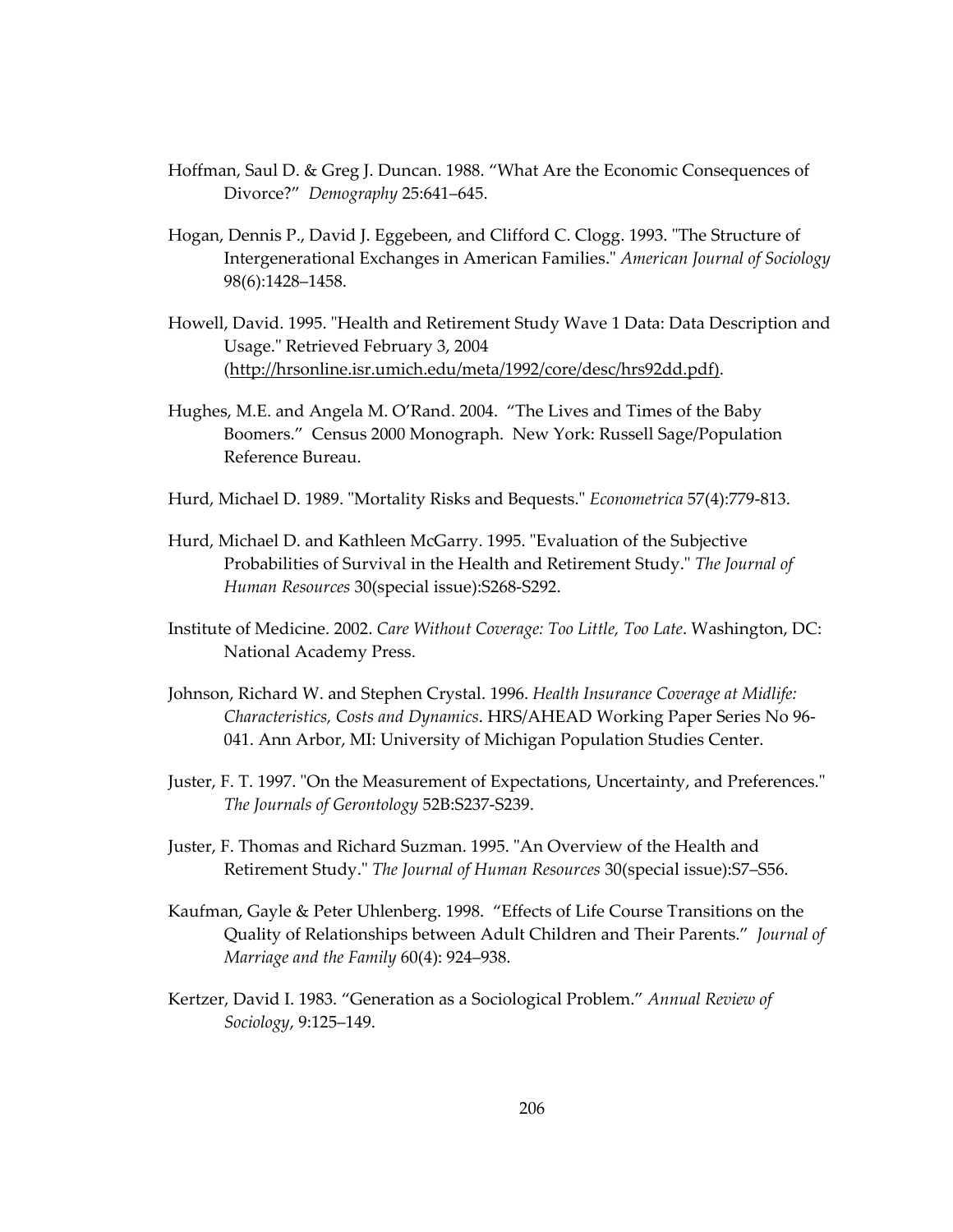- Killian, Timothy S. 2004. "Intergenerational Money Transfers to Adult Children and Stepchildren: A Household-Level Analysis." *Journal of Divorce and Remarriage* 42: 105–130.
- Kohli, Martin. 1999. "Private and Public Transfers Between Generations: Linking the Family and State." *European Societies* 1(1):81-104.
- Kohli, Martin and Harald Kunemund. 2003. "Intergenerational Transfers in the Family: What Motivates Giving?" Pp. 123–142 in *Global Aging and Challenges to Families* edited by V. L. Bengtson and A. Lowenstein. New York: Aldine de Gruyter.
- Kronebusch, Karl and Mark Schlesinger. 1994. "Intergenerational Transfers." Pp. 112–151 in *Intergenerational Linkages: Hidden Connections in American Society*, edited by V. L. Bengtson and R. A. Harootyan. New York: Springer Publishing.
- Lawton, Leora, Merril Silverstein and Vern L. Bengtson. 1994. "Solidarity between Generations in Families." Pp. 19–42 in *Intergenerational Linkages: Hidden Connections in American Society* edited by V. L. Bengtson and R. A. Harootyan. New York: Springer Publishing.
- Lee, Jinkook and Hyungsoo Kim. 2003. "An Examination of the Impact of Health on Wealth Depletion in Elderly Individuals." *Journal of Gerontology: Social Sciences* 58(2):S120-S126.
- Litwak, Eugene, Merril Silverstein, Vern L. Bengtson, and Ynez Wilson Hirst. 2003. "Theories About Families, Organizations, and Social Supports." Pp. 27–53 in *Global Aging and Challenges to Families*, edited by V. L. Bengtson and A. Lowenstein. Hawthorne, NY: Aldine de Gruyter.
- Logan, John R. and Glenna D. Spitze. 1996. *Family Ties: Enduring Relations Between Parents and Their Grown Children*. Philadelphia, PA: Temple University Press.
- Longman, Phillip. 1987. *Born to Pay: The New Politics of Aging in America*. Boston, MA: Houghton-Mifflin.
- Luescher, Kurt and Karl Pillemer. 1998. "Intergenerational Ambivalence: A New Approach to the Study of Parent-Child Relations in Later Life." *Journal of Marriage and the Family* 60(2): 413–425.
- MacDonald, Maurice and Sun-Kang Koh. 2003. "Consistent motives for Inter-Family Transfers: Simple Altruism." *Journal of Family and Economic Issues* 24(1):73–97.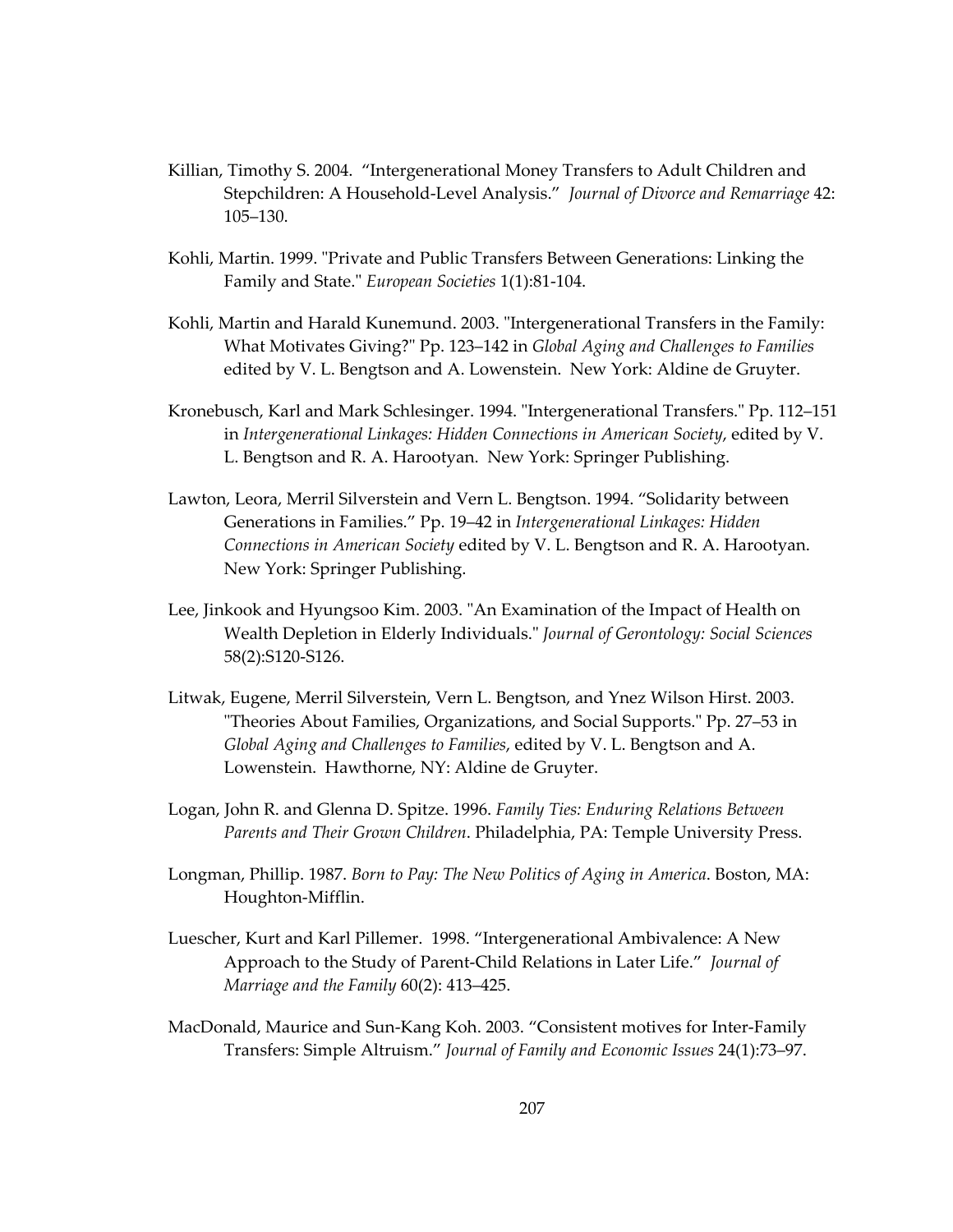- Marks, Nadine. 1995. "Midlife Marital Status Differences in Social Support Relationships with Adult Children and Psychological Well-Being." *Journal of Family Issues* 16(1):5–28.
- McGarry, Kathleen and Robert F. Schoeni. 1995. "Transfer Behavior: Measurement and the Redistribution of Resources within the Family." *The Journal of Human Resources* 30(special issue):S184–S226.
- Morgan, James N. 1984. "The Role of Time in the Measurement of Transfers and Well-Being." Pp. 199–234 in *NBER Studies in Income and Wealth.* Vol. 49, *Economic Transfers in the United States: Studies in Income and Wealth* edited by M. Moon. Chicago, IL: University of Chicago Press.
- Oliver, Melvin L. and Thomas M. Shapiro. 1995. *Black Wealth/White Wealth: A New Perspective on Racial Inequality*. New York: Routledge.
- O'Rand, Angela M. and John C. Henretta. 1999. *Age and Inequality: Diverse Pathways Through Later Life*. Boulder, CO: Westview Press.
- Parsons, Talcott. 1944. "The Social Structure of the Family." Pp. 173–201 in *The Family: Its Function and Destiny* edited by E.N. Ashen. New York: Harper.
- Parsons, Talcott and Robert F. Bales. 1955. *Family Socialization and Interaction Process*. New York: Free Press.
- Pezzin, Lillian E. and Barbara S. Schone. 1997. "The Allocation of Resources in Intergenerational Households: Adult Children and Their Parents." *The American Economic Review* 87(4):460–464.

––––––. 1999. "Parental Marital Disruption and Intergenerational Transfers: An Analysis of Lone Elderly Parents and Their Children." *Demography* 36(3): 287–297.

- Ploeg, Jenny, Lori Campbell, Margaret Denton, Anju Joshi and Sharon Davies. 2004. "Helping to Build and Rebuild Secure Lives and Futures: Financial Transfers from Parents to Adult Children and Grandchildren." *Canadian Journal on Aging* Supplement: S113–S125.
- Powell, Brian and Lala Carr Steelman. 1990. "Beyond Sibship Size: Sibling Density, Sex Composition and Educational Outcomes. *Social Forces* 69(2): 181–206.
- Preston, Samuel H. 1984. "Children and the Elderly in the U.S." *Scientific American* 2(251): 44–49.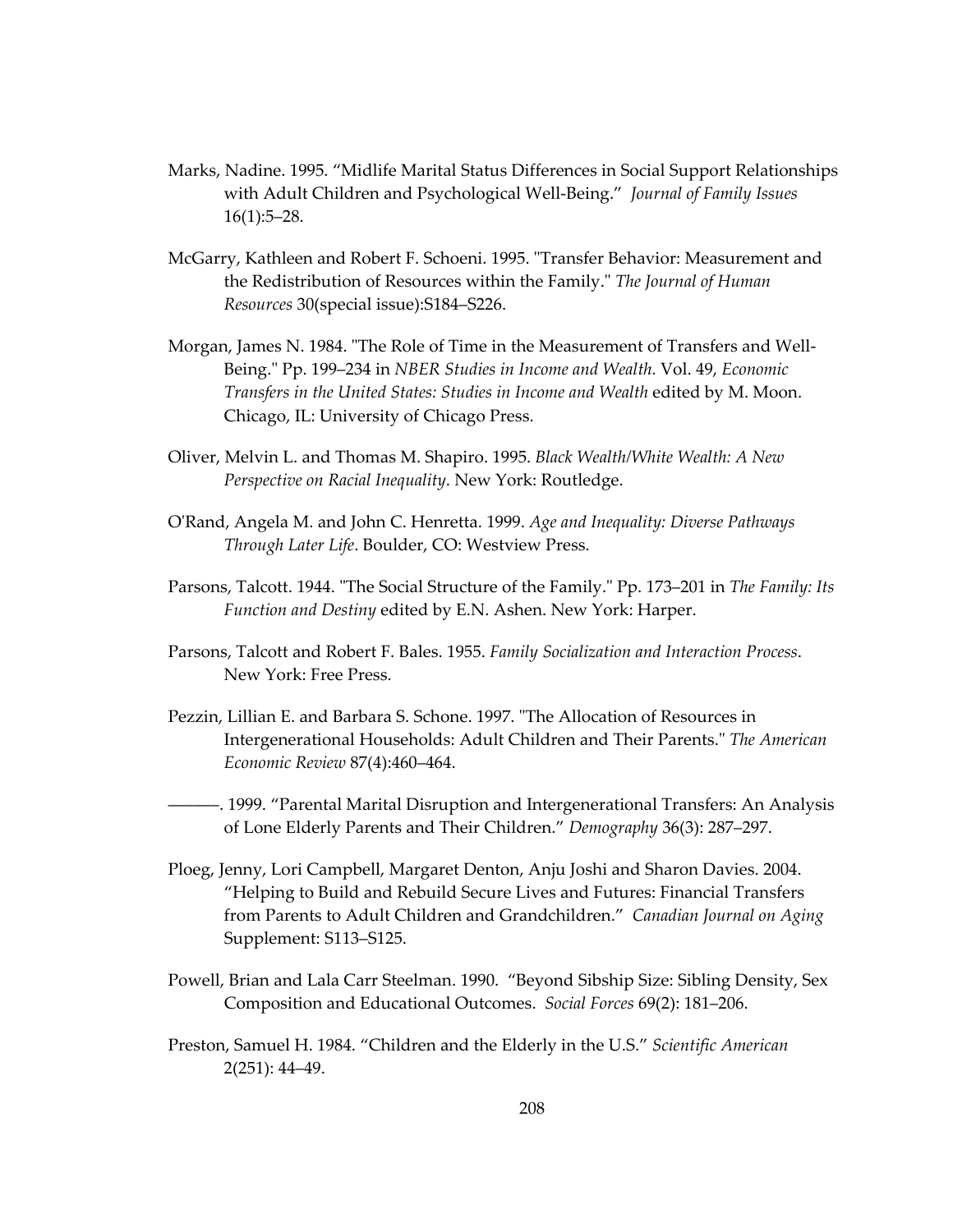- Raftery, A.E. 1995. "Bayesian Model Selection in Social Research." *Sociological Methodology* 25:111–163.
- Riley, Mathilda W. 1987. "On the Significance of Age in Sociology." *American Sociological Review* 52(1):1–14.
- Riley, Matilda W. 1983. "The Family in an Aging Society: A Matrix of Latent Relationships." *Journal of Family Issues* 4:439–454.
- Riley, Mathilda W., Anne Foner, Mary E. Moore, Beth B. Hess, and Barbara K. Roth. 1968. *Ageing and Society*. Vol. 1, *An Inventory of Research Findings*. New York: Russell Sage.
- Riley, Mathilda W. and John W. Jr. Riley. 1993. "Connections: Kin and Cohort." Pp. 169– 189 in *The Changing Contract Across Generations*, edited by V. L. Bengtson and W. A. Achenbaum. New York: Aldine de Gruyter.
- Rossi, Alice S. and Peter H. Rossi. 1990. *Of Human Bonding: Parent-Child Relations Across the Life Course*. New York: Aldine de Gruyter.
- Schoeni, Robert and Karen Ross. 2005. "Material Assistance Received from Families During the Transition to Adulthood." Pp. 396–416 in *On the Frontier of Adulthood: Theory, Research and Public Policy*, edited by Richard A. Settersten, Jr., Frank F. Furstenberg, Jr. & Ruben G. Rumbaut. Chicago, IL: University of Chicago Press.
- Settersten, Richard A. Jr., Frank F. Furstenberg and Ruben G. Rumbault, eds. 2005. *On the Frontier of Adulthood: Theory, Research, and Public Policy.* Chicago, IL: University of Chicago Press.
- Shapiro, Adam. 2003. "Later-Life Divorce and Parent-Adult Child Contact and Proximity: A Longitudinal Analysis." *Journal of Family Issues* 24(2):264-285.
- ––––––. 2004. "Revisiting the Generation Gap: Exploring the Relationships of Parent/Adult-Child Dyads." *International Journal of Aging and Human Development* 58(2): 127–146.
- Shapiro, Thomas M. 2004. *The Hidden Cost of Being African American: How Wealth Perpetuates Inequality*. New York: Oxford University Press.
- Shapiro, Adam and James David Lambert. 1999. Longitudinal Effects of Divorce on the Quality of the Father-Child Relationship and on Fathers' Psychological Well-Being." *Journal of Marriage and the Family* 61(3):397-408.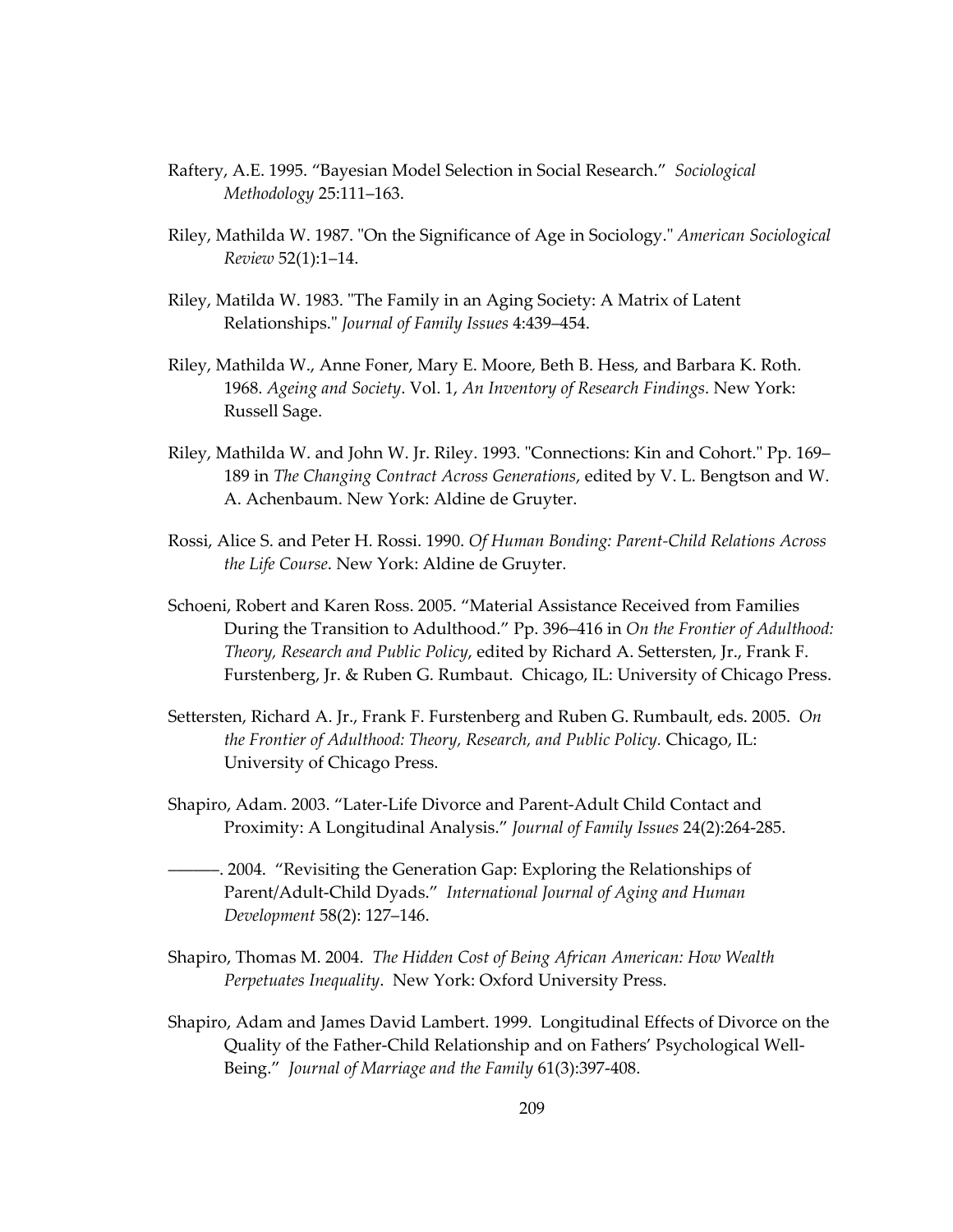- Silverstein, Merril. 2006. "Family Structure and Transfers." Pp. 165–180 in *Handbook of Aging and the Social Sciences, 6th Edition*, edited by R. H. Binstock and L. K. George. San Diego, CA: Academic Press.
- Silverstein, Merril, Vern L. Bengtson and Leora Lawton. 1997. "Intergenerational Solidarity and the Structure of Adult Child-Parent Relationships in American Families." *American Journal of Sociology* 103: 429–460.
- Silverstein, Merril, Stephen J. Conroy, Haitao Wang, Roseann Giarrusso, and Vern L. Bengtson. 2002. "Reciprocity in Parent-Child Relations Over the Adult Life Course." *Journal of Gerontology: Social Sciences* 57B(1):S3–S13.
- Smith, V. K. , Donald H. Taylor, and Frank A. Sloan. 2001. "Longevity Expectations and Death: Can People Predict Their Own Demise?" *American Economic Review* 91(4):1126–34.
- Soldo, Beth J. and Martha S. Hill. 1993. "Intergenerational Transfers: Economic, Demographic, and Social Perspectives." *Annual Review of Gerontology and Geriatrics* 13: 187–206.
- Spilerman, Seymour. 2000. "Wealth and Stratification Processes." *Annual Review of Sociology* 26:497–524.
- St. Clair, Patricia, Delia Bugliari, Sandy Chien, Steven Heider, Orla Hayden, Michael Hurd, Serhii Ilchuk, Gabriela Lopez, David Loughran, Constanijn Panis, Philip Pantoja, Afshin Rastegar, Monika Reti, Susann Rohwedder, Elisabeth Ross & Julie Zissimopoulos. 2005. RAND HRS Data Documentation, Version E. Santa Monica, CA: RAND Center for the Study of Aging.
- Steelman, Lala Carr and Brian Powell. 1989. "Acquiring Capital for College: The Constraints of Family Configuration." *American Sociological Review* 94:844–855.
- ––––––. 1991. "Sponsoring the Next Generation: Parental Willingness to Pay for Higher Education." *American Journal of Sociology* 96:1505–1529.
- Stone, Leroy, Carolyn J. Rosenthal and Ingrid A. Connidis. 1998. *Parent-Child Exchanges of Supports and Intergenerational Equity*. Ottawa, Canada: Statistics Canada.
- Sussman, Marvin B. 1953. "The Help Pattern in the Middle Class Family." *American Sociological Review* 18:22–28.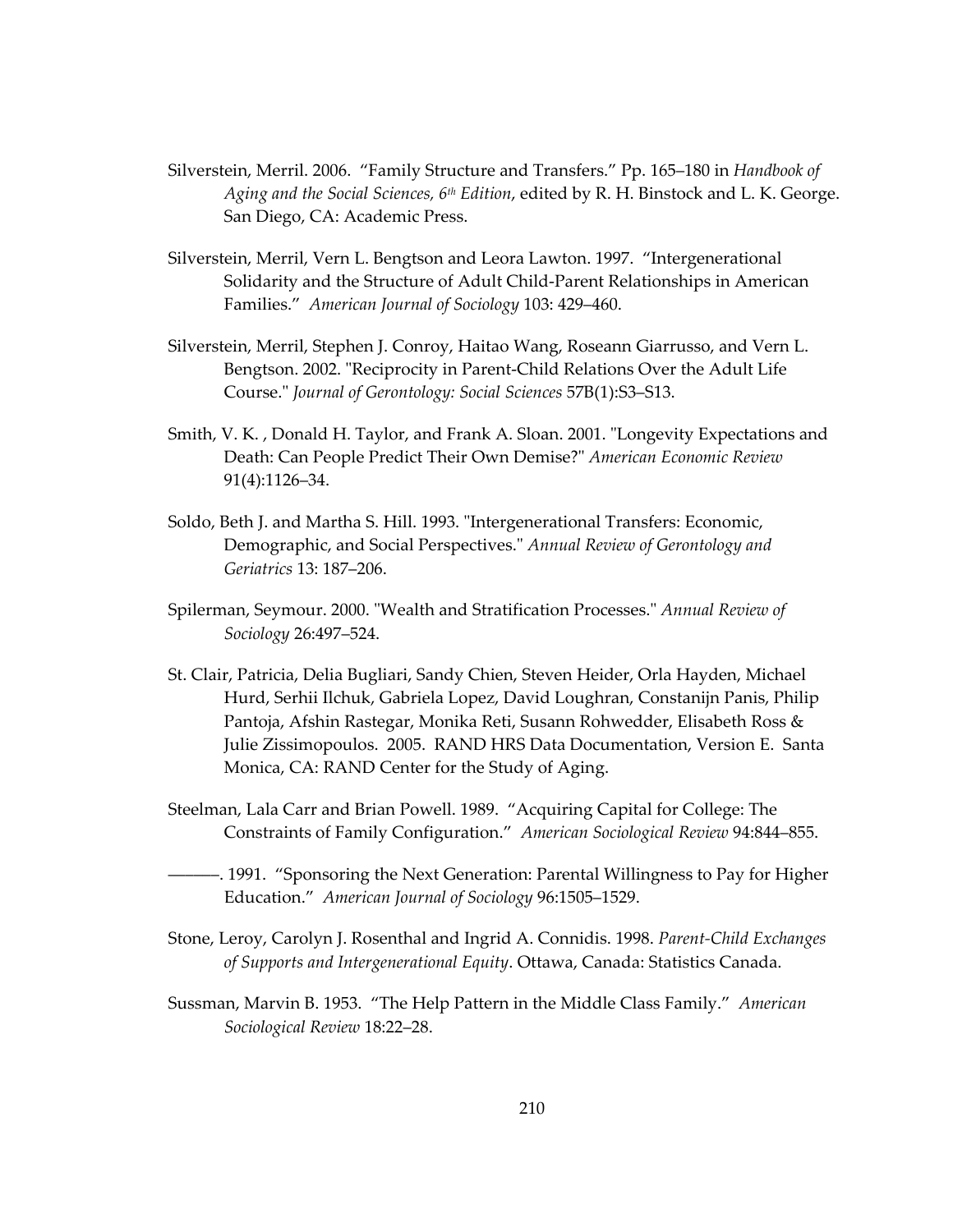- Sweet, James A. and Lawrence L. Bumpass. 1987. *American Families and Households*. New York: Russell Sage.
- White, Lynn. 1992. The effect of parental divorce and remarriage on parental support for adult children. *Journal of Family Issues* 13:234-250.
- $-$ . 1994. "Growing Up with Single Parents and Stepparents: Long-term Effects on Solidarity. *Journal of Marriage and the Family* 56(4):935–948.
- Wolff, Edward N. 2002. *Top Heavy: The Increasing Inequality of Wealth in America and What Can Be Done About It.* New York: The New Press.
- Wong, Rebeca, Chiara Capoferro, and Beth J. Soldo. 1999. "Financial Assistance From Middle-Aged Couples to Parents and Children: Racial-Ethnic Differences." *Journals of Gerontology: Social Sciences* 54B(3):S145–S153.